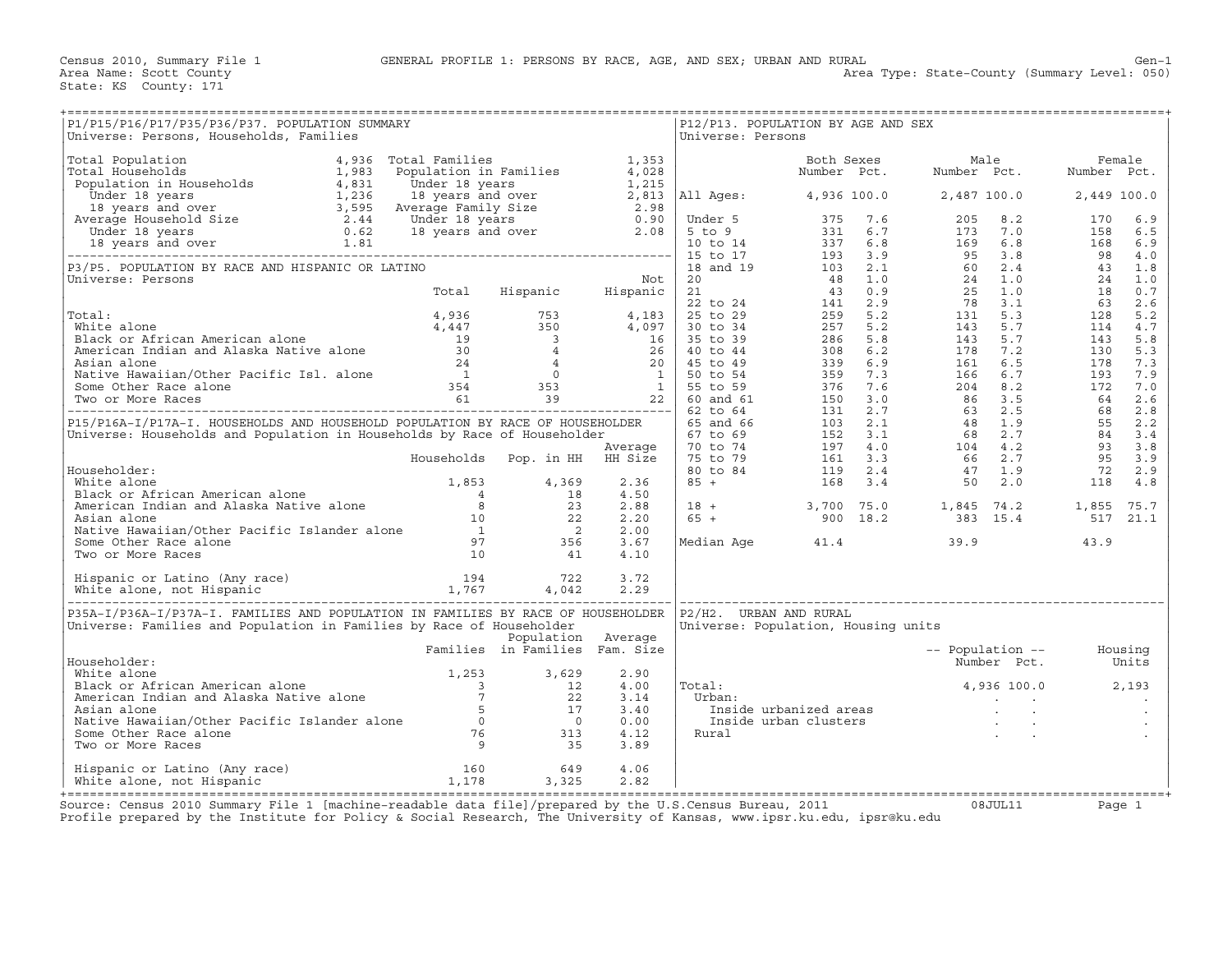Area Type: State-County (Summary Level: 050)

| ======================================<br>P38/P39. FAMILY TYPE BY PRESENCE AND AGE OF OWN<br>AND RELATED CHILDREN (*)                                                                                                                                |          |                    | P20. HOUSEHOLDS BY PRESENCE OF PEOPLE UNDER 18 BY<br>HOUSEHOLD TYPE BY AGE OF PEOPLE UNDER 18 (*)                                                                                                                                                                                                 |                | P31. RELATIONSHIP BY HOUSEHOLD TYPE                                                                                                                                                                                                    |                                       |                |
|------------------------------------------------------------------------------------------------------------------------------------------------------------------------------------------------------------------------------------------------------|----------|--------------------|---------------------------------------------------------------------------------------------------------------------------------------------------------------------------------------------------------------------------------------------------------------------------------------------------|----------------|----------------------------------------------------------------------------------------------------------------------------------------------------------------------------------------------------------------------------------------|---------------------------------------|----------------|
| Universe: Families                                                                                                                                                                                                                                   |          |                    | Universe: Households                                                                                                                                                                                                                                                                              |                | Universe: Persons under 18                                                                                                                                                                                                             | FOR THE POPULATION UNDER 18 (*)       |                |
|                                                                                                                                                                                                                                                      | Presence | Presence           |                                                                                                                                                                                                                                                                                                   |                |                                                                                                                                                                                                                                        |                                       |                |
|                                                                                                                                                                                                                                                      | of Own   | of Related  Total: |                                                                                                                                                                                                                                                                                                   | 1,983          | Total:                                                                                                                                                                                                                                 |                                       |                |
|                                                                                                                                                                                                                                                      | Children | Children           | Households with one or more people                                                                                                                                                                                                                                                                |                | rotal:<br>In households:                                                                                                                                                                                                               |                                       | 1,236<br>1,236 |
|                                                                                                                                                                                                                                                      |          |                    |                                                                                                                                                                                                                                                                                                   |                | Householder or spouse<br>Related child:<br>0 1,215<br>1,130<br>1,130                                                                                                                                                                   |                                       |                |
| Total Families:                                                                                                                                                                                                                                      |          |                    |                                                                                                                                                                                                                                                                                                   |                |                                                                                                                                                                                                                                        |                                       |                |
|                                                                                                                                                                                                                                                      |          |                    |                                                                                                                                                                                                                                                                                                   |                |                                                                                                                                                                                                                                        |                                       |                |
|                                                                                                                                                                                                                                                      |          |                    |                                                                                                                                                                                                                                                                                                   |                |                                                                                                                                                                                                                                        | In husband-wife families              | 904            |
|                                                                                                                                                                                                                                                      |          |                    |                                                                                                                                                                                                                                                                                                   |                |                                                                                                                                                                                                                                        |                                       |                |
|                                                                                                                                                                                                                                                      |          |                    |                                                                                                                                                                                                                                                                                                   |                | no spouse present:<br>Male householder                                                                                                                                                                                                 |                                       | 226            |
| Total Families:<br>Husband-wife families:<br>Husband-wife families:<br>Children under 18:<br>1,146<br>1,146<br>236<br>1,146<br>1,146<br>1,146<br>1,146<br>1,146<br>1,146<br>1,146<br>1,146<br>1,146<br>1,146<br>108<br>108<br>108<br>108<br>108<br>2 |          |                    |                                                                                                                                                                                                                                                                                                   |                |                                                                                                                                                                                                                                        |                                       | 91             |
|                                                                                                                                                                                                                                                      |          |                    |                                                                                                                                                                                                                                                                                                   |                |                                                                                                                                                                                                                                        | Female householder                    | 135            |
| Other families,                                                                                                                                                                                                                                      |          |                    |                                                                                                                                                                                                                                                                                                   |                |                                                                                                                                                                                                                                        |                                       | 85<br>66       |
|                                                                                                                                                                                                                                                      |          |                    |                                                                                                                                                                                                                                                                                                   |                | Im husband-wife fami<br>In husband-wife families,<br>no spouse present:<br>Male householder<br>Female huseholder<br>Other relatives:<br>Grandchild<br>Other relatives<br>Nonrelatives<br>Nonrelatives<br>Grandchlid<br>Other relatives |                                       | 19             |
|                                                                                                                                                                                                                                                      |          |                    |                                                                                                                                                                                                                                                                                                   |                |                                                                                                                                                                                                                                        |                                       | 21             |
|                                                                                                                                                                                                                                                      |          |                    |                                                                                                                                                                                                                                                                                                   |                |                                                                                                                                                                                                                                        |                                       |                |
|                                                                                                                                                                                                                                                      |          |                    |                                                                                                                                                                                                                                                                                                   |                | In group quarters                                                                                                                                                                                                                      |                                       | $\circ$        |
|                                                                                                                                                                                                                                                      |          |                    |                                                                                                                                                                                                                                                                                                   |                | Institutional                                                                                                                                                                                                                          |                                       | $\circ$        |
|                                                                                                                                                                                                                                                      |          |                    |                                                                                                                                                                                                                                                                                                   |                | Noninstitutional                                                                                                                                                                                                                       |                                       | $\Omega$       |
|                                                                                                                                                                                                                                                      |          |                    |                                                                                                                                                                                                                                                                                                   |                |                                                                                                                                                                                                                                        |                                       |                |
|                                                                                                                                                                                                                                                      |          |                    | Under 6 years only                                                                                                                                                                                                                                                                                | $\overline{4}$ |                                                                                                                                                                                                                                        |                                       |                |
|                                                                                                                                                                                                                                                      |          |                    | Under 6 years and 6 to 17 years                                                                                                                                                                                                                                                                   | $\cap$         |                                                                                                                                                                                                                                        |                                       |                |
|                                                                                                                                                                                                                                                      |          |                    | 6 to 17 years only                                                                                                                                                                                                                                                                                | 6              | * Responses of "same-sex spouse" were                                                                                                                                                                                                  |                                       |                |
|                                                                                                                                                                                                                                                      |          |                    | Female householder:                                                                                                                                                                                                                                                                               | $\Omega$       | edited during processing to "unmarried                                                                                                                                                                                                 |                                       |                |
|                                                                                                                                                                                                                                                      |          |                    | Under 6 years only                                                                                                                                                                                                                                                                                | $\Omega$       | partner".                                                                                                                                                                                                                              |                                       |                |
|                                                                                                                                                                                                                                                      |          |                    | $\frac{1}{2}$ of $\frac{1}{2}$ of $\frac{1}{2}$ or $\frac{1}{2}$ for $\frac{1}{2}$ in $\frac{1}{2}$ is $\frac{1}{2}$ if $\frac{1}{2}$ is $\frac{1}{2}$ if $\frac{1}{2}$ is $\frac{1}{2}$ if $\frac{1}{2}$ is $\frac{1}{2}$ if $\frac{1}{2}$ is $\frac{1}{2}$ if $\frac{1}{2}$ if $\frac{1}{2}$ is | $\Omega$       |                                                                                                                                                                                                                                        |                                       |                |
|                                                                                                                                                                                                                                                      |          |                    | 6 to 17 years only                                                                                                                                                                                                                                                                                | $\Omega$       | P41. AGE OF GRANDCHILDREN UNDER 18 YEARS                                                                                                                                                                                               |                                       |                |
| P19. HOUSEHOLD SIZE, HOUSEHOLD TYPE, AND PRESENCE                                                                                                                                                                                                    |          |                    | Households with no people under $18:$ [1,372]<br>Family households:                                                                                                                                                                                                                               |                |                                                                                                                                                                                                                                        | LIVING WITH A GRANDPARENT HOUSEHOLDER |                |
| OF OWN CHILDREN (*)                                                                                                                                                                                                                                  |          |                    | Family households:                                                                                                                                                                                                                                                                                |                | 752   Universe: Grandchildren under 18 living                                                                                                                                                                                          |                                       |                |
| Universe: Households                                                                                                                                                                                                                                 |          |                    | 7 amily households:<br>Husband-wife families: 684<br>Other families, no spouse present: 68<br>Male householder 33                                                                                                                                                                                 | 684            |                                                                                                                                                                                                                                        | with a grandparent householder        |                |
|                                                                                                                                                                                                                                                      |          |                    |                                                                                                                                                                                                                                                                                                   |                |                                                                                                                                                                                                                                        |                                       |                |
| Total:                                                                                                                                                                                                                                               |          | 1,983              |                                                                                                                                                                                                                                                                                                   |                |                                                                                                                                                                                                                                        |                                       | 66             |
| 1-person households:                                                                                                                                                                                                                                 |          | 541                |                                                                                                                                                                                                                                                                                                   |                | Under 3 years                                                                                                                                                                                                                          |                                       | 23             |
| Male householder                                                                                                                                                                                                                                     |          | 237                |                                                                                                                                                                                                                                                                                                   |                | onder 3 years<br>3 and 4 years<br>5 years                                                                                                                                                                                              |                                       | 11             |
| Female householder                                                                                                                                                                                                                                   |          | 304                |                                                                                                                                                                                                                                                                                                   |                | 5 years                                                                                                                                                                                                                                |                                       | $\mathbf{1}$   |
|                                                                                                                                                                                                                                                      |          |                    | A contract the male householder<br>Monfamily householder<br>Monfamily households:<br>Male householder<br>Male householder<br>Female householder<br>The contract of the contract of the contract of the contract of the contract of the con                                                        |                | 6 to 11 years<br>12 to 17 years                                                                                                                                                                                                        |                                       | 18<br>13       |
|                                                                                                                                                                                                                                                      |          |                    |                                                                                                                                                                                                                                                                                                   |                |                                                                                                                                                                                                                                        |                                       |                |
|                                                                                                                                                                                                                                                      |          |                    | Femaly households:<br>Family households:<br>Husband-wife families:<br>With own children under 18<br>No own children under 18<br>No own children under 18<br>No own children under 18<br>Other families, no spouse present:<br>207<br>Male househ                                                  |                |                                                                                                                                                                                                                                        |                                       |                |
|                                                                                                                                                                                                                                                      |          |                    |                                                                                                                                                                                                                                                                                                   |                |                                                                                                                                                                                                                                        |                                       |                |
|                                                                                                                                                                                                                                                      |          |                    |                                                                                                                                                                                                                                                                                                   |                |                                                                                                                                                                                                                                        |                                       |                |
|                                                                                                                                                                                                                                                      |          |                    |                                                                                                                                                                                                                                                                                                   |                | In Male                                                                                                                                                                                                                                | In Female                             |                |
|                                                                                                                                                                                                                                                      |          |                    |                                                                                                                                                                                                                                                                                                   |                |                                                                                                                                                                                                                                        |                                       |                |
|                                                                                                                                                                                                                                                      |          |                    |                                                                                                                                                                                                                                                                                                   |                |                                                                                                                                                                                                                                        |                                       |                |
|                                                                                                                                                                                                                                                      |          |                    |                                                                                                                                                                                                                                                                                                   |                |                                                                                                                                                                                                                                        |                                       |                |
|                                                                                                                                                                                                                                                      |          |                    |                                                                                                                                                                                                                                                                                                   |                |                                                                                                                                                                                                                                        |                                       |                |
|                                                                                                                                                                                                                                                      |          |                    |                                                                                                                                                                                                                                                                                                   |                |                                                                                                                                                                                                                                        |                                       |                |
|                                                                                                                                                                                                                                                      |          |                    |                                                                                                                                                                                                                                                                                                   |                |                                                                                                                                                                                                                                        |                                       |                |
|                                                                                                                                                                                                                                                      |          |                    |                                                                                                                                                                                                                                                                                                   |                |                                                                                                                                                                                                                                        |                                       |                |
|                                                                                                                                                                                                                                                      |          |                    |                                                                                                                                                                                                                                                                                                   |                |                                                                                                                                                                                                                                        |                                       |                |
|                                                                                                                                                                                                                                                      |          |                    | 7 (1991)<br>Male householder:<br>With own children under 18<br>No own children under 18<br>Female householder:<br>Mo own children under 18<br>We own children under 18<br>We own children under 18<br>Mo own children under 18<br>Mo own childr                                                   |                |                                                                                                                                                                                                                                        |                                       |                |
|                                                                                                                                                                                                                                                      |          |                    |                                                                                                                                                                                                                                                                                                   |                |                                                                                                                                                                                                                                        |                                       |                |

+===================================================================================================================================================+Source: Census 2010 Summary File 1 [machine−readable data file]/prepared by the U.S.Census Bureau, 2011 08JUL11 Page 2 Profile prepared by the Institute for Policy & Social Research, The University of Kansas, www.ipsr.ku.edu, ipsr@ku.edu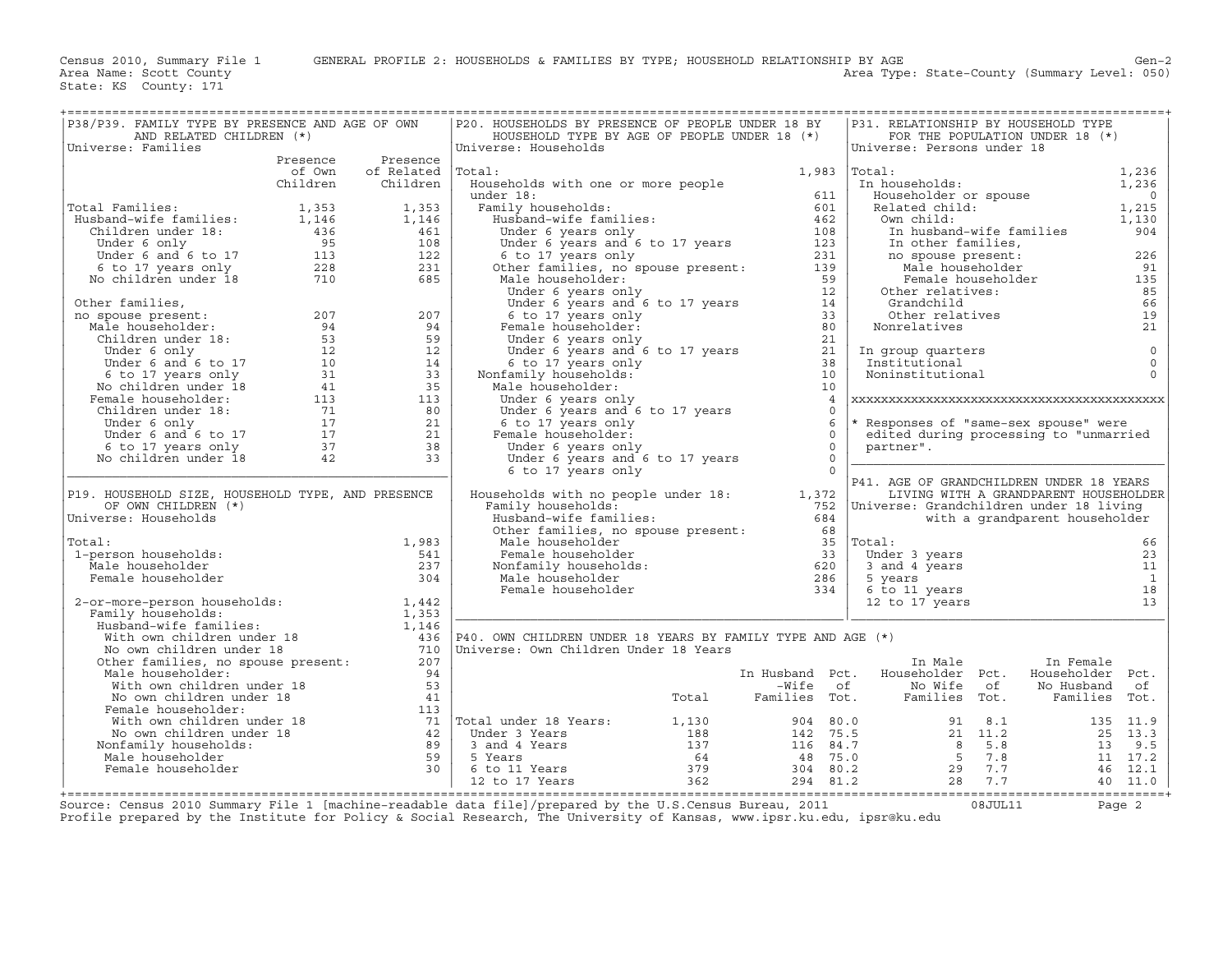|                                                                                                                                                     |                                                                                                                                                                                                                                                                            |                                                                                                                                                                                                                                                                      | ============================ |                |       |                            |                                                                                                                                                                                                                                                  |                                                                 |                               |                         |
|-----------------------------------------------------------------------------------------------------------------------------------------------------|----------------------------------------------------------------------------------------------------------------------------------------------------------------------------------------------------------------------------------------------------------------------------|----------------------------------------------------------------------------------------------------------------------------------------------------------------------------------------------------------------------------------------------------------------------|------------------------------|----------------|-------|----------------------------|--------------------------------------------------------------------------------------------------------------------------------------------------------------------------------------------------------------------------------------------------|-----------------------------------------------------------------|-------------------------------|-------------------------|
| Universe: Population Under 20 Years                                                                                                                 |                                                                                                                                                                                                                                                                            | P14. SEX BY AGE FOR THE POPULATION UNDER 20 YEARS                                                                                                                                                                                                                    |                              |                |       | RELATED CHILDREN (*)       | P21. HOUSEHOLDS BY AGE OF HOUSEHOLDER BY HOUSEHOLD TYPE BY PRESENCE OF                                                                                                                                                                           |                                                                 |                               |                         |
|                                                                                                                                                     |                                                                                                                                                                                                                                                                            |                                                                                                                                                                                                                                                                      |                              |                |       | Universe: Households       |                                                                                                                                                                                                                                                  |                                                                 |                               |                         |
|                                                                                                                                                     | Total Pct.                                                                                                                                                                                                                                                                 | Male Pct. Female Pct.                                                                                                                                                                                                                                                |                              |                |       |                            |                                                                                                                                                                                                                                                  |                                                                 | Total Householder Householder |                         |
|                                                                                                                                                     |                                                                                                                                                                                                                                                                            |                                                                                                                                                                                                                                                                      |                              |                |       |                            |                                                                                                                                                                                                                                                  | Households                                                      |                               | 15 to 64 65 and Over    |
| Total:                                                                                                                                              | 1,339 100.0                                                                                                                                                                                                                                                                | 702 100.0                                                                                                                                                                                                                                                            |                              | 637 100.0      |       |                            | 1, 353<br>Family households:<br>Husband-wife families:<br>With related children under 18<br>No related children under 18<br>No related children under 18<br>Other families, no spouse present:<br>Male householder:<br>Male householder:<br>With |                                                                 |                               |                         |
| Under 1                                                                                                                                             |                                                                                                                                                                                                                                                                            |                                                                                                                                                                                                                                                                      |                              |                |       |                            |                                                                                                                                                                                                                                                  |                                                                 | 1,410                         | 573                     |
| 1 year                                                                                                                                              |                                                                                                                                                                                                                                                                            |                                                                                                                                                                                                                                                                      |                              |                |       |                            |                                                                                                                                                                                                                                                  |                                                                 | 1,056                         | 297                     |
| 2 years                                                                                                                                             |                                                                                                                                                                                                                                                                            |                                                                                                                                                                                                                                                                      |                              |                |       |                            |                                                                                                                                                                                                                                                  |                                                                 | 882                           | 264                     |
| 3 years                                                                                                                                             |                                                                                                                                                                                                                                                                            |                                                                                                                                                                                                                                                                      |                              |                |       |                            |                                                                                                                                                                                                                                                  |                                                                 | 452                           | 9                       |
|                                                                                                                                                     |                                                                                                                                                                                                                                                                            |                                                                                                                                                                                                                                                                      |                              |                |       |                            |                                                                                                                                                                                                                                                  |                                                                 | 430                           | 255                     |
| 4 years                                                                                                                                             |                                                                                                                                                                                                                                                                            |                                                                                                                                                                                                                                                                      |                              |                |       |                            |                                                                                                                                                                                                                                                  |                                                                 |                               |                         |
| 5 years                                                                                                                                             |                                                                                                                                                                                                                                                                            |                                                                                                                                                                                                                                                                      |                              |                |       |                            |                                                                                                                                                                                                                                                  |                                                                 | 174                           | 33                      |
| 6 years                                                                                                                                             |                                                                                                                                                                                                                                                                            |                                                                                                                                                                                                                                                                      |                              |                |       |                            |                                                                                                                                                                                                                                                  |                                                                 | 81                            | 13                      |
| 7 years                                                                                                                                             |                                                                                                                                                                                                                                                                            |                                                                                                                                                                                                                                                                      |                              |                |       |                            |                                                                                                                                                                                                                                                  |                                                                 | 56                            | $\overline{\mathbf{3}}$ |
| 8 years                                                                                                                                             |                                                                                                                                                                                                                                                                            |                                                                                                                                                                                                                                                                      |                              |                |       |                            |                                                                                                                                                                                                                                                  |                                                                 | 25                            | 10                      |
| 9 years                                                                                                                                             |                                                                                                                                                                                                                                                                            |                                                                                                                                                                                                                                                                      |                              |                |       |                            |                                                                                                                                                                                                                                                  |                                                                 | 93                            | 20                      |
| 10 years                                                                                                                                            |                                                                                                                                                                                                                                                                            |                                                                                                                                                                                                                                                                      |                              |                |       |                            |                                                                                                                                                                                                                                                  |                                                                 | 75                            | 5                       |
| 11 years                                                                                                                                            |                                                                                                                                                                                                                                                                            |                                                                                                                                                                                                                                                                      |                              |                |       |                            |                                                                                                                                                                                                                                                  |                                                                 | 18                            | 15                      |
| 12 years                                                                                                                                            |                                                                                                                                                                                                                                                                            |                                                                                                                                                                                                                                                                      |                              |                |       |                            |                                                                                                                                                                                                                                                  |                                                                 |                               |                         |
| 13 years                                                                                                                                            |                                                                                                                                                                                                                                                                            |                                                                                                                                                                                                                                                                      |                              |                |       | Nonfamily households:      |                                                                                                                                                                                                                                                  |                                                                 | 354                           | 276                     |
| 14 years                                                                                                                                            |                                                                                                                                                                                                                                                                            |                                                                                                                                                                                                                                                                      |                              |                |       |                            |                                                                                                                                                                                                                                                  |                                                                 | 271                           | 270                     |
|                                                                                                                                                     |                                                                                                                                                                                                                                                                            |                                                                                                                                                                                                                                                                      |                              |                |       |                            |                                                                                                                                                                                                                                                  |                                                                 | 83                            | 6                       |
| 15 years                                                                                                                                            |                                                                                                                                                                                                                                                                            |                                                                                                                                                                                                                                                                      |                              |                |       |                            |                                                                                                                                                                                                                                                  |                                                                 |                               |                         |
| 16 years                                                                                                                                            |                                                                                                                                                                                                                                                                            |                                                                                                                                                                                                                                                                      |                              |                |       |                            |                                                                                                                                                                                                                                                  |                                                                 |                               |                         |
| 17 years                                                                                                                                            | $\begin{array}{r} 1,339\ \ 100.0\\ 68\ \ 5.1\\ 74\ \ 5.8\\ 80\ \ 6.0\\ 75\ \ 5.6\\ 80\\ 75\ \ 5.6\\ 69\ \ 5.2\\ 4\ \ 4\\ 4\\ 8\\ 72\ \ 4\\ 4\\ 8\\ 60\\ 4\\ 7\\ 8\\ 60\\ 4\\ 1\\ 5\\ 7\\ 62\\ 4\\ 6\\ 5\\ 7\\ 7\\ 4\\ 5\\ 5\\ 6\\ 2\\ 7\\ 7\\ 9\\ 3\\ 2\\ 5\\ \end{array}$ | $\begin{array}{cccc} 702&100.0\\ 43&6.1\\ 42&6.0\\ 35&5.0\\ 43&6.1\\ 43&6.1\\ 44&6.0\\ 43&6.1\\ 42&6.0\\ 43&6.1\\ 44&6.8\\ 42&6.0\\ 33&5.2\\ 37&5.3\\ 38&5.4\\ 34&4.8\\ 35&5.4\\ 37&5.3\\ 38&4.7\\ 39&4.3\\ 30&4.7\\ 31&4.4\\ 49&7&5.8\\ 30&4.3\\ 30&4.7\\ 31&4.4\\$ |                              |                |       |                            | * Same-sex couple households are included in the family households category                                                                                                                                                                      |                                                                 |                               |                         |
| 18 years                                                                                                                                            |                                                                                                                                                                                                                                                                            |                                                                                                                                                                                                                                                                      |                              |                |       |                            | if there is at least one additional person related to the householder                                                                                                                                                                            |                                                                 |                               |                         |
| 19 years                                                                                                                                            |                                                                                                                                                                                                                                                                            |                                                                                                                                                                                                                                                                      |                              |                |       |                            | by birth or adoption. Same-sex couple households with no relatives of the                                                                                                                                                                        |                                                                 |                               |                         |
|                                                                                                                                                     |                                                                                                                                                                                                                                                                            |                                                                                                                                                                                                                                                                      |                              |                |       |                            | householder present are tabulated in nonfamily households. Responses of                                                                                                                                                                          |                                                                 |                               |                         |
|                                                                                                                                                     |                                                                                                                                                                                                                                                                            |                                                                                                                                                                                                                                                                      |                              |                |       |                            | "same-sex spouse" were edited during processing to "unmarried partner."                                                                                                                                                                          |                                                                 |                               |                         |
|                                                                                                                                                     |                                                                                                                                                                                                                                                                            |                                                                                                                                                                                                                                                                      |                              |                |       |                            |                                                                                                                                                                                                                                                  |                                                                 |                               |                         |
|                                                                                                                                                     |                                                                                                                                                                                                                                                                            |                                                                                                                                                                                                                                                                      |                              |                |       |                            |                                                                                                                                                                                                                                                  |                                                                 |                               |                         |
|                                                                                                                                                     |                                                                                                                                                                                                                                                                            |                                                                                                                                                                                                                                                                      |                              |                |       |                            |                                                                                                                                                                                                                                                  |                                                                 |                               |                         |
|                                                                                                                                                     |                                                                                                                                                                                                                                                                            | P32. RELATIONSHIP BY AGE FOR THE POPULATION UNDER 18 YEARS (**)                                                                                                                                                                                                      |                              |                |       |                            |                                                                                                                                                                                                                                                  |                                                                 |                               |                         |
|                                                                                                                                                     |                                                                                                                                                                                                                                                                            |                                                                                                                                                                                                                                                                      |                              |                |       |                            |                                                                                                                                                                                                                                                  |                                                                 |                               |                         |
|                                                                                                                                                     | Universe: Population Under 18 Years                                                                                                                                                                                                                                        |                                                                                                                                                                                                                                                                      |                              |                |       |                            |                                                                                                                                                                                                                                                  |                                                                 |                               |                         |
|                                                                                                                                                     |                                                                                                                                                                                                                                                                            |                                                                                                                                                                                                                                                                      |                              |                |       |                            | ------------------ Tn Households-------------------- ---------Group Quarters--------                                                                                                                                                             |                                                                 |                               |                         |
|                                                                                                                                                     |                                                                                                                                                                                                                                                                            |                                                                                                                                                                                                                                                                      |                              |                |       | -----Related Child-----    |                                                                                                                                                                                                                                                  |                                                                 |                               |                         |
|                                                                                                                                                     |                                                                                                                                                                                                                                                                            | Excluding Householder/Spouse Householder                                                                                                                                                                                                                             |                              |                |       | Other                      |                                                                                                                                                                                                                                                  |                                                                 | Institution- Noninstitution-  |                         |
|                                                                                                                                                     |                                                                                                                                                                                                                                                                            | Total In Households or Spouse Own Child Relatives Nonrelatives                                                                                                                                                                                                       |                              |                |       |                            |                                                                                                                                                                                                                                                  |                                                                 | Total alized Pop. alized Pop. |                         |
|                                                                                                                                                     |                                                                                                                                                                                                                                                                            |                                                                                                                                                                                                                                                                      |                              |                |       |                            |                                                                                                                                                                                                                                                  |                                                                 |                               |                         |
| Under 18:                                                                                                                                           | 1,236                                                                                                                                                                                                                                                                      | 1,236                                                                                                                                                                                                                                                                |                              | $\overline{0}$ | 1,130 |                            |                                                                                                                                                                                                                                                  | $\circ$                                                         | $\circ$                       | $\circ$                 |
|                                                                                                                                                     |                                                                                                                                                                                                                                                                            |                                                                                                                                                                                                                                                                      |                              |                |       |                            |                                                                                                                                                                                                                                                  |                                                                 | $\circ$                       | $\mathbf 0$             |
|                                                                                                                                                     |                                                                                                                                                                                                                                                                            |                                                                                                                                                                                                                                                                      |                              |                |       |                            |                                                                                                                                                                                                                                                  |                                                                 | $\circ$                       | 0                       |
|                                                                                                                                                     |                                                                                                                                                                                                                                                                            |                                                                                                                                                                                                                                                                      |                              |                |       |                            |                                                                                                                                                                                                                                                  |                                                                 | $\circ$                       | $\circ$                 |
|                                                                                                                                                     |                                                                                                                                                                                                                                                                            |                                                                                                                                                                                                                                                                      |                              |                |       |                            |                                                                                                                                                                                                                                                  |                                                                 | $\circ$                       | $\mathbf 0$             |
|                                                                                                                                                     |                                                                                                                                                                                                                                                                            |                                                                                                                                                                                                                                                                      |                              |                |       |                            |                                                                                                                                                                                                                                                  |                                                                 | $\circ$                       | $\mathsf O$             |
|                                                                                                                                                     |                                                                                                                                                                                                                                                                            |                                                                                                                                                                                                                                                                      |                              |                |       |                            |                                                                                                                                                                                                                                                  |                                                                 | $\circ$                       | $\mathbf 0$             |
|                                                                                                                                                     |                                                                                                                                                                                                                                                                            |                                                                                                                                                                                                                                                                      |                              |                |       |                            |                                                                                                                                                                                                                                                  | $\Omega$                                                        | $\Omega$                      | $\Omega$                |
|                                                                                                                                                     |                                                                                                                                                                                                                                                                            |                                                                                                                                                                                                                                                                      |                              |                |       |                            | $\begin{array}{cccc} 1,130 \\ 188 \\ 137 \\ 64 \\ 137 \\ 108 \\ 73 \\ 73 \\ 181 \\ 11 \\ 10 \\ \end{array} \hspace{0.5in} \begin{array}{cccc} 85 \\ 28 \\ 4 \\ 1 \\ 1 \\ 2 \\ 1 \\ 3 \\ 3 \\ 3 \\ 1 \\ 10 \\ \end{array}$                        | $\begin{bmatrix} 0 \\ 0 \\ 0 \\ 0 \\ 0 \\ 0 \\ 0 \end{bmatrix}$ |                               |                         |
|                                                                                                                                                     |                                                                                                                                                                                                                                                                            |                                                                                                                                                                                                                                                                      |                              |                |       |                            |                                                                                                                                                                                                                                                  |                                                                 |                               |                         |
| % Under 3                                                                                                                                           |                                                                                                                                                                                                                                                                            | 17.8%                                                                                                                                                                                                                                                                |                              |                | 16.6% | 32.9%                      |                                                                                                                                                                                                                                                  |                                                                 |                               | . 응                     |
| % 3 and 4 years                                                                                                                                     | $17.8%$<br>$12.5%$                                                                                                                                                                                                                                                         | 12.5%                                                                                                                                                                                                                                                                |                              |                | 12.1% | 16.5%                      | 19.0%<br>19.0%<br>19.0%<br>19.0%                                                                                                                                                                                                                 |                                                                 |                               | . 응                     |
|                                                                                                                                                     | 5.4%                                                                                                                                                                                                                                                                       |                                                                                                                                                                                                                                                                      |                              |                | 5.7%  | 1.2%                       |                                                                                                                                                                                                                                                  |                                                                 |                               | $. \circ$               |
|                                                                                                                                                     |                                                                                                                                                                                                                                                                            |                                                                                                                                                                                                                                                                      |                              |                | 33.5% |                            |                                                                                                                                                                                                                                                  |                                                                 |                               | $\frac{9}{6}$           |
|                                                                                                                                                     |                                                                                                                                                                                                                                                                            |                                                                                                                                                                                                                                                                      |                              |                | 9.6%  | $24.7%$<br>$24.7%$<br>9.4% |                                                                                                                                                                                                                                                  |                                                                 |                               |                         |
|                                                                                                                                                     |                                                                                                                                                                                                                                                                            |                                                                                                                                                                                                                                                                      |                              |                | 6.5%  | 3.5%                       | $-9.5$<br>23.8 %<br>23.8 %<br>14.3 %                                                                                                                                                                                                             | $\frac{6}{6}$                                                   | . $\frac{6}{6}$               | $. \circ$               |
| % 5 years<br>% 6 to 11 years<br>% 12 and 13 years<br>% 14 years<br>% 14 years<br>% 6.2%<br>% 6.2%<br>% 6.2%<br>% 15 to 17 years                     | 15.6%                                                                                                                                                                                                                                                                      | 15.6%                                                                                                                                                                                                                                                                |                              |                | 16.0% | 11.8%                      | 9.5%                                                                                                                                                                                                                                             | . $\frac{6}{6}$                                                 | $. \circ$                     | $. \circ$               |
|                                                                                                                                                     |                                                                                                                                                                                                                                                                            |                                                                                                                                                                                                                                                                      |                              |                |       |                            |                                                                                                                                                                                                                                                  |                                                                 |                               |                         |
| ** "Spouse" represents spouse of the householder. It does not reflect all spouses in a household. Responses of "same-sex spouse" were edited during |                                                                                                                                                                                                                                                                            | processing to "unmarried partner." Nonrelatives include any household member not related to the householder. This includes unmarried partners.                                                                                                                       |                              |                |       |                            |                                                                                                                                                                                                                                                  |                                                                 |                               |                         |

+===================================================================================================================================================+ Source: Census 2010 Summary File 1 [machine−readable data file]/prepared by the U.S.Census Bureau, 2011 08JUL11 Page 3 Profile prepared by the Institute for Policy & Social Research, The University of Kansas, www.ipsr.ku.edu, ipsr@ku.edu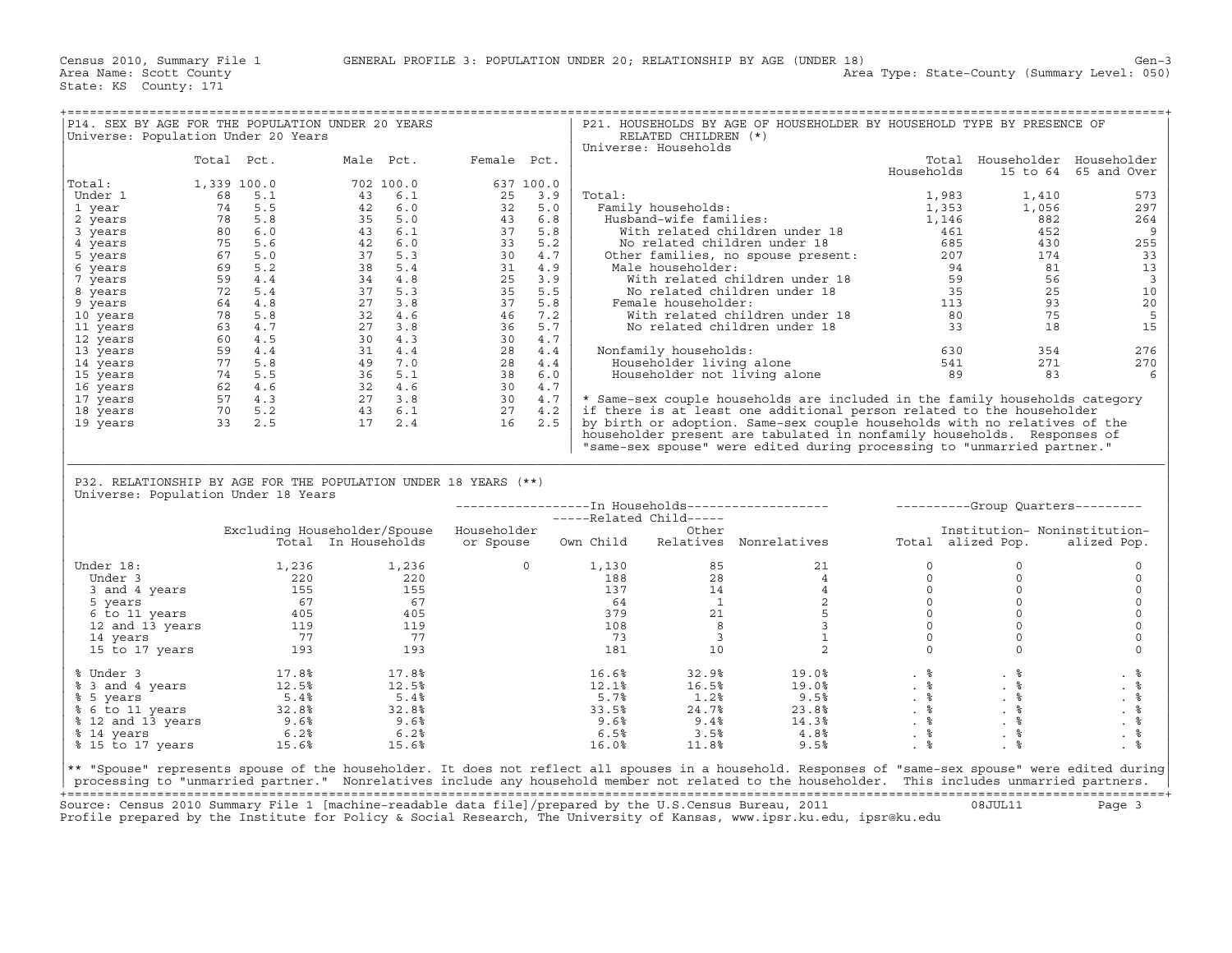| P29/P34. RELATIONSHIP BY HOUSEHOLD TYPE (*)<br>Universe: Persons                                                                                                                                                                                                                                                                                                                                                                        |                                                                                                     |                            | P28/H13. HOUSEHOLD SIZE BY HOUSEHOLD TYPE (*)<br>Universe: Households                                                                                                             |                          |         |                                                                                                                                                                                                                                                                                                              |             |                         |           |
|-----------------------------------------------------------------------------------------------------------------------------------------------------------------------------------------------------------------------------------------------------------------------------------------------------------------------------------------------------------------------------------------------------------------------------------------|-----------------------------------------------------------------------------------------------------|----------------------------|-----------------------------------------------------------------------------------------------------------------------------------------------------------------------------------|--------------------------|---------|--------------------------------------------------------------------------------------------------------------------------------------------------------------------------------------------------------------------------------------------------------------------------------------------------------------|-------------|-------------------------|-----------|
|                                                                                                                                                                                                                                                                                                                                                                                                                                         | Total                                                                                               | 65 and Over                |                                                                                                                                                                                   | Total<br>Households Pct. |         | Family<br>Households Pct.                                                                                                                                                                                                                                                                                    |             | Nonfamily<br>Households | Pct.      |
| $\begin{tabular}{ l l } \hline Population in households: & \begin{tabular}{ l l } \hline 4,831 \\ In family households: & \begin{tabular}{ l l } \hline 4,092 \\ Householder: & \begin{tabular}{ l l } \hline 4,092 \\ 1,353 \\ Male & \multicolumn{3}{ l l } \hline 1,115 \\ People & \begin{tabular}{ l l } \hline 1,111 \\ Spouse & \begin{tabular}{ l l } \hline 1,212 \\ 2,222 \\ 2,522 \\ 2,522 \\ 2,622 \\ 2,722 \\ 2,822 \\ 2,$ |                                                                                                     | 821                        |                                                                                                                                                                                   |                          |         |                                                                                                                                                                                                                                                                                                              |             |                         |           |
|                                                                                                                                                                                                                                                                                                                                                                                                                                         |                                                                                                     | 540                        | Total:                                                                                                                                                                            | 1,983 100.0              |         |                                                                                                                                                                                                                                                                                                              | 1,353 100.0 |                         | 630 100.0 |
|                                                                                                                                                                                                                                                                                                                                                                                                                                         |                                                                                                     | 297                        |                                                                                                                                                                                   |                          |         |                                                                                                                                                                                                                                                                                                              |             | 541                     | 85.9      |
|                                                                                                                                                                                                                                                                                                                                                                                                                                         |                                                                                                     | 253                        |                                                                                                                                                                                   |                          |         |                                                                                                                                                                                                                                                                                                              |             |                         | 11.9      |
|                                                                                                                                                                                                                                                                                                                                                                                                                                         |                                                                                                     | 44                         | 141:<br>1-person<br>2-person<br>3-person<br>4-person<br>5-person<br>5-person<br>5-person<br>7-or-more person<br>7-or-more person<br>17                                            |                          |         | 541 27.3<br>541 27.3<br>768 38.7<br>245 12.4<br>229 11.5<br>229 11.5<br>55 2.8<br>55 2.8<br>55 17 1.3<br>8<br>76.5<br>56 2.7<br>77.5<br>8<br>8<br>8<br>77.5<br>8<br>8<br>8<br>9.5<br>9.5<br>12.5<br>8<br>9.5<br>8<br>9.5<br>12.5<br>8<br>9.5<br>9.5<br>8<br>9.5<br>9.5<br>8<br>9.5<br>9.5<br>0.6<br>9.5<br>0 |             |                         | 1.3       |
|                                                                                                                                                                                                                                                                                                                                                                                                                                         |                                                                                                     | 226                        |                                                                                                                                                                                   |                          |         |                                                                                                                                                                                                                                                                                                              |             |                         | 1.0       |
|                                                                                                                                                                                                                                                                                                                                                                                                                                         |                                                                                                     | 11                         |                                                                                                                                                                                   |                          |         |                                                                                                                                                                                                                                                                                                              |             |                         | 0.0       |
|                                                                                                                                                                                                                                                                                                                                                                                                                                         |                                                                                                     | $\overline{\phantom{0}}$ 2 |                                                                                                                                                                                   |                          |         |                                                                                                                                                                                                                                                                                                              |             |                         | 0.0       |
| Biological child 1,250                                                                                                                                                                                                                                                                                                                                                                                                                  |                                                                                                     |                            |                                                                                                                                                                                   |                          |         |                                                                                                                                                                                                                                                                                                              |             |                         | 0.0       |
| Adopted child                                                                                                                                                                                                                                                                                                                                                                                                                           | 27                                                                                                  |                            |                                                                                                                                                                                   |                          |         |                                                                                                                                                                                                                                                                                                              |             |                         |           |
| Stepchild                                                                                                                                                                                                                                                                                                                                                                                                                               | 82                                                                                                  |                            |                                                                                                                                                                                   |                          |         |                                                                                                                                                                                                                                                                                                              |             |                         |           |
| Grandchild                                                                                                                                                                                                                                                                                                                                                                                                                              | 77                                                                                                  |                            | P24/P25/P26. HOUSEHOLDS BY PRESENCE OF PEOPLE (60/65/75) YEARS AND OVER, HOUSEHOLD SIZE                                                                                           |                          |         |                                                                                                                                                                                                                                                                                                              |             |                         |           |
| Brother or sister                                                                                                                                                                                                                                                                                                                                                                                                                       | 27                                                                                                  |                            | AND HOUSEHOLD TYPE (*)                                                                                                                                                            |                          |         |                                                                                                                                                                                                                                                                                                              |             |                         |           |
| Son-in-law/daughter-in-law 15                                                                                                                                                                                                                                                                                                                                                                                                           |                                                                                                     |                            | Universe: Households (Total: 1,983)                                                                                                                                               |                          |         |                                                                                                                                                                                                                                                                                                              |             |                         |           |
| Other relatives                                                                                                                                                                                                                                                                                                                                                                                                                         | 24<br>64                                                                                            | $\overline{4}$             |                                                                                                                                                                                   |                          | Pct.    |                                                                                                                                                                                                                                                                                                              | Pct.        |                         | Pct.      |
| Nonrelatives                                                                                                                                                                                                                                                                                                                                                                                                                            |                                                                                                     | $\Omega$                   |                                                                                                                                                                                   | 60+ Years Total          | of      |                                                                                                                                                                                                                                                                                                              | of          |                         | of        |
| 10 nonfamily households:<br>Male householder:<br>296 Living alone<br>Not living alone<br>Female householder:<br>237<br>Female householder:<br>237<br>59<br>Female bouseholder:<br>234<br>234<br>Not living alone<br>201<br>201<br>201<br>201<br>201<br>201<br>201<br>2                                                                                                                                                                  |                                                                                                     |                            |                                                                                                                                                                                   |                          |         | 65+ Years Total                                                                                                                                                                                                                                                                                              |             | 75+ Years Total         |           |
|                                                                                                                                                                                                                                                                                                                                                                                                                                         |                                                                                                     | 281<br>73                  | Households with one or more                                                                                                                                                       |                          |         |                                                                                                                                                                                                                                                                                                              | 599 30.2    | 303                     | 15.3      |
|                                                                                                                                                                                                                                                                                                                                                                                                                                         |                                                                                                     | 70                         |                                                                                                                                                                                   |                          |         |                                                                                                                                                                                                                                                                                                              |             | 180                     |           |
|                                                                                                                                                                                                                                                                                                                                                                                                                                         |                                                                                                     | $\overline{\phantom{a}}$   |                                                                                                                                                                                   |                          |         |                                                                                                                                                                                                                                                                                                              |             | 123                     |           |
|                                                                                                                                                                                                                                                                                                                                                                                                                                         |                                                                                                     | 203                        |                                                                                                                                                                                   |                          |         | $\frac{270}{329}$<br>329<br>323                                                                                                                                                                                                                                                                              |             | 119                     |           |
|                                                                                                                                                                                                                                                                                                                                                                                                                                         |                                                                                                     | 200                        |                                                                                                                                                                                   |                          |         |                                                                                                                                                                                                                                                                                                              |             | $\overline{4}$          |           |
|                                                                                                                                                                                                                                                                                                                                                                                                                                         |                                                                                                     | $\overline{\mathbf{3}}$    |                                                                                                                                                                                   |                          |         |                                                                                                                                                                                                                                                                                                              |             |                         |           |
|                                                                                                                                                                                                                                                                                                                                                                                                                                         |                                                                                                     | 5                          | Households with no people                                                                                                                                                         |                          |         |                                                                                                                                                                                                                                                                                                              |             |                         |           |
|                                                                                                                                                                                                                                                                                                                                                                                                                                         |                                                                                                     |                            |                                                                                                                                                                                   |                          |         | 1,384                                                                                                                                                                                                                                                                                                        | 69.8        | 1,680                   | 84.7      |
|                                                                                                                                                                                                                                                                                                                                                                                                                                         |                                                                                                     | 79                         |                                                                                                                                                                                   |                          |         | 271                                                                                                                                                                                                                                                                                                          |             | 361                     |           |
|                                                                                                                                                                                                                                                                                                                                                                                                                                         |                                                                                                     | 79                         |                                                                                                                                                                                   |                          |         |                                                                                                                                                                                                                                                                                                              |             | 1,319                   |           |
| Pop. in group quarters: 105<br>Institutional 105<br>Noninstitutional 0                                                                                                                                                                                                                                                                                                                                                                  |                                                                                                     | $\Omega$                   |                                                                                                                                                                                   |                          |         |                                                                                                                                                                                                                                                                                                              |             | 1,234                   |           |
|                                                                                                                                                                                                                                                                                                                                                                                                                                         |                                                                                                     |                            | Households with no people<br>60/65/75 years & over: 1,202 60.6<br>1-person households 232<br>2-or-more person households: 970<br>Family households 896<br>Nonfamily households 74 |                          |         | $1,113$<br>$1,030$<br>83<br>83                                                                                                                                                                                                                                                                               |             | 85                      |           |
| P22. HOUSEHOLD TYPE BY AGE OF HOUSEHOLDER (*)                                                                                                                                                                                                                                                                                                                                                                                           |                                                                                                     |                            | P23. HOUSEHOLDS BY PRESENCE OF PEOPLE 60 YEARS                                                                                                                                    |                          |         | P27. PRESENCE OF NONRELATIVES (*)                                                                                                                                                                                                                                                                            |             |                         |           |
| Universe: Households                                                                                                                                                                                                                                                                                                                                                                                                                    |                                                                                                     |                            | AND OVER BY HOUSEHOLD TYPE (*)<br>Universe: Households                                                                                                                            |                          |         | Universe: Households                                                                                                                                                                                                                                                                                         |             |                         |           |
|                                                                                                                                                                                                                                                                                                                                                                                                                                         | Family                                                                                              | Nonfamily                  | With One or                                                                                                                                                                       |                          | With No | Total:                                                                                                                                                                                                                                                                                                       |             |                         | 1,983     |
| Householder Age: Households                                                                                                                                                                                                                                                                                                                                                                                                             |                                                                                                     | Households                 | More People                                                                                                                                                                       | People                   |         | Households with one or                                                                                                                                                                                                                                                                                       |             |                         |           |
|                                                                                                                                                                                                                                                                                                                                                                                                                                         |                                                                                                     |                            | 60+ Years                                                                                                                                                                         | 60+ Years                |         | more nonrelatives                                                                                                                                                                                                                                                                                            |             |                         | 144       |
| 15 to 24                                                                                                                                                                                                                                                                                                                                                                                                                                | 45                                                                                                  | 39                         |                                                                                                                                                                                   |                          |         | Households with no                                                                                                                                                                                                                                                                                           |             |                         |           |
| 25 to 34                                                                                                                                                                                                                                                                                                                                                                                                                                | $\frac{199}{256}$                                                                                   | 54                         | Total:                                                                                                                                                                            |                          | 1,202   | nonrelatives                                                                                                                                                                                                                                                                                                 |             |                         | 1,839     |
| 35 to 44                                                                                                                                                                                                                                                                                                                                                                                                                                |                                                                                                     | 54                         |                                                                                                                                                                                   |                          | 896     |                                                                                                                                                                                                                                                                                                              |             |                         |           |
| 45 to 54                                                                                                                                                                                                                                                                                                                                                                                                                                | $256$ $34$<br>274 $104$                                                                             |                            |                                                                                                                                                                                   |                          | 737     |                                                                                                                                                                                                                                                                                                              |             |                         |           |
| 55 to 59                                                                                                                                                                                                                                                                                                                                                                                                                                | $\begin{array}{ccc} 1.7 & 1.04 \\ 166 & & 58 \\ 116 & & 45 \\ 186 & & 92 \\ 84 & & 115 \end{array}$ |                            | Other families,                                                                                                                                                                   |                          |         |                                                                                                                                                                                                                                                                                                              |             |                         |           |
| 60 to 64                                                                                                                                                                                                                                                                                                                                                                                                                                |                                                                                                     |                            | Other families,<br>no spouse present:<br>Male householder 24<br>Female householder 24<br>Nonfamily households 324                                                                 |                          | 159     | PCT14. PRESENCE OF MULTIGENERATIONAL                                                                                                                                                                                                                                                                         |             |                         |           |
| 65 to 74                                                                                                                                                                                                                                                                                                                                                                                                                                |                                                                                                     |                            |                                                                                                                                                                                   |                          | 70      | HOUSEHOLDS                                                                                                                                                                                                                                                                                                   |             |                         |           |
| 75 to 84                                                                                                                                                                                                                                                                                                                                                                                                                                |                                                                                                     |                            |                                                                                                                                                                                   |                          | 89      | Universe: Households                                                                                                                                                                                                                                                                                         |             |                         |           |
| $85 +$                                                                                                                                                                                                                                                                                                                                                                                                                                  | 27                                                                                                  | 69                         |                                                                                                                                                                                   |                          | 306     |                                                                                                                                                                                                                                                                                                              |             |                         |           |
|                                                                                                                                                                                                                                                                                                                                                                                                                                         |                                                                                                     |                            |                                                                                                                                                                                   |                          |         | Total:                                                                                                                                                                                                                                                                                                       |             |                         | 1,983     |
|                                                                                                                                                                                                                                                                                                                                                                                                                                         |                                                                                                     |                            | Same-sex couple households are included in the family households category if there is at least one                                                                                |                          |         | Household has three                                                                                                                                                                                                                                                                                          |             |                         |           |
|                                                                                                                                                                                                                                                                                                                                                                                                                                         |                                                                                                     |                            | additional person related to the householder by birth or adoption. Same-sex couple couple households                                                                              |                          |         | or more generations                                                                                                                                                                                                                                                                                          |             |                         | 47        |
|                                                                                                                                                                                                                                                                                                                                                                                                                                         |                                                                                                     |                            | with no relatives of the householder present are tabulated in nonfamily households. Responses of                                                                                  |                          |         | Household does not have                                                                                                                                                                                                                                                                                      |             |                         |           |
| "same-sex spouse" were edited during processing to "unmarried partner."                                                                                                                                                                                                                                                                                                                                                                 |                                                                                                     |                            |                                                                                                                                                                                   |                          |         | three or more generations                                                                                                                                                                                                                                                                                    |             |                         | 1,936     |
|                                                                                                                                                                                                                                                                                                                                                                                                                                         |                                                                                                     |                            | Course: Consus 2010 Summary File 1 [maghine-readable data file] (prepared by the II S Census Bureau 2011 (1981) 11 08:1111.11 Dage 1                                              |                          |         |                                                                                                                                                                                                                                                                                                              |             |                         |           |

Source: Census 2010 Summary File 1 [machine-readable data file]/prepared by the U.S.Census Bureau, 2011 Page 4<br>Profile prepared by the Institute for Policy & Social Research, The University of Kansas, www.ip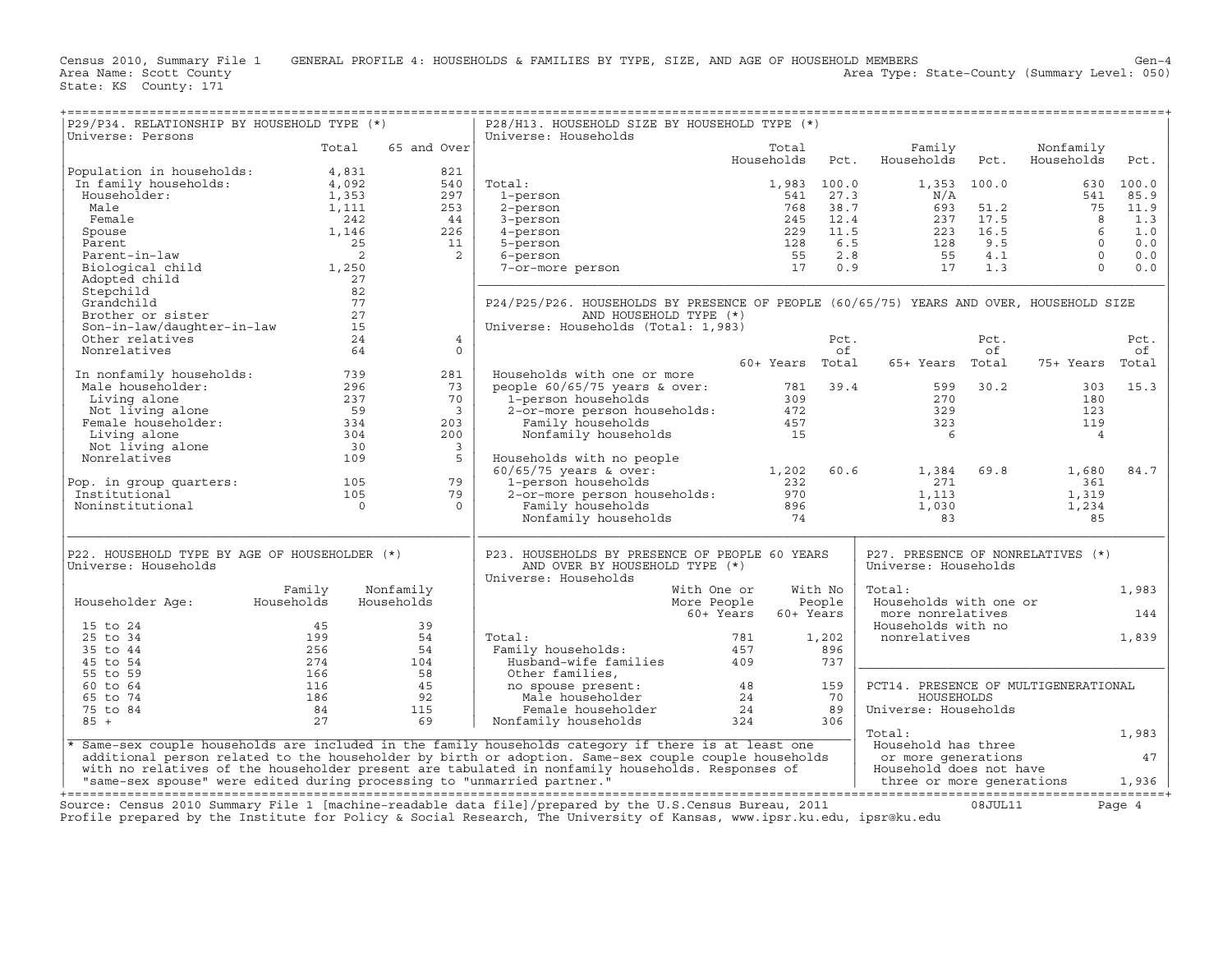| PCT15. HUSBAND-WIFE AND UNMARRIED-PARTNER HOUSEHOLDS BY SEX<br>OF PARTNERS BY PRESENCE OF RELATED AND OWN CHILDREN                                                                                                                                                           |             | PCT17. PRESENCE OF UNMARRIED PARTNER OF HOUSEHOLDER BY HOUSEHOLD TYPE<br>FOR THE POPULATION UNDER 18 YEARS IN HOUSEHOLDS                                                                                                                   |                                            |          |
|------------------------------------------------------------------------------------------------------------------------------------------------------------------------------------------------------------------------------------------------------------------------------|-------------|--------------------------------------------------------------------------------------------------------------------------------------------------------------------------------------------------------------------------------------------|--------------------------------------------|----------|
| UNDER 18 YEARS $(**)$<br>Universe: Households                                                                                                                                                                                                                                |             | Universe: Population under 18 years in households (excluding householders,<br>spouses, and unmarried partners) (**)                                                                                                                        |                                            |          |
| Total:                                                                                                                                                                                                                                                                       | 1,983 100.0 | %<br>otal: Unmarried partner of householder present: 1,236 10<br>In family households: 92<br>Male householder and male partner 11<br>Male householder and female partner 17<br>Female householder and female partner 2<br>Female household | 1,236 100.0                                |          |
| Husband-wife households:                                                                                                                                                                                                                                                     |             |                                                                                                                                                                                                                                            |                                            | 8.3      |
| Male householder:                                                                                                                                                                                                                                                            |             |                                                                                                                                                                                                                                            |                                            | 7.4      |
|                                                                                                                                                                                                                                                                              |             |                                                                                                                                                                                                                                            |                                            | 0.9      |
|                                                                                                                                                                                                                                                                              |             |                                                                                                                                                                                                                                            |                                            | 3.8      |
|                                                                                                                                                                                                                                                                              |             |                                                                                                                                                                                                                                            |                                            | 0.2      |
|                                                                                                                                                                                                                                                                              |             |                                                                                                                                                                                                                                            |                                            | 2.6      |
| Female householder:                                                                                                                                                                                                                                                          |             |                                                                                                                                                                                                                                            |                                            | 0.8      |
|                                                                                                                                                                                                                                                                              |             |                                                                                                                                                                                                                                            |                                            | 0.0      |
|                                                                                                                                                                                                                                                                              |             |                                                                                                                                                                                                                                            |                                            | 0.8      |
|                                                                                                                                                                                                                                                                              |             |                                                                                                                                                                                                                                            |                                            | 0.0      |
|                                                                                                                                                                                                                                                                              |             |                                                                                                                                                                                                                                            |                                            | 0.0      |
| % 1,983 100.0<br>ale householder:<br>ale householder:<br>With related children under 18 years<br>With wm children under 18 years<br>397<br>With own children under 18 years<br>23<br>No own children under 18 years<br>23<br>No related children u                           |             |                                                                                                                                                                                                                                            |                                            |          |
| No related children under 18 years 65<br>Mamarried-partner households:<br>Male householder and male partner: 99 5.0<br>With related children under 18 years 2<br>With won children under 18 years 2<br>No own children under 18 years 2<br><br>Unmarried-partner households: |             | No unmarried partner of householder present: 1,134 91.7<br>In family households: 1,132 91.6<br>Husband-wife families 1,132 97.3<br>Male householder, no wife present 53 4.3<br>Female householder, no husband present 124 10.0<br>In non   |                                            |          |
|                                                                                                                                                                                                                                                                              |             |                                                                                                                                                                                                                                            |                                            |          |
|                                                                                                                                                                                                                                                                              |             |                                                                                                                                                                                                                                            |                                            |          |
|                                                                                                                                                                                                                                                                              |             |                                                                                                                                                                                                                                            |                                            |          |
|                                                                                                                                                                                                                                                                              |             |                                                                                                                                                                                                                                            |                                            |          |
|                                                                                                                                                                                                                                                                              |             |                                                                                                                                                                                                                                            |                                            |          |
|                                                                                                                                                                                                                                                                              |             |                                                                                                                                                                                                                                            |                                            |          |
|                                                                                                                                                                                                                                                                              |             |                                                                                                                                                                                                                                            |                                            |          |
|                                                                                                                                                                                                                                                                              |             |                                                                                                                                                                                                                                            |                                            |          |
|                                                                                                                                                                                                                                                                              |             | PCT16. HOUSEHOLD TYPE BY NUMBER OF PEOPLE UNDER 18 YEARS (EXCLUDING HOUSEHOLDERS,                                                                                                                                                          |                                            |          |
|                                                                                                                                                                                                                                                                              |             | SPOUSES, AND UNMARRIED PARTNERS $(*)$ (**)                                                                                                                                                                                                 |                                            |          |
|                                                                                                                                                                                                                                                                              |             | Universe: Households (Total: 1,983)                                                                                                                                                                                                        |                                            |          |
|                                                                                                                                                                                                                                                                              |             |                                                                                                                                                                                                                                            |                                            |          |
|                                                                                                                                                                                                                                                                              |             |                                                                                                                                                                                                                                            | -------- Family Households --------        |          |
|                                                                                                                                                                                                                                                                              |             |                                                                                                                                                                                                                                            | Male<br>Householder Householder Nonfamily  | Female   |
|                                                                                                                                                                                                                                                                              |             |                                                                                                                                                                                                                                            | Husband/Wife No Wife No Husband Households |          |
|                                                                                                                                                                                                                                                                              |             |                                                                                                                                                                                                                                            |                                            |          |
|                                                                                                                                                                                                                                                                              |             | Total:                                                                                                                                                                                                                                     |                                            | 630      |
|                                                                                                                                                                                                                                                                              |             |                                                                                                                                                                                                                                            |                                            | 620      |
|                                                                                                                                                                                                                                                                              |             |                                                                                                                                                                                                                                            |                                            | 8        |
|                                                                                                                                                                                                                                                                              |             |                                                                                                                                                                                                                                            |                                            | 2        |
| All other households:                                                                                                                                                                                                                                                        | 738 37.2    |                                                                                                                                                                                                                                            |                                            | $\circ$  |
|                                                                                                                                                                                                                                                                              |             |                                                                                                                                                                                                                                            |                                            | $\Omega$ |
| P33. HOUSEHOLD TYPE FOR THE POPULATION UNDER 18 YEARS IN<br>HOUSEHOLDS (**)<br>Universe: Population under 18 years in households excluding<br>householders, spouses, and unmarried partners                                                                                  |             | * "Families" do not include same-sex married couples even if the marriage was<br>performed in a state issuing marriage certificates for same-sex couples.                                                                                  |                                            |          |
| 1,236 100.0<br>In husband-wife families<br>In other families:<br>Male households:<br>Male households:<br>Male households:<br>Male and the set of the set of the set of the set of the set of the set of the set of the set of the set of t<br>Total:                         |             | ** Same-sex couple households are included in the family households category                                                                                                                                                               |                                            |          |
| In family households:                                                                                                                                                                                                                                                        |             | if there is at least one additional person related to the householder by                                                                                                                                                                   |                                            |          |
|                                                                                                                                                                                                                                                                              |             | birth or adoption. Same-sex couple households with no relatives of the                                                                                                                                                                     |                                            |          |
|                                                                                                                                                                                                                                                                              |             | householder present are tabulated in nonfamily households. Responses of                                                                                                                                                                    |                                            |          |
|                                                                                                                                                                                                                                                                              |             | "same-sex spouse" were edited during processing to "unmarried partner."                                                                                                                                                                    |                                            |          |
|                                                                                                                                                                                                                                                                              |             |                                                                                                                                                                                                                                            |                                            |          |
| A CONSIDER THE LAMILLES<br>m other families: 955<br>Male householder, no spouse present<br>Temale householder, no spouse present<br>158<br>Monfamily bessel in the construction of the constant of the 158<br>$12 \qquad 1.0$<br>In nonfamily households                     |             |                                                                                                                                                                                                                                            |                                            |          |
|                                                                                                                                                                                                                                                                              |             |                                                                                                                                                                                                                                            |                                            |          |
|                                                                                                                                                                                                                                                                              |             | Source: Census 2010 Summary File 1 [machine-readable data file]/prepared by the U.S.Census Bureau, 2011<br>Profile prepared by the Institute for Policy & Social Research, The University of Kansas, www.ipsr.ku.edu, ipsr@ku.edu          | 08JUL11                                    | Page 5   |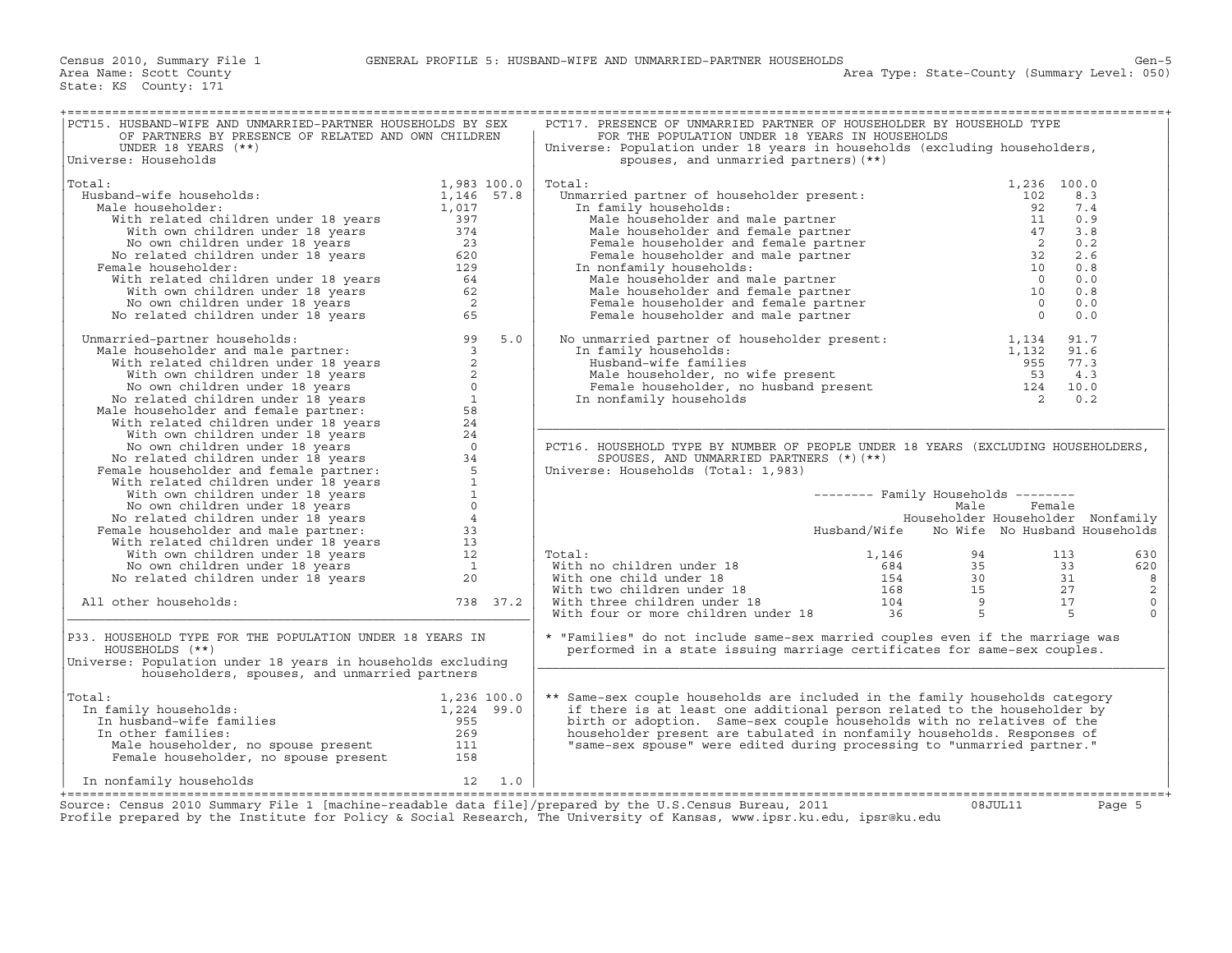Census 2010, Summary File 1 GENERAL PROFILE 6: HOUSING UNIT, TENURE, VACANCY TYPE, HOUSEHOLD SIZE, HOUSEHOLDER RACE/AGE Gen−6<br>Area Name: Scott County (summary Level: 050) Area Type: State-County (Summary Level: 050) State: KS County: 171

| H1/H3/H4/H5/H10/H11/H12. HOUSING UNITS AND HOUSEHOLD POPULATION                                                                                                                                                              | BY TENURE; VACANCY STATUS BY TYPE                                 |                                                      |                                           |                                                                                                                         |                                                                                                                                          |                                                             | H13/H16. TENURE BY HOUSEHOLD SIZE<br>Universe: Occupied Housing Units                                                                                        |                                                           |                                                                   |                                                      |                                                                  |
|------------------------------------------------------------------------------------------------------------------------------------------------------------------------------------------------------------------------------|-------------------------------------------------------------------|------------------------------------------------------|-------------------------------------------|-------------------------------------------------------------------------------------------------------------------------|------------------------------------------------------------------------------------------------------------------------------------------|-------------------------------------------------------------|--------------------------------------------------------------------------------------------------------------------------------------------------------------|-----------------------------------------------------------|-------------------------------------------------------------------|------------------------------------------------------|------------------------------------------------------------------|
| Universe: Housing Units and Population                                                                                                                                                                                       |                                                                   |                                                      |                                           | Average                                                                                                                 |                                                                                                                                          |                                                             |                                                                                                                                                              | Owner Occupied                                            |                                                                   | Renter Occupied                                      |                                                                  |
|                                                                                                                                                                                                                              | Units                                                             | Pct.                                                 | Population HH Size                        |                                                                                                                         |                                                                                                                                          |                                                             | Total                                                                                                                                                        | Number Pct.                                               |                                                                   |                                                      | Number Pct.                                                      |
| Total:<br>Occupied:<br>Owner occupied:<br>Owned with a mortgage/loan<br>Owned free and clear<br>Renter occupied                                                                                                              | 2,193 100.0<br>1,983<br>1,432 65.3<br>779 35.5<br>653 29.8<br>551 | 90.4<br>25.1                                         | 4,831<br>3,584<br>2,255<br>1,329<br>1,247 | 2.44<br>2.50<br>2.26                                                                                                    | Total Occupied Units:<br>1-person households<br>2-person households<br>3-person households<br>4-person households<br>5-person households |                                                             | 1,983<br>541<br>768<br>245<br>$\begin{array}{cccc} 1129 & 116 & 76.9 \\ 229 & 176 & 76.9 \\ 128 & 94 & 73.4 \\ 55 & 38 & 69.1 \\ 17 & 10 & 58.8 \end{array}$ |                                                           | 1,432 72.2<br>313 57.9<br>613 79.8<br>188 76.7                    | 551<br>228<br>155<br>57<br>53                        | 27.8<br>42.1<br>20.2<br>23.3<br>23.1<br>34<br>26.6               |
| Vacant:<br>For rent<br>Rented, not occupied<br>For sale only<br>Sold, not occupied<br>For seasonal, recreational,<br>or occasional use<br>For migrant workers<br>Other                                                       | 210<br>31<br>13<br>$\overline{1}$<br>149                          | 9.6<br>1.4<br>0.3<br>0.4<br>0.1<br>0.6<br>0.0<br>6.8 |                                           |                                                                                                                         | 6-person households<br>7+ person households                                                                                              |                                                             |                                                                                                                                                              |                                                           |                                                                   | 17                                                   | 30.9<br>7 41.2                                                   |
| H6/H7/H14/HCT1. TENURE BY HISPANIC OR LATINO ORIGIN OF HOUSEHOLDER BY RACE OF HOUSEHOLDER<br>Universe: Occupied Housing Units                                                                                                |                                                                   | Total                                                |                                           | Owner Occupied                                                                                                          | Renter Occupied                                                                                                                          |                                                             | H19. TENURE BY PRESENCE OF CHILDREN<br>Universe: Occupied Housing Units                                                                                      |                                                           |                                                                   |                                                      |                                                                  |
| Race of Householder                                                                                                                                                                                                          |                                                                   | Number Pct.<br>of<br>Total                           |                                           | Number Pct.<br>of.<br>Race<br>Group                                                                                     | Number                                                                                                                                   | Pct.<br>оf<br>Race<br>Group                                 | Total:<br>With children under 18                                                                                                                             |                                                           | Occupied                                                          | Owner<br>1,432<br>451                                | Renter<br>Occupied<br>551<br>160                                 |
| Total:<br>ista.<br>White alone<br>Black/African American alone<br>Browista Ind. (10)<br>American Ind./Alaska Native alone<br>Asian alone                                                                                     | 1,853<br>$\overline{4}$<br>$_{\rm 8}$<br>10                       | 1,983 100.0<br>93.4<br>0.2<br>0.4<br>0.5             | 1,432<br>1,354                            | 72.2<br>73.1<br>$\overline{2}$<br>50.0<br>37.5<br>$\overline{3}$<br>60.0<br>6                                           | 551<br>499<br>$\overline{\phantom{0}}$ 2<br>$5^{\circ}$<br>$\overline{4}$                                                                | 27.8<br>26.9<br>50.0<br>62.5<br>40.0                        | No children under 18                                                                                                                                         |                                                           |                                                                   | 981                                                  | 391                                                              |
| Native Hawaiian/Other<br>Pacific Islander alone<br>Some Other Race alone<br>Two or More Races                                                                                                                                | 1<br>$\begin{array}{c} 1 \\ 10 \end{array}$<br>97                 | 0.1<br>4.9<br>0.5                                    |                                           | 0.0<br>$\overline{0}$<br>64<br>66.0<br>$\overline{3}$<br>30.0                                                           | 33<br>$7\overline{ }$                                                                                                                    | 1 100.0<br>34.0<br>70.0                                     | H17. TENURE BY AGE OF HOUSEHOLDER<br>Universe: Occupied Housing Units                                                                                        |                                                           |                                                                   |                                                      |                                                                  |
|                                                                                                                                                                                                                              |                                                                   |                                                      |                                           |                                                                                                                         |                                                                                                                                          |                                                             | Age of<br>Householder                                                                                                                                        | Owner Occupied<br>Number                                  | Pct.                                                              | Renter Occupied<br>Number                            | Pct.                                                             |
| Hispanic or Latino                                                                                                                                                                                                           | 194                                                               | 9.8                                                  |                                           | 62.4<br>121                                                                                                             | 73                                                                                                                                       | 37.6                                                        | Total:                                                                                                                                                       | 1,432 100.0                                               |                                                                   |                                                      | 551 100.0                                                        |
| Not Hispanic or Latino: 1,789<br>White alone 1,767<br>Black/African American alone 1,767<br>American Ind./Alaska Native alone 6<br>Asian alone 9<br>Native Hawaiian/Other<br>Pacific Islander alone<br>Some Other Race alone | $\begin{array}{c} 1 \\ 0 \end{array}$                             | 90.2<br>89.1<br>0.2<br>0.3<br>0.5<br>0.1<br>0.0      | 1,311                                     | 73.3<br>1,300 73.6<br>50.0<br>$2^{\circ}$<br>$\overline{a}$<br>33.3<br>$5 -$<br>55.6<br>$\Omega$<br>0.0<br>$\mathbf{0}$ | 478<br>467<br>$\overline{\phantom{0}}^2$<br>$\overline{4}$<br>$\overline{4}$<br>$\mathbf{1}$<br>$\circ$                                  | 26.7<br>26.4<br>50.0<br>66.7<br>44.4<br>100.0<br>$\sim 100$ | 15 to 24<br>25 to 34<br>35 to 44<br>45 to 54<br>55 to 59<br>60 to 64<br>65 to 74<br>75 to 84<br>$85 +$                                                       | 33<br>145<br>220<br>277<br>179<br>139<br>230<br>148<br>61 | 2.3<br>10.1<br>15.4<br>19.3<br>12.5<br>9.7<br>16.1<br>10.3<br>4.3 | 51<br>108<br>90<br>101<br>45<br>22<br>48<br>51<br>35 | 9.3<br>19.6<br>16.3<br>18.3<br>8.2<br>4.0<br>8.7<br>9.3<br>$6.4$ |

+===================================================================================================================================================+ Source: Census 2010 Summary File 1 [machine−readable data file]/prepared by the U.S.Census Bureau, 2011 08JUL11 Page 6 Profile prepared by the Institute for Policy & Social Research, The University of Kansas, www.ipsr.ku.edu, ipsr@ku.edu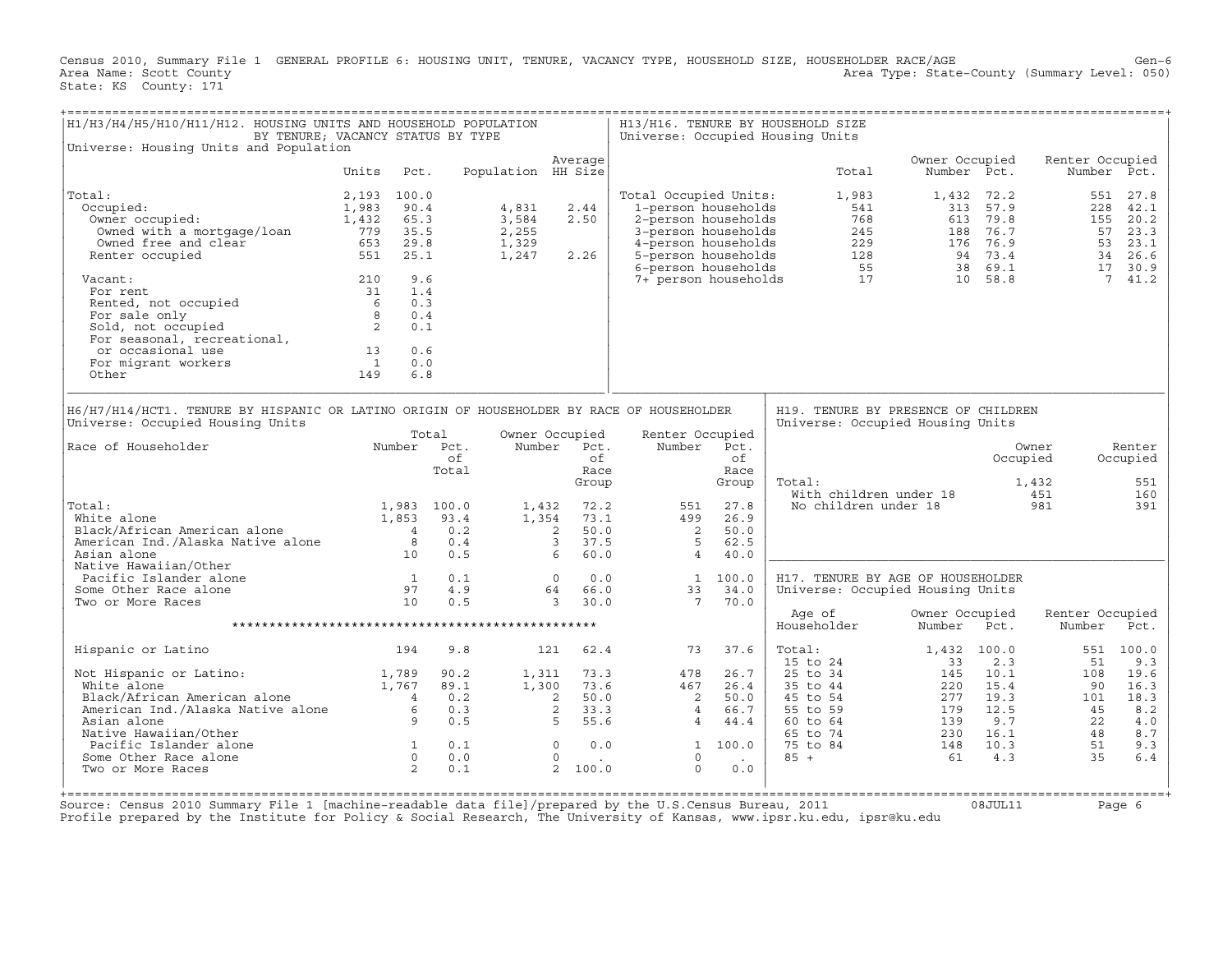Census 2010, Summary File 1 GENERAL PROFILE 7: TENURE BY HOUSEHOLD TYPE BY AGE; NONFAMILY HOUSEHOLDS; NONRELATIVES<br>Area Name: Scott County Level: 050) Area Type: State-County (Summary Level: 050) Area Type: State-County (Summary Level: 050) State: KS County: 171

| H18. TENURE BY HOUSEHOLD TYPE BY AGE OF HOUSEHOLDER (*)<br>Universe: Occupied Housing Units                                                                                                                                                                                         |          |          |          |            |        | ======================================                      |  |                                           |                                                                                                                                                                                                                                                                                                                                          |          |                 |           |
|-------------------------------------------------------------------------------------------------------------------------------------------------------------------------------------------------------------------------------------------------------------------------------------|----------|----------|----------|------------|--------|-------------------------------------------------------------|--|-------------------------------------------|------------------------------------------------------------------------------------------------------------------------------------------------------------------------------------------------------------------------------------------------------------------------------------------------------------------------------------------|----------|-----------------|-----------|
|                                                                                                                                                                                                                                                                                     |          |          |          |            |        |                                                             |  |                                           |                                                                                                                                                                                                                                                                                                                                          |          |                 |           |
|                                                                                                                                                                                                                                                                                     |          |          |          |            |        |                                                             |  |                                           | Householder Householder Householder Householder Pct. Householder Householder Householder Householder Pct.                                                                                                                                                                                                                                |          |                 |           |
|                                                                                                                                                                                                                                                                                     |          | Any Age  | 15 to 34 |            |        | 35 to 64 65+ 65+                                            |  |                                           | Any Age 15 to 34                                                                                                                                                                                                                                                                                                                         |          | 35 to 64        | $65+ 65+$ |
| Family households:                                                                                                                                                                                                                                                                  |          |          |          |            |        |                                                             |  |                                           |                                                                                                                                                                                                                                                                                                                                          |          |                 |           |
|                                                                                                                                                                                                                                                                                     |          |          |          |            |        |                                                             |  |                                           |                                                                                                                                                                                                                                                                                                                                          |          |                 |           |
|                                                                                                                                                                                                                                                                                     |          |          |          |            |        |                                                             |  |                                           |                                                                                                                                                                                                                                                                                                                                          |          |                 |           |
|                                                                                                                                                                                                                                                                                     |          |          |          |            |        |                                                             |  |                                           |                                                                                                                                                                                                                                                                                                                                          |          |                 |           |
| 957 120 672 259 24.0 272 94 140 38 14.0<br>272 94 140 38 14.0<br>273 95 100 30 15.9<br>274 140 38 14.0<br>274 140 38 14.0<br>274 140 38 14.0<br>275 120 603 234 24.5 189 59 100 30 15.9<br>276 15.9<br>277 94 140 38 14.0<br>277 94 140 38 14.0<br>                                 |          |          |          |            |        |                                                             |  |                                           |                                                                                                                                                                                                                                                                                                                                          |          |                 |           |
| Nonfamily households:                                                                                                                                                                                                                                                               |          |          |          |            |        |                                                             |  |                                           | $\begin{array}{cccccccccc} 351 && 28 && 143 && 180 && 51.3 && 279 && 65 && 118 && 96 && 34.4 && 148 && 24 && 79 && 45 && 30.4 && 148 && 47 && 73 && 28 && 18.9 && 123 && 14 && 66 && 43 && 35.0 && 114 && 27 && 60 && 27 && 23.7 && 23.4 && 203 && 4 && 64 && 135 && 66.5 && 34.4 && 20 && 13 && 1 && 2.9 && 45 && 68 && 51.9 && 149 &&$ |          |                 |           |
| Male householder:                                                                                                                                                                                                                                                                   |          |          |          |            |        |                                                             |  |                                           |                                                                                                                                                                                                                                                                                                                                          |          |                 |           |
| Living alone                                                                                                                                                                                                                                                                        |          |          |          |            |        |                                                             |  |                                           |                                                                                                                                                                                                                                                                                                                                          |          |                 |           |
| Not living alone                                                                                                                                                                                                                                                                    |          |          |          |            |        |                                                             |  |                                           |                                                                                                                                                                                                                                                                                                                                          |          |                 |           |
| Female householder:                                                                                                                                                                                                                                                                 |          |          |          |            |        |                                                             |  |                                           |                                                                                                                                                                                                                                                                                                                                          |          |                 |           |
| Living alone                                                                                                                                                                                                                                                                        |          |          |          |            |        |                                                             |  |                                           |                                                                                                                                                                                                                                                                                                                                          |          |                 |           |
| Not living alone                                                                                                                                                                                                                                                                    |          |          |          |            |        |                                                             |  |                                           |                                                                                                                                                                                                                                                                                                                                          |          |                 |           |
| HCT2/HCT3/HCT4. TENURE BY PRESENCE AND AGE OF OWN, RELATED,<br>AND TOTAL CHILDREN (EXCLUDING HOUSEHOLDERS,<br>SPOUSES, AND UNMARRIED PARTNERS)<br>Universe: Occupied Housing Units                                                                                                  |          |          |          |            |        | BY AGE OF HOUSEHOLDER (*)<br>Universe: Nonfamily Households |  |                                           | PCT18. NONFAMILY HOUSEHOLDS BY SEX OF HOUSEHOLDER BY LIVING ALONE                                                                                                                                                                                                                                                                        | Pct.     |                 | Pct.      |
|                                                                                                                                                                                                                                                                                     |          |          |          |            |        |                                                             |  | Total                                     | Male                                                                                                                                                                                                                                                                                                                                     | оf       | Female          | оf        |
|                                                                                                                                                                                                                                                                                     | Own      | Related  |          | Total      |        |                                                             |  |                                           | Householder Householder Total Householder Total                                                                                                                                                                                                                                                                                          |          |                 |           |
|                                                                                                                                                                                                                                                                                     | Children | Children |          | Children   |        |                                                             |  |                                           |                                                                                                                                                                                                                                                                                                                                          |          |                 |           |
|                                                                                                                                                                                                                                                                                     |          |          |          |            | Total: |                                                             |  |                                           | 0tal: 630 296 47.0<br>Living alone: 541 237 43.8<br>Householder 15 to 64 271 167 61.6<br>Householder 65 and over 270 70 25.9                                                                                                                                                                                                             | 296 47.0 | 334             | 53.0      |
| Total:                                                                                                                                                                                                                                                                              |          |          |          | 1,983      |        |                                                             |  |                                           |                                                                                                                                                                                                                                                                                                                                          |          | 304             | 56.2      |
|                                                                                                                                                                                                                                                                                     |          |          |          | 1,432      |        |                                                             |  |                                           |                                                                                                                                                                                                                                                                                                                                          |          | 104             | 38.4      |
|                                                                                                                                                                                                                                                                                     |          |          |          | 451        |        |                                                             |  |                                           |                                                                                                                                                                                                                                                                                                                                          |          | 200             | 74.1      |
|                                                                                                                                                                                                                                                                                     |          |          |          | 97         |        |                                                             |  |                                           |                                                                                                                                                                                                                                                                                                                                          |          |                 |           |
|                                                                                                                                                                                                                                                                                     |          |          |          | 110        |        |                                                             |  |                                           | Not living alone: 89 59 66.3 30<br>Householder 15 to 64 83 56 67.5 27<br>Householder 65 and over 6 3 50.0 3                                                                                                                                                                                                                              |          |                 | 33.7      |
|                                                                                                                                                                                                                                                                                     |          |          |          | 244        |        |                                                             |  |                                           |                                                                                                                                                                                                                                                                                                                                          |          |                 | 32.5      |
| 0011: 1,983 1,983 1,983<br>0011: 1,432 1,432 1,432<br>1,432 1,432 1,432<br>1,432 1,432 1,432<br>1,432 1,432 1,432<br>1,432 1,432<br>1,983 1,983<br>1,432 1,432<br>1,432 1,432<br>1,432<br>1,432<br>1,432<br>1,432<br>1,432<br>1,432<br>1,432<br>1,432<br>1,432<br>                  |          |          |          | 981        |        |                                                             |  |                                           |                                                                                                                                                                                                                                                                                                                                          |          |                 | 50.0      |
| Renter occupied:                                                                                                                                                                                                                                                                    |          |          |          | 551<br>160 |        |                                                             |  | PCT19. NONRELATIVES BY HOUSEHOLD TYPE (*) |                                                                                                                                                                                                                                                                                                                                          |          |                 |           |
|                                                                                                                                                                                                                                                                                     |          |          |          | 48         |        | Universe: Nonrelatives                                      |  |                                           |                                                                                                                                                                                                                                                                                                                                          |          |                 |           |
|                                                                                                                                                                                                                                                                                     |          |          |          | 48         |        |                                                             |  |                                           |                                                                                                                                                                                                                                                                                                                                          | Pct.     |                 | Pct.      |
|                                                                                                                                                                                                                                                                                     |          |          |          | 64         |        |                                                             |  |                                           | In Total In Family                                                                                                                                                                                                                                                                                                                       |          | of In Nonfamily | оf        |
| Renter occupied: 551<br>With children under 18: 551<br>Under 6 only 45<br>159<br>Under 6 and 6 to 17<br>6 to 17 years only 64<br>16 to 17 years only 64<br>16 63<br>No children under 18<br>18 399<br>18 392                                                                        |          |          |          | 391        |        |                                                             |  |                                           | Households Households Total Households                                                                                                                                                                                                                                                                                                   |          |                 | Total     |
|                                                                                                                                                                                                                                                                                     |          |          |          |            | Total: |                                                             |  |                                           |                                                                                                                                                                                                                                                                                                                                          |          |                 |           |
|                                                                                                                                                                                                                                                                                     |          |          |          |            |        |                                                             |  |                                           |                                                                                                                                                                                                                                                                                                                                          |          |                 |           |
|                                                                                                                                                                                                                                                                                     |          |          |          |            |        |                                                             |  |                                           |                                                                                                                                                                                                                                                                                                                                          |          |                 |           |
|                                                                                                                                                                                                                                                                                     |          |          |          |            |        |                                                             |  |                                           |                                                                                                                                                                                                                                                                                                                                          |          |                 |           |
|                                                                                                                                                                                                                                                                                     |          |          |          |            |        |                                                             |  |                                           | 0121:<br>27.3 109 63.0<br>27.3 109 63.0<br>27.3 1000 63.0<br>27.7<br>27.3 1000 63.0<br>27.7<br>27.3 27.3 8<br>27.7<br>27.7<br>27.7<br>27.7<br>27.7<br>27.7<br>29 93.5<br>29 93.5<br>29 93.5<br>29 93.5<br>29 93.5<br>29 93.5<br>29 93.5<br>29 93.5<br>29 93.5                                                                            |          |                 |           |
| * Same-sex couple households are included in the family households category if there is at least one additional person related to the householder                                                                                                                                   |          |          |          |            |        |                                                             |  |                                           |                                                                                                                                                                                                                                                                                                                                          |          |                 |           |
| by birth or adoption. Same-sex couple households with no relatives of the householder present are tabulated in nonfamily households.<br>"Nonfamily households" consist of people living alone and households which do not have any members related to the householder. Nonrelatives |          |          |          |            |        |                                                             |  |                                           |                                                                                                                                                                                                                                                                                                                                          |          |                 |           |
| include any household member not related to the householder by birth, marriage, or adoption. This includes unmarried partners. Responses of                                                                                                                                         |          |          |          |            |        |                                                             |  |                                           |                                                                                                                                                                                                                                                                                                                                          |          |                 |           |
| "same-sex spouse" were edited during processing to "unmarried partner."                                                                                                                                                                                                             |          |          |          |            |        |                                                             |  |                                           |                                                                                                                                                                                                                                                                                                                                          |          |                 |           |

+===================================================================================================================================================+ Source: Census 2010 Summary File 1 [machine−readable data file]/prepared by the U.S.Census Bureau, 2011 08JUL11 Page 7 Profile prepared by the Institute for Policy & Social Research, The University of Kansas, www.ipsr.ku.edu, ipsr@ku.edu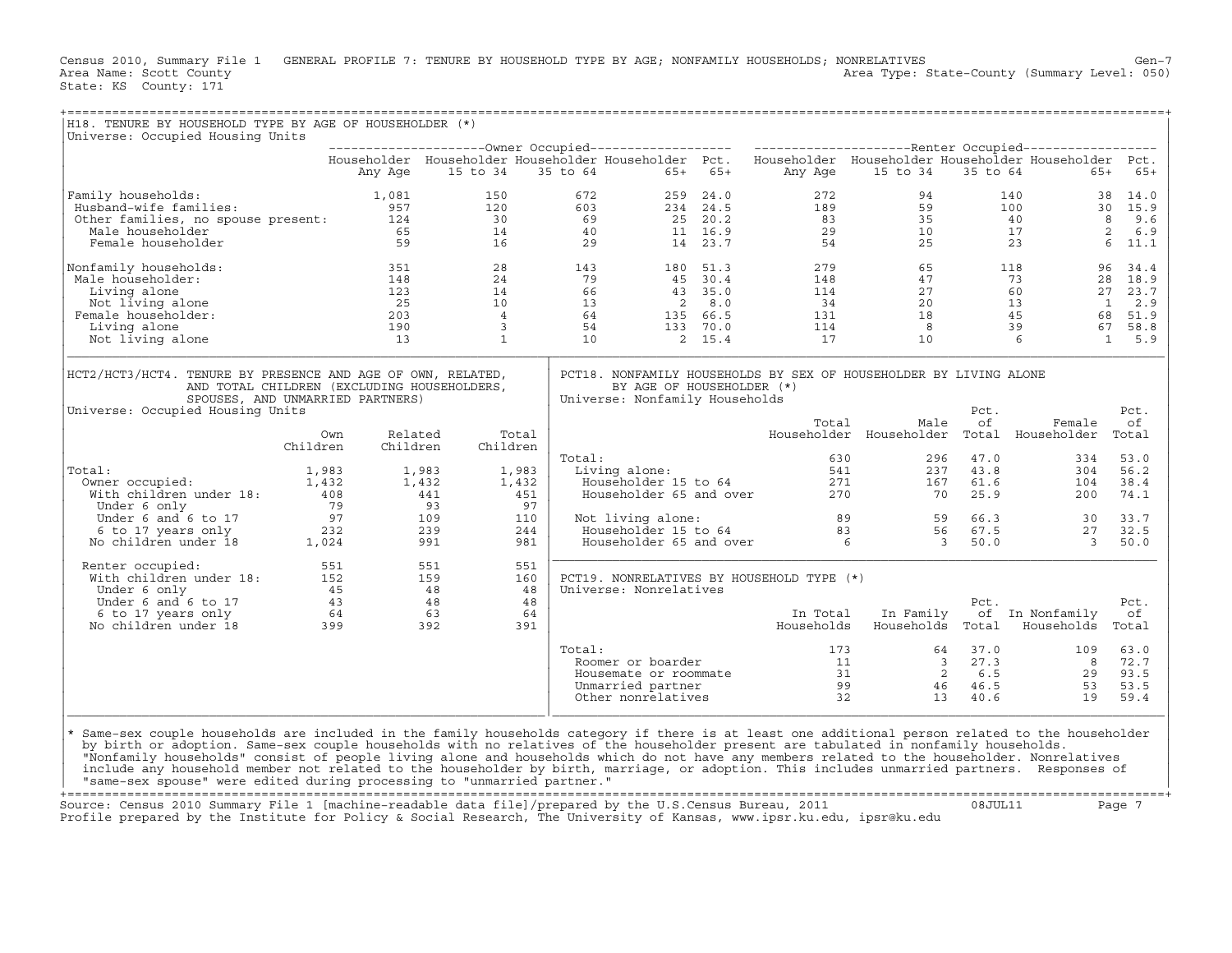Area Type: State-County (Summary Level: 050)

| PCT20/PCT21. GROUP QUARTERS POPULATION BY SEX BY AGE BY GROUP QUARTERS TYPE                                                                                                                                                                    |          |                                |                          |                                                                                                                                                                                                                 |                     |                          |              |
|------------------------------------------------------------------------------------------------------------------------------------------------------------------------------------------------------------------------------------------------|----------|--------------------------------|--------------------------|-----------------------------------------------------------------------------------------------------------------------------------------------------------------------------------------------------------------|---------------------|--------------------------|--------------|
| Universe: Population in Group Quarters                                                                                                                                                                                                         |          |                                | Total 18 to 64 65 & Over |                                                                                                                                                                                                                 |                     | Total 18 to 64 65 & Over |              |
| Total:                                                                                                                                                                                                                                         | 105      | 26                             |                          | 79   Male:                                                                                                                                                                                                      | 44                  | 20                       | 24           |
|                                                                                                                                                                                                                                                |          |                                | $\frac{26}{10}$<br>79    | Institutionalized population: 44<br>Correctional facilities for adults: 17                                                                                                                                      |                     | 20                       | 24           |
|                                                                                                                                                                                                                                                |          |                                | $\Omega$                 |                                                                                                                                                                                                                 |                     | 17                       | $\circ$      |
|                                                                                                                                                                                                                                                |          |                                | $\Omega$                 | Federal detention centers                                                                                                                                                                                       | $\overline{0}$      | $\Omega$                 | $\mathbf 0$  |
|                                                                                                                                                                                                                                                |          |                                | $\Omega$                 | Federal prisons                                                                                                                                                                                                 | $\overline{0}$      | $\Omega$                 | $\mathbf{0}$ |
|                                                                                                                                                                                                                                                |          |                                | $\circ$                  | State prisons                                                                                                                                                                                                   | $\bigcap$           | $\Omega$                 | $\mathbf 0$  |
|                                                                                                                                                                                                                                                |          |                                |                          |                                                                                                                                                                                                                 |                     |                          |              |
|                                                                                                                                                                                                                                                |          |                                | $\Omega$                 |                                                                                                                                                                                                                 |                     | 17                       | $\mathbf 0$  |
|                                                                                                                                                                                                                                                |          |                                | $\overline{0}$           |                                                                                                                                                                                                                 |                     | $\Omega$                 | $\mathbf 0$  |
| Institutionalized population: $105$<br>Correctional facilities for adults: $19$<br>Federal detention centers $0$<br>Federal prisons $0$<br>State prisons $0$<br>Local jails and other municipal<br>confinement facilities $19$<br>Correction   |          |                                | $\Omega$                 | State prisons<br>Local jails and other municipal $\begin{array}{ccc} 0 & 0 \ \text{Ror} & 17 \end{array}$<br>Correctional residential facilities $\begin{array}{ccc} 17 & 17 \ \text{Military} & 0 \end{array}$ | $\overline{0}$      | $\Omega$                 | $\Omega$     |
| Juvenile facilities:                                                                                                                                                                                                                           |          | $\overline{0}$<br>$\mathbf{0}$ | $\overline{0}$           | Juvenile facilities:                                                                                                                                                                                            | $\sim$ 0            | $\Omega$                 | $\Omega$     |
| Group homes for juveniles                                                                                                                                                                                                                      |          | $\Omega$                       |                          | Group homes for juveniles                                                                                                                                                                                       |                     |                          |              |
| (non-correctional)                                                                                                                                                                                                                             | $\Omega$ |                                | $\Omega$                 | (non-correctional)                                                                                                                                                                                              | $\Omega$            | $\Omega$                 | $\Omega$     |
| Residential treatment centers for                                                                                                                                                                                                              | $\Omega$ | $\Omega$                       | $\Omega$                 | Residential treatment centers for                                                                                                                                                                               | $\Omega$            | $\Omega$                 | $\Omega$     |
| juveniles (non-correctional)<br>Correctional facilities intended for                                                                                                                                                                           |          |                                |                          | juveniles (non-correctional)<br>Correctional facilities intended for                                                                                                                                            |                     |                          |              |
| juveniles                                                                                                                                                                                                                                      | $\Omega$ | $\Omega$                       | $\overline{0}$           | juveniles                                                                                                                                                                                                       | $\Omega$            | $\Omega$                 | $\Omega$     |
|                                                                                                                                                                                                                                                |          |                                |                          |                                                                                                                                                                                                                 |                     |                          |              |
| Nursing facilities/Skilled-nursing fac.                                                                                                                                                                                                        | 86       | $7^{\circ}$                    | 79                       | Nursing facilities/Skilled-nursing fac.                                                                                                                                                                         | 27                  | 3                        | 24           |
| Other institutional facilities:                                                                                                                                                                                                                | $\Omega$ | $\Omega$                       | $\Omega$                 | Other institutional facilities:                                                                                                                                                                                 | $\Omega$            | $\Omega$                 | $\Omega$     |
| Mental (Psychiatric) hospitals and                                                                                                                                                                                                             |          |                                |                          | Mental (Psychiatric) hospitals and                                                                                                                                                                              |                     |                          |              |
| psychiatric units in other hospitals                                                                                                                                                                                                           |          | $0 \qquad \qquad$<br>$\Omega$  | $\Omega$                 | psychiatric units in other hospitals                                                                                                                                                                            | $\Omega$            | $\Omega$                 | $\mathbf 0$  |
| Hospitals with patients who have no                                                                                                                                                                                                            | $\Omega$ | $\Omega$                       | $\Omega$                 | Hospitals with patients who have no                                                                                                                                                                             | $\Omega$            | $\Omega$                 |              |
| usual home elsewhere                                                                                                                                                                                                                           |          | $0 \qquad \qquad$<br>$\Omega$  | $\Omega$                 | usual home elsewhere                                                                                                                                                                                            | $\Omega$            | $\Omega$                 | $\mathbf 0$  |
| In-patient hospice facilities<br>Military treatment facilities with                                                                                                                                                                            |          |                                |                          | In-patient hospice facilities<br>Military treatment facilities with                                                                                                                                             |                     |                          | $\mathbf 0$  |
| assigned patients                                                                                                                                                                                                                              | $\Omega$ | $\Omega$                       | $\Omega$                 | assigned patients                                                                                                                                                                                               | $\Omega$            | $\Omega$                 | $\Omega$     |
| Residential schools for people with                                                                                                                                                                                                            |          |                                |                          | Residential schools for people with                                                                                                                                                                             |                     |                          |              |
| disabilities                                                                                                                                                                                                                                   | $\Omega$ | $\Omega$                       | $\Omega$                 | disabilities                                                                                                                                                                                                    | $\Omega$            | $\Omega$                 | $\Omega$     |
| Noninstitutionalized population:                                                                                                                                                                                                               | $\Omega$ | $\Omega$                       | $\Omega$                 |                                                                                                                                                                                                                 | $\Omega$            | $\Omega$                 | $\mathbf 0$  |
| College/University student housing                                                                                                                                                                                                             | $\Omega$ | $\Omega$                       | $\Omega$                 | Noninstitutionalized population:<br>College/University student housing                                                                                                                                          | $\Omega$            | $\Omega$                 | $\Omega$     |
|                                                                                                                                                                                                                                                |          |                                |                          |                                                                                                                                                                                                                 |                     |                          |              |
| Military quarters:                                                                                                                                                                                                                             | $\Omega$ | $\Omega$                       | $\Omega$                 | Military quarters:                                                                                                                                                                                              | $\Omega$            | $\Omega$                 | $\Omega$     |
| Military barracks and dormitories                                                                                                                                                                                                              |          |                                |                          | Military barracks and dormitories                                                                                                                                                                               |                     |                          |              |
| (non-disciplinary)                                                                                                                                                                                                                             | $\circ$  | $\Omega$                       | $\Omega$                 | (non-disciplinary)                                                                                                                                                                                              | $\Omega$            | $\Omega$                 | $\Omega$     |
| Military ships                                                                                                                                                                                                                                 | $\Omega$ | $\Omega$                       | $\Omega$                 | Military ships                                                                                                                                                                                                  | $\Omega$            | $\Omega$                 | $\Omega$     |
| Other noninstitutional facilities:                                                                                                                                                                                                             | $\Omega$ | $\Omega$                       | $\Omega$                 | Other noninstitutional facilities:                                                                                                                                                                              | $\Omega$            | $\Omega$                 | $\Omega$     |
| Emergency and transitional shelters                                                                                                                                                                                                            |          |                                |                          | Emergency and transitional shelters                                                                                                                                                                             |                     |                          |              |
|                                                                                                                                                                                                                                                |          |                                |                          | (with sleeping facilities) for people                                                                                                                                                                           |                     |                          |              |
|                                                                                                                                                                                                                                                |          | $\Omega$                       | $\Omega$                 | experiencing homelessness                                                                                                                                                                                       | $\Omega$            | $\Omega$                 | $\Omega$     |
|                                                                                                                                                                                                                                                |          | $\circ$                        | $\overline{0}$           | University internated for adults<br>Residential treatment centers, adults<br>Maritime/merchant vessels                                                                                                          |                     | $\mathbf{0}$             | $\mathbf 0$  |
|                                                                                                                                                                                                                                                |          | $\circ$                        | $\Omega$                 |                                                                                                                                                                                                                 |                     | $\Omega$                 | $\mathsf{O}$ |
|                                                                                                                                                                                                                                                |          | $\Omega$                       | $\overline{0}$           | Maritime/merchant vessels                                                                                                                                                                                       |                     | $\Omega$                 | $\Omega$     |
|                                                                                                                                                                                                                                                |          |                                |                          | Norkers group living quarters and<br>Job Corps centers<br>Other noninstitutional facilities                                                                                                                     |                     |                          |              |
|                                                                                                                                                                                                                                                |          | $\circ$<br>$\Omega$            | $\circ$                  |                                                                                                                                                                                                                 | $\circ$<br>$\Omega$ | $\mathbf 0$              | $\mathsf{O}$ |
| Emergency and transitional shelters<br>(with sleeping facilities) for people<br>experiencing homelessness<br>Group homes intended for adults<br>0<br>Residential treatment centers, adults<br>0<br>Morkers group living quarters and<br>Job Co |          |                                | $\Omega$                 |                                                                                                                                                                                                                 |                     | $\Omega$                 | $\Omega$     |
|                                                                                                                                                                                                                                                |          |                                |                          |                                                                                                                                                                                                                 |                     |                          |              |

+===================================================================================================================================================+Source: Census 2010 Summary File 1 [machine−readable data file]/prepared by the U.S.Census Bureau, 2011 08JUL11 Page 8 Profile prepared by the Institute for Policy & Social Research, The University of Kansas, www.ipsr.ku.edu, ipsr@ku.edu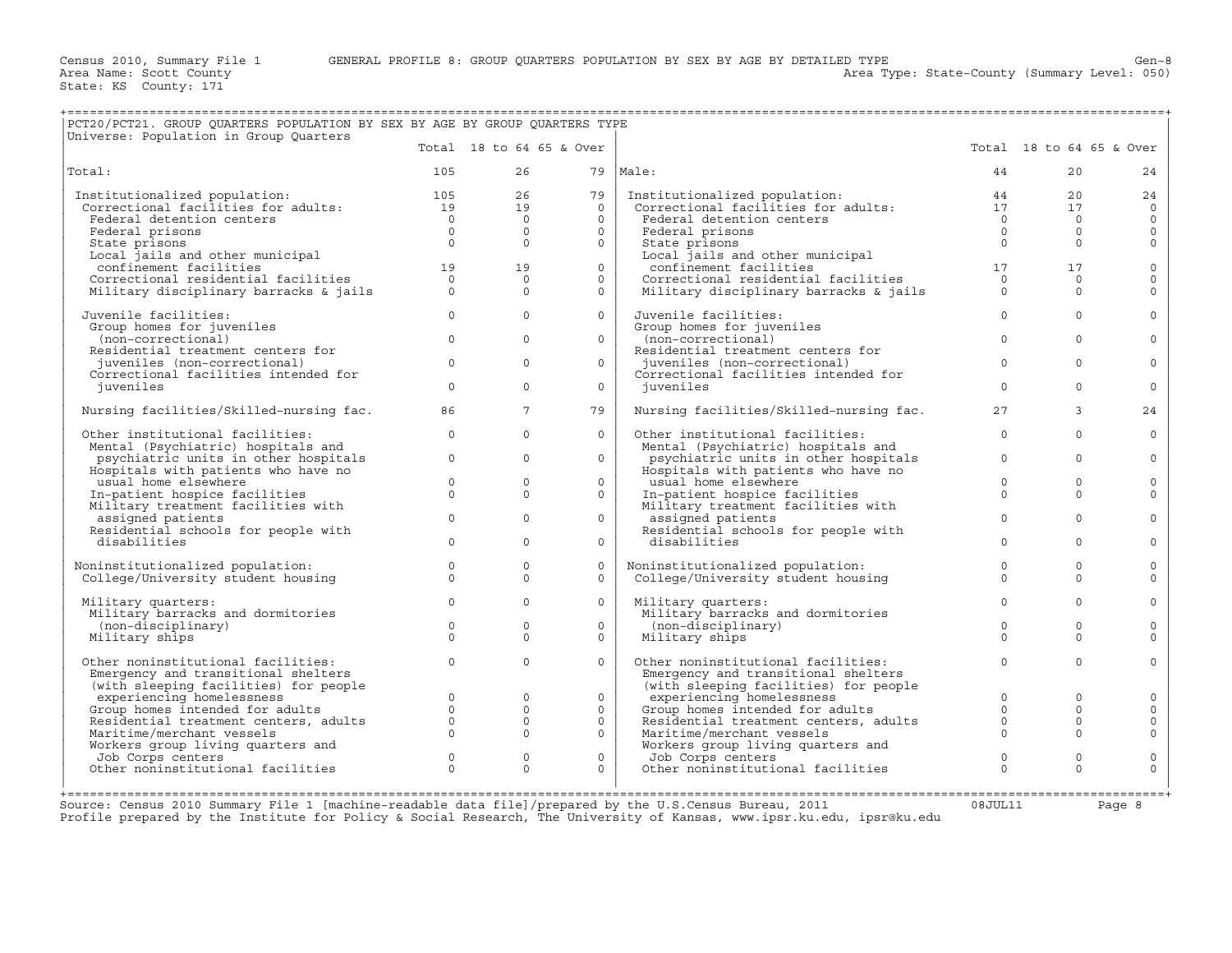| PCO1-PCO10/PCT21/P12. GROUP QUARTERS POPULATION BY SEX BY AGE BY GROUP QUARTERS TYPE (*** % OF TOTAL POPULATION IN THIS AGE GROUP)<br>Universe: Population in Group Quarters |                                                                              |                                                                        |                     |                                                   |                     |                     |                    |                                                                                                         |                         |                      |                        |
|------------------------------------------------------------------------------------------------------------------------------------------------------------------------------|------------------------------------------------------------------------------|------------------------------------------------------------------------|---------------------|---------------------------------------------------|---------------------|---------------------|--------------------|---------------------------------------------------------------------------------------------------------|-------------------------|----------------------|------------------------|
|                                                                                                                                                                              |                                                                              | $***$                                                                  |                     |                                                   |                     |                     |                    | -------------- Institutionalized Population ------------- ------ Noninstitutionalized Population ------ | College/                |                      |                        |
|                                                                                                                                                                              | Group<br>Quarters                                                            | Pct.<br>Total                                                          |                     | Correctional<br>Facilities                        | Juvenile            | Nursing             | Other              |                                                                                                         | University<br>Student   | Military             | Other                  |
|                                                                                                                                                                              | Total                                                                        | Pop.                                                                   |                     | Total for Adults Facilities Facilities Facilities |                     |                     |                    | Total                                                                                                   | Housing                 |                      | Quarters Facilities    |
| Total:                                                                                                                                                                       | 105                                                                          | 2.13                                                                   | 105                 | 19                                                | $\mathsf{O}$        | 86                  | 0                  | $\circ$                                                                                                 | $\mathbf 0$             | $\mathbf 0$          |                        |
| Under 5 years                                                                                                                                                                |                                                                              | $0 \t 0.00$                                                            | $\circ$             | $\circ$                                           | $\circ$             | $\mathbf 0$         | $\circ$            | $\circ$                                                                                                 | $\circ$                 | $\circ$              | $\mathbf 0$            |
| 5 to 9 years                                                                                                                                                                 |                                                                              | $0 \t 0.00$                                                            | $\mathbf 0$         | $\circ$                                           | $\mathsf{O}\xspace$ | $\circ$             | 0                  | $\circ$                                                                                                 | $\circ$                 | $\Omega$             | $\Omega$               |
| 10 to 14 years                                                                                                                                                               |                                                                              | $\begin{matrix} 0 && 0 & 00 \\ 0 && 0 & 00 \\ 0 && 0 & 0 \end{matrix}$ | 0                   | $\circ$                                           | $\circ$             | $\circ$             | $\circ$            | $\mathbf 0$                                                                                             | $\circ$                 | $\Omega$             | $\Omega$               |
| 15 to 19 years                                                                                                                                                               |                                                                              |                                                                        | $\mathbf 0$         | $\circ$                                           | $\circ$             | $\circ$             | $\circ$            | $\mathbf 0$                                                                                             | $\circ$                 | $\Omega$             | $\circ$                |
| 20 to 24 years                                                                                                                                                               | $\begin{array}{cc} 8 & 3.45 \\ 4 & 1.54 \\ 3 & 1.17 \end{array}$             |                                                                        | 8                   | 8                                                 | $\mathsf{O}\xspace$ | $\circ$             | $\circ$            | $\mathbf 0$                                                                                             | $\mathsf O$             | $\Omega$             |                        |
| 25 to 29 years                                                                                                                                                               |                                                                              |                                                                        | $\overline{4}$      | 3                                                 | $\circ$             | $\mathbf{1}$        | $\circ$            | $\mathbf 0$                                                                                             | $\mathbf 0$             | $\Omega$             |                        |
| 30 to 34 years                                                                                                                                                               |                                                                              |                                                                        | 3                   | $\mathbf{3}$                                      | $\mathsf{O}\xspace$ | $\circ$             | 0                  | $\mathbf 0$                                                                                             | $\mathsf O$             | $\Omega$             |                        |
| 35 to 39 years                                                                                                                                                               |                                                                              | 20.70                                                                  | $\mathbf{2}$        | $\mathbf{1}$                                      | $\circ$             | $\mathbf{1}$        | $\circ$            | $\Omega$                                                                                                | $\Omega$                | $\Omega$             |                        |
| 40 to 44 years                                                                                                                                                               | $\frac{2}{4}$ 1.30                                                           |                                                                        | 4                   | 3                                                 | $\circ$             | $\mathbf{1}$        | $\Omega$           | $\mathbf 0$                                                                                             | $\mathbf 0$             | $\Omega$             | $\Omega$               |
| 45 to 49 years                                                                                                                                                               | 0 0.00                                                                       |                                                                        | $\circ$             | $\mathsf{O}\xspace$                               | $\mathsf{O}\xspace$ | $\circ$             | $\circ$            | $\mathbf 0$                                                                                             | $\mathsf O$             | $\Omega$             | $\Omega$               |
| 50 to 54 years                                                                                                                                                               | $\begin{array}{ccc} 2& 0.56\ 1& 0.27\ 2& 0.71\ 2& 0.79 \end{array}$          |                                                                        | 2                   | $\mathbf{1}$                                      | $\circ$             | $\mathbf{1}$        | $\circ$            | $\mathbf 0$                                                                                             | $\mathbf 0$             | $\Omega$             |                        |
| 55 to 59 years                                                                                                                                                               |                                                                              |                                                                        | $\mathbf{1}$        | $\circ$                                           | $\circ$             | $\mathbf{1}$        | $\circ$            | $\mathbf 0$                                                                                             | $\mathbf 0$             | $\Omega$             | $\Omega$               |
| 60 to 64 years                                                                                                                                                               |                                                                              |                                                                        | $\overline{a}$      | $\mathsf 0$                                       | $\mathsf{O}\xspace$ | $\sqrt{2}$          | 0                  | $\mathsf{O}$                                                                                            | $\mathsf O$             | $\Omega$             | $\Omega$               |
| 65 to 69 years                                                                                                                                                               |                                                                              |                                                                        | 2                   | $\circ$                                           | $\circ$             | 2                   | $\circ$            | $\mathbf 0$                                                                                             | $\mathbf 0$             | $\Omega$             |                        |
| 70 to 74 years                                                                                                                                                               | $\begin{array}{ccc} & 3 & 1.52 \\ \hline 6 & 3.73 \\ 12 & 10.08 \end{array}$ |                                                                        | $\overline{3}$      | $\circ$                                           | $\circ$             | $\overline{3}$      | $\circ$            | $\mathbf 0$                                                                                             | $\circ$                 | $\Omega$             |                        |
| 75 to 79 years                                                                                                                                                               |                                                                              |                                                                        | 6                   | $\mathbb O$                                       | $\circ$             | 6                   | 0                  | $\mathsf{O}$                                                                                            | $\mathbf 0$             | $\Omega$             | $\Omega$               |
| 80 to 84 years                                                                                                                                                               |                                                                              |                                                                        | 12                  | $\circ$                                           | $\circ$             | 12                  | $\circ$            | $\mathbf 0$                                                                                             | $\mathbf 0$             | $\Omega$             |                        |
| 85 years & over                                                                                                                                                              | 56 33.33                                                                     |                                                                        | 56                  | $\circ$                                           | $\circ$             | 56                  | $\circ$            | $\mathbf 0$                                                                                             | $\Omega$                | $\Omega$             |                        |
| Under 18 years                                                                                                                                                               | $0 \qquad 0.00$                                                              |                                                                        | $\Omega$            | $\Omega$                                          | $\circ$             | $\Omega$            | $\circ$            | $\mathbf 0$                                                                                             | $\mathbf 0$             | $\Omega$             |                        |
| 18 to 64 years                                                                                                                                                               |                                                                              | 26 0.93                                                                | 26                  | 19                                                | $\mathsf{O}\xspace$ | $7\phantom{.0}$     | 0                  | $\mathsf O$                                                                                             | $\circ$                 | $\mathbf 0$          | $\Omega$               |
| 65 years & over                                                                                                                                                              |                                                                              | 79 8.78                                                                | 79                  | $\Omega$                                          | $\Omega$            | 79                  | $\Omega$           | $\Omega$                                                                                                | $\Omega$                | $\Omega$             |                        |
|                                                                                                                                                                              |                                                                              |                                                                        |                     |                                                   |                     |                     |                    |                                                                                                         |                         |                      |                        |
| Male:                                                                                                                                                                        | 44                                                                           | 1.77                                                                   | 44                  | 17                                                | $\circ$             | 27                  | 0                  | $\mathbf 0$                                                                                             | $\mathsf O$             | $\Omega$             |                        |
| Under 5 years                                                                                                                                                                |                                                                              | $0 \t 0.00$                                                            | $\Omega$            | $\Omega$                                          | $\circ$             | $\Omega$            | $\circ$            | $\mathbf 0$                                                                                             | $\mathbf 0$             | $\Omega$             |                        |
| 5 to 9 years                                                                                                                                                                 |                                                                              | $0 \t 0.00$                                                            | $\circ$             | $\mathbf 0$                                       | $\circ$             | 0                   | 0                  | $\mathsf{O}$                                                                                            | $\mathbf 0$             | $\Omega$<br>$\Omega$ | $\Omega$               |
| 10 to 14 years                                                                                                                                                               |                                                                              | $\begin{matrix} 0 && 0 & 00 \\ 0 && 0 & 00 \end{matrix}$               | $\circ$<br>$\Omega$ | $\circ$                                           | $\circ$<br>$\Omega$ | $\circ$             | 0<br>$\Omega$      | $\mathbf 0$<br>$\Omega$                                                                                 | $\mathbf 0$<br>$\Omega$ | $\Omega$             | $\Omega$               |
| 15 to 19 years                                                                                                                                                               |                                                                              |                                                                        |                     | $\circ$                                           |                     | $\Omega$<br>$\circ$ |                    |                                                                                                         | $\mathbf 0$             | $\Omega$             |                        |
| 20 to 24 years                                                                                                                                                               |                                                                              | 8 6.30                                                                 | 8                   | 8                                                 | $\mathsf O$         |                     | 0                  | $\mathsf{O}$                                                                                            |                         |                      |                        |
| 25 to 29 years                                                                                                                                                               |                                                                              | 3 2.29                                                                 | 3<br>$\overline{2}$ | 3<br>$\overline{a}$                               | $\circ$             | $\circ$             | $\circ$            | $\mathbf 0$                                                                                             | $\mathbf 0$             | $\Omega$<br>$\Omega$ |                        |
| 30 to 34 years                                                                                                                                                               |                                                                              | 2 1.40                                                                 |                     |                                                   | $\circ$             | $\circ$             | $\circ$            | $\mathbf 0$<br>$\Omega$                                                                                 | $\mathbf 0$             |                      |                        |
| 35 to 39 years                                                                                                                                                               |                                                                              | 1 0.70                                                                 | $\mathbf{1}$        | $1\,$                                             | $\mathsf O$         | $\circ$             | $\circ$            |                                                                                                         | $\mathbf 0$             | $\Omega$<br>$\Omega$ | $\Omega$               |
| 40 to 44 years                                                                                                                                                               |                                                                              | 3 1.69                                                                 | 3                   | 2                                                 | $\circ$             | 1                   | 0                  | $\Omega$                                                                                                | $\mathbf 0$             |                      | $\Omega$               |
| 45 to 49 years                                                                                                                                                               |                                                                              | $0 \t 0.00$                                                            | $\mathbf{0}$        | $\circ$                                           | $\circ$             | $\circ$             | $\circ$            | $\mathbf 0$                                                                                             | $\Omega$<br>$\Omega$    | $\Omega$<br>$\Omega$ |                        |
| 50 to 54 years                                                                                                                                                               |                                                                              | 1 0.60                                                                 |                     | $\mathbf{1}$                                      | $\circ$             | $\circ$             | $\circ$            | $\mathbf 0$                                                                                             |                         | $\Omega$             |                        |
| 55 to 59 years                                                                                                                                                               |                                                                              | 1 0.49                                                                 | $\mathbf{1}$        | $\circ$                                           | $\circ$             | 1                   | $\circ$            | $\mathbf 0$                                                                                             | $\mathbf 0$             |                      | $\Omega$               |
| 60 to 64 years                                                                                                                                                               | $1 \t 0.67$                                                                  |                                                                        | $\mathbf{1}$        | $\mathbf 0$                                       | $\mathsf{O}\xspace$ | $\mathbf{1}$        | 0<br>$\circ$       | $\mathsf{O}$                                                                                            | $\mathbf 0$<br>$\Omega$ | $\Omega$<br>$\Omega$ | $\Omega$               |
| 65 to 69 years                                                                                                                                                               |                                                                              | 1 0.86                                                                 | $\mathbf{1}$        | $\mathbf 0$                                       | $\mathsf{O}\xspace$ | $\mathbf{1}$        |                    | $\mathbf 0$                                                                                             |                         |                      |                        |
| 70 to 74 years                                                                                                                                                               |                                                                              | 1 0.96                                                                 | $\mathbf{1}$        | $\circ$                                           | $\circ$             | $\mathbf{1}$        | $\circ$            | $\mathbf 0$                                                                                             | $\mathbf 0$             | $\Omega$             |                        |
| 75 to 79 years                                                                                                                                                               |                                                                              | 2 3.03                                                                 | $\overline{a}$      | $\mathbf 0$                                       | $\circ$             | $\overline{c}$      | 0                  | $\mathsf{O}$                                                                                            | 0<br>$\Omega$           | $\mathbf 0$          |                        |
| 80 to 84 years<br>85 years & over                                                                                                                                            | 14 28.00                                                                     | 6 12.77                                                                | 6<br>14             | $\mathbf 0$<br>$\circ$                            | $\circ$<br>$\circ$  | 6<br>14             | $\circ$<br>0       | $\mathbf 0$<br>$\Omega$                                                                                 | $\Omega$                | $\Omega$<br>$\Omega$ |                        |
|                                                                                                                                                                              |                                                                              |                                                                        |                     |                                                   |                     |                     |                    |                                                                                                         |                         |                      |                        |
| Under 18 years                                                                                                                                                               |                                                                              | $0 \t 0.00$                                                            | $\circ$             | $\circ$                                           | $\circ$             | 0                   | 0                  | $\mathsf{O}$                                                                                            | $\mathsf O$<br>$\Omega$ | $\Omega$<br>$\Omega$ |                        |
| 18 to 64 years                                                                                                                                                               |                                                                              | 20 1.37                                                                | 20<br>24            | 17<br>$\Omega$                                    | $\circ$<br>$\Omega$ | 3                   | $\circ$<br>$\circ$ | $\mathbf 0$<br>$\mathbf 0$                                                                              | $\Omega$                | $\Omega$             | $\mathbf 0$<br>$\circ$ |
| 65 years & over                                                                                                                                                              |                                                                              | 24 6.27                                                                |                     |                                                   |                     | 24                  |                    |                                                                                                         |                         |                      |                        |

+===================================================================================================================================================+ Source: Census 2010 Summary File 1 [machine-readable data file]/prepared by the U.S.Census Bureau, 2011 Page 9<br>Profile prepared by the Institute for Policy & Social Research, The University of Kansas, www.ip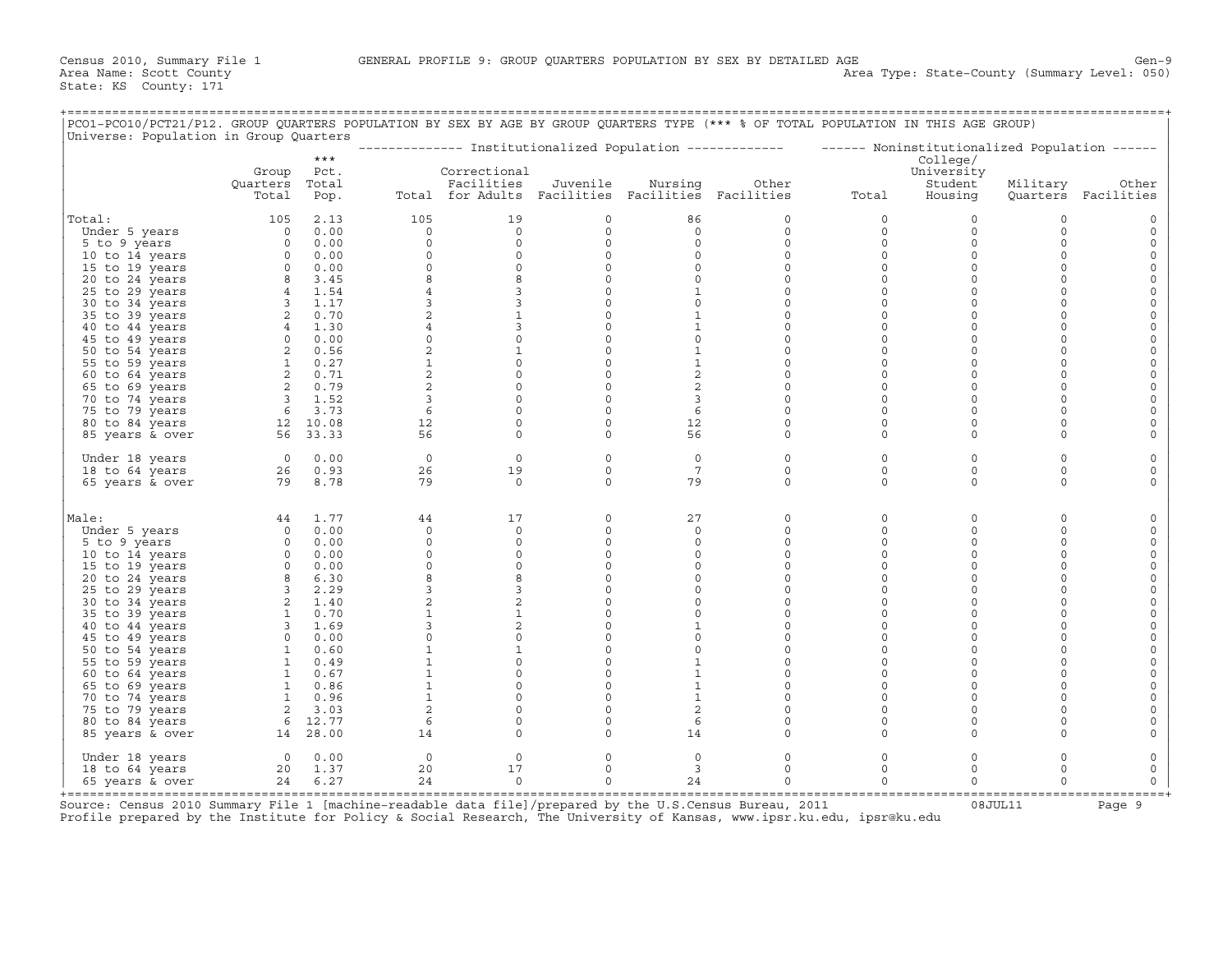|                        |                                    |              | Universe: Total Population (4,936; 97.9% in households and 2.1% in group quarters) |             |                  |            |                    | P12/PCT13. AGE BY SEX BY RESIDENCE TYPE (PERSONS IN HOUSEHOLDS AND PERSONS IN GROUP QUARTERS)        |            |                         |            |                                           |                          |                             |
|------------------------|------------------------------------|--------------|------------------------------------------------------------------------------------|-------------|------------------|------------|--------------------|------------------------------------------------------------------------------------------------------|------------|-------------------------|------------|-------------------------------------------|--------------------------|-----------------------------|
|                        |                                    |              | -----------------All Persons------------------                                     |             |                  |            |                    | ----------Persons in Households----------                                                            |            |                         |            | --------Persons in Group Quarters-------- |                          |                             |
|                        | Total Pct.                         |              | Male                                                                               | Female %Fem |                  | Total Pct. |                    | Male                                                                                                 | Female     | Total Pct.              |            | Male                                      | Female %Fem              |                             |
| All Ages:              | 4,936 100.0                        |              | 2,487                                                                              | 2,449       | 49.6             |            | 4,831 100.0        | 2,443                                                                                                | 2,388      |                         | 105 100.0  | 44                                        | 61                       | 58.1                        |
| 0 to 4                 | 375                                | 7.6          | 205                                                                                | 170         | 45.3             | 375        | 7.8                | 205                                                                                                  | 170        | $\circ$                 | 0.0        | $\circ$<br>$\Omega$                       | $\circ$                  |                             |
| 5 to 9<br>10 to 14     | 331<br>337                         | $6.7$<br>6.8 | 173<br>169                                                                         | 158<br>168  | 47.7<br>49.9     | 331<br>337 | 6.9<br>7.0         | 173<br>169                                                                                           | 158<br>168 | $\circ$<br>$\circ$      | 0.0<br>0.0 | $\circ$                                   | $\circ$<br>$\circ$       | $\bullet$                   |
| 15 to 17               | 193                                | 3.9          | 95                                                                                 | 98          | 50.8             | 193        | 4.0                | 95                                                                                                   | 98         | $\circ$                 | 0.0        | $\circ$                                   | 0                        |                             |
| 18 and 19              | 103                                | 2.1          | 60                                                                                 |             | 43 41.7          | 103        | 2.1                | 60                                                                                                   | 43         | $\circ$                 | 0.0        | $\circ$                                   | $\circ$                  | $\sim$<br>$\sim$            |
| 20                     | 48                                 | 1.0          | 24                                                                                 |             | 24 50.0          | 48         | 1.0                | 24                                                                                                   | 24         | $\circ$                 | 0.0        | $\circ$                                   | $\circ$                  |                             |
| $ 21$                  | 43                                 | 0.9          | 25                                                                                 |             | 18 41.9          | 42         | 0.9                | 24                                                                                                   | 18         | $\mathbf{1}$            | 1.0        | $\mathbf{1}$                              | $\circ$                  | 0.0                         |
| 22 to 24               | 141                                | 2.9          | 78                                                                                 |             | 63 44.7          | 134        | 2.8                | 71                                                                                                   | 63         | $7^{\circ}$             | 6.7        | $\overline{7}$                            | $\circ$                  | 0.0                         |
| 25 to 29               | 259                                | 5.2          | 131                                                                                |             | 128 49.4         | 255        | 5.3                | 128                                                                                                  | 127        | $\overline{4}$          | 3.8        | $\mathbf{3}$                              | $\mathbf{1}$             | 25.0                        |
| 30 to 34               | 257                                | 5.2          | 143                                                                                | 114         | 44.4             | 254        | 5.3                | 141                                                                                                  | 113        | $\overline{\mathbf{3}}$ | 2.9        | $\sqrt{2}$                                | $\mathbf{1}$             | 33.3                        |
| 35 to 39               | 286                                | 5.8          | 143                                                                                | 143         | 50.0             | 284        | 5.9                | 142                                                                                                  | 142        | 2                       | 1.9        | $\mathbf{1}$                              | $\mathbf{1}$             | 50.0                        |
| 40 to 44               | 308                                | 6.2          | 178                                                                                |             | 130 42.2         | 304        | 6.3                | 175                                                                                                  | 129        | $\overline{4}$          | 3.8        | $\mathbf{3}$                              | $\mathbf{1}$             | 25.0                        |
| 45 to 49<br>50 to 54   | 339<br>359                         | 6.9<br>7.3   | 161<br>166                                                                         | 178<br>193  | 52.5<br>53.8     | 339<br>357 | 7.0<br>7.4         | 161<br>165                                                                                           | 178<br>192 | $\circ$<br>2            | 0.0<br>1.9 | $\circ$<br>$\mathbf{1}$                   | $\Omega$<br>$\mathbf{1}$ | 50.0                        |
| 55 to 59               | 376                                | 7.6          | 204                                                                                | 172         | 45.7             | 375        | 7.8                | 203                                                                                                  | 172        | $\mathbf{1}$            | 1.0        | $\mathbf{1}$                              | $\Omega$                 | 0.0                         |
| 60 and 61              | 150                                | 3.0          | 86                                                                                 |             | 64 42.7          | 149        | 3.1                | 86                                                                                                   | 63         | $\mathbf{1}$            | 1.0        | $\circ$                                   |                          | 1 100.0                     |
| 62 to 64               | 131                                | 2.7          | 63                                                                                 | 68          | 51.9             | 130        | 2.7                | 62                                                                                                   | 68         | $\mathbf{1}$            | 1.0        |                                           | $\circ$                  | 0.0                         |
| 65 and 66              | 103                                | 2.1          | 48                                                                                 |             | 55 53.4          | 102        | 2.1                | 48                                                                                                   | 54         | $\mathbf{1}$            | 1.0        | $\circ$                                   |                          | 1 100.0                     |
| 67 to 69               | 152                                | 3.1          | 68                                                                                 |             | 84 55.3          | 151        | 3.1                | 67                                                                                                   | 84         | $\mathbf{1}$            | 1.0        |                                           | $\Omega$                 | 0.0                         |
| 70 to 74               | 197                                | 4.0          | 104                                                                                |             | 93 47.2          | 194        | 4.0                | 103                                                                                                  | 91         | $\overline{\mathbf{3}}$ | 2.9        | $\mathbf{1}$                              | 2                        | 66.7                        |
| 75 to 79               | 161                                | 3.3          | 66                                                                                 |             | 95 59.0          | 155        | 3.2                | 64                                                                                                   | 91         | 6                       | 5.7        |                                           | $\overline{4}$           | 66.7                        |
| 80 to 84               | 119                                | 2.4          | 47                                                                                 |             | 72 60.5          | 107        | 2.2                | 41                                                                                                   | 66         |                         | 12 11.4    |                                           | 6                        | 50.0                        |
| 85 & over              | 168                                | 3.4          | 50                                                                                 |             | 118 70.2         | 112        | 2.3                | 36                                                                                                   | 76         | 56                      | 53.3       | 14                                        | 42                       | 75.0                        |
|                        | Additional Aqqreqations:           |              |                                                                                    |             |                  |            |                    |                                                                                                      |            |                         |            |                                           |                          |                             |
| $0$ to $14$            | 1,043 21.1                         |              | 547                                                                                | 496         | 47.6             | 1,043      | 21.6               | 547                                                                                                  | 496        | $\circ$                 | 0.0        | $\mathbf 0$                               | 0                        |                             |
| 5 to 14                | 668                                | 13.5         | 342                                                                                | 326         | 48.8             | 668        | 13.8               | 342                                                                                                  | 326        | $\circ$                 | 0.0        | $\Omega$                                  | $\circ$                  | $\blacksquare$              |
| 0 to 17                | 1,236                              | 25.0         | 642                                                                                | 594         | 48.1             | 1,236      | 25.6               | 642                                                                                                  | 594        | $\circ$                 | 0.0<br>0.0 | $\Omega$                                  | 0                        | $\bullet$                   |
| 5 to 17<br>$0$ to $20$ | 861<br>1,387                       | 17.4<br>28.1 | 437<br>726                                                                         | 424         | 49.2<br>661 47.7 | 861        | 17.8<br>1,387 28.7 | 437<br>726                                                                                           | 424<br>661 | $\circ$<br>$\circ$      | 0.0        | 0<br>$\Omega$                             | $\circ$<br>$\circ$       | $\sim$                      |
| 18 to 21               | 194                                | 3.9          | 109                                                                                | 85          | 43.8             | 193        | 4.0                | 108                                                                                                  | 85         | $\mathbf{1}$            | 1.0        | $\mathbf{1}$                              | $\circ$                  | $\ddot{\phantom{1}}$<br>0.0 |
| 18 to 24               | 335                                | 6.8          | 187                                                                                | 148         | 44.2             | 327        | 6.8                | 179                                                                                                  | 148        | 8                       | 7.6        | 8                                         | $\circ$                  | 0.0                         |
| 18 to 64               | 2,800                              | 56.7         | 1,462                                                                              | 1,338       | 47.8             |            | 2,774 57.4         | 1,442                                                                                                | 1,332      | 26                      | 24.8       | 20 <sub>o</sub>                           | 6                        | 23.1                        |
| 25 to 64               | 2,465                              | 49.9         | 1,275                                                                              | 1,190       | 48.3             | 2,447      | 50.7               | 1,263                                                                                                | 1,184      |                         | 18 17.1    | 12                                        | 6                        | 33.3                        |
| $60$ & over            | 1,181                              | 23.9         | 532                                                                                | 649         | 55.0             |            | 1,100 22.8         | 507                                                                                                  | 593        |                         | 81 77.1    | 25                                        | 56                       | 69.1                        |
| 65 & over              | 900                                | 18.2         | 383                                                                                | 517         | 57.4             | 821        | 17.0               | 359                                                                                                  | 462        |                         | 79 75.2    | 24                                        | 55                       | 69.6                        |
| 70 & over              | 645                                | 13.1         | 267                                                                                |             | 378 58.6         | 568        | 11.8               | 244                                                                                                  | 324        |                         | 77 73.3    | 23                                        | 54                       | 70.1                        |
| 75 & over              | 448                                | 9.1          | 163                                                                                | 285         | 63.6             | 374        | 7.7                | 141                                                                                                  | 233        |                         | 74 70.5    | 22                                        | 52                       | 70.3                        |
|                        | Universe: Total Population (4,936) |              |                                                                                    |             |                  |            |                    | P13/PCT13. MEDIAN AGE BY SEX BY RESIDENCE TYPE (PERSONS IN HOUSEHOLDS AND PERSONS IN GROUP QUARTERS) |            |                         |            |                                           |                          |                             |
|                        |                                    |              | -----------------All Persons---------------                                        |             |                  |            |                    | ----------Persons in Households----------                                                            |            |                         |            | --------Persons in Group Quarters-------- |                          |                             |
|                        | Both Sexes                         |              | Male                                                                               | Female      |                  | Both Sexes |                    | Male                                                                                                 | Female     | Both Sexes              |            | Male                                      | Female                   |                             |
| Median Age             |                                    | 41.4         | 39.9                                                                               | 43.9        |                  | 41.0       |                    | 39.6                                                                                                 | 42.7       |                         |            | 75.0                                      |                          |                             |
|                        |                                    |              |                                                                                    |             |                  |            |                    |                                                                                                      |            |                         |            |                                           |                          |                             |

+===================================================================================================================================================+

+===================================================================================================================================================+Source: Census 2010 Summary File 1 [machine−readable data file]/prepared by the U.S.Census Bureau, 2011 08JUL11 Page 10 Profile prepared by the Institute for Policy & Social Research, The University of Kansas, www.ipsr.ku.edu, ipsr@ku.edu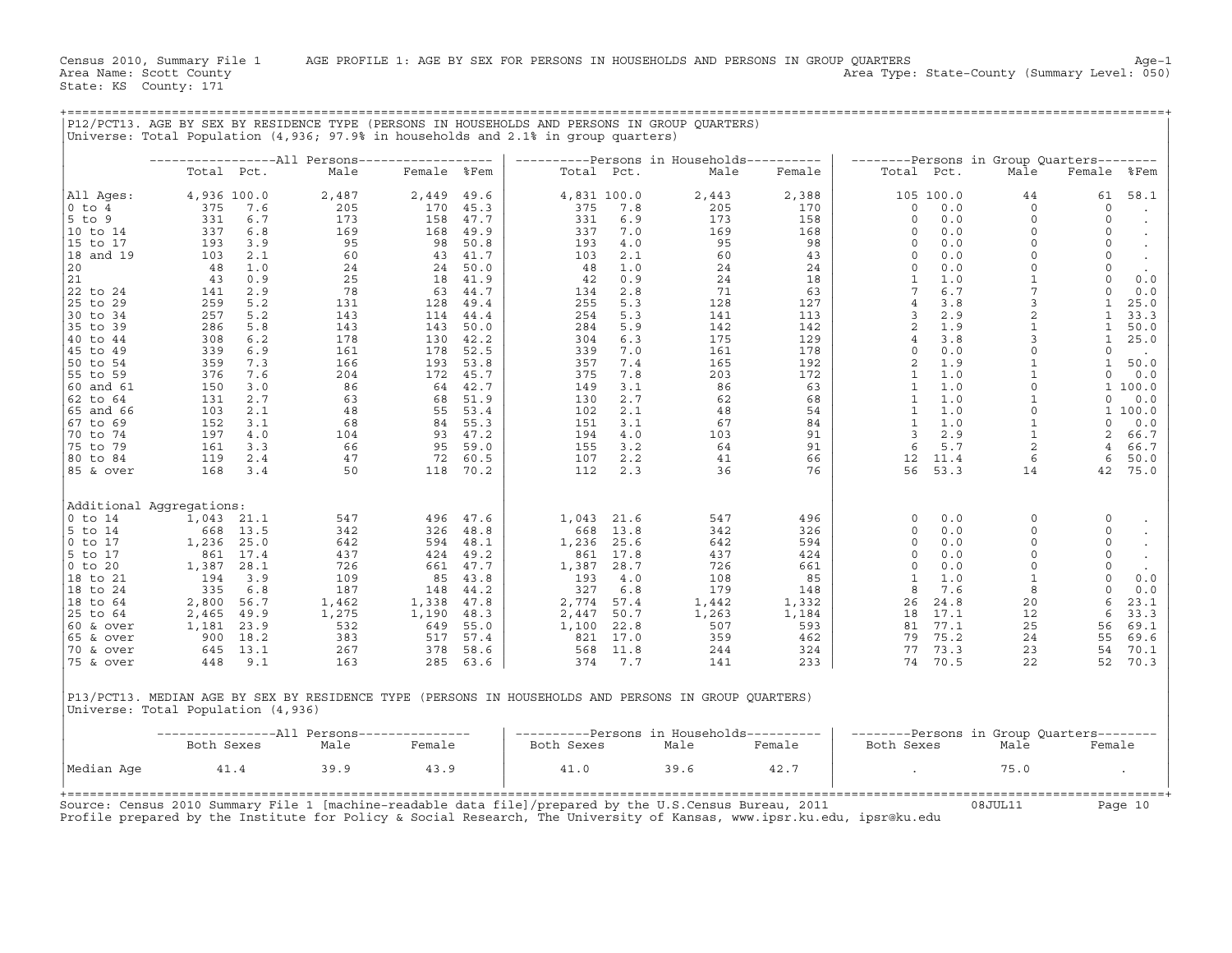Census 2010, Summary File 1 AGE PROFILE 2: FULL AGE DETAIL (ALL AGES) BY SEX, WITH MEDIANS AND ADDITIONAL AGGREGATIONS Age−2 Area Name: Scott County Area Type: State−County (Summary Level: 050) State: KS County: 171

+===================================================================================================================================================+

|                          |           |            | P12/P13/PCT12. DETAILED AGE BY SEX (INCLUDING MEDIANS): ALL RACES COMBINED<br>Universe: Persons of all races combined (4,936 or 100.0% of Total Population: 4,936) |           |                |           |            |           |           |                      |                   |             |                          |                           |
|--------------------------|-----------|------------|--------------------------------------------------------------------------------------------------------------------------------------------------------------------|-----------|----------------|-----------|------------|-----------|-----------|----------------------|-------------------|-------------|--------------------------|---------------------------|
|                          | Total     | Pct.       | Male                                                                                                                                                               | Female    |                | Total     | Pct.       | Male      | Female    |                      | Total             | Pct.        | Male                     | Female                    |
| $0$ to<br>$\overline{4}$ | 375       | 7.6        | 205                                                                                                                                                                | 170       | 40 to 44       | 308       | 6.2        | 178       | 130       | 80 to 84             | 119               | 2.4         | 47                       | 72                        |
| $\circ$<br>$\mathbf{1}$  | 68<br>74  | 1.4<br>1.5 | 43<br>42                                                                                                                                                           | 25<br>32  | 40<br>41       | 71<br>61  | 1.4<br>1.2 | 41<br>35  | 30<br>26  | 80<br>81             | 25<br>29          | 0.5<br>0.6  | 12<br>11                 | 13<br>18                  |
| $\overline{c}$           | 78        | 1.6        | 35                                                                                                                                                                 | 43        | 42             | 55        | 1.1        | 38        | 17        | 82                   | 23                | 0.5         | 8                        | 15                        |
| 3                        | 80        | 1.6        | 43                                                                                                                                                                 | 37        | 43             | 53        | 1.1        | 25        | 28        | 83                   | 26                | 0.5         | 8                        | 18                        |
| $\overline{4}$           | 75        | 1.5        | 42                                                                                                                                                                 | 33        | 44             | 68        | 1.4        | 39        | 29        | 84                   | 16                | 0.3         | 8                        | 8                         |
| 5<br>9<br>to             | 331       | 6.7        | 173                                                                                                                                                                | 158       | 45 to 49       | 339       | 6.9        | 161       | 178       | 85 to 89             | 95                | 1.9         | 32                       | 63                        |
| 5                        | 67        | 1.4        | 37                                                                                                                                                                 | 30        | 45             | 49        | 1.0        | 23        | 26        | 85                   | 16                | 0.3         | 6                        | 10                        |
| 6                        | 69        | 1.4        | 38                                                                                                                                                                 | 31        | 46             | 71        | 1.4        | 32        | 39        | 86                   | 27                | 0.5         | 12                       | 15                        |
| 7                        | 59        | 1.2        | 34                                                                                                                                                                 | 25        | 47             | 68        | 1.4        | 29        | 39        | 87                   | 30                | 0.6         | 7                        | 23                        |
| 8                        | 72        | 1.5        | 37                                                                                                                                                                 | 35        | 48             | 80        | 1.6        | 43        | 37        | 88                   | 8                 | 0.2         | $\overline{2}$           | 6                         |
| 9                        | 64        | 1.3        | 27<br>169                                                                                                                                                          | 37        | 49             | 71        | 1.4        | 34        | 37        | 89                   | 14                | 0.3         | 5<br>12                  | 9                         |
| 10 to 14<br>10           | 337<br>78 | 6.8<br>1.6 | 32                                                                                                                                                                 | 168<br>46 | 50 to 54<br>50 | 359<br>77 | 7.3<br>1.6 | 166<br>34 | 193<br>43 | 90 to 94<br>90       | 55<br>17          | 1.1<br>0.3  | 3                        | 43<br>14                  |
| 11                       | 63        | 1.3        | 27                                                                                                                                                                 | 36        | 51             | 72        | 1.5        | 35        | 37        | 91                   | $7\phantom{.0}$   | 0.1         | $\mathbf{1}$             | $\epsilon$                |
| 12                       | 60        | 1.2        | 30                                                                                                                                                                 | 30        | 52             | 73        | 1.5        | 27        | 46        | 92                   | 9                 | 0.2         | $\mathbf{1}$             | 8                         |
| 13                       | 59        | 1.2        | 31                                                                                                                                                                 | 28        | 53             | 75        | 1.5        | 38        | 37        | 93                   | 13                | 0.3         | 5                        | 8                         |
| 14                       | 77        | 1.6        | 49                                                                                                                                                                 | 28        | 54             | 62        | 1.3        | 32        | 30        | 94                   | 9                 | 0.2         | $\overline{c}$           | 7                         |
| $15$ to<br>19            | 296       | 6.0        | 155                                                                                                                                                                | 141       | 55 to 59       | 376       | 7.6        | 204       | 172       | 95 to<br>99          | 17                | 0.3         | 6                        | 11                        |
| 15                       | 74        | 1.5        | 36                                                                                                                                                                 | 38        | 55             | 75        | 1.5        | 43        | 32        | 95                   | 4                 | 0.1         | 3                        | $\mathbf{1}$              |
| 16                       | 62        | 1.3        | 32                                                                                                                                                                 | 30        | 56             | 74        | 1.5        | 28        | 46        | 96                   | 4                 | $0.1$       | $\mathbf{1}$             | $\ensuremath{\mathsf{3}}$ |
| 17                       | 57        | 1.2        | 27                                                                                                                                                                 | 30        | 57             | 88        | 1.8        | 55        | 33        | 97                   | $\mathbf{2}$      | 0.0         | $\mathbf{1}$             | $\mathbf 1$               |
| 18<br>19                 | 70<br>33  | 1.4<br>0.7 | 43<br>17                                                                                                                                                           | 27<br>16  | 58<br>59       | 71<br>68  | 1.4<br>1.4 | 42<br>36  | 29<br>32  | 98<br>99             | 6<br>$\mathbf{1}$ | 0.1<br>0.0  | $\mathbf{1}$<br>$\Omega$ | 5<br>$\mathbf 1$          |
| $20$ to<br>24            | 232       | 4.7        | 127                                                                                                                                                                | 105       | 60 to 64       | 281       | 5.7        | 149       | 132       | $100 - 104$          | $\mathbf{1}$      | 0.0         | $\Omega$                 | $\mathbf 1$               |
| 20                       | 48        | 1.0        | 24                                                                                                                                                                 | 24        | 60             | 74        | 1.5        | 38        | 36        | $105 - 109$          | $\circ$           | 0.0         | $\Omega$                 | $\mathsf{O}\xspace$       |
| 21                       | 43        | 0.9        | 25                                                                                                                                                                 | 18        | 61             | 76        | 1.5        | 48        | 28        | 110 plus             | $\Omega$          | 0.0         | $\Omega$                 | $\Omega$                  |
| 22                       | 49        | 1.0        | 26                                                                                                                                                                 | 23        | 62             | 39        | 0.8        | 22        | 17        |                      |                   |             |                          |                           |
| 23                       | 47        | 1.0        | 26                                                                                                                                                                 | 21        | 63             | 48        | 1.0        | 26        | 22        |                      |                   |             |                          |                           |
| 24                       | 45        | 0.9        | 26                                                                                                                                                                 | 19        | 64             | 44        | 0.9        | 15        | 29        | $0$ to $14$          | 1,043             | 21.1        | 547                      | 496                       |
| 25 to 29                 | 259       | 5.2        | 131                                                                                                                                                                | 128       | 65 to 69       | 255       | 5.2        | 116       | 139       | 5 to 17              | 861               | 17.4        | 437                      | 424                       |
| 25                       | 51        | 1.0        | 27                                                                                                                                                                 | 24        | 65             | 51        | 1.0        | 20        | 31        | 18 to 21             | 194               | 3.9         | 109                      | 85                        |
| 26<br>27                 | 46<br>59  | 0.9<br>1.2 | 23<br>26                                                                                                                                                           | 23<br>33  | 66<br>67       | 52<br>47  | 1.1<br>1.0 | 28<br>20  | 24<br>27  | 18 to 24<br>18 to 64 | 335<br>2,800      | 6.8<br>56.7 | 187<br>1,462             | 148<br>1,338              |
| 28                       | 48        | 1.0        | 30                                                                                                                                                                 | 18        | 68             | 41        | 0.8        | 19        | 22        | 25 to 64             | 2,465             | 49.9        | 1,275                    | 1,190                     |
| 29                       | 55        | 1.1        | 25                                                                                                                                                                 | 30        | 69             | 64        | 1.3        | 29        | 35        | 60 plus              | 1,181             | 23.9        | 532                      | 649                       |
| 30 to 34                 | 257       | 5.2        | 143                                                                                                                                                                | 114       | 70 to 74       | 197       | 4.0        | 104       | 93        | 65 plus              | 900               | 18.2        | 383                      | 517                       |
| 30                       | 53        | 1.1        | 33                                                                                                                                                                 | 20        | 70             | 33        | 0.7        | 17        | 16        | 70 plus              | 645               | 13.1        | 267                      | 378                       |
| 31                       | 49        | 1.0        | 26                                                                                                                                                                 | 23        | 71             | 46        | 0.9        | 24        | 22        | 75 plus              | 448               | 9.1         | 163                      | 285                       |
| 32                       | 47        | 1.0        | 29                                                                                                                                                                 | 18        | 72             | 46        | 0.9        | 20        | 26        | 80 plus              | 287               | 5.8         | 97                       | 190                       |
| 33                       | 56        | 1.1        | 28                                                                                                                                                                 | 28        | 73             | 34        | 0.7        | 22        | 12        | 85 plus              | 168               | 3.4         | 50                       | 118                       |
| 34                       | 52        | 1.1        | 27                                                                                                                                                                 | 25        | 74             | 38        | 0.8        | 21        | 17        | 90 plus              | 73                | 1.5         | 18                       | 55                        |
| 35 to<br>39<br>35        | 286<br>65 | 5.8<br>1.3 | 143<br>32                                                                                                                                                          | 143<br>33 | 75 to 79<br>75 | 161<br>35 | 3.3<br>0.7 | 66<br>13  | 95<br>22  |                      |                   |             |                          |                           |
| 36                       | 62        | 1.3        | 33                                                                                                                                                                 | 29        | 76             | 26        | 0.5        | 11        | 15        | All Ages             | 4,936 100.0       |             | 2,487                    | 2,449                     |
| 37                       | 50        | 1.0        | 24                                                                                                                                                                 | 26        | 77             | 38        | 0.8        | 12        | 26        |                      |                   |             |                          |                           |
| 38                       | 52        | 1.1        | 27                                                                                                                                                                 | 25        | 78             | 26        | 0.5        | 13        | 13        | Median Age           | Both Sexes        |             | Male                     | Female                    |
| 39                       | 57        | 1.2        | 27                                                                                                                                                                 | 30        | 79             | 36        | 0.7        | 17        | 19        | By Sex               | 41.4              |             | 39.9                     | 43.9                      |
| +===========             |           |            |                                                                                                                                                                    |           |                |           |            |           |           |                      |                   |             |                          |                           |

Source: Census 2010 Summary File 1 [machine−readable data file]/prepared by the U.S.Census Bureau, 2011 08JUL11 Page 11 Profile prepared by the Institute for Policy & Social Research, The University of Kansas, www.ipsr.ku.edu, ipsr@ku.edu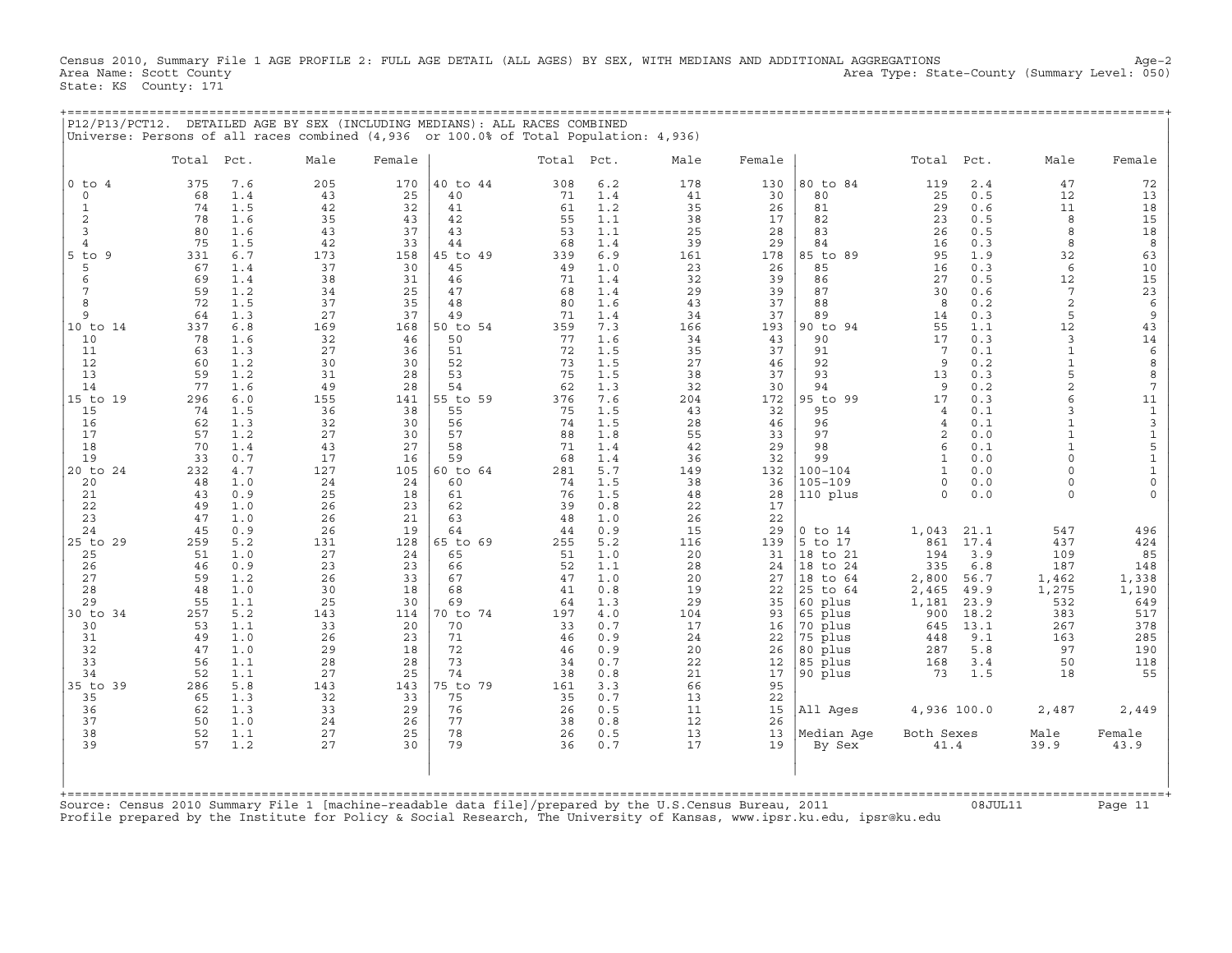|                | Total     | Pct.       | Male      | Female    |                | Total Pct. |            | Male      | Female    |                      | Total             | Pct.         | Male                 | Female                       |
|----------------|-----------|------------|-----------|-----------|----------------|------------|------------|-----------|-----------|----------------------|-------------------|--------------|----------------------|------------------------------|
| $0$ to $4$     | 311       | 7.0        | 177       | 134       | 40 to 44       | 278        | 6.3        | 160       | 118       | 80 to 84             | 118               | 2.7          | 47                   | 71                           |
| $\circ$<br>1   | 55<br>63  | 1.2<br>1.4 | 37<br>37  | 18<br>26  | 40<br>41       | 64<br>51   | 1.4<br>1.1 | 35<br>31  | 29<br>20  | 80<br>81             | 25<br>29          | 0.6<br>0.7   | 12<br>11             | 13<br>18                     |
| 2              | 63        | 1.4        | 29        | 34        | 42             | 51         | 1.1        | 35        | 16        | 82                   | 22                | 0.5          | 8                    | 14                           |
| 3              | 66        | 1.5        | 36        | 30        | 43             | 45         | 1.0        | 21        | 24        | 83                   | 26                | 0.6          | 8                    | 18                           |
| $\overline{4}$ | 64        | 1.4        | 38        | 26        | 44             | 67         | 1.5        | 38        | 29        | 84                   | 16                | 0.4          | 8                    | 8                            |
| $5$ to $9$     | 262       | 5.9        | 140       | 122       | 45 to 49       | 310        | 7.0        | 147       | 163       | 85 to 89             | 94                | 2.1          | 32                   | 62                           |
| 5<br>6         | 52<br>55  | 1.2<br>1.2 | 30<br>29  | 22<br>26  | 45<br>46       | 42<br>67   | 0.9<br>1.5 | 20<br>31  | 22<br>36  | 85<br>86             | 15<br>27          | 0.3<br>0.6   | 6<br>12              | $\overline{9}$<br>15         |
| 7              | 49        | 1.1        | 29        | 20        | 47             | 63         | 1.4        | 26        | 37        | 87                   | 30                | 0.7          | 7                    | 23                           |
| 8              | 55        | 1.2        | 29        | 26        | 48             | 73         | 1.6        | 38        | 35        | 88                   | 8                 | 0.2          | $\overline{a}$       | 6                            |
| 9              | 51        | 1.1        | 23        | 28        | 49             | 65         | 1.5        | 32        | 33        | 89                   | 14                | 0.3          | 5                    | $\overline{9}$               |
| 10 to 14<br>10 | 285<br>65 | 6.4<br>1.5 | 137<br>23 | 148<br>42 | 50 to 54<br>50 | 343<br>73  | 7.7<br>1.6 | 158<br>32 | 185<br>41 | 90 to 94<br>90       | 55<br>17          | 1.2<br>0.4   | 12<br>$\overline{3}$ | 43<br>14                     |
| 11             | 57        | 1.3        | 24        | 33        | 51             | 71         | 1.6        | 34        | 37        | 91                   | 7                 | 0.2          | $\mathbf{1}$         | 6                            |
| 12             | 43        | 1.0        | 19        | 24        | 52             | 70         | 1.6        | 26        | 44        | 92                   | 9                 | 0.2          | $\mathbf{1}$         | 8                            |
| 13             | 49        | 1.1        | 25        | 24        | 53             | 71         | 1.6        | 36        | 35        | 93                   | 13                | 0.3          | 5                    | 8                            |
| 14<br>15 to 19 | 71<br>268 | 1.6<br>6.0 | 46<br>143 | 25<br>125 | 54<br>55 to 59 | 58<br>362  | 1.3<br>8.1 | 30<br>197 | 28<br>165 | 94<br>95 to<br>99    | 9<br>17           | 0.2<br>0.4   | $\overline{a}$<br>6  | $\overline{7}$<br>11         |
| 15             | 64        | 1.4        | 33        | 31        | 55             | 71         | 1.6        | 41        | 30        | 95                   | 4                 | 0.1          | 3                    | $1\,$                        |
| 16             | 58        | 1.3        | 31        | 27        | 56             | 71         | 1.6        | 28        | 43        | 96                   | $\overline{4}$    | 0.1          |                      | $\overline{3}$               |
| 17             | 51        | 1.1        | 24        | 27        | 57             | 86         | 1.9        | 54        | 32        | 97                   | 2                 | 0.0          | $\mathbf{1}$         | $\frac{1}{5}$                |
| 18             | 63        | 1.4        | 39        | 24        | 58             | 68         | 1.5        | 39        | 29        | 98                   | $\epsilon$        | 0.1          | $\Omega$             |                              |
| 19<br>20 to 24 | 32<br>180 | 0.7<br>4.0 | 16<br>94  | 16<br>86  | 59<br>60 to 64 | 66<br>269  | 1.5<br>6.0 | 35<br>139 | 31<br>130 | 99<br>$100 - 104$    | 1<br>$\mathbf{1}$ | 0.0<br>0.0   | $\Omega$             | $\mathbf{1}$<br>$\mathbf{1}$ |
| 20             | 40        | 0.9        | 19        | 21        | 60             | 69         | 1.6        | 35        | 34        | $105 - 109$          | $\circ$           | 0.0          | $\Omega$             | $\mathsf{O}\xspace$          |
| 21             | 29        | 0.7        | 15        | 14        | 61             | 72         | 1.6        | 44        | 28        | 110 plus             | $\Omega$          | $0.0$        | $\Omega$             | $\Omega$                     |
| 22             | 40        | 0.9        | 21        | 19        | 62             | 39         | 0.9        | 22        | 17        |                      |                   |              |                      |                              |
| 23<br>24       | 36<br>35  | 0.8<br>0.8 | 21<br>18  | 15<br>17  | 63<br>64       | 47<br>42   | 1.1<br>0.9 | 25<br>13  | 22<br>29  | $0$ to $14$          | 858               | 19.3         | 454                  | 404                          |
| 25 to 29       | 228       | 5.1        | 114       | 114       | 65 to 69       | 248        | 5.6        | 114       | 134       | 5 to 17              | 720               | 16.2         | 365                  | 355                          |
| 25             | 45        | 1.0        | 24        | 21        | 65             | 49         | 1.1        | 20        | 29        | 18 to 21             | 164               | 3.7          | 89                   | 75                           |
| 26             | 41        | 0.9        | 23        | 18        | 66             | 51         | 1.1        | 27        | 24        | 18 to 24             | 275               | 6.2          | 149                  | 126                          |
| 27<br>28       | 54<br>41  | 1.2<br>0.9 | 24<br>24  | 30<br>17  | 67<br>68       | 45<br>41   | 1.0<br>0.9 | 19<br>19  | 26<br>22  | 18 to 64<br>25 to 64 | 2,528<br>2,253    | 56.8<br>50.7 | 1,309<br>1,160       | 1,219<br>1,093               |
| 29             | 47        | 1.1        | 19        | 28        | 69             | 62         | 1.4        | 29        | 33        | 60 plus              | 1,157             | 26.0         | 517                  | 640                          |
| 30 to 34       | 213       | 4.8        | 120       | 93        | 70 to 74       | 195        | 4.4        | 102       | 93        | 65 plus              | 888               | 20.0         | 378                  | 510                          |
| 30             | 42        | 0.9        | 29        | 13        | 70             | 32         | 0.7        | 16        | 16        | 70 plus              | 640               | 14.4         | 264                  | 376                          |
| 31             | 40        | 0.9        | 20        | 20        | 71<br>72       | 45         | 1.0        | 23        | 22        | 75 plus              | 445               | 10.0         | 162                  | 283                          |
| 32<br>33       | 36<br>51  | 0.8<br>1.1 | 21<br>27  | 15<br>24  | 73             | 46<br>34   | 1.0<br>0.8 | 20<br>22  | 26<br>12  | 80 plus<br>85 plus   | 285<br>167        | 6.4<br>3.8   | 97<br>50             | 188<br>117                   |
| 34             | 44        | 1.0        | 23        | 21        | 74             | 38         | 0.9        | 21        | 17        | 90 plus              | 73                | 1.6          | 18                   | 55                           |
| 35 to 39       | 250       | 5.6        | 125       | 125       | 75 to 79       | 160        | 3.6        | 65        | 95        |                      |                   |              |                      |                              |
| 35             | 54        | 1.2        | 26        | 28        | 75             | 35         | 0.8        | 13        | 22        |                      |                   |              |                      |                              |
| 36<br>37       | 53<br>43  | 1.2<br>1.0 | 28<br>20  | 25<br>23  | 76<br>77       | 25<br>38   | 0.6<br>0.9 | 10<br>12  | 15<br>26  | All Ages             | 4,447 100.0       |              | 2,229                | 2,218                        |
| 38             | 49        | 1.1        | 25        | 24        | 78             | 26         | 0.6        | 13        | 13        | Median Age           | Both Sexes        |              | Male                 | Female                       |
| 39             | 51        | 1.1        | 26        | 25        | 79             | 36         | 0.8        | 17        | 19        | By Sex               |                   | 44.2         | 42.0                 | 46.6                         |
|                |           |            |           |           |                |            |            |           |           |                      |                   |              |                      |                              |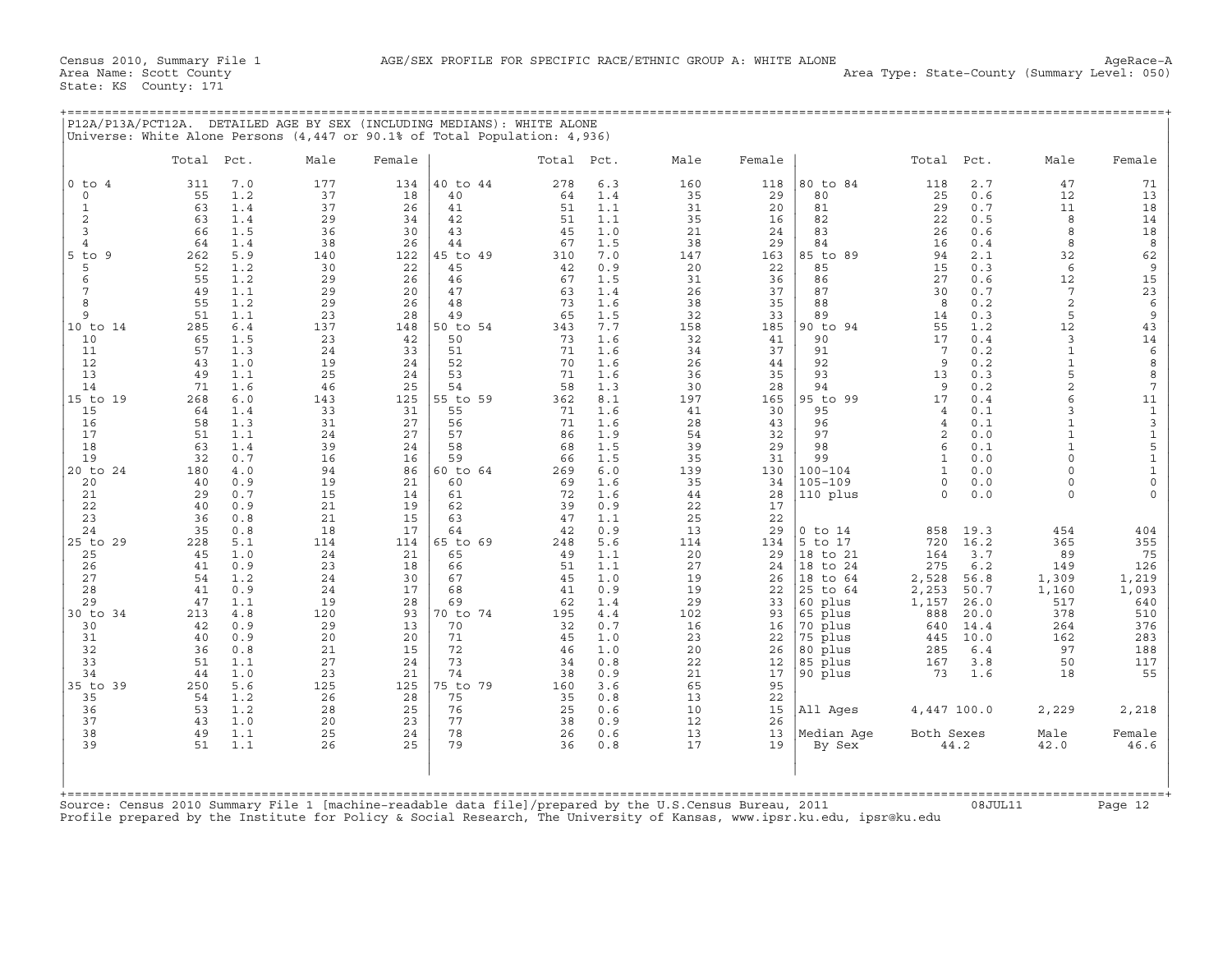| $0$ to $4$<br>42.1<br>8<br>15.8<br>$\mathbf 0$<br>$\overline{3}$<br>$\overline{2}$<br>10.5<br>1<br>$\overline{c}$<br>3<br>15.8<br>3<br>0.0<br>$\Omega$<br>0.0<br>$\Omega$<br>4<br>$5$ to<br>9<br>2<br>10.5<br>5<br>5.3<br>1<br>5.3<br>6<br>$\mathbf{1}$<br>7<br>0<br>0.0<br>8<br>0.0<br>$\mathbf 0$<br>0.0<br>9<br>$\mathbf 0$<br>10 to 14<br>$\mathbf 0$<br>0.0<br>0.0<br>10<br>$\mathbf 0$<br>11<br>0.0<br>0<br>12<br>$\mathbf 0$<br>0.0<br>13<br>0.0<br>$\mathbf 0$<br>14<br>0.0<br>$\Omega$<br>0.0<br>15 to 19<br>$\mathbf 0$<br>15<br>0<br>0.0<br>0.0<br>16<br>$\Omega$<br>17<br>0.0<br>$\mathbf 0$<br>18<br>$\mathbf 0$<br>0.0<br>19<br>$\mathbf 0$<br>0.0<br>15.8<br>20 to 24<br>3<br>20<br>$\mathbf 0$<br>0.0<br>21<br>$\mathbf 0$<br>0.0<br>22<br>5.3<br>-1<br>23<br>10.5<br>2<br>0.0<br>24<br>$\mathbf 0$<br>25 to 29<br>5.3<br>$\mathbf{1}$<br>25<br>$\Omega$<br>0.0<br>26<br>$\mathbf 0$<br>0.0<br>27<br>$\mathbf 0$<br>0.0<br>5.3<br>28<br>1<br>29<br>$\mathbf 0$<br>0.0<br>30 to 34<br>$\mathsf{O}$<br>0.0 | 5<br>3<br>$\overline{2}$<br>$\mathbf{1}$<br>$\mathbf{1}$<br>$\mathbf{1}$<br>$\overline{2}$<br>$\mathbf{1}$<br>0<br>$\Omega$<br>$\Omega$<br>$\mathbf{1}$<br>$\mathbf{1}$<br>1<br>$\Omega$<br>$\Omega$<br>$\mathbf{1}$<br>$\Omega$<br>$\mathbf 0$<br>$\Omega$<br>$\Omega$<br>$\Omega$<br>$\Omega$<br>$\Omega$<br>$\Omega$<br>$\Omega$<br>$\Omega$<br>$\Omega$<br>$\mathbf 0$<br>$\Omega$<br>$\Omega$<br>$\Omega$<br>$\Omega$<br>$\Omega$<br>O<br>$\Omega$<br>$\Omega$<br>$\Omega$<br>$\Omega$<br>$\Omega$<br>$\Omega$<br>$\Omega$<br>$\Omega$<br>$\Omega$<br>$\Omega$<br>$\mathbf 0$ | 40 to 44<br>40<br>41<br>42<br>$\mathbf 0$<br>43<br>44<br>45 to 49<br>45<br>46<br>47<br>48<br>49<br>50 to 54<br>50<br>51<br>52<br>53<br>54<br>55 to 59<br>$\mathbf 0$<br>55<br>56<br>57<br>58<br>59 | $\Omega$<br>$\circ$<br>$\Omega$<br>$\Omega$<br>$\Omega$<br>$\Omega$<br>2<br>$\cap$<br>$\Omega$<br>1<br>$\Omega$<br>$\Omega$<br>$\Omega$<br>$\Omega$<br>$\Omega$<br>$\Omega$<br>∩<br>$\Omega$<br>$\Omega$<br>$\Omega$<br>$\Omega$ | 0.0<br>0.0<br>0.0<br>0.0<br>0.0<br>0.0<br>10.5<br>0.0<br>0.0<br>5.3<br>5.3<br>0.0<br>0.0<br>0.0<br>0.0<br>0.0<br>0.0<br>0.0<br>0.0<br>0.0<br>0.0<br>0.0<br>0.0 | $\Omega$<br>$\Omega$<br>$\Omega$<br>$\Omega$<br>$\Omega$<br>$\Omega$<br>$\mathbf{1}$<br>$\Omega$<br>$\Omega$<br>$\mathbf 0$<br>$\Omega$<br>0<br>$\Omega$<br>$\Omega$<br>$\Omega$<br>$\Omega$<br>0<br>$\Omega$<br>$\Omega$<br>$\Omega$<br>O<br>$\Omega$ | $\mathsf{O}\xspace$<br>$\circ$<br>$\mathbf{0}$<br>0<br>0<br>0<br>$\mathbf{1}$<br>0<br>0<br>$\mathbf{1}$<br>0<br>0<br>0<br>0<br>0<br>0<br>0<br>0<br>$\mathbf 0$<br>0<br>0<br>0 | 80 to 84<br>80<br>81<br>82<br>83<br>84<br>85 to 89<br>85<br>86<br>87<br>88<br>89<br>90 to<br>94<br>90<br>91<br>92<br>93<br>94<br>95 to 99<br>95<br>96<br>97 | $\mathbf 0$<br>$\mathbf 0$<br>$\Omega$<br>$\mathbf 0$<br>0<br>$\Omega$<br>0<br>$\Omega$<br>$\Omega$<br>0<br>$\Omega$<br>$\Omega$<br>$\Omega$<br>$\mathbf 0$<br>0<br>$\Omega$<br>$\Omega$<br>$\Omega$<br>$\mathbf 0$<br>0<br>$\Omega$<br>$\Omega$ | 0.0<br>0.0<br>0.0<br>0.0<br>0.0<br>0.0<br>0.0<br>0.0<br>0.0<br>0.0<br>0.0<br>0.0<br>0.0<br>$0.0$<br>0.0<br>0.0<br>$0.0$<br>0.0<br>$0.0$<br>0.0<br>0.0 | $\Omega$<br>$\Omega$<br>$\Omega$<br>$\Omega$<br>$\Omega$<br>$\Omega$<br>$\Omega$<br>$\Omega$<br>$\Omega$<br>$\Omega$<br>$\Omega$<br>$\Omega$<br>$\cap$<br>$\Omega$<br>$\Omega$<br>$\Omega$<br>$\Omega$<br>$\Omega$<br>$\Omega$<br>$\Omega$<br>$\Omega$ | $\Omega$<br>$\Omega$<br>$\cap$<br>$\Omega$<br>$\Omega$<br>$\Omega$<br>$\Omega$<br>$\Omega$<br>$\Omega$<br>$\Omega$<br>$\Omega$ |
|--------------------------------------------------------------------------------------------------------------------------------------------------------------------------------------------------------------------------------------------------------------------------------------------------------------------------------------------------------------------------------------------------------------------------------------------------------------------------------------------------------------------------------------------------------------------------------------------------------------------------------------------------------------------------------------------------------------------------------------------------------------------------------------------------------------------------------------------------------------------------------------------------------------------------------------------------------------------------------------------------------------------------|------------------------------------------------------------------------------------------------------------------------------------------------------------------------------------------------------------------------------------------------------------------------------------------------------------------------------------------------------------------------------------------------------------------------------------------------------------------------------------------------------------------------------------------------------------------------------------|----------------------------------------------------------------------------------------------------------------------------------------------------------------------------------------------------|----------------------------------------------------------------------------------------------------------------------------------------------------------------------------------------------------------------------------------|----------------------------------------------------------------------------------------------------------------------------------------------------------------|--------------------------------------------------------------------------------------------------------------------------------------------------------------------------------------------------------------------------------------------------------|-------------------------------------------------------------------------------------------------------------------------------------------------------------------------------|-------------------------------------------------------------------------------------------------------------------------------------------------------------|--------------------------------------------------------------------------------------------------------------------------------------------------------------------------------------------------------------------------------------------------|-------------------------------------------------------------------------------------------------------------------------------------------------------|--------------------------------------------------------------------------------------------------------------------------------------------------------------------------------------------------------------------------------------------------------|--------------------------------------------------------------------------------------------------------------------------------|
|                                                                                                                                                                                                                                                                                                                                                                                                                                                                                                                                                                                                                                                                                                                                                                                                                                                                                                                                                                                                                          |                                                                                                                                                                                                                                                                                                                                                                                                                                                                                                                                                                                    |                                                                                                                                                                                                    |                                                                                                                                                                                                                                  |                                                                                                                                                                |                                                                                                                                                                                                                                                        |                                                                                                                                                                               |                                                                                                                                                             |                                                                                                                                                                                                                                                  |                                                                                                                                                       |                                                                                                                                                                                                                                                        |                                                                                                                                |
|                                                                                                                                                                                                                                                                                                                                                                                                                                                                                                                                                                                                                                                                                                                                                                                                                                                                                                                                                                                                                          |                                                                                                                                                                                                                                                                                                                                                                                                                                                                                                                                                                                    |                                                                                                                                                                                                    |                                                                                                                                                                                                                                  |                                                                                                                                                                |                                                                                                                                                                                                                                                        |                                                                                                                                                                               |                                                                                                                                                             |                                                                                                                                                                                                                                                  |                                                                                                                                                       |                                                                                                                                                                                                                                                        |                                                                                                                                |
|                                                                                                                                                                                                                                                                                                                                                                                                                                                                                                                                                                                                                                                                                                                                                                                                                                                                                                                                                                                                                          |                                                                                                                                                                                                                                                                                                                                                                                                                                                                                                                                                                                    |                                                                                                                                                                                                    |                                                                                                                                                                                                                                  |                                                                                                                                                                |                                                                                                                                                                                                                                                        |                                                                                                                                                                               |                                                                                                                                                             |                                                                                                                                                                                                                                                  |                                                                                                                                                       |                                                                                                                                                                                                                                                        |                                                                                                                                |
|                                                                                                                                                                                                                                                                                                                                                                                                                                                                                                                                                                                                                                                                                                                                                                                                                                                                                                                                                                                                                          |                                                                                                                                                                                                                                                                                                                                                                                                                                                                                                                                                                                    |                                                                                                                                                                                                    |                                                                                                                                                                                                                                  |                                                                                                                                                                |                                                                                                                                                                                                                                                        |                                                                                                                                                                               |                                                                                                                                                             |                                                                                                                                                                                                                                                  |                                                                                                                                                       |                                                                                                                                                                                                                                                        |                                                                                                                                |
|                                                                                                                                                                                                                                                                                                                                                                                                                                                                                                                                                                                                                                                                                                                                                                                                                                                                                                                                                                                                                          |                                                                                                                                                                                                                                                                                                                                                                                                                                                                                                                                                                                    |                                                                                                                                                                                                    |                                                                                                                                                                                                                                  |                                                                                                                                                                |                                                                                                                                                                                                                                                        |                                                                                                                                                                               |                                                                                                                                                             |                                                                                                                                                                                                                                                  |                                                                                                                                                       |                                                                                                                                                                                                                                                        |                                                                                                                                |
|                                                                                                                                                                                                                                                                                                                                                                                                                                                                                                                                                                                                                                                                                                                                                                                                                                                                                                                                                                                                                          |                                                                                                                                                                                                                                                                                                                                                                                                                                                                                                                                                                                    |                                                                                                                                                                                                    |                                                                                                                                                                                                                                  |                                                                                                                                                                |                                                                                                                                                                                                                                                        |                                                                                                                                                                               |                                                                                                                                                             |                                                                                                                                                                                                                                                  |                                                                                                                                                       |                                                                                                                                                                                                                                                        |                                                                                                                                |
|                                                                                                                                                                                                                                                                                                                                                                                                                                                                                                                                                                                                                                                                                                                                                                                                                                                                                                                                                                                                                          |                                                                                                                                                                                                                                                                                                                                                                                                                                                                                                                                                                                    |                                                                                                                                                                                                    |                                                                                                                                                                                                                                  |                                                                                                                                                                |                                                                                                                                                                                                                                                        |                                                                                                                                                                               |                                                                                                                                                             |                                                                                                                                                                                                                                                  |                                                                                                                                                       |                                                                                                                                                                                                                                                        |                                                                                                                                |
|                                                                                                                                                                                                                                                                                                                                                                                                                                                                                                                                                                                                                                                                                                                                                                                                                                                                                                                                                                                                                          |                                                                                                                                                                                                                                                                                                                                                                                                                                                                                                                                                                                    |                                                                                                                                                                                                    |                                                                                                                                                                                                                                  |                                                                                                                                                                |                                                                                                                                                                                                                                                        |                                                                                                                                                                               |                                                                                                                                                             |                                                                                                                                                                                                                                                  |                                                                                                                                                       |                                                                                                                                                                                                                                                        |                                                                                                                                |
|                                                                                                                                                                                                                                                                                                                                                                                                                                                                                                                                                                                                                                                                                                                                                                                                                                                                                                                                                                                                                          |                                                                                                                                                                                                                                                                                                                                                                                                                                                                                                                                                                                    |                                                                                                                                                                                                    |                                                                                                                                                                                                                                  |                                                                                                                                                                |                                                                                                                                                                                                                                                        |                                                                                                                                                                               |                                                                                                                                                             |                                                                                                                                                                                                                                                  |                                                                                                                                                       |                                                                                                                                                                                                                                                        |                                                                                                                                |
|                                                                                                                                                                                                                                                                                                                                                                                                                                                                                                                                                                                                                                                                                                                                                                                                                                                                                                                                                                                                                          |                                                                                                                                                                                                                                                                                                                                                                                                                                                                                                                                                                                    |                                                                                                                                                                                                    |                                                                                                                                                                                                                                  |                                                                                                                                                                |                                                                                                                                                                                                                                                        |                                                                                                                                                                               |                                                                                                                                                             |                                                                                                                                                                                                                                                  |                                                                                                                                                       |                                                                                                                                                                                                                                                        |                                                                                                                                |
|                                                                                                                                                                                                                                                                                                                                                                                                                                                                                                                                                                                                                                                                                                                                                                                                                                                                                                                                                                                                                          |                                                                                                                                                                                                                                                                                                                                                                                                                                                                                                                                                                                    |                                                                                                                                                                                                    |                                                                                                                                                                                                                                  |                                                                                                                                                                |                                                                                                                                                                                                                                                        |                                                                                                                                                                               |                                                                                                                                                             |                                                                                                                                                                                                                                                  |                                                                                                                                                       |                                                                                                                                                                                                                                                        |                                                                                                                                |
|                                                                                                                                                                                                                                                                                                                                                                                                                                                                                                                                                                                                                                                                                                                                                                                                                                                                                                                                                                                                                          |                                                                                                                                                                                                                                                                                                                                                                                                                                                                                                                                                                                    |                                                                                                                                                                                                    |                                                                                                                                                                                                                                  |                                                                                                                                                                |                                                                                                                                                                                                                                                        |                                                                                                                                                                               |                                                                                                                                                             |                                                                                                                                                                                                                                                  |                                                                                                                                                       |                                                                                                                                                                                                                                                        |                                                                                                                                |
|                                                                                                                                                                                                                                                                                                                                                                                                                                                                                                                                                                                                                                                                                                                                                                                                                                                                                                                                                                                                                          |                                                                                                                                                                                                                                                                                                                                                                                                                                                                                                                                                                                    |                                                                                                                                                                                                    |                                                                                                                                                                                                                                  |                                                                                                                                                                |                                                                                                                                                                                                                                                        |                                                                                                                                                                               |                                                                                                                                                             |                                                                                                                                                                                                                                                  |                                                                                                                                                       |                                                                                                                                                                                                                                                        |                                                                                                                                |
|                                                                                                                                                                                                                                                                                                                                                                                                                                                                                                                                                                                                                                                                                                                                                                                                                                                                                                                                                                                                                          |                                                                                                                                                                                                                                                                                                                                                                                                                                                                                                                                                                                    |                                                                                                                                                                                                    |                                                                                                                                                                                                                                  |                                                                                                                                                                |                                                                                                                                                                                                                                                        |                                                                                                                                                                               |                                                                                                                                                             |                                                                                                                                                                                                                                                  |                                                                                                                                                       |                                                                                                                                                                                                                                                        |                                                                                                                                |
|                                                                                                                                                                                                                                                                                                                                                                                                                                                                                                                                                                                                                                                                                                                                                                                                                                                                                                                                                                                                                          |                                                                                                                                                                                                                                                                                                                                                                                                                                                                                                                                                                                    |                                                                                                                                                                                                    |                                                                                                                                                                                                                                  |                                                                                                                                                                |                                                                                                                                                                                                                                                        |                                                                                                                                                                               |                                                                                                                                                             |                                                                                                                                                                                                                                                  |                                                                                                                                                       |                                                                                                                                                                                                                                                        |                                                                                                                                |
|                                                                                                                                                                                                                                                                                                                                                                                                                                                                                                                                                                                                                                                                                                                                                                                                                                                                                                                                                                                                                          |                                                                                                                                                                                                                                                                                                                                                                                                                                                                                                                                                                                    |                                                                                                                                                                                                    |                                                                                                                                                                                                                                  |                                                                                                                                                                |                                                                                                                                                                                                                                                        |                                                                                                                                                                               |                                                                                                                                                             |                                                                                                                                                                                                                                                  |                                                                                                                                                       |                                                                                                                                                                                                                                                        |                                                                                                                                |
|                                                                                                                                                                                                                                                                                                                                                                                                                                                                                                                                                                                                                                                                                                                                                                                                                                                                                                                                                                                                                          |                                                                                                                                                                                                                                                                                                                                                                                                                                                                                                                                                                                    |                                                                                                                                                                                                    |                                                                                                                                                                                                                                  |                                                                                                                                                                |                                                                                                                                                                                                                                                        |                                                                                                                                                                               |                                                                                                                                                             |                                                                                                                                                                                                                                                  |                                                                                                                                                       |                                                                                                                                                                                                                                                        |                                                                                                                                |
|                                                                                                                                                                                                                                                                                                                                                                                                                                                                                                                                                                                                                                                                                                                                                                                                                                                                                                                                                                                                                          |                                                                                                                                                                                                                                                                                                                                                                                                                                                                                                                                                                                    |                                                                                                                                                                                                    |                                                                                                                                                                                                                                  |                                                                                                                                                                |                                                                                                                                                                                                                                                        |                                                                                                                                                                               |                                                                                                                                                             |                                                                                                                                                                                                                                                  |                                                                                                                                                       |                                                                                                                                                                                                                                                        |                                                                                                                                |
|                                                                                                                                                                                                                                                                                                                                                                                                                                                                                                                                                                                                                                                                                                                                                                                                                                                                                                                                                                                                                          |                                                                                                                                                                                                                                                                                                                                                                                                                                                                                                                                                                                    |                                                                                                                                                                                                    |                                                                                                                                                                                                                                  |                                                                                                                                                                |                                                                                                                                                                                                                                                        |                                                                                                                                                                               |                                                                                                                                                             |                                                                                                                                                                                                                                                  |                                                                                                                                                       |                                                                                                                                                                                                                                                        |                                                                                                                                |
|                                                                                                                                                                                                                                                                                                                                                                                                                                                                                                                                                                                                                                                                                                                                                                                                                                                                                                                                                                                                                          |                                                                                                                                                                                                                                                                                                                                                                                                                                                                                                                                                                                    |                                                                                                                                                                                                    |                                                                                                                                                                                                                                  |                                                                                                                                                                |                                                                                                                                                                                                                                                        |                                                                                                                                                                               | 98                                                                                                                                                          | $\Omega$                                                                                                                                                                                                                                         | 0.0<br>0.0                                                                                                                                            | $\Omega$<br>$\Omega$                                                                                                                                                                                                                                   |                                                                                                                                |
|                                                                                                                                                                                                                                                                                                                                                                                                                                                                                                                                                                                                                                                                                                                                                                                                                                                                                                                                                                                                                          |                                                                                                                                                                                                                                                                                                                                                                                                                                                                                                                                                                                    |                                                                                                                                                                                                    |                                                                                                                                                                                                                                  | 0.0                                                                                                                                                            | $\Omega$                                                                                                                                                                                                                                               | 0<br>0                                                                                                                                                                        | 99                                                                                                                                                          | $\mathbf 0$                                                                                                                                                                                                                                      | 0.0                                                                                                                                                   | $\Omega$                                                                                                                                                                                                                                               | $\Omega$                                                                                                                       |
|                                                                                                                                                                                                                                                                                                                                                                                                                                                                                                                                                                                                                                                                                                                                                                                                                                                                                                                                                                                                                          | $\mathbf{1}$<br>$\overline{c}$                                                                                                                                                                                                                                                                                                                                                                                                                                                                                                                                                     | 60 to 64                                                                                                                                                                                           |                                                                                                                                                                                                                                  | 0.0                                                                                                                                                            | $\Omega$                                                                                                                                                                                                                                               | $\mathbf{0}$                                                                                                                                                                  | $100 - 104$                                                                                                                                                 | $\Omega$                                                                                                                                                                                                                                         | 0.0                                                                                                                                                   | $\Omega$                                                                                                                                                                                                                                               |                                                                                                                                |
|                                                                                                                                                                                                                                                                                                                                                                                                                                                                                                                                                                                                                                                                                                                                                                                                                                                                                                                                                                                                                          | $\Omega$<br>$\Omega$                                                                                                                                                                                                                                                                                                                                                                                                                                                                                                                                                               | 60                                                                                                                                                                                                 | $\Omega$                                                                                                                                                                                                                         | 0.0                                                                                                                                                            | $\Omega$                                                                                                                                                                                                                                               | 0                                                                                                                                                                             | $105 - 109$                                                                                                                                                 | $\mathbf 0$                                                                                                                                                                                                                                      | 0.0                                                                                                                                                   | $\Omega$                                                                                                                                                                                                                                               |                                                                                                                                |
|                                                                                                                                                                                                                                                                                                                                                                                                                                                                                                                                                                                                                                                                                                                                                                                                                                                                                                                                                                                                                          | $\mathbf 0$<br>0                                                                                                                                                                                                                                                                                                                                                                                                                                                                                                                                                                   | 61                                                                                                                                                                                                 | $\Omega$                                                                                                                                                                                                                         | 0.0                                                                                                                                                            | $\Omega$                                                                                                                                                                                                                                               | 0                                                                                                                                                                             | 110 plus                                                                                                                                                    | $\Omega$                                                                                                                                                                                                                                         | 0.0                                                                                                                                                   | $\Omega$                                                                                                                                                                                                                                               |                                                                                                                                |
|                                                                                                                                                                                                                                                                                                                                                                                                                                                                                                                                                                                                                                                                                                                                                                                                                                                                                                                                                                                                                          | $\Omega$<br>1                                                                                                                                                                                                                                                                                                                                                                                                                                                                                                                                                                      | 62                                                                                                                                                                                                 | $\Omega$                                                                                                                                                                                                                         | 0.0                                                                                                                                                            | $\Omega$                                                                                                                                                                                                                                               | $\mathbf 0$                                                                                                                                                                   |                                                                                                                                                             |                                                                                                                                                                                                                                                  |                                                                                                                                                       |                                                                                                                                                                                                                                                        |                                                                                                                                |
|                                                                                                                                                                                                                                                                                                                                                                                                                                                                                                                                                                                                                                                                                                                                                                                                                                                                                                                                                                                                                          | $\overline{a}$<br>$\Omega$                                                                                                                                                                                                                                                                                                                                                                                                                                                                                                                                                         | 63                                                                                                                                                                                                 | $\Omega$                                                                                                                                                                                                                         | 0.0                                                                                                                                                            | $\Omega$                                                                                                                                                                                                                                               | $\Omega$                                                                                                                                                                      |                                                                                                                                                             |                                                                                                                                                                                                                                                  |                                                                                                                                                       |                                                                                                                                                                                                                                                        |                                                                                                                                |
|                                                                                                                                                                                                                                                                                                                                                                                                                                                                                                                                                                                                                                                                                                                                                                                                                                                                                                                                                                                                                          | 0                                                                                                                                                                                                                                                                                                                                                                                                                                                                                                                                                                                  | $\mathbf 0$<br>64                                                                                                                                                                                  | $\Omega$                                                                                                                                                                                                                         | 0.0                                                                                                                                                            | $\Omega$                                                                                                                                                                                                                                               | 0                                                                                                                                                                             | $0$ to $14$                                                                                                                                                 | 10                                                                                                                                                                                                                                               | 52.6                                                                                                                                                  | 6                                                                                                                                                                                                                                                      | 4                                                                                                                              |
|                                                                                                                                                                                                                                                                                                                                                                                                                                                                                                                                                                                                                                                                                                                                                                                                                                                                                                                                                                                                                          | $\mathbf 0$<br>$\Omega$<br>$\Omega$                                                                                                                                                                                                                                                                                                                                                                                                                                                                                                                                                | 65 to 69<br>65                                                                                                                                                                                     |                                                                                                                                                                                                                                  | 5.3<br>5.3                                                                                                                                                     | $\Omega$<br>$\Omega$                                                                                                                                                                                                                                   | $\mathbf{1}$<br>$\mathbf 1$                                                                                                                                                   | 5 to 17<br>18 to 21                                                                                                                                         | 2<br>$\mathbf 0$                                                                                                                                                                                                                                 | 10.5<br>0.0                                                                                                                                           | $\mathbf{1}$<br>$\Omega$                                                                                                                                                                                                                               | $\mathbf{1}$<br>$\mathsf{O}\xspace$                                                                                            |
|                                                                                                                                                                                                                                                                                                                                                                                                                                                                                                                                                                                                                                                                                                                                                                                                                                                                                                                                                                                                                          | $\Omega$<br>$\Omega$                                                                                                                                                                                                                                                                                                                                                                                                                                                                                                                                                               | 66                                                                                                                                                                                                 | $\Omega$                                                                                                                                                                                                                         | 0.0                                                                                                                                                            | $\Omega$                                                                                                                                                                                                                                               | 0                                                                                                                                                                             | 18 to 24                                                                                                                                                    | 3                                                                                                                                                                                                                                                | 15.8                                                                                                                                                  | $\overline{a}$                                                                                                                                                                                                                                         | $1\,$                                                                                                                          |
|                                                                                                                                                                                                                                                                                                                                                                                                                                                                                                                                                                                                                                                                                                                                                                                                                                                                                                                                                                                                                          | $\Omega$<br>$\Omega$                                                                                                                                                                                                                                                                                                                                                                                                                                                                                                                                                               | 67                                                                                                                                                                                                 | $\Omega$                                                                                                                                                                                                                         | 0.0                                                                                                                                                            | $\Omega$                                                                                                                                                                                                                                               | 0                                                                                                                                                                             | 18 to 64                                                                                                                                                    | 8                                                                                                                                                                                                                                                | 42.1                                                                                                                                                  | 5                                                                                                                                                                                                                                                      | 3                                                                                                                              |
|                                                                                                                                                                                                                                                                                                                                                                                                                                                                                                                                                                                                                                                                                                                                                                                                                                                                                                                                                                                                                          | $\mathbf 0$                                                                                                                                                                                                                                                                                                                                                                                                                                                                                                                                                                        | 68                                                                                                                                                                                                 | ∩                                                                                                                                                                                                                                | 0.0                                                                                                                                                            | O                                                                                                                                                                                                                                                      | 0                                                                                                                                                                             | 25 to 64                                                                                                                                                    | 5                                                                                                                                                                                                                                                | 26.3                                                                                                                                                  | 3                                                                                                                                                                                                                                                      | $\sqrt{2}$                                                                                                                     |
|                                                                                                                                                                                                                                                                                                                                                                                                                                                                                                                                                                                                                                                                                                                                                                                                                                                                                                                                                                                                                          | $\Omega$<br>$\Omega$                                                                                                                                                                                                                                                                                                                                                                                                                                                                                                                                                               | 69                                                                                                                                                                                                 | $\Omega$                                                                                                                                                                                                                         | 0.0                                                                                                                                                            | $\Omega$                                                                                                                                                                                                                                               | 0                                                                                                                                                                             | 60 plus                                                                                                                                                     | $\mathbf{1}$                                                                                                                                                                                                                                     | 5.3                                                                                                                                                   | $\Omega$                                                                                                                                                                                                                                               | $\mathbf 1$                                                                                                                    |
|                                                                                                                                                                                                                                                                                                                                                                                                                                                                                                                                                                                                                                                                                                                                                                                                                                                                                                                                                                                                                          | $\mathbf 0$<br>$\Omega$                                                                                                                                                                                                                                                                                                                                                                                                                                                                                                                                                            | 70 to 74                                                                                                                                                                                           | ∩                                                                                                                                                                                                                                | 0.0                                                                                                                                                            | $\Omega$                                                                                                                                                                                                                                               | 0                                                                                                                                                                             | 65 plus                                                                                                                                                     | $\mathbf{1}$                                                                                                                                                                                                                                     | 5.3                                                                                                                                                   | $\Omega$                                                                                                                                                                                                                                               | $\mathbf{1}$                                                                                                                   |
| 30<br>$\mathbf 0$                                                                                                                                                                                                                                                                                                                                                                                                                                                                                                                                                                                                                                                                                                                                                                                                                                                                                                                                                                                                        | 0.0<br>$\Omega$<br>$\Omega$                                                                                                                                                                                                                                                                                                                                                                                                                                                                                                                                                        | 70                                                                                                                                                                                                 | $\Omega$                                                                                                                                                                                                                         | 0.0                                                                                                                                                            | $\Omega$                                                                                                                                                                                                                                               | 0                                                                                                                                                                             | 70 plus                                                                                                                                                     | $\Omega$                                                                                                                                                                                                                                         | 0.0                                                                                                                                                   | $\Omega$                                                                                                                                                                                                                                               | $\Omega$                                                                                                                       |
| 31<br>$\mathbf 0$<br>0.0                                                                                                                                                                                                                                                                                                                                                                                                                                                                                                                                                                                                                                                                                                                                                                                                                                                                                                                                                                                                 | $\Omega$<br>$\Omega$                                                                                                                                                                                                                                                                                                                                                                                                                                                                                                                                                               | 71                                                                                                                                                                                                 | $\Omega$                                                                                                                                                                                                                         | 0.0                                                                                                                                                            | $\Omega$                                                                                                                                                                                                                                               | 0                                                                                                                                                                             | 75 plus                                                                                                                                                     | $\Omega$                                                                                                                                                                                                                                         | 0.0                                                                                                                                                   | $\Omega$<br>$\Omega$                                                                                                                                                                                                                                   |                                                                                                                                |
| 32<br>0<br>0.0<br>33<br>0.0<br>$\Omega$                                                                                                                                                                                                                                                                                                                                                                                                                                                                                                                                                                                                                                                                                                                                                                                                                                                                                                                                                                                  | $\Omega$<br>$\Omega$<br>$\Omega$<br>$\Omega$                                                                                                                                                                                                                                                                                                                                                                                                                                                                                                                                       | 72<br>73                                                                                                                                                                                           | $\Omega$<br>$\Omega$                                                                                                                                                                                                             | 0.0<br>0.0                                                                                                                                                     | $\Omega$<br>$\Omega$                                                                                                                                                                                                                                   | 0<br>0                                                                                                                                                                        | 80 plus<br>85 plus                                                                                                                                          | 0<br>$\circ$                                                                                                                                                                                                                                     | 0.0<br>0.0                                                                                                                                            | $\Omega$                                                                                                                                                                                                                                               | $\Omega$<br>$\Omega$                                                                                                           |
| 34<br>$\mathbf 0$<br>0.0                                                                                                                                                                                                                                                                                                                                                                                                                                                                                                                                                                                                                                                                                                                                                                                                                                                                                                                                                                                                 | $\Omega$<br>$\Omega$                                                                                                                                                                                                                                                                                                                                                                                                                                                                                                                                                               | 74                                                                                                                                                                                                 | $\Omega$                                                                                                                                                                                                                         | 0.0                                                                                                                                                            | $\Omega$                                                                                                                                                                                                                                               | 0                                                                                                                                                                             | 90 plus                                                                                                                                                     | $\Omega$                                                                                                                                                                                                                                         | 0.0                                                                                                                                                   | $\Omega$                                                                                                                                                                                                                                               |                                                                                                                                |
| 35 to 39<br>2<br>10.5                                                                                                                                                                                                                                                                                                                                                                                                                                                                                                                                                                                                                                                                                                                                                                                                                                                                                                                                                                                                    | $\mathbf{1}$<br>1                                                                                                                                                                                                                                                                                                                                                                                                                                                                                                                                                                  | 75 to 79                                                                                                                                                                                           | $\Omega$                                                                                                                                                                                                                         | 0.0                                                                                                                                                            | $\Omega$                                                                                                                                                                                                                                               | $\mathbf 0$                                                                                                                                                                   |                                                                                                                                                             |                                                                                                                                                                                                                                                  |                                                                                                                                                       |                                                                                                                                                                                                                                                        |                                                                                                                                |
| 35<br>0.0<br>$\mathbf 0$                                                                                                                                                                                                                                                                                                                                                                                                                                                                                                                                                                                                                                                                                                                                                                                                                                                                                                                                                                                                 | $\mathbf 0$<br>$\Omega$                                                                                                                                                                                                                                                                                                                                                                                                                                                                                                                                                            | 75                                                                                                                                                                                                 | $\Omega$                                                                                                                                                                                                                         | 0.0                                                                                                                                                            | $\Omega$                                                                                                                                                                                                                                               | 0                                                                                                                                                                             |                                                                                                                                                             |                                                                                                                                                                                                                                                  |                                                                                                                                                       |                                                                                                                                                                                                                                                        |                                                                                                                                |
| 0.0<br>36<br>$\mathbf 0$                                                                                                                                                                                                                                                                                                                                                                                                                                                                                                                                                                                                                                                                                                                                                                                                                                                                                                                                                                                                 | $\mathbf 0$<br>$\Omega$                                                                                                                                                                                                                                                                                                                                                                                                                                                                                                                                                            | 76                                                                                                                                                                                                 | $\Omega$                                                                                                                                                                                                                         | 0.0                                                                                                                                                            | $\Omega$                                                                                                                                                                                                                                               | 0                                                                                                                                                                             | All Ages                                                                                                                                                    |                                                                                                                                                                                                                                                  | 19 100.0                                                                                                                                              | 11                                                                                                                                                                                                                                                     | 8                                                                                                                              |
| 37<br>5.3<br>$\mathbf{1}$                                                                                                                                                                                                                                                                                                                                                                                                                                                                                                                                                                                                                                                                                                                                                                                                                                                                                                                                                                                                | $\mathbf{1}$<br>$\Omega$                                                                                                                                                                                                                                                                                                                                                                                                                                                                                                                                                           | 77                                                                                                                                                                                                 | $\Omega$                                                                                                                                                                                                                         | 0.0                                                                                                                                                            | $\Omega$                                                                                                                                                                                                                                               | $\Omega$                                                                                                                                                                      |                                                                                                                                                             |                                                                                                                                                                                                                                                  |                                                                                                                                                       |                                                                                                                                                                                                                                                        |                                                                                                                                |
| 38<br>$\mathbf{1}$<br>5.3                                                                                                                                                                                                                                                                                                                                                                                                                                                                                                                                                                                                                                                                                                                                                                                                                                                                                                                                                                                                | $\mathbf 0$<br>1<br>$\Omega$                                                                                                                                                                                                                                                                                                                                                                                                                                                                                                                                                       | 78                                                                                                                                                                                                 | $\circ$                                                                                                                                                                                                                          | 0.0                                                                                                                                                            | $\Omega$                                                                                                                                                                                                                                               | $\mathbf{0}$                                                                                                                                                                  | Median Aqe                                                                                                                                                  | Both Sexes                                                                                                                                                                                                                                       |                                                                                                                                                       | Male                                                                                                                                                                                                                                                   | Female                                                                                                                         |
| 39<br>$\Omega$<br>0.0                                                                                                                                                                                                                                                                                                                                                                                                                                                                                                                                                                                                                                                                                                                                                                                                                                                                                                                                                                                                    |                                                                                                                                                                                                                                                                                                                                                                                                                                                                                                                                                                                    | 79<br>$\Omega$                                                                                                                                                                                     | $\Omega$                                                                                                                                                                                                                         | $0.0$                                                                                                                                                          | $\Omega$                                                                                                                                                                                                                                               | 0                                                                                                                                                                             | By Sex                                                                                                                                                      |                                                                                                                                                                                                                                                  | 6.5                                                                                                                                                   | 5.5                                                                                                                                                                                                                                                    | 14.5                                                                                                                           |

+===================================================================================================================================================+

Source: Census 2010 Summary File 1 [machine−readable data file]/prepared by the U.S.Census Bureau, 2011 08JUL11 Page 13 Profile prepared by the Institute for Policy & Social Research, The University of Kansas, www.ipsr.ku.edu, ipsr@ku.edu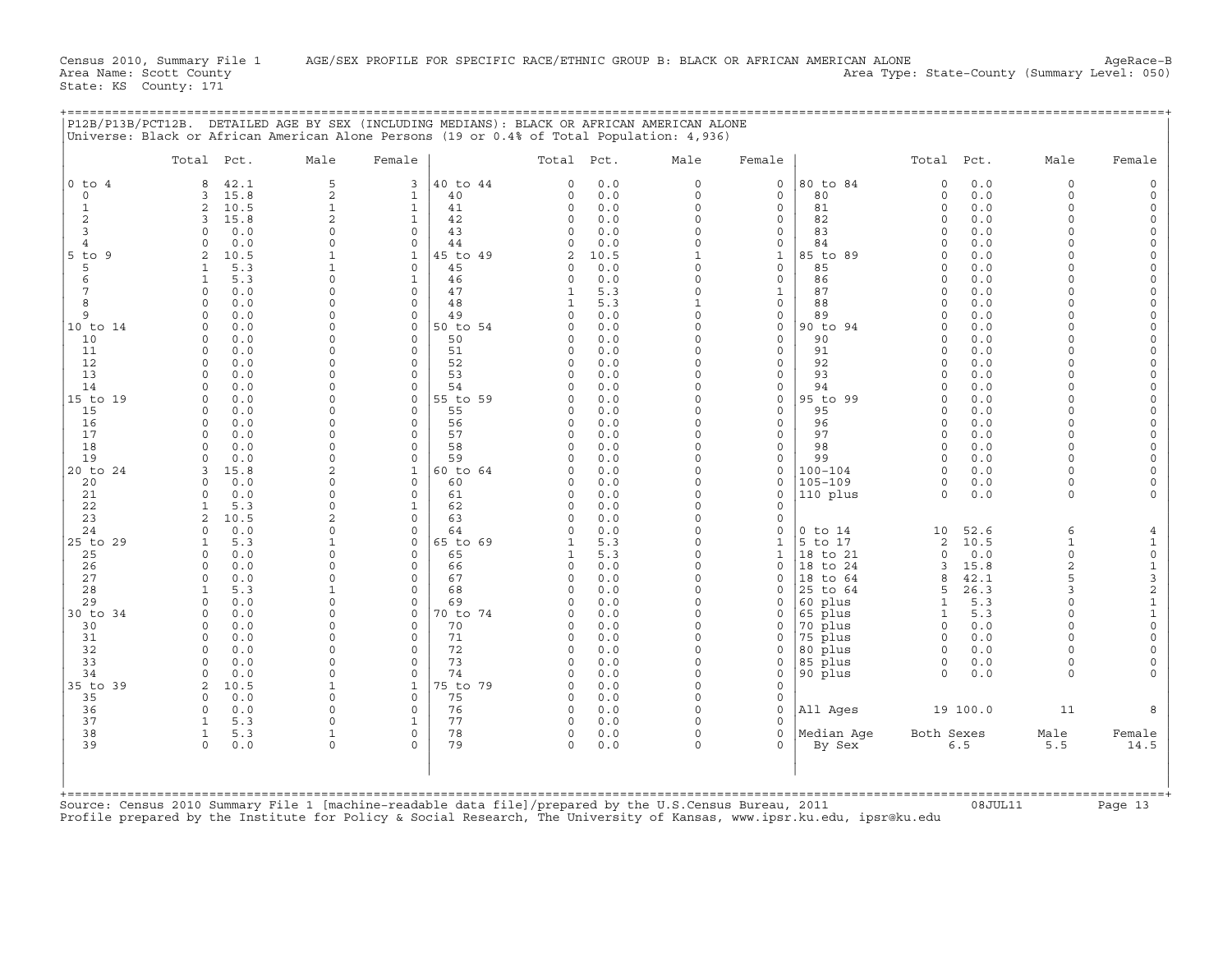Census 2010, Summary File 1 AGE/SEX PROFILE FOR SPECIFIC RACE/ETHNIC GROUP C: AMERICAN INDIAN AND ALASKA NATIVE ALONE AgeRace-C<br>Area Name: Scott County (summary Level: 050) Area Type: State-County (Summary Level: 050) State: KS County: 171

+===================================================================================================================================================+

|                          | Total Pct.                           | Male                         | Female                   |                | Total Pct.                 |            | Male                     | Female                       |                     | Total Pct.           |              | Male                 | Female                     |
|--------------------------|--------------------------------------|------------------------------|--------------------------|----------------|----------------------------|------------|--------------------------|------------------------------|---------------------|----------------------|--------------|----------------------|----------------------------|
| $0$ to<br>$\overline{4}$ | 6.7<br>$\overline{2}$                | $\mathbf{1}$                 | $\mathbf{1}$             | 40 to 44       | 3                          | 10.0       | $\Omega$                 | 3                            | 80 to 84            | $\circ$              | 0.0          | $\Omega$             |                            |
| $\circ$                  | 0.0<br>$\Omega$                      | $\Omega$                     | $\circ$                  | 40             | $\Omega$                   | 0.0        | $\Omega$                 | $\mathbf{0}$                 | 80                  | $\Omega$             | 0.0          | $\Omega$             |                            |
| $\mathbf{1}$             | 3.3<br>$\mathbf{1}$                  | $\circ$                      | $\mathbf{1}$             | 41             | $\overline{c}$             | 6.7        | $\Omega$                 | $\overline{c}$               | 81                  | $\circ$              | 0.0          | $\Omega$             |                            |
| $\overline{c}$<br>3      | 0.0<br>$\circ$<br>3.3<br>-1          | $\Omega$<br>$\mathbf{1}$     | $\circ$<br>$\Omega$      | 42<br>43       | $\Omega$<br>1              | 0.0<br>3.3 | 0<br>$\Omega$            | 0<br>1                       | 82<br>83            | $\Omega$<br>$\Omega$ | 0.0<br>0.0   | $\Omega$<br>$\Omega$ | $\Omega$<br>$\Omega$       |
| $\overline{4}$           | 0.0<br>$\Omega$                      | $\Omega$                     | $\circ$                  | 44             | $\Omega$                   | 0.0        | $\Omega$                 | 0                            | 84                  | $\Omega$             | 0.0          |                      | $\Omega$                   |
| $5$ to<br>9              | 13.3<br>$\overline{4}$               | 3                            | $\mathbf{1}$             | 5 to 49        |                            | 3.3        | 1                        | 0                            | 85 to 89            | $\cap$               | 0.0          |                      | $\Omega$                   |
| 5                        | 0.0<br>$\Omega$                      | $\Omega$                     | $\circ$                  | 45             | $\Omega$                   | 0.0        | $\Omega$                 | 0                            | 85                  | $\Omega$             | 0.0          | $\Omega$             | $\Omega$                   |
| 6                        | 3.3<br>$\mathbf{1}$                  | $\Omega$                     | $\mathbf{1}$             | 46             | $\Omega$                   | 0.0        | $\Omega$                 | 0                            | 86                  | $\cap$               | 0.0          | $\cap$               | $\Omega$                   |
| $\overline{7}$           | 0.0<br>$\circ$                       | $\Omega$                     | $\circ$                  | 47             | $\Omega$                   | 0.0        | $\Omega$                 | 0                            | 87                  | $\Omega$             | 0.0          | $\Omega$             | $\overline{0}$             |
| 8                        | 3.3<br>$\mathbf{1}$                  | $\mathbf{1}$                 | $\Omega$                 | 48             |                            | 3.3        |                          | 0                            | 88                  | $\Omega$             | 0.0          | $\Omega$             | $\Omega$                   |
| 9                        | 6.7                                  | $\overline{c}$               | $\mathbf 0$              | 49             |                            | 0.0        | $\Omega$                 | 0                            | 89                  | $\Omega$             | 0.0          | $\Omega$<br>$\Omega$ |                            |
| 10 to 14<br>10           | 3<br>10.0<br>0.0<br>$\Omega$         | $\overline{a}$<br>$\Omega$   | $\mathbf{1}$<br>$\Omega$ | 50 to 54<br>50 |                            | 3.3<br>0.0 | $\Omega$<br>$\Omega$     | $\mathbf{1}$<br>$\mathsf{O}$ | 90 to 94<br>90      | $\Omega$<br>$\Omega$ | 0.0<br>0.0   |                      | $\Omega$                   |
| 11                       | $\mathbf{1}$<br>3.3                  | $\Omega$                     | $\mathbf{1}$             | 51             | $\Omega$                   | 0.0        | $\Omega$                 | $\mathbf{0}$                 | 91                  | $\Omega$             | 0.0          | $\Omega$             |                            |
| 12                       | $\overline{2}$<br>6.7                | $\overline{2}$               | $\Omega$                 | 52             | $\mathbf{1}$               | 3.3        | $\Omega$                 | $\mathbf{1}$                 | 92                  | $\Omega$             | 0.0          | $\Omega$             |                            |
| 13                       | 0.0<br>$\cap$                        | $\Omega$                     | $\Omega$                 | 53             | $\Omega$                   | 0.0        | $\Omega$                 | 0                            | 93                  | $\Omega$             | 0.0          |                      | $\Omega$                   |
| 14                       | 0.0<br>$\Omega$                      |                              | $\Omega$                 | 54             | O                          | 0.0        | $\Omega$                 | 0                            | 94                  | $\Omega$             | 0.0          |                      |                            |
| 15 to 19                 | 5<br>16.7                            |                              | $\mathbf{1}$             | 55 to 59       | $\Omega$                   | 0.0        | 0                        | 0                            | 95 to 99            | $\Omega$             | 0.0          | $\Omega$             | $\Omega$                   |
| 15                       | 0.0<br>$\Omega$                      | $\Omega$                     | $\mathbf 0$              | 55             | $\Omega$                   | 0.0        | $\Omega$                 | 0                            | 95                  | $\Omega$             | 0.0          | $\Omega$             | $\Omega$                   |
| 16                       | 3.3<br>1                             | $\mathbf{1}$<br>$\mathbf{1}$ | $\Omega$                 | 56             | $\Omega$<br>$\Omega$       | 0.0        | $\Omega$<br>$\Omega$     | 0                            | 96                  | $\Omega$             | 0.0          | $\Omega$<br>$\Omega$ | $\Omega$<br>$\Omega$       |
| 17<br>18                 | $\mathbf{1}$<br>3.3<br>3<br>10.0     | 2                            | $\Omega$<br>$\mathbf{1}$ | 57<br>58       | $\Omega$                   | 0.0<br>0.0 | $\Omega$                 | $\mathbf{0}$<br>0            | 97<br>98            | $\Omega$<br>$\Omega$ | 0.0<br>0.0   | $\Omega$             | $\Omega$                   |
| 19                       | 0.0<br>$\Omega$                      | $\Omega$                     | $\circ$                  | 59             | $\Omega$                   | 0.0        | $\Omega$                 | 0                            | 99                  | $\Omega$             | 0.0          | $\Omega$             | $\Omega$                   |
| 20 to 24                 | 13.3<br>$\overline{4}$               | $\mathbf{1}$                 | 3                        | 60 to 64       | 2                          | 6.7        | $\overline{2}$           | 0                            | $100 - 104$         | $\Omega$             | 0.0          | $\Omega$             |                            |
| 20                       | 0.0<br>$\circ$                       | $\Omega$                     | $\Omega$                 | 60             | $\Omega$                   | 0.0        | $\Omega$                 | $\Omega$                     | $105 - 109$         | $\Omega$             | 0.0          | $\Omega$             |                            |
| 21                       | 3.3<br>1                             | $\mathbf{1}$                 | $\mathbf 0$              | 61             | $\Omega$                   | $0.0$      | $\Omega$                 | $\Omega$                     | 110 plus            | $\circ$              | 0.0          | $\Omega$             |                            |
| 22                       | 0.0<br>$\Omega$                      | $\Omega$                     | $\Omega$                 | 62             | $\Omega$                   | 0.0        | $\Omega$                 | $\Omega$                     |                     |                      |              |                      |                            |
| 23                       | 6.7<br>$\overline{a}$                | $\Omega$                     | 2                        | 63             | $\Omega$                   | 0.0        | $\Omega$                 | $\Omega$                     |                     |                      |              |                      |                            |
| 24                       | $\mathbf{1}$<br>3.3                  | $\Omega$                     | $\mathbf{1}$             | 64             | 2                          | 6.7        | $\overline{2}$           | $\Omega$                     | $0$ to $14$         | 9                    | 30.0         | 6                    | 3                          |
| 25 to 29<br>25           | 0.0<br>$\Omega$<br>$0.0$<br>$\Omega$ | $\Omega$<br>$\Omega$         | $\Omega$<br>$\Omega$     | 65 to 69<br>65 | $\overline{c}$<br>$\Omega$ | 6.7<br>0.0 | $\mathbf{1}$<br>$\Omega$ | $\mathbf 1$<br>0             | 5 to 17<br>18 to 21 | 9<br>$\overline{4}$  | 30.0<br>13.3 | 7<br>3               | $\mathbf 2$<br>$\mathbf 1$ |
| 26                       | 0.0<br>$\circ$                       | $\Omega$                     | $\mathbf 0$              | 66             | $\Omega$                   | 0.0        | $\Omega$                 | $\Omega$                     | 18 to 24            | 7                    | 23.3         | 3                    | $\overline{4}$             |
| 27                       | $\circ$<br>0.0                       | $\Omega$                     | 0                        | 67             | 1                          | 3.3        | $\mathbf{1}$             | $\Omega$                     | 18 to 64            | 17                   | 56.7         | 7                    | 10                         |
| 28                       | 0.0<br>$\Omega$                      | $\Omega$                     | $\Omega$                 | 68             | $\Omega$                   | 0.0        | $\Omega$                 | $\Omega$                     | 25 to 64            | 10                   | 33.3         |                      | $\epsilon$                 |
| 29                       | 0.0<br>$\Omega$                      | $\Omega$                     | $\Omega$                 | 69             |                            | 3.3        | $\Omega$                 | 1                            | 60 plus             | 4                    | 13.3         | $\mathbf{z}$         | $\mathbf 1$                |
| 30 to 34                 | $\overline{2}$<br>6.7                | $\mathbf{1}$                 | $\mathbf{1}$             | 0 to 74        | $\Omega$                   | 0.0        | $\Omega$                 | $\Omega$                     | 65 plus             | 2                    | 6.7          |                      | $\mathbf 1$                |
| 30                       | 0.0<br>$\Omega$                      | $\Omega$                     | $\Omega$                 | 70             | $\Omega$                   | 0.0        | $\Omega$                 | $\Omega$                     | 70 plus             | $\Omega$             | 0.0          | $\Omega$             | $\Omega$                   |
| 31                       | 3.3<br>$\overline{1}$                | $\Omega$                     | $\mathbf{1}$             | 71             | $\Omega$                   | 0.0        | $\Omega$                 | $\Omega$                     | 75 plus             | $\cap$               | 0.0          |                      | $\Omega$                   |
| 32<br>33                 | 0.0<br>$\Omega$<br>$\Omega$<br>0.0   | $\Omega$<br>$\Omega$         | $\mathbf 0$<br>$\Omega$  | 72<br>73       | $\Omega$<br>$\Omega$       | 0.0<br>0.0 | $\Omega$<br>0            | $\Omega$<br>0                | 80 plus<br>85 plus  | $\Omega$<br>$\circ$  | 0.0<br>0.0   | $\Omega$             | $\Omega$<br>$\Omega$       |
| 34                       | 3.3<br>1                             | $\mathbf{1}$                 | $\Omega$                 | 74             | $\Omega$                   | 0.0        | $\Omega$                 | 0                            | 90 plus             | $\Omega$             | 0.0          | $\Omega$             |                            |
| 35 to 39                 | $\mathbf{1}$<br>3.3                  | $\Omega$                     | $\mathbf{1}$             | 75 to 79       | $\Omega$                   | 0.0        | $\Omega$                 | 0                            |                     |                      |              |                      |                            |
| 35                       | $\Omega$<br>0.0                      | $\Omega$                     | $\Omega$                 | 75             | $\Omega$                   | 0.0        | $\Omega$                 | 0                            |                     |                      |              |                      |                            |
| 36                       | $\Omega$<br>0.0                      | $\Omega$                     | $\mathbf 0$              | 76             | 0                          | 0.0        | $\Omega$                 | 0                            | All Ages            |                      | 30 100.0     | 16                   | 14                         |
| 37                       | $\Omega$<br>0.0                      | $\Omega$                     | $\Omega$                 | 77             | $\Omega$                   | 0.0        | $\Omega$                 | $\Omega$                     |                     |                      |              |                      |                            |
| 38                       | $\circ$<br>0.0                       | $\mathbf 0$                  | $\mathbf 0$              | 78             | 0                          | 0.0        | $\Omega$                 | 0                            | Median Aqe          | Both Sexes           |              | Male                 | Female                     |
| 39                       | $\mathbf{1}$<br>3.3                  | $\Omega$                     | $\mathbf{1}$             | 79             | $\Omega$                   | 0.0        | $\Omega$                 | 0                            | By Sex              |                      | 22.5         | 18.0                 | 28.0                       |
|                          |                                      |                              |                          |                |                            |            |                          |                              |                     |                      |              |                      |                            |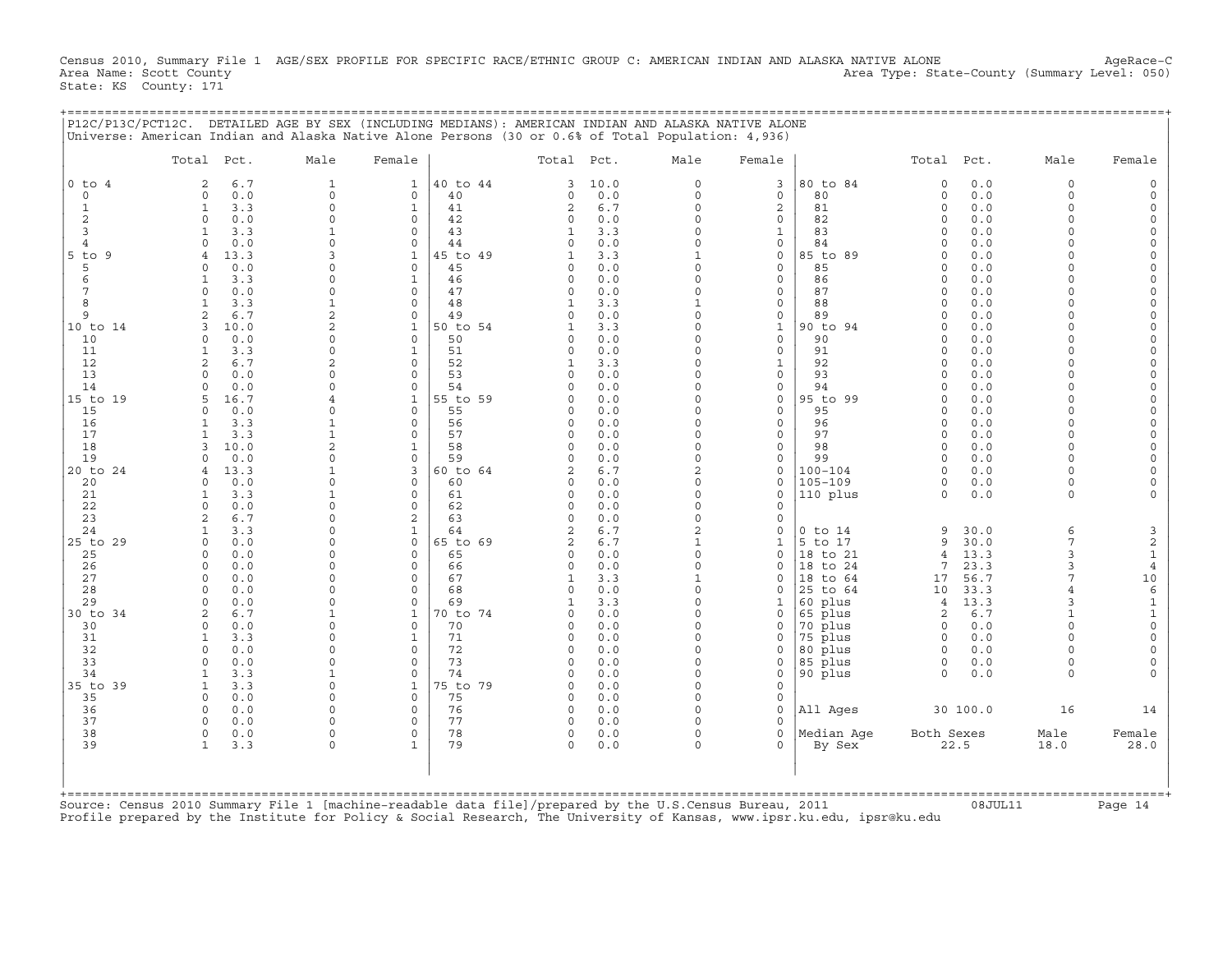+===================================================================================================================================================+

|                       | Total Pct.                      | Male                 | Female                   |          | Total Pct.           |            | Male                 | Female                     |                      | Total Pct.           |            | Male           | Female                                     |
|-----------------------|---------------------------------|----------------------|--------------------------|----------|----------------------|------------|----------------------|----------------------------|----------------------|----------------------|------------|----------------|--------------------------------------------|
| $0$ to $4$            | 12.5<br>3                       | 2                    | $\mathbf{1}$             | 40 to 44 | $\overline{2}$       | 8.3        | $\mathbf{1}$         | $\mathbf{1}$               | 80 to 84             | $\mathbf 1$          | 4.2        | $\Omega$       | 1                                          |
| $\circ$               | 0.0<br>$\Omega$                 | $\mathsf{O}\xspace$  | $\circ$                  | 40       | $\mathbf{1}$         | 4.2        | $\mathbf{1}$         | $\mathbf 0$                | 80                   | 0                    | 0.0        | $\Omega$       | $\circ$                                    |
| 1                     | 4.2<br>1                        | $\mathbf{1}$         | $\mathbf{0}$             | 41       | $\circ$              | 0.0        | $\Omega$             | $\mathbf 0$                | 81                   | $\Omega$             | 0.0        | $\Omega$       | $\mathsf O$                                |
| 2                     | 4.2<br>1                        | $\mathbf{1}$         | $\mathbf 0$              | 42       | 0                    | 0.0        | 0                    | $\mathsf{O}$               | 82                   | $\mathbf 1$          | 4.2        | $\Omega$       | $\mathbf{1}$                               |
| 3                     | $\mathbf{1}$<br>4.2             | $\Omega$             | $\mathbf{1}$             | 43       | $\mathbf{1}$         | 4.2        | $\Omega$             | $\mathbf{1}$               | 83                   | $\Omega$             | 0.0        | $\Omega$       | $\circ$                                    |
| $\overline{4}$        | 0.0<br>$\Omega$                 | $\Omega$             | $\circ$                  | 44       | $\Omega$             | 0.0        | $\Omega$             | $\mathbf 0$                | 84                   | $\Omega$             | 0.0        | $\cap$         | $\circ$                                    |
| $5$ to $9$            | 20.8<br>5                       | $\mathbf{1}$         | $\overline{4}$           | 45 to 49 | $\mathfrak{D}$       | 8.3        | $\mathbf{1}$         | $\mathbf{1}$               | 85 to 89             | $\Omega$             | 0.0        | $\cap$         | $\circ$                                    |
| 5                     | 4.2<br>$\mathbf{1}$             | $\mathbf{1}$         | $\Omega$                 | 45       | $\Omega$             | 0.0        | $\Omega$             | $\Omega$                   | 85                   | $\Omega$             | 0.0        | $\cap$         | $\Omega$                                   |
| 6                     | 4.2<br>1                        | 0                    | $\mathbf{1}$             | 46       | 0                    | 0.0        | $\Omega$             | $\mathbf 0$                | 86                   | $\Omega$             | 0.0        | $\cap$         | $\mathsf O$                                |
| 7                     | 4.2                             | $\Omega$             | $\mathbf{1}$             | 47       | 0                    | 0.0        | $\Omega$             | $\mathbf 0$                | 87                   | $\Omega$             | 0.0        |                | $\mathbf 0$                                |
| $\mathsf{R}$          | 2<br>8.3                        | $\Omega$             | $\overline{a}$           | 48       | $\overline{2}$       | 8.3        | $\mathbf{1}$         | $\mathbf{1}$               | 88                   | $\Omega$             | 0.0        |                | $\circ$                                    |
| 9                     | 0.0<br>$\Omega$                 | $\Omega$             | $\Omega$                 | 49       | $\Omega$             | 0.0        | $\circ$              | $\mathbf 0$                | 89                   | $\Omega$             | 0.0        | $\Omega$       | $\mathsf{O}\xspace$                        |
| 10 to 14              | 4.2<br>1                        | $\mathbf{1}$<br>1    | $\Omega$                 | 50 to 54 | 1                    | 4.2        | $\Omega$<br>$\Omega$ | $\mathbf{1}$               | 90 to 94<br>90       | $\Omega$<br>$\Omega$ | 0.0<br>0.0 | $\Omega$       | $\mathbf 0$                                |
| 10                    | 4.2<br>$\mathbf{1}$             |                      | $\Omega$                 | 50       | $\Omega$             | 0.0        | $\Omega$             | $\Omega$                   |                      |                      |            | $\Omega$       | $\Omega$<br>$\mathbf 0$                    |
| 11<br>12              | $\circ$<br>0.0<br>$\Omega$      | $\circ$<br>$\Omega$  | $\circ$<br>$\mathbf 0$   | 51<br>52 | 0<br>0               | 0.0<br>0.0 | $\Omega$             | $\mathbf 0$<br>$\mathbf 0$ | 91<br>92             | $\Omega$<br>$\Omega$ | 0.0        | $\cap$         |                                            |
| 13                    | 0.0<br>$\Omega$                 | $\Omega$             | $\mathbf 0$              | 53       | $\Omega$             | 0.0        | $\Omega$             | $\mathsf{O}$               | 93                   | $\Omega$             | 0.0<br>0.0 | U              | $\mathsf O$<br>$\mathbf 0$                 |
| 14                    | 0.0<br>0.0<br>$\Omega$          | $\Omega$             | $\Omega$                 | 54       | 1                    | 4.2        | $\Omega$             | $\mathbf{1}$               | 94                   | $\Omega$             | 0.0        | $\Omega$       | $\Omega$                                   |
| 15 to 19              | $\circ$<br>0.0                  | $\Omega$             | $\circ$                  | 55 to 59 | $\Omega$             | 0.0        | $\circ$              | $\mathbf 0$                | 95 to 99             | $\Omega$             | 0.0        | $\cap$         | $\Omega$                                   |
| 15                    | 0.0<br>$\Omega$                 | 0                    | $\Omega$                 | 55       | $\Omega$             | 0.0        | $\Omega$             | $\Omega$                   | 95                   | $\Omega$             | 0.0        | $\cap$         | $\mathsf{O}\xspace$                        |
| 16                    | 0.0<br>$\Omega$                 | $\Omega$             | $\Omega$                 | 56       | $\Omega$             | 0.0        | $\Omega$             | $\Omega$                   | 96                   | $\Omega$             | 0.0        | $\Omega$       | $\circ$                                    |
| 17                    | 0.0<br>$\Omega$                 | $\Omega$             | $\circ$                  | 57       | $\circ$              | 0.0        | $\Omega$             | $\mathbf 0$                | 97                   | $\Omega$             | 0.0        | $\cap$         | $\mathbf 0$                                |
| 18                    | $\circ$<br>0.0                  | $\Omega$             | $\mathbf 0$              | 58       | 0                    | 0.0        | $\circ$              | $\mathbf 0$                | 98                   | $\Omega$             | 0.0        | $\Omega$       | $\mathbf 0$                                |
| 19                    | 0.0<br>$\Omega$                 | 0                    | $\mathbf 0$              | 59       | 0                    | 0.0        | $\circ$              | $\mathbf 0$                | 99                   | $\Omega$             | 0.0        | $\Omega$       | $\circ$                                    |
| 20 to 24              | 4.2<br>$\mathbf{1}$             | 1                    | $\Omega$                 | 60 to 64 |                      | 4.2        | $\Omega$             | $\mathbf{1}$               | $100 - 104$          | $\Omega$             | 0.0        | $\cap$         | $\Omega$                                   |
| 20                    | $\Omega$<br>0.0                 | $\circ$              | $\Omega$                 | 60       | 1                    | 4.2        | $\Omega$             | $\mathbf{1}$               | $105 - 109$          | $\Omega$             | 0.0        | $\Omega$       | $\Omega$                                   |
| 21                    | 4.2<br>$\mathbf{1}$             | $\mathbf{1}$         | $\Omega$                 | 61       | $\Omega$             | 0.0        | $\Omega$             | $\Omega$                   | 110 plus             | $\Omega$             | 0.0        | $\Omega$       | $\Omega$                                   |
| 22                    | $\Omega$<br>0.0                 | 0                    | $\circ$                  | 62       | 0                    | 0.0        | $\Omega$             | $\mathbf 0$                |                      |                      |            |                |                                            |
| 23                    | 0.0<br>$\cap$                   | $\Omega$             | $\Omega$                 | 63       | $\Omega$             | 0.0        | $\Omega$             | $\mathbf 0$                |                      |                      |            |                |                                            |
| 24                    | 0.0<br>$\Omega$                 | 0                    | $\Omega$                 | 64       | $\Omega$             | 0.0        | $\circ$              | $\mathsf{O}$               | $0$ to $14$          | 9                    | 37.5       | $\overline{4}$ | 5                                          |
| 25 to 29              | 4.2<br>$\mathbf{1}$             | $\Omega$             | $\mathbf{1}$             | 65 to 69 | $\Omega$             | 0.0        | $\circ$              | $\mathbf 0$                | 5 to 17              | 6                    | 25.0       | 2              | $\,4$                                      |
| 25                    | $\Omega$<br>0.0                 | $\Omega$             | $\mathbf{0}$             | 65       | $\Omega$             | 0.0        | $\circ$              | $\mathbf 0$                | 18 to 21             | $\mathbf{1}$         | 4.2        | $\mathbf{1}$   | $\mathsf{O}\xspace$                        |
| 26                    | 4.2<br>$\mathbf{1}$             | $\Omega$             | $\mathbf{1}$             | 66       | $\Omega$             | 0.0        | $\Omega$             | $\Omega$                   | 18 to 24             | $\mathbf{1}$         | 4.2        |                | $\mathsf{O}\xspace$                        |
| 27                    | $\Omega$<br>0.0                 | $\Omega$             | $\circ$                  | 67       | $\Omega$             | 0.0        | $\Omega$             | $\mathbf 0$                | 18 to 64             | 14                   | 58.3       | 5              |                                            |
| 28                    | 0.0<br>$\Omega$                 | $\Omega$             | $\circ$                  | 68       | $\Omega$             | 0.0        | $\Omega$             | $\mathbf 0$                | 25 to 64             | 13                   | 54.2       |                | $\begin{array}{c} 9 \\ 9 \\ 2 \end{array}$ |
| 29                    | 0.0<br>$\Omega$                 | $\Omega$             | $\mathbf 0$              | 69       | O                    | 0.0        | $\Omega$             | $\mathbf 0$                | 60 plus              | 2                    | 8.3        | $\Omega$       |                                            |
| 30 to 34              | 2<br>8.3                        | $\mathbf{1}$         | $\mathbf{1}$             | 70 to 74 | $\Omega$             | 0.0        | $\Omega$             | $\Omega$                   | 65 plus              | $\mathbf{1}$         | 4.2        |                | $\begin{smallmatrix}1\\1\end{smallmatrix}$ |
| 30                    | 0.0<br>$\Omega$                 | $\Omega$             | $\Omega$                 | 70       | $\Omega$             | 0.0        | $\Omega$             | $\mathbf 0$                | 70 plus              | $\mathbf{1}$         | 4.2        | $\Omega$       |                                            |
| 31                    | 0.0<br>$\Omega$                 | $\Omega$             | $\circ$                  | 71       | $\Omega$             | 0.0        | $\Omega$             | $\mathbf 0$                | 75 plus              | $\mathbf{1}$         | 4.2        |                | $\mathbf 1$                                |
| 32                    | 8.3<br>2                        | $\mathbf{1}$         | $\mathbf{1}$             | 72       | $\Omega$             | 0.0        | $\Omega$             | $\Omega$                   | 80 plus              | $\mathbf{1}$         | 4.2        | $\cap$         | $\mathbf 1$                                |
| 33                    | $\cap$<br>0.0                   | $\Omega$             | $\Omega$                 | 73       | $\cap$               | 0.0        | $\Omega$             | $\mathbf 0$                | 85 plus              | $\Omega$             | 0.0        | $\Omega$       | $\mathbf 0$                                |
| 34                    | 0.0<br>$\Omega$                 | 0                    | $\Omega$                 | 74       | $\Omega$             | 0.0        | $\circ$              | $\mathbf 0$                | 90 plus              | $\Omega$             | 0.0        | $\Omega$       |                                            |
| 35 to 39              | 16.7<br>$\overline{4}$          | $\mathbf 1$          | 3                        | 75 to 79 | 0                    | 0.0        | $\circ$              | $\mathbf 0$                |                      |                      |            |                |                                            |
| 35                    | 4.2<br>$\mathbf{1}$             | $\Omega$             | $\mathbf{1}$             | 75       | $\Omega$             | 0.0        | $\Omega$             | $\mathbf 0$                |                      |                      |            |                |                                            |
| 36                    | 2<br>8.3                        | $\mathbf{1}$         | $\mathbf{1}$             | 76       | 0                    | 0.0        | $\circ$              | $\mathbf 0$                | All Aqes             |                      | 24 100.0   | 9              | 15                                         |
| 37<br>38              | 4.2<br>$\mathbf{1}$<br>$\Omega$ | $\Omega$<br>$\Omega$ | $\mathbf{1}$<br>$\Omega$ | 77<br>78 | $\Omega$<br>$\Omega$ | 0.0<br>0.0 | $\Omega$<br>$\Omega$ | $\Omega$<br>$\Omega$       |                      |                      |            | Male           |                                            |
| 39                    | 0.0<br>$\Omega$<br>0.0          | $\Omega$             | $\Omega$                 | 79       | $\Omega$             | 0.0        | $\Omega$             | $\Omega$                   | Median Age<br>By Sex | Both Sexes           | 32.5       | 21.5           | Female<br>35.5                             |
|                       |                                 |                      |                          |          |                      |            |                      |                            |                      |                      |            |                |                                            |
| $+$ = = = = = = = = = |                                 |                      |                          |          |                      |            |                      |                            |                      |                      |            |                |                                            |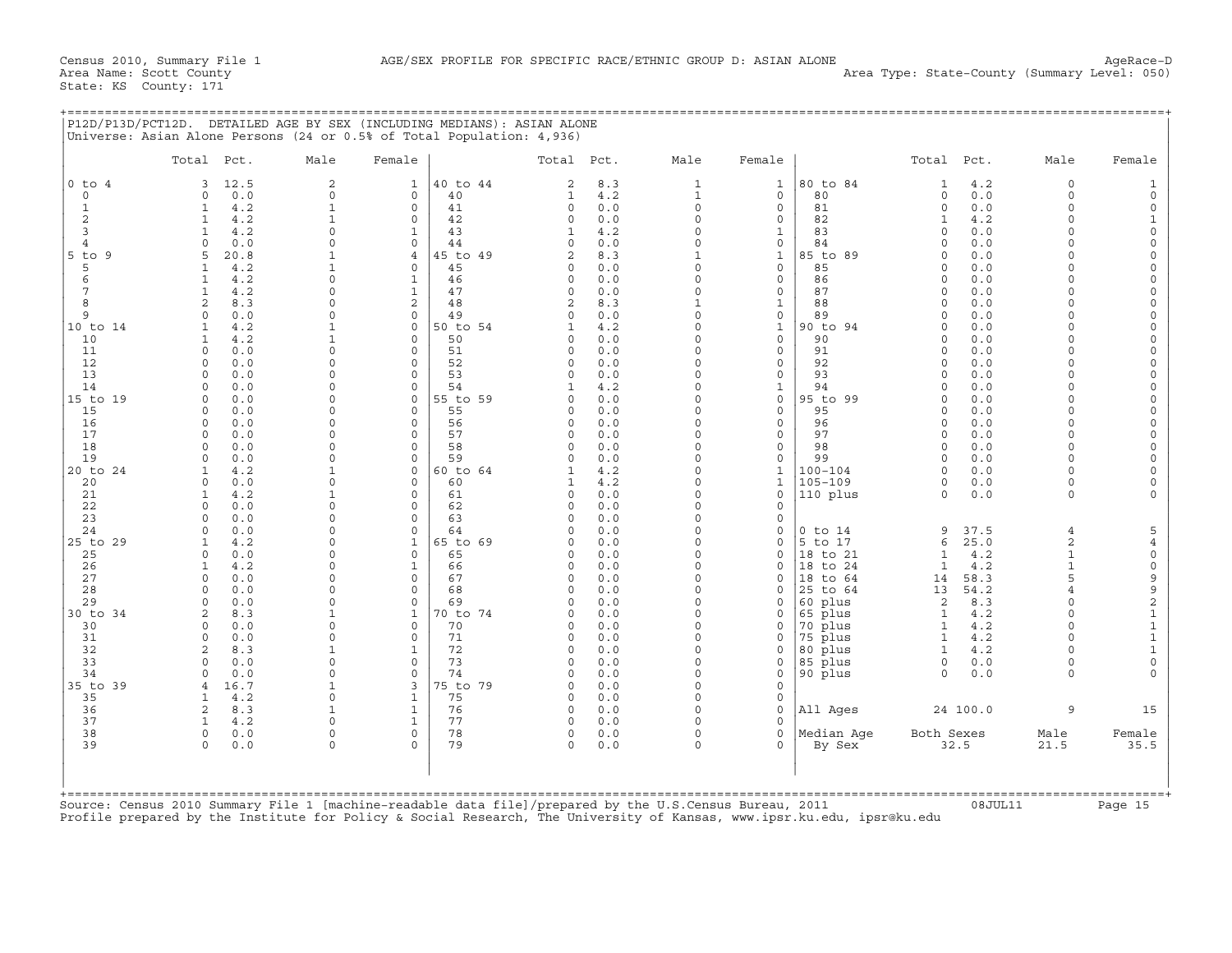Census 2010, Summary File 1 AGE/SEX PROFILE FOR SPECIFIC RACE/ETHNIC GROUP E: NAT HAWAIIAN/OTH. PACIFIC ISLANDER ALONE AgeRace−E<br>Area Name: Scott County (summary Level: 050) Area Type: State-County (Summary Level: 050) State: KS County: 171

+===================================================================================================================================================+

|P12E/P13E/PCT12E. DETAILED AGE BY SEX (INCLUDING MEDIANS): NAT HAWAIIAN/OTH. PACIFIC ISLANDER ALONE | |Universe: Nat Hawaiian/Oth. Pacific Islander Alone Persons (1 or 0.0% of Total Population: 4,936) | | | | Total Pct. Male Female | Total Pct. Male Female | Total Pct. Male Female | | | | | |0 to 4 0 0.0 0 0 |40 to 44 1 100.0 1 0 |80 to 84 0 0.0 0 0 | | 0 0 0.0 0 0 | 40 0 0.0 0 0 | 80 0 0.0 0 0 | | 1 0 0.0 0 0 | 41 1 100.0 1 0 | 81 0 0.0 0 0 | | 2 0 0.0 0 0 | 42 0 0.0 0 0 | 82 0 0.0 0 0 | | 3 0 0.0 0 0 | 43 0 0.0 0 0 | 83 0 0.0 0 0 | | 4 0 0.0 0 0 | 44 0 0.0 0 0 | 84 0 0.0 0 0 | |5 to 9 0 0.0 0 0 |45 to 49 0 0.0 0 0 |85 to 89 0 0.0 0 0 | | 5 0 0.0 0 0 | 45 0 0.0 0 0 | 85 0 0.0 0 0 | | 6 0 0.0 0 0 | 46 0 0.0 0 0 | 86 0 0.0 0 0 | | 7 0 0.0 0 0 | 47 0 0.0 0 0 | 87 0 0.0 0 0 | | 8 0 0.0 0 0 | 48 0 0.0 0 0 | 88 0 0.0 0 0 | | 9 0 0.0 0 0 | 49 0 0.0 0 0 | 89 0 0.0 0 0 | |10 to 14 0 0.0 0 0 |50 to 54 0 0.0 0 0 |90 to 94 0 0.0 0 0 | | 10 0 0.0 0 0 | 50 0 0.0 0 0 | 90 0 0.0 0 0 | | 11 0 0.0 0 0 | 51 0 0.0 0 0 | 91 0 0.0 0 0 | | 12 0 0.0 0 0 | 52 0 0.0 0 0 | 92 0 0.0 0 0 | | 13 0 0.0 0 0 | 53 0 0.0 0 0 | 93 0 0.0 0 0 | | 14 0 0.0 0 0 | 54 0 0.0 0 0 | 94 0 0.0 0 0 | |15 to 19 0 0.0 0 0 |55 to 59 0 0.0 0 0 |95 to 99 0 0.0 0 0 | | 15 0 0.0 0 0 | 55 0 0.0 0 0 | 95 0 0.0 0 0 | | 16 0 0.0 0 0 | 56 0 0.0 0 0 | 96 0 0.0 0 0 | | 17 0 0.0 0 0 | 57 0 0.0 0 0 | 97 0 0.0 0 0 | | 18 0 0.0 0 0 | 58 0 0.0 0 0 | 98 0 0.0 0 0 | | 19 0 0.0 0 0 | 59 0 0.0 0 0 | 99 0 0.0 0 0 | |20 to 24 0 0.0 0 0 |60 to 64 0 0.0 0 0 |100−104 0 0.0 0 0 | | 20 0 0.0 0 0 | 60 0 0.0 0 0 |105−109 0 0.0 0 0 | | 21 0 0.0 0 0 | 61 0 0.0 0 0 |110 plus 0 0.0 0 0 | | 22 0 0.0 0 0 | 62 0 0.0 0 0 | | | 23 0 0.0 0 0 | 63 0 0.0 0 0 | | | 24 0 0.0 0 0 | 64 0 0.0 0 0 |0 to 14 0 0.0 0 0 | |25 to 29 0 0.0 0 0 |65 to 69 0 0.0 0 0 |5 to 17 0 0.0 0 0 | | 25 0 0.0 0 0 | 65 0 0.0 0 0 |18 to 21 0 0.0 0 0 | | 26 0 0.0 0 0 | 66 0 0.0 0 0 |18 to 24 0 0.0 0 0 | | 27 0 0.0 0 0 | 67 0 0.0 0 0 |18 to 64 1 100.0 1 0 | | 28 0 0.0 0 0 | 68 0 0.0 0 0 |25 to 64 1 100.0 1 0 | | 29 0 0.0 0 0 | 69 0 0.0 0 0 |60 plus 0 0.0 0 0 | |30 to 34 0 0.0 0 0 |70 to 74 0 0.0 0 0 |65 plus 0 0.0 0 0 | | 30 0 0.0 0 0 | 70 0 0.0 0 0 |70 plus 0 0.0 0 0 | | 31 0 0.0 0 0 | 71 0 0.0 0 0 |75 plus 0 0.0 0 0 | | 32 0 0.0 0 0 | 72 0 0.0 0 0 |80 plus 0 0.0 0 0 | | 33 0 0.0 0 0 | 73 0 0.0 0 0 |85 plus 0 0.0 0 0 | | 34 0 0.0 0 0 | 74 0 0.0 0 0 |90 plus 0 0.0 0 0 | |35 to 39 0 0.0 0 0 |75 to 79 0 0.0 0 0 | | | 35 0 0.0 0 0 | 75 0 0.0 0 0 | | | 36 0 0.0 0 0 | 76 0 0.0 0 0 |All Ages 1 100.0 1 0 | | 37 0 0.0 0 0 | 77 0 0.0 0 0 | | | 38 0 0.0 0 0 | 78 0 0.0 0 0 |Median Age Both Sexes Male Female | | 39 0 0.0 0 0 | 79 0 0.0 0 0 | By Sex 41.5 41.5 0.0 | | | | | | | | | | | +===================================================================================================================================================+Source: Census 2010 Summary File 1 [machine−readable data file]/prepared by the U.S.Census Bureau, 2011 08JUL11 Page 16

Profile prepared by the Institute for Policy & Social Research, The University of Kansas, www.ipsr.ku.edu, ipsr@ku.edu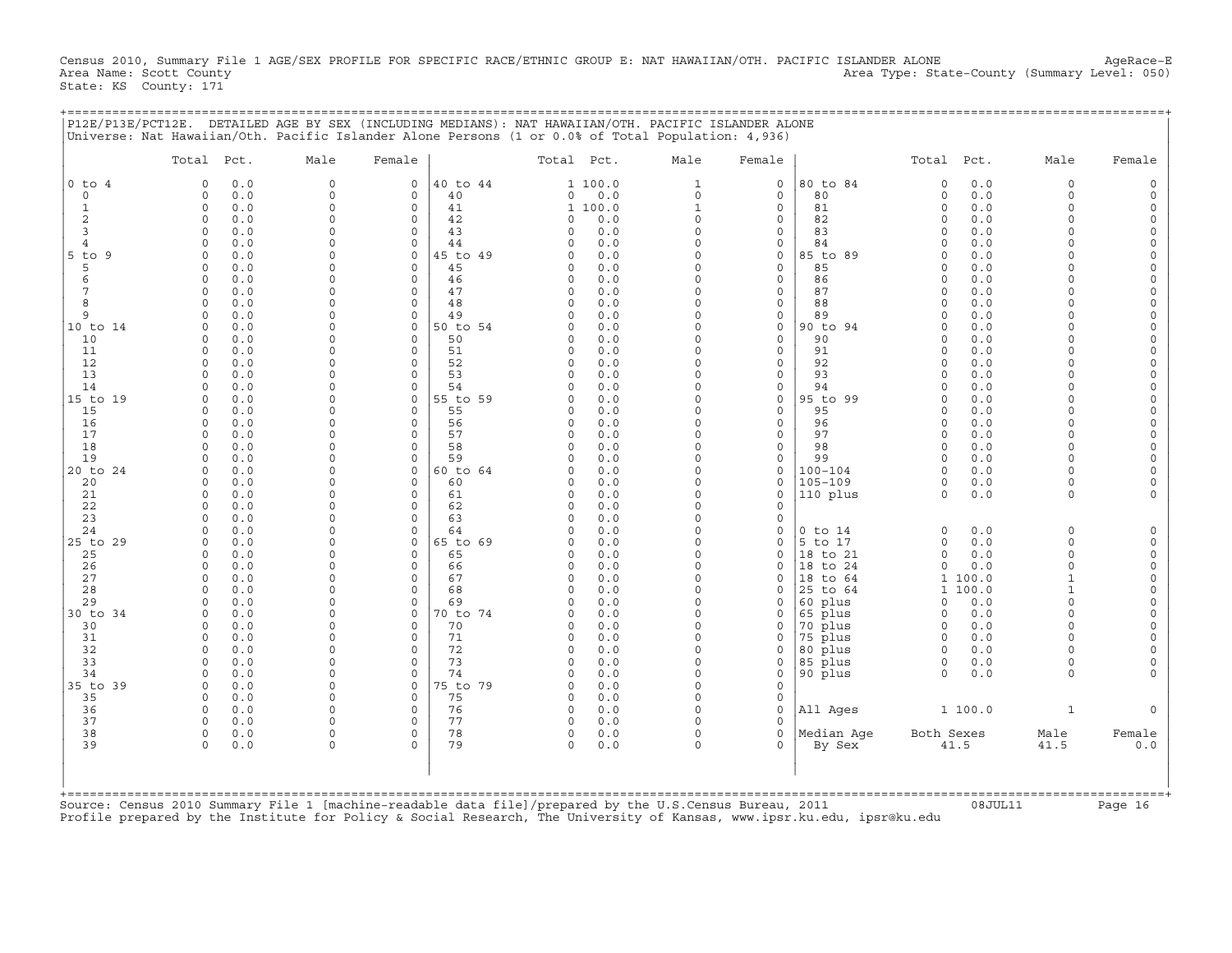+===================================================================================================================================================+

State: KS County: 171

Census 2010, Summary File 1 AGE/SEX PROFILE FOR SPECIFIC RACE/ETHNIC GROUP F: SOME OTHER RACE ALONE AgeRace−F<br>Area Name: Scott County (summary Level: 050) Area Type: State-County (Summary Level: 050)

|                     | Total Pct.            |            | Male                 | Female              |          | Total Pct.                       |            | Male                         | Female                   |                    | Total Pct.           |            | Male                       | Female      |
|---------------------|-----------------------|------------|----------------------|---------------------|----------|----------------------------------|------------|------------------------------|--------------------------|--------------------|----------------------|------------|----------------------------|-------------|
| $0$ to $4$          | 38                    | 10.7       | 13                   | 25                  | 40 to 44 | 22                               | 6.2        | 15                           | $\overline{7}$           | 80 to 84           | $\circ$              | 0.0        | $\Omega$                   | $\circ$     |
| 0                   | 7                     | 2.0        | 2                    | 5                   | 40       | 6                                | 1.7        | 5                            | $\mathbf{1}$             | 80                 | $\circ$              | 0.0        | $\Omega$                   | 0           |
| $\mathbf{1}$        | 5                     | 1.4        | $\overline{c}$       | 3                   | 41       | 7                                | 2.0        | 3                            | 4                        | 81                 | $\Omega$             | 0.0        | $\Omega$                   | 0           |
| $\overline{c}$<br>3 | 9<br>11               | 2.5<br>3.1 | 3<br>5               | 6<br>6              | 42<br>43 | $\overline{4}$<br>$\overline{4}$ | 1.1<br>1.1 | 3<br>3                       | $\mathbf{1}$<br>1        | 82<br>83           | 0<br>$\Omega$        | 0.0<br>0.0 | $\Omega$<br>$\Omega$       | 0<br>0      |
| 4                   | 6                     | 1.7        | $\mathbf{1}$         | 5                   | 44       | $\mathbf{1}$                     | 0.3        | $\mathbf{1}$                 | $\Omega$                 | 84                 | $\Omega$             | 0.0        | $\Omega$                   | $\mathbf 0$ |
| $5$ to<br>9         | 50                    | 14.1       | 27                   | 23                  | 45 to 49 | 21                               | 5.9        | 10                           | 11                       | 85 to 89           | 1                    | 0.3        | $\Omega$                   | $\mathbf 1$ |
| 5                   | 12                    | 3.4        | 5                    | $7\phantom{.0}$     | 45       | 7                                | 2.0        | $\overline{3}$               | $\overline{4}$           | 85                 |                      | 0.3        | $\Omega$                   |             |
| 6                   | 9                     | 2.5        | 8                    | $\mathbf{1}$        | 46       | 3                                | 0.8        | $\mathbf{1}$                 | 2                        | 86                 | $\Omega$             | 0.0        | O                          |             |
| 7                   | 7                     | 2.0        | 5                    | 2                   | 47       | $\overline{4}$                   | 1.1        | 3                            | $\mathbf 1$              | 87                 | $\Omega$             | 0.0        | $\Omega$                   |             |
| 8                   | 12                    | 3.4        | $7\phantom{.0}$      | 5                   | 48       | $\overline{2}$                   | 0.6        | 2                            | 0                        | 88                 | $\circ$              | 0.0        | $\Omega$                   |             |
| 9                   | 10                    | 2.8        | $\overline{c}$       | 8                   | 49       | 5                                | 1.4        | $\mathbf{1}$                 | 4                        | 89                 | $\Omega$             | 0.0        | $\Omega$                   |             |
| 10 to 14            | 36                    | 10.2       | 20                   | 16                  | 50 to 54 | 14                               | 4.0        | 8                            | 6                        | 90 to 94           | $\Omega$             | 0.0        | $\Omega$                   |             |
| 10                  | 8                     | 2.3        | 5                    | 3                   | 50       | $\overline{4}$                   | 1.1        | 2                            | 2                        | 90                 | $\circ$              | 0.0        | $\Omega$                   |             |
| 11                  | 5                     | 1.4        | 3<br>$\overline{7}$  | $\overline{c}$<br>5 | 51<br>52 | 1<br>2                           | 0.3<br>0.6 | $\mathbf{1}$<br>$\mathbf{1}$ | $\Omega$<br>$\mathbf{1}$ | 91<br>92           | $\Omega$<br>$\Omega$ | 0.0        | $\cap$<br>$\Omega$         |             |
| 12<br>13            | 12<br>$7\phantom{.0}$ | 3.4<br>2.0 | $\overline{4}$       | $\overline{3}$      | 53       | $\overline{4}$                   | 1.1        | $\overline{c}$               | 2                        | 93                 | $\Omega$             | 0.0<br>0.0 | $\cap$                     |             |
| 14                  | $\overline{4}$        | 1.1        | $\mathbf{1}$         | 3                   | 54       | 3                                | 0.8        | 2                            | $\mathbf{1}$             | 94                 | $\Omega$             | 0.0        | $\Omega$                   |             |
| 15 to 19            | 22                    | 6.2        | 7                    | 15                  | 55 to 59 | 12                               | 3.4        | 7                            | 5                        | 95 to 99           | $\Omega$             | 0.0        | $\Omega$                   |             |
| 15                  | 9                     | 2.5        | $\overline{2}$       | $7\phantom{.0}$     | 55       | $\overline{4}$                   | 1.1        | $\overline{2}$               | 2                        | 95                 | $\Omega$             | 0.0        | $\Omega$                   |             |
| 16                  | 3                     | 0.8        | $\mathsf{O}$         | 3                   | 56       | $\overline{2}$                   | 0.6        | $\Omega$                     | 2                        | 96                 | $\Omega$             | 0.0        | $\Omega$                   |             |
| 17                  | 5                     | 1.4        | $\sqrt{2}$           | 3                   | 57       | $\overline{c}$                   | 0.6        | $\mathbf{1}$                 | $\mathbf{1}$             | 97                 | $\Omega$             | 0.0        | $\Omega$                   |             |
| 18                  | $\overline{4}$        | 1.1        | $\overline{c}$       | $\overline{c}$      | 58       | 3                                | 0.8        | 3                            | 0                        | 98                 | $\Omega$             | 0.0        | $\Omega$                   |             |
| 19                  | $\mathbf{1}$          | 0.3        | $\mathbf{1}$         | $\mathbf 0$         | 59       | 1                                | 0.3        |                              | $\Omega$                 | 99                 | $\Omega$             | 0.0        | $\cap$                     |             |
| 20 to 24            | 35                    | 9.9        | 23                   | 12                  | 60 to 64 | 9                                | 2.5        | 8                            | 1                        | 100-104            | $\Omega$             | 0.0        | $\Omega$                   |             |
| 20                  | 6                     | 1.7        | 3                    | $\overline{3}$      | 60       | $\overline{4}$                   | 1.1        | 3                            | $\mathbf{1}$             | $105 - 109$        | $\Omega$             | 0.0        | $\Omega$                   |             |
| 21                  | 12<br>5               | 3.4        | 8<br>3               | $\overline{4}$      | 61       | $\overline{4}$<br>$\Omega$       | 1.1        | 4<br>$\Omega$                | $\Omega$<br>$\Omega$     | 110 plus           | $\Omega$             | 0.0        | $\Omega$                   |             |
| 22<br>23            | 5                     | 1.4<br>1.4 | $\overline{c}$       | 2<br>3              | 62<br>63 | $\mathbf{1}$                     | 0.0<br>0.3 | $\mathbf{1}$                 | $\Omega$                 |                    |                      |            |                            |             |
| 24                  | 7                     | 2.0        | $7\phantom{.0}$      | $\mathbf 0$         | 64       | $\Omega$                         | 0.0        | $\Omega$                     | $\Omega$                 | $0$ to $14$        | 124                  | 35.0       | 60                         | 64          |
| 25 to 29            | 27                    | 7.6        | 14                   | 13                  | 65 to 69 |                                  | 1.1        | $\mathbf{1}$                 |                          | 5 to 17            | 103                  | 29.1       | 51                         |             |
| 25                  | 6                     | 1.7        | 3                    | 3                   | 65       | 1                                | 0.3        | $\circ$                      | 1                        | 18 to 21           | 23                   | 6.5        | 14                         |             |
| 26                  | 4                     | 1.1        | $\mathsf{O}$         | 4                   | 66       | -1                               | 0.3        |                              | $\Omega$                 | to 24<br>18        | 40                   | 11.3       | 26                         | 14          |
| 27                  | 5                     | 1.4        | 2                    | 3                   | 67       | 1                                | 0.3        | $\Omega$                     | $\mathbf{1}$             | 18 to 64           | 206                  | 58.2       | 122                        |             |
| 28                  | 5                     | 1.4        | $\overline{4}$       | $\mathbf{1}$        | 68       | $\Omega$                         | 0.0        | $\Omega$                     | $\cap$                   | 25 to 64           | 166                  | 46.9       | 96                         |             |
| 29                  | $\overline{7}$        | 2.0        | 5                    | 2                   | 69       | $\overline{1}$                   | 0.3        | $\Omega$                     | 1                        | 60 plus            | 16                   | 4.5        | 11                         |             |
| 30 to 34            | 35                    | 9.9        | 19                   | 16                  | 70 to 74 | $\overline{c}$                   | 0.6        |                              | $\Omega$                 | 65 plus            | 7                    | 2.0        | 3                          |             |
| 30                  | 10                    | 2.8        | 3                    | $7\phantom{.0}$     | 70       | 1                                | 0.3        | $\mathbf{1}$                 |                          | 70 plus            | 3                    | 0.8        | $\overline{c}$<br>$\Omega$ |             |
| 31<br>32            | 6<br>9                | 1.7<br>2.5 | 5<br>$7\phantom{.0}$ | $\mathbf{1}$<br>2   | 71<br>72 | 1<br>$\Omega$                    | 0.3        | $\mathbf{1}$<br>$\Omega$     | 0<br><sup>0</sup>        | 75 plus            | $\mathbf{1}$<br>1    | 0.3        | $\Omega$                   |             |
| 33                  | $\overline{4}$        | 1.1        | $\mathbf{1}$         | $\overline{3}$      | 73       | $\Omega$                         | 0.0<br>0.0 | $\Omega$                     | 0                        | 80 plus<br>85 plus | $\mathbf{1}$         | 0.3<br>0.3 | $\circ$                    |             |
| 34                  | 6                     | 1.7        | 3                    | 3                   | 74       | O                                | 0.0        | $\Omega$                     | $\Omega$                 | 90 plus            | 0                    | 0.0        | $\Omega$                   |             |
| 35 to 39            | 26                    | 7.3        | 15                   | 11                  | 75 to 79 | $\Omega$                         | 0.0        | $\Omega$                     | <sup>0</sup>             |                    |                      |            |                            |             |
| 35                  | 10                    | 2.8        | 6                    | $\overline{4}$      | 75       | $\Omega$                         | 0.0        | $\Omega$                     | <sup>0</sup>             |                    |                      |            |                            |             |
| 36                  | 7                     | 2.0        | $\overline{4}$       | $\overline{3}$      | 76       | $\Omega$                         | 0.0        | $\Omega$                     |                          | All Ages           |                      | 354 100.0  | 189                        | 165         |
| 37                  | 5                     | 1.4        | $\overline{4}$       | $\mathbf{1}$        | 77       | $\Omega$                         | 0.0        | $\Omega$                     | $\cap$                   |                    |                      |            |                            |             |
| 38                  | $\mathbf{1}$          | 0.3        | 1                    | $\mathbf 0$         | 78       | $\Omega$                         | 0.0        | $\Omega$                     | $\cap$                   | Median Aqe         | Both Sexes           |            | Male                       | Female      |
| 39                  | 3                     | 0.8        | $\Omega$             | 3                   | 79       | $\Omega$                         | 0.0        | $\cap$                       | $\Omega$                 | By Sex             |                      | 24.4       | 27.8                       | 21.1        |
|                     |                       |            |                      |                     |          |                                  |            |                              |                          |                    |                      |            |                            |             |
|                     |                       |            |                      |                     |          |                                  |            |                              |                          |                    |                      |            |                            |             |

Profile prepared by the Institute for Policy & Social Research, The University of Kansas, www.ipsr.ku.edu, ipsr@ku.edu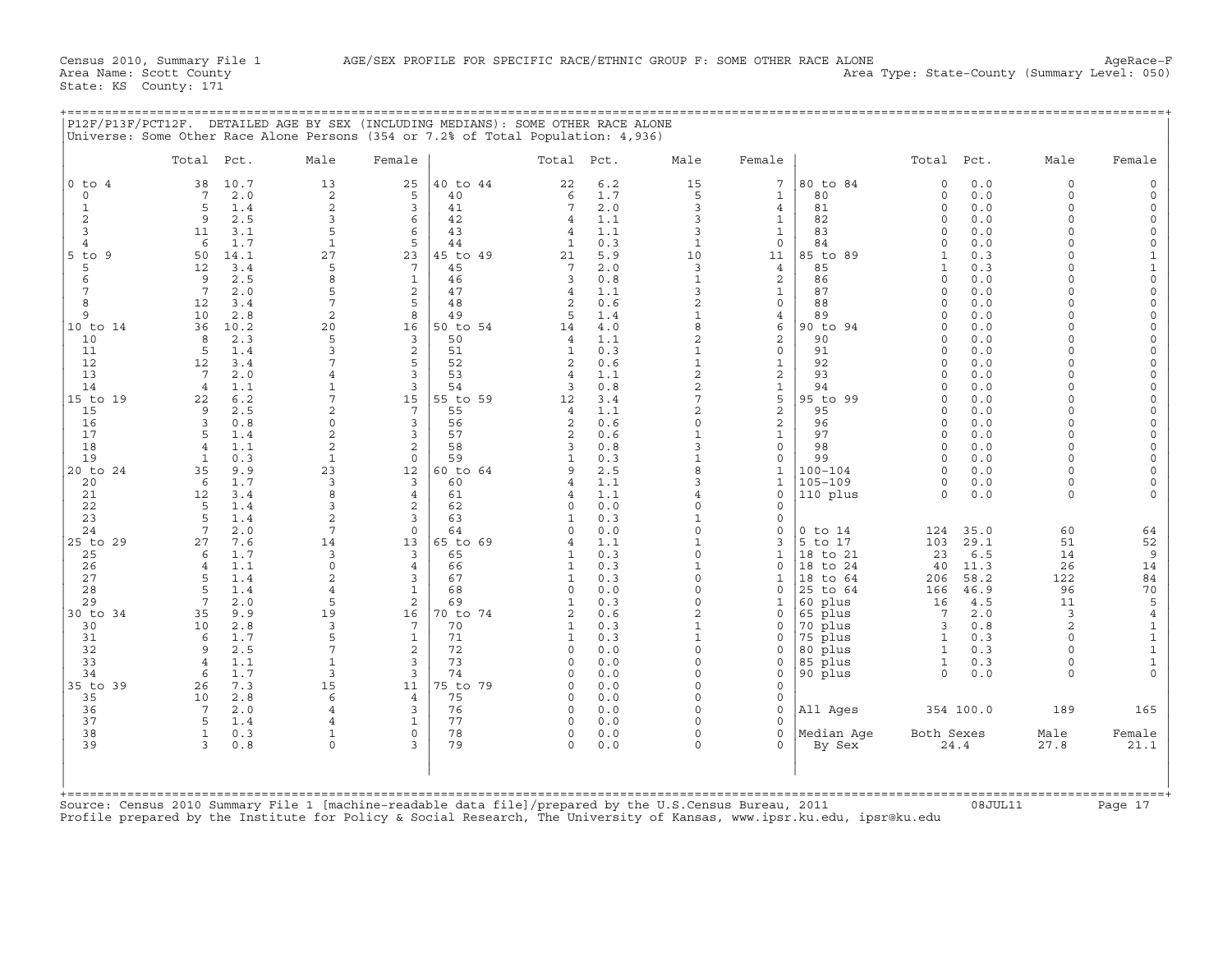+===================================================================================================================================================+

State: KS County: 171

|                 | Total Pct.                                  | Male                 | Female               |                | Total Pct.              |            | Male                     | Female                        |                     | Total Pct.           |             | Male               | Female               |
|-----------------|---------------------------------------------|----------------------|----------------------|----------------|-------------------------|------------|--------------------------|-------------------------------|---------------------|----------------------|-------------|--------------------|----------------------|
| $0$ to $4$      | 21.3<br>13                                  | 7                    | 6                    | 40 to 44       | 2                       | 3.3        | $\mathbf{1}$             | $\mathbf{1}$                  | 80 to 84            | $\Omega$             | 0.0         | $\Omega$           | $\Omega$             |
| $\Omega$        | 4.9<br>3                                    | $\overline{a}$       | $\mathbf{1}$         | 40             | $\Omega$                | 0.0        | $\Omega$                 | $\Omega$                      | 80                  | $\Omega$             | 0.0         | $\Omega$           | $\Omega$             |
| $\mathbf{1}$    | 2<br>3.3                                    | $\mathbf{1}$         | $\mathbf{1}$         | 41             | $\circ$                 | 0.0        | $\circ$                  | $\circ$                       | 81                  | $\Omega$             | 0.0         | $\Omega$           | $\Omega$             |
| 2               | 2<br>3.3                                    | $\Omega$             | $\overline{2}$       | 42             | $\circ$                 | 0.0        | $\Omega$                 | 0                             | 82                  | $\Omega$             | 0.0         | $\Omega$           | $\Omega$             |
| 3               | 1.6<br>$\mathbf{1}$                         | $\mathbf{1}$         | $\Omega$             | 43             | 2                       | 3.3        | $\mathbf{1}$             | $\mathbf{1}$                  | 83                  | $\Omega$             | 0.0         | $\cap$             | $\circ$              |
| $\overline{4}$  | 5<br>8.2                                    | 3                    | $\overline{2}$       | 44             | $\Omega$                | 0.0        | $\Omega$<br>$\mathbf{1}$ | 0                             | 84                  | $\Omega$<br>$\Omega$ | 0.0         |                    | $\Omega$<br>$\Omega$ |
| $5$ to $9$<br>5 | $\mathsf{R}$<br>13.1<br>1.6<br>$\mathbf{1}$ | 1<br>$\Omega$        | 7<br>$\mathbf{1}$    | 45 to 49<br>45 | ς<br>$\circ$            | 4.9<br>0.0 | $\circ$                  | $\overline{c}$<br>$\mathbf 0$ | 85 to 89<br>85      | $\Omega$             | 0.0<br>0.0  | $\cap$             | $\Omega$             |
| 6               | 3.3<br>$\overline{a}$                       | $\mathbf{1}$         | $\mathbf{1}$         | 46             | $\mathbf{1}$            | 1.6        | $\Omega$                 | $\mathbf{1}$                  | 86                  | $\Omega$             | 0.0         | $\cap$             | $\circ$              |
| 7               | $\overline{2}$<br>3.3                       | $\Omega$             | $\overline{c}$       | 47             | $\circ$                 | 0.0        | $\Omega$                 | $\mathsf{O}\xspace$           | 87                  | $\Omega$             | 0.0         | $\cap$             | $\overline{0}$       |
| 8               | $\overline{a}$<br>3.3                       | 0                    | 2                    | 48             | 1                       | 1.6        | $\Omega$                 | $\mathbf{1}$                  | 88                  | $\Omega$             | 0.0         |                    | $\Omega$             |
| 9               | $\mathbf{1}$<br>1.6                         | $\Omega$             | $\mathbf{1}$         | 49             | $\mathbf{1}$            | 1.6        | $\mathbf{1}$             | $\mathsf{O}\xspace$           | 89                  | $\Omega$             | 0.0         |                    | $\mathbf 0$          |
| 10 to 14        | 12<br>19.7                                  | 9                    | 3                    | 50 to 54       | $\Omega$                | 0.0        | $\Omega$                 | $\mathsf{O}\xspace$           | 90 to 94            | $\Omega$             | 0.0         |                    | $\circ$              |
| 10              | 6.6<br>$\overline{4}$                       | 3                    | $\mathbf 1$          | 50             | $\Omega$                | 0.0        | $\Omega$                 | $\Omega$                      | 90                  | $\Omega$             | 0.0         |                    | $\Omega$             |
| 11              | $\Omega$<br>0.0                             | $\Omega$             | $\Omega$             | 51             | $\Omega$                | 0.0        | $\Omega$                 | $\mathbf 0$                   | 91                  | $\Omega$             | 0.0         |                    | $\Omega$             |
| 12              | 4.9<br>3                                    | $\overline{c}$       | $\mathbf{1}$         | 52             | $\Omega$                | 0.0        | $\Omega$                 | $\Omega$                      | 92                  | $\Omega$             | 0.0         |                    | $\Omega$             |
| 13              | 4.9<br>$\mathbf{R}$                         | $\overline{c}$       | $\mathbf{1}$         | 53             | $\Omega$                | 0.0        | $\Omega$                 | $\mathbf 0$                   | 93                  | $\Omega$             | 0.0         |                    | $\Omega$             |
| 14              | $\overline{2}$<br>3.3                       | $\overline{a}$       | $\Omega$             | 54             | $\Omega$                | 0.0        | $\Omega$                 | $\circ$                       | 94                  | $\Omega$             | 0.0         |                    | $\Omega$             |
| 15 to 19        | $\mathbf{1}$<br>1.6                         | $\mathbf{1}$         | 0                    | 55 to 59       | $\overline{a}$          | 3.3        | $\Omega$                 | $\overline{c}$                | 95 to 99            | $\Omega$             | 0.0         | $\cap$             | $\Omega$             |
| 15              | 1.6<br>1                                    | $\mathbf{1}$         | $\Omega$             | 55             | 0                       | 0.0        | $\Omega$                 | $\mathbf 0$                   | 95                  | $\Omega$             | 0.0         | $\cap$             | $\Omega$             |
| 16<br>17        | $\Omega$<br>0.0<br>$\cap$<br>0.0            | $\Omega$<br>$\Omega$ | $\Omega$<br>$\Omega$ | 56<br>57       | $\mathbf{1}$<br>$\circ$ | 1.6<br>0.0 | $\Omega$<br>$\Omega$     | $\mathbf{1}$<br>$\mathbf{0}$  | 96<br>97            | $\Omega$<br>$\Omega$ | 0.0<br>0.0  | $\Omega$<br>$\cap$ | $\Omega$<br>$\Omega$ |
| 18              | $\Omega$<br>0.0                             | $\Omega$             | $\Omega$             | 58             | $\Omega$                | 0.0        | $\Omega$                 | $\mathbf 0$                   | 98                  | $\Omega$             | 0.0         | $\Omega$           | $\Omega$             |
| 19              | 0.0<br>$\cap$                               | $\Omega$             | $\Omega$             | 59             | $\mathbf{1}$            | 1.6        | $\Omega$                 | $\mathbf{1}$                  | 99                  | $\Omega$             | 0.0         | $\cap$             | $\Omega$             |
| 20 to 24        | 9<br>14.8                                   | 6                    | 3                    | 60 to 64       |                         | 0.0        | $\Omega$                 | $\mathbf 0$                   | $100 - 104$         | $\Omega$             | 0.0         |                    |                      |
| 20              | 3.3<br>$\mathfrak{D}$                       | $\overline{2}$       | $\Omega$             | 60             | 0                       | 0.0        | $\Omega$                 | $\mathbf 0$                   | $105 - 109$         | $\Omega$             | 0.0         | $\Omega$           | $\Omega$             |
| 21              | 0.0<br>$\Omega$                             | $\Omega$             | $\Omega$             | 61             | $\circ$                 | 0.0        | $\Omega$                 | $\mathbf 0$                   | 110 plus            | $\Omega$             | 0.0         | $\Omega$           |                      |
| 22              | 4.9<br>3                                    | $\overline{c}$       | 1                    | 62             | $\Omega$                | 0.0        | $\Omega$                 | $\mathbf 0$                   |                     |                      |             |                    |                      |
| 23              | 3.3<br>$\overline{2}$                       | $\mathbf{1}$         | $\mathbf{1}$         | 63             | $\Omega$                | 0.0        | $\cap$                   | $\mathbf 0$                   |                     |                      |             |                    |                      |
| 24              | $\overline{a}$<br>3.3                       | $\mathbf{1}$         | $\mathbf{1}$         | 64             | $\Omega$                | 0.0        | $\Omega$                 | $\mathsf{O}\xspace$           | $0$ to $14$         | 33                   | 54.1        | 17                 | 16                   |
| 25 to 29        | $\overline{a}$<br>3.3                       | $\overline{a}$       | $\Omega$             | 65 to 69       | $\Omega$                | 0.0        | $\Omega$                 | $\mathbf 0$                   | 5 to 17             | 21                   | 34.4        | 11                 | 10                   |
| 25              | 0.0<br>$\Omega$                             | $\Omega$             | $\Omega$             | 65             | $\Omega$                | 0.0        | $\Omega$                 | $\mathbf 0$                   | 18 to 21            | 2                    | 3.3         | $\overline{c}$     | $\circ$              |
| 26              | $\Omega$<br>0.0                             | $\Omega$             | $\Omega$             | 66             | 0                       | 0.0        | $\Omega$                 | $\mathbf 0$                   | 18 to 24            | 9                    | 14.8        | 6                  | 3                    |
| 27              | 0.0<br>$\mathbf 0$                          | $\Omega$             | 0                    | 67             | $\circ$                 | 0.0        | $\circ$<br>$\Omega$      | $\mathbf 0$                   | 18 to 64            | 26                   | 42.6        | 13                 | 13                   |
| 28<br>29        | 1.6<br>1.6<br>$\mathbf{1}$                  | $\mathbf{1}$<br>1    | $\Omega$<br>$\Omega$ | 68<br>69       | $\circ$<br>$\Omega$     | 0.0<br>0.0 | $\Omega$                 | $\mathbf 0$<br>$\mathbf 0$    | 25 to 64<br>60 plus | 17<br>$\mathbf{1}$   | 27.9<br>1.6 | 7<br>$\mathbf{1}$  | 10<br>$\circ$        |
| 30 to 34        | 8.2<br>5                                    | $\overline{c}$       | 3                    | 70 to 74       | $\Omega$                | 0.0        | $\Omega$                 | $\Omega$                      | 65 plus             | $\mathbf{1}$         | 1.6         | $\mathbf{1}$       | $\mathsf{O}\xspace$  |
| 30              | 1.6<br>$\mathbf{1}$                         | $\mathbf{1}$         | $\Omega$             | 70             | $\Omega$                | 0.0        | $\Omega$                 | $\mathbf 0$                   | 70 plus             | $\mathbf{1}$         | 1.6         | $\mathbf{1}$       | $\Omega$             |
| 31              | 3.3<br>$\overline{2}$                       | $\mathbf{1}$         | $\mathbf{1}$         | 71             | $\Omega$                | 0.0        | $\cap$                   | $\Omega$                      | 75 plus             | $\mathbf{1}$         | 1.6         | $\mathbf{1}$       | $\Omega$             |
| 32              | 0.0<br>$\Omega$                             | $\Omega$             | $\Omega$             | 72             | $\Omega$                | 0.0        | $\Omega$                 | $\Omega$                      | 80 plus             | $\Omega$             | 0.0         | $\Omega$           | $\circ$              |
| 33              | 1.6<br>$\mathbf{1}$                         | $\Omega$             | $\mathbf{1}$         | 73             | $\Omega$                | 0.0        | $\Omega$                 | 0                             | 85 plus             | 0                    | 0.0         | $\Omega$           | $\Omega$             |
| 34              | 1.6<br>1                                    | $\Omega$             | $\mathbf{1}$         | 74             | $\circ$                 | 0.0        | $\Omega$                 | $\mathbf 0$                   | 90 plus             | $\Omega$             | 0.0         | $\Omega$           |                      |
| 35 to 39        | 3<br>4.9                                    | $\mathbf{1}$         | $\overline{a}$       | 75 to 79       | $\mathbf{1}$            | 1.6        | $\mathbf{1}$             | $\mathbf 0$                   |                     |                      |             |                    |                      |
| 35              | 0.0<br>$\Omega$                             | $\Omega$             | $\Omega$             | 75             | $\Omega$                | 0.0        | $\cap$                   | $\mathbf 0$                   |                     |                      |             |                    |                      |
| 36              | $\circ$<br>0.0                              | $\Omega$             | $\Omega$             | 76             | $\mathbf{1}$            | 1.6        | $\mathbf{1}$             | $\mathbf 0$                   | All Ages            |                      | 61 100.0    | 32                 | 29                   |
| 37              | 0.0<br>$\Omega$                             | $\Omega$             | $\Omega$             | 77             | $\Omega$                | 0.0        | $\cap$                   | $\Omega$                      |                     |                      |             |                    |                      |
| 38<br>39        | $\mathbf{1}$<br>1.6<br>$\overline{2}$       | 0                    | $\mathbf{1}$         | 78<br>79       | $\circ$<br>$\Omega$     | 0.0        | $\Omega$<br>$\Omega$     | $\mathbf 0$<br>$\Omega$       | Median Aqe          | Both Sexes           |             | Male               | Female               |
|                 | 3.3                                         | $\mathbf{1}$         | 1                    |                |                         | 0.0        |                          |                               | By Sex              |                      | 13.8        | 14.5               | 12.5                 |
|                 |                                             |                      |                      |                |                         |            |                          |                               |                     |                      |             |                    |                      |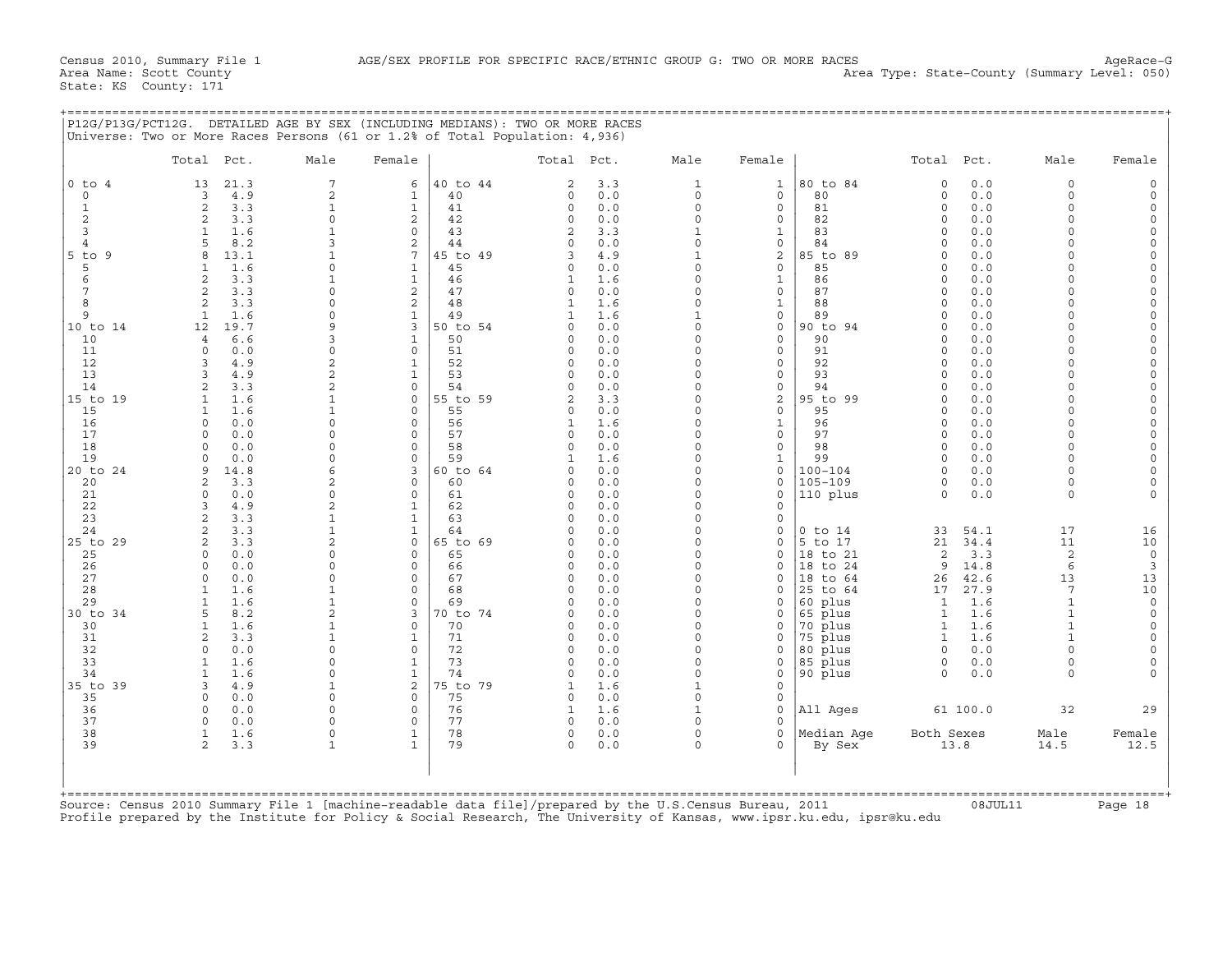|              | Total Pct. |            | Male                | Female                |                | Total Pct.        |            | Male                | Female                     |                      | Total Pct.           |               | Male                 | Female                  |
|--------------|------------|------------|---------------------|-----------------------|----------------|-------------------|------------|---------------------|----------------------------|----------------------|----------------------|---------------|----------------------|-------------------------|
| $0$ to $4$   | 108        | 14.3       | 57                  | 51                    | 40 to 44       | 52                | 6.9        | 33                  | 19                         | 80 to 84             | $\mathbf{1}$         | 0.1           | $\Omega$             |                         |
| $\Omega$     | 22         | 2.9        | 14                  | 8                     | 40             | 14                | 1.9        | 13                  | $\mathbf{1}$               | 80                   | $\circ$              | 0.0           | $\Omega$             |                         |
| $\mathbf{1}$ | 18         | 2.4        | 8                   | 10                    | 41             | 14                | 1.9        | 7                   | $\overline{7}$             | 81                   | $\mathbf 1$          | 0.1           | $\Omega$             |                         |
| 2            | 24         | 3.2        | 9                   | 15                    | 42             | $7\phantom{.0}$   | 0.9        | $\overline{4}$      | 3                          | 82                   | $\Omega$             | 0.0           | $\Omega$<br>$\Omega$ | $\Omega$                |
| 3<br>4       | 20<br>24   | 2.7<br>3.2 | 11<br>15            | 9<br>9                | 43<br>44       | 13<br>4           | 1.7<br>0.5 | 7<br>$\overline{a}$ | 6<br>2                     | 83<br>84             | $\Omega$<br>$\Omega$ | 0.0<br>0.0    | $\Omega$             | $\Omega$<br>$\Omega$    |
| 5<br>to 9    | 97         | 12.9       | 51                  | 46                    | 45 to 49       | 32                | 4.2        | 14                  | 18                         | 85 to 89             | $\mathbf{1}$         | 0.1           | $\Omega$             |                         |
| 5            | 18         | 2.4        | 10                  | 8                     | 45             | 10                | 1.3        | 3                   | $7\phantom{.0}$            | 85                   | $\mathbf{1}$         | 0.1           | $\Omega$             | $\mathbf{1}$            |
| 6            | 21         | 2.8        | 15                  | 6                     | 46             | 5                 | 0.7        | $\overline{a}$      | 3                          | 86                   | $\Omega$             | 0.0           | $\Omega$             | $\Omega$                |
| 7<br>8       | 17<br>24   | 2.3<br>3.2 | 8<br>13             | 9<br>11               | 47<br>48       | 5<br>5            | 0.7<br>0.7 | 3                   | $\mathbf{1}$<br>2          | 87<br>88             | $\Omega$<br>$\Omega$ | 0.0<br>0.0    | $\Omega$<br>$\Omega$ | $\Omega$<br>$\Omega$    |
| 9            | 17         | 2.3        | 5                   | 12                    | 49             | 7                 | 0.9        | 2                   | 5                          | 89                   | $\Omega$             | 0.0           | $\Omega$             |                         |
| 10 to 14     | 79         | 10.5       | 43                  | 36                    | 50 to 54       | 24                | 3.2        | 12                  | 12                         | 90 to 94             | $\Omega$             | 0.0           | $\Omega$             | $\Omega$                |
| 10           | 20         | 2.7        | 11                  | 9                     | 50             | 5                 | 0.7        | 3                   | 2                          | 90                   |                      | 0.0           | $\Omega$             |                         |
| 11<br>12     | 13<br>17   | 1.7<br>2.3 | 8<br>9              | 5<br>8                | 51<br>52       | 3<br>5            | 0.4        | 3                   | 2<br>2                     | 91<br>92             | $\Omega$<br>$\Omega$ | 0.0<br>0.0    | $\Omega$<br>$\Omega$ |                         |
| 13           | 14         | 1.9        | $\overline{7}$      | 7                     | 53             |                   | 0.7<br>1.1 | 3                   | 5                          | 93                   | $\Omega$             | 0.0           |                      | $\Omega$                |
| 14           | 15         | 2.0        | 8                   | $7\phantom{.0}$       | 54             | 3                 | 0.4        | 2                   | $\mathbf{1}$               | 94                   | $\Omega$             | 0.0           | $\Omega$             |                         |
| 15 to 19     | 57         | 7.6        | 26                  | 31                    | 55 to 59       | 25                | 3.3        | 12                  | 13                         | 95 to 99             | 0                    | 0.0           | $\Omega$             | $\Omega$                |
| 15           | 15         | 2.0        | 6                   | 9                     | 55             | 6                 | 0.8        | $\overline{4}$      | 2                          | 95                   | $\Omega$             | 0.0           | $\Omega$             | $\Omega$                |
| 16<br>17     | 12<br>11   | 1.6<br>1.5 | $\overline{4}$<br>5 | 8<br>6                | 56<br>57       | 3                 | 0.4<br>0.7 | $\Omega$            | 3<br>2                     | 96<br>97             | $\Omega$<br>$\Omega$ | 0.0<br>0.0    | $\Omega$<br>$\Omega$ |                         |
| 18           | 11         | 1.5        | 6                   | 5                     | 58             | 8                 | 1.1        | $\overline{4}$      | 4                          | 98                   | $\Omega$             | 0.0           | $\Omega$             |                         |
| 19           | 8          | 1.1        | 5                   | 3                     | 59             | 3                 | 0.4        |                     | 2                          | 99                   | $\cap$               | 0.0           | $\cap$               |                         |
| 20 to 24     | 69         | 9.2        | 42                  | 27                    | 60 to 64       | 17                | 2.3        | 14                  | 3                          | $100 - 104$          | $\Omega$             | 0.0           | $\Omega$             |                         |
| 20           | 8          | 1.1        | 5                   | 3<br>$7\phantom{.0}$  | 60             | 7<br>7            | 0.9        | 6                   | 1                          | $105 - 109$          | 0                    | 0.0           | $\Omega$             |                         |
| 21<br>22     | 22<br>14   | 2.9<br>1.9 | 15<br>5             | 9                     | 61<br>62       | $\Omega$          | 0.9<br>0.0 | 6<br>$\Omega$       | $\mathbf{1}$<br>$\Omega$   | 110 plus             | $\Omega$             | 0.0           | $\Omega$             |                         |
| 23           | 10         | 1.3        | 5                   | 5                     | 63             | 2                 | 0.3        |                     | 1                          |                      |                      |               |                      |                         |
| 24           | 15         | 2.0        | 12                  | 3                     | 64             | 1                 | 0.1        | $\mathbf{1}$        | $\mathbf 0$                | $0$ to $14$          | 284                  | 37.7          | 151                  | 133                     |
| 25 to 29     | 58         | 7.7        | 28                  | 30                    | 65 to 69       | 10                | 1.3        | 5                   | 5                          | 5 to 17              | 214                  | 28.4          | 109                  | 105                     |
| 25<br>26     | 10<br>14   | 1.3<br>1.9 | 5<br>$\overline{4}$ | 5<br>10               | 65<br>66       | 3<br>3            | 0.4<br>0.4 |                     | $\overline{2}$<br>$\Omega$ | 18 to 21<br>18 to 24 | 49<br>88             | $6.5$<br>11.7 | 31<br>53             | 18<br>35                |
| 27           | 9          | 1.2        | $\overline{4}$      | 5                     | 67             | 1                 | 0.1        |                     | 1                          | 18 to 64             | 415                  | 55.1          | 231                  | 184                     |
| 28           | 12         | 1.6        | 8                   | $\overline{4}$        | 68             | $\mathbf{1}$      | 0.1        |                     | $\mathbf 0$                | 25 to 64             | 327                  | 43.4          | 178                  | 149                     |
| 29           | 13         | 1.7        | 7                   | 6                     | 69             | $\mathcal{D}$     | 0.3        |                     | $\overline{a}$             | 60 plus              | 33                   | 4.4           | 22                   | 11                      |
| 30 to 34     | 68         | 9.0<br>2.5 | 39<br>10            | 29<br>9               | 70 to 74<br>70 | $\overline{4}$    | 0.5        |                     | $\mathbf{1}$<br>$\Omega$   | 65 plus              | 16                   | 2.1           | 8<br>$\mathbf{3}$    | 8                       |
| 30<br>31     | 19<br>11   | 1.5        | 7                   | $\overline{4}$        | 71             | 1<br>$\mathbf{1}$ | 0.1<br>0.1 |                     | $\Omega$                   | 70 plus<br>75 plus   | 6<br>2               | 0.8<br>0.3    | $\Omega$             | 3<br>$\mathbf 2$        |
| 32           | 12         | 1.6        | 9                   | 3                     | 72             | $\overline{2}$    | 0.3        |                     | $\mathbf{1}$               | 80 plus              | 2                    | 0.3           | $\Omega$             | $\overline{\mathbf{c}}$ |
| 33           | 11         | 1.5        | 5                   | 6                     | 73             | $\Omega$          | 0.0        | $\Omega$            | $\Omega$                   | 85 plus              | 1                    | 0.1           | $\Omega$             | $\mathbf 1$             |
| 34           | 15         | 2.0        | 8                   | $7\phantom{.0}$       | 74             | $\cap$            | 0.0        | $\cap$              | $\Omega$                   | 90 plus              | $\Omega$             | 0.0           | $\Omega$             |                         |
| 35 to 39     | 51<br>16   | 6.8        | 26<br>9             | 25<br>$7\phantom{.0}$ | 75 to 79<br>75 | $\cap$            | 0.0        | $\Omega$            | $\Omega$                   |                      |                      |               |                      |                         |
| 35<br>36     | 11         | 2.1<br>1.5 | 6                   | 5                     | 76             | $\Omega$          | 0.0<br>0.0 | $\cap$              | $\mathbf 0$<br>$\mathbf 0$ | All Ages             |                      | 753 100.0     | 405                  | 348                     |
| 37           | 9          | 1.2        | 6                   | 3                     | 77             | $\cap$            | 0.0        |                     | $\Omega$                   |                      |                      |               |                      |                         |
| 38           | 6          | 0.8        | 3                   | 3                     | 78             | $\circ$           | 0.0        | $\Omega$            | $\mathbf 0$                | Median Aqe           | Both Sexes           |               | Male                 | Female                  |
| 39           | 9          | 1.2        | $\overline{a}$      | 7                     | 79             | $\Omega$          | 0.0        |                     | $\Omega$                   | By Sex               |                      | 22.4          | 23.1                 | 22.0                    |
|              |            |            |                     |                       |                |                   |            |                     |                            |                      |                      |               |                      |                         |

+===================================================================================================================================================+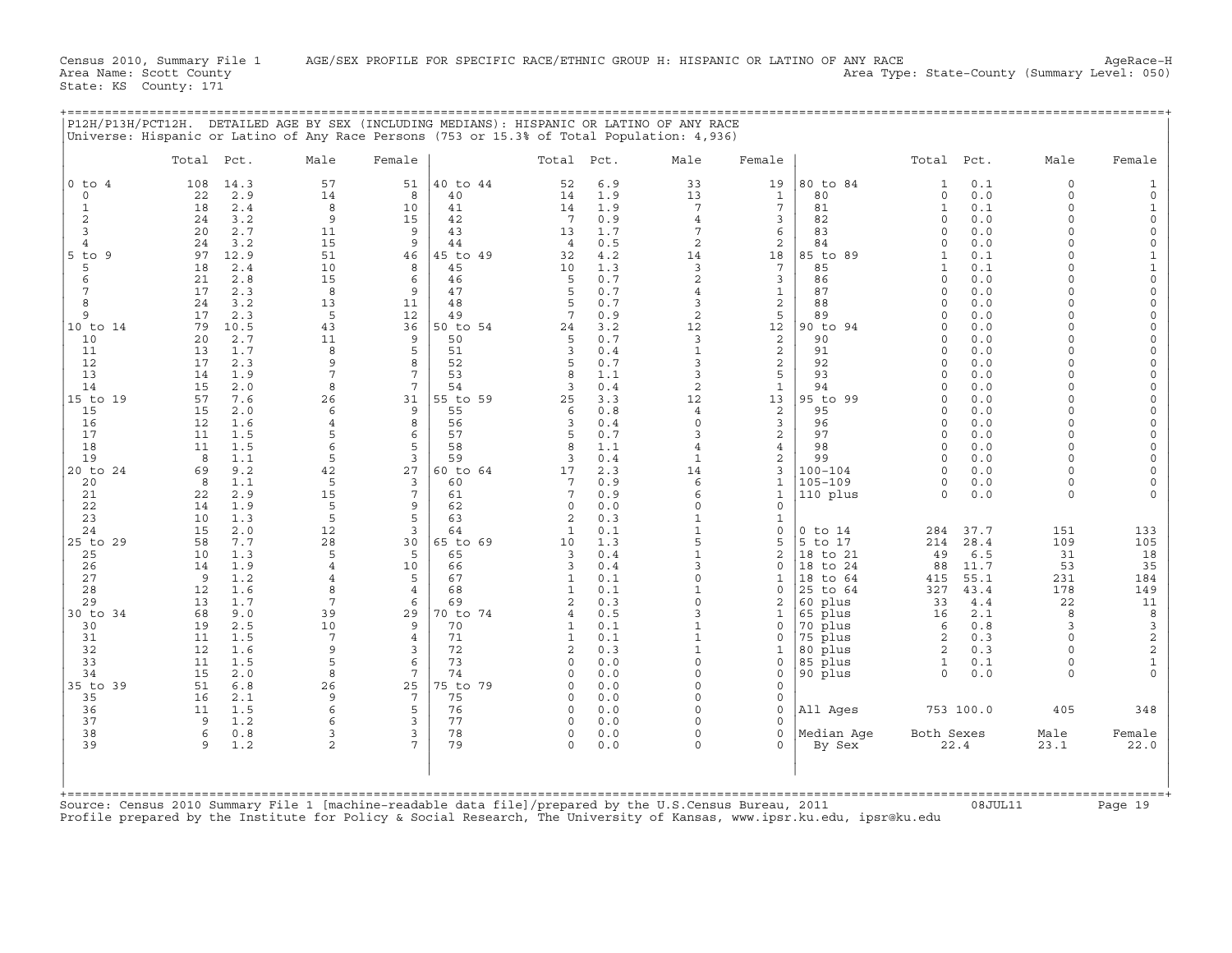Census 2010, Summary File 1 AGE/SEX PROFILE FOR SPECIFIC RACE/ETHNIC GROUP I: WHITE ALONE, NOT HISPANIC OR LATINO AgeRace−I<br>Area Name: Scott County (summary Level: 050) Area Type: State-County (Summary Level: 050) State: KS County: 171

+===================================================================================================================================================+

|                          | Total     | Pct.       | Male      | Female    |                | Total     | Pct.       | Male      | Female    |                        | Total        | Pct.        | Male                         | Female                                   |
|--------------------------|-----------|------------|-----------|-----------|----------------|-----------|------------|-----------|-----------|------------------------|--------------|-------------|------------------------------|------------------------------------------|
| $0$ to $4$               | 253       | 6.2        | 139       | 114       | 40 to 44       | 250       | 6.1        | 143       | 107       | 80 to 84               | 117          | 2.9         | 47                           | 70                                       |
| $\mathsf O$              | 43        | 1.0        | 27        | 16        | 40             | 56        | 1.4        | 27        | 29        | 80                     | 25           | 0.6         | 12                           | 13                                       |
| 1<br>2                   | 53<br>49  | 1.3        | 32<br>23  | 21<br>26  | 41             | 44        | 1.1<br>1.2 | 27<br>34  | 17        | 81<br>82               | 28           | 0.7<br>0.5  | 11<br>8                      | 17                                       |
| 3                        | 58        | 1.2<br>1.4 | 31        | 27        | 42<br>43       | 48<br>38  | 0.9        | 18        | 14<br>20  | 83                     | 22<br>26     | 0.6         | 8                            | 14<br>18                                 |
| $\overline{4}$           | 50        | 1.2        | 26        | 24        | 44             | 64        | 1.6        | 37        | 27        | 84                     | 16           | 0.4         | 8                            | 8                                        |
| $5$ to<br>9              | 222       | 5.4        | 117       | 105       | 45 to 49       | 302       | 7.4        | 144       | 158       | 85 to<br>89            | 94           | 2.3         | 32                           | 62                                       |
| 5                        | 46        | 1.1        | 25        | 21        | 45             | 39        | 1.0        | 20        | 19        | 85                     | 15           | 0.4         | 6                            | 9                                        |
| 6                        | 45        | 1.1        | 23        | 22        | 46             | 65        | 1.6        | 30        | 35        | 86                     | 27           | 0.7         | 12                           | 15                                       |
| 7                        | 41        | 1.0        | 26        | 15        | 47             | 62        | 1.5        | 25        | 37        | 87                     | 30           | 0.7         | 7                            | 23                                       |
| 8                        | 45        | 1.1        | 23        | 22        | 48             | 72        | 1.8        | 37        | 35        | 88                     | 8            | 0.2         | $\overline{c}$               | $\epsilon$                               |
| $\mathsf{Q}$<br>10 to 14 | 45<br>250 | 1.1<br>6.1 | 20<br>121 | 25<br>129 | 49<br>50 to 54 | 64<br>333 | 1.6<br>8.1 | 32<br>154 | 32<br>179 | 89<br>90 to 94         | 14<br>55     | 0.3<br>1.3  | 5<br>12                      | 9<br>43                                  |
| 10                       | 55        | 1.3        | 19        | 36        | 50             | 72        | 1.8        | 31        | 41        | 90                     | 17           | 0.4         | 3                            | 14                                       |
| 11                       | 49        | 1.2        | 19        | 30        | 51             | 69        | 1.7        | 34        | 35        | 91                     | 7            | 0.2         | $\mathbf{1}$                 | 6                                        |
| 12                       | 40        | 1.0        | 19        | 21        | 52             | 67        | 1.6        | 24        | 43        | 92                     | 9            | 0.2         | $\mathbf{1}$                 | 8                                        |
| 13                       | 44        | 1.1        | 23        | 21        | 53             | 67        | 1.6        | 35        | 32        | 93                     | 13           | 0.3         | 5                            | 8                                        |
| 14                       | 62        | 1.5        | 41        | 21        | 54             | 58        | 1.4        | 30        | 28        | 94                     | 9            | 0.2         | $\overline{2}$               | 7                                        |
| 15 to 19                 | 235       | 5.7        | 126       | 109       | 55 to 59       | 349       | 8.5        | 192       | 157       | 95 to 99               | 17           | 0.4         | 6                            | 11                                       |
| 15                       | 58        | 1.4        | 29        | 29        | 55             | 69        | 1.7        | 39        | 30        | 95                     | 4            | 0.1         | 3                            | $\mathbf{1}$                             |
| 16<br>17                 | 49<br>45  | 1.2<br>1.1 | 27<br>21  | 22<br>24  | 56<br>57       | 70<br>83  | 1.7<br>2.0 | 28<br>52  | 42<br>31  | 96<br>97               | 4<br>2       | 0.1<br>0.0  | $\mathbf{1}$<br>$\mathbf{1}$ | $\ensuremath{\mathsf{3}}$<br>$\mathtt 1$ |
| 18                       | 58        | 1.4        | 37        | 21        | 58             | 63        | 1.5        | 38        | 25        | 98                     | 6            | 0.1         | $\mathbf{1}$                 | 5                                        |
| 19                       | 25        | 0.6        | 12        | 13        | 59             | 64        | 1.6        | 35        | 29        | 99                     | $\mathbf{1}$ | 0.0         | $\Omega$                     | $\mathbf{1}$                             |
| 20 to 24                 | 153       | 3.7        | 80        | 73        | 60 to 64       | 262       | 6.4        | 134       | 128       | $100 - 104$            | $\mathbf{1}$ | 0.0         | $\Omega$                     | $\mathbf{1}$                             |
| 20                       | 39        | 1.0        | 18        | 21        | 60             | 66        | 1.6        | 32        | 34        | $105 - 109$            | $\circ$      | 0.0         | $\Omega$                     | $\mathbf 0$                              |
| 21                       | 20        | 0.5        | 9         | 11        | 61             | 69        | 1.7        | 42        | 27        | 110 plus               | $\Omega$     | 0.0         | $\Omega$                     | $\Omega$                                 |
| 22                       | 33        | 0.8        | 20        | 13        | 62             | 39        | 1.0        | 22        | 17        |                        |              |             |                              |                                          |
| 23                       | 32        | 0.8        | 19        | 13        | 63             | 46        | 1.1        | 25        | 21        |                        |              |             |                              |                                          |
| 24                       | 29        | 0.7        | 14        | 15        | 64             | 42        | 1.0        | 13        | 29        | $0$ to $14$            | 725          | 17.7        | 377                          | 348                                      |
| 25 to 29<br>25           | 199<br>41 | 4.9<br>1.0 | 102<br>22 | 97<br>19  | 65 to 69<br>65 | 242<br>47 | 5.9<br>1.1 | 110<br>19 | 132<br>28 | 5 to<br>17<br>18 to 21 | 624<br>142   | 15.2<br>3.5 | 315<br>76                    | 309<br>66                                |
| 26                       | 31        | 0.8        | 19        | 12        | 66             | 49        | 1.2        | 25        | 24        | 18 to 24               | 236          | 5.8         | 129                          | 107                                      |
| 27                       | 50        | 1.2        | 22        | 28        | 67             | 45        | 1.1        | 19        | 26        | 18 to 64               | 2,341        | 57.1        | 1,213                        | 1,128                                    |
| 28                       | 35        | 0.9        | 21        | 14        | 68             | 40        | 1.0        | 18        | 22        | 25 to 64               | 2,105        | 51.4        | 1,084                        | 1,021                                    |
| 29                       | 42        | 1.0        | 18        | 24        | 69             | 61        | 1.5        | 29        | 32        | 60 plus                | 1,141        | 27.8        | 507                          | 634                                      |
| 30 to 34                 | 183       | 4.5        | 101       | 82        | 70 to 74       | 193       | 4.7        | 101       | 92        | 65 plus                | 879          | 21.5        | 373                          | 506                                      |
| 30                       | 34        | 0.8        | 23        | 11        | 70             | 32        | 0.8        | 16        | 16        | 70 plus                | 637          | 15.5        | 263                          | 374                                      |
| 31                       | 36        | 0.9        | 18        | 18        | 71             | 45        | 1.1        | 23        | 22        | 75 plus                | 444          | 10.8        | 162                          | 282                                      |
| 32<br>33                 | 33<br>44  | 0.8<br>1.1 | 19<br>23  | 14<br>21  | 72<br>73       | 44<br>34  | 1.1<br>0.8 | 19<br>22  | 25<br>12  | 80 plus<br>85 plus     | 284<br>167   | 6.9<br>4.1  | 97<br>50                     | 187<br>117                               |
| 34                       | 36        | 0.9        | 18        | 18        | 74             | 38        | 0.9        | 21        | 17        | 90 plus                | 73           | 1.8         | 18                           | 55                                       |
| 35 to 39                 | 227       | 5.5        | 114       | 113       | 75 to 79       | 160       | 3.9        | 65        | 95        |                        |              |             |                              |                                          |
| 35                       | 48        | 1.2        | 23        | 25        | 75             | 35        | 0.9        | 13        | 22        |                        |              |             |                              |                                          |
| 36                       | 49        | 1.2        | 26        | 23        | 76             | 25        | 0.6        | 10        | 15        | All Ages               | 4,097 100.0  |             | 2,040                        | 2,057                                    |
| 37                       | 39        | 1.0        | 18        | 21        | 77             | 38        | 0.9        | 12        | 26        |                        |              |             |                              |                                          |
| 38                       | 45        | 1.1        | 23        | 22        | 78             | 26        | 0.6        | 13        | 13        | Median Age             | Both Sexes   |             | Male                         | Female                                   |
| 39                       | 46        | 1.1        | 24        | 22        | 79             | 36        | 0.9        | 17        | 19        | By Sex                 |              | 46.6        | 44.4                         | 48.2                                     |
|                          |           |            |           |           |                |           |            |           |           |                        |              |             |                              |                                          |

Source: Census 2010 Summary File 1 [machine−readable data file]/prepared by the U.S.Census Bureau, 2011 08JUL11 Page 20 Profile prepared by the Institute for Policy & Social Research, The University of Kansas, www.ipsr.ku.edu, ipsr@ku.edu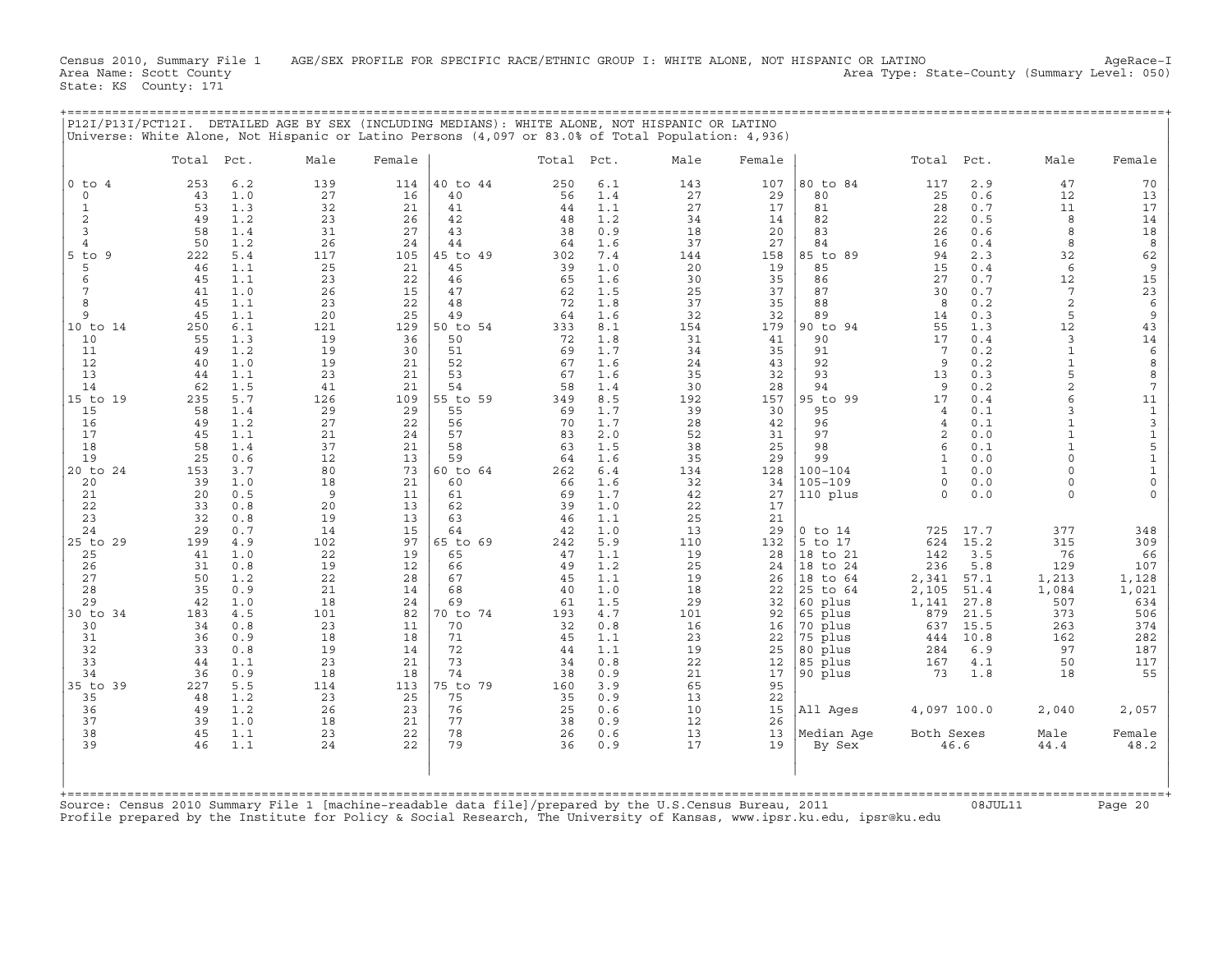Census 2010, Summary File 1 AGE/SEX PROFILE FOR SPECIFIC RACE/ETHNIC GROUP J: BLACK/AFRICAN AM ALONE, NOT HISP/LATINO AgeRace-J<br>Area Name: Scott County (summary Level: 050) Area Type: State-County (Summary Level: 050) State: KS County: 171

| P12J/P13J/PCT12J. DETAILED AGE BY SEX (INCLUDING MEDIANS): BLACK/AFRICAN AM ALONE, NOT HISP/LATINO<br>Universe: Black/African Am Alone, Not Hisp/Latino Persons (16 or 0.3% of Total Population: 4,936) |      |        |            |      |        |            |      |        |
|---------------------------------------------------------------------------------------------------------------------------------------------------------------------------------------------------------|------|--------|------------|------|--------|------------|------|--------|
| Total Pct.                                                                                                                                                                                              | Male | Female | Total Pct. | Male | Female | Total Pct. | Male | Female |

|                      | Total Pct.                         | Male                 | Female                   |                | Total Pct.           |             | Male                     | Female                      |                    | Total Pct.           |            | Male           | Female                                     |
|----------------------|------------------------------------|----------------------|--------------------------|----------------|----------------------|-------------|--------------------------|-----------------------------|--------------------|----------------------|------------|----------------|--------------------------------------------|
| $0$ to $4$           | 31.3<br>5                          | $\overline{4}$       | $\mathbf{1}$             | 40 to 44       | $\Omega$             | 0.0         | $\circ$                  | $\mathbf 0$                 | 80 to 84           | $\Omega$             | 0.0        | $\mathbf 0$    | $\Omega$                                   |
| $\Omega$             | 12.5<br>2                          | $\mathbf 1$          | $\mathbf{1}$             | 40             | $\Omega$             | 0.0         | $\circ$                  | $\Omega$                    | 80                 | $\Omega$             | 0.0        | $\Omega$       |                                            |
| $\mathbf{1}$         | 6.3<br>$\mathbf{1}$                | $1\,$                | $\circ$                  | 41             | 0                    | 0.0         | $\circ$                  | $\mathbf 0$                 | 81                 | $\Omega$             | 0.0        | $\Omega$       |                                            |
| 2                    | 2<br>12.5                          | $\overline{2}$       | $\mathbf 0$              | 42             | 0                    | 0.0         | $\Omega$                 | $\Omega$                    | 82                 | $\Omega$             | 0.0        | $\Omega$       | $\Omega$                                   |
| 3                    | 0.0<br>$\Omega$                    | 0                    | $\mathbf 0$              | 43             | $\Omega$             | 0.0         | $\Omega$                 | $\mathbf 0$                 | 83                 | $\Omega$             | 0.0        | $\cap$         | $\Omega$                                   |
| $\overline{4}$<br>-9 | 0.0<br>U                           | 0<br>1               | $\Omega$<br>$\mathbf{1}$ | 44<br>45 to 49 | C)<br>2              | 0.0         | $\Omega$<br>$\mathbf{1}$ | $\mathsf{O}$<br>$\mathbf 1$ | 84                 | $\Omega$<br>$\Omega$ | 0.0<br>0.0 |                | $\Omega$<br>$\Omega$                       |
| $5$ to<br>5          | 12.5<br>2<br>6.3<br>$\mathbf{1}$   | $\mathbf 1$          | $\circ$                  | 45             | 0                    | 12.5<br>0.0 | $\circ$                  | $\mathbf 0$                 | 85 to 89<br>85     | $\Omega$             | 0.0        | $\cap$         | $\Omega$                                   |
| 6                    | 6.3<br>$\mathbf{1}$                | $\Omega$             | $\mathbf{1}$             | 46             | $\Omega$             | 0.0         | $\Omega$                 | $\mathbf 0$                 | 86                 | $\Omega$             | 0.0        | $\cap$         | $\Omega$                                   |
| 7                    | 0.0<br>$\circ$                     | $\Omega$             | $\circ$                  | 47             | 1                    | 6.3         | $\Omega$                 | $\mathbf{1}$                | 87                 | $\Omega$             | 0.0        | $\cap$         | $\Omega$                                   |
| 8                    | 0.0<br>$\Omega$                    | 0                    | $\mathbf 0$              | 48             | 1                    | 6.3         | $\mathbf{1}$             | $\mathbf 0$                 | 88                 | $\Omega$             | 0.0        | $\cap$         | $\Omega$                                   |
| 9                    | 0.0<br>0                           | 0                    | $\mathbf 0$              | 49             | $\Omega$             | 0.0         | $\circ$                  | $\mathbf 0$                 | 89                 | $\Omega$             | 0.0        | $\Omega$       | $\mathbf 0$                                |
| 10 to 14             | 0.0<br>$\Omega$                    | $\Omega$             | $\mathbf 0$              | 50 to 54       | O                    | 0.0         | $\Omega$                 | $\circ$                     | 90 to 94           | $\Omega$             | 0.0        | $\Omega$       | $\circ$                                    |
| 10                   | 0.0<br>$\Omega$                    | $\Omega$             | $\Omega$                 | 50             | O                    | 0.0         | $\Omega$                 | $\mathbf 0$                 | 90                 | $\Omega$             | 0.0        |                | $\Omega$                                   |
| 11                   | 0.0<br>$\Omega$                    | $\Omega$             | $\Omega$                 | 51             | $\Omega$             | 0.0         | $\Omega$                 | $\mathbf 0$                 | 91                 | $\Omega$             | 0.0        |                | $\Omega$                                   |
| 12<br>13             | $\Omega$<br>0.0                    | $\Omega$<br>$\Omega$ | $\Omega$                 | 52<br>53       | $\Omega$<br>$\cap$   | 0.0<br>0.0  | $\Omega$<br>$\Omega$     | $\mathbf 0$                 | 92<br>93           | $\Omega$<br>$\Omega$ | 0.0        | $\cap$         | $\Omega$<br>$\Omega$                       |
| 14                   | 0.0<br>$\Omega$<br>$\Omega$<br>0.0 | $\Omega$             | $\Omega$<br>$\Omega$     | 54             | $\Omega$             | 0.0         | $\Omega$                 | $\mathbf 0$<br>$\mathbf 0$  | 94                 | $\Omega$             | 0.0<br>0.0 |                | $\Omega$                                   |
| 15 to 19             | 0.0<br>$\Omega$                    | 0                    | $\mathbf 0$              | 55 to 59       | $\Omega$             | 0.0         | 0                        | $\mathsf{O}$                | 95 to 99           | $\Omega$             | 0.0        | $\cap$         | $\Omega$                                   |
| 15                   | 0.0<br>$\Omega$                    | $\Omega$             | $\Omega$                 | 55             | O                    | 0.0         | $\Omega$                 | $\mathbf 0$                 | 95                 | $\Omega$             | 0.0        | $\cap$         | $\Omega$                                   |
| 16                   | 0.0<br>$\Omega$                    | $\Omega$             | $\mathbf 0$              | 56             | $\Omega$             | 0.0         | $\Omega$                 | $\mathbf 0$                 | 96                 | $\Omega$             | 0.0        | $\Omega$       | $\Omega$                                   |
| 17                   | 0.0<br>$\Omega$                    | $\Omega$             | $\Omega$                 | 57             | $\Omega$             | 0.0         | $\Omega$                 | $\mathbf 0$                 | 97                 | $\Omega$             | 0.0        | $\cap$         | $\Omega$                                   |
| 18                   | $\Omega$<br>0.0                    | $\Omega$             | $\circ$                  | 58             | $\Omega$             | 0.0         | $\circ$                  | $\mathbf 0$                 | 98                 | $\Omega$             | 0.0        | $\Omega$       | $\Omega$                                   |
| 19                   | 0.0<br>$\Omega$                    | $\Omega$             | $\Omega$                 | 59             | $\Omega$             | 0.0         | $\Omega$                 | $\mathbf 0$                 | 99                 | $\Omega$             | 0.0        | $\Omega$       | $\Omega$                                   |
| 20 to 24             | 18.8<br>3                          | $\overline{2}$       | $\mathbf{1}$             | 60 to 64       | $\Omega$             | 0.0         | $\Omega$                 | $\mathbf 0$                 | $100 - 104$        | $\Omega$             | 0.0        | $\Omega$       |                                            |
| 20                   | 0.0<br>$\Omega$                    | $\circ$              | $\Omega$                 | 60             | 0                    | 0.0         | $\Omega$                 | $\mathbf 0$                 | $105 - 109$        | 0                    | 0.0        | $\Omega$       |                                            |
| 21                   | 0.0<br>$\Omega$                    | $\Omega$<br>$\Omega$ | $\mathbf 0$              | 61             | $\Omega$             | 0.0         | $\Omega$                 | $\mathbf 0$                 | 110 plus           | $\Omega$             | 0.0        | $\mathbf 0$    |                                            |
| 22<br>23             | 6.3<br>-1.<br>12.5<br>2            | $\overline{2}$       | $\mathbf{1}$<br>$\Omega$ | 62<br>63       | $\Omega$<br>$\cap$   | 0.0<br>0.0  | $\Omega$<br>$\Omega$     | $\mathbf 0$<br>$\Omega$     |                    |                      |            |                |                                            |
| 24                   | 0.0<br>$\cap$                      | $\Omega$             | $\Omega$                 | 64             | $\Omega$             | 0.0         | $\circ$                  | $\mathbf 0$                 | $0$ to $14$        | 7                    | 43.8       | 5              | $\overline{c}$                             |
| 25 to 29             | 6.3<br>$\mathbf{1}$                | 1                    | $\Omega$                 | 65 to 69       | $\mathbf{1}$         | 6.3         | $\Omega$                 | $\mathbf{1}$                | 5 to 17            | $\overline{c}$       | 12.5       | $\mathbf{1}$   | $\mathbf 1$                                |
| 25                   | $\Omega$<br>0.0                    | 0                    | $\Omega$                 | 65             | 1                    | 6.3         | $\circ$                  | $\mathbf{1}$                | 18 to 21           | $\Omega$             | 0.0        | $\Omega$       | $\mathsf{O}\xspace$                        |
| 26                   | 0.0<br>$\Omega$                    | $\Omega$             | $\mathbf 0$              | 66             | 0                    | 0.0         | $\Omega$                 | $\mathbf 0$                 | 18 to 24           | 3                    | 18.8       | $\overline{2}$ |                                            |
| 27                   | 0<br>0.0                           | 0                    | $\mathbf 0$              | 67             | 0                    | 0.0         | $\circ$                  | $\mathbf 0$                 | 18 to 64           | 8                    | 50.0       | 5              | $\begin{array}{c} 1 \\ 3 \\ 2 \end{array}$ |
| 28                   | 6.3                                | 1                    | $\mathbf 0$              | 68             | $\Omega$             | 0.0         | $\Omega$                 | $\mathbf 0$                 | 25 to 64           | 5                    | 31.3       |                |                                            |
| 29                   | 0.0<br>$\Omega$                    | $\Omega$             | $\Omega$                 | 69             | O                    | 0.0         | $\Omega$                 | $\mathbf 0$                 | 60 plus            | $\mathbf{1}$         | 6.3        | $\Omega$       | $\mathbf 1$                                |
| 30 to 34             | 0.0<br>$\Omega$                    | $\Omega$             | $\Omega$                 | 70 to 74       | O                    | 0.0         | $\Omega$                 | $\Omega$                    | 65 plus            | $\mathbf{1}$         | 6.3        |                | $\mathbf 1$                                |
| 30                   | 0.0<br>$\Omega$                    | $\Omega$<br>$\Omega$ | $\Omega$                 | 70             | $\Omega$             | 0.0         | $\Omega$<br>$\Omega$     | $\mathbf 0$                 | 70 plus            | $\Omega$             | 0.0        | $\Omega$       | $\mathsf{O}\xspace$<br>$\Omega$            |
| 31<br>32             | 0.0<br>$\Omega$<br>$\Omega$<br>0.0 | $\Omega$             | $\circ$<br>$\circ$       | 71<br>72       | $\Omega$<br>$\Omega$ | 0.0<br>0.0  | $\Omega$                 | $\Omega$<br>$\Omega$        | 75 plus<br>80 plus | $\Omega$<br>$\Omega$ | 0.0<br>0.0 | $\cap$         | $\Omega$                                   |
| 33                   | $\Omega$<br>0.0                    | $\Omega$             | $\mathbf 0$              | 73             | $\Omega$             | 0.0         | $\Omega$                 | 0                           | 85 plus            | 0                    | 0.0        | $\Omega$       | $\Omega$                                   |
| 34                   | 0.0<br>$\Omega$                    | $\Omega$             | $\Omega$                 | 74             | $\Omega$             | 0.0         | $\Omega$                 | $\mathbf 0$                 | 90 plus            | $\Omega$             | 0.0        | $\Omega$       |                                            |
| 35 to 39             | 12.5<br>2                          | $\mathbf 1$          | $\mathbf{1}$             | 75 to 79       | $\Omega$             | 0.0         | $\Omega$                 | $\mathbf 0$                 |                    |                      |            |                |                                            |
| 35                   | 0.0<br>$\Omega$                    | $\Omega$             | $\Omega$                 | 75             | $\Omega$             | 0.0         | $\Omega$                 | $\mathbf 0$                 |                    |                      |            |                |                                            |
| 36                   | 0.0<br>$\circ$                     | 0                    | $\mathbf 0$              | 76             | 0                    | 0.0         | $\circ$                  | $\mathbf 0$                 | All Ages           |                      | 16 100.0   | 10             |                                            |
| 37                   | 6.3                                | $\Omega$             | $\mathbf{1}$             | 77             | $\Omega$             | 0.0         | $\Omega$                 | $\Omega$                    |                    |                      |            |                |                                            |
| 38                   | 6.3<br>$\mathbf{1}$                | $\mathbf 1$          | $\mathbf 0$              | 78             | 0                    | 0.0         | $\circ$                  | $\mathbf 0$                 | Median Aqe         | Both Sexes           |            | Male           | Female                                     |
| 39                   | $\Omega$<br>0.0                    | $\Omega$             | $\Omega$                 | 79             | $\Omega$             | 0.0         | $\Omega$                 | $\Omega$                    | By Sex             |                      | 23.0       | 10.0           | 25.0                                       |
| $+$ = = = = = = = =  |                                    |                      |                          |                |                      |             |                          |                             |                    |                      |            |                | ==========+                                |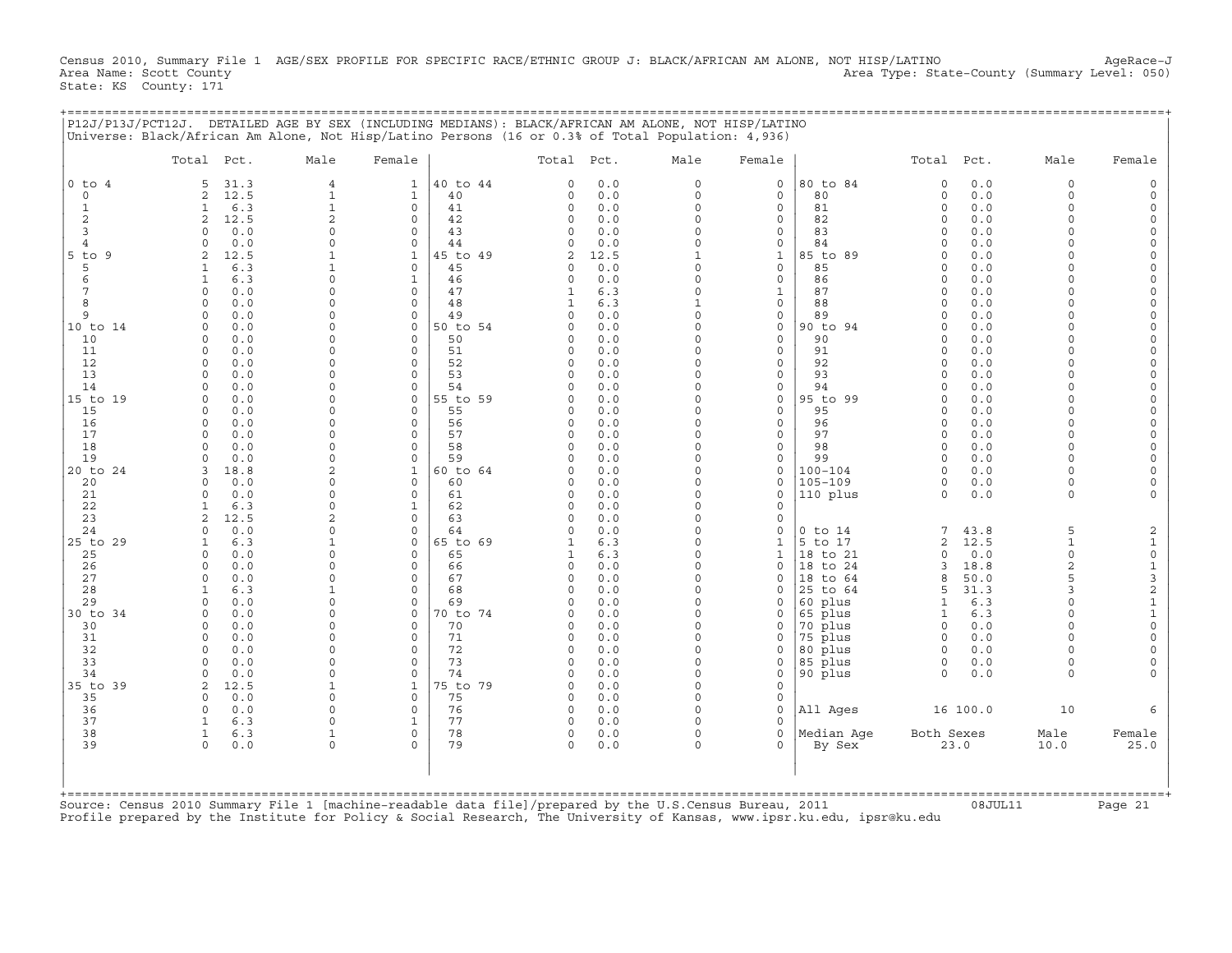Census 2010, Summary File 1 AGE/SEX PROFILE FOR SPECIFIC RACE/ETHNIC GROUP K: AM IND/ALASKA NAT ALONE, NOT HISP/LATINO AgeRace-K<br>Area Name: Scott County (summary Level: 050) Area Type: State-County (Summary Level: 050) State: KS County: 171

+===================================================================================================================================================+

|                          | Total Pct.                             | Male                       | Female                   |          | Total Pct.                 |            | Male                     | Female            |                      | Total Pct.           |             | Male                 | Female                        |
|--------------------------|----------------------------------------|----------------------------|--------------------------|----------|----------------------------|------------|--------------------------|-------------------|----------------------|----------------------|-------------|----------------------|-------------------------------|
| $0$ to<br>$\overline{4}$ | 7.7<br>$\overline{2}$                  | $\mathbf{1}$               | $\mathbf{1}$             | 40 to 44 | 3                          | 11.5       | $\Omega$                 | 3                 | 80 to 84             | $\circ$              | 0.0         | $\Omega$             |                               |
| $\circ$                  | 0.0<br>$\Omega$                        | $\Omega$                   | $\circ$                  | 40       | $\Omega$                   | 0.0        | $\Omega$                 | $\mathbf{0}$      | 80                   | $\Omega$             | 0.0         | $\Omega$             |                               |
| $\mathbf{1}$             | $\mathbf{1}$<br>3.8                    | $\circ$                    | $\mathbf{1}$             | 41       | $\overline{c}$             | 7.7        | $\Omega$                 | $\overline{c}$    | 81                   | $\circ$              | 0.0         | $\Omega$             |                               |
| $\overline{c}$           | $\circ$<br>0.0<br>-1                   | $\Omega$<br>$\mathbf{1}$   | $\circ$<br>$\Omega$      | 42<br>43 | $\Omega$                   | 0.0        | 0<br>$\Omega$            | 0                 | 82                   | $\Omega$<br>$\Omega$ | 0.0         | $\Omega$<br>$\Omega$ | $\Omega$                      |
| 3<br>$\overline{4}$      | 3.8<br>0.0<br>$\Omega$                 | $\Omega$                   | $\circ$                  | 44       | 1<br>$\Omega$              | 3.8<br>0.0 | $\Omega$                 | 1<br>0            | 83<br>84             | $\Omega$             | 0.0<br>0.0  | $\Omega$             | $\Omega$                      |
| $5$ to<br>9              | 15.4<br>$\overline{4}$                 | 3                          | $\mathbf{1}$             | 5 to 49  |                            | 3.8        | 1                        | 0                 | 85 to 89             | $\cap$               | 0.0         |                      | $\Omega$                      |
| 5                        | 0.0<br>$\Omega$                        | $\Omega$                   | $\mathbf 0$              | 45       | $\Omega$                   | 0.0        | $\Omega$                 | 0                 | 85                   | $\Omega$             | 0.0         | $\Omega$             | $\Omega$                      |
| 6                        | 3.8<br>$\mathbf{1}$                    | $\Omega$                   | $\mathbf{1}$             | 46       | $\Omega$                   | 0.0        | $\Omega$                 | 0                 | 86                   | $\cap$               | 0.0         | $\cap$               | $\Omega$                      |
| 7                        | 0.0<br>$\circ$                         | $\Omega$                   | $\circ$                  | 47       | $\Omega$                   | 0.0        | $\Omega$                 | 0                 | 87                   | $\Omega$             | 0.0         | $\Omega$             | $\Omega$                      |
| 8                        | 3.8<br>$\mathbf{1}$                    | $\mathbf{1}$               | $\Omega$                 | 48       |                            | 3.8        |                          | 0                 | 88                   | $\Omega$             | 0.0         | $\Omega$             |                               |
| 9                        | 7.7                                    | $\mathbf{2}$               | $\mathbf 0$              | 49       |                            | $0.0$      | $\Omega$                 | 0                 | 89                   | $\Omega$             | 0.0         | $\Omega$             |                               |
| 10 to 14                 | 3<br>11.5                              | $\mathfrak{D}$<br>$\Omega$ | $\mathbf{1}$<br>$\Omega$ | 50 to 54 |                            | 3.8        | $\Omega$<br>$\Omega$     | $\mathbf{1}$      | 90 to 94<br>90       | $\Omega$<br>$\cap$   | 0.0         | $\Omega$             | $\Omega$                      |
| 10<br>11                 | $\Omega$<br>0.0<br>3.8<br>1            | $\Omega$                   | $\mathbf{1}$             | 50<br>51 | $\Omega$                   | 0.0<br>0.0 | $\Omega$                 | 0<br>$\mathbf{0}$ | 91                   | $\Omega$             | 0.0<br>0.0  | $\Omega$             |                               |
| 12                       | $\overline{2}$<br>7.7                  | $\overline{c}$             | $\Omega$                 | 52       | $\mathbf{1}$               | 3.8        | $\Omega$                 | $\mathbf{1}$      | 92                   | $\Omega$             | 0.0         | $\Omega$             |                               |
| 13                       | 0.0<br>$\cap$                          | $\Omega$                   | $\Omega$                 | 53       | $\Omega$                   | 0.0        | $\Omega$                 | 0                 | 93                   | $\Omega$             | 0.0         |                      | $\Omega$                      |
| 14                       | 0.0<br>$\Omega$                        | $\Omega$                   | $\Omega$                 | 54       | O                          | 0.0        | $\Omega$                 | 0                 | 94                   |                      | 0.0         |                      |                               |
| 15 to 19                 | 11.5<br>3                              | $\overline{2}$             | $\mathbf{1}$             | 55 to 59 | $\Omega$                   | 0.0        | 0                        | 0                 | 95 to 99             | $\Omega$             | 0.0         | $\cap$               | $\Omega$                      |
| 15                       | 0.0<br>$\Omega$                        | $\Omega$                   | 0                        | 55       | O                          | 0.0        | $\Omega$                 | 0                 | 95                   | $\Omega$             | 0.0         | $\Omega$             | $\Omega$                      |
| 16                       | 3.8<br>1                               | $\mathbf{1}$               | $\Omega$                 | 56       | $\Omega$                   | 0.0        | $\Omega$                 | 0                 | 96                   | $\Omega$             | 0.0         | $\Omega$             | $\Omega$                      |
| 17                       | $\mathbf{1}$<br>3.8                    | $\mathbf{1}$<br>$\Omega$   | $\Omega$                 | 57       | $\Omega$<br>$\Omega$       | 0.0        | $\Omega$<br>$\Omega$     | $\mathbf{0}$      | 97<br>98             | $\Omega$             | 0.0         | $\Omega$<br>$\Omega$ | $\Omega$                      |
| 18<br>19                 | 3.8<br>$\mathbf{1}$<br>$\Omega$<br>0.0 | $\Omega$                   | $\mathbf{1}$<br>$\circ$  | 58<br>59 | $\Omega$                   | 0.0<br>0.0 | $\Omega$                 | 0<br>0            | 99                   | $\Omega$<br>$\Omega$ | 0.0<br>0.0  | $\Omega$             | $\Omega$                      |
| 20 to 24                 | 11.5<br>3                              | $\Omega$                   | 3                        | 60 to 64 | 1                          | 3.8        | $\mathbf{1}$             | 0                 | $100 - 104$          | $\Omega$             | 0.0         | $\Omega$             |                               |
| 20                       | 0.0<br>$\circ$                         | $\Omega$                   | $\Omega$                 | 60       | $\Omega$                   | 0.0        | $\Omega$                 | $\Omega$          | $105 - 109$          | $\Omega$             | 0.0         | $\Omega$             |                               |
| 21                       | 0.0<br>$\Omega$                        | $\Omega$                   | $\circ$                  | 61       | $\Omega$                   | 0.0        | $\Omega$                 | $\Omega$          | 110 plus             | $\circ$              | 0.0         | $\Omega$             |                               |
| 22                       | $\Omega$<br>0.0                        | $\Omega$                   | $\Omega$                 | 62       | $\Omega$                   | 0.0        | $\Omega$                 | $\Omega$          |                      |                      |             |                      |                               |
| 23                       | $\overline{a}$<br>7.7                  | $\Omega$                   | 2                        | 63       | $\Omega$                   | 0.0        | $\Omega$                 | $\Omega$          |                      |                      |             |                      |                               |
| 24                       | 3.8<br>-1                              | $\Omega$                   | $\mathbf{1}$             | 64       | $\mathbf{1}$               | 3.8        | $\mathbf{1}$             | $\Omega$          | $0$ to $14$          | 9                    | 34.6        | 6                    | 3                             |
| 25 to 29                 | $\Omega$<br>0.0                        | $\Omega$<br>$\Omega$       | $\Omega$                 | 65 to 69 | $\overline{a}$<br>$\Omega$ | 7.7        | $\mathbf{1}$<br>$\Omega$ | $\mathbf 1$       | 5 to 17              | 9                    | 34.6        | 7<br>$\Omega$        | $\sqrt{2}$                    |
| 25<br>26                 | 0.0<br>$\Omega$<br>0.0<br>$\circ$      | $\Omega$                   | $\Omega$<br>$\mathbf 0$  | 65<br>66 | $\Omega$                   | 0.0<br>0.0 | $\Omega$                 | 0<br>$\Omega$     | 18 to 21<br>18 to 24 | $\mathbf{1}$<br>4    | 3.8<br>15.4 | $\Omega$             | $\mathbf 1$<br>$\overline{4}$ |
| 27                       | $\circ$<br>0.0                         | $\Omega$                   | 0                        | 67       | 1                          | 3.8        | $\mathbf{1}$             | $\Omega$          | 18 to 64             | 13                   | 50.0        | 3                    | 10                            |
| 28                       | 0.0<br>$\Omega$                        | $\Omega$                   | $\Omega$                 | 68       | $\Omega$                   | 0.0        | $\Omega$                 | $\Omega$          | 25 to 64             | 9                    | 34.6        | 3                    | $\epsilon$                    |
| 29                       | 0.0<br>$\Omega$                        | $\Omega$                   | $\Omega$                 | 69       |                            | 3.8        | $\Omega$                 | 1                 | 60 plus              | 3                    | 11.5        | $\overline{a}$       | $\mathbf 1$                   |
| 30 to 34                 | $\overline{2}$<br>7.7                  | $\mathbf{1}$               | $\mathbf{1}$             | 0 to 74  | $\Omega$                   | 0.0        | $\Omega$                 | $\Omega$          | 65 plus              | $\mathbf{2}$         | 7.7         | $\mathbf{1}$         | $\mathbf 1$                   |
| 30                       | 0.0<br>$\Omega$                        | $\Omega$                   | $\Omega$                 | 70       | $\Omega$                   | 0.0        | $\Omega$                 | $\Omega$          | 70 plus              | $\Omega$             | 0.0         | $\Omega$             | $\Omega$                      |
| 31                       | $\overline{1}$<br>3.8                  | $\Omega$                   | $\mathbf{1}$             | 71       | $\Omega$                   | 0.0        | $\Omega$                 | $\Omega$          | 75 plus              | $\Omega$             | 0.0         |                      | $\Omega$                      |
| 32                       | $\Omega$<br>0.0<br>$\Omega$            | $\Omega$<br>$\Omega$       | $\mathbf 0$              | 72       | $\Omega$                   | 0.0        | $\Omega$                 | $\Omega$          | 80 plus              | $\Omega$             | 0.0         | $\Omega$             | $\Omega$                      |
| 33<br>34                 | 0.0<br>3.8<br>1                        | $\mathbf{1}$               | $\Omega$<br>$\Omega$     | 73<br>74 | $\Omega$<br>$\Omega$       | 0.0<br>0.0 | 0<br>$\Omega$            | 0<br>0            | 85 plus<br>90 plus   | $\circ$<br>$\Omega$  | 0.0<br>0.0  | $\Omega$<br>$\Omega$ | $\Omega$                      |
| 35 to 39                 | 3.8<br>1                               | $\Omega$                   | $\mathbf{1}$             | 75 to 79 | $\Omega$                   | 0.0        | $\Omega$                 | $\Omega$          |                      |                      |             |                      |                               |
| 35                       | $\Omega$<br>0.0                        | $\Omega$                   | $\Omega$                 | 75       | $\Omega$                   | 0.0        | $\Omega$                 | 0                 |                      |                      |             |                      |                               |
| 36                       | $\Omega$<br>0.0                        | $\Omega$                   | $\mathbf 0$              | 76       | 0                          | 0.0        | $\Omega$                 | 0                 | All Ages             |                      | 26 100.0    | 12                   | 14                            |
| 37                       | $\Omega$<br>0.0                        | $\Omega$                   | $\Omega$                 | 77       | $\Omega$                   | 0.0        | $\Omega$                 | $\Omega$          |                      |                      |             |                      |                               |
| 38                       | $\circ$<br>0.0                         | $\mathbf 0$                | $\mathbf 0$              | 78       | 0                          | 0.0        | $\Omega$                 | 0                 | Median Aqe           | Both Sexes           |             | Male                 | Female                        |
| 39                       | $\mathbf{1}$<br>3.8                    | $\Omega$                   | $\mathbf{1}$             | 79       | $\Omega$                   | 0.0        | $\Omega$                 | 0                 | By Sex               |                      | 23.0        | 15.0                 | 25.0                          |
|                          |                                        |                            |                          |          |                            |            |                          |                   |                      |                      |             |                      |                               |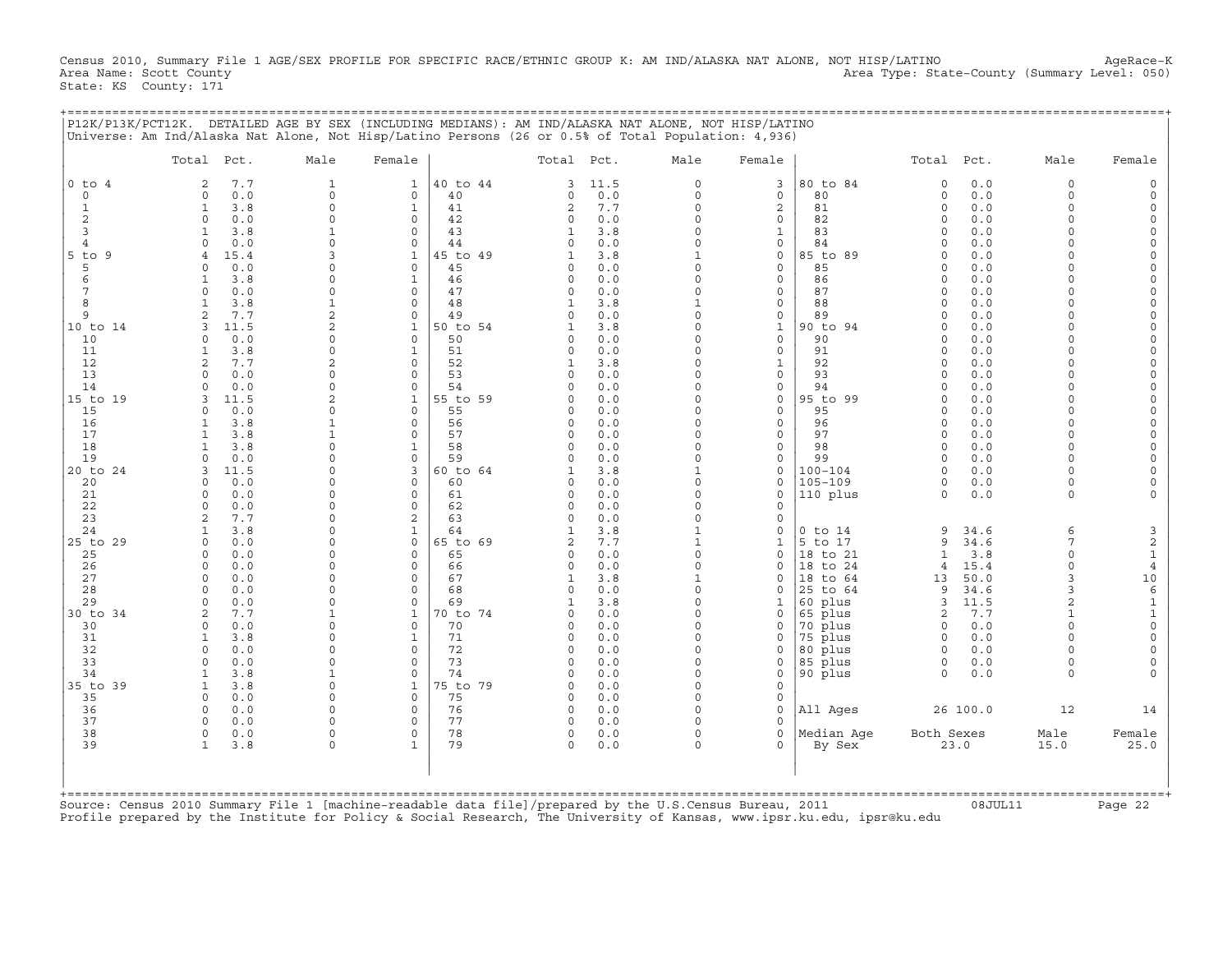Census 2010, Summary File 1 AGE/SEX PROFILE FOR SPECIFIC RACE/ETHNIC GROUP L: ASIAN ALONE, NOT HISPANIC OR LATINO AgeRace-L<br>Area Name: Scott County (summary Level: 050) Area Type: State-County (Summary Level: 050) State: KS County: 171

+===================================================================================================================================================+

|                     | Total Pct.                 |             | Male                       | Female                      |                | Total Pct.           |            | Male                 | Female                       |                            | Total Pct.               |             | Male                 | Female                                |
|---------------------|----------------------------|-------------|----------------------------|-----------------------------|----------------|----------------------|------------|----------------------|------------------------------|----------------------------|--------------------------|-------------|----------------------|---------------------------------------|
| $0$ to $4$          | 3                          | 15.0        | $\overline{c}$             | $\mathbf{1}$                | 40 to 44       | $\mathbf{1}$         | 5.0        | 1                    | $\circ$                      | 80 to 84                   | $\mathbf{1}$             | 5.0         | $\Omega$             |                                       |
| $\Omega$            | $\Omega$                   | 0.0         | $\Omega$                   | $\Omega$                    | 40             | 1                    | 5.0        | $\mathbf{1}$         | $\mathbf 0$                  | 80                         | $\mathbf 0$              | 0.0         | $\Omega$             |                                       |
| $\mathbf{1}$        | $\mathbf{1}$               | 5.0         | $\mathbf{1}$               | $\mathbf 0$                 | 41             | $\circ$              | 0.0        | $\Omega$             | $\circ$                      | 81                         | $\circ$                  | 0.0         | $\Omega$<br>$\Omega$ |                                       |
| $\overline{c}$<br>3 | 1<br>1                     | 5.0<br>5.0  | $\mathbf{1}$<br>$\Omega$   | $\mathbf 0$<br>$\mathbf{1}$ | 42<br>43       | $\Omega$<br>$\Omega$ | 0.0<br>0.0 | $\Omega$<br>$\Omega$ | 0<br>$\mathbf 0$             | 82<br>83                   | $\mathbf{1}$<br>$\Omega$ | 5.0<br>0.0  | $\Omega$             | 1<br>$\Omega$                         |
| $\overline{4}$      | $\Omega$                   | 0.0         | $\Omega$                   | $\mathbf 0$                 | 44             |                      | 0.0        |                      | 0                            | 84                         | $\Omega$                 | 0.0         | $\Omega$             | $\Omega$                              |
| $5$ to<br>9         | 3                          | 15.0        | $\mathbf{1}$               | $\overline{2}$              | $.5$ to $49$   | $\mathbf{1}$         | 5.0        |                      | $\mathbf 0$                  | 85 to 89                   | $\Omega$                 | 0.0         | $\Omega$             | $\Omega$                              |
| 5                   | $\mathbf{1}$               | 5.0         | $\mathbf{1}$               | $\mathbf 0$                 | 45             | $\Omega$             | 0.0        | $\Omega$             | $\mathbf{0}$                 | 85                         | $\Omega$                 | 0.0         | $\Omega$             | $\Omega$                              |
| 6                   | $\mathbf{1}$               | 5.0         | $\Omega$                   | $\mathbf{1}$                | 46             | $\Omega$             | 0.0        | $\Omega$             | $\mathbf{0}$                 | 86                         | $\Omega$                 | 0.0         | $\Omega$             | $\Omega$                              |
| $\overline{7}$      | $\mathbf{1}$               | 5.0         | $\Omega$                   | $\mathbf{1}$                | 47             | $\mathbf 0$          | 0.0        | $\Omega$             | $\circ$                      | 87                         | $\Omega$                 | 0.0         | $\Omega$             | $\Omega$                              |
| 8<br>9              | $\mathbf 0$<br>$\mathbf 0$ | 0.0<br>0.0  | $\Omega$<br>$\Omega$       | $\mathbf 0$<br>$\mathbf 0$  | 48<br>49       | 1<br>$\Omega$        | 5.0<br>0.0 | $\Omega$             | 0<br>$\mathsf{O}$            | 88<br>89                   | $\Omega$<br>0            | 0.0<br>0.0  | $\Omega$<br>$\Omega$ | $\Omega$<br>$\Omega$                  |
| 10 to 14            | 1                          | 5.0         | $\mathbf{1}$               | $\mathbf 0$                 | 50 to 54       |                      | 5.0        | $\Omega$             | $\mathbf{1}$                 | 90 to 94                   | $\Omega$                 | 0.0         | $\Omega$             | $\Omega$                              |
| 10                  | 1                          | 5.0         | $\mathbf{1}$               | $\Omega$                    | 50             | $\Omega$             | 0.0        | $\Omega$             | 0                            | 90                         | $\Omega$                 | 0.0         | $\Omega$             |                                       |
| 11                  | $\Omega$                   | 0.0         | $\Omega$                   | $\Omega$                    | 51             | $\Omega$             | 0.0        | $\Omega$             | $\circ$                      | 91                         | $\Omega$                 | 0.0         | $\Omega$             |                                       |
| 12                  | $\Omega$                   | 0.0         | $\Omega$                   | $\Omega$                    | 52             | $\Omega$             | 0.0        | $\Omega$             | $\mathbf 0$                  | 92                         | $\Omega$                 | 0.0         | $\Omega$             |                                       |
| 13                  | $\Omega$                   | 0.0         | $\Omega$                   | $\Omega$                    | 53             | $\Omega$             | 0.0        |                      | 0                            | 93                         | $\cap$                   | 0.0         |                      | $\Omega$                              |
| 14<br>15 to 19      | $\Omega$<br>$\mathbf 0$    | 0.0<br>0.0  | $\Omega$<br>$\Omega$       | $\Omega$<br>$\mathbf 0$     | 54<br>55 to 59 | -1<br>0              | 5.0<br>0.0 | $\Omega$<br>$\Omega$ | $\mathbf{1}$<br>$\mathsf{O}$ | 94<br>95 to 99             | $\Omega$<br>$\mathbf 0$  | 0.0<br>0.0  | $\Omega$<br>$\Omega$ | $\Omega$<br>$\Omega$                  |
| 15                  | $\Omega$                   | 0.0         | $\Omega$                   | $\Omega$                    | 55             | $\Omega$             | 0.0        | $\Omega$             | 0                            | 95                         | $\Omega$                 | 0.0         | $\Omega$             | $\Omega$                              |
| 16                  | $\mathbf 0$                | 0.0         | $\Omega$                   | $\mathbf 0$                 | 56             | 0                    | 0.0        |                      | $\mathsf{O}$                 | 96                         | $\Omega$                 | 0.0         | $\Omega$             | $\Omega$                              |
| 17                  | $\Omega$                   | 0.0         | $\Omega$                   | $\Omega$                    | 57             | $\Omega$             | 0.0        | $\Omega$             | $\circ$                      | 97                         | $\Omega$                 | 0.0         | $\Omega$             |                                       |
| 18                  | $\Omega$                   | 0.0         | $\Omega$                   | $\Omega$                    | 58             | $\Omega$             | 0.0        | $\Omega$             | $\circ$                      | 98                         | $\Omega$                 | 0.0         | $\Omega$             |                                       |
| 19                  | $\Omega$                   | 0.0         | $\Omega$                   | $\Omega$                    | 59             | $\Omega$             | 0.0        | $\Omega$             | $\circ$                      | 99                         | $\Omega$                 | 0.0         | $\Omega$             | $\Omega$                              |
| 20 to 24            | $\mathbf{1}$               | 5.0         | $\mathbf{1}$<br>$\Omega$   | $\mathbf 0$<br>$\Omega$     | 60 to 64       |                      | 5.0        | $\Omega$<br>$\Omega$ | $\mathbf{1}$                 | $100 - 104$<br>$105 - 109$ | $\Omega$                 | 0.0         | $\Omega$<br>$\Omega$ |                                       |
| 20<br>21            | $\mathbf 0$<br>1           | 0.0<br>5.0  | $\mathbf{1}$               | $\Omega$                    | 60<br>61       | 1<br>$\Omega$        | 5.0<br>0.0 | $\Omega$             | 1<br>0                       | 110 plus                   | 0<br>$\Omega$            | 0.0<br>0.0  | $\Omega$             |                                       |
| 22                  | $\Omega$                   | 0.0         | $\Omega$                   | 0                           | 62             | $\Omega$             | 0.0        |                      | 0                            |                            |                          |             |                      |                                       |
| 23                  | $\Omega$                   | 0.0         | $\Omega$                   | $\Omega$                    | 63             | $\Omega$             | 0.0        | $\Omega$             | $\mathbf 0$                  |                            |                          |             |                      |                                       |
| 24                  | $\Omega$                   | 0.0         | $\Omega$                   | $\mathbf 0$                 | 64             | $\Omega$             | 0.0        | $\Omega$             | 0                            | $0$ to $14$                | 7                        | 35.0        | $\overline{4}$       | 3                                     |
| 25 to 29            | $\mathbf{1}$               | 5.0         | $\Omega$                   | $\mathbf{1}$                | 65 to 69       | $\Omega$             | 0.0        | $\Omega$             | $\circ$                      | 5 to 17                    | 4                        | 20.0        | $\overline{a}$       | $\boldsymbol{2}$                      |
| 25                  | $\Omega$                   | 0.0         | $\Omega$<br>$\Omega$       | $\Omega$                    | 65             | $\Omega$             | 0.0        | $\Omega$<br>$\Omega$ | $\mathbf{0}$<br>$\Omega$     | 18 to 21                   | $\mathbf{1}$             | 5.0         | $\mathbf{1}$         | $\mathsf{O}\xspace$                   |
| 26<br>27            | 1<br>$\circ$               | 5.0<br>0.0  | $\Omega$                   | $\mathbf{1}$<br>$\mathbf 0$ | 66<br>67       | $\Omega$<br>0        | 0.0<br>0.0 | $\Omega$             | 0                            | 18 to 24<br>18 to 64       | $\mathbf{1}$<br>12       | 5.0<br>60.0 | 5                    | $\mathsf{O}\xspace$<br>$\overline{7}$ |
| 28                  | $\Omega$                   | 0.0         | $\Omega$                   | $\mathbf 0$                 | 68             | $\Omega$             | 0.0        |                      | 0                            | 25 to 64                   | 11                       | 55.0        |                      | $\sqrt{ }$                            |
| 29                  | $\Omega$                   | 0.0         | $\Omega$                   | $\mathbf 0$                 | 69             |                      | 0.0        | $\Omega$             | $\Omega$                     | 60 plus                    | 2                        | 10.0        | $\Omega$             | $\sqrt{2}$                            |
| 30 to 34            | $\overline{2}$             | 10.0        | $\mathbf{1}$               | $\mathbf{1}$                | 70 to 74       |                      | 0.0        | $\Omega$             | 0                            | 65 plus                    | $\mathbf{1}$             | 5.0         |                      | $\mathbf 1$                           |
| 30                  | $\Omega$                   | 0.0         | $\Omega$                   | $\Omega$                    | 70             | $\Omega$             | 0.0        | $\Omega$             | 0                            | 70 plus                    | $\mathbf{1}$             | 5.0         | $\Omega$             | $\mathbf{1}$                          |
| 31                  | $\Omega$                   | 0.0         | $\Omega$<br>$\overline{1}$ | $\Omega$                    | 71             | $\Omega$<br>$\Omega$ | 0.0        | $\Omega$<br>$\Omega$ | $\Omega$                     | 75 plus                    | $\mathbf{1}$             | 5.0         |                      | $\mathbf 1$                           |
| 32<br>33            | $\overline{2}$<br>$\Omega$ | 10.0<br>0.0 | $\Omega$                   | $\mathbf{1}$<br>$\mathbf 0$ | 72<br>73       | $\Omega$             | 0.0<br>0.0 | $\Omega$             | $\Omega$<br>0                | 80 plus<br>85 plus         | $\mathbf{1}$<br>0        | 5.0<br>0.0  | $\Omega$             | $\mathbf{1}$<br>$\mathbf 0$           |
| 34                  | $\Omega$                   | 0.0         | $\Omega$                   | $\mathbf 0$                 | 74             | $\Omega$             | 0.0        | $\Omega$             | 0                            | 90 plus                    | $\Omega$                 | 0.0         | $\cap$               |                                       |
| 35 to 39            | $\overline{4}$             | 20.0        | $\mathbf{1}$               | 3                           | 75 to 79       | $\Omega$             | 0.0        | $\Omega$             | $\circ$                      |                            |                          |             |                      |                                       |
| 35                  | $\mathbf{1}$               | 5.0         | $\Omega$                   | $\mathbf{1}$                | 75             | $\Omega$             | 0.0        | $\Omega$             | $\circ$                      |                            |                          |             |                      |                                       |
| 36                  | 2                          | 10.0        | $\mathbf{1}$               | $\mathbf{1}$                | 76             | $\Omega$             | 0.0        | $\Omega$             | $\mathbf 0$                  | All Ages                   |                          | 20 100.0    | 9                    | 11                                    |
| 37                  | $\mathbf{1}$               | 5.0         | $\Omega$                   | $\mathbf{1}$                | 77             | $\Omega$             | 0.0        |                      | $\Omega$                     |                            |                          |             |                      |                                       |
| 38<br>39            | $\circ$<br>$\circ$         | 0.0<br>0.0  | $\Omega$<br>$\Omega$       | $\mathbf 0$<br>$\Omega$     | 78<br>79       | 0<br>$\Omega$        | 0.0<br>0.0 | $\Omega$<br>$\Omega$ | $\circ$<br>0                 | Median Aqe<br>By Sex       | Both Sexes               | 32.5        | Male<br>21.5         | Female<br>35.8                        |
|                     |                            |             |                            |                             |                |                      |            |                      |                              |                            |                          |             |                      |                                       |
| +===========        |                            |             |                            |                             |                |                      |            |                      |                              |                            |                          |             |                      |                                       |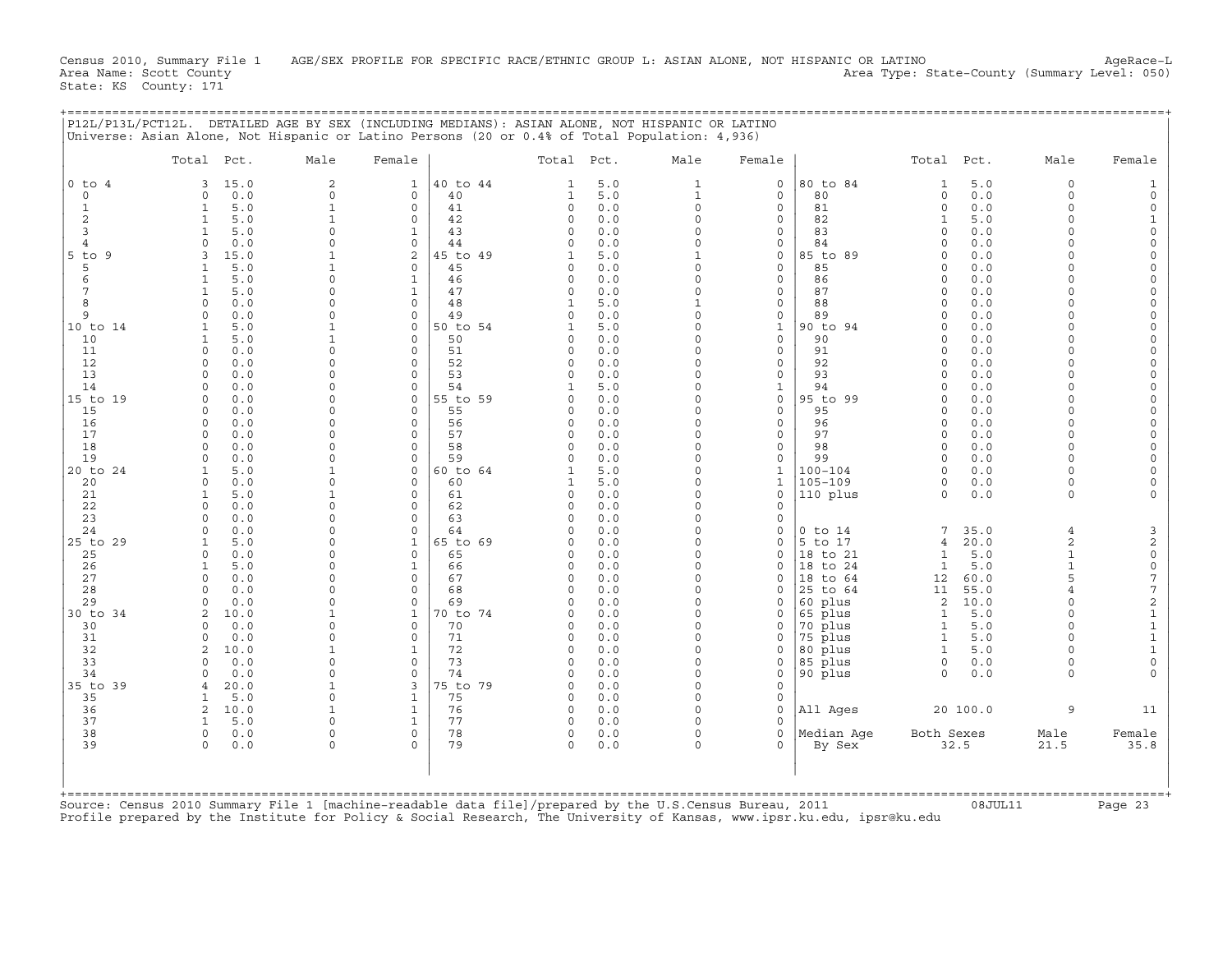Census 2010, Summary File 1 AGE/SEX PROFILE FOR SPECIFIC RACE/ETHNIC GROUP M: NAT HAWAIIAN/OPI ALONE, NOT HISP/LATINO AgeRace-M<br>Area Name: Scott County (summary Level: 050) Area Type: State-County (Summary Level: 050) State: KS County: 171

+===================================================================================================================================================+

|                     | Total Pct.              |            | Male                    | Female                  |                | Total Pct.           |            | Male                 | Female                     |                    | Total Pct.           |            | Male                 | Female               |
|---------------------|-------------------------|------------|-------------------------|-------------------------|----------------|----------------------|------------|----------------------|----------------------------|--------------------|----------------------|------------|----------------------|----------------------|
| $0$ to $4$          | $\Omega$                | 0.0        | $\circ$                 | 0                       | 40 to 44       |                      | 1 100.0    | $\mathbf{1}$         | 0                          | 80 to 84           | $\mathbf 0$          | 0.0        | $\Omega$             | $\Omega$             |
| 0                   | $\mathbf 0$             | 0.0        | $\mathbf 0$             | 0                       | 40             | 0                    | 0.0        | 0                    | 0                          | 80                 | $\circ$              | 0.0        | $\Omega$             |                      |
| 1                   | $\mathbf 0$             | 0.0        | $\circ$                 | $\circ$                 | 41             |                      | 1 100.0    | 1                    | 0                          | 81                 | $\circ$              | 0.0        | $\Omega$             | $\Omega$             |
| 2                   | $\Omega$                | 0.0        | $\Omega$                | $\circ$                 | 42             | $\Omega$             | 0.0        | $\circ$              | $\mathbf 0$                | 82                 | $\Omega$             | 0.0        | $\Omega$<br>$\Omega$ | $\Omega$             |
| 3<br>$\overline{4}$ | $\Omega$<br>$\Omega$    | 0.0<br>0.0 | $\Omega$<br>$\Omega$    | $\mathbf 0$<br>$\Omega$ | 43<br>44       | $\Omega$<br>$\Omega$ | 0.0<br>0.0 | $\Omega$<br>$\Omega$ | $\mathbf 0$<br>$\mathbf 0$ | 83<br>84           | $\Omega$<br>$\Omega$ | 0.0<br>0.0 | $\Omega$             | $\circ$<br>$\Omega$  |
| $5$ to $9$          | $\Omega$                | 0.0        | $\Omega$                | $\mathbf 0$             | 45 to 49       | $\Omega$             | 0.0        | $\Omega$             | 0                          | 85 to 89           | $\Omega$             | 0.0        |                      | $\Omega$             |
| 5                   | $\Omega$                | 0.0        | $\Omega$                | $\circ$                 | 45             | $\Omega$             | 0.0        | $\Omega$             | $\mathbf 0$                | 85                 | $\Omega$             | 0.0        | $\cap$               | $\Omega$             |
| 6                   | $\Omega$                | 0.0        | $\Omega$                | $\circ$                 | 46             | $\Omega$             | 0.0        | $\Omega$             | 0                          | 86                 | $\Omega$             | 0.0        | U                    | $\Omega$             |
| 7                   | $\Omega$                | 0.0        | $\Omega$                | $\circ$                 | 47             | $\Omega$             | 0.0        | $\Omega$             | 0                          | 87                 | $\Omega$             | 0.0        | $\cap$               | $\Omega$             |
| 8                   | $\mathbf 0$             | 0.0        | $\mathbf 0$             | $\mathsf O$             | 48             | 0                    | 0.0        | 0                    | 0                          | 88                 | $\Omega$             | 0.0        | $\cap$               | 0                    |
| 9                   |                         | 0.0        | $\Omega$                | $\Omega$                | 49             | <sup>0</sup>         | 0.0        | $\Omega$             | 0                          | 89                 | $\Omega$             | 0.0        |                      | $\Omega$             |
| 10 to 14            | $\Omega$                | 0.0        | $\Omega$                | $\Omega$                | 50 to 54       | $\Omega$             | 0.0        | $\Omega$             | $\circ$                    | 90 to 94           | $\Omega$             | 0.0        | $\Omega$             |                      |
| 10                  | $\Omega$                | 0.0        | $\Omega$                | $\circ$                 | 50             | $\Omega$             | 0.0        | $\Omega$             | 0                          | 90                 | $\Omega$             | 0.0        | $\Omega$             | $\Omega$             |
| 11                  | $\Omega$                | 0.0        | $\Omega$                | $\circ$                 | 51             | $\Omega$             | 0.0        | $\Omega$             | $\mathbf{0}$               | 91                 | $\Omega$             | 0.0        | $\cap$               | $\Omega$             |
| 12<br>13            | $\mathbf 0$<br>$\Omega$ | 0.0        | $\Omega$<br>$\Omega$    | $\Omega$<br>$\Omega$    | 52<br>53       | $\Omega$<br>$\Omega$ | 0.0<br>0.0 | $\Omega$<br>$\Omega$ | 0<br>$\mathbf{0}$          | 92<br>93           | $\Omega$<br>$\Omega$ | 0.0<br>0.0 | $\cap$<br>$\cap$     | $\Omega$<br>$\Omega$ |
| 14                  | $\mathbf 0$             | 0.0<br>0.0 | $\mathbf 0$             | $\mathsf O$             | 54             | 0                    | 0.0        | $\Omega$             | 0                          | 94                 | $\Omega$             | 0.0        | $\cap$               | $\mathbf 0$          |
| 15 to 19            | $\Omega$                | 0.0        | $\Omega$                | $\mathbf 0$             | 55 to 59       | 0                    | 0.0        | $\Omega$             | 0                          | 95 to 99           | $\Omega$             | 0.0        | $\cap$               | $\Omega$             |
| 15                  | <sup>0</sup>            | 0.0        | $\Omega$                | 0                       | 55             | 0                    | 0.0        | $\Omega$             | 0                          | 95                 | $\Omega$             | 0.0        | $\cap$               |                      |
| 16                  | $\Omega$                | 0.0        | $\Omega$                | $\circ$                 | 56             | $\mathbf 0$          | 0.0        | $\Omega$             | $\circ$                    | 96                 | $\Omega$             | 0.0        | $\Omega$             | $\Omega$             |
| 17                  | $\Omega$                | 0.0        | $\Omega$                | $\Omega$                | 57             | $\Omega$             | 0.0        | $\Omega$             | $\mathbf{0}$               | 97                 | $\Omega$             | 0.0        | $\Omega$             | $\Omega$             |
| 18                  | $\Omega$                | 0.0        | $\Omega$                | $\Omega$                | 58             | $\Omega$             | 0.0        | $\Omega$             | $\mathbf{0}$               | 98                 | $\Omega$             | 0.0        | $\Omega$             | $\Omega$             |
| 19                  | $\Omega$                | 0.0        | $\Omega$                | $\circ$                 | 59             | $\Omega$             | 0.0        | $\Omega$             | $\mathbf{0}$               | 99                 | $\Omega$             | 0.0        | $\cap$               | $\Omega$             |
| 20 to 24            | $\Omega$                | 0.0        | $\Omega$                | $\mathbf 0$             | 60 to 64       | $\Omega$             | 0.0        | $\Omega$             | 0                          | $100 - 104$        | $\Omega$             | 0.0        | $\Omega$             | $\Omega$             |
| 20                  | <sup>0</sup>            | 0.0        | $\mathbf 0$             | 0                       | 60             | 0                    | 0.0        | $\Omega$             | 0                          | $105 - 109$        | $\mathbf 0$          | 0.0        | $\Omega$             | $\Omega$             |
| 21                  | $\Omega$<br>$\mathbf 0$ | 0.0        | $\Omega$<br>$\mathbf 0$ | $\circ$<br>0            | 61             | $\Omega$             | 0.0        | $\Omega$<br>0        | $\mathbf 0$<br>0           | 110 plus           | $\Omega$             | 0.0        | $\Omega$             |                      |
| 22<br>23            | $\cap$                  | 0.0<br>0.0 | $\Omega$                | $\Omega$                | 62<br>63       | 0<br>$\Omega$        | 0.0<br>0.0 | $\Omega$             | 0                          |                    |                      |            |                      |                      |
| 24                  | $\Omega$                | 0.0        | $\Omega$                | $\Omega$                | 64             | $\Omega$             | 0.0        | $\Omega$             | 0                          | $0$ to $14$        | $\mathbf 0$          | 0.0        | $\Omega$             | $\Omega$             |
| 25 to 29            | $\Omega$                | 0.0        | $\Omega$                | 0                       | 65 to 69       | $\Omega$             | 0.0        | $\Omega$             | $\circ$                    | 5 to 17            | $\circ$              | 0.0        | $\Omega$             | $\circ$              |
| 25                  | $\Omega$                | 0.0        | $\Omega$                | $\mathbf 0$             | 65             | 0                    | 0.0        | $\circ$              | $\mathbf 0$                | 18 to 21           | $\circ$              | 0.0        | $\Omega$             | $\Omega$             |
| 26                  | $\Omega$                | 0.0        | $\Omega$                | $\Omega$                | 66             | 0                    | 0.0        | $\Omega$             | 0                          | 18 to 24           | $\circ$              | 0.0        | $\Omega$             | $\Omega$             |
| 27                  | $\Omega$                | 0.0        | $\Omega$                | $\circ$                 | 67             | $\Omega$             | 0.0        | $\Omega$             | 0                          | 18 to 64           |                      | 1 100.0    | $\mathbf{1}$         | $\Omega$             |
| 28                  | $\Omega$                | 0.0        | $\mathbf 0$             | $\mathsf O$             | 68             | 0                    | 0.0        | 0                    | 0                          | 25 to 64           |                      | 1 100.0    | $\mathbf{1}$         | $\Omega$             |
| 29                  | $\cap$                  | 0.0        | $\Omega$                | $\Omega$                | 69             | $\Omega$             | 0.0        | $\Omega$             | 0                          | 60 plus            | 0                    | 0.0        | $\Omega$             | $\Omega$             |
| 30 to 34<br>30      | $\Omega$<br>$\Omega$    | 0.0<br>0.0 | $\Omega$<br>$\Omega$    | 0<br>$\Omega$           | 70 to 74<br>70 | $\Omega$<br>$\Omega$ | 0.0<br>0.0 | $\Omega$<br>$\Omega$ | 0<br>$\mathbf 0$           | 65 plus            | $\Omega$<br>$\Omega$ | 0.0<br>0.0 | $\Omega$<br>$\cap$   | $\Omega$<br>$\Omega$ |
| 31                  | $\Omega$                | 0.0        | $\Omega$                | $\Omega$                | 71             | $\mathbf 0$          | 0.0        | $\Omega$             | $\mathbf 0$                | 70 plus<br>75 plus | $\Omega$             | 0.0        | $\Omega$             |                      |
| 32                  | $\Omega$                | 0.0        | $\Omega$                | $\circ$                 | 72             | $\Omega$             | 0.0        | $\Omega$             | 0                          | 80 plus            | $\Omega$             | 0.0        | $\cap$               |                      |
| 33                  | $\Omega$                | 0.0        | $\Omega$                | $\Omega$                | 73             | $\Omega$             | 0.0        | $\Omega$             | $\mathbf 0$                | 85 plus            | $\Omega$             | 0.0        | $\Omega$             |                      |
| 34                  | $\Omega$                | 0.0        | $\mathbf 0$             | $\circ$                 | 74             | $\Omega$             | 0.0        | 0                    | 0                          | 90 plus            | $\Omega$             | 0.0        | $\Omega$             |                      |
| 35 to 39            | $\Omega$                | 0.0        | $\Omega$                | $\circ$                 | 75 to 79       | $\Omega$             | $0.0$      | $\Omega$             | $\mathbf 0$                |                    |                      |            |                      |                      |
| 35                  | $\mathbf 0$             | 0.0        | $\Omega$                | 0                       | 75             | $\Omega$             | 0.0        | $\Omega$             | 0                          |                    |                      |            |                      |                      |
| 36                  | $\mathbf 0$             | 0.0        | $\mathbf 0$             | $\mathbf 0$             | 76             | 0                    | 0.0        | $\Omega$             | 0                          | All Ages           |                      | 1 100.0    | 1                    |                      |
| 37                  | $\Omega$                | 0.0        | $\Omega$                | $\Omega$                | 77             | $\mathbf 0$          | $0.0$      | $\Omega$             | $\Omega$                   |                    |                      |            |                      |                      |
| 38                  | $\mathbf 0$             | 0.0        | $\Omega$                | $\circ$                 | 78             | $\circ$              | 0.0        | $\Omega$             | $\mathbf 0$                | Median Age         | Both Sexes           |            | Male                 | Female               |
| 39                  | $\Omega$                | 0.0        | $\Omega$                | $\Omega$                | 79             | $\Omega$             | 0.0        | $\Omega$             | $\Omega$                   | By Sex             |                      | 42.5       | 42.5                 |                      |
|                     |                         |            |                         |                         |                |                      |            |                      |                            |                    |                      |            |                      |                      |
|                     |                         |            |                         |                         |                |                      |            |                      |                            |                    |                      |            |                      |                      |

Profile prepared by the Institute for Policy & Social Research, The University of Kansas, www.ipsr.ku.edu, ipsr@ku.edu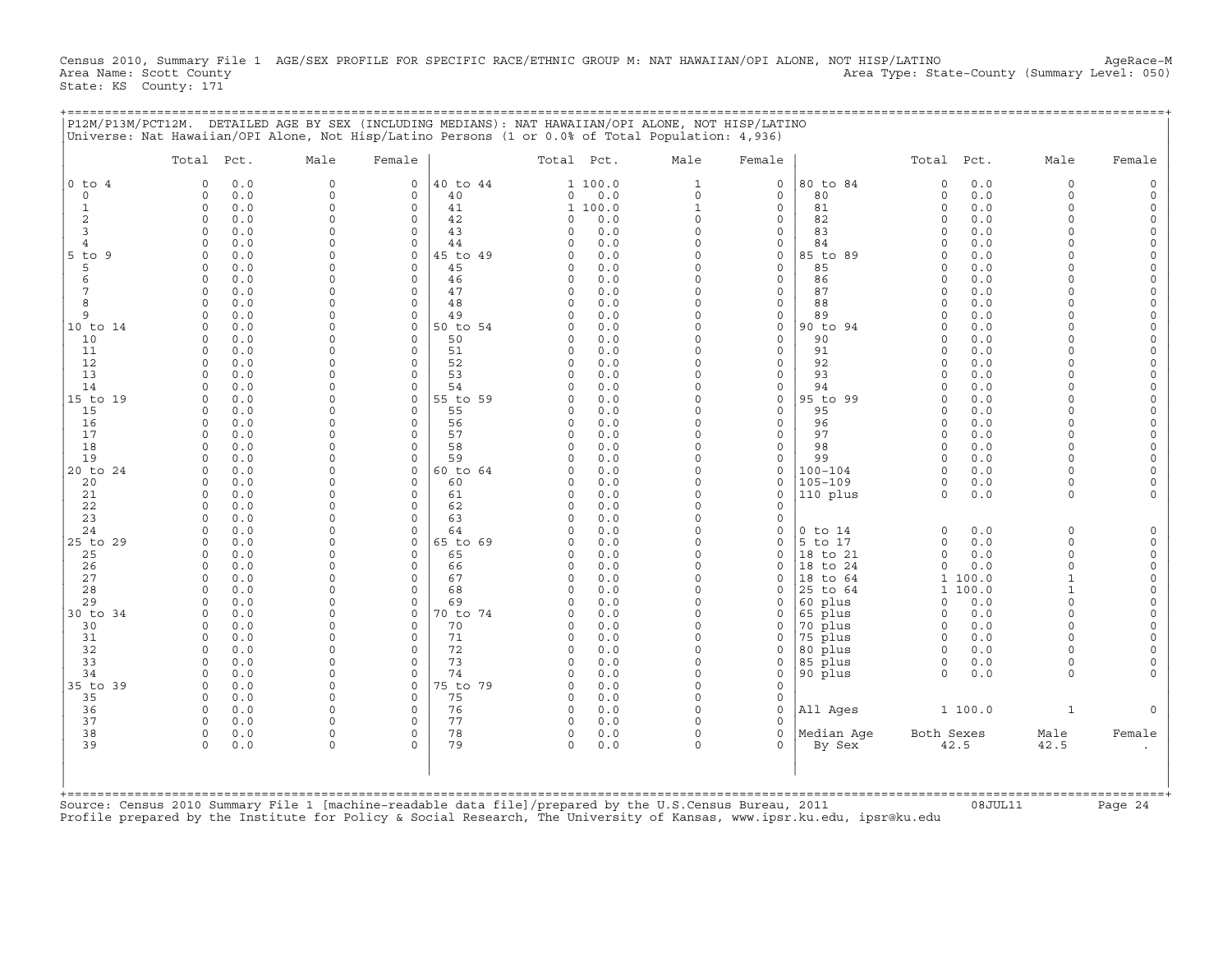Census 2010, Summary File 1 AGE/SEX PROFILE FOR SPECIFIC RACE/ETHNIC GROUP N: SOME OTHER RACE ALONE, NOT HISP/LATINO AgeRace-N<br>Area Name: Scott County (evel: 050) Area Type: State-County (Summary Level: 050) Area Type: State-County (Summary Level: 050) State: KS County: 171

+===================================================================================================================================================+

|P12N/P13N/PCT12N. DETAILED AGE BY SEX (INCLUDING MEDIANS): SOME OTHER RACE ALONE, NOT HISP/LATINO | |Universe: Some Other Race Alone, Not Hisp/Latino Persons (1 or 0.0% of Total Population: 4,936) | | | | Total Pct. Male Female | Total Pct. Male Female | Total Pct. Male Female | | | | | |0 to 4 1 100.0 0 1 |40 to 44 0 0.0 0 0 |80 to 84 0 0.0 0 0 | | 0 0 0.0 0 0 | 40 0 0.0 0 0 | 80 0 0.0 0 0 | | 1 0 0.0 0 0 | 41 0 0.0 0 0 | 81 0 0.0 0 0 | | 2 1 100.0 0 1 | 42 0 0.0 0 0 | 82 0 0.0 0 0 | | 3 0 0.0 0 0 | 43 0 0.0 0 0 | 83 0 0.0 0 0 | | 4 0 0.0 0 0 | 44 0 0.0 0 0 | 84 0 0.0 0 0 | |5 to 9 0 0.0 0 0 |45 to 49 0 0.0 0 0 |85 to 89 0 0.0 0 0 | | 5 0 0.0 0 0 | 45 0 0.0 0 0 | 85 0 0.0 0 0 | | 6 0 0.0 0 0 | 46 0 0.0 0 0 | 86 0 0.0 0 0 | | 7 0 0.0 0 0 | 47 0 0.0 0 0 | 87 0 0.0 0 0 | | 8 0 0.0 0 0 | 48 0 0.0 0 0 | 88 0 0.0 0 0 | | 9 0 0.0 0 0 | 49 0 0.0 0 0 | 89 0 0.0 0 0 | |10 to 14 0 0.0 0 0 |50 to 54 0 0.0 0 0 |90 to 94 0 0.0 0 0 | | 10 0 0.0 0 0 | 50 0 0.0 0 0 | 90 0 0.0 0 0 | | 11 0 0.0 0 0 | 51 0 0.0 0 0 | 91 0 0.0 0 0 | | 12 0 0.0 0 0 | 52 0 0.0 0 0 | 92 0 0.0 0 0 | | 13 0 0.0 0 0 | 53 0 0.0 0 0 | 93 0 0.0 0 0 | | 14 0 0.0 0 0 | 54 0 0.0 0 0 | 94 0 0.0 0 0 | |15 to 19 0 0.0 0 0 |55 to 59 0 0.0 0 0 |95 to 99 0 0.0 0 0 | | 15 0 0.0 0 0 | 55 0 0.0 0 0 | 95 0 0.0 0 0 | | 16 0 0.0 0 0 | 56 0 0.0 0 0 | 96 0 0.0 0 0 | | 17 0 0.0 0 0 | 57 0 0.0 0 0 | 97 0 0.0 0 0 | | 18 0 0.0 0 0 | 58 0 0.0 0 0 | 98 0 0.0 0 0 | | 19 0 0.0 0 0 | 59 0 0.0 0 0 | 99 0 0.0 0 0 | |20 to 24 0 0.0 0 0 |60 to 64 0 0.0 0 0 |100−104 0 0.0 0 0 | | 20 0 0.0 0 0 | 60 0 0.0 0 0 |105−109 0 0.0 0 0 | | 21 0 0.0 0 0 | 61 0 0.0 0 0 |110 plus 0 0.0 0 0 | | 22 0 0.0 0 0 | 62 0 0.0 0 0 | | | 23 0 0.0 0 0 | 63 0 0.0 0 0 | | | 24 0 0.0 0 0 | 64 0 0.0 0 0 |0 to 14 1 100.0 0 1 | |25 to 29 0 0.0 0 0 |65 to 69 0 0.0 0 0 |5 to 17 0 0.0 0 0 | | 25 0 0.0 0 0 | 65 0 0.0 0 0 |18 to 21 0 0.0 0 0 | | 26 0 0.0 0 0 | 66 0 0.0 0 0 |18 to 24 0 0.0 0 0 | | 27 0 0.0 0 0 | 67 0 0.0 0 0 |18 to 64 0 0.0 0 0 | | 28 0 0.0 0 0 | 68 0 0.0 0 0 |25 to 64 0 0.0 0 0 | | 29 0 0.0 0 0 | 69 0 0.0 0 0 |60 plus 0 0.0 0 0 | |30 to 34 0 0.0 0 0 |70 to 74 0 0.0 0 0 |65 plus 0 0.0 0 0 | | 30 0 0.0 0 0 | 70 0 0.0 0 0 |70 plus 0 0.0 0 0 | | 31 0 0.0 0 0 | 71 0 0.0 0 0 |75 plus 0 0.0 0 0 | | 32 0 0.0 0 0 | 72 0 0.0 0 0 |80 plus 0 0.0 0 0 | | 33 0 0.0 0 0 | 73 0 0.0 0 0 |85 plus 0 0.0 0 0 | | 34 0 0.0 0 0 | 74 0 0.0 0 0 |90 plus 0 0.0 0 0 | |35 to 39 0 0.0 0 0 |75 to 79 0 0.0 0 0 | | | 35 0 0.0 0 0 | 75 0 0.0 0 0 | | | 36 0 0.0 0 0 | 76 0 0.0 0 0 |All Ages 1 100.0 0 1 | | 37 0 0.0 0 0 | 77 0 0.0 0 0 | | | 38 0 0.0 0 0 | 78 0 0.0 0 0 |Median Age Both Sexes Male Female | | 39 0 0.0 0 0 | 79 0 0.0 0 0 | By Sex . . . | | | | | | | | | | | +===================================================================================================================================================+Source: Census 2010 Summary File 1 [machine−readable data file]/prepared by the U.S.Census Bureau, 2011 08JUL11 Page 25

Profile prepared by the Institute for Policy & Social Research, The University of Kansas, www.ipsr.ku.edu, ipsr@ku.edu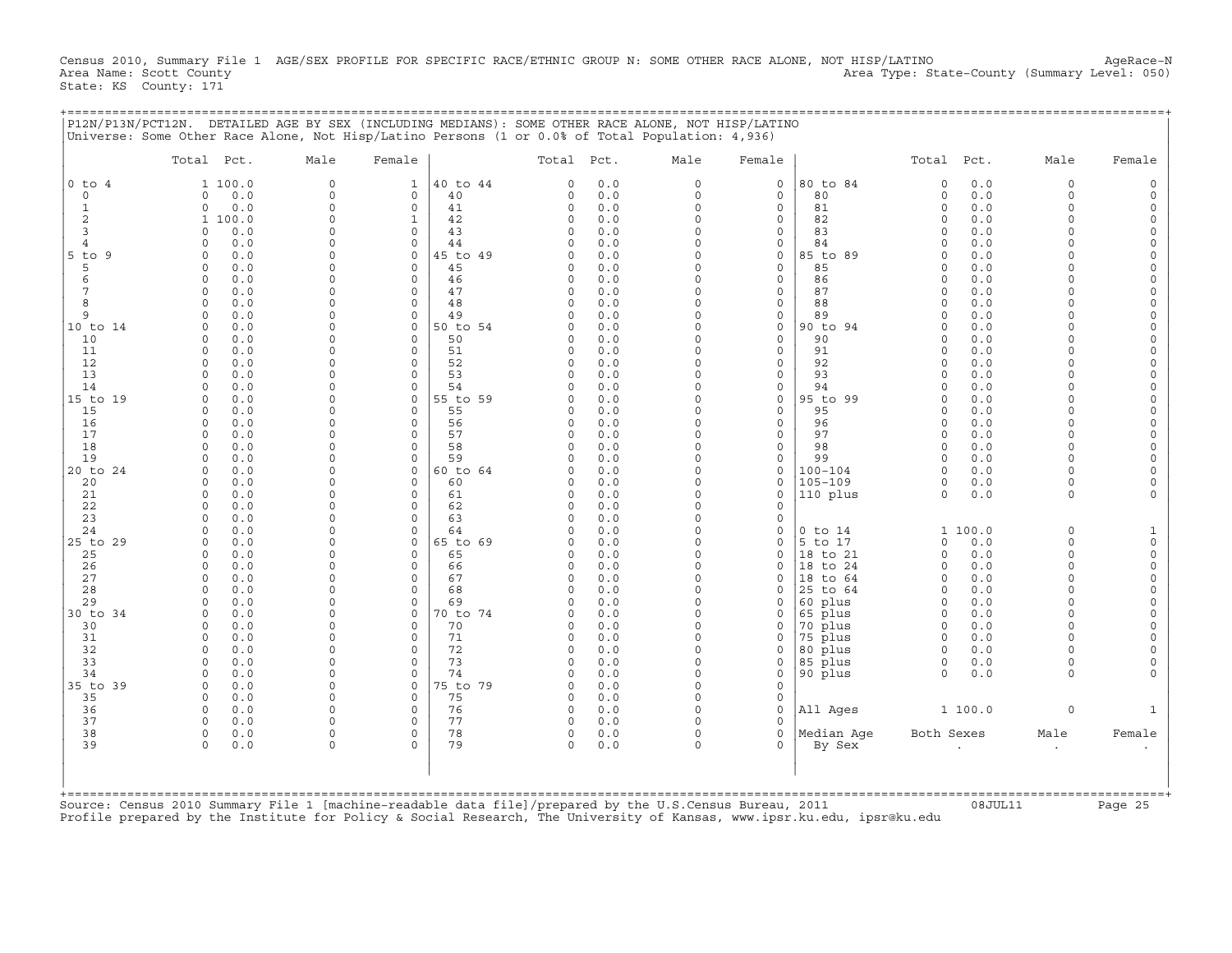Census 2010, Summary File 1 AGE/SEX PROFILE FOR SPECIFIC RACE/ETHNIC GROUP O: TWO OR MORE RACES, NOT HISPANIC/LATINO AgeRace-O<br>Area Name: Scott County (summary Level: 050) Area Type: State-County (Summary Level: 050) State: KS County: 171

+===================================================================================================================================================+

|                             | Total Pct.                         | Male                     | Female                                 |          | Total Pct.             |            | Male                 | Female                      |                     | Total Pct.                   |             | Male                 | Female                   |
|-----------------------------|------------------------------------|--------------------------|----------------------------------------|----------|------------------------|------------|----------------------|-----------------------------|---------------------|------------------------------|-------------|----------------------|--------------------------|
| $0$ to $4$                  | 13.6<br>3                          | $\mathbf{2}$             | 1                                      | 40 to 44 | 1                      | 4.5        | 0                    | 1                           | 80 to 84            | $\circ$                      | 0.0         | $\Omega$             |                          |
| $\mathbf 0$<br>$\mathbf{1}$ | 4.5<br>1<br>$\circ$                | $\mathbf{1}$<br>$\Omega$ | $\mathbf 0$<br>40<br>$\Omega$<br>41    |          | $\mathbf 0$<br>$\circ$ | 0.0        | $\Omega$<br>$\Omega$ | $\mathbf 0$<br>$\mathbf{0}$ | 80<br>81            | $\circ$<br>$\circ$           | 0.0<br>0.0  | $\Omega$<br>$\Omega$ |                          |
| 2                           | 0.0<br>4.5<br>1                    | $\Omega$                 | $\mathbf 1$<br>42                      |          | $\Omega$               | 0.0<br>0.0 | $\Omega$             | 0                           | 82                  | $\Omega$                     | 0.0         | $\Omega$             | $\Omega$                 |
| 3                           | $\Omega$<br>0.0                    | $\Omega$                 | $\Omega$<br>43                         |          | 1                      | 4.5        | $\Omega$             | 1                           | 83                  | $\Omega$                     | 0.0         | $\cap$               | $\cap$                   |
| $\overline{4}$              | 4.5<br>-1                          | $\mathbf{1}$             | 44<br>$\Omega$                         |          | $\Omega$               | 0.0        | $\Omega$             | 0                           | 84                  | $\Omega$                     | 0.0         | $\cap$               |                          |
| $5$ to<br>9                 | 13.6<br>3                          | $\Omega$                 | 3                                      | 45 to 49 | 1                      | 4.5        | 0                    | $\mathbf{1}$                | 85 to 89            | $\circ$                      | 0.0         | $\Omega$             |                          |
| 5                           | 4.5                                |                          | 45<br>1                                |          | $\Omega$               | 0.0        | $\Omega$             | 0                           | 85                  | $\Omega$                     | 0.0         | $\Omega$             |                          |
| 6                           | 0.0<br>$\Omega$                    |                          | $\Omega$<br>46                         |          | -1                     | 4.5        | $\Omega$             | 1                           | 86                  | $\Omega$                     | 0.0         | $\Omega$             |                          |
| 7<br>8                      | 0.0<br>0<br>9.1<br>2               | $\Omega$<br>$\Omega$     | $\mathbf 0$<br>47<br>48<br>2           |          | 0<br>$\Omega$          | 0.0<br>0.0 | 0<br>$\Omega$        | 0<br>0                      | 87<br>88            | $\Omega$<br>$\Omega$         | 0.0<br>0.0  | $\cap$<br>$\cap$     | $\Omega$                 |
| 9                           | 0.0<br>$\Omega$                    | $\Omega$                 | $\Omega$<br>49                         |          | $\Omega$               | 0.0        | $\Omega$             | 0                           | 89                  | $\Omega$                     | 0.0         | $\Omega$             | $\Omega$                 |
| 10 to 14                    | 18.2<br>$\overline{4}$             | $\mathfrak{D}$           | 2                                      | 50 to 54 | $\Omega$               | 0.0        | $\Omega$             | 0                           | 90 to 94            | $\Omega$                     | 0.0         | $\Omega$             |                          |
| 10                          | 9.1<br>2                           | 1                        | 1<br>50                                |          | $\Omega$               | 0.0        | $\Omega$             | 0                           | 90                  | $\Omega$                     | 0.0         | $\Omega$             | $\Omega$                 |
| 11                          | 0.0<br>$\Omega$                    |                          | $\mathbf 0$<br>51                      |          | $\Omega$               | 0.0        | $\Omega$             | 0                           | 91                  | $\Omega$                     | 0.0         | $\cap$               | $\Omega$                 |
| 12                          | 4.5<br>$\mathbf{1}$                | $\cap$                   | 52                                     |          | $\Omega$               | 0.0        | $\Omega$             | 0                           | 92                  | $\cap$                       | 0.0         | $\Omega$             |                          |
| 13<br>14                    | 4.5<br>1<br>$\Omega$<br>0.0        | $\mathbf{1}$<br>$\Omega$ | 53<br>$\mathbf 0$<br>54<br>$\Omega$    |          | $\Omega$<br>$\Omega$   | 0.0<br>0.0 | 0<br>$\Omega$        | 0<br>0                      | 93<br>94            | $\circ$<br>$\Omega$          | 0.0<br>0.0  | $\Omega$<br>$\cap$   | $\Omega$                 |
| 15 to 19                    | 4.5                                |                          | $\Omega$                               | 55 to 59 | $\overline{a}$         | 9.1        | $\Omega$             | 2                           | 95 to 99            | $\Omega$                     | 0.0         | $\Omega$             |                          |
| 15                          | 1<br>4.5                           | 1                        | 55<br>$\mathbf 0$                      |          | $\Omega$               | 0.0        | 0                    | $\mathsf{O}$                | 95                  | $\Omega$                     | 0.0         | $\Omega$             |                          |
| 16                          | 0.0<br>$\Omega$                    | $\cap$                   | 56<br>$\Omega$                         |          | $\mathbf{1}$           | 4.5        | $\Omega$             | 1                           | 96                  | $\Omega$                     | 0.0         | $\cap$               | $\Omega$                 |
| 17                          | 0.0<br>$\Omega$                    | $\Omega$                 | $\mathbf 0$<br>57                      |          | 0                      | 0.0        | $\Omega$             | $\mathbf{0}$                | 97                  | $\Omega$                     | $0.0$       | $\Omega$             |                          |
| 18                          | 0.0<br>$\Omega$                    | $\Omega$                 | 58<br>$\mathbf 0$                      |          | $\Omega$               | 0.0        | $\Omega$             | $\mathbf{0}$                | 98                  | $\Omega$                     | 0.0         | $\Omega$             |                          |
| 19<br>20 to 24              | 0.0<br>$\Omega$<br>3               | $\Omega$                 | 59<br>$\mathbf 0$<br>$\mathbf{1}$      |          | 1<br>$\Omega$          | 4.5        | $\Omega$<br>$\Omega$ | 1                           | 99<br>$100 - 104$   | $\circ$<br>$\Omega$          | 0.0         | $\Omega$<br>$\Omega$ |                          |
| 20                          | 13.6<br>4.5<br>$\mathbf{1}$        | 1                        | $\Omega$<br>60                         | 60 to 64 | $\Omega$               | 0.0<br>0.0 | $\Omega$             | 0<br>0                      | $105 - 109$         | $\Omega$                     | 0.0<br>0.0  | $\Omega$             | $\Omega$                 |
| 21                          | 0<br>0.0                           | $\Omega$                 | $\mathbf 0$<br>61                      |          | $\circ$                | 0.0        | 0                    | 0                           | 110 plus            | $\circ$                      | 0.0         | $\Omega$             |                          |
| 22                          | 4.5<br>$\mathbf{1}$                | $\mathbf{1}$             | 62<br>$\Omega$                         |          | $\Omega$               | 0.0        | $\Omega$             | $\Omega$                    |                     |                              |             |                      |                          |
| 23                          | 4.5                                | $\Omega$                 | 63<br>$\mathbf{1}$                     |          | $\Omega$               | 0.0        | $\Omega$             | $\Omega$                    |                     |                              |             |                      |                          |
| 24                          | $\Omega$<br>0.0                    | $\Omega$                 | $\mathbf 0$<br>64                      |          | $\Omega$               | 0.0        | 0                    | 0                           | $0$ to $14$         | 10                           | 45.5        | $\overline{4}$       | 6                        |
| 25 to 29<br>25              | 0.0<br>$\Omega$<br>0.0<br>$\Omega$ | $\cap$<br>$\Omega$       | $\Omega$<br>$\mathbf 0$<br>65          | 65 to 69 | $\Omega$<br>$\Omega$   | 0.0<br>0.0 | $\Omega$<br>$\Omega$ | 0<br>0                      | 5 to 17<br>18 to 21 | 8<br>$\mathbf{1}$            | 36.4<br>4.5 | 3<br>$\mathbf{1}$    | 5<br>$\mathsf{O}\xspace$ |
| 26                          | 0.0<br>$\Omega$                    | $\Omega$                 | $\mathbf 0$<br>66                      |          | $\Omega$               | 0.0        | $\Omega$             | 0                           | 18 to 24            | 3                            | 13.6        | $\overline{2}$       | $\mathbf{1}$             |
| 27                          | 0.0<br>$\Omega$                    | $\Omega$                 | 67<br>$\Omega$                         |          | $\Omega$               | 0.0        | $\Omega$             | <sup>0</sup>                | 18 to 64            | 10                           | 45.5        | 4                    | 6                        |
| 28                          | 0.0<br>$\Omega$                    |                          | $\mathbf 0$<br>68                      |          | $\Omega$               | 0.0        | $\Omega$             | 0                           | 25 to 64            | 7                            | 31.8        | $\overline{2}$       | 5                        |
| 29                          | 0.0<br>$\Omega$                    | $\cap$                   | $\Omega$<br>69                         |          | $\Omega$               | 0.0        | $\Omega$             | 0                           | 60 plus             | $\mathbf{1}$                 | 4.5         | $\mathbf{1}$         | $\Omega$                 |
| 30 to 34                    | $\overline{a}$<br>9.1              | 1                        | $\mathbf{1}$                           | 70 to 74 | $\Omega$               | 0.0        | $\Omega$             | 0                           | 65 plus             | $\mathbf{1}$                 | 4.5         | $\mathbf{1}$         | $\Omega$                 |
| 30<br>31                    | 0.0<br>0<br>4.5<br>1               | $\Omega$                 | 70<br>$\mathbf 0$<br>71<br>$\Omega$    |          | $\Omega$<br>$\Omega$   | 0.0<br>0.0 | $\Omega$<br>$\Omega$ | 0<br>0                      | 70 plus<br>75 plus  | $\mathbf{1}$<br>$\mathbf{1}$ | 4.5<br>4.5  | $\mathbf{1}$         | $\Omega$                 |
| 32                          | 0<br>0.0                           | $\Omega$                 | $\Omega$<br>72                         |          | $\Omega$               | 0.0        | 0                    | 0                           | 80 plus             | 0                            | 0.0         | $\Omega$             |                          |
| 33                          | 4.5<br>-1                          | $\Omega$                 | 73<br>$\mathbf{1}$                     |          | $\Omega$               | 0.0        | $\Omega$             | 0                           | 85 plus             | $\circ$                      | 0.0         | $\Omega$             | $\Omega$                 |
| 34                          | 0.0<br>$\Omega$                    | $\Omega$                 | $\mathbf 0$<br>74                      |          | $\Omega$               | 0.0        | $\Omega$             | 0                           | 90 plus             | $\circ$                      | 0.0         | $\Omega$             |                          |
| 35 to 39                    | 4.5<br>1                           | 1                        | $\mathbf 0$                            | 75 to 79 | 1                      | 4.5        | 1                    | 0                           |                     |                              |             |                      |                          |
| 35                          | 0.0<br>$\Omega$                    | $\Omega$                 | $\Omega$<br>75                         |          | $\Omega$               | 0.0        | $\Omega$             | $\Omega$                    |                     |                              |             |                      |                          |
| 36<br>37                    | 0.0<br>$\Omega$<br>0.0<br>0        |                          | 76<br>$\mathbf 0$<br>77<br>$\mathbf 0$ |          | 1<br>$\Omega$          | 4.5<br>0.0 | 1<br>$\Omega$        | 0<br>0                      | All Ages            |                              | 22 100.0    | 10                   | 12                       |
| 38                          | $\mathbf 0$<br>0.0                 | $\Omega$                 | 78<br>$\Omega$                         |          | $\mathbf 0$            | 0.0        | $\Omega$             | 0                           | Median Aqe          | Both Sexes                   |             | Male                 | Female                   |
| 39                          | $\mathbf{1}$<br>4.5                | 1                        | 79<br>$\Omega$                         |          | $\Omega$               | 0.0        | $\Omega$             | $\Omega$                    | By Sex              |                              | 18.0        | 18.0                 | 15.0                     |
|                             |                                    |                          |                                        |          |                        |            |                      |                             |                     |                              |             |                      |                          |
|                             |                                    |                          |                                        |          |                        |            |                      |                             |                     |                              |             |                      |                          |

Source: Census 2010 Summary File 1 [machine−readable data file]/prepared by the U.S.Census Bureau, 2011 08JUL11 Page 26 Profile prepared by the Institute for Policy & Social Research, The University of Kansas, www.ipsr.ku.edu, ipsr@ku.edu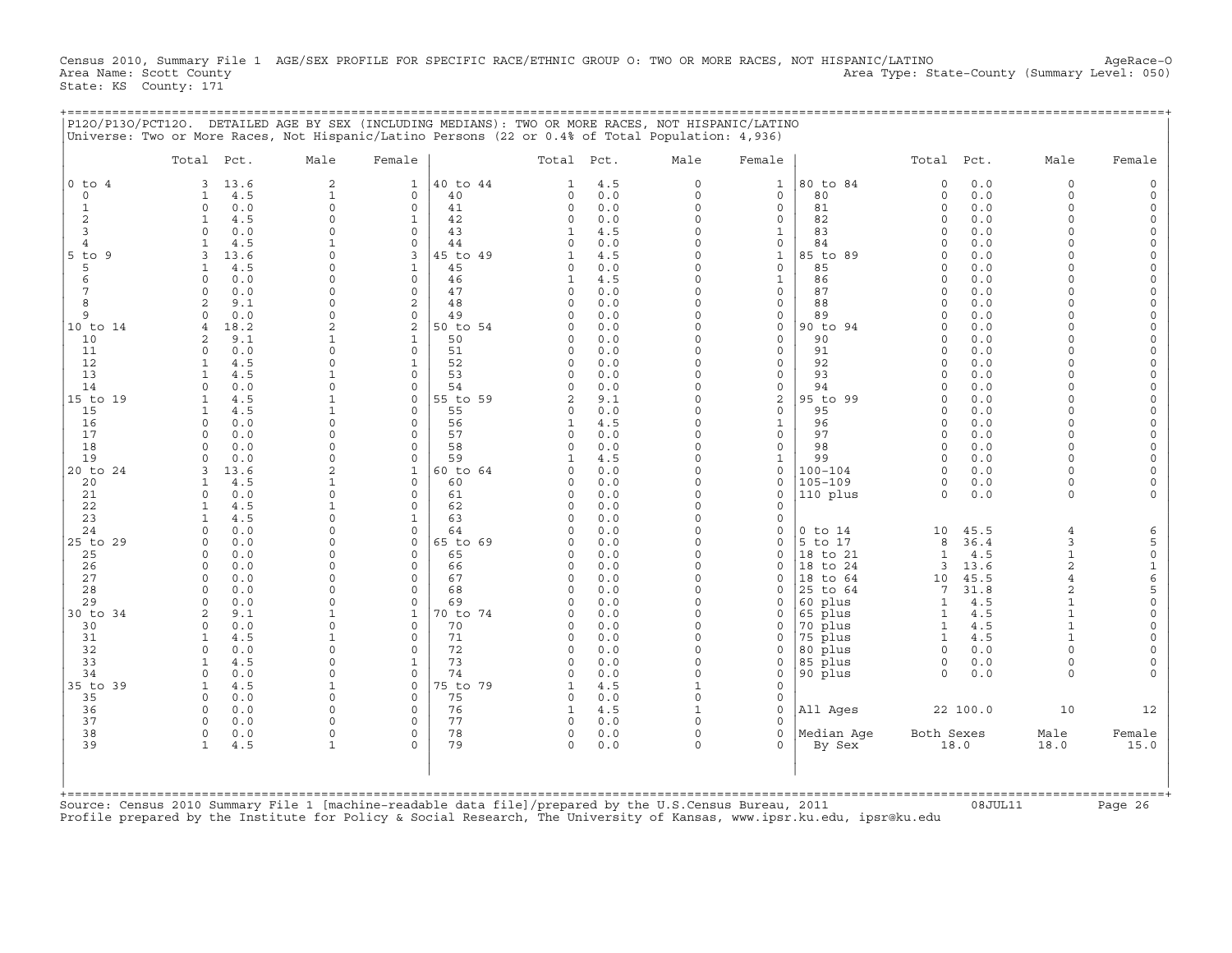| P8/P9. RACE BY HISPANIC/LATINO ETHNICITY                                                                                                      |          |     |                                                                                                                                                                                                                                                                                                                                                                                                                                               |                |                                        |               |
|-----------------------------------------------------------------------------------------------------------------------------------------------|----------|-----|-----------------------------------------------------------------------------------------------------------------------------------------------------------------------------------------------------------------------------------------------------------------------------------------------------------------------------------------------------------------------------------------------------------------------------------------------|----------------|----------------------------------------|---------------|
| Universe: Total Population                                                                                                                    | Total    |     |                                                                                                                                                                                                                                                                                                                                                                                                                                               |                | Hispanic or Latino Not Hispanic/Latino |               |
|                                                                                                                                               |          |     |                                                                                                                                                                                                                                                                                                                                                                                                                                               |                |                                        |               |
| Total:                                                                                                                                        |          |     |                                                                                                                                                                                                                                                                                                                                                                                                                                               |                |                                        |               |
| Population of one race:                                                                                                                       |          |     | $\begin{tabular}{cccccccc} \multicolumn{4}{c}{\textbf{1.67}} \multicolumn{4}{c}{\textbf{1.68}} \multicolumn{4}{c}{\textbf{1.69}} \multicolumn{4}{c}{\textbf{1.69}} \multicolumn{4}{c}{\textbf{1.60}} \multicolumn{4}{c}{\textbf{1.60}} \multicolumn{4}{c}{\textbf{1.61}} \multicolumn{4}{c}{\textbf{1.61}} \multicolumn{4}{c}{\textbf{1.62}} \multicolumn{4}{c}{\textbf{1.63}} \multicolumn{4}{c}{\textbf{1.64}} \multicolumn{4}{c}{\textbf{$ |                |                                        |               |
| White alone                                                                                                                                   |          |     |                                                                                                                                                                                                                                                                                                                                                                                                                                               |                |                                        |               |
| Black or African American alone                                                                                                               |          |     |                                                                                                                                                                                                                                                                                                                                                                                                                                               |                |                                        |               |
| American Indian and Alaska Native alone                                                                                                       |          |     |                                                                                                                                                                                                                                                                                                                                                                                                                                               |                |                                        |               |
| Asian alone                                                                                                                                   |          |     |                                                                                                                                                                                                                                                                                                                                                                                                                                               |                |                                        |               |
| Native Hawaiian and Other Pacific Islander alone                                                                                              |          |     |                                                                                                                                                                                                                                                                                                                                                                                                                                               |                |                                        |               |
| Some Other Race alone                                                                                                                         |          |     |                                                                                                                                                                                                                                                                                                                                                                                                                                               |                |                                        |               |
| Population of two or more races:                                                                                                              |          |     |                                                                                                                                                                                                                                                                                                                                                                                                                                               |                |                                        |               |
| Population of two races:                                                                                                                      |          |     |                                                                                                                                                                                                                                                                                                                                                                                                                                               |                |                                        |               |
| White; Black or African American                                                                                                              |          |     |                                                                                                                                                                                                                                                                                                                                                                                                                                               |                |                                        |               |
| White; American Indian and Alaska Native                                                                                                      |          |     |                                                                                                                                                                                                                                                                                                                                                                                                                                               |                |                                        |               |
| White; Asian                                                                                                                                  |          |     |                                                                                                                                                                                                                                                                                                                                                                                                                                               |                |                                        |               |
| White; Native Hawaiian and Other Pacific Islander                                                                                             |          |     |                                                                                                                                                                                                                                                                                                                                                                                                                                               |                |                                        |               |
| White; Some other race                                                                                                                        |          |     |                                                                                                                                                                                                                                                                                                                                                                                                                                               |                |                                        |               |
| Black or African American; American Indian and Alaska Native                                                                                  |          |     |                                                                                                                                                                                                                                                                                                                                                                                                                                               |                |                                        |               |
| Black or African American; Asian                                                                                                              |          |     |                                                                                                                                                                                                                                                                                                                                                                                                                                               |                |                                        |               |
| Black or African American; Native Hawaiian and Other Pacific Islander                                                                         |          |     |                                                                                                                                                                                                                                                                                                                                                                                                                                               |                |                                        |               |
| Black or African American; Some Other Race                                                                                                    |          |     |                                                                                                                                                                                                                                                                                                                                                                                                                                               |                |                                        |               |
| American Indian and Alaska Native; Asian                                                                                                      |          |     |                                                                                                                                                                                                                                                                                                                                                                                                                                               |                |                                        |               |
| American Indian and Alaska Native; Native Hawaiian and Other Pacific Islander                                                                 |          |     |                                                                                                                                                                                                                                                                                                                                                                                                                                               |                |                                        |               |
| American Indian and Alaska Native; Some Other Race                                                                                            |          |     |                                                                                                                                                                                                                                                                                                                                                                                                                                               |                |                                        |               |
| Asian; Native Hawaiian and Other Pacific Islander                                                                                             |          |     |                                                                                                                                                                                                                                                                                                                                                                                                                                               |                |                                        |               |
| Asian; Some Other Race                                                                                                                        |          |     |                                                                                                                                                                                                                                                                                                                                                                                                                                               |                |                                        |               |
| Native Hawaiian and Other Pacific Islander; Some Other Race                                                                                   |          |     |                                                                                                                                                                                                                                                                                                                                                                                                                                               |                |                                        |               |
| Population of three or more races:                                                                                                            |          |     |                                                                                                                                                                                                                                                                                                                                                                                                                                               |                |                                        |               |
| Population of three races*                                                                                                                    |          |     |                                                                                                                                                                                                                                                                                                                                                                                                                                               |                |                                        |               |
| Population of four races*                                                                                                                     |          |     |                                                                                                                                                                                                                                                                                                                                                                                                                                               |                |                                        |               |
| Population of five races*                                                                                                                     |          |     |                                                                                                                                                                                                                                                                                                                                                                                                                                               |                |                                        |               |
| Population of all six races                                                                                                                   | $\Omega$ | 0.0 | $\Omega$                                                                                                                                                                                                                                                                                                                                                                                                                                      | 0.0            | $\Omega$                               | 0.0           |
|                                                                                                                                               |          |     |                                                                                                                                                                                                                                                                                                                                                                                                                                               |                |                                        |               |
| *Tables P8 and p9 also include counts for all 41 specific combinations of three, four, and five races. They are not shown here to save space. |          |     |                                                                                                                                                                                                                                                                                                                                                                                                                                               |                |                                        |               |
| For more information, contact the Census Bureau or the State Data Center which produced this report. See also Race Profile 3.                 |          |     |                                                                                                                                                                                                                                                                                                                                                                                                                                               |                |                                        |               |
|                                                                                                                                               |          |     |                                                                                                                                                                                                                                                                                                                                                                                                                                               |                |                                        |               |
| P6/P7. TOTAL RACES TALLIED BY HISPANIC/LATINO ETHNICITY                                                                                       |          |     |                                                                                                                                                                                                                                                                                                                                                                                                                                               |                |                                        |               |
| Universe: Total Races Tallied (5,000 or 101.3% of the total population)                                                                       |          |     |                                                                                                                                                                                                                                                                                                                                                                                                                                               |                |                                        |               |
| (Greater than the total population because of multiple race reporting)                                                                        |          |     |                                                                                                                                                                                                                                                                                                                                                                                                                                               | Hispanic       | Not Hispanic                           |               |
|                                                                                                                                               |          |     | Total                                                                                                                                                                                                                                                                                                                                                                                                                                         | or Latino      |                                        | or Latino     |
| Total Races Tallied:                                                                                                                          |          |     | 5,000                                                                                                                                                                                                                                                                                                                                                                                                                                         | 792            |                                        | 4,208         |
| White alone or in combination with one or more other races                                                                                    |          |     | 4,495                                                                                                                                                                                                                                                                                                                                                                                                                                         | 379            |                                        | 4,116         |
| Black or African American alone or in combination with one or more other races                                                                |          |     | 27                                                                                                                                                                                                                                                                                                                                                                                                                                            | $\frac{4}{3}$  |                                        | 23            |
| American Indian and Alaska Native alone or in combination with one or more other races                                                        |          |     | 58                                                                                                                                                                                                                                                                                                                                                                                                                                            | 16             |                                        | 42            |
| Asian alone or in combination with one or more other races                                                                                    |          |     | 34                                                                                                                                                                                                                                                                                                                                                                                                                                            | 10             |                                        | 24            |
| Native Hawaiian and Other Pacific Islander alone or in combination with one or more other races                                               |          |     | $\overline{\phantom{0}}$                                                                                                                                                                                                                                                                                                                                                                                                                      | $\overline{1}$ |                                        | $\frac{1}{2}$ |
| Some Other Race alone or in combination with one or more other races                                                                          |          |     | 384                                                                                                                                                                                                                                                                                                                                                                                                                                           | 382            |                                        |               |
|                                                                                                                                               |          |     |                                                                                                                                                                                                                                                                                                                                                                                                                                               |                |                                        |               |
| As a Percent of Total Race Tallies:                                                                                                           |          |     | 100.0                                                                                                                                                                                                                                                                                                                                                                                                                                         | 100.0          |                                        | 100.0         |
| White alone or in combination with one or more other races                                                                                    |          |     | 89.9                                                                                                                                                                                                                                                                                                                                                                                                                                          | 47.9           |                                        | 97.8          |
| Black or African American alone or in combination with one or more other races                                                                |          |     | 0.5                                                                                                                                                                                                                                                                                                                                                                                                                                           | 0.5            |                                        | 0.5           |
| American Indian and Alaska Native alone or in combination with one or more other races                                                        |          |     | 1.2                                                                                                                                                                                                                                                                                                                                                                                                                                           | 2.0            |                                        | 1.0           |
| Asian alone or in combination with one or more other races                                                                                    |          |     | 0.7                                                                                                                                                                                                                                                                                                                                                                                                                                           | 1.3            |                                        | 0.6           |
| Native Hawaiian and Other Pacific Islander alone or in combination with one or more other races                                               |          |     | 0.0                                                                                                                                                                                                                                                                                                                                                                                                                                           | 0.1            |                                        | 0.0           |
| Some Other Race alone or in combination with one or more other races                                                                          |          |     | 7.7                                                                                                                                                                                                                                                                                                                                                                                                                                           | 48.2           |                                        | 0.0           |

| P6/P7. TOTAL RACES TALLIED BY HISPANIC/LATINO ETHNICITY                                                                                                                                                                           |       |           |              |
|-----------------------------------------------------------------------------------------------------------------------------------------------------------------------------------------------------------------------------------|-------|-----------|--------------|
| Universe: Total Races Tallied (5,000 or 101.3% of the total population)                                                                                                                                                           |       |           |              |
| (Greater than the total population because of multiple race reporting)                                                                                                                                                            |       | Hispanic  | Not Hispanic |
|                                                                                                                                                                                                                                   | Total | or Latino | or Latino    |
| Total Races Tallied:                                                                                                                                                                                                              | 5,000 | 792       | 4,208        |
| White alone or in combination with one or more other races                                                                                                                                                                        | 4,495 | 379       | 4,116        |
| Black or African American alone or in combination with one or more other races                                                                                                                                                    | 27    |           | 23           |
| American Indian and Alaska Native alone or in combination with one or more other races                                                                                                                                            | 58    | 16        | 42           |
| Asian alone or in combination with one or more other races                                                                                                                                                                        | 34    | 10        | 24           |
| Native Hawaiian and Other Pacific Islander alone or in combination with one or more other races                                                                                                                                   |       |           |              |
| Some Other Race alone or in combination with one or more other races                                                                                                                                                              | 384   | 382       |              |
| As a Percent of Total Race Tallies:                                                                                                                                                                                               | 100.0 | 100.0     | 100.0        |
| White alone or in combination with one or more other races                                                                                                                                                                        | 89.9  | 47.9      | 97.8         |
| Black or African American alone or in combination with one or more other races                                                                                                                                                    | 0.5   | 0.5       | 0.5          |
| American Indian and Alaska Native alone or in combination with one or more other races                                                                                                                                            | 1.2   | 2.0       | 1.0          |
| Asian alone or in combination with one or more other races                                                                                                                                                                        | 0.7   | 1.3       | 0.6          |
| Native Hawaiian and Other Pacific Islander alone or in combination with one or more other races                                                                                                                                   | 0.0   | 0.1       | 0.0          |
| Some Other Race alone or in combination with one or more other races                                                                                                                                                              | 7.7   | 48.2      | $0.0$        |
| Source: Census 2010 Summary File 1 [machine-readable data file]/prepared by the U.S.Census Bureau, 2011<br>Profile prepared by the Institute for Policy & Social Research, The University of Kansas, www.ipsr.ku.edu, ipsr@ku.edu |       | 08JUL11   | Page 27      |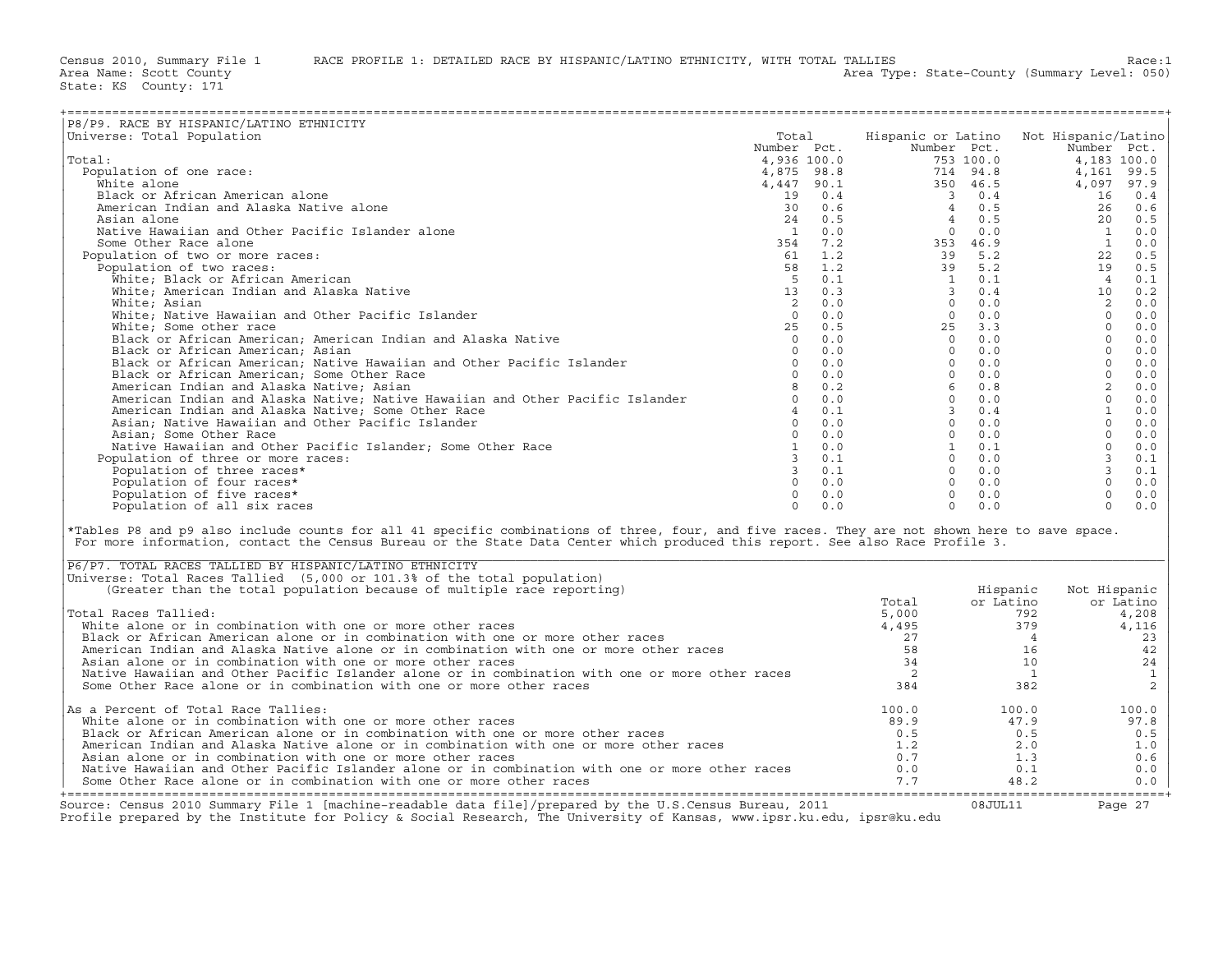Census 2010, Summary File 1 RACE PROFILE 2: DETAILED RACE BY HISP./LATINO ETHNICITY (18+); TALLIES FOR HOUSEHOLDERS<br>Area Name: Scott County (summary Level: 050) Area Type: State-County (Summary Level: 050) State: KS County: 171

| P10/P11. RACE BY HISPANIC/LATINO ETHNICITY FOR THE POPULATION 18 AND OVER                                                                                                                                                                                                                                                                                                                                                                                                                                                                                              |  |                                                                                                                         |                   |                                                        |                                       |
|------------------------------------------------------------------------------------------------------------------------------------------------------------------------------------------------------------------------------------------------------------------------------------------------------------------------------------------------------------------------------------------------------------------------------------------------------------------------------------------------------------------------------------------------------------------------|--|-------------------------------------------------------------------------------------------------------------------------|-------------------|--------------------------------------------------------|---------------------------------------|
| Universe: Population 18 and over                                                                                                                                                                                                                                                                                                                                                                                                                                                                                                                                       |  |                                                                                                                         |                   | Total 18 & over Hispanic or Latino Not Hispanic/Latino |                                       |
|                                                                                                                                                                                                                                                                                                                                                                                                                                                                                                                                                                        |  |                                                                                                                         |                   |                                                        |                                       |
| Total 18 and over:                                                                                                                                                                                                                                                                                                                                                                                                                                                                                                                                                     |  |                                                                                                                         |                   |                                                        |                                       |
| Population of one race:                                                                                                                                                                                                                                                                                                                                                                                                                                                                                                                                                |  |                                                                                                                         |                   |                                                        |                                       |
| White alone                                                                                                                                                                                                                                                                                                                                                                                                                                                                                                                                                            |  |                                                                                                                         |                   |                                                        |                                       |
| Black or African American alone                                                                                                                                                                                                                                                                                                                                                                                                                                                                                                                                        |  |                                                                                                                         |                   |                                                        |                                       |
|                                                                                                                                                                                                                                                                                                                                                                                                                                                                                                                                                                        |  |                                                                                                                         |                   |                                                        |                                       |
| American Indian and Alaska Native alone                                                                                                                                                                                                                                                                                                                                                                                                                                                                                                                                |  |                                                                                                                         |                   |                                                        |                                       |
| Asian alone                                                                                                                                                                                                                                                                                                                                                                                                                                                                                                                                                            |  |                                                                                                                         |                   |                                                        |                                       |
| Native Hawaiian and Other Pacific Islander alone                                                                                                                                                                                                                                                                                                                                                                                                                                                                                                                       |  |                                                                                                                         |                   |                                                        |                                       |
| Some Other Race alone                                                                                                                                                                                                                                                                                                                                                                                                                                                                                                                                                  |  |                                                                                                                         |                   |                                                        |                                       |
| Population of two or more races:                                                                                                                                                                                                                                                                                                                                                                                                                                                                                                                                       |  |                                                                                                                         |                   |                                                        |                                       |
| Population of two races:                                                                                                                                                                                                                                                                                                                                                                                                                                                                                                                                               |  |                                                                                                                         |                   |                                                        |                                       |
|                                                                                                                                                                                                                                                                                                                                                                                                                                                                                                                                                                        |  |                                                                                                                         |                   |                                                        |                                       |
|                                                                                                                                                                                                                                                                                                                                                                                                                                                                                                                                                                        |  |                                                                                                                         |                   |                                                        |                                       |
|                                                                                                                                                                                                                                                                                                                                                                                                                                                                                                                                                                        |  |                                                                                                                         |                   |                                                        |                                       |
|                                                                                                                                                                                                                                                                                                                                                                                                                                                                                                                                                                        |  |                                                                                                                         |                   |                                                        |                                       |
|                                                                                                                                                                                                                                                                                                                                                                                                                                                                                                                                                                        |  |                                                                                                                         |                   |                                                        |                                       |
|                                                                                                                                                                                                                                                                                                                                                                                                                                                                                                                                                                        |  |                                                                                                                         |                   |                                                        |                                       |
|                                                                                                                                                                                                                                                                                                                                                                                                                                                                                                                                                                        |  |                                                                                                                         |                   |                                                        |                                       |
|                                                                                                                                                                                                                                                                                                                                                                                                                                                                                                                                                                        |  |                                                                                                                         |                   |                                                        |                                       |
|                                                                                                                                                                                                                                                                                                                                                                                                                                                                                                                                                                        |  |                                                                                                                         |                   |                                                        |                                       |
|                                                                                                                                                                                                                                                                                                                                                                                                                                                                                                                                                                        |  |                                                                                                                         |                   |                                                        |                                       |
|                                                                                                                                                                                                                                                                                                                                                                                                                                                                                                                                                                        |  |                                                                                                                         |                   |                                                        |                                       |
|                                                                                                                                                                                                                                                                                                                                                                                                                                                                                                                                                                        |  |                                                                                                                         |                   |                                                        |                                       |
|                                                                                                                                                                                                                                                                                                                                                                                                                                                                                                                                                                        |  |                                                                                                                         |                   |                                                        |                                       |
|                                                                                                                                                                                                                                                                                                                                                                                                                                                                                                                                                                        |  |                                                                                                                         |                   |                                                        |                                       |
|                                                                                                                                                                                                                                                                                                                                                                                                                                                                                                                                                                        |  |                                                                                                                         |                   |                                                        |                                       |
|                                                                                                                                                                                                                                                                                                                                                                                                                                                                                                                                                                        |  |                                                                                                                         |                   |                                                        |                                       |
|                                                                                                                                                                                                                                                                                                                                                                                                                                                                                                                                                                        |  |                                                                                                                         |                   |                                                        |                                       |
| Population of three or more races:                                                                                                                                                                                                                                                                                                                                                                                                                                                                                                                                     |  |                                                                                                                         |                   |                                                        |                                       |
|                                                                                                                                                                                                                                                                                                                                                                                                                                                                                                                                                                        |  |                                                                                                                         |                   |                                                        |                                       |
|                                                                                                                                                                                                                                                                                                                                                                                                                                                                                                                                                                        |  |                                                                                                                         |                   |                                                        |                                       |
|                                                                                                                                                                                                                                                                                                                                                                                                                                                                                                                                                                        |  |                                                                                                                         |                   |                                                        |                                       |
|                                                                                                                                                                                                                                                                                                                                                                                                                                                                                                                                                                        |  |                                                                                                                         |                   |                                                        |                                       |
|                                                                                                                                                                                                                                                                                                                                                                                                                                                                                                                                                                        |  |                                                                                                                         |                   |                                                        |                                       |
| Plice by experiment claim and Alexandro ETHRICITY FOR THE FORDING 18 AND OVER<br>The second over the particle of the second of the second of the second of the second of the second of the second of the second of the second o<br>*Tables P10 and P11 also include counts for all 41 specific combinations of three, four, and five races. They are not shown here to save<br>space. For more information, contact the Census Bureau or the State Data Center which produced this report.<br>H8/H9. TOTAL RACES TALLIED FOR HOUSEHOLDERS BY HISPANIC/LATINO ETHNICITY |  |                                                                                                                         |                   |                                                        |                                       |
| Universe: Total Races Tallied For Householders In Occupied Housing Units (1,993 or 100.5% of total households)                                                                                                                                                                                                                                                                                                                                                                                                                                                         |  |                                                                                                                         |                   |                                                        |                                       |
|                                                                                                                                                                                                                                                                                                                                                                                                                                                                                                                                                                        |  |                                                                                                                         |                   |                                                        |                                       |
| (Note: Greater than the total number of households because of multiple race reporting)                                                                                                                                                                                                                                                                                                                                                                                                                                                                                 |  |                                                                                                                         | Hispanic          | Not Hispanic                                           |                                       |
|                                                                                                                                                                                                                                                                                                                                                                                                                                                                                                                                                                        |  |                                                                                                                         |                   | or Latino                                              |                                       |
| Total Races Tallied for Householders:                                                                                                                                                                                                                                                                                                                                                                                                                                                                                                                                  |  |                                                                                                                         |                   | 1,791                                                  |                                       |
| White alone or in combination with one or more other races                                                                                                                                                                                                                                                                                                                                                                                                                                                                                                             |  |                                                                                                                         |                   | 1,768                                                  |                                       |
| White alone or in combination with one or more other races<br>Black or African American alone or in combination with one or more other races<br>American Indian and Alaska Native alone or in combination with one or more other rac                                                                                                                                                                                                                                                                                                                                   |  |                                                                                                                         |                   |                                                        | $\overline{4}$                        |
|                                                                                                                                                                                                                                                                                                                                                                                                                                                                                                                                                                        |  |                                                                                                                         |                   |                                                        | $\,8\,$                               |
| Asian alone or in combination with one or more other races                                                                                                                                                                                                                                                                                                                                                                                                                                                                                                             |  |                                                                                                                         |                   |                                                        |                                       |
| Native Hawaiian and Other Pacific Islander alone or in combination with one or more other races                                                                                                                                                                                                                                                                                                                                                                                                                                                                        |  |                                                                                                                         |                   |                                                        | $\begin{array}{c} 9 \\ 1 \end{array}$ |
| Some Other Race alone or in combination with one or more other races                                                                                                                                                                                                                                                                                                                                                                                                                                                                                                   |  |                                                                                                                         |                   |                                                        | $1\,$                                 |
|                                                                                                                                                                                                                                                                                                                                                                                                                                                                                                                                                                        |  | Hispanic<br>Total or Latino or<br>1,993<br>4 0<br>12<br>11<br>10<br>104<br>103                                          |                   |                                                        |                                       |
|                                                                                                                                                                                                                                                                                                                                                                                                                                                                                                                                                                        |  |                                                                                                                         |                   |                                                        |                                       |
| As a Percent of Total Race Tallies for Householders:                                                                                                                                                                                                                                                                                                                                                                                                                                                                                                                   |  | $\begin{array}{cccc} 100.0 & & & & 100.0 \ 93.4 & & & 46.0 \ 0.2 & & & 0.0 \ 0.6 & & & 2.0 \ 0.6 & & & 1.0 \end{array}$ |                   | 100.0                                                  |                                       |
| White alone or in combination with one or more other races                                                                                                                                                                                                                                                                                                                                                                                                                                                                                                             |  |                                                                                                                         |                   | 98.7                                                   |                                       |
| Black or African American alone or in combination with one or more other races                                                                                                                                                                                                                                                                                                                                                                                                                                                                                         |  |                                                                                                                         |                   | 0.2                                                    |                                       |
| American Indian and Alaska Native alone or in combination with one or more other races                                                                                                                                                                                                                                                                                                                                                                                                                                                                                 |  |                                                                                                                         |                   | 0.4                                                    |                                       |
| Asian alone or in combination with one or more other races                                                                                                                                                                                                                                                                                                                                                                                                                                                                                                             |  |                                                                                                                         | $\overline{1}$ .0 | 0.5                                                    |                                       |
| Native Hawaiian and Other Pacific Islander alone or in combination with one or more other races                                                                                                                                                                                                                                                                                                                                                                                                                                                                        |  | 0.1                                                                                                                     | 0.0               | 0.1                                                    |                                       |
| Some Other Race alone or in combination with one or more other races                                                                                                                                                                                                                                                                                                                                                                                                                                                                                                   |  | 5.2                                                                                                                     | 51.0              | 0.1                                                    |                                       |

| H8/H9. TOTAL RACES TALLIED FOR HOUSEHOLDERS BY HISPANIC/LATINO ETHNICITY                                                                                                                                                          |       |           |              |
|-----------------------------------------------------------------------------------------------------------------------------------------------------------------------------------------------------------------------------------|-------|-----------|--------------|
| Universe: Total Races Tallied For Householders In Occupied Housing Units (1,993 or 100.5% of total households)                                                                                                                    |       |           |              |
| (Note: Greater than the total number of households because of multiple race reporting)                                                                                                                                            |       | Hispanic  | Not Hispanic |
|                                                                                                                                                                                                                                   | Total | or Latino | or Latino    |
| Total Races Tallied for Householders:                                                                                                                                                                                             | 1,993 | 202       | 1,791        |
| White alone or in combination with one or more other races                                                                                                                                                                        | 1,861 | 93        | 1,768        |
| Black or African American alone or in combination with one or more other races                                                                                                                                                    |       |           |              |
| American Indian and Alaska Native alone or in combination with one or more other races                                                                                                                                            |       |           |              |
| Asian alone or in combination with one or more other races                                                                                                                                                                        |       |           |              |
| Native Hawaiian and Other Pacific Islander alone or in combination with one or more other races                                                                                                                                   |       |           |              |
| Some Other Race alone or in combination with one or more other races                                                                                                                                                              | 104   | 103       |              |
| As a Percent of Total Race Tallies for Householders:                                                                                                                                                                              | 100.0 | 100.0     | 100.0        |
| White alone or in combination with one or more other races                                                                                                                                                                        | 93.4  | 46.0      | 98.7         |
| Black or African American alone or in combination with one or more other races                                                                                                                                                    | 0.2   | 0.0       | 0.2          |
| American Indian and Alaska Native alone or in combination with one or more other races                                                                                                                                            | 0.6   | 2.0       | 0.4          |
| Asian alone or in combination with one or more other races                                                                                                                                                                        | 0.6   | 1.0       | 0.5          |
| Native Hawaiian and Other Pacific Islander alone or in combination with one or more other races                                                                                                                                   | 0.1   | 0.0       | 0.1          |
| Some Other Race alone or in combination with one or more other races                                                                                                                                                              | 5.2   | 51.0      | 0.1          |
|                                                                                                                                                                                                                                   |       |           |              |
| Source: Census 2010 Summary File 1 [machine-readable data file]/prepared by the U.S.Census Bureau, 2011<br>Profile prepared by the Institute for Policy & Social Research, The University of Kansas, www.ipsr.ku.edu, ipsr@ku.edu |       | 08JUL11   | Page 28      |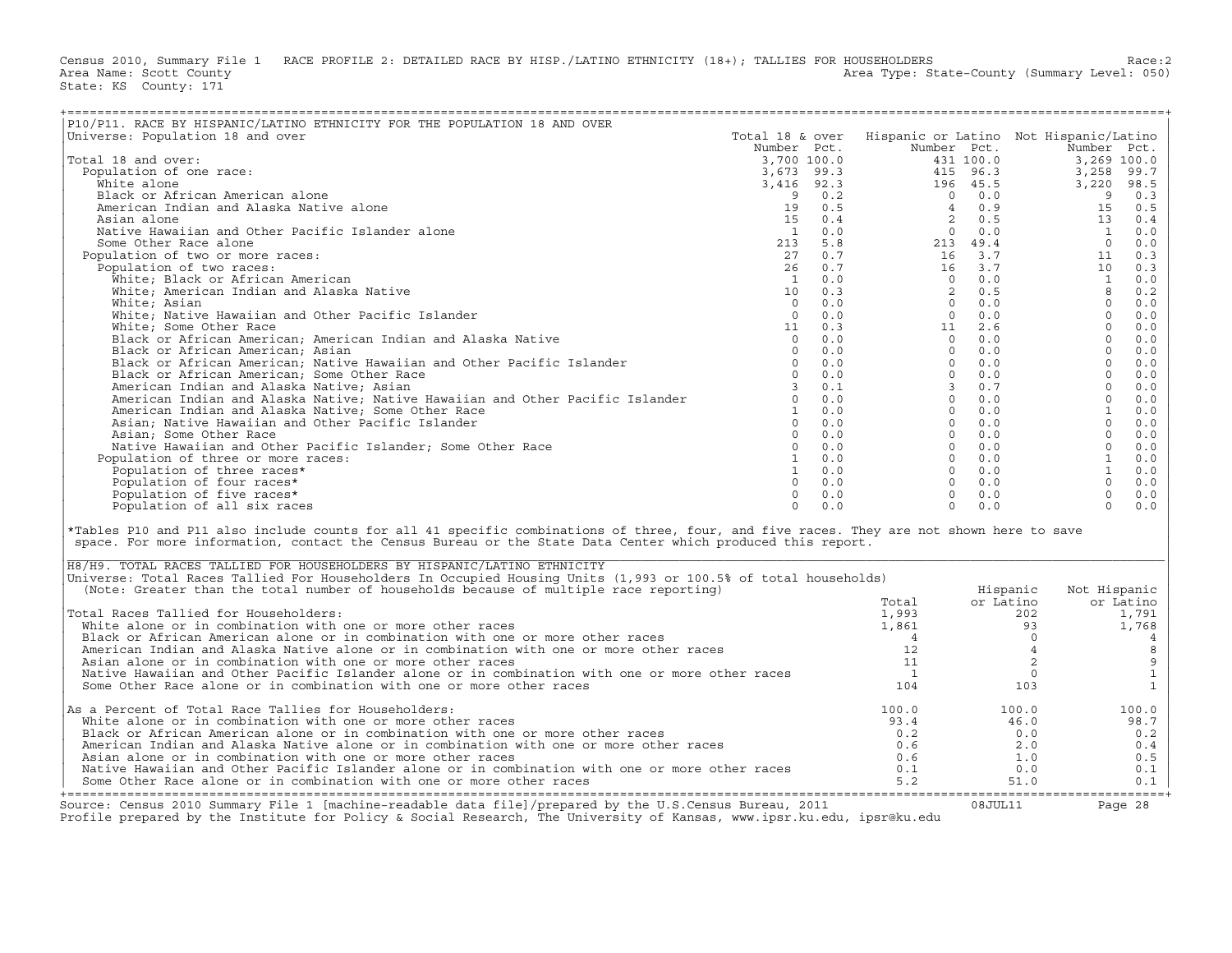Census 2010, Summary File 1 RACE PROFILE 3: MATRIX PRESENTATION OF MULTIPLE RACE COMBINATIONS Race: 3<br>Area Name: Scott County Level: 050) Area Type: State-County (Summary Level: 050)

| P6/P8. RACE COMBINATIONS AND<br>SHARE OF TOTAL TALLIES                                                                                                                                                                                                                                          | White               |                  | Black or<br>African American |                                    | American Indian<br>& Alaska Native |                                    | Asian         |                              | Native Hawaiian &<br>Other Pacific |                                       | Some other race |                                          |
|-------------------------------------------------------------------------------------------------------------------------------------------------------------------------------------------------------------------------------------------------------------------------------------------------|---------------------|------------------|------------------------------|------------------------------------|------------------------------------|------------------------------------|---------------|------------------------------|------------------------------------|---------------------------------------|-----------------|------------------------------------------|
| Two Universes:<br>Total Population (4,936)                                                                                                                                                                                                                                                      |                     | (WHITE)          |                              | (BLACK)                            |                                    | (AIAN)                             |               | (ASIAN)                      | Islander                           | (NHPI)                                |                 | (OTHER)                                  |
| and Total Races Tallied*                                                                                                                                                                                                                                                                        | Persons             | Pct of           | Persons                      | Pct of                             | Persons                            | Pct of                             | Persons       | Pct of                       | Persons                            | Pct of                                | Persons         | Pct of                                   |
| $(5,000$ or $98.7$ % of<br>the Total Population)                                                                                                                                                                                                                                                | or<br>Tallies       | WHITE<br>Tallies | or<br>Tallies                | <b>BLACK</b><br>Tallies            | or<br>Tallies                      | AIAN<br>Tallies                    | or<br>Tallies | ASIAN<br>Tallies             | or<br>Tallies                      | NHPI<br>Tallies                       | or<br>Tallies   | <b>OTHER</b><br>Tallies                  |
| ----------------------------------                                                                                                                                                                                                                                                              | ------------------  |                  |                              | ==================                 |                                    | ==================                 |               | ==================           | ==================                 |                                       |                 | ==================                       |
| One Race Alone                                                                                                                                                                                                                                                                                  |                     | 4,447 98.9       |                              | 19 70.4                            |                                    | 30 51.7                            |               | 24 70.6                      |                                    | 1 50.0                                |                 | 354 92.2                                 |
| Two-Race combinations (15 in                                                                                                                                                                                                                                                                    |                     |                  |                              |                                    |                                    |                                    |               |                              |                                    |                                       |                 |                                          |
| all, each presented twice)--<br>Total Tallies*                                                                                                                                                                                                                                                  | 45                  | 1.0              |                              | 5 18.5                             |                                    | 25<br>43.1                         |               | 10 29.4                      |                                    | 1 50.0                                |                 | 30<br>7.8                                |
|                                                                                                                                                                                                                                                                                                 |                     |                  |                              |                                    |                                    |                                    |               |                              |                                    |                                       |                 |                                          |
| WHITE and                                                                                                                                                                                                                                                                                       |                     |                  |                              | 5 18.5                             |                                    | 13<br>22.4                         |               | 2<br>5.9                     |                                    | $\Omega$<br>0.0                       |                 | 6.5<br>25                                |
| BLACK and<br>AIAN and                                                                                                                                                                                                                                                                           | 5<br>13             | 0.1<br>0.3       |                              | $- - -$<br>0.0<br>$\circ$          |                                    | $\Omega$<br>0.0<br>_________       |               | $\Omega$<br>0.0<br>23.5<br>8 |                                    | $\Omega$<br>0.0<br>$\mathbf 0$<br>0.0 |                 | $\Omega$<br>0.0<br>$\overline{4}$<br>1.0 |
| ASIAN and                                                                                                                                                                                                                                                                                       | 2                   | 0.0              |                              | 0.0<br>$\Omega$                    |                                    | 13.8<br>8                          |               | $- - - -$                    |                                    | $\Omega$<br>0.0                       |                 | $\circ$<br>0.0                           |
| NHPI and                                                                                                                                                                                                                                                                                        | $\Omega$            | 0.0              |                              | 0.0<br>$\circ$                     |                                    | 0.0<br>$\Omega$                    |               | 0.0<br>$\circ$               |                                    |                                       |                 | $\mathbf{1}$<br>0.3                      |
| OTHER and                                                                                                                                                                                                                                                                                       | 25                  | 0.6              |                              | 0.0<br>$\Omega$                    |                                    | 6.9<br>4                           |               | $\Omega$<br>0.0              |                                    | $\mathbf{1}$<br>50.0                  |                 |                                          |
| Three-Race combinations (20,                                                                                                                                                                                                                                                                    |                     |                  |                              |                                    |                                    |                                    |               |                              |                                    |                                       |                 |                                          |
| each presented three times)--                                                                                                                                                                                                                                                                   |                     |                  |                              |                                    |                                    |                                    |               |                              |                                    |                                       |                 |                                          |
| Total Tallies*                                                                                                                                                                                                                                                                                  | $\mathbf{3}$        | 0.1              |                              | 3, 11.1                            |                                    | 3<br>5.2                           |               | $\circ$<br>0.0               |                                    | $\mathbf 0$<br>0.0                    |                 | $\circ$<br>0.0                           |
| WHITE; BLACK; and                                                                                                                                                                                                                                                                               |                     |                  |                              | ________________                   |                                    | 3<br>5.2                           |               | $\circ$<br>0.0               |                                    | $\mathbf 0$<br>0.0                    |                 | 0.0<br>$\circ$                           |
| WHITE; AIAN; and                                                                                                                                                                                                                                                                                |                     |                  |                              | 11.1<br>3                          |                                    |                                    |               | 0.0<br>$\Omega$              |                                    | $\Omega$<br>0.0                       |                 | $\Omega$<br>0.0                          |
| WHITE; ASIAN; and                                                                                                                                                                                                                                                                               |                     |                  |                              | 0.0<br>$\Omega$<br>0.0<br>$\circ$  |                                    | 0.0<br>$\Omega$<br>$\Omega$<br>0.0 |               | $- - -$<br>0.0<br>$\circ$    |                                    | $\Omega$<br>0.0                       |                 | $\circ$<br>0.0<br>$\circ$<br>0.0         |
| WHITE; NHPI; and<br>WHITE; OTHER; $and$                                                                                                                                                                                                                                                         |                     |                  |                              | 0.0<br>$\Omega$                    |                                    | $\Omega$<br>0.0                    |               | 0.0<br>$\Omega$              |                                    | $\circ$<br>0.0                        |                 |                                          |
|                                                                                                                                                                                                                                                                                                 |                     |                  |                              |                                    |                                    |                                    |               |                              |                                    |                                       |                 |                                          |
| BLACK; AIAN; and<br>BLACK; ASIAN; and                                                                                                                                                                                                                                                           | 3<br>$\Omega$       | 0.1<br>0.0       |                              |                                    |                                    | $- - -$<br>$\Omega$<br>0.0         |               | $\circ$<br>0.0               |                                    | 0.0<br>$\Omega$<br>$\Omega$<br>0.0    |                 | $\circ$<br>0.0<br>$\Omega$<br>0.0        |
| BLACK; NHPI; and                                                                                                                                                                                                                                                                                | $\circ$             | 0.0              |                              |                                    |                                    | $\Omega$<br>0.0                    |               | 0.0<br>$\circ$               |                                    |                                       |                 | $\circ$<br>0.0                           |
| BLACK; OTHER; and                                                                                                                                                                                                                                                                               | $\Omega$            | 0.0              |                              |                                    |                                    | $\Omega$<br>0.0                    |               | $\Omega$<br>0.0              |                                    | $\Omega$<br>0.0                       |                 |                                          |
|                                                                                                                                                                                                                                                                                                 |                     |                  |                              |                                    |                                    |                                    |               |                              |                                    |                                       |                 |                                          |
| AIAN; ASIAN; and<br>AIAN; NHPI; and                                                                                                                                                                                                                                                             | $\circ$<br>$\Omega$ | 0.0<br>0.0       |                              | $\Omega$<br>0.0<br>$\Omega$<br>0.0 |                                    |                                    |               | 0.0<br>$\Omega$              |                                    | 0.0<br>0                              |                 | $\circ$<br>0.0<br>$\Omega$<br>0.0        |
| AIAN; OTHER; and                                                                                                                                                                                                                                                                                | $\Omega$            | 0.0              |                              | 0.0<br>$\Omega$                    |                                    |                                    |               | 0<br>0.0                     |                                    | $\mathbf 0$<br>0.0                    |                 |                                          |
|                                                                                                                                                                                                                                                                                                 |                     |                  |                              |                                    |                                    |                                    |               |                              |                                    |                                       |                 |                                          |
| ASIAN; NHPI; and                                                                                                                                                                                                                                                                                | $\circ$             | 0.0              |                              | 0.0<br>$\circ$                     |                                    | 0.0<br>0                           |               |                              |                                    |                                       |                 | $\circ$<br>0.0                           |
| ASIAN; OTHER; and                                                                                                                                                                                                                                                                               | $\Omega$            | 0.0              |                              | 0.0<br>$\Omega$                    |                                    | 0.0<br>$\Omega$                    |               |                              |                                    | $\mathbf 0$<br>0.0                    |                 |                                          |
| NHPI; OTHER; and                                                                                                                                                                                                                                                                                | $\circ$             | 0.0              |                              | 0.0<br>$\circ$                     |                                    | 0.0<br>$\circ$                     |               | $\circ$<br>0.0               |                                    |                                       |                 |                                          |
| Four Races (15)--Total Tallies*:                                                                                                                                                                                                                                                                | $\overline{0}$      | 0.0              |                              | $\overline{0}$<br>0.0              |                                    | 0.0<br>$\overline{0}$              |               | 0.0<br>$\overline{0}$        |                                    | 0.0<br>$\overline{0}$                 |                 | 0.0<br>$\overline{0}$                    |
| Five Races (6)--Total Tallies*:                                                                                                                                                                                                                                                                 | $\circ$             | 0.0              |                              | 0.0<br>$\circ$                     |                                    | 0.0<br>$\Omega$                    |               | $\circ$<br>0.0               |                                    | $\mathbf 0$<br>0.0                    |                 | $\circ$<br>0.0                           |
| Six Races (1)--Total Tallies*:                                                                                                                                                                                                                                                                  | $\Omega$            | 0.0              |                              | $\Omega$<br>0.0                    |                                    | $\Omega$<br>0.0                    |               | $\Omega$<br>0.0              |                                    | $\Omega$<br>0.0                       |                 | $\Omega$<br>0.0                          |
| Total Tallies* for each race                                                                                                                                                                                                                                                                    |                     |                  |                              |                                    |                                    |                                    |               |                              |                                    |                                       |                 |                                          |
| alone or in any combination:                                                                                                                                                                                                                                                                    |                     | 4,495 100.0      |                              | 27 100.0                           |                                    | 58 100.0                           |               | 34 100.0                     |                                    | 2 100.0                               |                 | 384 100.0                                |
| *Notes: Summing across Total Tallies rows would give results greater than the corresponding population counts because of multiple counting (e.g.,                                                                                                                                               |                     |                  |                              |                                    |                                    |                                    |               |                              |                                    |                                       |                 |                                          |
| each person of three races would be counted three times). Detail is not shown for the four-race and five-race combinations. Each Percent shown<br>represents that combination's share of total tallies for the race indicated in the column header. See Race Profile 1 for Grand Total Tallies. |                     |                  |                              |                                    |                                    |                                    |               |                              |                                    |                                       |                 |                                          |
|                                                                                                                                                                                                                                                                                                 |                     |                  |                              |                                    |                                    |                                    |               |                              |                                    |                                       |                 |                                          |

+===================================================================================================================================================+ Source: Census 2010 Summary File 1 [machine−readable data file]/prepared by the U.S.Census Bureau, 2011 08JUL11 Page 29 Profile prepared by the Institute for Policy & Social Research, The University of Kansas, www.ipsr.ku.edu, ipsr@ku.edu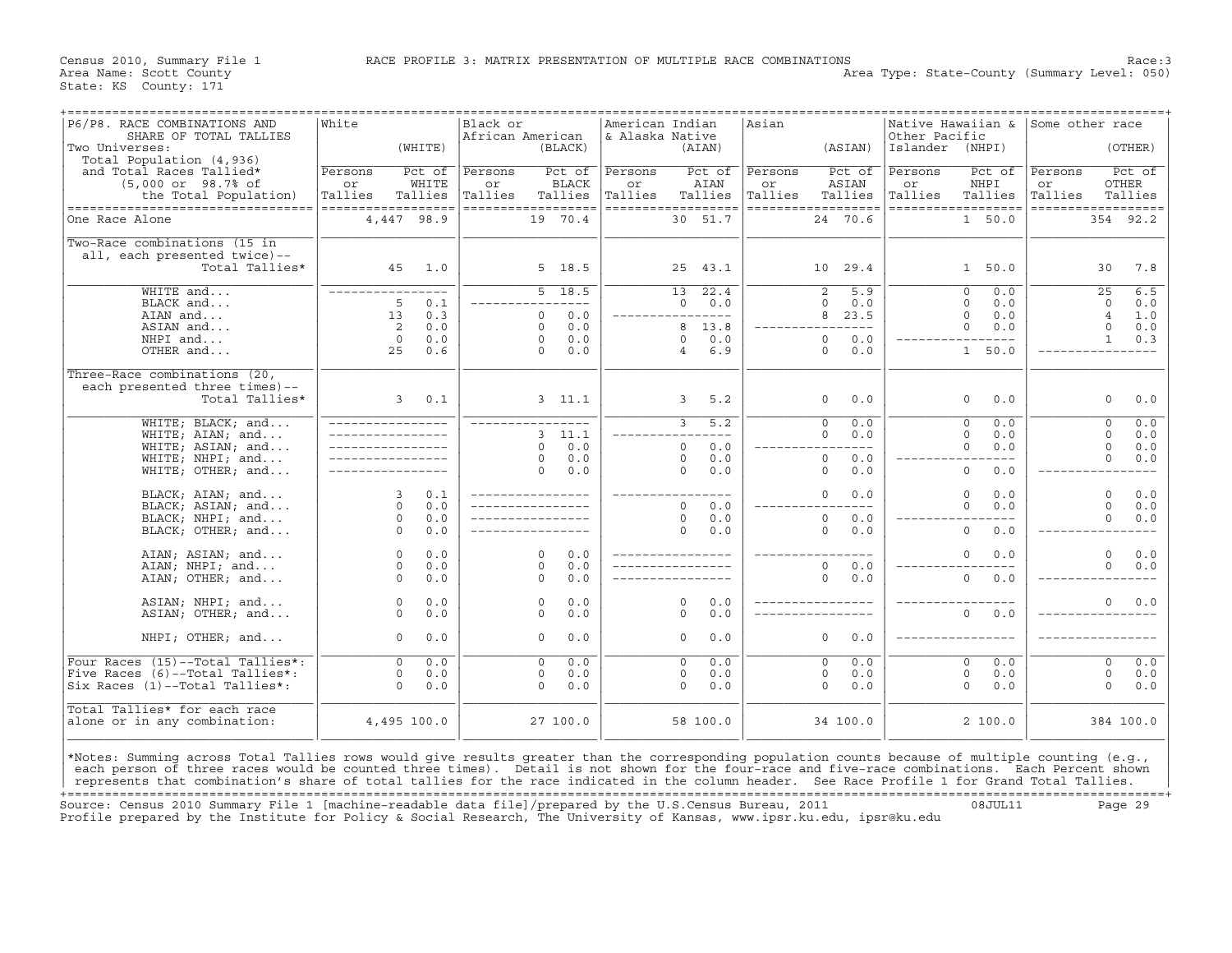Census 2010, Summary File 1 RACE PROFILE 4: DETAILED NATIVE AMERICAN, ASIAN, PACIFIC ISLANDER, & HISP/LATINO SUBGROUPS Race:4<br>Area Name: Scott County (summary Level: 050) Area Type: State-County (Summary Level: 050) State: KS County: 171

| PCT1. AMERICAN INDIAN AND ALASKA NATIVE BY TRIBE                                |                             |                        |                        |                                                  |                       |                                         |                 |                     |
|---------------------------------------------------------------------------------|-----------------------------|------------------------|------------------------|--------------------------------------------------|-----------------------|-----------------------------------------|-----------------|---------------------|
| Universe: Persons who are American Indian and Alaska Native Alone               |                             |                        |                        |                                                  |                       |                                         |                 |                     |
|                                                                                 |                             |                        |                        |                                                  |                       |                                         |                 |                     |
|                                                                                 |                             |                        |                        |                                                  |                       |                                         |                 |                     |
| Total:                                                                          |                             | 30                     |                        |                                                  |                       |                                         |                 |                     |
| With one tribe specified:                                                       |                             | 25 Cree                |                        | $\Omega$<br>Paiute                               |                       | $\Omega$<br>Yuman                       |                 | $\mathbf 0$         |
| American Indian tribe:                                                          |                             | 24 Creek               |                        | $\overline{2}$<br>Pima                           |                       | $\Omega$<br>Other Amer. Indian tribes   |                 | $\mathbf 0$         |
|                                                                                 |                             | 1 Crow                 |                        | $\Omega$<br>Potawatomi                           |                       | 6                                       |                 |                     |
| Apache                                                                          |                             |                        |                        |                                                  |                       | Amer. Indian not specified              |                 | $\mathbf 1$         |
| Arapaho                                                                         |                             | 0 Delaware             |                        | $\circ$<br>Pueblo                                |                       | $\Omega$<br>Alaska Native tribe:        |                 | $\mathsf{O}\xspace$ |
| Blackfeet                                                                       |                             | Hopi<br>$\overline{0}$ |                        | $\circ$<br>Puget Sound Salish                    |                       | $\Omega$<br>Alaskan Athabascan          |                 | $\mathsf{O}\xspace$ |
| Canadian/French Amer. Indian                                                    |                             | 0 Houma                |                        | $\Omega$<br>Seminole                             |                       | $\Omega$<br>Aleut                       |                 | $\mathsf{O}\xspace$ |
| Central American Indian                                                         |                             | 0 Iroquois             |                        | Shoshone<br>$\overline{0}$                       |                       | $\mathbf 0$<br>Inupiat                  |                 | $\mathsf{O}\xspace$ |
| Cherokee                                                                        |                             | 8 Kiowa                |                        | $\Omega$<br>Sioux                                |                       | $\Omega$<br>Tlingit-Haida               |                 | $\circ$             |
| Cheyenne                                                                        |                             | 0 Lumbee               |                        | $\Omega$<br>South American Indian                |                       | $\Omega$<br>Tsimshian                   |                 | $\mathsf{O}$        |
|                                                                                 |                             |                        |                        |                                                  |                       |                                         |                 |                     |
| Chickasaw                                                                       |                             | 3 Menominee            |                        | Spanish American Indian<br>$\circ$               |                       | $0 \qquad \qquad$<br>Yup'ik             |                 | $\mathbb O$         |
| Chippewa                                                                        |                             |                        | 0 Mexican Amer. Indian | 0 Tohono O'Odham                                 |                       | $\Omega$<br>Alaska Native not specified |                 | $\circ$             |
| Choctaw                                                                         |                             | 2 Navajo               |                        | 2 Ute                                            |                       | No tribe specified<br>$\circ$           |                 | 5                   |
| Colville                                                                        |                             | 0 Osage                |                        | 0 Yakama                                         |                       | $\Omega$<br>More than one specified     |                 | $\circ$             |
| Comanche                                                                        |                             | $\Omega$<br>Ottawa     |                        | 0 Yaqui                                          |                       | $\Omega$                                |                 |                     |
|                                                                                 |                             |                        |                        |                                                  |                       |                                         |                 |                     |
| (An additional 28 persons are Native American in combination with other races.) |                             |                        |                        |                                                  |                       |                                         |                 |                     |
|                                                                                 |                             |                        |                        |                                                  |                       |                                         |                 |                     |
|                                                                                 |                             |                        |                        |                                                  |                       |                                         |                 |                     |
|                                                                                 |                             |                        |                        |                                                  |                       |                                         |                 |                     |
| PCT5/PCT7. ASIAN POPULATION--DETAILED GROUPS                                    |                             |                        |                        | PCT8. NATIVE HAWAIIAN AND OTHER PACIFIC          |                       | PCT11. HISPANIC/LATINO BY SPECIFIC      |                 |                     |
| Two Universes: (1) Persons who are Asian Alone, and                             |                             |                        |                        | ISLANDER POPULATION--DETAILED GROUPS             |                       | ORIGIN                                  |                 |                     |
| (2) Total Asian Tallies reported by all persons*                                |                             |                        |                        | Univ.: Persons who are Native Hawaiian and       |                       | Univ.: Hispanic/Latino population **    |                 |                     |
|                                                                                 |                             |                        |                        | other Pacific Islander Alone                     |                       |                                         |                 |                     |
|                                                                                 | Persons(1) Pct. Tallies*(2) |                        |                        |                                                  |                       | Total Hispanic/Latino                   |                 | 753 100.0           |
| Totals (Each Universe):                                                         |                             | 24 100.0               | 34                     |                                                  | Persons Pct.          | Mexican                                 |                 | 701 93.1            |
|                                                                                 |                             |                        |                        |                                                  |                       |                                         |                 |                     |
| Only one group specified:                                                       |                             | 24 100.0               | $\frac{1}{2}$          |                                                  |                       | Puerto Rican                            | $\overline{1}$  | 0.1                 |
| Asian Indian                                                                    |                             | $5\quad 20.8$          | 5                      | Total:                                           | 1 100.0               | Cuban                                   | $\Omega$        | 0.0                 |
| Bangladeshi                                                                     |                             | $0 \t 0.0$             | $\circ$                | Only one group specified:                        | 1 100.0               | Dominican Republic                      | $\mathbf 0$     | 0.0                 |
| Bhutanese                                                                       |                             | $0 \t 0.0$             | $\Omega$               | Polynesian:                                      | 1 100.0               | Central American                        |                 |                     |
| Burmese                                                                         |                             | $0 \t 0.0$             | $\Omega$               | Native Hawaiian                                  | $0 \t 0.0$            | excluding Mexican:                      | $7\phantom{.0}$ | 0.9                 |
| Cambodian                                                                       |                             | $0 \qquad 0.0$         | $\Omega$               | Samoan                                           | 1 100.0               | Costa Rican                             | $\Omega$        | 0.0                 |
|                                                                                 |                             |                        | $\mathbf{1}$           |                                                  | 0.0<br>$\Omega$       | Guatemalan                              | $\Omega$        | 0.0                 |
| Chinese, except Taiwanese 1 4.2<br>Filipino 10 41.7                             |                             |                        |                        | Tonqan                                           |                       |                                         |                 |                     |
|                                                                                 |                             |                        | 12                     | Other Polynesian                                 | $\Omega$<br>0.0       | Honduran                                | $\overline{3}$  | 0.4                 |
| Hmong                                                                           | $0 \t 0.0$                  |                        | $\Omega$               | Micronesian:                                     | $\Omega$<br>0.0       | Nicaraquan                              | $\Omega$        | 0.0                 |
| Indonesian                                                                      |                             | $0 \qquad 0.0$         | $\Omega$               | Guamanian or Chamorro                            | $\Omega$<br>0.0       | Panamanian                              | $\Omega$        | 0.0                 |
| Japanese                                                                        |                             | $2 \t 8.3$             | 2                      | Marshallese                                      | $\Omega$<br>0.0       | Salvadoran                              | $\overline{4}$  | 0.5                 |
| Korean                                                                          |                             | 5 20.8                 | $7\overline{ }$        | Other Micronesian                                | $\Omega$<br>0.0       | Other Cent. American                    | $\Omega$        | 0.0                 |
| Laotian                                                                         |                             | $0 \t 0.0$             | $\mathbf{0}$           | Melanesian:                                      | $\overline{0}$<br>0.0 | South American:                         | $\mathbf{1}$    | 0.1                 |
|                                                                                 | $\Omega$                    | 0.0                    | $\Omega$               | Fijian                                           | $\overline{0}$<br>0.0 | Argentinean                             | <sup>1</sup>    | 0.1                 |
| Malaysian                                                                       | $\Omega$                    | 0.0                    | $\Omega$               | Other Melanesian                                 | $\overline{0}$<br>0.0 |                                         | $\Omega$        | 0.0                 |
| Nepalese                                                                        |                             |                        |                        |                                                  |                       | Bolivian                                |                 |                     |
| Pakistani                                                                       | $\Omega$                    | 0.0                    | $\Omega$               | No subgroup specified                            | $\overline{0}$<br>0.0 | Chilean                                 | $\Omega$        | 0.0                 |
| Sri Lankan                                                                      | $\Omega$                    | 0.0                    | $\Omega$               | More than one specified                          | $\Omega$<br>0.0       | Colombian                               | $\Omega$        | 0.0                 |
| Taiwanese                                                                       | $\overline{0}$              | 0.0                    | $\circ$                |                                                  |                       | Ecuadorian                              | $\Omega$        | 0.0                 |
| Thai                                                                            | $\Omega$                    | 0.0                    | $\Omega$               |                                                  |                       | Paraguayan                              | $\Omega$        | 0.0                 |
| Vietnamese                                                                      | 1                           | 4.2                    | $\mathbf{1}$           | **Hispanic/Latino persons can be of any race     |                       | Peruvian                                | $\Omega$        | 0.0                 |
| Other specified subgroup                                                        | $\Omega$                    | 0.0                    | $\Omega$               |                                                  |                       | Uruquayan                               | $\Omega$        | 0.0                 |
|                                                                                 | $\Omega$                    | 0.0                    | 6                      |                                                  |                       | Venezuelan                              | $\Omega$        | $0.0$               |
| No subgroup specified                                                           |                             |                        |                        |                                                  |                       |                                         |                 |                     |
| More than one specified                                                         | $\Omega$                    | 0.0                    | $---$                  | General note: For the groups shown on this       |                       | Other South American                    | $\Omega$        | 0.0                 |
|                                                                                 |                             |                        |                        | page, their proportions of this area's           |                       | Other Hispanic/Latino:                  | 43              | 5.7                 |
| *Included are the 0 tallies of Asian alone persons                              |                             |                        |                        | total population of 4,936 are:                   |                       | Spaniard                                | $\mathbf{1}$    | 0.1                 |
| who specified more than one Asian category, as well as                          |                             |                        |                        | Native American alone (0.6%),                    |                       | Spanish                                 | 6               | 0.8                 |
| the 10 persons who are Asian in combination with                                |                             |                        |                        | Asian alone (0.5%), Pacific Islander             |                       | Spanish American                        | $\Omega$        | 0.0                 |
| one or more other races.                                                        |                             |                        |                        | alone $(0.0%)$ , and Hispanic/Latino $(15.3%)$ . |                       | All other Hisp/Latino                   | 36              | 4.8                 |
|                                                                                 |                             |                        |                        |                                                  |                       |                                         |                 |                     |

+===================================================================================================================================================+Source: Census 2010 Summary File 1 [machine−readable data file]/prepared by the U.S.Census Bureau, 2011 08JUL11 Page 30 Profile prepared by the Institute for Policy & Social Research, The University of Kansas, www.ipsr.ku.edu, ipsr@ku.edu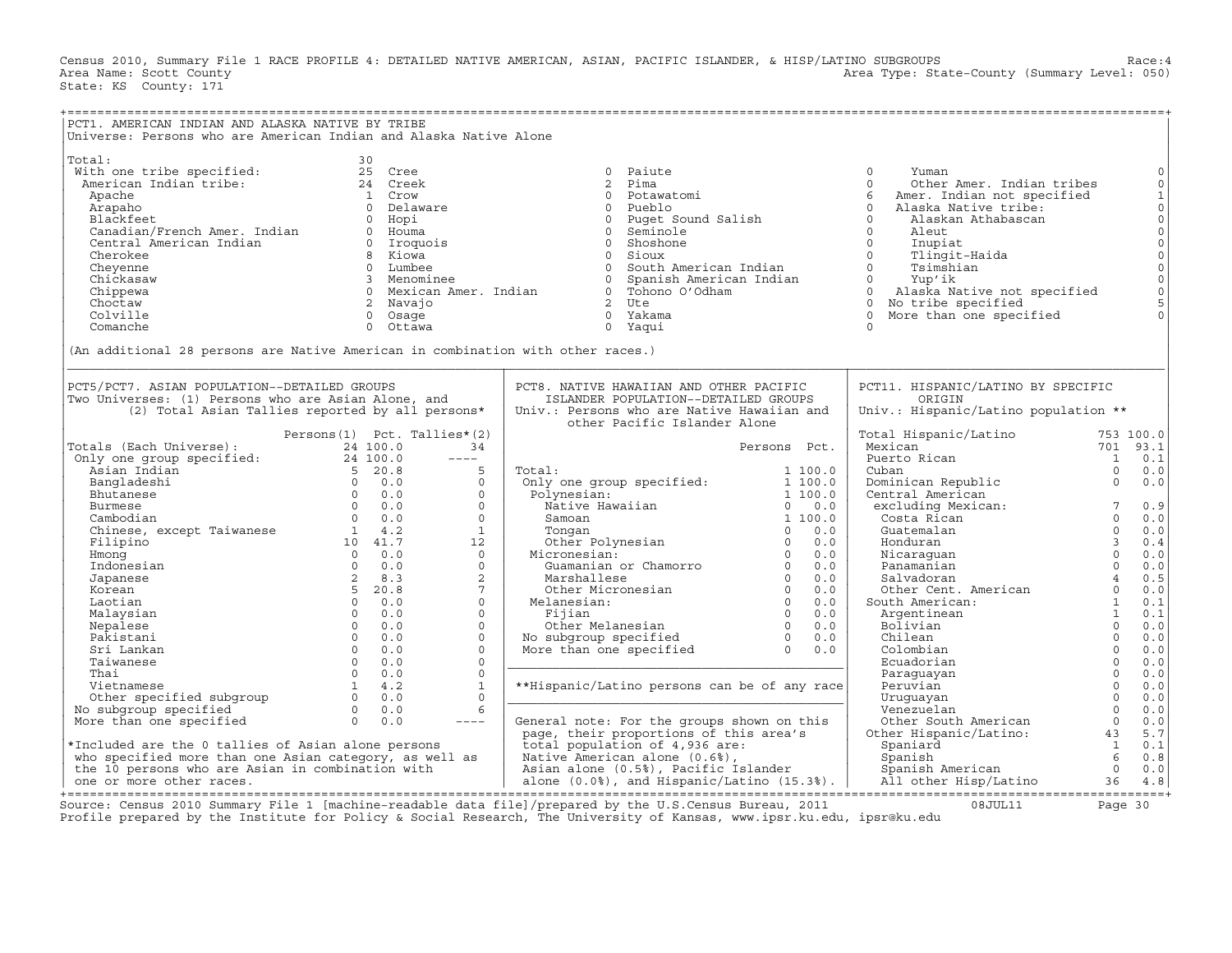| P29/P29A. POPULATION SUMMARY BY RESIDENCE TYPE FOR DESIGNATED UNIVERSE |                                                                                                            |                     |                                                                                                                                                                                                                                                          |                                 |                              |             | P38A/39A. FAMILY TYPE BY PRESENCE AND AGE OF OWN OR RELATED CHILDREN                                                                                                                                                                                                                                                                                                                                                                    |               |                |                           |                  |
|------------------------------------------------------------------------|------------------------------------------------------------------------------------------------------------|---------------------|----------------------------------------------------------------------------------------------------------------------------------------------------------------------------------------------------------------------------------------------------------|---------------------------------|------------------------------|-------------|-----------------------------------------------------------------------------------------------------------------------------------------------------------------------------------------------------------------------------------------------------------------------------------------------------------------------------------------------------------------------------------------------------------------------------------------|---------------|----------------|---------------------------|------------------|
| Universe: PERSONS Who Are White Alone                                  |                                                                                                            |                     |                                                                                                                                                                                                                                                          |                                 |                              |             | Universe: Families With A Householder Who Is<br>White Alone $(**)$ $(***)$                                                                                                                                                                                                                                                                                                                                                              |               |                |                           |                  |
| Total Persons:                                                         |                                                                                                            | Population<br>4,447 | 90.1% of                                                                                                                                                                                                                                                 | As % of Population of all Races | 4,936                        |             | By Presence of:                                                                                                                                                                                                                                                                                                                                                                                                                         | Own Children  |                | Related Children          |                  |
| 'otal Persons:<br>In Households(*)<br>In Group Ouarters                |                                                                                                            | 4,344               | 89.9% of                                                                                                                                                                                                                                                 |                                 | 4,831                        |             |                                                                                                                                                                                                                                                                                                                                                                                                                                         | Families Pct. |                | Families Pct.             |                  |
| In Group Quarters                                                      |                                                                                                            | 103                 | 98.1% of                                                                                                                                                                                                                                                 |                                 | 105                          |             | $\begin{tabular}{ll} \textbf{All families:} & \textbf{1} & \textbf{1} & \textbf{1} & \textbf{1} & \textbf{1} & \textbf{1} & \textbf{1} & \textbf{1} & \textbf{1} & \textbf{1} & \textbf{1} & \textbf{1} & \textbf{1} & \textbf{1} & \textbf{1} & \textbf{1} & \textbf{1} & \textbf{1} & \textbf{1} & \textbf{1} & \textbf{1} & \textbf{1} & \textbf{1} & \textbf{1} & \textbf{1} & \textbf{1} & \textbf{1} & \textbf{1} & \textbf{1} &$ |               |                |                           |                  |
| P16-18A/P36-37A. HOUSEHOLDS/POPULATION IN HOUSEHOLDS BY HOUSEHOLD TYPE |                                                                                                            |                     |                                                                                                                                                                                                                                                          |                                 |                              |             | All families:                                                                                                                                                                                                                                                                                                                                                                                                                           |               |                | 1,253 100.0<br>1,072 85.6 |                  |
| Universe: HOUSEHOLDERS Who Are White Alone                             |                                                                                                            |                     |                                                                                                                                                                                                                                                          |                                 |                              |             |                                                                                                                                                                                                                                                                                                                                                                                                                                         |               |                | 401                       | 32.0             |
|                                                                        |                                                                                                            |                     |                                                                                                                                                                                                                                                          |                                 | Average                      |             |                                                                                                                                                                                                                                                                                                                                                                                                                                         |               |                | 93                        | 7.4              |
|                                                                        |                                                                                                            |                     | Households                                                                                                                                                                                                                                               | Population (**)                 | Size                         |             |                                                                                                                                                                                                                                                                                                                                                                                                                                         |               |                | 100                       | 8.0              |
| Total Households (**)                                                  |                                                                                                            |                     | Votal Households (**)<br>Under 18 years<br>1,853 (1,853)<br>1,853 (1,051)<br>1,951 (1,051)<br>1,953 (1,051)<br>Family Households (***)<br>Under 18 years<br>1,253 (1,033)<br>1,033 (18 years and over<br>1,033<br>18 years and over<br>1,033<br>16 years |                                 | 2.36<br>0.57                 |             |                                                                                                                                                                                                                                                                                                                                                                                                                                         |               |                | 671                       | 208 16.6<br>53.6 |
|                                                                        |                                                                                                            |                     |                                                                                                                                                                                                                                                          |                                 | 1.79                         |             |                                                                                                                                                                                                                                                                                                                                                                                                                                         |               |                |                           | 181 14.4         |
|                                                                        |                                                                                                            |                     |                                                                                                                                                                                                                                                          |                                 | 2.90                         |             |                                                                                                                                                                                                                                                                                                                                                                                                                                         |               |                | 80                        | 6.4              |
|                                                                        |                                                                                                            |                     |                                                                                                                                                                                                                                                          |                                 | 0.82                         |             |                                                                                                                                                                                                                                                                                                                                                                                                                                         |               |                | 50                        | 4.0              |
|                                                                        |                                                                                                            |                     |                                                                                                                                                                                                                                                          |                                 | 2.07<br>1.15                 |             |                                                                                                                                                                                                                                                                                                                                                                                                                                         |               |                | 11<br>- 9                 | 0.9<br>0.7       |
|                                                                        |                                                                                                            |                     |                                                                                                                                                                                                                                                          |                                 |                              |             |                                                                                                                                                                                                                                                                                                                                                                                                                                         |               |                | 30                        | 2.4              |
| P12A/P13A. POPULATION BY AGE AND SEX                                   |                                                                                                            |                     |                                                                                                                                                                                                                                                          |                                 |                              |             |                                                                                                                                                                                                                                                                                                                                                                                                                                         |               |                | 30                        | 2.4              |
| Universe: Persons Who Are White Alone (*)                              |                                                                                                            |                     |                                                                                                                                                                                                                                                          |                                 |                              |             |                                                                                                                                                                                                                                                                                                                                                                                                                                         |               |                | 101                       | 8.1              |
|                                                                        |                                                                                                            |                     |                                                                                                                                                                                                                                                          |                                 |                              |             |                                                                                                                                                                                                                                                                                                                                                                                                                                         |               |                | 70                        | 5.6              |
|                                                                        | ---Both Sexes---<br>Number Pct.                                                                            |                     | ------Male------<br>Number                                                                                                                                                                                                                               | Pct.                            | $---$ Female -----<br>Number | Pct.        |                                                                                                                                                                                                                                                                                                                                                                                                                                         |               |                | 19<br>16                  | 1.5<br>1.3       |
|                                                                        |                                                                                                            |                     |                                                                                                                                                                                                                                                          |                                 |                              |             |                                                                                                                                                                                                                                                                                                                                                                                                                                         |               |                | 35                        | 2.8              |
| All Ages:                                                              | 4,447 100.0                                                                                                |                     | 2,229                                                                                                                                                                                                                                                    | 100.0                           |                              | 2,218 100.0 |                                                                                                                                                                                                                                                                                                                                                                                                                                         |               |                | 31                        | 2.5              |
| Under 5                                                                |                                                                                                            | 7.0                 | 177                                                                                                                                                                                                                                                      | 7.9                             | 134                          | 6.0         |                                                                                                                                                                                                                                                                                                                                                                                                                                         |               |                |                           |                  |
| $5$ to $9$<br>10 to 14                                                 |                                                                                                            | 5.9<br>6.4          | 140                                                                                                                                                                                                                                                      | 6.3<br>6.1                      | 122<br>148                   | 5.5<br>6.7  | P31A. RELATIONSHIP BY HOUSEHOLD TYPE FOR THE POPULATION UNDER 18 YEARS                                                                                                                                                                                                                                                                                                                                                                  |               |                |                           |                  |
| 15 to 17                                                               |                                                                                                            | 3.9                 |                                                                                                                                                                                                                                                          | 3.9                             | 85                           | 3.8         | Universe: Persons under 18 who are                                                                                                                                                                                                                                                                                                                                                                                                      |               |                |                           |                  |
| 18 and 19                                                              |                                                                                                            | 2.1                 |                                                                                                                                                                                                                                                          | 2.5                             | 40                           | 1.8         | White Alone $(*)$ $(***)$                                                                                                                                                                                                                                                                                                                                                                                                               |               |                |                           |                  |
| 20                                                                     | $\begin{array}{r} 711 \\ 311 \\ 262 \\ 285 \\ 173 \\ 95 \\ 40 \\ 23 \end{array}$<br>$\frac{2}{111}$<br>22P | 0.9                 | $\begin{array}{r} 137 \\ 137 \\ 88 \\ 55 \\ 19 \\ 16 \end{array}$                                                                                                                                                                                        | 0.9                             | 21                           | 0.9         |                                                                                                                                                                                                                                                                                                                                                                                                                                         |               | Number         | Pct.                      |                  |
| 21                                                                     |                                                                                                            | 0.7                 |                                                                                                                                                                                                                                                          | 0.7                             | 14                           | 0.6         | nder 18:<br>useholds:<br>seholder or spouse<br>ated child:<br>wn child:<br>In husband-wife families<br>In other families (no spouse present):<br>"<br>and householder"                                                                                                                                                                                                                                                                  |               |                |                           |                  |
| 22 to 24<br>25 to 29                                                   |                                                                                                            | 2.5<br>5.1          | 60<br>114                                                                                                                                                                                                                                                | 2.7<br>5.1                      | 51<br>114                    | 2.3<br>5.1  | Total under 18:<br>In households:                                                                                                                                                                                                                                                                                                                                                                                                       |               | 1,031<br>1,031 | 100.0<br>100.0            |                  |
| 30 to 34                                                               |                                                                                                            | 4.8                 | 120                                                                                                                                                                                                                                                      | 5.4                             | 93                           | 4.2         | Householder or spouse                                                                                                                                                                                                                                                                                                                                                                                                                   |               | $\Omega$       | 0.0                       |                  |
| 35 to 39                                                               | $\begin{array}{c}\n \stackrel{\sim}{2} \\  31 \downarrow \\  343 \\  36 \end{array}$                       | 5.6                 | 125                                                                                                                                                                                                                                                      | 5.6                             | 125                          | 5.6         | Related child:                                                                                                                                                                                                                                                                                                                                                                                                                          |               | 1,013          | 98.3                      |                  |
| 40 to 44                                                               |                                                                                                            | 6.3                 | 160                                                                                                                                                                                                                                                      | 7.2                             | 118                          | 5.3         | Own child:                                                                                                                                                                                                                                                                                                                                                                                                                              |               | 957            | 92.8                      |                  |
| 45 to 49                                                               |                                                                                                            | 7.0<br>7.7          | 147<br>158                                                                                                                                                                                                                                               | 6.6<br>7.1                      | 163<br>185                   | 7.3<br>8.3  |                                                                                                                                                                                                                                                                                                                                                                                                                                         |               | 773<br>184     | 75.0<br>17.8              |                  |
| 50 to 54<br>55 to 59                                                   |                                                                                                            | 8.1                 | 197                                                                                                                                                                                                                                                      | 8.8                             | 165                          | 7.4         | Male householder                                                                                                                                                                                                                                                                                                                                                                                                                        |               | 76             | 7.4                       |                  |
| 60 and 61                                                              | 141                                                                                                        | 3.2                 | 79                                                                                                                                                                                                                                                       | 3.5                             | 62                           | 2.8         | Female householder                                                                                                                                                                                                                                                                                                                                                                                                                      |               | 108            | 10.5                      |                  |
| 62 to 64                                                               | 128                                                                                                        | 2.9                 | 60                                                                                                                                                                                                                                                       | 2.7                             | 68                           | 3.1         | Other relatives:                                                                                                                                                                                                                                                                                                                                                                                                                        |               | 56             | 5.4                       |                  |
| 65 and 66                                                              | 100                                                                                                        | 2.2                 | 47                                                                                                                                                                                                                                                       | 2.1                             | 53                           | 2.4         | Grandchild                                                                                                                                                                                                                                                                                                                                                                                                                              |               | 45             | 4.4                       |                  |
| 67 to 69<br>70 to 74                                                   | 148<br>195                                                                                                 | 3.3<br>4.4          | 67<br>102                                                                                                                                                                                                                                                | 3.0<br>4.6                      | 81<br>93                     | 3.7<br>4.2  | Other relatives<br>Nonrelatives                                                                                                                                                                                                                                                                                                                                                                                                         |               | 11<br>18       | 1.1<br>1.7                |                  |
| 75 to 79                                                               | 160                                                                                                        | 3.6                 | 65                                                                                                                                                                                                                                                       | 2.9                             | 95                           | 4.3         | In group quarters:                                                                                                                                                                                                                                                                                                                                                                                                                      |               | $\bigcirc$     | 0.0                       |                  |
| 80 to 84                                                               | 118                                                                                                        | 2.7                 | 47                                                                                                                                                                                                                                                       | 2.1                             | 71                           | 3.2         | Institutionalized population                                                                                                                                                                                                                                                                                                                                                                                                            |               | $\Omega$       | 0.0                       |                  |
| 85 plus                                                                | $\frac{1}{167}$                                                                                            | 3.8                 | 50                                                                                                                                                                                                                                                       | 2.2                             | 117                          | 5.3         | Noninstitutionalized population                                                                                                                                                                                                                                                                                                                                                                                                         |               | $\Omega$       | 0.0                       |                  |
| $0$ to $17$                                                            | 1,031                                                                                                      | 23.2                | 542                                                                                                                                                                                                                                                      | 24.3                            | 489                          | 22.0        | Note: (*) Tables with PERSONS as the universe enumerate persons according                                                                                                                                                                                                                                                                                                                                                               |               |                |                           |                  |
| 18 to 64                                                               | $2,520$<br>888                                                                                             | 56.8                | 1,309<br>378                                                                                                                                                                                                                                             | 58.7                            | 1,219                        | 55.0        | to their own race or ethnic category. (**) Tables with HOUSEHOLDS or                                                                                                                                                                                                                                                                                                                                                                    |               |                |                           |                  |
| 65 plus                                                                |                                                                                                            | 20.0                |                                                                                                                                                                                                                                                          | 17.0                            | 510                          | 23.0        | HOUSEHOLDERS as the universe enumerate persons in households according                                                                                                                                                                                                                                                                                                                                                                  |               |                |                           |                  |
| Median Aqe                                                             | 44.2                                                                                                       |                     | 42.0                                                                                                                                                                                                                                                     |                                 | 46.6                         |             | to the race or ethnic category of the householder. (***) Responses of<br>'same-sex spouse' were edited during processing to 'unmarried partner.'                                                                                                                                                                                                                                                                                        |               |                |                           |                  |

+===================================================================================================================================================+Source: Census 2010 Summary File 1 [machine−readable data file]/prepared by the U.S.Census Bureau, 2011 08JUL11 Page 31 Profile prepared by the Institute for Policy & Social Research, The University of Kansas, www.ipsr.ku.edu, ipsr@ku.edu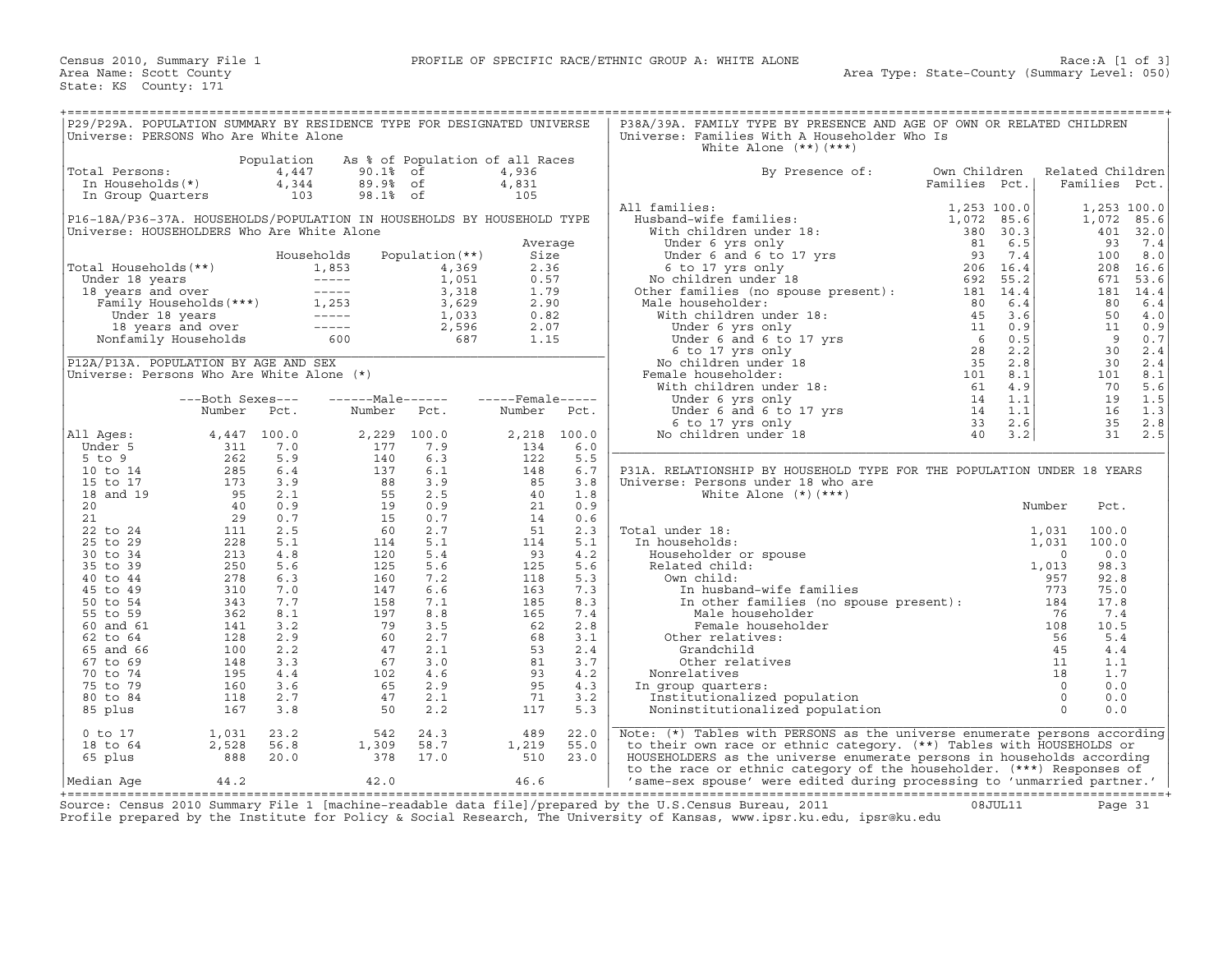Census 2010, Summary File 1 **PROFILE OF SPECIFIC RACE/ETHNIC GROUP A: WHITE ALONE** Area Name: Scott County State: KS County: 171

| P29A/P34A. RELATIONSHIP BY HOUSEHOLD TYPE FOR ALL PERSONS & PERSONS 65+<br>Universe: Persons Who Are White Alone (*) (***)                                                                                                                         |                |       |             |                         |                   | PCT14A. PRESENCE OF MULTIGENERATIONAL HOUSEHOLDS<br>Universe: Households With A Householder Who Is<br>White Alone $(**)$ |                   |                                                                  |                 |           |
|----------------------------------------------------------------------------------------------------------------------------------------------------------------------------------------------------------------------------------------------------|----------------|-------|-------------|-------------------------|-------------------|--------------------------------------------------------------------------------------------------------------------------|-------------------|------------------------------------------------------------------|-----------------|-----------|
|                                                                                                                                                                                                                                                    | All Ages       |       |             |                         | 65 years and over |                                                                                                                          |                   |                                                                  | Number          | Pct.      |
|                                                                                                                                                                                                                                                    | Number         | Pct.  |             | Number                  | Pct.              |                                                                                                                          |                   |                                                                  |                 |           |
|                                                                                                                                                                                                                                                    |                |       |             |                         |                   | Total:                                                                                                                   |                   |                                                                  | 1,853 100.0     |           |
| Total:                                                                                                                                                                                                                                             | 4,447          | 100.0 |             | 888                     | 100.0             | Household has 3 or more generations 36<br>Household does not have 3+ generations 1,817                                   |                   |                                                                  |                 | 1.9       |
| In households:                                                                                                                                                                                                                                     | 4,344          | 97.7  |             | 809                     | 91.1              |                                                                                                                          |                   |                                                                  |                 | 98.1      |
| In family households:<br>Householder:                                                                                                                                                                                                              | 3,656          | 82.2  |             | 529                     | 59.6              |                                                                                                                          |                   |                                                                  |                 |           |
| Householder:                                                                                                                                                                                                                                       | 1,253          | 28.2  |             | 293                     | 33.0              |                                                                                                                          |                   |                                                                  |                 |           |
| Male                                                                                                                                                                                                                                               | 1,039          | 23.4  |             | 249                     | 28.0              |                                                                                                                          |                   |                                                                  |                 |           |
| Female                                                                                                                                                                                                                                             | 214            | 4.8   |             | 44                      | 5.0               |                                                                                                                          |                   |                                                                  |                 |           |
| Spouse                                                                                                                                                                                                                                             | 1,068          | 24.0  |             | 223                     | 25.1              | PCT19A. NONRELATIVES BY HOUSEHOLD TYPE (*) (***)                                                                         |                   |                                                                  |                 |           |
| Parent                                                                                                                                                                                                                                             | 18             | 0.4   |             | - 9                     | 1.0               | Universe: Nonrelatives who are                                                                                           |                   |                                                                  |                 |           |
| Parent-in-law                                                                                                                                                                                                                                      | $\bigcap$      | 0.0   |             | $\Omega$                | 0.0               | White Alone (Total: 142)                                                                                                 |                   |                                                                  |                 |           |
| Child:                                                                                                                                                                                                                                             | 1,161          | 26.1  |             |                         |                   |                                                                                                                          |                   |                                                                  |                 |           |
| Biological                                                                                                                                                                                                                                         | 1,067          | 24.0  |             |                         |                   |                                                                                                                          | In Family         |                                                                  | In Nonfamily    |           |
| Adopted                                                                                                                                                                                                                                            | 25             | 0.6   |             |                         |                   |                                                                                                                          | Households        |                                                                  | Households      |           |
| Step                                                                                                                                                                                                                                               | 69             | 1.6   |             |                         |                   |                                                                                                                          | Number Pct.       |                                                                  | Number Pct.     |           |
| Grandchild                                                                                                                                                                                                                                         | 56             | 1.3   |             |                         |                   |                                                                                                                          |                   |                                                                  |                 |           |
| Brother or sister                                                                                                                                                                                                                                  | 16             | 0.4   |             |                         |                   | Nonrelatives:                                                                                                            |                   | 54 100.0                                                         |                 | 88 100.0  |
| Son-in-law/daughter-in-law 14<br>Other relatives (#) 16                                                                                                                                                                                            |                | 0.3   |             |                         |                   | Roomer or boarder                                                                                                        |                   | $\begin{array}{ccc} 3 & 5.6 \\ 2 & 3.7 \\ 38 & 70.4 \end{array}$ |                 | 8 9.1     |
|                                                                                                                                                                                                                                                    |                | 0.4   |             | $\overline{4}$          | 0.5               | Housemate or roommate                                                                                                    |                   |                                                                  |                 | 19 21.6   |
|                                                                                                                                                                                                                                                    |                | 1.2   |             | $\Omega$                | 0.0               | Unmarried partner                                                                                                        |                   |                                                                  | 45              | 51.1      |
|                                                                                                                                                                                                                                                    |                | 15.5  |             | 280                     | 31.5              | Other nonrelatives                                                                                                       | 11 20.4           |                                                                  |                 | 16 18.2   |
|                                                                                                                                                                                                                                                    |                | 6.1   |             | 73                      | 8.2               |                                                                                                                          |                   |                                                                  |                 |           |
|                                                                                                                                                                                                                                                    |                | 5.1   |             | 70                      | 7.9               |                                                                                                                          |                   |                                                                  |                 |           |
|                                                                                                                                                                                                                                                    |                | 1.0   |             | $\overline{\mathbf{3}}$ | 0.3               |                                                                                                                          |                   |                                                                  |                 |           |
| Son-in-law/daught-1<br>Con-in-law/daught-1<br>Other relatives (#)<br>Nonrelatives 54<br>In nonfamily households: 688<br>Male householder: 271<br>Living alone 226<br>Not living alone 45<br>Female householder: 329<br>Living alone 299<br>Mot liv |                | 7.4   |             | 202                     | 22.7              | H17A. HOUSING UNITS BY HOUSEHOLDER'S AGE AND TENURE                                                                      |                   |                                                                  |                 |           |
|                                                                                                                                                                                                                                                    |                | 6.7   |             | 199                     | 22.4              | Universe: Occupied Housing Units With A Householder Who Is                                                               |                   |                                                                  |                 |           |
|                                                                                                                                                                                                                                                    |                | 0.7   |             | $\overline{\mathbf{3}}$ | 0.3               | White Alone $(**)$                                                                                                       |                   |                                                                  |                 |           |
|                                                                                                                                                                                                                                                    |                | 2.0   |             | $5^{\circ}$             | 0.6               |                                                                                                                          |                   |                                                                  |                 |           |
| In group quarters:                                                                                                                                                                                                                                 | 103            | 2.3   |             | 79                      | 8.9               | Age of                                                                                                                   | Owner Occupied    |                                                                  | Renter Occupied |           |
| Institutionalized                                                                                                                                                                                                                                  | 103            | 2.3   |             | 79                      | 8.9               | Householder                                                                                                              | Number Pct.       |                                                                  | Number Pct.     |           |
| Noninstitutionalized                                                                                                                                                                                                                               | $\overline{0}$ | 0.0   |             | $\circ$                 | 0.0               |                                                                                                                          |                   |                                                                  |                 |           |
|                                                                                                                                                                                                                                                    |                |       |             |                         |                   | All Ages:                                                                                                                |                   | 1,354 100.0                                                      |                 | 499 100.0 |
| (#) For 65 yrs & over, includes children, siblings, etc. not shown separately                                                                                                                                                                      |                |       |             |                         |                   | 15 to 24                                                                                                                 | 23                | 1.7                                                              | 38              | 7.6       |
|                                                                                                                                                                                                                                                    |                |       |             |                         |                   | $25$ to $34$                                                                                                             | 129               | 9.5                                                              | 88              | 17.6      |
|                                                                                                                                                                                                                                                    |                |       |             |                         |                   | 35 to 44                                                                                                                 | 203               | 15.0                                                             | 80              | 16.0      |
|                                                                                                                                                                                                                                                    |                |       |             |                         |                   | 45 to 54                                                                                                                 | 258<br>174<br>133 | 19.1                                                             | 96              | 19.2      |
| P18A. HOUSEHOLD TYPE                                                                                                                                                                                                                               |                |       |             |                         |                   | 55 to 59                                                                                                                 |                   | 12.9                                                             | 43              | 8.6       |
| Universe: Households with a Householder Who is                                                                                                                                                                                                     |                |       |             |                         |                   | 60 to 64                                                                                                                 | 133               | 9.8                                                              | 20              | 4.0       |
| White Alone $(**)$                                                                                                                                                                                                                                 |                |       |             |                         |                   | 65 to 74                                                                                                                 | 227               | 16.8                                                             | 48              | 9.6       |
|                                                                                                                                                                                                                                                    |                |       | Number      | Pct.                    |                   | 75 to 84                                                                                                                 | 146               | 10.8                                                             | 51              | 10.2      |
|                                                                                                                                                                                                                                                    |                |       |             |                         |                   | 85 and over                                                                                                              | 61                | 4.5                                                              | 3.5             | 7.0       |
| Total:                                                                                                                                                                                                                                             |                |       | 1,853 100.0 |                         |                   |                                                                                                                          |                   |                                                                  |                 |           |
| Family households (***) :                                                                                                                                                                                                                          |                |       | 1,253       | 67.6                    |                   |                                                                                                                          |                   |                                                                  |                 |           |
| Husband-wife families                                                                                                                                                                                                                              |                |       | 1,072       | 57.9                    |                   | Note: (*) Tables with PERSONS as the universe enumerate persons                                                          |                   |                                                                  |                 |           |
| Other families:                                                                                                                                                                                                                                    |                |       | 181         | 9.8                     |                   | according to their own race or ethnic category. (**) Tables with                                                         |                   |                                                                  |                 |           |
|                                                                                                                                                                                                                                                    |                |       |             |                         |                   | HOUSEHOLDS or HOUSEHOLDERS as the universe enumerate persons in                                                          |                   |                                                                  |                 |           |
| %181 9.8<br>Male householder, no wife present<br>Female householder, no husband present<br>family households: 101 5.5<br>ouseholder living alone 525 28.3<br>ouseholder not living alone 525 28.3<br>ouseholder not living alone 525 4.0           |                |       |             |                         |                   | households according to the race or ethnic category of the                                                               |                   |                                                                  |                 |           |
| Nonfamily households:                                                                                                                                                                                                                              |                |       |             |                         |                   | householder. (***) Responses of 'same-sex spouse' were edited                                                            |                   |                                                                  |                 |           |
| Householder living alone                                                                                                                                                                                                                           |                |       |             |                         |                   | during processing to 'unmarried partner.'                                                                                |                   |                                                                  |                 |           |
| Householder not living alone                                                                                                                                                                                                                       |                |       | 75          | 4.0                     |                   |                                                                                                                          |                   |                                                                  |                 |           |
|                                                                                                                                                                                                                                                    |                |       |             |                         |                   |                                                                                                                          |                   |                                                                  |                 |           |
|                                                                                                                                                                                                                                                    |                |       |             |                         |                   |                                                                                                                          |                   |                                                                  |                 |           |
|                                                                                                                                                                                                                                                    |                |       |             |                         |                   |                                                                                                                          |                   |                                                                  |                 |           |
| Source: Census 2010 Summary File 1 [machine-readable data file]/prepared by the U.S.Census Bureau, 2011                                                                                                                                            |                |       |             |                         |                   |                                                                                                                          |                   | 08JUL11                                                          |                 | Page 32   |
| Profile prepared by the Institute for Policy & Social Research, The University of Kansas, www.ipsr.ku.edu, ipsr@ku.edu                                                                                                                             |                |       |             |                         |                   |                                                                                                                          |                   |                                                                  |                 |           |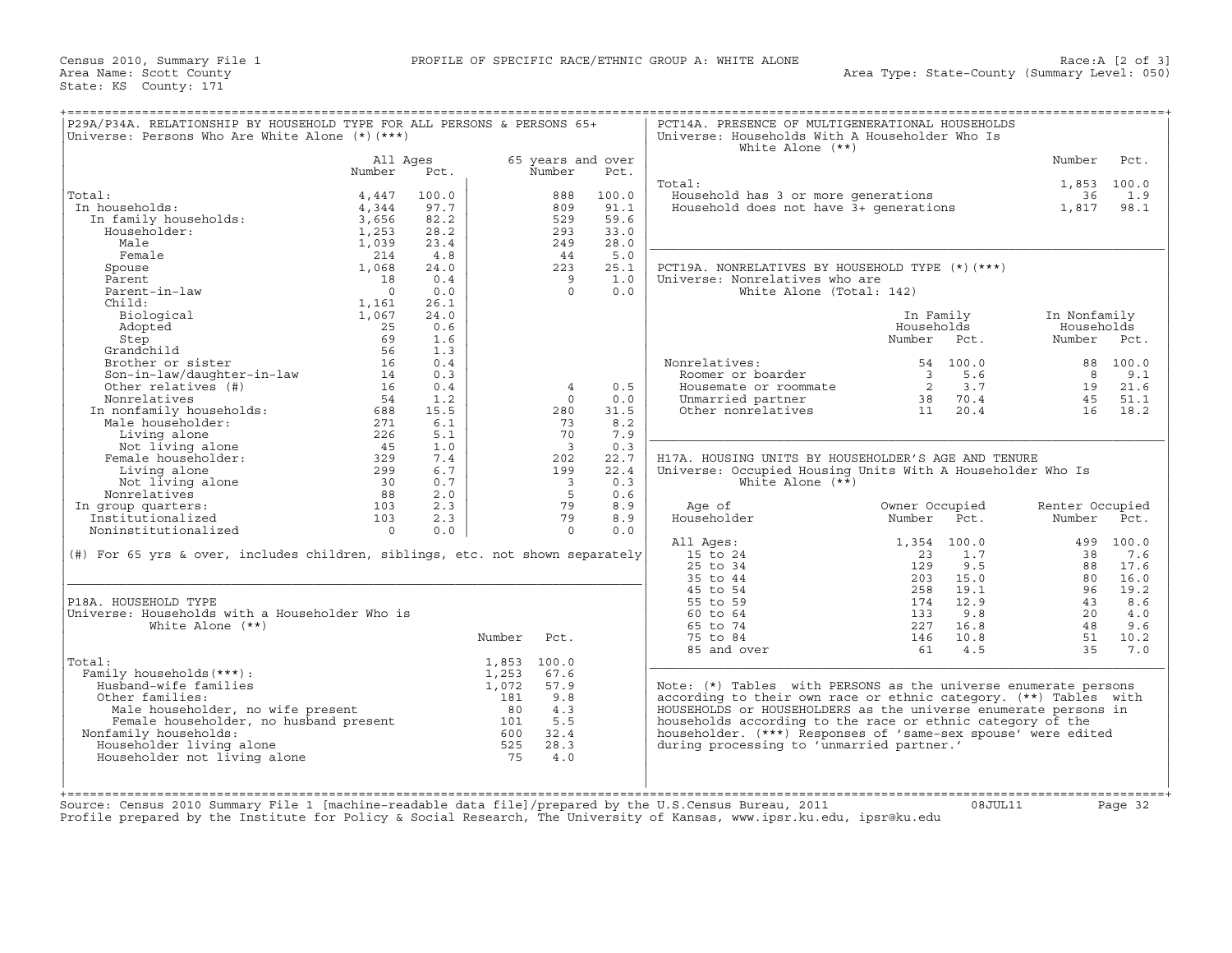## +===================================================================================================================================================+

|                             | All<br>Households | Pct.  | Family<br>Households    | Pct.  | Nonfamily<br>Households | Pct.  | Owner<br>Occupied | Pct.  | Renter<br>Occupied | Pct.  |
|-----------------------------|-------------------|-------|-------------------------|-------|-------------------------|-------|-------------------|-------|--------------------|-------|
| All household sizes:        | 1,853             | 100.0 | 1,253                   | 100.0 | 600                     | 100.0 | 1,354             | 100.0 | 499                | 100.0 |
| 1-person households         | 525               | 28.3  | (Family always >1 pers) |       | 525                     | 87.5  | 305               | 22.5  | 220                | 44.1  |
| 2-person households         | 743               | 40.1  | 677                     | 54.0  | 66                      | 11.0  | 603               | 44.5  | 140                | 28.1  |
| 3-person households         | 221               | 11.9  |                         | 17.2  |                         | 1.0   | 170               | 12.6  | 51                 | 10.2  |
| 4-person households         | 201               | 10.8  | 198                     | 15.8  |                         | 0.5   | 157               | 11.6  | 44                 | 8.8   |
| 5-person households         | 106               | 5.7   | 106                     | 8.5   |                         | 0.0   | 81                | 6.0   | 25                 | 5.0   |
| 6-person households         | 44                | 2.4   | 44                      | 3.5   |                         | 0.0   | 31                | 2.3   |                    | 2.6   |
| 7-or-more person households |                   | 0.7   |                         |       |                         | 0.0   |                   | 0.5   |                    |       |

|                                | Total<br>Population | Pct.     | Families | Pct.                                                                                                                                                                                                                                                                                                                                                                                                                                                                                 | Nonfamilies | Pct.          | In Owner<br>Occupied | Pct.          | In Renter<br>Occupied | Pct.                      |
|--------------------------------|---------------------|----------|----------|--------------------------------------------------------------------------------------------------------------------------------------------------------------------------------------------------------------------------------------------------------------------------------------------------------------------------------------------------------------------------------------------------------------------------------------------------------------------------------------|-------------|---------------|----------------------|---------------|-----------------------|---------------------------|
| Total population in households | 4,369               | 100.0    | 3,629    | 83.1                                                                                                                                                                                                                                                                                                                                                                                                                                                                                 | 687         | 15.7          | 3,293                | 75.4          |                       | 1,076 24.6                |
| Under 18 years                 | ⊥,051               | 100.0    | 1,033    | 98.3                                                                                                                                                                                                                                                                                                                                                                                                                                                                                 |             |               |                      |               |                       |                           |
| 18 years and over              | 3,318               | 100.0    | 2,596    | 78.2                                                                                                                                                                                                                                                                                                                                                                                                                                                                                 |             |               |                      |               |                       |                           |
| Average Household Size         | 2.36                | $------$ | 2.90     | $\qquad \qquad - - - - -$                                                                                                                                                                                                                                                                                                                                                                                                                                                            | 1.15        | $- - - - - -$ | 2.43                 | $- - - - - -$ |                       | $\qquad \qquad - - - - -$ |
| Under 18 years                 | 0.57                | $------$ | 0.82     | $\begin{tabular}{cccccc} \multicolumn{2}{c}{} & \multicolumn{2}{c}{} & \multicolumn{2}{c}{} & \multicolumn{2}{c}{} & \multicolumn{2}{c}{} & \multicolumn{2}{c}{} & \multicolumn{2}{c}{} & \multicolumn{2}{c}{} & \multicolumn{2}{c}{} & \multicolumn{2}{c}{} & \multicolumn{2}{c}{} & \multicolumn{2}{c}{} & \multicolumn{2}{c}{} & \multicolumn{2}{c}{} & \multicolumn{2}{c}{} & \multicolumn{2}{c}{} & \multicolumn{2}{c}{} & \multicolumn{2}{c}{} & \multicolumn{2}{c}{} & \mult$ |             |               |                      |               |                       |                           |
| 18 years and over              | .79                 | $------$ | 2.07     | $------$                                                                                                                                                                                                                                                                                                                                                                                                                                                                             |             |               |                      |               |                       |                           |

| P28A/H16A. HOUSEHOLDS (OCCUPIED HOUSING UNITS) BY HOUSEHOLD SIZE BY TYPE AND BY TENURE<br>Universe: Households (Occupied Housing Units) With A Householder Who Is White Alone (**) (***)                                                                                                                                                                                                                                                                                                                                                                                                                                                                         |                   |       |                                                                                                                                                              |                                                                       |                                                                                                                                                                                                                                                                                                                                                                                                                                                                                 |                                                                                                              |                                                                                                                                                                                                                                                                                                        |                                                                                                                                                                                                                                                                                                                                                                                              |                                                                                                                                                                                                                                                                                                                                                                                              |                |
|------------------------------------------------------------------------------------------------------------------------------------------------------------------------------------------------------------------------------------------------------------------------------------------------------------------------------------------------------------------------------------------------------------------------------------------------------------------------------------------------------------------------------------------------------------------------------------------------------------------------------------------------------------------|-------------------|-------|--------------------------------------------------------------------------------------------------------------------------------------------------------------|-----------------------------------------------------------------------|---------------------------------------------------------------------------------------------------------------------------------------------------------------------------------------------------------------------------------------------------------------------------------------------------------------------------------------------------------------------------------------------------------------------------------------------------------------------------------|--------------------------------------------------------------------------------------------------------------|--------------------------------------------------------------------------------------------------------------------------------------------------------------------------------------------------------------------------------------------------------------------------------------------------------|----------------------------------------------------------------------------------------------------------------------------------------------------------------------------------------------------------------------------------------------------------------------------------------------------------------------------------------------------------------------------------------------|----------------------------------------------------------------------------------------------------------------------------------------------------------------------------------------------------------------------------------------------------------------------------------------------------------------------------------------------------------------------------------------------|----------------|
|                                                                                                                                                                                                                                                                                                                                                                                                                                                                                                                                                                                                                                                                  | All<br>Households | Pct.  | Family<br>Households                                                                                                                                         | Pct.                                                                  | Nonfamily<br>Households                                                                                                                                                                                                                                                                                                                                                                                                                                                         | Pct.                                                                                                         | Owner<br>Occupied                                                                                                                                                                                                                                                                                      | Pct.                                                                                                                                                                                                                                                                                                                                                                                         | Renter<br>Occupied                                                                                                                                                                                                                                                                                                                                                                           | Pct.           |
| All household sizes:                                                                                                                                                                                                                                                                                                                                                                                                                                                                                                                                                                                                                                             | 1,853             | 100.0 | 1,253 100.0 600 100.0<br>(Family always >1 pers) 525 87.5<br>677 54.0 66 11.0<br>215 17.2 6 1.0<br>196 15.8<br>106 8.5 0 0.0<br>44 3.5 0 0.0<br>13 1.0 0 0.0 |                                                                       |                                                                                                                                                                                                                                                                                                                                                                                                                                                                                 |                                                                                                              | 1,354                                                                                                                                                                                                                                                                                                  | 100.0                                                                                                                                                                                                                                                                                                                                                                                        | 499                                                                                                                                                                                                                                                                                                                                                                                          | 100.0          |
|                                                                                                                                                                                                                                                                                                                                                                                                                                                                                                                                                                                                                                                                  |                   |       |                                                                                                                                                              |                                                                       |                                                                                                                                                                                                                                                                                                                                                                                                                                                                                 |                                                                                                              | 305                                                                                                                                                                                                                                                                                                    | 22.5                                                                                                                                                                                                                                                                                                                                                                                         | 220                                                                                                                                                                                                                                                                                                                                                                                          | 44.1           |
|                                                                                                                                                                                                                                                                                                                                                                                                                                                                                                                                                                                                                                                                  |                   |       |                                                                                                                                                              |                                                                       |                                                                                                                                                                                                                                                                                                                                                                                                                                                                                 |                                                                                                              | 603                                                                                                                                                                                                                                                                                                    | 44.5                                                                                                                                                                                                                                                                                                                                                                                         | 140                                                                                                                                                                                                                                                                                                                                                                                          | 28.1           |
|                                                                                                                                                                                                                                                                                                                                                                                                                                                                                                                                                                                                                                                                  |                   |       |                                                                                                                                                              |                                                                       |                                                                                                                                                                                                                                                                                                                                                                                                                                                                                 |                                                                                                              | 170                                                                                                                                                                                                                                                                                                    | 12.6                                                                                                                                                                                                                                                                                                                                                                                         | 51                                                                                                                                                                                                                                                                                                                                                                                           | 10.2           |
|                                                                                                                                                                                                                                                                                                                                                                                                                                                                                                                                                                                                                                                                  |                   |       |                                                                                                                                                              |                                                                       |                                                                                                                                                                                                                                                                                                                                                                                                                                                                                 |                                                                                                              | 157                                                                                                                                                                                                                                                                                                    | 11.6                                                                                                                                                                                                                                                                                                                                                                                         |                                                                                                                                                                                                                                                                                                                                                                                              | 8.8            |
|                                                                                                                                                                                                                                                                                                                                                                                                                                                                                                                                                                                                                                                                  |                   |       |                                                                                                                                                              |                                                                       |                                                                                                                                                                                                                                                                                                                                                                                                                                                                                 |                                                                                                              | 81                                                                                                                                                                                                                                                                                                     | 6.0                                                                                                                                                                                                                                                                                                                                                                                          |                                                                                                                                                                                                                                                                                                                                                                                              | 5.0            |
|                                                                                                                                                                                                                                                                                                                                                                                                                                                                                                                                                                                                                                                                  |                   |       |                                                                                                                                                              |                                                                       |                                                                                                                                                                                                                                                                                                                                                                                                                                                                                 |                                                                                                              |                                                                                                                                                                                                                                                                                                        | 31 2.3                                                                                                                                                                                                                                                                                                                                                                                       |                                                                                                                                                                                                                                                                                                                                                                                              | 2.6            |
| 1 noise<br>1 noise<br>1 noise<br>2 -person households<br>2 -person households<br>3 -person households<br>525 28.3<br>201 11.9<br>221 11.9<br>201 10.8<br>5-person households<br>5.7<br>6 -person households<br>7 -or-more person households<br>7 - 0.7                                                                                                                                                                                                                                                                                                                                                                                                           |                   |       |                                                                                                                                                              |                                                                       |                                                                                                                                                                                                                                                                                                                                                                                                                                                                                 |                                                                                                              | $7\overline{7}$                                                                                                                                                                                                                                                                                        | 0.5                                                                                                                                                                                                                                                                                                                                                                                          | $\begin{array}{c} 44 \\ 25 \\ 13 \\ 6 \end{array}$                                                                                                                                                                                                                                                                                                                                           | 1.2            |
| P16A/P17A/P36A/P37A/H11A/H12A. POPULATION IN HOUSEHOLDS AND AVERAGE HOUSEHOLD SIZE BY TYPE AND BY TENURE<br>Universe: Population in Households (Occupied Housing Units) With A Householder Who Is White Alone (**)                                                                                                                                                                                                                                                                                                                                                                                                                                               |                   |       |                                                                                                                                                              |                                                                       |                                                                                                                                                                                                                                                                                                                                                                                                                                                                                 |                                                                                                              |                                                                                                                                                                                                                                                                                                        |                                                                                                                                                                                                                                                                                                                                                                                              |                                                                                                                                                                                                                                                                                                                                                                                              |                |
|                                                                                                                                                                                                                                                                                                                                                                                                                                                                                                                                                                                                                                                                  | Total             |       | In                                                                                                                                                           |                                                                       | In                                                                                                                                                                                                                                                                                                                                                                                                                                                                              |                                                                                                              | In Owner                                                                                                                                                                                                                                                                                               |                                                                                                                                                                                                                                                                                                                                                                                              | In Renter                                                                                                                                                                                                                                                                                                                                                                                    |                |
|                                                                                                                                                                                                                                                                                                                                                                                                                                                                                                                                                                                                                                                                  | Population Pct.   |       | Families Pct.                                                                                                                                                |                                                                       | Nonfamilies                                                                                                                                                                                                                                                                                                                                                                                                                                                                     | Pct.                                                                                                         | Occupied Pct.                                                                                                                                                                                                                                                                                          |                                                                                                                                                                                                                                                                                                                                                                                              | Occupied Pct.                                                                                                                                                                                                                                                                                                                                                                                |                |
| Total population in households<br>Under 18 years 1,051 100.0<br>18 years and over<br>18 years and over 3,318 100.0<br>Nerage Household Size 2.36 -----<br>Under 18 years and over 1.79 -----<br>18 years and over 1.79 -----                                                                                                                                                                                                                                                                                                                                                                                                                                     |                   |       | $3,629$<br>$1,033$<br>$98.3$<br>$2,596$<br>$78.2$<br>$2.90$<br>-----                                                                                         |                                                                       |                                                                                                                                                                                                                                                                                                                                                                                                                                                                                 | 687 15.7                                                                                                     | 3,293                                                                                                                                                                                                                                                                                                  | 75.4                                                                                                                                                                                                                                                                                                                                                                                         | 1,076 24.6                                                                                                                                                                                                                                                                                                                                                                                   |                |
|                                                                                                                                                                                                                                                                                                                                                                                                                                                                                                                                                                                                                                                                  |                   |       |                                                                                                                                                              |                                                                       |                                                                                                                                                                                                                                                                                                                                                                                                                                                                                 | ----- -----                                                                                                  | $\frac{1}{2}$                                                                                                                                                                                                                                                                                          | $\frac{1}{2} \frac{1}{2} \frac{1}{2} \frac{1}{2} \frac{1}{2} \frac{1}{2} \frac{1}{2} \frac{1}{2} \frac{1}{2} \frac{1}{2} \frac{1}{2} \frac{1}{2} \frac{1}{2} \frac{1}{2} \frac{1}{2} \frac{1}{2} \frac{1}{2} \frac{1}{2} \frac{1}{2} \frac{1}{2} \frac{1}{2} \frac{1}{2} \frac{1}{2} \frac{1}{2} \frac{1}{2} \frac{1}{2} \frac{1}{2} \frac{1}{2} \frac{1}{2} \frac{1}{2} \frac{1}{2} \frac{$ | $\frac{1}{2} \frac{1}{2} \frac{1}{2} \frac{1}{2} \frac{1}{2} \frac{1}{2} \frac{1}{2} \frac{1}{2} \frac{1}{2} \frac{1}{2} \frac{1}{2} \frac{1}{2} \frac{1}{2} \frac{1}{2} \frac{1}{2} \frac{1}{2} \frac{1}{2} \frac{1}{2} \frac{1}{2} \frac{1}{2} \frac{1}{2} \frac{1}{2} \frac{1}{2} \frac{1}{2} \frac{1}{2} \frac{1}{2} \frac{1}{2} \frac{1}{2} \frac{1}{2} \frac{1}{2} \frac{1}{2} \frac{$ |                |
|                                                                                                                                                                                                                                                                                                                                                                                                                                                                                                                                                                                                                                                                  |                   |       |                                                                                                                                                              |                                                                       |                                                                                                                                                                                                                                                                                                                                                                                                                                                                                 | $\begin{array}{cccccc} - & - & - & - & - & - & - \\ & - & - & - & - & - \\ & & - & - & - & - \\ \end{array}$ | $------$                                                                                                                                                                                                                                                                                               | $\qquad \qquad - - - - -$                                                                                                                                                                                                                                                                                                                                                                    | ----- -----                                                                                                                                                                                                                                                                                                                                                                                  |                |
|                                                                                                                                                                                                                                                                                                                                                                                                                                                                                                                                                                                                                                                                  |                   |       |                                                                                                                                                              |                                                                       | $1.15$ -----                                                                                                                                                                                                                                                                                                                                                                                                                                                                    |                                                                                                              |                                                                                                                                                                                                                                                                                                        | $2.43$ -----                                                                                                                                                                                                                                                                                                                                                                                 | $2.16$ -----                                                                                                                                                                                                                                                                                                                                                                                 |                |
|                                                                                                                                                                                                                                                                                                                                                                                                                                                                                                                                                                                                                                                                  |                   |       | $0.82$ -----                                                                                                                                                 |                                                                       |                                                                                                                                                                                                                                                                                                                                                                                                                                                                                 | ______________                                                                                               | $\frac{1}{2}$                                                                                                                                                                                                                                                                                          |                                                                                                                                                                                                                                                                                                                                                                                              |                                                                                                                                                                                                                                                                                                                                                                                              |                |
|                                                                                                                                                                                                                                                                                                                                                                                                                                                                                                                                                                                                                                                                  |                   |       |                                                                                                                                                              | $2.07$ -----                                                          | $\begin{tabular}{lllllllllll} \multicolumn{2}{l}{} & \multicolumn{2}{l}{} & \multicolumn{2}{l}{} & \multicolumn{2}{l}{} & \multicolumn{2}{l}{} & \multicolumn{2}{l}{} & \multicolumn{2}{l}{} & \multicolumn{2}{l}{} & \multicolumn{2}{l}{} & \multicolumn{2}{l}{} & \multicolumn{2}{l}{} & \multicolumn{2}{l}{} & \multicolumn{2}{l}{} & \multicolumn{2}{l}{} & \multicolumn{2}{l}{} & \multicolumn{2}{l}{} & \multicolumn{2}{l}{} & \multicolumn{2}{l}{} & \multicolumn{2}{l}$ |                                                                                                              |                                                                                                                                                                                                                                                                                                        |                                                                                                                                                                                                                                                                                                                                                                                              |                                                                                                                                                                                                                                                                                                                                                                                              |                |
| PCT20/PCT22A. GROUP QUARTERS POPULATION BY SEX BY AGE BY GROUP QUARTERS TYPE<br>Universe: Population in group quarters for persons who are White Alone $(*)$                                                                                                                                                                                                                                                                                                                                                                                                                                                                                                     |                   |       |                                                                                                                                                              |                                                                       |                                                                                                                                                                                                                                                                                                                                                                                                                                                                                 |                                                                                                              |                                                                                                                                                                                                                                                                                                        |                                                                                                                                                                                                                                                                                                                                                                                              |                                                                                                                                                                                                                                                                                                                                                                                              |                |
|                                                                                                                                                                                                                                                                                                                                                                                                                                                                                                                                                                                                                                                                  |                   |       | $---$ All Ages $---$                                                                                                                                         |                                                                       |                                                                                                                                                                                                                                                                                                                                                                                                                                                                                 |                                                                                                              |                                                                                                                                                                                                                                                                                                        |                                                                                                                                                                                                                                                                                                                                                                                              | -------------------- 18 Years and Over ----------------------                                                                                                                                                                                                                                                                                                                                |                |
|                                                                                                                                                                                                                                                                                                                                                                                                                                                                                                                                                                                                                                                                  |                   |       |                                                                                                                                                              |                                                                       |                                                                                                                                                                                                                                                                                                                                                                                                                                                                                 | Pct. of                                                                                                      |                                                                                                                                                                                                                                                                                                        | Pct. of                                                                                                                                                                                                                                                                                                                                                                                      |                                                                                                                                                                                                                                                                                                                                                                                              | Pct. of        |
|                                                                                                                                                                                                                                                                                                                                                                                                                                                                                                                                                                                                                                                                  |                   |       | Number                                                                                                                                                       | Pct.                                                                  | Total                                                                                                                                                                                                                                                                                                                                                                                                                                                                           | All                                                                                                          | AII<br>Ages Male                                                                                                                                                                                                                                                                                       | Total<br>$18+$                                                                                                                                                                                                                                                                                                                                                                               | Female                                                                                                                                                                                                                                                                                                                                                                                       | Total<br>$18+$ |
| All types of group quarters:                                                                                                                                                                                                                                                                                                                                                                                                                                                                                                                                                                                                                                     |                   |       | 103                                                                                                                                                          | 100.0                                                                 | 103                                                                                                                                                                                                                                                                                                                                                                                                                                                                             | 100.0                                                                                                        | 42                                                                                                                                                                                                                                                                                                     | 40.8                                                                                                                                                                                                                                                                                                                                                                                         | 61                                                                                                                                                                                                                                                                                                                                                                                           | 59.2           |
| Institutionalized population:                                                                                                                                                                                                                                                                                                                                                                                                                                                                                                                                                                                                                                    |                   |       | 103                                                                                                                                                          | 100.0                                                                 |                                                                                                                                                                                                                                                                                                                                                                                                                                                                                 |                                                                                                              |                                                                                                                                                                                                                                                                                                        |                                                                                                                                                                                                                                                                                                                                                                                              | 61                                                                                                                                                                                                                                                                                                                                                                                           | 59.2           |
| Correctional facilities for adults                                                                                                                                                                                                                                                                                                                                                                                                                                                                                                                                                                                                                               |                   |       | 17                                                                                                                                                           | 16.5                                                                  |                                                                                                                                                                                                                                                                                                                                                                                                                                                                                 |                                                                                                              |                                                                                                                                                                                                                                                                                                        |                                                                                                                                                                                                                                                                                                                                                                                              |                                                                                                                                                                                                                                                                                                                                                                                              | 1.9            |
| Juvenile facilities                                                                                                                                                                                                                                                                                                                                                                                                                                                                                                                                                                                                                                              |                   |       | $\overline{0}$                                                                                                                                               | 0.0                                                                   |                                                                                                                                                                                                                                                                                                                                                                                                                                                                                 |                                                                                                              |                                                                                                                                                                                                                                                                                                        |                                                                                                                                                                                                                                                                                                                                                                                              | $\begin{array}{c} 2 \\ 0 \\ 59 \end{array}$                                                                                                                                                                                                                                                                                                                                                  | 0.0            |
| Nursing facilities/skilled-nursing facilities<br>Other institutional facilities                                                                                                                                                                                                                                                                                                                                                                                                                                                                                                                                                                                  |                   |       |                                                                                                                                                              | 83.5                                                                  |                                                                                                                                                                                                                                                                                                                                                                                                                                                                                 |                                                                                                              |                                                                                                                                                                                                                                                                                                        |                                                                                                                                                                                                                                                                                                                                                                                              |                                                                                                                                                                                                                                                                                                                                                                                              | 57.3           |
| Other institutional facilities                                                                                                                                                                                                                                                                                                                                                                                                                                                                                                                                                                                                                                   |                   |       |                                                                                                                                                              |                                                                       |                                                                                                                                                                                                                                                                                                                                                                                                                                                                                 |                                                                                                              |                                                                                                                                                                                                                                                                                                        |                                                                                                                                                                                                                                                                                                                                                                                              | $\overline{0}$                                                                                                                                                                                                                                                                                                                                                                               | 0.0            |
| Noninstitutionalized population:                                                                                                                                                                                                                                                                                                                                                                                                                                                                                                                                                                                                                                 |                   |       |                                                                                                                                                              |                                                                       |                                                                                                                                                                                                                                                                                                                                                                                                                                                                                 |                                                                                                              |                                                                                                                                                                                                                                                                                                        |                                                                                                                                                                                                                                                                                                                                                                                              | $\overline{0}$                                                                                                                                                                                                                                                                                                                                                                               | 0.0            |
| College/university student housing                                                                                                                                                                                                                                                                                                                                                                                                                                                                                                                                                                                                                               |                   |       |                                                                                                                                                              | $\begin{bmatrix} 0 & 0.0 \ 0 & 0.0 \ 0 & 0.0 \ 0 & 0.0 \end{bmatrix}$ |                                                                                                                                                                                                                                                                                                                                                                                                                                                                                 |                                                                                                              |                                                                                                                                                                                                                                                                                                        |                                                                                                                                                                                                                                                                                                                                                                                              | $\overline{0}$                                                                                                                                                                                                                                                                                                                                                                               | 0.0            |
| Military quarters                                                                                                                                                                                                                                                                                                                                                                                                                                                                                                                                                                                                                                                |                   |       |                                                                                                                                                              |                                                                       |                                                                                                                                                                                                                                                                                                                                                                                                                                                                                 |                                                                                                              | $\begin{array}{cccc} 103 & 100.0 & 42 & 40.8 \\ 103 & 100.0 & 42 & 40.8 \\ 17 & 16.5 & 15 & 14.6 \\ 0 & 0.0 & 0 & 0 & 0.0 \\ 86 & 83.5 & 27 & 26.2 \\ 0 & 0.0 & 0 & 0 & 0.0 \\ 0 & 0.0 & 0 & 0 & 0.0 \\ 0 & 0.0 & 0 & 0 & 0.0 \\ 0 & 0.0 & 0 & 0 & 0.0 \\ 0 & 0.0 & 0 & 0 & 0.0 \\ 0 & 0.0 & 0 & 0 & $ |                                                                                                                                                                                                                                                                                                                                                                                              | $\Omega$                                                                                                                                                                                                                                                                                                                                                                                     | 0.0            |
| Other noninstitutional facilities                                                                                                                                                                                                                                                                                                                                                                                                                                                                                                                                                                                                                                |                   |       | $\Omega$                                                                                                                                                     | 0.0                                                                   | $\overline{a}$                                                                                                                                                                                                                                                                                                                                                                                                                                                                  | 0.0                                                                                                          | $\overline{0}$                                                                                                                                                                                                                                                                                         | 0.0                                                                                                                                                                                                                                                                                                                                                                                          | $\Omega$                                                                                                                                                                                                                                                                                                                                                                                     | 0.0            |
| Note: (*) Tables with PERSONS as the universe enumerate persons according to their own race or ethnic category. (**) Tables with HOUSEHOLDS<br>or HOUSEHOLDERS as the universe enumerate persons in households according to the race or ethnic category of the householder.<br>(***) Same-sex couple households are included in the family households category if there is at least one additional person<br>related to householder by birth or adoption. Same-sex couple households with no relatives of the householder present are tabulated<br>in nonfamily households. Responses of 'same-sex spouse' were edited during processing to 'unmarried partner.' |                   |       |                                                                                                                                                              |                                                                       |                                                                                                                                                                                                                                                                                                                                                                                                                                                                                 |                                                                                                              |                                                                                                                                                                                                                                                                                                        |                                                                                                                                                                                                                                                                                                                                                                                              |                                                                                                                                                                                                                                                                                                                                                                                              |                |

+===================================================================================================================================================+ Source: Census 2010 Summary File 1 [machine−readable data file]/prepared by the U.S.Census Bureau, 2011 08JUL11 Page 33 Profile prepared by the Institute for Policy & Social Research, The University of Kansas, www.ipsr.ku.edu, ipsr@ku.edu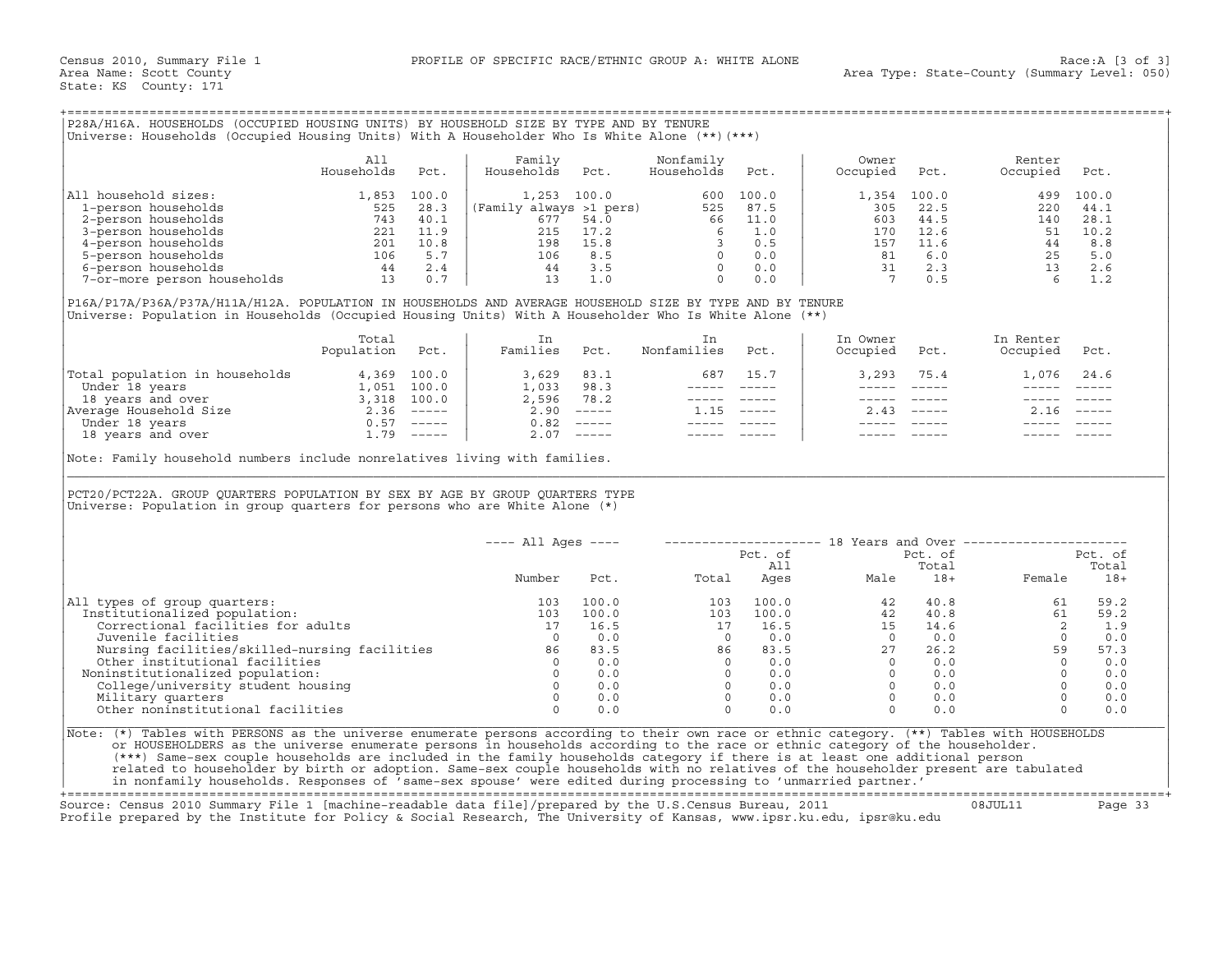| P29/P29B. POPULATION SUMMARY BY RESIDENCE TYPE FOR DESIGNATED UNIVERSE                                                                                                                                                                               |                                                  |            |                                 |                 |                                                                                                                                                                                                                                                                                                                       |         | P38B/39B. FAMILY TYPE BY PRESENCE AND AGE OF OWN OR RELATED CHILDREN                                                                                                                                                                                                                                                                                                                                                                                                          |               |              |                      |
|------------------------------------------------------------------------------------------------------------------------------------------------------------------------------------------------------------------------------------------------------|--------------------------------------------------|------------|---------------------------------|-----------------|-----------------------------------------------------------------------------------------------------------------------------------------------------------------------------------------------------------------------------------------------------------------------------------------------------------------------|---------|-------------------------------------------------------------------------------------------------------------------------------------------------------------------------------------------------------------------------------------------------------------------------------------------------------------------------------------------------------------------------------------------------------------------------------------------------------------------------------|---------------|--------------|----------------------|
| Universe: PERSONS Who Are Black or African American Alone                                                                                                                                                                                            |                                                  |            |                                 |                 |                                                                                                                                                                                                                                                                                                                       |         | Universe: Families With A Householder Who Is                                                                                                                                                                                                                                                                                                                                                                                                                                  |               |              |                      |
|                                                                                                                                                                                                                                                      |                                                  |            |                                 |                 |                                                                                                                                                                                                                                                                                                                       |         | Black or African American Alone (**)(***)                                                                                                                                                                                                                                                                                                                                                                                                                                     |               |              |                      |
|                                                                                                                                                                                                                                                      |                                                  | Population | As % of Population of all Races |                 |                                                                                                                                                                                                                                                                                                                       |         |                                                                                                                                                                                                                                                                                                                                                                                                                                                                               |               |              |                      |
| Total Persons:                                                                                                                                                                                                                                       |                                                  |            | $0.4%$ of                       |                 | 4,936                                                                                                                                                                                                                                                                                                                 |         | By Presence of:                                                                                                                                                                                                                                                                                                                                                                                                                                                               | Own Children  |              | Related Children     |
| otal Persons: 19<br>In Households(*) 18<br>In Group Quarters 1                                                                                                                                                                                       |                                                  |            | $0.4%$ of                       |                 | 4,831                                                                                                                                                                                                                                                                                                                 |         |                                                                                                                                                                                                                                                                                                                                                                                                                                                                               | Families Pct. |              | Families<br>Pct.     |
|                                                                                                                                                                                                                                                      |                                                  |            | $1.0%$ of                       |                 | 105                                                                                                                                                                                                                                                                                                                   |         |                                                                                                                                                                                                                                                                                                                                                                                                                                                                               |               |              |                      |
|                                                                                                                                                                                                                                                      |                                                  |            |                                 |                 |                                                                                                                                                                                                                                                                                                                       |         | All families:                                                                                                                                                                                                                                                                                                                                                                                                                                                                 | 3100.0        |              | 3 100.0              |
|                                                                                                                                                                                                                                                      |                                                  |            |                                 |                 |                                                                                                                                                                                                                                                                                                                       |         |                                                                                                                                                                                                                                                                                                                                                                                                                                                                               |               |              | $\Omega$             |
| P16-18B/P36-37B. HOUSEHOLDS/POPULATION IN HOUSEHOLDS BY HOUSEHOLD TYPE<br>Universe: HOUSEHOLDERS Who Are Black or African American Alone                                                                                                             |                                                  |            |                                 |                 |                                                                                                                                                                                                                                                                                                                       |         |                                                                                                                                                                                                                                                                                                                                                                                                                                                                               |               |              | 0.0<br>$\Omega$      |
|                                                                                                                                                                                                                                                      |                                                  |            |                                 |                 |                                                                                                                                                                                                                                                                                                                       |         |                                                                                                                                                                                                                                                                                                                                                                                                                                                                               |               |              | 0.0<br>$\Omega$      |
|                                                                                                                                                                                                                                                      |                                                  |            |                                 |                 | Average                                                                                                                                                                                                                                                                                                               |         |                                                                                                                                                                                                                                                                                                                                                                                                                                                                               |               |              | 0.0<br>$\Omega$      |
|                                                                                                                                                                                                                                                      |                                                  |            | Households                      | Population (**) | Size                                                                                                                                                                                                                                                                                                                  |         |                                                                                                                                                                                                                                                                                                                                                                                                                                                                               |               |              | 0.0                  |
|                                                                                                                                                                                                                                                      |                                                  |            |                                 |                 | 4.50                                                                                                                                                                                                                                                                                                                  |         |                                                                                                                                                                                                                                                                                                                                                                                                                                                                               |               |              | $\Omega$<br>0.0      |
|                                                                                                                                                                                                                                                      |                                                  |            |                                 |                 | 2.00                                                                                                                                                                                                                                                                                                                  |         |                                                                                                                                                                                                                                                                                                                                                                                                                                                                               |               |              | $\mathbf 0$<br>0.0   |
|                                                                                                                                                                                                                                                      |                                                  |            |                                 |                 | 2.50                                                                                                                                                                                                                                                                                                                  |         |                                                                                                                                                                                                                                                                                                                                                                                                                                                                               |               |              | 3 100.0              |
|                                                                                                                                                                                                                                                      |                                                  |            |                                 |                 | 4.00                                                                                                                                                                                                                                                                                                                  |         |                                                                                                                                                                                                                                                                                                                                                                                                                                                                               |               |              | 2<br>66.7            |
|                                                                                                                                                                                                                                                      |                                                  |            |                                 |                 | 2.67                                                                                                                                                                                                                                                                                                                  |         |                                                                                                                                                                                                                                                                                                                                                                                                                                                                               |               |              | 2<br>66.7            |
|                                                                                                                                                                                                                                                      |                                                  |            |                                 |                 | 1.33                                                                                                                                                                                                                                                                                                                  |         |                                                                                                                                                                                                                                                                                                                                                                                                                                                                               |               |              | $\mathbf 0$<br>0.0   |
| Total Households (**)<br>Under 18 years<br>18 years and over<br>Family Households (***)<br>Under 18 years and over<br>Family Households (***)<br>12<br>Under 18 years and over<br>18 years and over<br>18 years and over<br>Nonfamily Households<br> |                                                  |            |                                 |                 | 4.00                                                                                                                                                                                                                                                                                                                  |         | $\begin{tabular}{ll} \textbf{All families:} & \textbf{3 100.0} \\ \textbf{Hushand-wife families:} & \textbf{0 & 0.0} \\ \textbf{With children under 18:} & \textbf{0 & 0.0} \\ \textbf{Under 6 yrs only} & \textbf{0 & 0.0} \\ \textbf{Under 6 and 6 to 17 yrs} & \textbf{0 & 0.0} \\ \textbf{So to 17 yrs only} & \textbf{0 & 0.0} \\ \textbf{No children under 18} & \textbf{0 & 0.0} \\ \textbf{Note to the 180.0} \\ \textbf{Note to the 190.0} \\ \textbf{Note to the 1$ |               |              | 2<br>66.7            |
|                                                                                                                                                                                                                                                      |                                                  |            |                                 |                 |                                                                                                                                                                                                                                                                                                                       |         |                                                                                                                                                                                                                                                                                                                                                                                                                                                                               |               |              | $\Omega$<br>0.0      |
| P12B/P13B. POPULATION BY AGE AND SEX                                                                                                                                                                                                                 |                                                  |            |                                 |                 |                                                                                                                                                                                                                                                                                                                       |         |                                                                                                                                                                                                                                                                                                                                                                                                                                                                               |               |              | $\Omega$<br>0.0      |
| Universe: Persons Who Are Black or African American Alone (*)                                                                                                                                                                                        |                                                  |            |                                 |                 |                                                                                                                                                                                                                                                                                                                       |         |                                                                                                                                                                                                                                                                                                                                                                                                                                                                               |               |              | $\mathbf{1}$<br>33.3 |
|                                                                                                                                                                                                                                                      |                                                  |            |                                 |                 |                                                                                                                                                                                                                                                                                                                       |         |                                                                                                                                                                                                                                                                                                                                                                                                                                                                               |               |              | 1, 33.3              |
|                                                                                                                                                                                                                                                      | ---Both Sexes---                                 |            | $---Male----$                   |                 | $---$ Female-----                                                                                                                                                                                                                                                                                                     |         |                                                                                                                                                                                                                                                                                                                                                                                                                                                                               |               |              | $\mathbf{1}$<br>33.3 |
|                                                                                                                                                                                                                                                      | Number Pct.                                      |            |                                 |                 | Number                                                                                                                                                                                                                                                                                                                | Pct.    |                                                                                                                                                                                                                                                                                                                                                                                                                                                                               |               |              | $\Omega$<br>0.0      |
|                                                                                                                                                                                                                                                      |                                                  |            |                                 |                 |                                                                                                                                                                                                                                                                                                                       |         |                                                                                                                                                                                                                                                                                                                                                                                                                                                                               |               |              | $\Omega$<br>0.0      |
| All Ages:                                                                                                                                                                                                                                            |                                                  |            |                                 |                 |                                                                                                                                                                                                                                                                                                                       | 8 100.0 |                                                                                                                                                                                                                                                                                                                                                                                                                                                                               |               |              | $\Omega$<br>0.0      |
| Under 5                                                                                                                                                                                                                                              |                                                  |            |                                 |                 | $3^{\circ}$                                                                                                                                                                                                                                                                                                           | 37.5    |                                                                                                                                                                                                                                                                                                                                                                                                                                                                               |               |              |                      |
| $5$ to $9$                                                                                                                                                                                                                                           |                                                  |            |                                 |                 | $\mathbf{1}$                                                                                                                                                                                                                                                                                                          | 12.5    |                                                                                                                                                                                                                                                                                                                                                                                                                                                                               |               |              |                      |
| 10 to 14                                                                                                                                                                                                                                             |                                                  |            |                                 |                 |                                                                                                                                                                                                                                                                                                                       |         | P31B. RELATIONSHIP BY HOUSEHOLD TYPE FOR THE POPULATION UNDER 18 YEARS                                                                                                                                                                                                                                                                                                                                                                                                        |               |              |                      |
| 15 to 17                                                                                                                                                                                                                                             |                                                  |            |                                 |                 |                                                                                                                                                                                                                                                                                                                       |         | Universe: Persons under 18 who are                                                                                                                                                                                                                                                                                                                                                                                                                                            |               |              |                      |
| 18 and 19                                                                                                                                                                                                                                            |                                                  |            |                                 |                 |                                                                                                                                                                                                                                                                                                                       |         | Black or African American Alone (*)(***)                                                                                                                                                                                                                                                                                                                                                                                                                                      |               |              |                      |
| 20                                                                                                                                                                                                                                                   |                                                  |            |                                 |                 |                                                                                                                                                                                                                                                                                                                       |         |                                                                                                                                                                                                                                                                                                                                                                                                                                                                               |               | Number       | Pct.                 |
| 21                                                                                                                                                                                                                                                   |                                                  |            |                                 |                 |                                                                                                                                                                                                                                                                                                                       |         |                                                                                                                                                                                                                                                                                                                                                                                                                                                                               |               |              |                      |
| 22 to 24                                                                                                                                                                                                                                             |                                                  |            |                                 |                 |                                                                                                                                                                                                                                                                                                                       |         | Total under 18:                                                                                                                                                                                                                                                                                                                                                                                                                                                               |               | 10           | 100.0                |
| 25 to 29                                                                                                                                                                                                                                             |                                                  |            |                                 |                 |                                                                                                                                                                                                                                                                                                                       |         | In households:                                                                                                                                                                                                                                                                                                                                                                                                                                                                |               | 10           | 100.0                |
| 30 to 34                                                                                                                                                                                                                                             |                                                  |            |                                 |                 |                                                                                                                                                                                                                                                                                                                       |         | Householder or spouse                                                                                                                                                                                                                                                                                                                                                                                                                                                         |               | $\Omega$     | 0.0                  |
| 35 to 39                                                                                                                                                                                                                                             |                                                  |            |                                 |                 |                                                                                                                                                                                                                                                                                                                       |         | Related child:                                                                                                                                                                                                                                                                                                                                                                                                                                                                |               | 10           | 100.0                |
| 40 to 44                                                                                                                                                                                                                                             |                                                  |            |                                 |                 |                                                                                                                                                                                                                                                                                                                       |         | Own child:                                                                                                                                                                                                                                                                                                                                                                                                                                                                    |               |              | 90.0                 |
| 45 to 49                                                                                                                                                                                                                                             |                                                  |            |                                 |                 |                                                                                                                                                                                                                                                                                                                       |         |                                                                                                                                                                                                                                                                                                                                                                                                                                                                               |               |              | 0.0                  |
| 50 to 54                                                                                                                                                                                                                                             |                                                  |            |                                 |                 |                                                                                                                                                                                                                                                                                                                       |         | wn child:<br>In husband-wife families<br>In other families (no spouse present):<br>5                                                                                                                                                                                                                                                                                                                                                                                          |               |              | 90.0                 |
| 55 to 59                                                                                                                                                                                                                                             |                                                  |            |                                 |                 |                                                                                                                                                                                                                                                                                                                       |         | Male householder                                                                                                                                                                                                                                                                                                                                                                                                                                                              |               | 5            | 50.0                 |
| 60 and 61                                                                                                                                                                                                                                            |                                                  |            |                                 |                 |                                                                                                                                                                                                                                                                                                                       |         | Female householder                                                                                                                                                                                                                                                                                                                                                                                                                                                            |               |              | 40.0                 |
| 62 to 64                                                                                                                                                                                                                                             |                                                  |            |                                 |                 |                                                                                                                                                                                                                                                                                                                       |         | Other relatives:                                                                                                                                                                                                                                                                                                                                                                                                                                                              |               | <sup>1</sup> | 10.0                 |
| 65 and 66                                                                                                                                                                                                                                            |                                                  |            |                                 |                 |                                                                                                                                                                                                                                                                                                                       |         | Grandchild                                                                                                                                                                                                                                                                                                                                                                                                                                                                    |               | $\mathbf{1}$ | 10.0                 |
| 67 to 69                                                                                                                                                                                                                                             |                                                  |            |                                 |                 |                                                                                                                                                                                                                                                                                                                       |         | Other relatives                                                                                                                                                                                                                                                                                                                                                                                                                                                               |               | $\Omega$     | 0.0                  |
| 70 to 74                                                                                                                                                                                                                                             |                                                  |            |                                 |                 |                                                                                                                                                                                                                                                                                                                       |         | Nonrelatives                                                                                                                                                                                                                                                                                                                                                                                                                                                                  |               | $\Omega$     | 0.0                  |
| 75 to 79                                                                                                                                                                                                                                             |                                                  |            |                                 |                 |                                                                                                                                                                                                                                                                                                                       |         | In group quarters:                                                                                                                                                                                                                                                                                                                                                                                                                                                            |               | $\circ$      | 0.0                  |
| 80 to 84                                                                                                                                                                                                                                             |                                                  |            |                                 |                 | $\begin{bmatrix} 1 & 12.5 \\ 0 & 0.0 \\ 0 & 0.0 \\ 0 & 0.0 \\ 0 & 0.0 \\ 0 & 0.0 \\ 0 & 0.0 \\ 0 & 0.0 \\ 1 & 12.5 \\ 0 & 0.0 \\ 1 & 12.5 \\ 0 & 0.0 \\ 1 & 12.5 \\ 0 & 0.0 \\ 0 & 0.0 \\ 0 & 0.0 \\ 0 & 0.0 \\ 0 & 0.0 \\ 0 & 0.0 \\ 0 & 0.0 \\ 0 & 0.0 \\ 0 & 0.0 \\ 0 & 0.0 \\ 0 & 0.0 \\ 0 & 0.0 \\ 0 & 0.0 \\ 0$ |         | Institutionalized population                                                                                                                                                                                                                                                                                                                                                                                                                                                  |               | $\Omega$     | 0.0                  |
| 85 plus                                                                                                                                                                                                                                              | $\begin{array}{ccc} & & 0 & & 0 & 0 \end{array}$ |            |                                 |                 | $\Omega$                                                                                                                                                                                                                                                                                                              | 0.0     | Noninstitutionalized population                                                                                                                                                                                                                                                                                                                                                                                                                                               |               | $\Omega$     | 0.0                  |
|                                                                                                                                                                                                                                                      |                                                  |            |                                 |                 |                                                                                                                                                                                                                                                                                                                       |         |                                                                                                                                                                                                                                                                                                                                                                                                                                                                               |               |              |                      |
| $0$ to $17$                                                                                                                                                                                                                                          | 10                                               | 52.6       | 6                               | 54.5            | $\overline{4}$                                                                                                                                                                                                                                                                                                        | 50.0    | Note: (*) Tables with PERSONS as the universe enumerate persons according                                                                                                                                                                                                                                                                                                                                                                                                     |               |              |                      |
| 18 to 64                                                                                                                                                                                                                                             |                                                  | 8 42.1     | 5                               | 45.5            | $\mathbf{3}$                                                                                                                                                                                                                                                                                                          | 37.5    | to their own race or ethnic category. (**) Tables with HOUSEHOLDS or                                                                                                                                                                                                                                                                                                                                                                                                          |               |              |                      |
| 65 plus                                                                                                                                                                                                                                              | $\sim$ 1                                         | 5.3        | $\Omega$                        | 0.0             | $\mathbf{1}$                                                                                                                                                                                                                                                                                                          | 12.5    | HOUSEHOLDERS as the universe enumerate persons in households according                                                                                                                                                                                                                                                                                                                                                                                                        |               |              |                      |
|                                                                                                                                                                                                                                                      |                                                  |            |                                 |                 |                                                                                                                                                                                                                                                                                                                       |         | to the race or ethnic category of the householder. (***) Responses of                                                                                                                                                                                                                                                                                                                                                                                                         |               |              |                      |
| Median Aqe                                                                                                                                                                                                                                           | 6.5                                              |            | 5.5                             |                 | 14.5                                                                                                                                                                                                                                                                                                                  |         | 'same-sex spouse' were edited during processing to 'unmarried partner.'                                                                                                                                                                                                                                                                                                                                                                                                       |               |              |                      |
|                                                                                                                                                                                                                                                      |                                                  |            |                                 |                 |                                                                                                                                                                                                                                                                                                                       |         |                                                                                                                                                                                                                                                                                                                                                                                                                                                                               |               |              |                      |

+===================================================================================================================================================+ Source: Census 2010 Summary File 1 [machine−readable data file]/prepared by the U.S.Census Bureau, 2011 08JUL11 Page 34 Profile prepared by the Institute for Policy & Social Research, The University of Kansas, www.ipsr.ku.edu, ipsr@ku.edu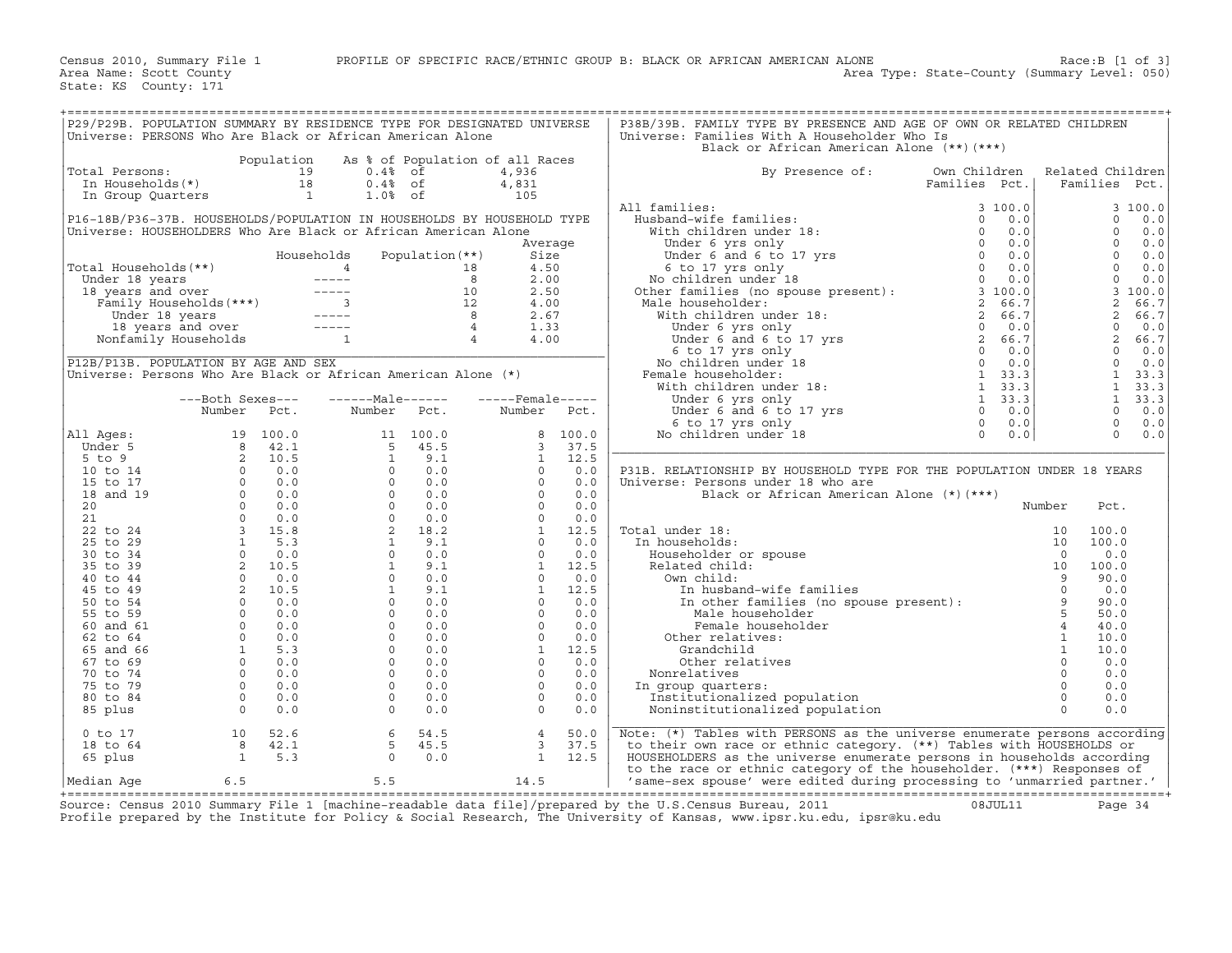| Universe: Persons Who Are Black or African American Alone $(*)$ (***)         |                         |       |                         |              |                   | Universe: Households With A Householder Who Is                   | Black or African American Alone (**)       |                 |             |
|-------------------------------------------------------------------------------|-------------------------|-------|-------------------------|--------------|-------------------|------------------------------------------------------------------|--------------------------------------------|-----------------|-------------|
|                                                                               | All Ages                |       |                         |              | 65 years and over |                                                                  |                                            | Number          | Pct.        |
|                                                                               | Number                  | Pct.  |                         | Number       | Pct.              | Total:                                                           |                                            |                 | 4 100.0     |
| Total:                                                                        | 19                      | 100.0 |                         | $\mathbf{1}$ | 100.0             | Household has 3 or more generations                              |                                            |                 | $1 \t 25.0$ |
| In households:                                                                | 18                      | 94.7  |                         | $\mathbf{1}$ | 100.0             | Household does not have 3+ generations                           |                                            | $\mathcal{E}$   | 75.0        |
|                                                                               |                         |       |                         |              |                   |                                                                  |                                            |                 |             |
| In family households:                                                         | 15                      | 78.9  |                         | $\mathbf{1}$ | 100.0             |                                                                  |                                            |                 |             |
| Householder:                                                                  | $\overline{\mathbf{3}}$ | 15.8  |                         | $\Omega$     | 0.0               |                                                                  |                                            |                 |             |
| Male                                                                          | 2                       | 10.5  |                         | $\Omega$     | 0.0               |                                                                  |                                            |                 |             |
| Female                                                                        | 1                       | 5.3   |                         | $\Omega$     | 0.0               |                                                                  |                                            |                 |             |
| Spouse                                                                        | $\Omega$                | 0.0   |                         | $\Omega$     | 0.0               | PCT19B. NONRELATIVES BY HOUSEHOLD TYPE (*) (***)                 |                                            |                 |             |
| Parent                                                                        | $\mathbf{1}$            | 5.3   |                         | $\mathbf{1}$ | 100.0             | Universe: Nonrelatives who are                                   |                                            |                 |             |
| Parent-in-law                                                                 | $\Omega$                | 0.0   |                         | $\cap$       | 0.0               |                                                                  | Black or African American Alone (Total: 3) |                 |             |
| Child:                                                                        | 9                       | 47.4  |                         |              |                   |                                                                  |                                            |                 |             |
| Biological                                                                    | 9                       | 47.4  |                         |              |                   |                                                                  | In Family                                  | In Nonfamily    |             |
| Adopted                                                                       | $\Omega$                | 0.0   |                         |              |                   |                                                                  | Households                                 | Households      |             |
| Step                                                                          | $\Omega$                | 0.0   |                         |              |                   |                                                                  | Number Pct.                                | Number Pct.     |             |
| Grandchild                                                                    | $\mathbf{1}$            | 5.3   |                         |              |                   |                                                                  |                                            |                 |             |
| Brother or sister                                                             |                         | 0.0   |                         |              |                   | Nonrelatives:                                                    | 1 100.0                                    |                 | 2, 100.0    |
|                                                                               | $\circ$                 | 0.0   |                         |              |                   |                                                                  | 0.0<br>$\Omega$                            | $\Omega$        | 0.0         |
| Son-in-law/daughter-in-law                                                    | $\Omega$                |       |                         |              |                   | Roomer or boarder                                                | $\Omega$                                   | $\Omega$        |             |
| Other relatives (#)                                                           |                         | 0.0   |                         | $\Omega$     | 0.0               | Housemate or roommate                                            | 0.0                                        |                 | 0.0         |
| Nonrelatives                                                                  | 1                       | 5.3   |                         | $\Omega$     | 0.0               | Unmarried partner                                                | 1 100.0                                    | $\mathbf{1}$    | 50.0        |
| In nonfamily households:<br>Male householder:                                 | $\overline{3}$          | 15.8  |                         | $\Omega$     | 0.0               | Other nonrelatives                                               | 0.0<br>$\Omega$                            | $\overline{1}$  | 50.0        |
| Male householder:                                                             | $\mathbf{1}$            | 5.3   |                         | $\Omega$     | 0.0               |                                                                  |                                            |                 |             |
| Living alone                                                                  | $\Omega$                | 0.0   |                         | $\Omega$     | 0.0               |                                                                  |                                            |                 |             |
| Not living alone                                                              | $\mathbf{1}$            | 5.3   |                         | $\Omega$     | 0.0               |                                                                  |                                            |                 |             |
| Female householder:                                                           | $\Omega$                | 0.0   |                         | $\Omega$     | 0.0               | H17B. HOUSING UNITS BY HOUSEHOLDER'S AGE AND TENURE              |                                            |                 |             |
| Living alone                                                                  | $\Omega$                | 0.0   |                         | $\Omega$     | 0.0               | Universe: Occupied Housing Units With A Householder Who Is       |                                            |                 |             |
| Not living alone                                                              | $\Omega$                | 0.0   |                         | $\Omega$     | 0.0               |                                                                  | Black or African American Alone (**)       |                 |             |
| Nonrelatives                                                                  | 2                       | 10.5  |                         | $\Omega$     | 0.0               |                                                                  |                                            |                 |             |
| In group quarters:                                                            | $\mathbf{1}$            | 5.3   |                         | $\Omega$     | 0.0               | Age of                                                           | Owner Occupied                             | Renter Occupied |             |
| Institutionalized                                                             | $\mathbf{1}$            | 5.3   |                         | $\Omega$     | 0.0               | Householder                                                      | Number Pct.                                | Number          | Pct.        |
| Noninstitutionalized                                                          | $\Omega$                | 0.0   |                         | $\Omega$     | 0.0               |                                                                  |                                            |                 |             |
|                                                                               |                         |       |                         |              |                   |                                                                  |                                            |                 |             |
|                                                                               |                         |       |                         |              |                   | All Ages:                                                        | 2 100.0                                    | $\overline{a}$  | 100.0       |
| (#) For 65 yrs & over, includes children, siblings, etc. not shown separately |                         |       |                         |              |                   | 15 to 24                                                         | 2, 100.0                                   | $\Omega$        | 0.0         |
|                                                                               |                         |       |                         |              |                   | 25 to 34                                                         | 0.0<br>$\Omega$                            | 1               | 50.0        |
|                                                                               |                         |       |                         |              |                   | 35 to 44                                                         | $\Omega$<br>0.0                            | $\Omega$        | 0.0         |
|                                                                               |                         |       |                         |              |                   | 45 to 54                                                         | $\Omega$<br>0.0                            | $\mathbf{1}$    | 50.0        |
| P18B. HOUSEHOLD TYPE                                                          |                         |       |                         |              |                   | 55 to 59                                                         | $\Omega$<br>0.0                            | $\Omega$        | 0.0         |
| Universe: Households with a Householder Who is                                |                         |       |                         |              |                   | 60 to 64                                                         | $\Omega$<br>0.0                            | $\Omega$        | 0.0         |
| Black or African American Alone (**)                                          |                         |       |                         |              |                   | 65 to 74                                                         | $\Omega$<br>0.0                            | $\Omega$        | 0.0         |
|                                                                               |                         |       | Number                  | Pct.         |                   | 75 to 84                                                         | 0.0<br>$\Omega$                            | $\Omega$        | 0.0         |
|                                                                               |                         |       |                         |              |                   | 85 and over                                                      | $\Omega$<br>0.0                            | $\Omega$        | 0.0         |
| Total:                                                                        |                         |       |                         | 4 100.0      |                   |                                                                  |                                            |                 |             |
| Family households (***) :                                                     |                         |       | $\mathcal{E}$           | 75.0         |                   |                                                                  |                                            |                 |             |
| Husband-wife families                                                         |                         |       | $\Omega$                | 0.0          |                   | Note: (*) Tables with PERSONS as the universe enumerate persons  |                                            |                 |             |
| Other families:                                                               |                         |       | $\overline{\mathbf{3}}$ | 75.0         |                   | according to their own race or ethnic category. (**) Tables with |                                            |                 |             |
|                                                                               |                         |       | 2                       |              |                   |                                                                  |                                            |                 |             |
| Male householder, no wife present                                             |                         |       |                         | 50.0         |                   | HOUSEHOLDS or HOUSEHOLDERS as the universe enumerate persons in  |                                            |                 |             |
| Female householder, no husband present                                        |                         |       |                         | 25.0         |                   | households according to the race or ethnic category of the       |                                            |                 |             |
| Nonfamily households:                                                         |                         |       | $\mathbf{1}$            | 25.0         |                   | householder. (***) Responses of 'same-sex spouse' were edited    |                                            |                 |             |
| Householder living alone                                                      |                         |       | $\Omega$                | 0.0          |                   | during processing to 'unmarried partner.'                        |                                            |                 |             |
| Householder not living alone                                                  |                         |       | $\mathbf{1}$            | 25.0         |                   |                                                                  |                                            |                 |             |
|                                                                               |                         |       |                         |              |                   |                                                                  |                                            |                 |             |
|                                                                               |                         |       |                         |              |                   |                                                                  |                                            |                 |             |
|                                                                               |                         |       |                         |              |                   |                                                                  |                                            |                 |             |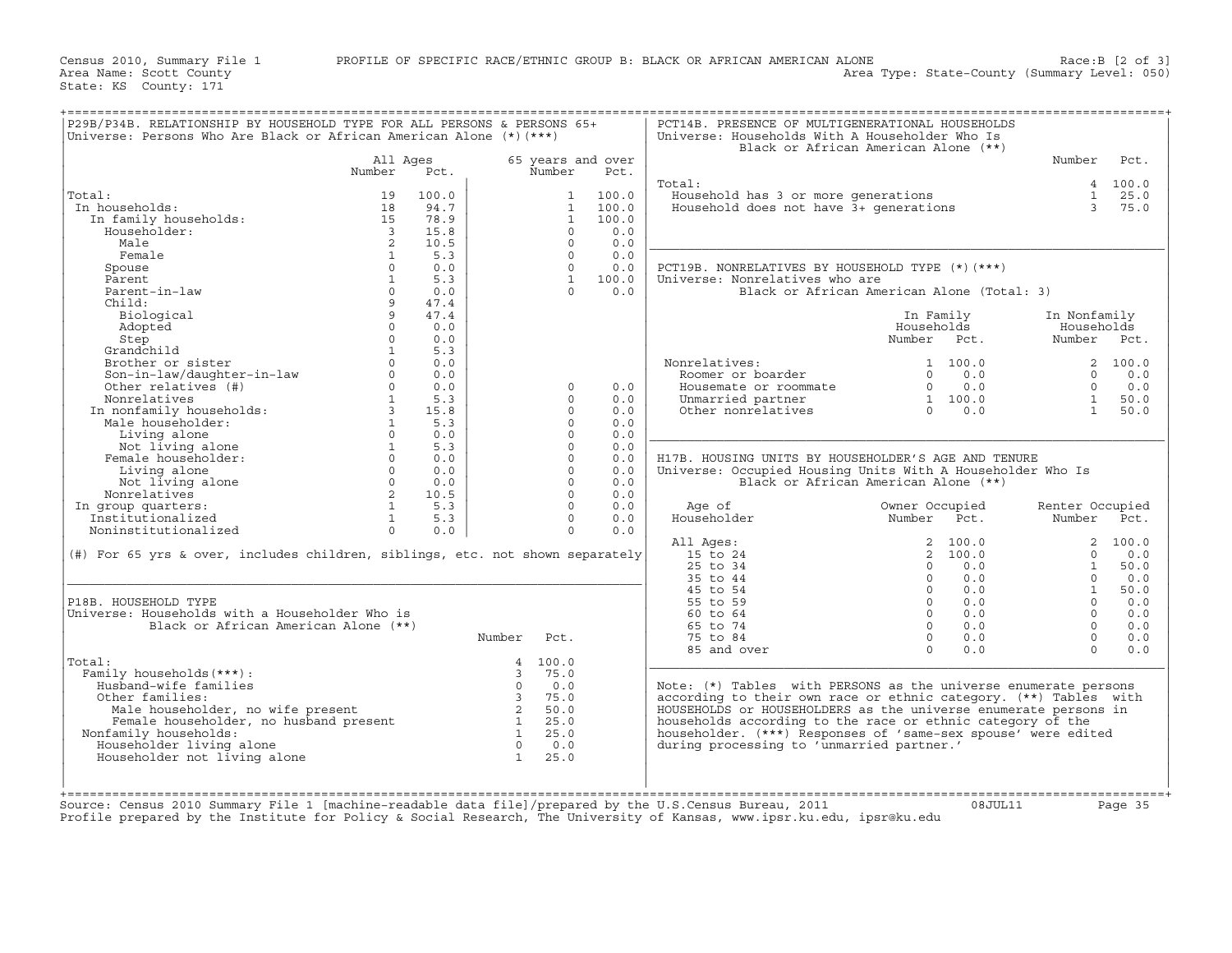|                                                                                                                                                                                                                                                                                                                                                                                                                                                                                                     | A11<br>Households   | Pct. | Family<br>Households Pct. |              | Nonfamily<br>Households Pct.                                                                                                                                                                                                                                                                                               |                | Owner<br>Occupied Pct.                                                                        |                                                                  | Renter<br>Occupied Pct.                                                                                                                   |                                                                                            |
|-----------------------------------------------------------------------------------------------------------------------------------------------------------------------------------------------------------------------------------------------------------------------------------------------------------------------------------------------------------------------------------------------------------------------------------------------------------------------------------------------------|---------------------|------|---------------------------|--------------|----------------------------------------------------------------------------------------------------------------------------------------------------------------------------------------------------------------------------------------------------------------------------------------------------------------------------|----------------|-----------------------------------------------------------------------------------------------|------------------------------------------------------------------|-------------------------------------------------------------------------------------------------------------------------------------------|--------------------------------------------------------------------------------------------|
| All household sizes:                                                                                                                                                                                                                                                                                                                                                                                                                                                                                |                     |      |                           |              |                                                                                                                                                                                                                                                                                                                            |                |                                                                                               | 2 100.0                                                          |                                                                                                                                           |                                                                                            |
|                                                                                                                                                                                                                                                                                                                                                                                                                                                                                                     |                     |      |                           |              |                                                                                                                                                                                                                                                                                                                            |                | $\Omega$                                                                                      | 0.0                                                              |                                                                                                                                           |                                                                                            |
|                                                                                                                                                                                                                                                                                                                                                                                                                                                                                                     |                     |      |                           |              |                                                                                                                                                                                                                                                                                                                            |                | <sup>1</sup>                                                                                  | 50.0                                                             |                                                                                                                                           |                                                                                            |
|                                                                                                                                                                                                                                                                                                                                                                                                                                                                                                     |                     |      |                           |              |                                                                                                                                                                                                                                                                                                                            |                |                                                                                               | $0 \qquad 0.0$                                                   |                                                                                                                                           |                                                                                            |
|                                                                                                                                                                                                                                                                                                                                                                                                                                                                                                     |                     |      |                           |              |                                                                                                                                                                                                                                                                                                                            |                |                                                                                               | $\begin{matrix} 0 && 0 \ldots 0 \\ 0 && 0 \ldots 0 \end{matrix}$ |                                                                                                                                           |                                                                                            |
|                                                                                                                                                                                                                                                                                                                                                                                                                                                                                                     |                     |      |                           |              |                                                                                                                                                                                                                                                                                                                            |                |                                                                                               |                                                                  |                                                                                                                                           |                                                                                            |
|                                                                                                                                                                                                                                                                                                                                                                                                                                                                                                     |                     |      |                           |              |                                                                                                                                                                                                                                                                                                                            |                | $\begin{bmatrix} 1 & 50.0 \\ 0 & 0.0 \end{bmatrix}$                                           |                                                                  | $\begin{array}{cccc} 2 & 100.0 \\ 0 & 0.0 \\ 0 & 0.0 \\ 0 & 0.0 \\ 1 & 50.0 \\ 1 & 60.0 \\ 1 & 50.0 \\ 0 & 0.0 \\ 0 & 0.0 \\ \end{array}$ |                                                                                            |
| Universe: Population in Households (Occupied Housing Units) With A Householder Who Is Black or African American Alone (**)                                                                                                                                                                                                                                                                                                                                                                          | Total<br>Population | Pct. | In<br>Families            | Pct.         | In<br>Nonfamilies Pct.                                                                                                                                                                                                                                                                                                     |                | In Owner<br>Occupied                                                                          | Pct.                                                             | In Renter<br>Occupied Pct.                                                                                                                |                                                                                            |
|                                                                                                                                                                                                                                                                                                                                                                                                                                                                                                     |                     |      |                           | 12 66.7      |                                                                                                                                                                                                                                                                                                                            | $4 \t 22.2$    | 8                                                                                             | 44.4                                                             | 10                                                                                                                                        | 55.6                                                                                       |
|                                                                                                                                                                                                                                                                                                                                                                                                                                                                                                     |                     |      |                           |              |                                                                                                                                                                                                                                                                                                                            |                |                                                                                               |                                                                  |                                                                                                                                           | $\begin{array}{ccccccccc} - & - & - & - & - & - & - \\ & - & - & - & - & - \\ \end{array}$ |
|                                                                                                                                                                                                                                                                                                                                                                                                                                                                                                     |                     |      |                           | 8 100.0      | _______________                                                                                                                                                                                                                                                                                                            |                | $\begin{array}{cccccc} - & - & - & - & - & - \\ & - & - & - & - \\ & & - & - & - \end{array}$ |                                                                  |                                                                                                                                           |                                                                                            |
|                                                                                                                                                                                                                                                                                                                                                                                                                                                                                                     |                     |      | 4 40.0                    |              | and the companion of the companion                                                                                                                                                                                                                                                                                         |                |                                                                                               | _______________                                                  | ----- -----                                                                                                                               |                                                                                            |
|                                                                                                                                                                                                                                                                                                                                                                                                                                                                                                     |                     |      | $4.00$ -----              |              | $4.00$ -----                                                                                                                                                                                                                                                                                                               |                |                                                                                               | $4.00$ -----                                                     | 5.00                                                                                                                                      |                                                                                            |
| $\begin{tabular}{ l l } \hline \texttt{Total population in households} & \texttt{18 } 100.0 \\ \hline \texttt{Under 18 years} & \texttt{8 } 100.0 \\ \texttt{18 years and over} & \texttt{10 } 100.0 \\ \texttt{Average Household Size} & \texttt{4.50} & \texttt{---} \\ \texttt{Under 18 years} & \texttt{2.00} & \texttt{---} \\ \texttt{18 years and over} & \texttt{2.50} & \texttt{---} \\ \hline \end{tabular}$<br>Note: Family household numbers include nonrelatives living with families. |                     |      | $1.33$ -----              | $2.67$ ----- | ------ -----                                                                                                                                                                                                                                                                                                               |                | $\qquad \qquad - - - - -$                                                                     | $------$                                                         | $\frac{1}{2}$                                                                                                                             |                                                                                            |
| PCT20/PCT22B. GROUP OUARTERS POPULATION BY SEX BY AGE BY GROUP OUARTERS TYPE<br>Universe: Population in group quarters for persons who are Black or African American Alone (*)                                                                                                                                                                                                                                                                                                                      |                     |      |                           |              |                                                                                                                                                                                                                                                                                                                            |                |                                                                                               |                                                                  |                                                                                                                                           |                                                                                            |
|                                                                                                                                                                                                                                                                                                                                                                                                                                                                                                     |                     |      |                           |              |                                                                                                                                                                                                                                                                                                                            |                |                                                                                               |                                                                  |                                                                                                                                           |                                                                                            |
|                                                                                                                                                                                                                                                                                                                                                                                                                                                                                                     |                     |      |                           |              | ---- All Ages ----    ---------------------    18 Years and Over ---------------------                                                                                                                                                                                                                                     |                |                                                                                               |                                                                  | Pct. of Pct. of                                                                                                                           |                                                                                            |
|                                                                                                                                                                                                                                                                                                                                                                                                                                                                                                     |                     |      |                           |              |                                                                                                                                                                                                                                                                                                                            | Pct. of<br>All |                                                                                               |                                                                  |                                                                                                                                           | Total                                                                                      |
|                                                                                                                                                                                                                                                                                                                                                                                                                                                                                                     |                     |      | Number                    |              |                                                                                                                                                                                                                                                                                                                            |                |                                                                                               |                                                                  |                                                                                                                                           | $18+$                                                                                      |
|                                                                                                                                                                                                                                                                                                                                                                                                                                                                                                     |                     |      | 1                         | 100.0        | Pot.<br>Potal Ages Male 18+ Female<br>Potal Ages Male 18+ Female                                                                                                                                                                                                                                                           |                |                                                                                               |                                                                  | $\Omega$                                                                                                                                  | 0.0                                                                                        |
| Institutionalized population:                                                                                                                                                                                                                                                                                                                                                                                                                                                                       |                     |      |                           | 1 100.0      |                                                                                                                                                                                                                                                                                                                            |                |                                                                                               |                                                                  | $\Omega$                                                                                                                                  | 0.0                                                                                        |
| Correctional facilities for adults                                                                                                                                                                                                                                                                                                                                                                                                                                                                  |                     |      | $\frac{1}{1}$ 100.0       |              |                                                                                                                                                                                                                                                                                                                            |                |                                                                                               |                                                                  | $\Omega$                                                                                                                                  | 0.0                                                                                        |
|                                                                                                                                                                                                                                                                                                                                                                                                                                                                                                     |                     |      |                           |              |                                                                                                                                                                                                                                                                                                                            |                |                                                                                               |                                                                  | $\Omega$                                                                                                                                  | 0.0                                                                                        |
|                                                                                                                                                                                                                                                                                                                                                                                                                                                                                                     |                     |      |                           |              |                                                                                                                                                                                                                                                                                                                            |                |                                                                                               |                                                                  | $\Omega$                                                                                                                                  | 0.0                                                                                        |
|                                                                                                                                                                                                                                                                                                                                                                                                                                                                                                     |                     |      |                           |              |                                                                                                                                                                                                                                                                                                                            |                |                                                                                               |                                                                  | $\Omega$                                                                                                                                  | 0.0                                                                                        |
| Noninstitutionalized population:                                                                                                                                                                                                                                                                                                                                                                                                                                                                    |                     |      |                           |              |                                                                                                                                                                                                                                                                                                                            |                |                                                                                               |                                                                  | $\Omega$                                                                                                                                  | 0.0                                                                                        |
|                                                                                                                                                                                                                                                                                                                                                                                                                                                                                                     |                     |      |                           |              |                                                                                                                                                                                                                                                                                                                            |                |                                                                                               |                                                                  | $\Omega$                                                                                                                                  | 0.0                                                                                        |
| All types of group quarters:<br>Nursing facilities/skilled-nursing facilities<br>Nursing facilities/skilled-nursing facilities<br>0 0.0<br>0 0.0<br>oninstitutionalized population:<br>College/university student housing<br>Military quarters<br>0 0.0<br>Other noninstitutio                                                                                                                                                                                                                      |                     |      |                           |              | $\begin{array}{cccccc} 1 & 100.0 & & & & 1 & 100.0 \\ 1 & 100.0 & & & 1 & 100.0 \\ 1 & 100.0 & & & 1 & 100.0 \\ 0 & 0.0 & & & 0 & 0.0 \\ 0 & 0.0 & & & 0 & 0.0 \\ 0 & 0.0 & & & 0 & 0.0 \\ 0 & 0.0 & & & 0 & 0.0 \\ 0 & 0.0 & & & 0 & 0.0 \\ 0 & 0.0 & & & 0 & 0.0 \\ 0 & 0.0 & & & 0 & 0.0 \\ 0 & 0.0 & & & 0 & 0.0 \\ \$ |                |                                                                                               |                                                                  | $\Omega$<br>$\Omega$                                                                                                                      | 0.0<br>0.0                                                                                 |

+===================================================================================================================================================+ Source: Census 2010 Summary File 1 [machine−readable data file]/prepared by the U.S.Census Bureau, 2011 08JUL11 Page 36 Profile prepared by the Institute for Policy & Social Research, The University of Kansas, www.ipsr.ku.edu, ipsr@ku.edu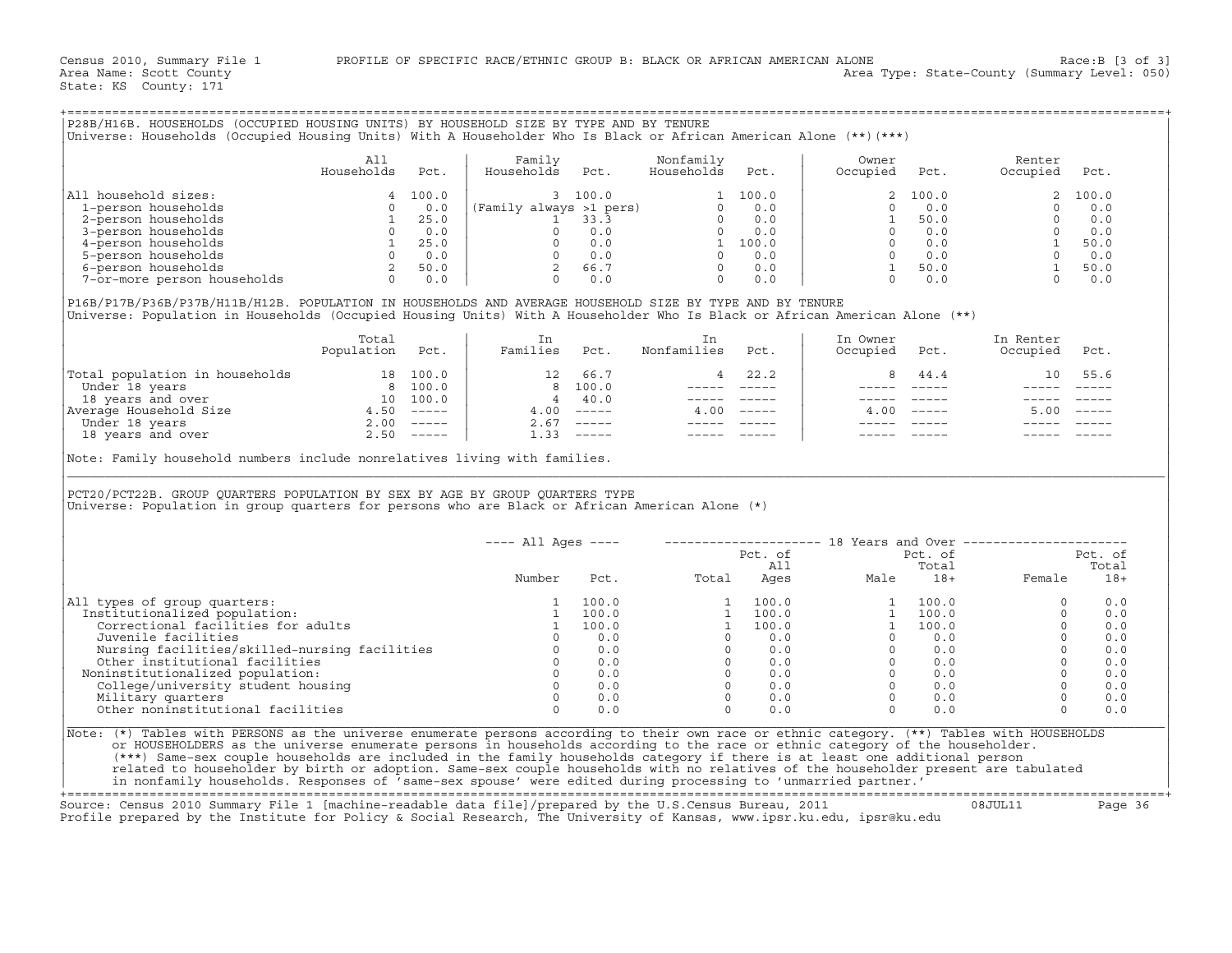Census 2010, Summary File 1 PROFILE OF SPECIFIC RACE/ETHNIC GROUP C: AMERICAN INDIAN AND ALASKA NATIVE ALONE Race:C [1 of 3]<br>Area Name: Scott County Level: 050) Area Type: State-County (Summary Level: 050) Area Type: State-County (Summary Level: 050)

State: KS County: 171

| P29/P29C. POPULATION SUMMARY BY RESIDENCE TYPE FOR DESIGNATED UNIVERSE |                            |                |                 |                 |                                 |             | P38C/39C. FAMILY TYPE BY PRESENCE AND AGE OF OWN OR RELATED CHILDREN                                                                                                                                                                                  |               |                            |                  |                |
|------------------------------------------------------------------------|----------------------------|----------------|-----------------|-----------------|---------------------------------|-------------|-------------------------------------------------------------------------------------------------------------------------------------------------------------------------------------------------------------------------------------------------------|---------------|----------------------------|------------------|----------------|
| Universe: PERSONS Who Are American Indian and Alaska Native Alone      |                            |                |                 |                 |                                 |             | Universe: Families With A Householder Who Is                                                                                                                                                                                                          |               |                            |                  |                |
|                                                                        |                            |                |                 |                 |                                 |             | American Indian and Alaska Native Alone (**) (***)                                                                                                                                                                                                    |               |                            |                  |                |
|                                                                        |                            | Population     |                 |                 | As % of Population of all Races |             |                                                                                                                                                                                                                                                       |               |                            |                  |                |
|                                                                        |                            |                |                 |                 |                                 |             |                                                                                                                                                                                                                                                       |               |                            |                  |                |
| Total Persons:                                                         |                            | 30             |                 | $0.6%$ of       | 4,936                           |             | By Presence of:                                                                                                                                                                                                                                       | Own Children  |                            | Related Children |                |
| In Households(*)                                                       |                            | 30             | $0.6%$ of       |                 | 4,831                           |             |                                                                                                                                                                                                                                                       | Families Pct. |                            | Families Pct.    |                |
| In Group Quarters                                                      |                            | $\overline{a}$ | $0.0%$ of       |                 | 105                             |             |                                                                                                                                                                                                                                                       |               |                            |                  |                |
|                                                                        |                            |                |                 |                 |                                 |             | All families:                                                                                                                                                                                                                                         | 7 100.0       |                            |                  | 7100.0         |
| P16-18C/P36-37C. HOUSEHOLDS/POPULATION IN HOUSEHOLDS BY HOUSEHOLD TYPE |                            |                |                 |                 |                                 |             |                                                                                                                                                                                                                                                       |               |                            | 5                | 71.4           |
| Universe: HOUSEHOLDERS Who Are American Indian and Alaska Native Alone |                            |                |                 |                 |                                 |             |                                                                                                                                                                                                                                                       |               |                            | $\overline{a}$   | 28.6           |
|                                                                        |                            |                |                 |                 |                                 | Average     |                                                                                                                                                                                                                                                       |               |                            | $\Omega$         | 0.0            |
|                                                                        |                            | Households     |                 | Population (**) | Size                            |             |                                                                                                                                                                                                                                                       |               |                            | $\mathbf{1}$     | 14.3           |
| Total Households(**)                                                   |                            |                |                 |                 | 2.88                            |             |                                                                                                                                                                                                                                                       |               |                            | $\mathbf{1}$     | 14.3           |
|                                                                        |                            |                |                 |                 | 1.13                            |             |                                                                                                                                                                                                                                                       |               |                            | $\overline{3}$   | 42.9           |
|                                                                        |                            |                |                 |                 | 1.75                            |             | 11 families:<br>Husband-wife families:<br>With children under 18:<br>Under 6 yrs only<br>Under 6 and 6 to 17 yrs<br>8 to 17 yrs 1 14.3<br>8 other families (no spouse present):<br>An ochildren under 18<br>2 28.6<br>2 28.6<br>2 28.6<br>2 28.6<br>2 |               |                            | $\overline{a}$   | 28.6           |
|                                                                        |                            |                |                 |                 |                                 |             |                                                                                                                                                                                                                                                       |               |                            |                  |                |
|                                                                        |                            |                |                 |                 | 3.14                            |             | Male householder:                                                                                                                                                                                                                                     |               |                            | $\mathbf{1}$     | 14.3           |
|                                                                        |                            |                |                 |                 | 1.29                            |             | 1 and the tem lines (no spouse present):<br>also householder:<br>With children under 18:<br>Under 6 yrs only<br>Under 6 and 6 to 17 yrs<br>0 0.0<br>Under 6 and 6 to 17 yrs<br>0 0.0<br>No children under 18<br>emale householder:<br>With childre    |               |                            | $\Omega$         | 0.0            |
|                                                                        |                            |                |                 |                 | 1.86                            |             |                                                                                                                                                                                                                                                       |               |                            | $\circ$          | 0.0            |
|                                                                        |                            |                |                 |                 | 1.00                            |             |                                                                                                                                                                                                                                                       |               |                            | $\circ$          | 0.0            |
|                                                                        |                            |                |                 |                 |                                 |             |                                                                                                                                                                                                                                                       |               |                            | $\overline{0}$   | 0.0            |
| P12C/P13C. POPULATION BY AGE AND SEX                                   |                            |                |                 |                 |                                 |             |                                                                                                                                                                                                                                                       |               |                            |                  | $1 \quad 14.3$ |
| Universe: Persons Who Are American Indian and Alaska Native Alone (*)  |                            |                |                 |                 |                                 |             | Female householder:                                                                                                                                                                                                                                   |               |                            | 1                | 14.3           |
|                                                                        |                            |                |                 |                 |                                 |             |                                                                                                                                                                                                                                                       |               |                            |                  | $1 \quad 14.3$ |
|                                                                        | ---Both Sexes---           |                | $---Male----$   |                 | $---$ Female-----               |             |                                                                                                                                                                                                                                                       |               |                            | $\circ$          | 0.0            |
|                                                                        | Number                     | Pct.           | Number          | Pct.            |                                 | Number Pct. |                                                                                                                                                                                                                                                       |               |                            |                  | $1 \quad 14.3$ |
|                                                                        |                            |                |                 |                 |                                 |             |                                                                                                                                                                                                                                                       |               |                            | $\Omega$         | 0.0            |
| All Ages:                                                              |                            |                |                 |                 |                                 | 14 100.0    |                                                                                                                                                                                                                                                       |               |                            | $\Omega$         | 0.0            |
|                                                                        |                            |                |                 |                 |                                 | 7.1         |                                                                                                                                                                                                                                                       |               |                            |                  |                |
| Under 5                                                                |                            |                |                 |                 |                                 |             |                                                                                                                                                                                                                                                       |               |                            |                  |                |
| $5$ to $9$                                                             |                            |                |                 |                 |                                 | 7.1         |                                                                                                                                                                                                                                                       |               |                            |                  |                |
| 10 to 14                                                               |                            |                |                 |                 |                                 | 7.1         | P31C. RELATIONSHIP BY HOUSEHOLD TYPE FOR THE POPULATION UNDER 18 YEARS                                                                                                                                                                                |               |                            |                  |                |
| 15 to 17                                                               |                            |                |                 |                 |                                 | 0.0         | Universe: Persons under 18 who are                                                                                                                                                                                                                    |               |                            |                  |                |
| 18 and 19                                                              |                            |                |                 |                 |                                 | 7.1         | American Indian and Alaska Native Alone (*) (***)                                                                                                                                                                                                     |               |                            |                  |                |
| 20                                                                     |                            |                |                 |                 |                                 | 0.0         |                                                                                                                                                                                                                                                       |               | Number                     | Pct.             |                |
| 21                                                                     |                            |                |                 |                 |                                 | 0.0         |                                                                                                                                                                                                                                                       |               |                            |                  |                |
| 22 to 24                                                               |                            |                |                 |                 |                                 | 21.4        | Total under 18:                                                                                                                                                                                                                                       |               |                            | 100.0            |                |
| 25 to 29                                                               |                            |                |                 |                 |                                 | 0.0         | In households:                                                                                                                                                                                                                                        |               |                            | 100.0            |                |
| 30 to 34                                                               |                            |                |                 |                 |                                 | 7.1         | Householder or spouse                                                                                                                                                                                                                                 |               |                            | 0.0              |                |
| 35 to 39                                                               |                            |                |                 |                 |                                 | 7.1         | Related child:                                                                                                                                                                                                                                        |               |                            | 100.0            |                |
| 40 to 44                                                               |                            |                |                 |                 |                                 | 21.4        | Own child:                                                                                                                                                                                                                                            |               |                            | 100.0            |                |
|                                                                        |                            |                |                 |                 |                                 |             |                                                                                                                                                                                                                                                       |               |                            |                  |                |
| 45 to 49                                                               |                            |                |                 |                 |                                 | 0.0         | In husband-wife families                                                                                                                                                                                                                              |               |                            | 81.8             |                |
| 50 to 54                                                               |                            |                |                 |                 |                                 | 7.1         |                                                                                                                                                                                                                                                       |               |                            | 18.2             |                |
| 55 to 59                                                               |                            |                |                 |                 |                                 | 0.0         | Male householder                                                                                                                                                                                                                                      |               | $\Omega$                   | 0.0              |                |
| 60 and 61                                                              |                            |                |                 |                 |                                 | 0.0         | Female householder                                                                                                                                                                                                                                    |               | $\overline{\phantom{0}}$ 2 | 18.2             |                |
| 62 to 64                                                               |                            |                |                 |                 |                                 | 0.0         | Other relatives:                                                                                                                                                                                                                                      |               | $\circ$                    | 0.0              |                |
| 65 and 66                                                              |                            |                |                 |                 |                                 | 0.0         | Grandchild                                                                                                                                                                                                                                            |               | $\circ$                    | 0.0              |                |
| 67 to 69                                                               |                            |                |                 |                 |                                 | 7.1         | Other relatives                                                                                                                                                                                                                                       |               | $\circ$                    | 0.0              |                |
| 70 to 74                                                               |                            |                |                 |                 |                                 | 0.0         | Nonrelatives                                                                                                                                                                                                                                          |               | $\circ$                    | 0.0              |                |
| 75 to 79                                                               |                            |                |                 |                 |                                 | 0.0         | In group quarters:                                                                                                                                                                                                                                    |               | $\circ$                    | 0.0              |                |
| 80 to 84                                                               |                            |                |                 |                 | $\Omega$                        | 0.0         | Institutionalized population                                                                                                                                                                                                                          |               | $\Omega$                   | 0.0              |                |
| 85 plus                                                                |                            |                |                 |                 | $\overline{0}$                  | 0.0         | Noninstitutionalized population                                                                                                                                                                                                                       |               | $\Omega$                   | 0.0              |                |
|                                                                        |                            |                |                 |                 |                                 |             |                                                                                                                                                                                                                                                       |               |                            |                  |                |
|                                                                        |                            |                |                 |                 |                                 |             |                                                                                                                                                                                                                                                       |               |                            |                  |                |
| $0$ to $17$                                                            | 11                         | 36.7           | 8               | 50.0            | $\overline{\mathbf{3}}$         | 21.4        | Note: (*) Tables with PERSONS as the universe enumerate persons according                                                                                                                                                                             |               |                            |                  |                |
| 18 to 64                                                               | 17                         | 56.7           | $7\overline{ }$ | 43.8            | 10                              | 71.4        | to their own race or ethnic category. (**) Tables with HOUSEHOLDS or                                                                                                                                                                                  |               |                            |                  |                |
| 65 plus                                                                | $\overline{\phantom{a}}$ 2 | 6.7            | <sup>1</sup>    | 6.3             | $\mathbf{1}$                    | 7.1         | HOUSEHOLDERS as the universe enumerate persons in households according                                                                                                                                                                                |               |                            |                  |                |
|                                                                        |                            |                |                 |                 |                                 |             | to the race or ethnic category of the householder. (***) Responses of                                                                                                                                                                                 |               |                            |                  |                |
| Median Age                                                             | 22.5                       |                | 18.0            |                 | 28.0                            |             | 'same-sex spouse' were edited during processing to 'unmarried partner.'                                                                                                                                                                               |               |                            |                  |                |
|                                                                        |                            |                |                 |                 |                                 |             |                                                                                                                                                                                                                                                       |               |                            |                  |                |

+===================================================================================================================================================+ Source: Census 2010 Summary File 1 [machine−readable data file]/prepared by the U.S.Census Bureau, 2011 08JUL11 Page 37 Profile prepared by the Institute for Policy & Social Research, The University of Kansas, www.ipsr.ku.edu, ipsr@ku.edu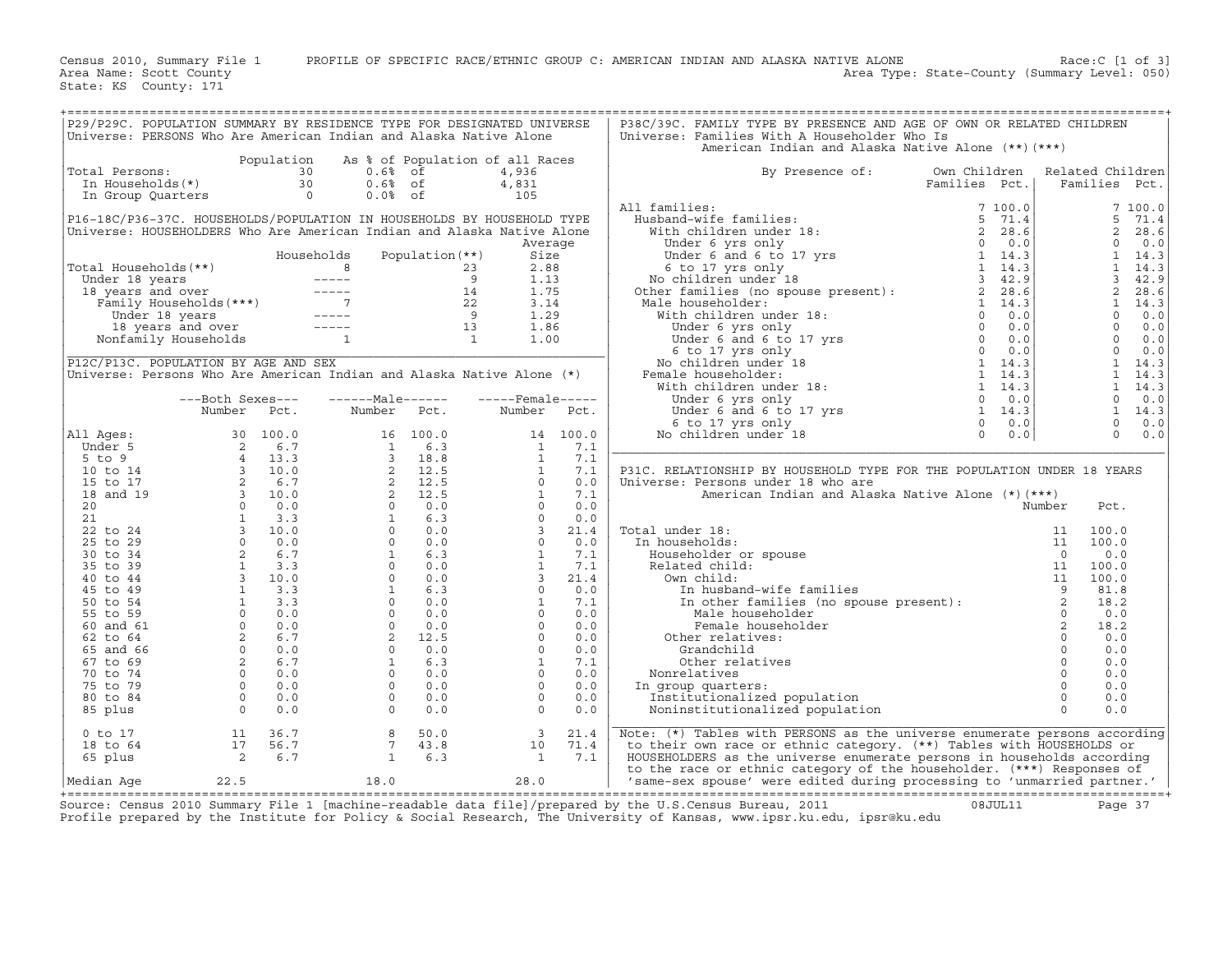Census 2010, Summary File 1 PROFILE OF SPECIFIC RACE/ETHNIC GROUP C: AMERICAN INDIAN AND ALASKA NATIVE ALONE Race:C [2 of 3]<br>Area Name: Scott County Level: 050) Area Type: State-County (Summary Level: 050) Area Type: State-County (Summary Level: 050)

State: KS County: 171

| P29C/P34C. RELATIONSHIP BY HOUSEHOLD TYPE FOR ALL PERSONS & PERSONS 65+<br>Universe: Persons Who Are American Indian and Alaska Native Alone $(*)$ $(***)$                                                                                                                                                                               |                         |       |                |                   |       | PCT14C. PRESENCE OF MULTIGENERATIONAL HOUSEHOLDS<br>Universe: Households With A Householder Who Is |                |                       |                 |          |
|------------------------------------------------------------------------------------------------------------------------------------------------------------------------------------------------------------------------------------------------------------------------------------------------------------------------------------------|-------------------------|-------|----------------|-------------------|-------|----------------------------------------------------------------------------------------------------|----------------|-----------------------|-----------------|----------|
|                                                                                                                                                                                                                                                                                                                                          |                         |       |                |                   |       | American Indian and Alaska Native Alone (**)                                                       |                |                       |                 |          |
|                                                                                                                                                                                                                                                                                                                                          | All Ages                |       |                | 65 years and over |       |                                                                                                    |                |                       | Number          | Pct.     |
|                                                                                                                                                                                                                                                                                                                                          | Number                  | Pct.  |                | Number            | Pct.  |                                                                                                    |                |                       |                 |          |
|                                                                                                                                                                                                                                                                                                                                          |                         |       |                |                   |       | Total:                                                                                             |                |                       | 8               | 100.0    |
| Total:                                                                                                                                                                                                                                                                                                                                   | 30                      | 100.0 |                | 2                 | 100.0 | Household has 3 or more generations                                                                |                |                       | $\Omega$        | 0.0      |
| In households:                                                                                                                                                                                                                                                                                                                           | 30                      | 100.0 |                | 2                 | 100.0 | Household does not have 3+ generations                                                             |                |                       | 8               | 100.0    |
| In family households:                                                                                                                                                                                                                                                                                                                    | 27                      | 90.0  |                | $\overline{2}$    | 100.0 |                                                                                                    |                |                       |                 |          |
| Householder:                                                                                                                                                                                                                                                                                                                             | $\overline{7}$          | 23.3  |                | 1                 | 50.0  |                                                                                                    |                |                       |                 |          |
| Male                                                                                                                                                                                                                                                                                                                                     | $\overline{4}$          | 13.3  |                | 1                 | 50.0  |                                                                                                    |                |                       |                 |          |
| Female                                                                                                                                                                                                                                                                                                                                   | $\overline{3}$          | 10.0  |                | $\Omega$          | 0.0   |                                                                                                    |                |                       |                 |          |
| Spouse                                                                                                                                                                                                                                                                                                                                   | 5                       | 16.7  |                | $\mathbf{1}$      | 50.0  | PCT19C. NONRELATIVES BY HOUSEHOLD TYPE (*) (***)                                                   |                |                       |                 |          |
| Parent                                                                                                                                                                                                                                                                                                                                   | $\Omega$                | 0.0   |                | $\Omega$          | 0.0   | Universe: Nonrelatives who are                                                                     |                |                       |                 |          |
| Parent-in-law                                                                                                                                                                                                                                                                                                                            | $\Omega$                | 0.0   |                | $\cap$            | 0.0   | American Indian and Alaska Native Alone (Total: 2)                                                 |                |                       |                 |          |
| Child:                                                                                                                                                                                                                                                                                                                                   | 13                      | 43.3  |                |                   |       |                                                                                                    |                |                       |                 |          |
| Biological                                                                                                                                                                                                                                                                                                                               | 13                      | 43.3  |                |                   |       |                                                                                                    | In Family      |                       | In Nonfamily    |          |
| Adopted                                                                                                                                                                                                                                                                                                                                  | $\Omega$                | 0.0   |                |                   |       |                                                                                                    | Households     |                       | Households      |          |
| Step                                                                                                                                                                                                                                                                                                                                     | $\Omega$                | 0.0   |                |                   |       |                                                                                                    | Number Pct.    |                       | Number Pct.     |          |
| Grandchild                                                                                                                                                                                                                                                                                                                               | $\Omega$                | 0.0   |                |                   |       |                                                                                                    |                |                       |                 |          |
| Brother or sister                                                                                                                                                                                                                                                                                                                        | 2                       | 6.7   |                |                   |       | Nonrelatives:                                                                                      |                | 0 100.0               |                 | 2, 100.0 |
| Son-in-law/daughter-in-law                                                                                                                                                                                                                                                                                                               | $\circ$                 | 0.0   |                |                   |       | Roomer or boarder                                                                                  | $\Omega$       | $\sim$ 100 $\mu$      | $\Omega$        | 0.0      |
| Other relatives (#)                                                                                                                                                                                                                                                                                                                      | $\Omega$                | 0.0   |                | $\Omega$          | 0.0   | Housemate or roommate                                                                              | $\Omega$       |                       | $\Omega$        | 0.0      |
| Nonrelatives                                                                                                                                                                                                                                                                                                                             | $\circ$                 | 0.0   |                | $\Omega$          | 0.0   | Unmarried partner                                                                                  | $\Omega$       | $\sim 100$ km $^{-1}$ |                 | 2, 100.0 |
| In nonfamily households:<br>Male householder:<br>Timing and the set of the set of the set of the set of the set of the set of the set of the set of the set of the set of the set of the set of the set of the set of the set of the                                                                                                     | $\overline{3}$          | 10.0  |                | $\Omega$          | 0.0   | Other nonrelatives                                                                                 | $\Omega$       | $\blacksquare$        | $\Omega$        | 0.0      |
|                                                                                                                                                                                                                                                                                                                                          | 1                       | 3.3   |                | $\Omega$          | 0.0   |                                                                                                    |                |                       |                 |          |
| Living alone                                                                                                                                                                                                                                                                                                                             | $\overline{\mathbf{1}}$ | 3.3   |                | $\Omega$          | 0.0   |                                                                                                    |                |                       |                 |          |
| Not living alone                                                                                                                                                                                                                                                                                                                         | $\circ$                 | 0.0   |                | $\Omega$          | 0.0   |                                                                                                    |                |                       |                 |          |
| Female householder:                                                                                                                                                                                                                                                                                                                      | $\Omega$                | 0.0   |                | $\Omega$          | 0.0   | H17C. HOUSING UNITS BY HOUSEHOLDER'S AGE AND TENURE                                                |                |                       |                 |          |
| Living alone                                                                                                                                                                                                                                                                                                                             | $\circ$                 | 0.0   |                | $\Omega$          | 0.0   | Universe: Occupied Housing Units With A Householder Who Is                                         |                |                       |                 |          |
| Not living alone                                                                                                                                                                                                                                                                                                                         | $\circ$                 | 0.0   |                | $\Omega$          | 0.0   | American Indian and Alaska Native Alone (**)                                                       |                |                       |                 |          |
| Nonrelatives                                                                                                                                                                                                                                                                                                                             | $2^{\circ}$             | 6.7   |                | $\Omega$          | 0.0   |                                                                                                    |                |                       |                 |          |
| In group quarters:                                                                                                                                                                                                                                                                                                                       | $\Omega$                | 0.0   |                | $\Omega$          | 0.0   | Age of                                                                                             | Owner Occupied |                       | Renter Occupied |          |
| Institutionalized                                                                                                                                                                                                                                                                                                                        | $\circ$                 | 0.0   |                | $\Omega$          | 0.0   | Householder                                                                                        | Number         | Pct.                  | Number          | Pct.     |
| Noninstitutionalized                                                                                                                                                                                                                                                                                                                     | $\Omega$                | 0.0   |                | $\Omega$          | 0.0   |                                                                                                    |                |                       |                 |          |
|                                                                                                                                                                                                                                                                                                                                          |                         |       |                |                   |       | All Ages:                                                                                          |                | 3, 100.0              |                 | 5 100.0  |
| (#) For 65 yrs & over, includes children, siblings, etc. not shown separately                                                                                                                                                                                                                                                            |                         |       |                |                   |       | 15 to 24                                                                                           | $\Omega$       | 0.0                   | $\overline{3}$  | 60.0     |
|                                                                                                                                                                                                                                                                                                                                          |                         |       |                |                   |       | 25 to 34                                                                                           | $\Omega$       | 0.0                   | $\Omega$        | 0.0      |
|                                                                                                                                                                                                                                                                                                                                          |                         |       |                |                   |       | 35 to 44                                                                                           | $\Omega$       | 0.0                   | $\mathbf{1}$    | 20.0     |
|                                                                                                                                                                                                                                                                                                                                          |                         |       |                |                   |       | 45 to 54                                                                                           |                | $1 \t33.3$            | $\Omega$        | 0.0      |
| P18C. HOUSEHOLD TYPE                                                                                                                                                                                                                                                                                                                     |                         |       |                |                   |       | 55 to 59                                                                                           | $\Omega$       | 0.0                   | $\Omega$        | 0.0      |
| Universe: Households with a Householder Who is                                                                                                                                                                                                                                                                                           |                         |       |                |                   |       | 60 to 64                                                                                           | $\mathbf{1}$   | 33.3                  | $\mathbf{1}$    | 20.0     |
| American Indian and Alaska Native Alone (**)                                                                                                                                                                                                                                                                                             |                         |       |                |                   |       | 65 to 74                                                                                           |                | $1 \t33.3$            | $\Omega$        | 0.0      |
|                                                                                                                                                                                                                                                                                                                                          |                         |       | Number         | Pct.              |       | 75 to 84                                                                                           | $\Omega$       | 0.0                   | $\Omega$        | 0.0      |
|                                                                                                                                                                                                                                                                                                                                          |                         |       |                |                   |       | 85 and over                                                                                        | $\Omega$       | 0.0                   | $\Omega$        | 0.0      |
| Total:                                                                                                                                                                                                                                                                                                                                   |                         |       | 8              | 100.0             |       |                                                                                                    |                |                       |                 |          |
| Family households (***) :                                                                                                                                                                                                                                                                                                                |                         |       |                | 87.5              |       |                                                                                                    |                |                       |                 |          |
| Husband-wife families                                                                                                                                                                                                                                                                                                                    |                         |       | 5 <sup>7</sup> | 62.5              |       | Note: (*) Tables with PERSONS as the universe enumerate persons                                    |                |                       |                 |          |
| Other families:                                                                                                                                                                                                                                                                                                                          |                         |       |                |                   |       | according to their own race or ethnic category. (**) Tables with                                   |                |                       |                 |          |
|                                                                                                                                                                                                                                                                                                                                          |                         |       |                |                   |       | HOUSEHOLDS or HOUSEHOLDERS as the universe enumerate persons in                                    |                |                       |                 |          |
|                                                                                                                                                                                                                                                                                                                                          |                         |       |                |                   |       | households according to the race or ethnic category of the                                         |                |                       |                 |          |
| Nonfamily households:                                                                                                                                                                                                                                                                                                                    |                         |       |                |                   |       | householder. (***) Responses of 'same-sex spouse' were edited                                      |                |                       |                 |          |
| Householder living alone                                                                                                                                                                                                                                                                                                                 |                         |       |                |                   |       | during processing to 'unmarried partner.'                                                          |                |                       |                 |          |
| $\frac{1}{2}$<br>Female householder, no wife present<br>Female householder, no husband present<br>$\frac{1}{2}$ , $\frac{2}{12.5}$<br>$\frac{1}{2}$<br>$\frac{1}{2}$ , $\frac{1}{2}$<br>$\frac{1}{2}$ , $\frac{1}{2}$<br>$\frac{1}{2}$ , $\frac{1}{2}$<br>$\frac{1}{2}$ , $\frac{1}{2}$<br>$\frac{1}{2}$<br>Householder not living alone |                         |       |                |                   |       |                                                                                                    |                |                       |                 |          |
|                                                                                                                                                                                                                                                                                                                                          |                         |       |                |                   |       |                                                                                                    |                |                       |                 |          |
|                                                                                                                                                                                                                                                                                                                                          |                         |       |                |                   |       |                                                                                                    |                |                       |                 |          |
|                                                                                                                                                                                                                                                                                                                                          |                         |       |                |                   |       |                                                                                                    |                |                       |                 |          |

+===================================================================================================================================================+

Source: Census 2010 Summary File 1 [machine−readable data file]/prepared by the U.S.Census Bureau, 2011 08JUL11 Page 38 Profile prepared by the Institute for Policy & Social Research, The University of Kansas, www.ipsr.ku.edu, ipsr@ku.edu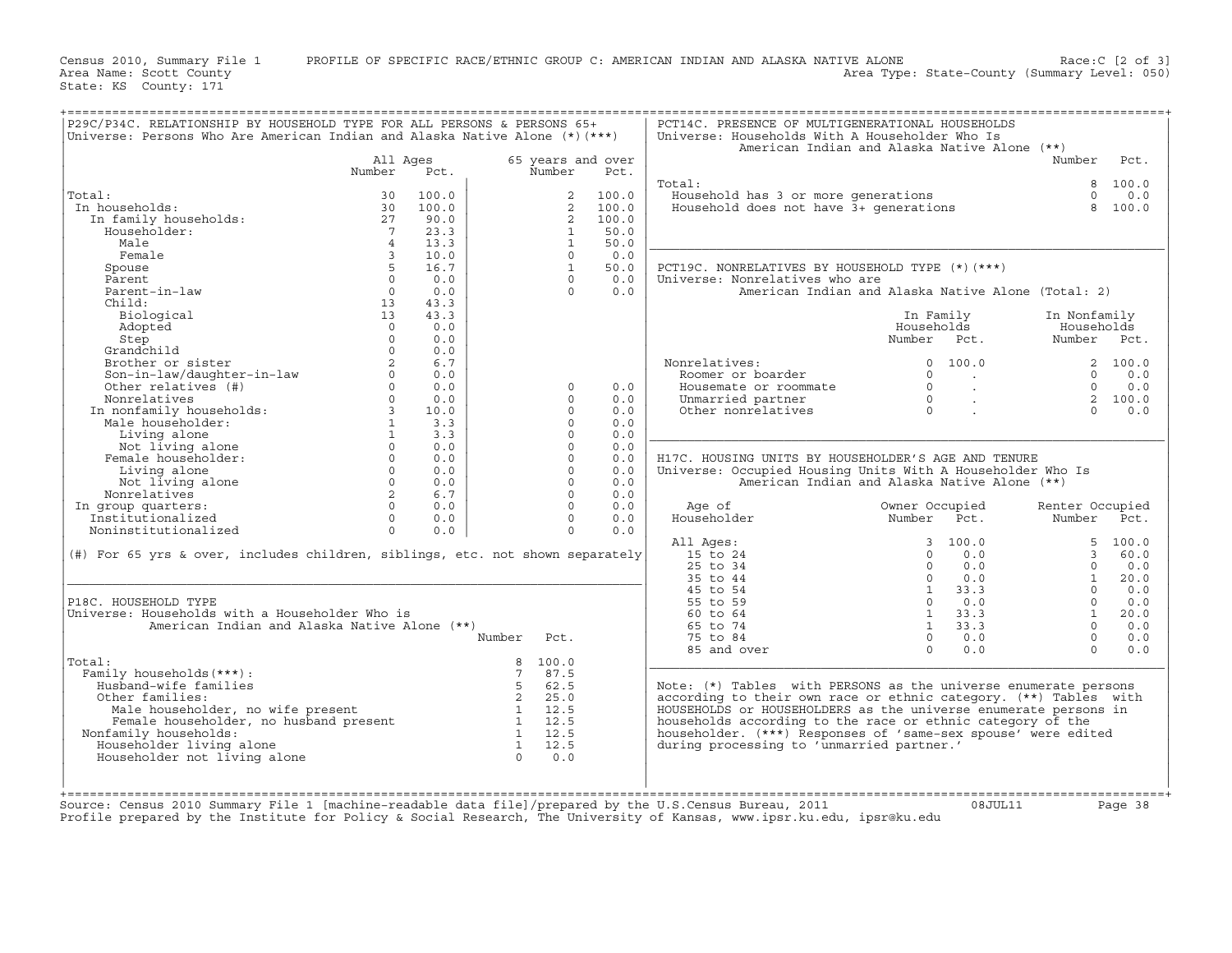Census 2010, Summary File 1 PROFILE OF SPECIFIC RACE/ETHNIC GROUP C: AMERICAN INDIAN AND ALASKA NATIVE ALONE Race:C [3 of 3]<br>Area Name: Scott County Level: 050) Area Type: State-County (Summary Level: 050) Area Type: State-County (Summary Level: 050)

+===================================================================================================================================================+

State: KS County: 171

|                                                                                                                                                                                                                                                | All<br>Households Pct. | Family<br>Households Pct.                         | Nonfamily<br>Households Pct. | Owner<br>Occupied Pct. | Renter<br>Occupied Pct.                                                                                                                                                                                                                                                                                                                                                                                                  |                                     |
|------------------------------------------------------------------------------------------------------------------------------------------------------------------------------------------------------------------------------------------------|------------------------|---------------------------------------------------|------------------------------|------------------------|--------------------------------------------------------------------------------------------------------------------------------------------------------------------------------------------------------------------------------------------------------------------------------------------------------------------------------------------------------------------------------------------------------------------------|-------------------------------------|
| All household sizes:                                                                                                                                                                                                                           |                        |                                                   |                              |                        |                                                                                                                                                                                                                                                                                                                                                                                                                          |                                     |
|                                                                                                                                                                                                                                                |                        |                                                   |                              |                        |                                                                                                                                                                                                                                                                                                                                                                                                                          |                                     |
|                                                                                                                                                                                                                                                |                        |                                                   |                              |                        |                                                                                                                                                                                                                                                                                                                                                                                                                          |                                     |
|                                                                                                                                                                                                                                                |                        |                                                   |                              |                        |                                                                                                                                                                                                                                                                                                                                                                                                                          |                                     |
|                                                                                                                                                                                                                                                |                        |                                                   |                              |                        |                                                                                                                                                                                                                                                                                                                                                                                                                          |                                     |
|                                                                                                                                                                                                                                                |                        |                                                   |                              |                        |                                                                                                                                                                                                                                                                                                                                                                                                                          |                                     |
|                                                                                                                                                                                                                                                |                        |                                                   |                              |                        |                                                                                                                                                                                                                                                                                                                                                                                                                          |                                     |
|                                                                                                                                                                                                                                                |                        |                                                   |                              |                        |                                                                                                                                                                                                                                                                                                                                                                                                                          |                                     |
| Universe: Population in Households (Occupied Housing Units) With A Householder Who Is American Indian and Alaska Native Alone (**)                                                                                                             | Total                  | In<br>Total In<br>Population Pct.   Families Pct. | In<br>Nonfamilies Pct.       | In Owner               | In Renter<br>Occupied Pct. Occupied Pct.                                                                                                                                                                                                                                                                                                                                                                                 |                                     |
|                                                                                                                                                                                                                                                |                        |                                                   |                              |                        | $\begin{array}{c cccc}\n1 & 4.3 & \downarrow & & 5 & 21.7 & & 18 & 78.3\n\end{array}$                                                                                                                                                                                                                                                                                                                                    |                                     |
|                                                                                                                                                                                                                                                |                        |                                                   |                              |                        |                                                                                                                                                                                                                                                                                                                                                                                                                          |                                     |
|                                                                                                                                                                                                                                                |                        |                                                   |                              |                        | $\begin{array}{cccccc} - & - & - & - & - & - & - \\ & - & - & - & - & - \\ & & - & - & - & - \\ \end{array}$                                                                                                                                                                                                                                                                                                             |                                     |
|                                                                                                                                                                                                                                                |                        |                                                   |                              |                        |                                                                                                                                                                                                                                                                                                                                                                                                                          |                                     |
|                                                                                                                                                                                                                                                |                        |                                                   |                              | $1.67$ -----           | $3.60$ -----                                                                                                                                                                                                                                                                                                                                                                                                             |                                     |
|                                                                                                                                                                                                                                                |                        |                                                   |                              |                        |                                                                                                                                                                                                                                                                                                                                                                                                                          |                                     |
| Note: Family household numbers include nonrelatives living with families.                                                                                                                                                                      |                        |                                                   |                              |                        | ----- -----                                                                                                                                                                                                                                                                                                                                                                                                              |                                     |
| PCT20/PCT22C. GROUP QUARTERS POPULATION BY SEX BY AGE BY GROUP QUARTERS TYPE<br>Universe: Population in group quarters for persons who are American Indian and Alaska Native Alone (*)                                                         |                        |                                                   |                              |                        |                                                                                                                                                                                                                                                                                                                                                                                                                          |                                     |
|                                                                                                                                                                                                                                                |                        |                                                   |                              |                        | ---- All Ages ----    --------------------    18 Years and Over ---------------------                                                                                                                                                                                                                                                                                                                                    |                                     |
|                                                                                                                                                                                                                                                |                        |                                                   |                              |                        |                                                                                                                                                                                                                                                                                                                                                                                                                          |                                     |
|                                                                                                                                                                                                                                                |                        |                                                   |                              |                        |                                                                                                                                                                                                                                                                                                                                                                                                                          |                                     |
|                                                                                                                                                                                                                                                |                        |                                                   |                              |                        | Pot. of Pet. of Pet. of Pet. of Pet. of Pet. of Pet. of Pet. of Pet. of Pet. of Pet. of Pet. of Pet. of Pet. of Pet. of Pet. of Pet. of Pet. of Pet. of Pet. of Pet. of Pet. of Pet. of Pet. $\frac{13}{4}$ Total Total Ages Male                                                                                                                                                                                        |                                     |
| All types of group quarters:                                                                                                                                                                                                                   |                        |                                                   |                              |                        | $\circ$                                                                                                                                                                                                                                                                                                                                                                                                                  |                                     |
| Institutionalized population:                                                                                                                                                                                                                  |                        |                                                   |                              |                        | $\Omega$                                                                                                                                                                                                                                                                                                                                                                                                                 |                                     |
|                                                                                                                                                                                                                                                |                        |                                                   |                              |                        |                                                                                                                                                                                                                                                                                                                                                                                                                          | $0 \qquad \qquad$                   |
|                                                                                                                                                                                                                                                |                        |                                                   |                              |                        |                                                                                                                                                                                                                                                                                                                                                                                                                          |                                     |
|                                                                                                                                                                                                                                                |                        |                                                   |                              |                        |                                                                                                                                                                                                                                                                                                                                                                                                                          | $0 \qquad \qquad$<br>$\overline{0}$ |
|                                                                                                                                                                                                                                                |                        |                                                   |                              |                        |                                                                                                                                                                                                                                                                                                                                                                                                                          |                                     |
| Noninstitutionalized population:                                                                                                                                                                                                               |                        |                                                   |                              |                        |                                                                                                                                                                                                                                                                                                                                                                                                                          | $\Omega$<br>$\overline{0}$          |
|                                                                                                                                                                                                                                                |                        |                                                   |                              |                        |                                                                                                                                                                                                                                                                                                                                                                                                                          |                                     |
| % types of group quarters:<br>institutionalized population:<br>Correctional facilities for adults<br>Juvenile facilities<br>Juvenile facilities<br>Nursing facilities/skilled-nursing facilities<br>0 .<br>Other institutional facilities<br>C |                        |                                                   |                              |                        | $\begin{array}{cccccc} 0 & & \cdot & & & & 0 & & \cdot \\ 0 & & \cdot & & & & 0 & & \cdot \\ 0 & & \cdot & & & & 0 & & \cdot \\ 0 & & \cdot & & & & 0 & & \cdot \\ 0 & & \cdot & & & & 0 & & \cdot \\ 0 & & \cdot & & & & 0 & & \cdot \\ 0 & & \cdot & & & & 0 & & \cdot \\ 0 & & & & & & & 0 & & \cdot \\ 0 & & & & & & & 0 & & \cdot \\ 0 & & & & & & & & 0 & & \cdot \\ 0 & & & & & & & & 0 & & \cdot \\ \end{array}$ |                                     |

| All types of group quarters:                  | 100.0 |  |  |  |
|-----------------------------------------------|-------|--|--|--|
| Institutionalized population:                 |       |  |  |  |
| Correctional facilities for adults            |       |  |  |  |
| Juvenile facilities                           |       |  |  |  |
| Nursing facilities/skilled-nursing facilities |       |  |  |  |
| Other institutional facilities                |       |  |  |  |
| Noninstitutionalized population:              |       |  |  |  |
| College/university student housing            |       |  |  |  |
| Military quarters                             |       |  |  |  |
| Other noninstitutional facilities             |       |  |  |  |

+===================================================================================================================================================+ Source: Census 2010 Summary File 1 [machine−readable data file]/prepared by the U.S.Census Bureau, 2011 08JUL11 Page 39

Profile prepared by the Institute for Policy & Social Research, The University of Kansas, www.ipsr.ku.edu, ipsr@ku.edu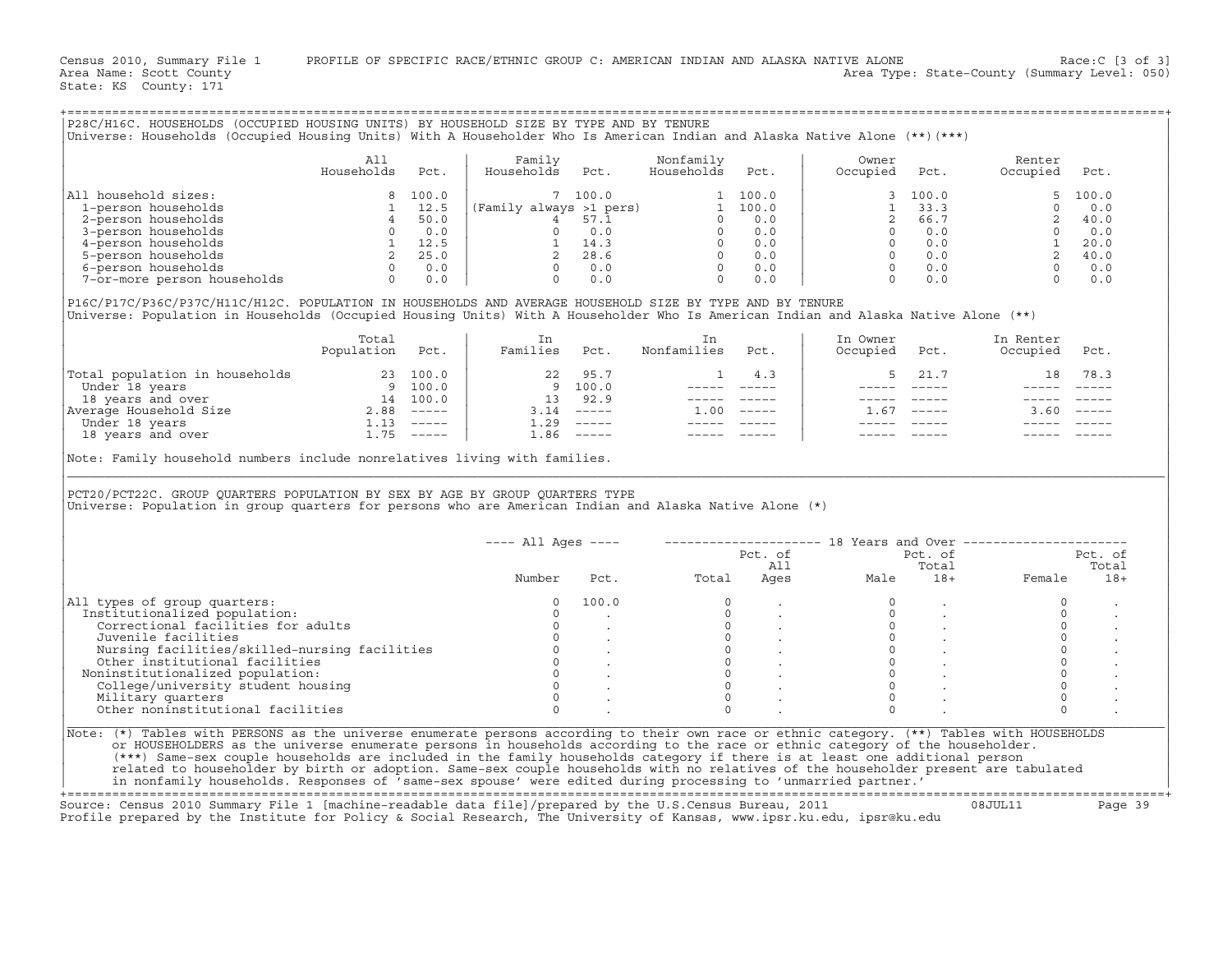| P29/P29D. POPULATION SUMMARY BY RESIDENCE TYPE FOR DESIGNATED UNIVERSE<br>Universe: PERSONS Who Are Asian Alone |                                                                                                 |                  |                      |                        |                                          |             | P38D/39D. FAMILY TYPE BY PRESENCE AND AGE OF OWN OR RELATED CHILDREN<br>Universe: Families With A Householder Who Is                                                                                                                                                   |                   |      |                                   |              |
|-----------------------------------------------------------------------------------------------------------------|-------------------------------------------------------------------------------------------------|------------------|----------------------|------------------------|------------------------------------------|-------------|------------------------------------------------------------------------------------------------------------------------------------------------------------------------------------------------------------------------------------------------------------------------|-------------------|------|-----------------------------------|--------------|
|                                                                                                                 |                                                                                                 |                  |                      |                        |                                          |             | Asian Alone $(**)$ $(***)$                                                                                                                                                                                                                                             |                   |      |                                   |              |
| Total Persons:                                                                                                  |                                                                                                 | Population<br>24 | $0.5%$ of            |                        | As % of Population of all Races<br>4,936 |             | By Presence of:                                                                                                                                                                                                                                                        | Own Children      |      | Related Children                  |              |
| In Households(*)                                                                                                |                                                                                                 | 24               | $0.5%$ of            |                        | 4,831                                    |             |                                                                                                                                                                                                                                                                        | Families Pct.     |      | Families Pct.                     |              |
| In Group Quarters                                                                                               |                                                                                                 | $\overline{0}$   | $0.0%$ of            |                        | 105                                      |             |                                                                                                                                                                                                                                                                        |                   |      |                                   |              |
|                                                                                                                 |                                                                                                 |                  |                      |                        |                                          |             | All families:                                                                                                                                                                                                                                                          | 5, 100.0          |      |                                   | 5 100.0      |
| P16-18D/P36-37D. HOUSEHOLDS/POPULATION IN HOUSEHOLDS BY HOUSEHOLD TYPE                                          |                                                                                                 |                  |                      |                        |                                          |             | Husband-wife families:                                                                                                                                                                                                                                                 | 4 80.0            |      | $\overline{4}$                    | 80.0         |
| Universe: HOUSEHOLDERS Who Are Asian Alone                                                                      |                                                                                                 |                  |                      |                        |                                          |             |                                                                                                                                                                                                                                                                        | 360.0             |      | 3<br>$\mathbf{1}$                 | 60.0         |
|                                                                                                                 |                                                                                                 |                  | Households           | Population $(**)$      | Average<br>Size                          |             |                                                                                                                                                                                                                                                                        | 1, 20.0<br>1 20.0 |      | $\mathbf{1}$                      | 20.0<br>20.0 |
| Total Households(**)                                                                                            |                                                                                                 | 10               |                      |                        | 2.20<br>22                               |             |                                                                                                                                                                                                                                                                        | 1 20.0            |      | $\mathbf{1}$                      | 20.0         |
| Under 18 years                                                                                                  |                                                                                                 |                  |                      |                        | 8<br>0.80                                |             | Misband-wire ramines.<br>With children under 18:<br>Under 6 yrs only<br>Under 6 and 6 to 17 yrs<br>6 to 17 yrs only<br>No children under 18<br>Other families (no spouse present):<br>Misla bancabaldor:                                                               | 1, 20.0           |      | $\mathbf{1}$                      | 20.0         |
| 18 years and over                                                                                               |                                                                                                 |                  |                      |                        | 14<br>1.40                               |             |                                                                                                                                                                                                                                                                        | $\mathbf{1}$      | 20.0 | $\mathbf{1}$                      | 20.0         |
|                                                                                                                 |                                                                                                 |                  |                      |                        | 17<br>3.40                               |             | Male householder:<br>ale householder:<br>With children under 18:<br>Under 6 yrs only<br>Under 6 and 6 to 17 yrs<br>6 to 17 yrs 6 and 6 to 17 yrs<br>6 to 17 yrs 6 and 6 to 17 yrs 0<br>No children under 18:<br>With children under 18:<br>With children under 18:<br> | $\Omega$          | 0.0  | $\Omega$                          | 0.0          |
|                                                                                                                 |                                                                                                 |                  |                      |                        | 1.60                                     |             |                                                                                                                                                                                                                                                                        |                   |      | $\circ$                           | 0.0          |
|                                                                                                                 |                                                                                                 |                  |                      | $\frac{9}{5}$          | 9<br>1.80                                |             |                                                                                                                                                                                                                                                                        |                   |      | $\Omega$                          | 0.0          |
|                                                                                                                 |                                                                                                 |                  |                      |                        | 1.00                                     |             |                                                                                                                                                                                                                                                                        |                   |      | $\mathbf 0$<br>$\Omega$           | 0.0          |
| P12D/P13D. POPULATION BY AGE AND SEX                                                                            |                                                                                                 |                  |                      |                        |                                          |             |                                                                                                                                                                                                                                                                        |                   |      | $\Omega$                          | 0.0<br>0.0   |
| Universe: Persons Who Are Asian Alone (*)                                                                       |                                                                                                 |                  |                      |                        |                                          |             | Female householder:                                                                                                                                                                                                                                                    |                   |      | $\mathbf{1}$                      | 20.0         |
|                                                                                                                 |                                                                                                 |                  |                      |                        |                                          |             |                                                                                                                                                                                                                                                                        |                   |      | $\mathbf{1}$                      | 20.0         |
|                                                                                                                 | ---Both Sexes---                                                                                |                  | ------Male------     |                        | $---$ Female-----                        |             | Under 6 yrs only                                                                                                                                                                                                                                                       | $0 \t 0.0$        |      | $\circ$                           | 0.0          |
|                                                                                                                 | Number Pct.                                                                                     |                  | Number               | Pct.                   | Number                                   | Pct.        | Under 6 yrs only<br>G to 17 yrs onlo to 17 yrs<br>6 to 17 yrs only<br>o children under 18                                                                                                                                                                              | $\Omega$          | 0.0  | $\Omega$                          | 0.0          |
|                                                                                                                 |                                                                                                 |                  |                      |                        |                                          |             |                                                                                                                                                                                                                                                                        | $\mathbf{1}$      | 20.0 | $\mathbf{1}$                      | 20.0         |
| All Ages:                                                                                                       |                                                                                                 | 24 100.0         | 9                    | 100.0                  |                                          | 15 100.0    | No children under 18                                                                                                                                                                                                                                                   | $\circ$           | 0.0  | $\Omega$                          | 0.0          |
| Under 5                                                                                                         |                                                                                                 | 12.5             | 2                    | 22.2                   | $\mathbf{1}$                             | 6.7         |                                                                                                                                                                                                                                                                        |                   |      |                                   |              |
| $5$ to $9$                                                                                                      | $\begin{array}{ccc} & 1 & 1 & 1 \\ 3 & 1 & 1 & 1 \\ 5 & 2 & 1 & 1 \\ 0 & 0 & 0 & 0 \end{array}$ | 20.8<br>4.2      | $\overline{1}$       | $1 \quad 11.1$<br>11.1 | $\overline{4}$<br>$\Omega$               | 26.7<br>0.0 |                                                                                                                                                                                                                                                                        |                   |      |                                   |              |
| 10 to 14<br>15 to 17                                                                                            |                                                                                                 | 0.0              | $\circ$              | 0.0                    | $\circ$                                  | 0.0         | P31D. RELATIONSHIP BY HOUSEHOLD TYPE FOR THE POPULATION UNDER 18 YEARS<br>Universe: Persons under 18 who are                                                                                                                                                           |                   |      |                                   |              |
| 18 and 19                                                                                                       |                                                                                                 | 0.0              | $\Omega$             | 0.0                    | $\Omega$                                 | 0.0         | Asian Alone $(*)$ $(***)$                                                                                                                                                                                                                                              |                   |      |                                   |              |
| 20                                                                                                              | $\Omega$                                                                                        | 0.0              | $\Omega$             | 0.0                    | $\Omega$                                 | 0.0         |                                                                                                                                                                                                                                                                        |                   |      | Number<br>Pct.                    |              |
| 21                                                                                                              | $\begin{array}{c} 1 \\ 1 \\ 2 \\ 4 \\ 2 \\ 2 \\ 3 \end{array}$                                  | 4.2              | $\mathbf{1}$         | 11.1                   | $\Omega$                                 | 0.0         |                                                                                                                                                                                                                                                                        |                   |      |                                   |              |
| 22 to 24                                                                                                        |                                                                                                 | 0.0              | $\Omega$             | 0.0                    | $\circ$                                  | 0.0         | Total under 18:                                                                                                                                                                                                                                                        |                   |      | 9<br>100.0                        |              |
| 25 to 29                                                                                                        |                                                                                                 | 4.2              | $\Omega$             | 0.0                    | $\mathbf{1}$                             | 6.7         | In households:                                                                                                                                                                                                                                                         |                   |      | 9<br>100.0                        |              |
| 30 to 34                                                                                                        |                                                                                                 | 8.3              | $\mathbf{1}$         | 11.1                   | $\mathbf{1}$                             | 6.7         | Householder or spouse                                                                                                                                                                                                                                                  |                   |      | $\Omega$<br>0.0                   |              |
| 35 to 39                                                                                                        |                                                                                                 | 4 16.7<br>8.3    | 1<br>$\mathbf{1}$    | 11.1<br>11.1           | $\overline{\mathbf{3}}$<br>$\mathbf{1}$  | 20.0<br>6.7 | Related child:<br>Own child:                                                                                                                                                                                                                                           |                   |      | 9<br>100.0<br>9<br>100.0          |              |
| 40 to 44<br>45 to 49                                                                                            |                                                                                                 | 8.3              | $\overline{1}$       | 11.1                   | $\mathbf{1}$                             | 6.7         | -… www.and-wife families<br>In other families (no spouse present):<br>Male householder<br>Female householder<br>her ralition                                                                                                                                           |                   |      | 6<br>66.7                         |              |
| 50 to 54                                                                                                        |                                                                                                 | 4.2              | $\circ$              | 0.0                    | $\mathbf{1}$                             | 6.7         |                                                                                                                                                                                                                                                                        |                   |      | $\overline{\mathbf{3}}$<br>33.3   |              |
| 55 to 59                                                                                                        |                                                                                                 | 0.0              | $\Omega$             | 0.0                    | $\Omega$                                 | 0.0         |                                                                                                                                                                                                                                                                        |                   |      | $\circ$<br>0.0                    |              |
| 60 and 61                                                                                                       |                                                                                                 | 4.2              | $\Omega$             | 0.0                    | $\mathbf{1}$                             | 6.7         |                                                                                                                                                                                                                                                                        |                   |      | $\mathbf{3}$<br>33.3              |              |
| 62 to 64                                                                                                        |                                                                                                 | 0.0              | $\Omega$             | 0.0                    | $\Omega$                                 | 0.0         | Other relatives:                                                                                                                                                                                                                                                       |                   |      | 0.0                               |              |
| 65 and 66                                                                                                       |                                                                                                 | 0.0              | $\Omega$             | 0.0                    | $\Omega$                                 | 0.0         | Grandchild                                                                                                                                                                                                                                                             |                   |      | $\Omega$<br>0.0                   |              |
| 67 to 69                                                                                                        |                                                                                                 | 0.0              | $\circ$              | 0.0                    | $\circ$                                  | 0.0         | Other relatives                                                                                                                                                                                                                                                        |                   |      | $\mathbf 0$<br>0.0                |              |
| 70 to 74                                                                                                        | $\Omega$                                                                                        | 0.0              | $\Omega$             | 0.0                    | $\Omega$                                 | 0.0         | Nonrelatives                                                                                                                                                                                                                                                           |                   |      | $\Omega$<br>0.0                   |              |
| 75 to 79<br>80 to 84                                                                                            | $\circ$<br>$\mathbf{1}$                                                                         | 0.0<br>4.2       | $\Omega$<br>$\Omega$ | 0.0<br>0.0             | $\Omega$<br>$\mathbf{1}$                 | 0.0<br>6.7  | In group quarters:                                                                                                                                                                                                                                                     |                   |      | $\Omega$<br>0.0<br>$\circ$<br>0.0 |              |
| 85 plus                                                                                                         | $\Omega$                                                                                        | 0.0              | $\Omega$             | 0.0                    | $\Omega$                                 | 0.0         | Institutionalized population<br>Noninstitutionalized population                                                                                                                                                                                                        |                   |      | $\cap$<br>0.0                     |              |
|                                                                                                                 |                                                                                                 |                  |                      |                        |                                          |             |                                                                                                                                                                                                                                                                        |                   |      |                                   |              |
| $0$ to $17$                                                                                                     | 9                                                                                               | 37.5             | $\overline{4}$       | 44.4                   | 5                                        | 33.3        | Note: (*) Tables with PERSONS as the universe enumerate persons according                                                                                                                                                                                              |                   |      |                                   |              |
| 18 to 64                                                                                                        | 14                                                                                              | 58.3             | 5                    | 55.6                   | 9                                        | 60.0        | to their own race or ethnic category. (**) Tables with HOUSEHOLDS or                                                                                                                                                                                                   |                   |      |                                   |              |
| 65 plus                                                                                                         | $\overline{1}$                                                                                  | 4.2              | $\Omega$             | 0.0                    | $\mathbf{1}$                             | 6.7         | HOUSEHOLDERS as the universe enumerate persons in households according                                                                                                                                                                                                 |                   |      |                                   |              |
|                                                                                                                 |                                                                                                 |                  |                      |                        |                                          |             | to the race or ethnic category of the householder. (***) Responses of                                                                                                                                                                                                  |                   |      |                                   |              |
| Median Aqe                                                                                                      | 32.5                                                                                            |                  | 21.5                 |                        | 35.5                                     |             | 'same-sex spouse' were edited during processing to 'unmarried partner.'                                                                                                                                                                                                |                   |      |                                   |              |

+===================================================================================================================================================+Source: Census 2010 Summary File 1 [machine−readable data file]/prepared by the U.S.Census Bureau, 2011 08JUL11 Page 40 Profile prepared by the Institute for Policy & Social Research, The University of Kansas, www.ipsr.ku.edu, ipsr@ku.edu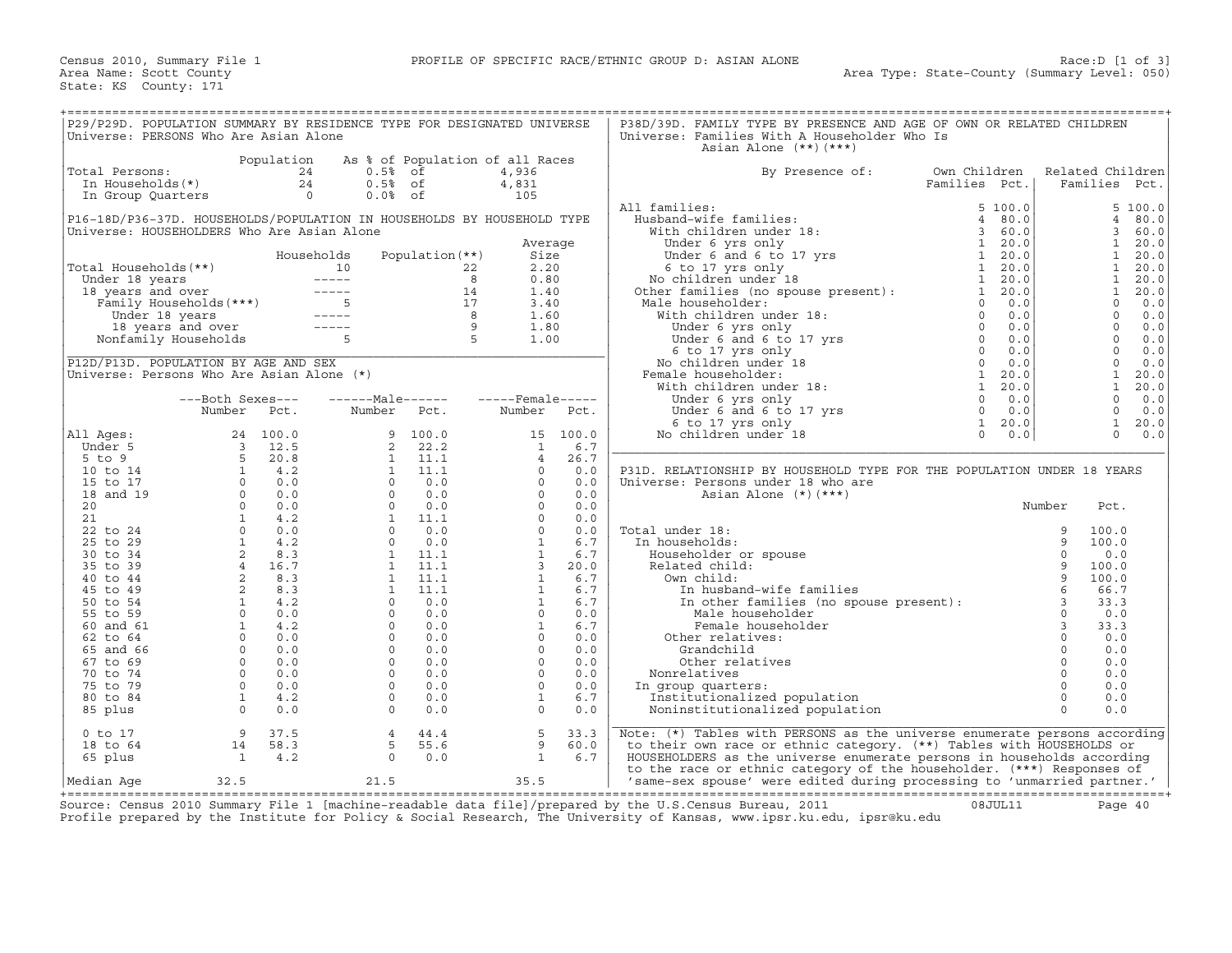| P29D/P34D. RELATIONSHIP BY HOUSEHOLD TYPE FOR ALL PERSONS & PERSONS 65+<br>Universe: Persons Who Are Asian Alone (*) (***)                      |                |       |                 |              |                   | PCT14D. PRESENCE OF MULTIGENERATIONAL HOUSEHOLDS<br>Universe: Households With A Householder Who Is<br>Asian Alone (**) |                |                |                 |               |
|-------------------------------------------------------------------------------------------------------------------------------------------------|----------------|-------|-----------------|--------------|-------------------|------------------------------------------------------------------------------------------------------------------------|----------------|----------------|-----------------|---------------|
|                                                                                                                                                 | All Ages       |       |                 |              | 65 years and over |                                                                                                                        |                |                | Number          | Pct.          |
|                                                                                                                                                 | Number         | Pct.  |                 | Number       | Pct.              |                                                                                                                        |                |                |                 |               |
|                                                                                                                                                 |                |       |                 |              |                   | Total:                                                                                                                 |                |                |                 | 10 100.0      |
| Total:                                                                                                                                          | 24             | 100.0 |                 | 1            | 100.0             | Household has 3 or more generations                                                                                    |                |                | $\Omega$        | 0.0           |
| In households:                                                                                                                                  | 24             | 100.0 |                 | $\mathbf{1}$ | 100.0             | Household does not have 3+ generations                                                                                 |                |                |                 | 10 100.0      |
| In family households:                                                                                                                           | 19             | 79.2  |                 | $\Omega$     | 0.0               |                                                                                                                        |                |                |                 |               |
| Householder:                                                                                                                                    | $-5$           | 20.8  |                 | $\Omega$     | 0.0               |                                                                                                                        |                |                |                 |               |
| Male                                                                                                                                            | $\overline{3}$ | 12.5  |                 | $\Omega$     | 0.0               |                                                                                                                        |                |                |                 |               |
| Female                                                                                                                                          | 2              | 8.3   |                 | $\Omega$     | 0.0               |                                                                                                                        |                |                |                 |               |
| Spouse                                                                                                                                          |                | 20.8  |                 | $\Omega$     | 0.0               | PCT19D. NONRELATIVES BY HOUSEHOLD TYPE (*) (***)                                                                       |                |                |                 |               |
| Parent                                                                                                                                          | $\Omega$       | 0.0   |                 | $\Omega$     | 0.0               | Universe: Nonrelatives who are                                                                                         |                |                |                 |               |
| Parent-in-law                                                                                                                                   | $\Omega$       | 0.0   |                 | $\Omega$     | 0.0               | Asian Alone (Total: 0)                                                                                                 |                |                |                 |               |
| Child:                                                                                                                                          | 9              | 37.5  |                 |              |                   |                                                                                                                        |                |                |                 |               |
|                                                                                                                                                 | $7^{\circ}$    | 29.2  |                 |              |                   |                                                                                                                        |                |                |                 |               |
| Biological                                                                                                                                      |                |       |                 |              |                   |                                                                                                                        | In Family      |                | In Nonfamily    |               |
| Adopted                                                                                                                                         | 2              | 8.3   |                 |              |                   |                                                                                                                        | Households     |                | Households      |               |
| Step                                                                                                                                            | $\Omega$       | 0.0   |                 |              |                   |                                                                                                                        | Number Pct.    |                | Number          | Pct.          |
| Grandchild                                                                                                                                      | $\Omega$       | 0.0   |                 |              |                   |                                                                                                                        |                |                |                 |               |
| Brother or sister                                                                                                                               | $\Omega$       | 0.0   |                 |              |                   | Nonrelatives:                                                                                                          | $\Omega$       | 100.0          | $\Omega$        | 100.0         |
| $Son-in-law/day/daughter-in-law$                                                                                                                | $\Omega$       | 0.0   |                 |              |                   | Roomer or boarder                                                                                                      | $\Omega$       | $\sim 10^{-1}$ | $\Omega$        |               |
| Other relatives (#)                                                                                                                             | $\Omega$       | 0.0   |                 | $\Omega$     | 0.0               | Housemate or roommate                                                                                                  | $\Omega$       | $\sim$         | $\Omega$        | $\sim$        |
| Nonrelatives                                                                                                                                    | $\Omega$       | 0.0   |                 | $\Omega$     | 0.0               | Unmarried partner                                                                                                      | $\Omega$       | $\sim$         | $\Omega$        | $\mathcal{L}$ |
|                                                                                                                                                 | 5              | 20.8  |                 | $\mathbf{1}$ | 100.0             | Other nonrelatives                                                                                                     | $\Omega$       |                | $\Omega$        |               |
|                                                                                                                                                 | $\overline{a}$ | 8.3   |                 | $\Omega$     | 0.0               |                                                                                                                        |                |                |                 |               |
|                                                                                                                                                 | $\overline{2}$ | 8.3   |                 | $\Omega$     | 0.0               |                                                                                                                        |                |                |                 |               |
|                                                                                                                                                 | $\Omega$       | 0.0   |                 | $\Omega$     | 0.0               |                                                                                                                        |                |                |                 |               |
| Nonrelatives<br>In nonfamily households:<br>Male householder:<br>Living alone<br>Not living alone<br>Female householder:<br>Female householder: | $3^{\circ}$    | 12.5  |                 | 1            | 100.0             | H17D. HOUSING UNITS BY HOUSEHOLDER'S AGE AND TENURE                                                                    |                |                |                 |               |
| Living alone                                                                                                                                    | $3^{\circ}$    | 12.5  |                 | $\mathbf{1}$ | 100.0             | Universe: Occupied Housing Units With A Householder Who Is                                                             |                |                |                 |               |
| Not living alone                                                                                                                                | $\Omega$       | 0.0   |                 | $\Omega$     | 0.0               | Asian Alone $(**)$                                                                                                     |                |                |                 |               |
| Nonrelatives                                                                                                                                    | $\Omega$       | 0.0   |                 | $\Omega$     | 0.0               |                                                                                                                        |                |                |                 |               |
| In group quarters:                                                                                                                              | $\Omega$       | 0.0   |                 | $\Omega$     | 0.0               | Age of                                                                                                                 | Owner Occupied |                | Renter Occupied |               |
| Institutionalized                                                                                                                               | $\Omega$       | 0.0   |                 | $\Omega$     | 0.0               | Householder                                                                                                            | Number         | Pct.           | Number Pct.     |               |
| Noninstitutionalized                                                                                                                            | $\Omega$       |       |                 | $\Omega$     | 0.0               |                                                                                                                        |                |                |                 |               |
|                                                                                                                                                 |                | 0.0   |                 |              |                   |                                                                                                                        |                |                |                 |               |
|                                                                                                                                                 |                |       |                 |              |                   | All Ages:                                                                                                              |                | 6 100.0        |                 | 4 100.0       |
| (#) For 65 yrs & over, includes children, siblings, etc. not shown separately                                                                   |                |       |                 |              |                   | 15 to 24                                                                                                               | $\Omega$       | 0.0            | $\mathbf{1}$    | 25.0          |
|                                                                                                                                                 |                |       |                 |              |                   | 25 to 34                                                                                                               | $\Omega$       | 0.0            | $\overline{2}$  | 50.0          |
|                                                                                                                                                 |                |       |                 |              |                   | 35 to 44                                                                                                               | $\overline{3}$ | 50.0           | 1               | 25.0          |
|                                                                                                                                                 |                |       |                 |              |                   | 45 to 54                                                                                                               | $\overline{2}$ | 33.3           | $\Omega$        | 0.0           |
| P18D. HOUSEHOLD TYPE                                                                                                                            |                |       |                 |              |                   | 55 to 59                                                                                                               | $\Omega$       | 0.0            | $\Omega$        | 0.0           |
| Universe: Households with a Householder Who is                                                                                                  |                |       |                 |              |                   | 60 to 64                                                                                                               | $\Omega$       | 0.0            | $\Omega$        | 0.0           |
| Asian Alone (**)                                                                                                                                |                |       |                 |              |                   | 65 to 74                                                                                                               | $\Omega$       | 0.0            | $\Omega$        | 0.0           |
|                                                                                                                                                 |                |       | Number          | Pct.         |                   | 75 to 84                                                                                                               | $\mathbf{1}$   | 16.7           | $\Omega$        | 0.0           |
|                                                                                                                                                 |                |       |                 |              |                   | 85 and over                                                                                                            | $\Omega$       | 0.0            | $\Omega$        | 0.0           |
| Total:                                                                                                                                          |                |       |                 | 10 100.0     |                   |                                                                                                                        |                |                |                 |               |
| Family households (***) :                                                                                                                       |                |       | $5^{\circ}$     | 50.0         |                   |                                                                                                                        |                |                |                 |               |
| Husband-wife families                                                                                                                           |                |       | $\overline{4}$  | 40.0         |                   | Note: (*) Tables with PERSONS as the universe enumerate persons                                                        |                |                |                 |               |
| Other families:                                                                                                                                 |                |       |                 | $1 \t 10.0$  |                   | according to their own race or ethnic category. (**) Tables with                                                       |                |                |                 |               |
| Male householder, no wife present                                                                                                               |                |       | $\Omega$        | 0.0          |                   | HOUSEHOLDS or HOUSEHOLDERS as the universe enumerate persons in                                                        |                |                |                 |               |
|                                                                                                                                                 |                |       |                 |              |                   | households according to the race or ethnic category of the                                                             |                |                |                 |               |
|                                                                                                                                                 |                |       | $1 \qquad 10.0$ | 5 50.0       |                   | householder. (***) Responses of 'same-sex spouse' were edited                                                          |                |                |                 |               |
| Male householder, no wife present<br>Female householder, no husband present                                                                     |                |       | $-5$            | 50.0         |                   |                                                                                                                        |                |                |                 |               |
| Nonfamily households:                                                                                                                           |                |       |                 |              |                   | during processing to 'unmarried partner.'                                                                              |                |                |                 |               |
| Householder living alone                                                                                                                        |                |       |                 |              |                   |                                                                                                                        |                |                |                 |               |
| Householder not living alone                                                                                                                    |                |       | $\Omega$        | 0.0          |                   |                                                                                                                        |                |                |                 |               |
|                                                                                                                                                 |                |       |                 |              |                   |                                                                                                                        |                |                |                 |               |
|                                                                                                                                                 |                |       |                 |              |                   |                                                                                                                        |                |                |                 |               |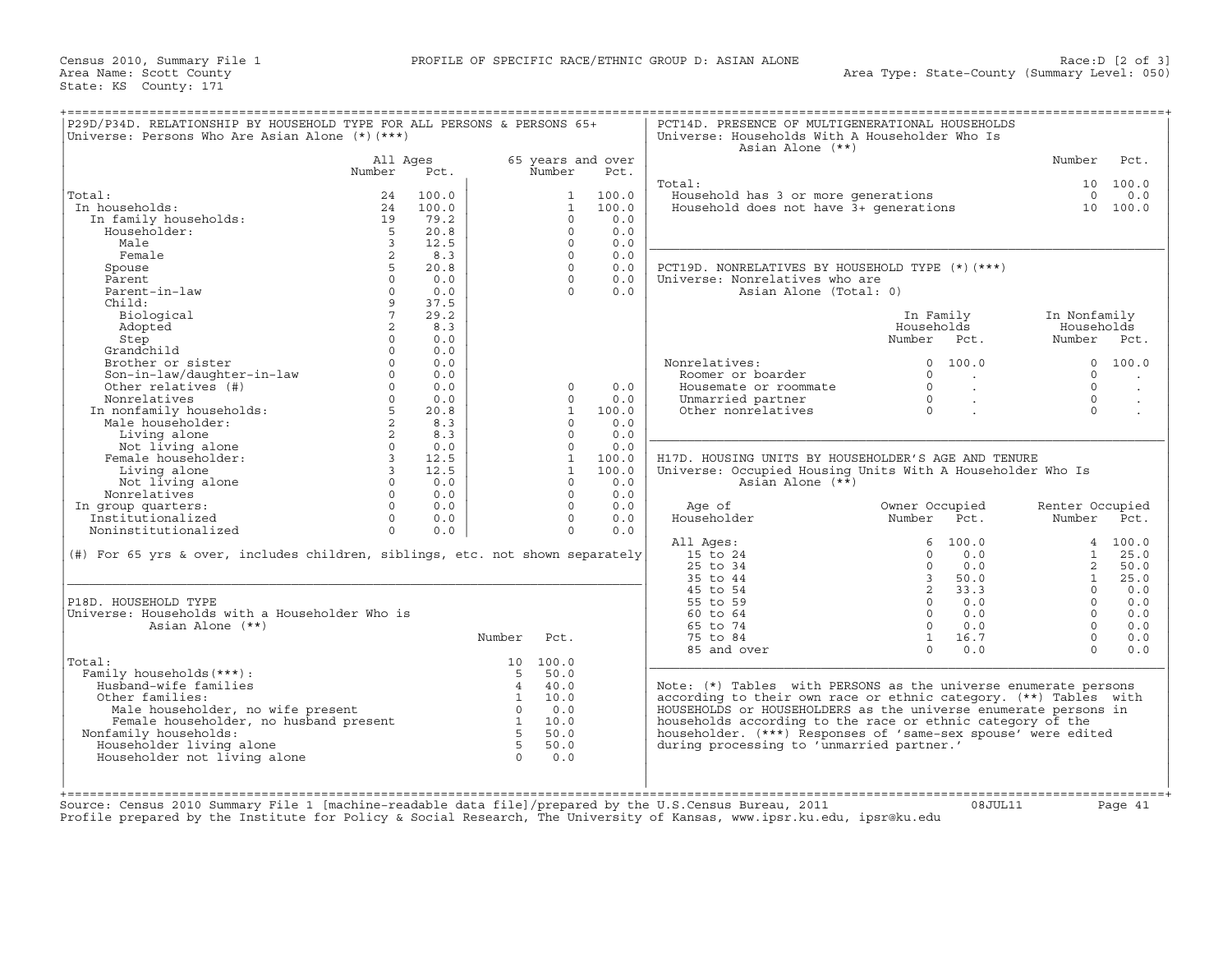|  |  |  | P28D/H16D. HOUSEHOLDS (OCCUPIED HOUSING UNITS) BY HOUSEHOLD SIZE BY TYPE AND BY TENURE         |
|--|--|--|------------------------------------------------------------------------------------------------|
|  |  |  |                                                                                                |
|  |  |  | Universe: Households (Occupied Housing Units) With A Householder Who Is Asian Alone (**) (***) |
|  |  |  |                                                                                                |

|                             | All<br>Households | Pct.  | Family<br>Households    | Pct.    | Nonfamily<br>Households | Pct.     | Owner<br>Occupied | Pct.  | Renter<br>Occupied | Pct.  |
|-----------------------------|-------------------|-------|-------------------------|---------|-------------------------|----------|-------------------|-------|--------------------|-------|
| All household sizes:        |                   | 100.0 |                         | 5 100.0 |                         | 5, 100.0 |                   | 100.0 |                    | 100.0 |
| 1-person households         |                   | 50.0  | (Family always >1 pers) |         | ь —                     | 100.0    |                   | 50.0  |                    | 50.0  |
| 2-person households         |                   | 20.0  |                         | 40.0    |                         | 0.0      |                   | 16.7  |                    | 25.0  |
| 3-person households         |                   | 10.0  |                         | 20.0    |                         | 0.0      |                   | 16.7  |                    | 0.0   |
| 4-person households         |                   | 10.0  |                         | 20.0    |                         | 0.0      |                   | 16.7  |                    | 0.0   |
| 5-person households         |                   | 0.0   |                         | 0.0     |                         | 0.0      |                   | 0.0   |                    | 0.0   |
| 6-person households         |                   | 10.0  |                         | 20.0    |                         | 0.0      |                   | 0.0   |                    | 25.0  |
| 7-or-more person households |                   | 0.0   |                         | 0.0     |                         | 0.0      |                   |       |                    | 0.0   |

|                                | Total<br>Population | Pct.          | Families | Pct.         | Nonfamilies | Pct.          | In Owner<br>Occupied | Pct.   | In Renter<br>Occupied | Pct.     |
|--------------------------------|---------------------|---------------|----------|--------------|-------------|---------------|----------------------|--------|-----------------------|----------|
| Total population in households |                     | 22 100.0      |          | 77.3         |             | 22.7          | 12 <sup>°</sup>      | 54.5   | 10                    | 45.5     |
| Under 18 years                 | 8                   | 100.0         |          | 8 100.0      |             |               |                      |        |                       |          |
| 18 years and over              | 14                  | 100.0         | 9.       | 64.3         |             |               |                      |        |                       |          |
| Average Household Size         | 2.20                | $- - - - - -$ | 3.40     | ______       | .00         | $- - - - - -$ | 2.00                 | ______ | 2.50                  | $------$ |
| Under 18 years                 | 0.80                | $------$      |          | $1.60$ ----- |             |               |                      |        |                       |          |
| 18 years and over              | $\overline{1}$ .40  | $------$      | 80       | $------$     |             |               |                      |        |                       |          |

| Family<br>All<br>Nonfamily<br>Owner<br>Renter<br>Households<br>Households<br>Households<br>Pct.<br>Pct.<br>Occupied<br>Occupied<br>Pct.<br>Pct.<br>Pct.<br>5, 100.0<br>5, 100.0<br>100.0<br>100.0<br>10 100.0<br>5 50.0<br>2 20.0<br>1 10.0<br>1 10.0<br>1 10.0<br>1 10.0<br>6<br>4<br>(Family always >1 pers)<br>2 40.0 0 0.0<br>2 40.0 0 0.0<br>1 20.0 0 0.0<br>1 20.0 0 0.0<br>1 20.0 0 0.0<br>0 0.0<br>0 0.0<br>0 0.0<br>50.0<br>3<br>$\begin{bmatrix} 2 & 50.0 \\ 1 & 25.0 \\ 0 & 0.0 \\ 0 & 0.0 \\ 0 & 0.0 \\ 1 & 25.0 \\ 0 & 0.0 \\ \end{bmatrix}$<br>1<br>16.7<br>1 16.7<br>4-person households<br>1 16.7<br>5-person households<br>$0 \t 0.0$<br>6-person households<br>7-or-more person households<br>0 0.0<br>$\overline{0}$<br>0.0<br>$\Omega$<br>0.0<br>P16D/P17D/P36D/P37D/H11D/H12D. POPULATION IN HOUSEHOLDS AND AVERAGE HOUSEHOLD SIZE BY TYPE AND BY TENURE<br>Universe: Population in Households (Occupied Housing Units) With A Householder Who Is Asian Alone (**)<br>Total<br>In<br>In Owner<br>In Renter<br>In<br>Population Pct.<br>Families Pct.<br>Nonfamilies<br>Pct.<br>Occupied<br>Occupied<br>Pct.<br>Pct.<br>$\begin{tabular}{ l l } \hline \texttt{Total population in households} & 22 100.0 \\ \hline \texttt{Under 18 years} & 8 100.0 \\ \hline 18 years and over & 14 100.0 \\ \hline \texttt{Average House} & 2.20 ----- \\ \hline \texttt{Under 18 years} & 0.80 ----- \\ \hline \texttt{18 years} & 1.40 ----- \\ \hline \end{tabular}$<br>17 77.3<br>5<br>22.7<br>54.5<br>10<br>45.5<br>12<br>8 100.0<br>----- -----<br>9 64.3<br>----- -----<br>$3.40$ -----<br>$1.00$ -----<br>$2.00$ -----<br>$2.50$ -----<br>$1.60$ -----<br>_______________<br>$1.80$ -----<br>----- -----<br>Note: Family household numbers include nonrelatives living with families.<br>PCT20/PCT22D. GROUP QUARTERS POPULATION BY SEX BY AGE BY GROUP QUARTERS TYPE<br>Universe: Population in group quarters for persons who are Asian Alone $(*)$<br>$--- All Aqes ---$<br>-------------------- 18 Years and Over ----------------------<br>Pct. of<br>Pct. of<br>Pct. of<br>Total<br>Total<br>All<br>Ages<br>Number<br>Total<br>Pct.<br>Male<br>$18+$<br>Female<br>$18+$<br>100.0<br>$\circ$<br>$\circ$<br>$\mathbf 0$<br>$\circ$<br>$\Omega$<br>$\Omega$<br>$\Omega$<br>$\Omega$<br>$\begin{matrix} 0 \\ 0 \\ 0 \\ 0 \\ 0 \end{matrix}$<br>$\circ$<br>$\circ$<br>Correctional facilities for adults<br>$\circ$<br>$0 \qquad \qquad$<br>$\circ$<br>$\circ$<br>Juvenile facilities<br>$\sim$<br>$\circ$<br>$\circ$<br>$\Omega$<br>Nursing facilities/skilled-nursing facilities<br>$\begin{matrix} 0 & & \cdot \\ 0 & & \cdot \end{matrix}$<br>$\circ$<br>$\circ$<br>Other institutional facilities<br>$\Omega$<br>$\mathsf{O}\xspace$<br>$\circ$<br>Noninstitutionalized population:<br>$\Omega$<br>$\Omega$<br>$\Omega$<br>$\Omega$<br>College/university student housing<br>$\circ$<br>$\Omega$<br>$\Omega$<br>$\Omega$<br>Military quarters<br>Other noninstitutional facilities<br>$\Omega$<br>$\Omega$<br>$\cap$<br>$\Omega$<br>Note: (*) Tables with PERSONS as the universe enumerate persons according to their own race or ethnic category. (**) Tables with HOUSEHOLDS<br>or HOUSEHOLDERS as the universe enumerate persons in households according to the race or ethnic category of the householder.<br>(***) Same-sex couple households are included in the family households category if there is at least one additional person<br>related to householder by birth or adoption. Same-sex couple households with no relatives of the householder present are tabulated | Universe: Households (Occupied Housing Units) With A Householder Who Is Asian Alone (**) (***) |  |  |  |  |  |
|-----------------------------------------------------------------------------------------------------------------------------------------------------------------------------------------------------------------------------------------------------------------------------------------------------------------------------------------------------------------------------------------------------------------------------------------------------------------------------------------------------------------------------------------------------------------------------------------------------------------------------------------------------------------------------------------------------------------------------------------------------------------------------------------------------------------------------------------------------------------------------------------------------------------------------------------------------------------------------------------------------------------------------------------------------------------------------------------------------------------------------------------------------------------------------------------------------------------------------------------------------------------------------------------------------------------------------------------------------------------------------------------------------------------------------------------------------------------------------------------------------------------------------------------------------------------------------------------------------------------------------------------------------------------------------------------------------------------------------------------------------------------------------------------------------------------------------------------------------------------------------------------------------------------------------------------------------------------------------------------------------------------------------------------------------------------------------------------------------------------------------------------------------------------------------------------------------------------------------------------------------------------------------------------------------------------------------------------------------------------------------------------------------------------------------------------------------------------------------------------------------------------------------------------------------------------------------------------------------------------------------------------------------------------------------------------------------------------------------------------------------------------------------------------------------------------------------------------------------------------------------------------------------------------------------------------------------------------------------------------------------------------------------------------------------------------------------------------------------------------------------------------------------------------------------------------------------------------------------------------------------------------------------------------------------------------------------------------------------------------------------------------------------------------------------------------------------------------------------------------------------------------------------------------------------------------------------------------------------------|------------------------------------------------------------------------------------------------|--|--|--|--|--|
|                                                                                                                                                                                                                                                                                                                                                                                                                                                                                                                                                                                                                                                                                                                                                                                                                                                                                                                                                                                                                                                                                                                                                                                                                                                                                                                                                                                                                                                                                                                                                                                                                                                                                                                                                                                                                                                                                                                                                                                                                                                                                                                                                                                                                                                                                                                                                                                                                                                                                                                                                                                                                                                                                                                                                                                                                                                                                                                                                                                                                                                                                                                                                                                                                                                                                                                                                                                                                                                                                                                                                                                                           |                                                                                                |  |  |  |  |  |
|                                                                                                                                                                                                                                                                                                                                                                                                                                                                                                                                                                                                                                                                                                                                                                                                                                                                                                                                                                                                                                                                                                                                                                                                                                                                                                                                                                                                                                                                                                                                                                                                                                                                                                                                                                                                                                                                                                                                                                                                                                                                                                                                                                                                                                                                                                                                                                                                                                                                                                                                                                                                                                                                                                                                                                                                                                                                                                                                                                                                                                                                                                                                                                                                                                                                                                                                                                                                                                                                                                                                                                                                           | All household sizes:                                                                           |  |  |  |  |  |
|                                                                                                                                                                                                                                                                                                                                                                                                                                                                                                                                                                                                                                                                                                                                                                                                                                                                                                                                                                                                                                                                                                                                                                                                                                                                                                                                                                                                                                                                                                                                                                                                                                                                                                                                                                                                                                                                                                                                                                                                                                                                                                                                                                                                                                                                                                                                                                                                                                                                                                                                                                                                                                                                                                                                                                                                                                                                                                                                                                                                                                                                                                                                                                                                                                                                                                                                                                                                                                                                                                                                                                                                           | 1-person households                                                                            |  |  |  |  |  |
|                                                                                                                                                                                                                                                                                                                                                                                                                                                                                                                                                                                                                                                                                                                                                                                                                                                                                                                                                                                                                                                                                                                                                                                                                                                                                                                                                                                                                                                                                                                                                                                                                                                                                                                                                                                                                                                                                                                                                                                                                                                                                                                                                                                                                                                                                                                                                                                                                                                                                                                                                                                                                                                                                                                                                                                                                                                                                                                                                                                                                                                                                                                                                                                                                                                                                                                                                                                                                                                                                                                                                                                                           | 2-person households                                                                            |  |  |  |  |  |
|                                                                                                                                                                                                                                                                                                                                                                                                                                                                                                                                                                                                                                                                                                                                                                                                                                                                                                                                                                                                                                                                                                                                                                                                                                                                                                                                                                                                                                                                                                                                                                                                                                                                                                                                                                                                                                                                                                                                                                                                                                                                                                                                                                                                                                                                                                                                                                                                                                                                                                                                                                                                                                                                                                                                                                                                                                                                                                                                                                                                                                                                                                                                                                                                                                                                                                                                                                                                                                                                                                                                                                                                           | 3-person households                                                                            |  |  |  |  |  |
|                                                                                                                                                                                                                                                                                                                                                                                                                                                                                                                                                                                                                                                                                                                                                                                                                                                                                                                                                                                                                                                                                                                                                                                                                                                                                                                                                                                                                                                                                                                                                                                                                                                                                                                                                                                                                                                                                                                                                                                                                                                                                                                                                                                                                                                                                                                                                                                                                                                                                                                                                                                                                                                                                                                                                                                                                                                                                                                                                                                                                                                                                                                                                                                                                                                                                                                                                                                                                                                                                                                                                                                                           |                                                                                                |  |  |  |  |  |
|                                                                                                                                                                                                                                                                                                                                                                                                                                                                                                                                                                                                                                                                                                                                                                                                                                                                                                                                                                                                                                                                                                                                                                                                                                                                                                                                                                                                                                                                                                                                                                                                                                                                                                                                                                                                                                                                                                                                                                                                                                                                                                                                                                                                                                                                                                                                                                                                                                                                                                                                                                                                                                                                                                                                                                                                                                                                                                                                                                                                                                                                                                                                                                                                                                                                                                                                                                                                                                                                                                                                                                                                           |                                                                                                |  |  |  |  |  |
|                                                                                                                                                                                                                                                                                                                                                                                                                                                                                                                                                                                                                                                                                                                                                                                                                                                                                                                                                                                                                                                                                                                                                                                                                                                                                                                                                                                                                                                                                                                                                                                                                                                                                                                                                                                                                                                                                                                                                                                                                                                                                                                                                                                                                                                                                                                                                                                                                                                                                                                                                                                                                                                                                                                                                                                                                                                                                                                                                                                                                                                                                                                                                                                                                                                                                                                                                                                                                                                                                                                                                                                                           |                                                                                                |  |  |  |  |  |
|                                                                                                                                                                                                                                                                                                                                                                                                                                                                                                                                                                                                                                                                                                                                                                                                                                                                                                                                                                                                                                                                                                                                                                                                                                                                                                                                                                                                                                                                                                                                                                                                                                                                                                                                                                                                                                                                                                                                                                                                                                                                                                                                                                                                                                                                                                                                                                                                                                                                                                                                                                                                                                                                                                                                                                                                                                                                                                                                                                                                                                                                                                                                                                                                                                                                                                                                                                                                                                                                                                                                                                                                           |                                                                                                |  |  |  |  |  |
|                                                                                                                                                                                                                                                                                                                                                                                                                                                                                                                                                                                                                                                                                                                                                                                                                                                                                                                                                                                                                                                                                                                                                                                                                                                                                                                                                                                                                                                                                                                                                                                                                                                                                                                                                                                                                                                                                                                                                                                                                                                                                                                                                                                                                                                                                                                                                                                                                                                                                                                                                                                                                                                                                                                                                                                                                                                                                                                                                                                                                                                                                                                                                                                                                                                                                                                                                                                                                                                                                                                                                                                                           |                                                                                                |  |  |  |  |  |
|                                                                                                                                                                                                                                                                                                                                                                                                                                                                                                                                                                                                                                                                                                                                                                                                                                                                                                                                                                                                                                                                                                                                                                                                                                                                                                                                                                                                                                                                                                                                                                                                                                                                                                                                                                                                                                                                                                                                                                                                                                                                                                                                                                                                                                                                                                                                                                                                                                                                                                                                                                                                                                                                                                                                                                                                                                                                                                                                                                                                                                                                                                                                                                                                                                                                                                                                                                                                                                                                                                                                                                                                           |                                                                                                |  |  |  |  |  |
|                                                                                                                                                                                                                                                                                                                                                                                                                                                                                                                                                                                                                                                                                                                                                                                                                                                                                                                                                                                                                                                                                                                                                                                                                                                                                                                                                                                                                                                                                                                                                                                                                                                                                                                                                                                                                                                                                                                                                                                                                                                                                                                                                                                                                                                                                                                                                                                                                                                                                                                                                                                                                                                                                                                                                                                                                                                                                                                                                                                                                                                                                                                                                                                                                                                                                                                                                                                                                                                                                                                                                                                                           |                                                                                                |  |  |  |  |  |
|                                                                                                                                                                                                                                                                                                                                                                                                                                                                                                                                                                                                                                                                                                                                                                                                                                                                                                                                                                                                                                                                                                                                                                                                                                                                                                                                                                                                                                                                                                                                                                                                                                                                                                                                                                                                                                                                                                                                                                                                                                                                                                                                                                                                                                                                                                                                                                                                                                                                                                                                                                                                                                                                                                                                                                                                                                                                                                                                                                                                                                                                                                                                                                                                                                                                                                                                                                                                                                                                                                                                                                                                           |                                                                                                |  |  |  |  |  |
|                                                                                                                                                                                                                                                                                                                                                                                                                                                                                                                                                                                                                                                                                                                                                                                                                                                                                                                                                                                                                                                                                                                                                                                                                                                                                                                                                                                                                                                                                                                                                                                                                                                                                                                                                                                                                                                                                                                                                                                                                                                                                                                                                                                                                                                                                                                                                                                                                                                                                                                                                                                                                                                                                                                                                                                                                                                                                                                                                                                                                                                                                                                                                                                                                                                                                                                                                                                                                                                                                                                                                                                                           |                                                                                                |  |  |  |  |  |
|                                                                                                                                                                                                                                                                                                                                                                                                                                                                                                                                                                                                                                                                                                                                                                                                                                                                                                                                                                                                                                                                                                                                                                                                                                                                                                                                                                                                                                                                                                                                                                                                                                                                                                                                                                                                                                                                                                                                                                                                                                                                                                                                                                                                                                                                                                                                                                                                                                                                                                                                                                                                                                                                                                                                                                                                                                                                                                                                                                                                                                                                                                                                                                                                                                                                                                                                                                                                                                                                                                                                                                                                           |                                                                                                |  |  |  |  |  |
|                                                                                                                                                                                                                                                                                                                                                                                                                                                                                                                                                                                                                                                                                                                                                                                                                                                                                                                                                                                                                                                                                                                                                                                                                                                                                                                                                                                                                                                                                                                                                                                                                                                                                                                                                                                                                                                                                                                                                                                                                                                                                                                                                                                                                                                                                                                                                                                                                                                                                                                                                                                                                                                                                                                                                                                                                                                                                                                                                                                                                                                                                                                                                                                                                                                                                                                                                                                                                                                                                                                                                                                                           |                                                                                                |  |  |  |  |  |
|                                                                                                                                                                                                                                                                                                                                                                                                                                                                                                                                                                                                                                                                                                                                                                                                                                                                                                                                                                                                                                                                                                                                                                                                                                                                                                                                                                                                                                                                                                                                                                                                                                                                                                                                                                                                                                                                                                                                                                                                                                                                                                                                                                                                                                                                                                                                                                                                                                                                                                                                                                                                                                                                                                                                                                                                                                                                                                                                                                                                                                                                                                                                                                                                                                                                                                                                                                                                                                                                                                                                                                                                           |                                                                                                |  |  |  |  |  |
|                                                                                                                                                                                                                                                                                                                                                                                                                                                                                                                                                                                                                                                                                                                                                                                                                                                                                                                                                                                                                                                                                                                                                                                                                                                                                                                                                                                                                                                                                                                                                                                                                                                                                                                                                                                                                                                                                                                                                                                                                                                                                                                                                                                                                                                                                                                                                                                                                                                                                                                                                                                                                                                                                                                                                                                                                                                                                                                                                                                                                                                                                                                                                                                                                                                                                                                                                                                                                                                                                                                                                                                                           |                                                                                                |  |  |  |  |  |
|                                                                                                                                                                                                                                                                                                                                                                                                                                                                                                                                                                                                                                                                                                                                                                                                                                                                                                                                                                                                                                                                                                                                                                                                                                                                                                                                                                                                                                                                                                                                                                                                                                                                                                                                                                                                                                                                                                                                                                                                                                                                                                                                                                                                                                                                                                                                                                                                                                                                                                                                                                                                                                                                                                                                                                                                                                                                                                                                                                                                                                                                                                                                                                                                                                                                                                                                                                                                                                                                                                                                                                                                           |                                                                                                |  |  |  |  |  |
|                                                                                                                                                                                                                                                                                                                                                                                                                                                                                                                                                                                                                                                                                                                                                                                                                                                                                                                                                                                                                                                                                                                                                                                                                                                                                                                                                                                                                                                                                                                                                                                                                                                                                                                                                                                                                                                                                                                                                                                                                                                                                                                                                                                                                                                                                                                                                                                                                                                                                                                                                                                                                                                                                                                                                                                                                                                                                                                                                                                                                                                                                                                                                                                                                                                                                                                                                                                                                                                                                                                                                                                                           |                                                                                                |  |  |  |  |  |
|                                                                                                                                                                                                                                                                                                                                                                                                                                                                                                                                                                                                                                                                                                                                                                                                                                                                                                                                                                                                                                                                                                                                                                                                                                                                                                                                                                                                                                                                                                                                                                                                                                                                                                                                                                                                                                                                                                                                                                                                                                                                                                                                                                                                                                                                                                                                                                                                                                                                                                                                                                                                                                                                                                                                                                                                                                                                                                                                                                                                                                                                                                                                                                                                                                                                                                                                                                                                                                                                                                                                                                                                           |                                                                                                |  |  |  |  |  |
|                                                                                                                                                                                                                                                                                                                                                                                                                                                                                                                                                                                                                                                                                                                                                                                                                                                                                                                                                                                                                                                                                                                                                                                                                                                                                                                                                                                                                                                                                                                                                                                                                                                                                                                                                                                                                                                                                                                                                                                                                                                                                                                                                                                                                                                                                                                                                                                                                                                                                                                                                                                                                                                                                                                                                                                                                                                                                                                                                                                                                                                                                                                                                                                                                                                                                                                                                                                                                                                                                                                                                                                                           |                                                                                                |  |  |  |  |  |
|                                                                                                                                                                                                                                                                                                                                                                                                                                                                                                                                                                                                                                                                                                                                                                                                                                                                                                                                                                                                                                                                                                                                                                                                                                                                                                                                                                                                                                                                                                                                                                                                                                                                                                                                                                                                                                                                                                                                                                                                                                                                                                                                                                                                                                                                                                                                                                                                                                                                                                                                                                                                                                                                                                                                                                                                                                                                                                                                                                                                                                                                                                                                                                                                                                                                                                                                                                                                                                                                                                                                                                                                           |                                                                                                |  |  |  |  |  |
|                                                                                                                                                                                                                                                                                                                                                                                                                                                                                                                                                                                                                                                                                                                                                                                                                                                                                                                                                                                                                                                                                                                                                                                                                                                                                                                                                                                                                                                                                                                                                                                                                                                                                                                                                                                                                                                                                                                                                                                                                                                                                                                                                                                                                                                                                                                                                                                                                                                                                                                                                                                                                                                                                                                                                                                                                                                                                                                                                                                                                                                                                                                                                                                                                                                                                                                                                                                                                                                                                                                                                                                                           |                                                                                                |  |  |  |  |  |
|                                                                                                                                                                                                                                                                                                                                                                                                                                                                                                                                                                                                                                                                                                                                                                                                                                                                                                                                                                                                                                                                                                                                                                                                                                                                                                                                                                                                                                                                                                                                                                                                                                                                                                                                                                                                                                                                                                                                                                                                                                                                                                                                                                                                                                                                                                                                                                                                                                                                                                                                                                                                                                                                                                                                                                                                                                                                                                                                                                                                                                                                                                                                                                                                                                                                                                                                                                                                                                                                                                                                                                                                           |                                                                                                |  |  |  |  |  |
|                                                                                                                                                                                                                                                                                                                                                                                                                                                                                                                                                                                                                                                                                                                                                                                                                                                                                                                                                                                                                                                                                                                                                                                                                                                                                                                                                                                                                                                                                                                                                                                                                                                                                                                                                                                                                                                                                                                                                                                                                                                                                                                                                                                                                                                                                                                                                                                                                                                                                                                                                                                                                                                                                                                                                                                                                                                                                                                                                                                                                                                                                                                                                                                                                                                                                                                                                                                                                                                                                                                                                                                                           |                                                                                                |  |  |  |  |  |
|                                                                                                                                                                                                                                                                                                                                                                                                                                                                                                                                                                                                                                                                                                                                                                                                                                                                                                                                                                                                                                                                                                                                                                                                                                                                                                                                                                                                                                                                                                                                                                                                                                                                                                                                                                                                                                                                                                                                                                                                                                                                                                                                                                                                                                                                                                                                                                                                                                                                                                                                                                                                                                                                                                                                                                                                                                                                                                                                                                                                                                                                                                                                                                                                                                                                                                                                                                                                                                                                                                                                                                                                           |                                                                                                |  |  |  |  |  |
|                                                                                                                                                                                                                                                                                                                                                                                                                                                                                                                                                                                                                                                                                                                                                                                                                                                                                                                                                                                                                                                                                                                                                                                                                                                                                                                                                                                                                                                                                                                                                                                                                                                                                                                                                                                                                                                                                                                                                                                                                                                                                                                                                                                                                                                                                                                                                                                                                                                                                                                                                                                                                                                                                                                                                                                                                                                                                                                                                                                                                                                                                                                                                                                                                                                                                                                                                                                                                                                                                                                                                                                                           |                                                                                                |  |  |  |  |  |
|                                                                                                                                                                                                                                                                                                                                                                                                                                                                                                                                                                                                                                                                                                                                                                                                                                                                                                                                                                                                                                                                                                                                                                                                                                                                                                                                                                                                                                                                                                                                                                                                                                                                                                                                                                                                                                                                                                                                                                                                                                                                                                                                                                                                                                                                                                                                                                                                                                                                                                                                                                                                                                                                                                                                                                                                                                                                                                                                                                                                                                                                                                                                                                                                                                                                                                                                                                                                                                                                                                                                                                                                           |                                                                                                |  |  |  |  |  |
|                                                                                                                                                                                                                                                                                                                                                                                                                                                                                                                                                                                                                                                                                                                                                                                                                                                                                                                                                                                                                                                                                                                                                                                                                                                                                                                                                                                                                                                                                                                                                                                                                                                                                                                                                                                                                                                                                                                                                                                                                                                                                                                                                                                                                                                                                                                                                                                                                                                                                                                                                                                                                                                                                                                                                                                                                                                                                                                                                                                                                                                                                                                                                                                                                                                                                                                                                                                                                                                                                                                                                                                                           |                                                                                                |  |  |  |  |  |
|                                                                                                                                                                                                                                                                                                                                                                                                                                                                                                                                                                                                                                                                                                                                                                                                                                                                                                                                                                                                                                                                                                                                                                                                                                                                                                                                                                                                                                                                                                                                                                                                                                                                                                                                                                                                                                                                                                                                                                                                                                                                                                                                                                                                                                                                                                                                                                                                                                                                                                                                                                                                                                                                                                                                                                                                                                                                                                                                                                                                                                                                                                                                                                                                                                                                                                                                                                                                                                                                                                                                                                                                           |                                                                                                |  |  |  |  |  |
|                                                                                                                                                                                                                                                                                                                                                                                                                                                                                                                                                                                                                                                                                                                                                                                                                                                                                                                                                                                                                                                                                                                                                                                                                                                                                                                                                                                                                                                                                                                                                                                                                                                                                                                                                                                                                                                                                                                                                                                                                                                                                                                                                                                                                                                                                                                                                                                                                                                                                                                                                                                                                                                                                                                                                                                                                                                                                                                                                                                                                                                                                                                                                                                                                                                                                                                                                                                                                                                                                                                                                                                                           |                                                                                                |  |  |  |  |  |
|                                                                                                                                                                                                                                                                                                                                                                                                                                                                                                                                                                                                                                                                                                                                                                                                                                                                                                                                                                                                                                                                                                                                                                                                                                                                                                                                                                                                                                                                                                                                                                                                                                                                                                                                                                                                                                                                                                                                                                                                                                                                                                                                                                                                                                                                                                                                                                                                                                                                                                                                                                                                                                                                                                                                                                                                                                                                                                                                                                                                                                                                                                                                                                                                                                                                                                                                                                                                                                                                                                                                                                                                           | Institutionalized population:                                                                  |  |  |  |  |  |
|                                                                                                                                                                                                                                                                                                                                                                                                                                                                                                                                                                                                                                                                                                                                                                                                                                                                                                                                                                                                                                                                                                                                                                                                                                                                                                                                                                                                                                                                                                                                                                                                                                                                                                                                                                                                                                                                                                                                                                                                                                                                                                                                                                                                                                                                                                                                                                                                                                                                                                                                                                                                                                                                                                                                                                                                                                                                                                                                                                                                                                                                                                                                                                                                                                                                                                                                                                                                                                                                                                                                                                                                           | All types of group quarters:                                                                   |  |  |  |  |  |
|                                                                                                                                                                                                                                                                                                                                                                                                                                                                                                                                                                                                                                                                                                                                                                                                                                                                                                                                                                                                                                                                                                                                                                                                                                                                                                                                                                                                                                                                                                                                                                                                                                                                                                                                                                                                                                                                                                                                                                                                                                                                                                                                                                                                                                                                                                                                                                                                                                                                                                                                                                                                                                                                                                                                                                                                                                                                                                                                                                                                                                                                                                                                                                                                                                                                                                                                                                                                                                                                                                                                                                                                           |                                                                                                |  |  |  |  |  |
|                                                                                                                                                                                                                                                                                                                                                                                                                                                                                                                                                                                                                                                                                                                                                                                                                                                                                                                                                                                                                                                                                                                                                                                                                                                                                                                                                                                                                                                                                                                                                                                                                                                                                                                                                                                                                                                                                                                                                                                                                                                                                                                                                                                                                                                                                                                                                                                                                                                                                                                                                                                                                                                                                                                                                                                                                                                                                                                                                                                                                                                                                                                                                                                                                                                                                                                                                                                                                                                                                                                                                                                                           |                                                                                                |  |  |  |  |  |
|                                                                                                                                                                                                                                                                                                                                                                                                                                                                                                                                                                                                                                                                                                                                                                                                                                                                                                                                                                                                                                                                                                                                                                                                                                                                                                                                                                                                                                                                                                                                                                                                                                                                                                                                                                                                                                                                                                                                                                                                                                                                                                                                                                                                                                                                                                                                                                                                                                                                                                                                                                                                                                                                                                                                                                                                                                                                                                                                                                                                                                                                                                                                                                                                                                                                                                                                                                                                                                                                                                                                                                                                           |                                                                                                |  |  |  |  |  |
| in nonfamily households. Responses of 'same-sex spouse' were edited during processing to 'unmarried partner.'                                                                                                                                                                                                                                                                                                                                                                                                                                                                                                                                                                                                                                                                                                                                                                                                                                                                                                                                                                                                                                                                                                                                                                                                                                                                                                                                                                                                                                                                                                                                                                                                                                                                                                                                                                                                                                                                                                                                                                                                                                                                                                                                                                                                                                                                                                                                                                                                                                                                                                                                                                                                                                                                                                                                                                                                                                                                                                                                                                                                                                                                                                                                                                                                                                                                                                                                                                                                                                                                                             |                                                                                                |  |  |  |  |  |

+===================================================================================================================================================+ Source: Census 2010 Summary File 1 [machine−readable data file]/prepared by the U.S.Census Bureau, 2011 08JUL11 Page 42

Profile prepared by the Institute for Policy & Social Research, The University of Kansas, www.ipsr.ku.edu, ipsr@ku.edu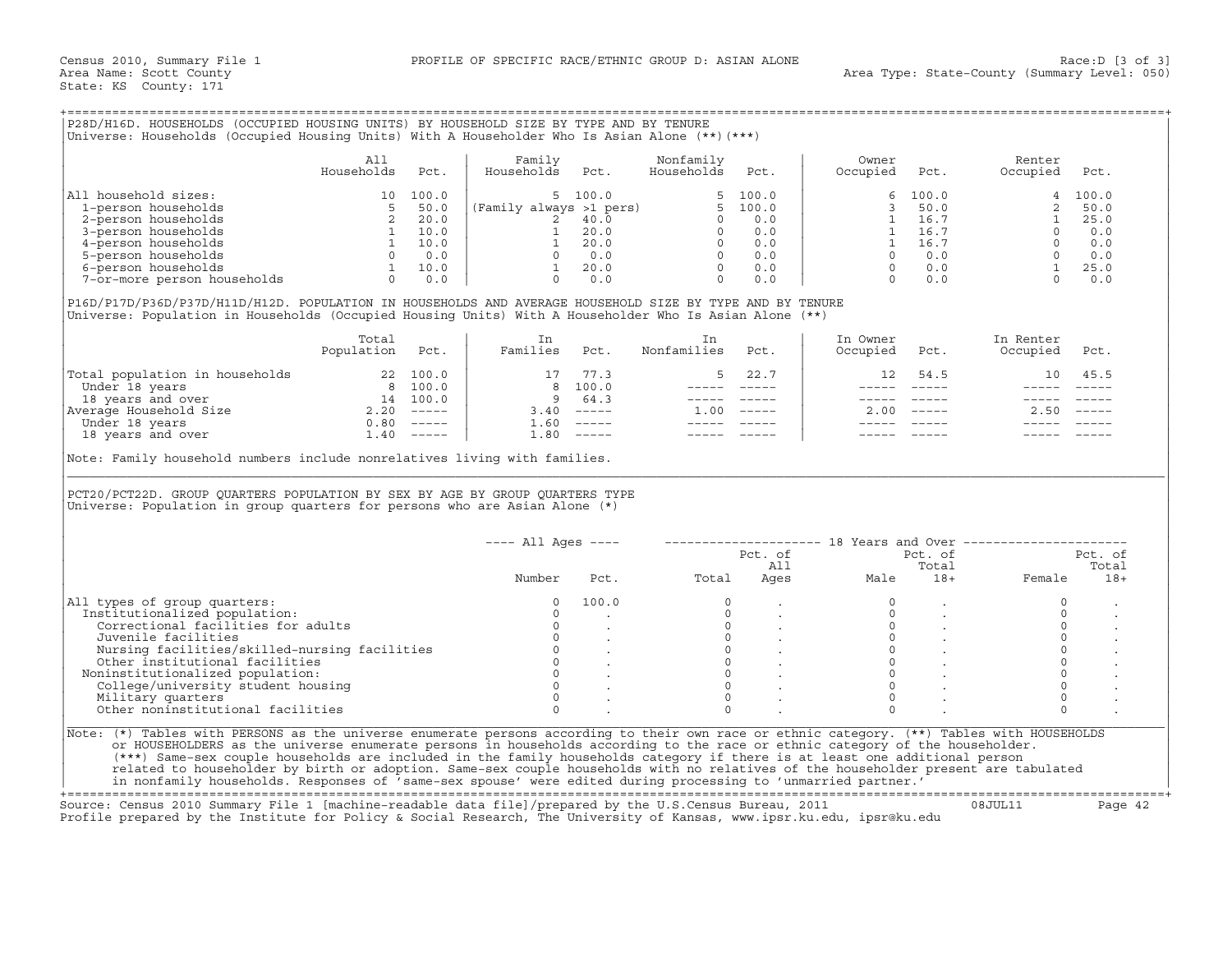Census 2010, Summary File 1 PROFILE OF SPECIFIC RACE/ETHNIC GROUP E: NAT HAWAIIAN/OTH PACIFIC ISLANDER ALONE Race:E [1 of 3]<br>Area Name: Scott County Level: 050) Area Type: State-County (Summary Level: 050) Area Type: State-County (Summary Level: 050)

State: KS County: 171

| P29/P29E. POPULATION SUMMARY BY RESIDENCE TYPE FOR DESIGNATED UNIVERSE<br>Universe: PERSONS Who Are Nat Hawaiian/Oth Pacific Islander Alone                                                                                         |                                                                  |            |                  |                                 |                  |                      | P38E/39E. FAMILY TYPE BY PRESENCE AND AGE OF OWN OR RELATED CHILDREN<br>Universe: Families With A Householder Who Is                                                                                                                                                                                                             |                 |                |                                           |
|-------------------------------------------------------------------------------------------------------------------------------------------------------------------------------------------------------------------------------------|------------------------------------------------------------------|------------|------------------|---------------------------------|------------------|----------------------|----------------------------------------------------------------------------------------------------------------------------------------------------------------------------------------------------------------------------------------------------------------------------------------------------------------------------------|-----------------|----------------|-------------------------------------------|
|                                                                                                                                                                                                                                     |                                                                  | Population |                  | As % of Population of all Races |                  |                      | Nat Hawaiian/Oth Pacific Islander Alone (**) (***)                                                                                                                                                                                                                                                                               |                 |                |                                           |
| Total Persons:                                                                                                                                                                                                                      |                                                                  |            | $0.0%$ of        |                                 | 4,936            |                      | By Presence of:                                                                                                                                                                                                                                                                                                                  | Own Children    |                | Related Children                          |
|                                                                                                                                                                                                                                     |                                                                  |            | $0.0%$ of        |                                 | 4,831            |                      |                                                                                                                                                                                                                                                                                                                                  | Families Pct.   |                | Families Pct.                             |
|                                                                                                                                                                                                                                     |                                                                  |            | $0.0%$ of        |                                 | 105              |                      |                                                                                                                                                                                                                                                                                                                                  |                 |                |                                           |
|                                                                                                                                                                                                                                     |                                                                  |            |                  |                                 |                  |                      | All families:<br>11 families:<br>Nusband-wife families:<br>0<br>With children under 18:<br>0<br>Under 6 yrs only<br>0<br>Under 6 and 6 to 17 yrs<br>6 to 17 yrs only<br>6 to 17 yrs only<br>0<br>No children under 18<br>Other families (no spouse present):<br>0<br>Male h                                                      | $\sim$          |                | $\circ$<br>$\bullet$                      |
| P16-18E/P36-37E. HOUSEHOLDS/POPULATION IN HOUSEHOLDS BY HOUSEHOLD TYPE                                                                                                                                                              |                                                                  |            |                  |                                 |                  |                      |                                                                                                                                                                                                                                                                                                                                  | $\sim$          |                | $\Omega$<br>$\bullet$                     |
| Universe: HOUSEHOLDERS Who Are Nat Hawaiian/Oth Pacific Islander Alone                                                                                                                                                              |                                                                  |            |                  |                                 |                  |                      |                                                                                                                                                                                                                                                                                                                                  | $\sim$          |                | $\mathbf{0}$<br>$\Box$                    |
|                                                                                                                                                                                                                                     |                                                                  |            |                  |                                 | Average          |                      |                                                                                                                                                                                                                                                                                                                                  | $\sim$          |                | $\Omega$<br>$\bullet$                     |
|                                                                                                                                                                                                                                     |                                                                  |            | Households       | Population $(**)$               | Size             |                      |                                                                                                                                                                                                                                                                                                                                  | $\sim 10^{-1}$  |                | $\circ$                                   |
|                                                                                                                                                                                                                                     |                                                                  |            |                  |                                 | 2.00             |                      |                                                                                                                                                                                                                                                                                                                                  | $\sim 10^{-11}$ |                | $\mathbf{0}$<br>$\Box$                    |
|                                                                                                                                                                                                                                     |                                                                  |            |                  |                                 | 0.00             |                      |                                                                                                                                                                                                                                                                                                                                  | $\sim$          |                | $\mathbf{0}$<br>$\Box$                    |
|                                                                                                                                                                                                                                     |                                                                  |            |                  |                                 | 2.00             |                      |                                                                                                                                                                                                                                                                                                                                  | $\sim 10^{-11}$ |                | $\mathbf{0}$<br>$\ddot{\phantom{a}}$      |
|                                                                                                                                                                                                                                     |                                                                  |            |                  |                                 | 0.00             |                      |                                                                                                                                                                                                                                                                                                                                  | $\sim 10^{-11}$ |                | $\circ$<br>$\Box$                         |
|                                                                                                                                                                                                                                     |                                                                  |            |                  |                                 | 0.00             |                      |                                                                                                                                                                                                                                                                                                                                  | $\sim$ $\sim$   |                | $\mathbf{0}$<br>$\Box$                    |
|                                                                                                                                                                                                                                     |                                                                  |            |                  |                                 | 0.00             |                      |                                                                                                                                                                                                                                                                                                                                  | $\sim 10^{-1}$  |                | $\mathsf{O}\xspace$<br>$\Box$             |
| Total Households (**)<br>Under 18 years<br>18 years and over<br>Tamily Households (***)<br>18 years and over<br>Tamily Households<br>18 years and over<br>Nonfamily Households<br>18 years and over<br>18 years and over<br>12<br>2 |                                                                  |            |                  |                                 | 2.00             |                      | (ale householder: $\begin{array}{ccc} 0 & 0 & 0 \\ 0 & 0 & 0 \\ 0 & 0 & 0 \\ 0 & 0 & 0 \\ 0 & 0 & 0 \\ 0 & 0 & 0 \\ 0 & 0 & 0 \\ 0 & 0 & 0 \\ 0 & 0 & 0 \\ 0 & 0 & 0 \\ 0 & 0 & 0 \\ 0 & 0 & 0 \\ 0 & 0 & 0 \\ 0 & 0 & 0 \\ 0 & 0 & 0 \\ 0 & 0 & 0 \\ 0 & 0 & 0 \\ 0 & 0 & 0 \\ 0 & 0 & 0 \\ 0 & 0 & 0 \\ 0 & 0 & 0 \\ 0 & 0 & $ | $\sim$          |                | $\Omega$                                  |
|                                                                                                                                                                                                                                     |                                                                  |            |                  |                                 |                  |                      |                                                                                                                                                                                                                                                                                                                                  | $\sim$          |                | $\mathsf{O}\xspace$                       |
| P12E/P13E. POPULATION BY AGE AND SEX                                                                                                                                                                                                |                                                                  |            |                  |                                 |                  |                      |                                                                                                                                                                                                                                                                                                                                  | $\sim$          |                | $\mathbf{0}$<br>$\mathbb{Z}^{\mathbb{Z}}$ |
| Universe: Persons Who Are Nat Hawaiian/Oth Pacific Islander Alone (*)                                                                                                                                                               |                                                                  |            |                  |                                 |                  |                      | Female householder:                                                                                                                                                                                                                                                                                                              | $\sim 10^{-11}$ |                | $\circ$<br>$\Box$                         |
|                                                                                                                                                                                                                                     |                                                                  |            |                  |                                 |                  |                      |                                                                                                                                                                                                                                                                                                                                  | $\sim 10^{-1}$  |                | $\mathsf{O}\xspace$<br>$\Box$             |
|                                                                                                                                                                                                                                     | ---Both Sexes---                                                 |            | ------Male------ |                                 | -----Female----- |                      |                                                                                                                                                                                                                                                                                                                                  | $\sim 10^{-10}$ |                | $\mathbf{0}$<br>$\blacksquare$            |
|                                                                                                                                                                                                                                     | Number Pct.                                                      |            | Number Pct.      |                                 | Number Pct.      |                      |                                                                                                                                                                                                                                                                                                                                  | $\sim 10^{-11}$ |                | $\circ$                                   |
|                                                                                                                                                                                                                                     |                                                                  |            |                  |                                 |                  |                      |                                                                                                                                                                                                                                                                                                                                  | $\sim$          |                | $\Omega$<br>$\mathbb{Z}^2$                |
| All Ages:                                                                                                                                                                                                                           |                                                                  |            |                  |                                 | $\Omega$         | $\sim$               |                                                                                                                                                                                                                                                                                                                                  | $\mathbb{R}^2$  |                | $\Omega$                                  |
|                                                                                                                                                                                                                                     |                                                                  |            |                  |                                 | $\Omega$         | $\ddot{\phantom{a}}$ |                                                                                                                                                                                                                                                                                                                                  |                 |                |                                           |
|                                                                                                                                                                                                                                     |                                                                  |            |                  |                                 | $\Omega$         | $\sim$               |                                                                                                                                                                                                                                                                                                                                  |                 |                |                                           |
|                                                                                                                                                                                                                                     |                                                                  |            |                  |                                 | $\Omega$         | $\sim$               | P31E. RELATIONSHIP BY HOUSEHOLD TYPE FOR THE POPULATION UNDER 18 YEARS                                                                                                                                                                                                                                                           |                 |                |                                           |
|                                                                                                                                                                                                                                     |                                                                  |            |                  |                                 | $\circ$          | $\mathcal{L}$        | Universe: Persons under 18 who are                                                                                                                                                                                                                                                                                               |                 |                |                                           |
|                                                                                                                                                                                                                                     |                                                                  |            |                  |                                 | $\Omega$         | $\sim$               | Nat Hawaiian/Oth Pacific Islander Alone $(*)$ $(***)$                                                                                                                                                                                                                                                                            |                 |                |                                           |
|                                                                                                                                                                                                                                     |                                                                  |            |                  |                                 | $\circ$          | $\sim$               |                                                                                                                                                                                                                                                                                                                                  |                 | Number         | Pct.                                      |
|                                                                                                                                                                                                                                     |                                                                  |            |                  |                                 | $\mathsf{O}$     | $\sim$               |                                                                                                                                                                                                                                                                                                                                  |                 |                |                                           |
|                                                                                                                                                                                                                                     |                                                                  |            |                  |                                 | $\circ$          | $\mathcal{L}$        | Total under 18:                                                                                                                                                                                                                                                                                                                  |                 | $\mathbf{0}$   |                                           |
|                                                                                                                                                                                                                                     |                                                                  |            |                  |                                 | $\circ$          |                      | In households:                                                                                                                                                                                                                                                                                                                   |                 | $\circ$        |                                           |
|                                                                                                                                                                                                                                     |                                                                  |            |                  |                                 | $\circ$          | $\sim$               | Householder or spouse                                                                                                                                                                                                                                                                                                            |                 | $\circ$        |                                           |
|                                                                                                                                                                                                                                     |                                                                  |            |                  |                                 | $\circ$          | $\sim$               | Related child:                                                                                                                                                                                                                                                                                                                   |                 | $\Omega$       |                                           |
|                                                                                                                                                                                                                                     |                                                                  |            |                  |                                 | $\circ$          |                      | Own child:                                                                                                                                                                                                                                                                                                                       |                 | $\circ$        |                                           |
|                                                                                                                                                                                                                                     |                                                                  |            |                  |                                 |                  |                      |                                                                                                                                                                                                                                                                                                                                  |                 |                |                                           |
|                                                                                                                                                                                                                                     |                                                                  |            |                  |                                 | $\overline{0}$   | $\sim$               | wn cniid:<br>In husband-wife families<br>In other families (no spouse present):<br>0                                                                                                                                                                                                                                             |                 |                |                                           |
|                                                                                                                                                                                                                                     |                                                                  |            |                  |                                 | $\overline{0}$   |                      | Male householder                                                                                                                                                                                                                                                                                                                 |                 | $\Omega$       |                                           |
|                                                                                                                                                                                                                                     |                                                                  |            |                  |                                 | $\circ$          | $\sim$               | Female householder                                                                                                                                                                                                                                                                                                               |                 | $\overline{0}$ |                                           |
|                                                                                                                                                                                                                                     |                                                                  |            |                  |                                 | $\overline{0}$   | $\sim$               | Other relatives:                                                                                                                                                                                                                                                                                                                 |                 | $\circ$        |                                           |
|                                                                                                                                                                                                                                     |                                                                  |            |                  |                                 | $\circ$          |                      | Grandchild                                                                                                                                                                                                                                                                                                                       |                 | $\circ$        |                                           |
|                                                                                                                                                                                                                                     |                                                                  |            |                  |                                 | $\circ$          | $\blacksquare$       | Other relatives                                                                                                                                                                                                                                                                                                                  |                 | $\overline{0}$ |                                           |
|                                                                                                                                                                                                                                     |                                                                  |            |                  |                                 | $\circ$          |                      | Nonrelatives                                                                                                                                                                                                                                                                                                                     |                 |                |                                           |
|                                                                                                                                                                                                                                     |                                                                  |            |                  |                                 | $\Omega$         |                      | In group quarters:                                                                                                                                                                                                                                                                                                               |                 | $\Omega$       |                                           |
|                                                                                                                                                                                                                                     |                                                                  |            |                  |                                 | $\Omega$         | $\blacksquare$       | Institutionalized population                                                                                                                                                                                                                                                                                                     |                 | $\Omega$       |                                           |
|                                                                                                                                                                                                                                     |                                                                  |            |                  |                                 | $\circ$          |                      | Noninstitutionalized population                                                                                                                                                                                                                                                                                                  |                 | $\Omega$       |                                           |
| $0$ to $17$                                                                                                                                                                                                                         |                                                                  |            | $\circ$          | 0.0                             | $\circ$          |                      | Note: $(*)$ Tables with PERSONS as the universe enumerate persons according                                                                                                                                                                                                                                                      |                 |                |                                           |
| 18 to 64                                                                                                                                                                                                                            | $\begin{array}{ccc} 0 & 0.0 \\ 1 & 100.0 \\ 0 & 0.0 \end{array}$ |            |                  | 1 100.0                         | $\circ$          | $\cdot$              | to their own race or ethnic category. (**) Tables with HOUSEHOLDS or                                                                                                                                                                                                                                                             |                 |                |                                           |
| 65 plus                                                                                                                                                                                                                             |                                                                  |            | $\Omega$         | 0.0                             | $\Omega$         |                      | HOUSEHOLDERS as the universe enumerate persons in households according                                                                                                                                                                                                                                                           |                 |                |                                           |
|                                                                                                                                                                                                                                     |                                                                  |            |                  |                                 |                  |                      | to the race or ethnic category of the householder. (***) Responses of                                                                                                                                                                                                                                                            |                 |                |                                           |
| Median Aqe                                                                                                                                                                                                                          | 41.5                                                             |            | 41.5             |                                 | 0.0              |                      | 'same-sex spouse' were edited during processing to 'unmarried partner.'                                                                                                                                                                                                                                                          |                 |                |                                           |

+===================================================================================================================================================+ Source: Census 2010 Summary File 1 [machine−readable data file]/prepared by the U.S.Census Bureau, 2011 08JUL11 Page 43 Profile prepared by the Institute for Policy & Social Research, The University of Kansas, www.ipsr.ku.edu, ipsr@ku.edu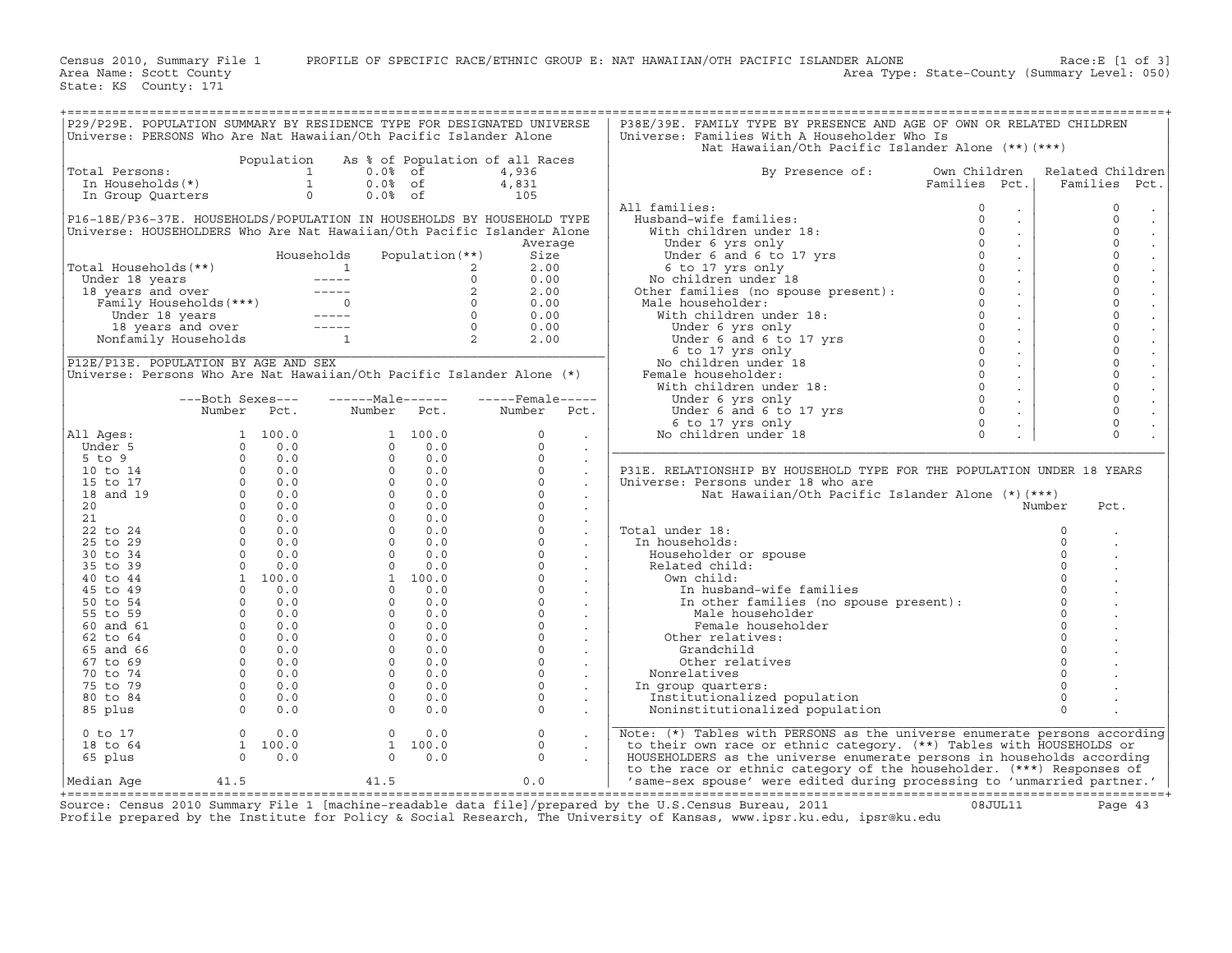Census 2010, Summary File 1 PROFILE OF SPECIFIC RACE/ETHNIC GROUP E: NAT HAWAIIAN/OTH PACIFIC ISLANDER ALONE Race:E [2 of 3]<br>Area Name: Scott County (summary Level: 050) Area Type: State-County (Summary Level: 050)

State: KS County: 171

|                                                                                                              |              |       | Universe: Persons Who Are Nat Hawaiian/Oth Pacific Islander Alone (*) (***) |                      |                                                                  | Nat Hawaiian/Oth Pacific Islander Alone (**)       |                 |                      |
|--------------------------------------------------------------------------------------------------------------|--------------|-------|-----------------------------------------------------------------------------|----------------------|------------------------------------------------------------------|----------------------------------------------------|-----------------|----------------------|
|                                                                                                              | All Ages     |       | 65 years and over                                                           |                      |                                                                  |                                                    | Number          | Pct.                 |
|                                                                                                              | Number       | Pct.  | Number                                                                      | Pct.                 | Total:                                                           |                                                    |                 | 1 100.0              |
| Total:                                                                                                       |              | 100.0 | $\Omega$                                                                    |                      | Household has 3 or more generations                              |                                                    |                 | $0 \t 0.0$           |
| In households:                                                                                               | $\mathbf{1}$ | 100.0 | $\Omega$                                                                    | $\ddot{\phantom{a}}$ | Household does not have 3+ generations                           |                                                    |                 | 1 100.0              |
| In family households:                                                                                        | $\Omega$     | 0.0   | $\Omega$                                                                    | $\mathbf{r}$         |                                                                  |                                                    |                 |                      |
| Householder:                                                                                                 | $\Omega$     | 0.0   | $\Omega$                                                                    | $\ddot{\phantom{a}}$ |                                                                  |                                                    |                 |                      |
|                                                                                                              | $\Omega$     | 0.0   | $\Omega$                                                                    | $\ddot{\phantom{a}}$ |                                                                  |                                                    |                 |                      |
| Male                                                                                                         |              |       |                                                                             | $\sim$               |                                                                  |                                                    |                 |                      |
| Female                                                                                                       | $\Omega$     | 0.0   | $\Omega$                                                                    | $\sim$               |                                                                  |                                                    |                 |                      |
| Spouse                                                                                                       | $\Omega$     | 0.0   | $\Omega$                                                                    | $\sim$               | PCT19E. NONRELATIVES BY HOUSEHOLD TYPE (*)(***)                  |                                                    |                 |                      |
| Parent                                                                                                       | $\Omega$     | 0.0   | $\Omega$                                                                    | $\sim$               | Universe: Nonrelatives who are                                   |                                                    |                 |                      |
| Parent-in-law                                                                                                | $\Omega$     | 0.0   | $\Omega$                                                                    |                      |                                                                  | Nat Hawaiian/Oth Pacific Islander Alone (Total: 0) |                 |                      |
| Child:                                                                                                       | $\Omega$     | 0.0   |                                                                             |                      |                                                                  |                                                    |                 |                      |
| Biological                                                                                                   | $\Omega$     | 0.0   |                                                                             |                      |                                                                  | In Family                                          | In Nonfamily    |                      |
| Adopted                                                                                                      | $\Omega$     | 0.0   |                                                                             |                      |                                                                  | Households                                         | Households      |                      |
| Step                                                                                                         | $\Omega$     | 0.0   |                                                                             |                      |                                                                  | Number Pct.                                        | Number Pct.     |                      |
| Grandchild                                                                                                   | $\Omega$     | 0.0   |                                                                             |                      |                                                                  |                                                    |                 |                      |
| Brother or sister                                                                                            | $\Omega$     | 0.0   |                                                                             |                      | Nonrelatives:                                                    | 0, 100, 0                                          |                 | 0 100.0              |
| Son-in-law/daughter-in-law                                                                                   | $\Omega$     | 0.0   |                                                                             |                      | Roomer or boarder                                                | $\Omega$<br>$\sim$ $\sim$                          | $\Omega$        | $\sim$               |
| Other relatives (#)                                                                                          | $\Omega$     | 0.0   | $\Omega$                                                                    | $\sim$               | Housemate or roommate                                            | $\Omega$<br>$\sim 10^{-11}$                        | $\Omega$        | $\ddot{\phantom{a}}$ |
| Nonrelatives                                                                                                 | $\Omega$     | 0.0   | $\Omega$                                                                    | $\bullet$            | Unmarried partner                                                | $\Omega$<br>$\sim$ $\sim$                          | $\Omega$        | $\cdot$              |
| In nonfamily households:                                                                                     | $\mathbf{1}$ | 100.0 | $\Omega$                                                                    |                      | Other nonrelatives                                               | $\Omega$                                           | $\Omega$        | $\sim$               |
| Male householder:                                                                                            | $\mathbf{1}$ | 100.0 | $\Omega$                                                                    | $\sim$               |                                                                  |                                                    |                 |                      |
| Living alone                                                                                                 | $\Omega$     | 0.0   | $\Omega$                                                                    |                      |                                                                  |                                                    |                 |                      |
| Not living alone                                                                                             | $\mathbf{1}$ | 100.0 | $\Omega$                                                                    |                      |                                                                  |                                                    |                 |                      |
| Female householder:                                                                                          | $\Omega$     | 0.0   | $\Omega$                                                                    |                      | H17E. HOUSING UNITS BY HOUSEHOLDER'S AGE AND TENURE              |                                                    |                 |                      |
|                                                                                                              | $\Omega$     |       | $\Omega$                                                                    |                      |                                                                  |                                                    |                 |                      |
| Living alone                                                                                                 | $\Omega$     | 0.0   | $\Omega$                                                                    | $\sim$               | Universe: Occupied Housing Units With A Householder Who Is       |                                                    |                 |                      |
| Not living alone                                                                                             |              | 0.0   |                                                                             | $\sim$               |                                                                  | Nat Hawaiian/Oth Pacific Islander Alone (**)       |                 |                      |
| Nonrelatives                                                                                                 | $\Omega$     | 0.0   | $\Omega$                                                                    | $\sim$               |                                                                  |                                                    |                 |                      |
| In group quarters:                                                                                           | $\Omega$     | 0.0   | $\Omega$                                                                    |                      | Age of                                                           | Owner Occupied                                     | Renter Occupied |                      |
| Institutionalized                                                                                            | $\Omega$     | 0.0   | $\circ$                                                                     | $\ddot{\phantom{a}}$ | Householder                                                      | Number<br>Pct.                                     | Number          | Pct.                 |
| Noninstitutionalized                                                                                         | $\Omega$     | 0.0   | $\Omega$                                                                    |                      |                                                                  |                                                    |                 |                      |
|                                                                                                              |              |       |                                                                             |                      | All Ages:                                                        | 100.0<br>$\Omega$                                  |                 | 1 100.0              |
| (#) For 65 yrs & over, includes children, siblings, etc. not shown separately                                |              |       |                                                                             |                      | 15 to 24                                                         | $\Omega$<br>$\sim$                                 | $\Omega$        | 0.0                  |
|                                                                                                              |              |       |                                                                             |                      | 25 to 34                                                         | $\Omega$                                           | $\Omega$        | 0.0                  |
|                                                                                                              |              |       |                                                                             |                      | 35 to 44                                                         | $\Omega$                                           |                 | 1 100.0              |
|                                                                                                              |              |       |                                                                             |                      | 45 to 54                                                         | $\Omega$                                           | $\Omega$        | 0.0                  |
|                                                                                                              |              |       |                                                                             |                      | 55 to 59                                                         | $\Omega$                                           | $\Omega$        | 0.0                  |
|                                                                                                              |              |       |                                                                             |                      |                                                                  | $\Omega$<br><b>Contract</b>                        | $\Omega$        | 0.0                  |
|                                                                                                              |              |       |                                                                             |                      | 60 to 64                                                         |                                                    | $\Omega$        | 0.0                  |
|                                                                                                              |              |       |                                                                             |                      |                                                                  | $\Omega$                                           |                 | 0.0                  |
| Nat Hawaiian/Oth Pacific Islander Alone (**)                                                                 |              |       |                                                                             |                      | 65 to 74                                                         |                                                    |                 | 0.0                  |
|                                                                                                              |              |       | Number<br>Pct.                                                              |                      | 75 to 84                                                         | $\Omega$                                           | $\Omega$        |                      |
|                                                                                                              |              |       |                                                                             |                      | 85 and over                                                      | $\Omega$                                           | $\Omega$        |                      |
|                                                                                                              |              |       | 1 100.0                                                                     |                      |                                                                  |                                                    |                 |                      |
| Family households (***) :                                                                                    |              |       | 0.0<br>$\Omega$                                                             |                      |                                                                  |                                                    |                 |                      |
| Husband-wife families                                                                                        |              |       | $\Omega$<br>0.0                                                             |                      | Note: (*) Tables with PERSONS as the universe enumerate persons  |                                                    |                 |                      |
| Other families:                                                                                              |              |       | $\Omega$<br>0.0                                                             |                      | according to their own race or ethnic category. (**) Tables with |                                                    |                 |                      |
| Male householder, no wife present                                                                            |              |       | $\Omega$<br>0.0                                                             |                      | HOUSEHOLDS or HOUSEHOLDERS as the universe enumerate persons in  |                                                    |                 |                      |
| Female householder, no husband present                                                                       |              |       | $\Omega$<br>0.0                                                             |                      | households according to the race or ethnic category of the       |                                                    |                 |                      |
| Nonfamily households:                                                                                        |              |       | 1 100.0                                                                     |                      | householder. (***) Responses of 'same-sex spouse' were edited    |                                                    |                 |                      |
| P18E. HOUSEHOLD TYPE<br>Universe: Households with a Householder Who is<br>Total:<br>Householder living alone |              |       | $\Omega$<br>0.0                                                             |                      | during processing to 'unmarried partner.'                        |                                                    |                 |                      |
| Householder not living alone                                                                                 |              |       | 1 100.0                                                                     |                      |                                                                  |                                                    |                 |                      |
|                                                                                                              |              |       |                                                                             |                      |                                                                  |                                                    |                 |                      |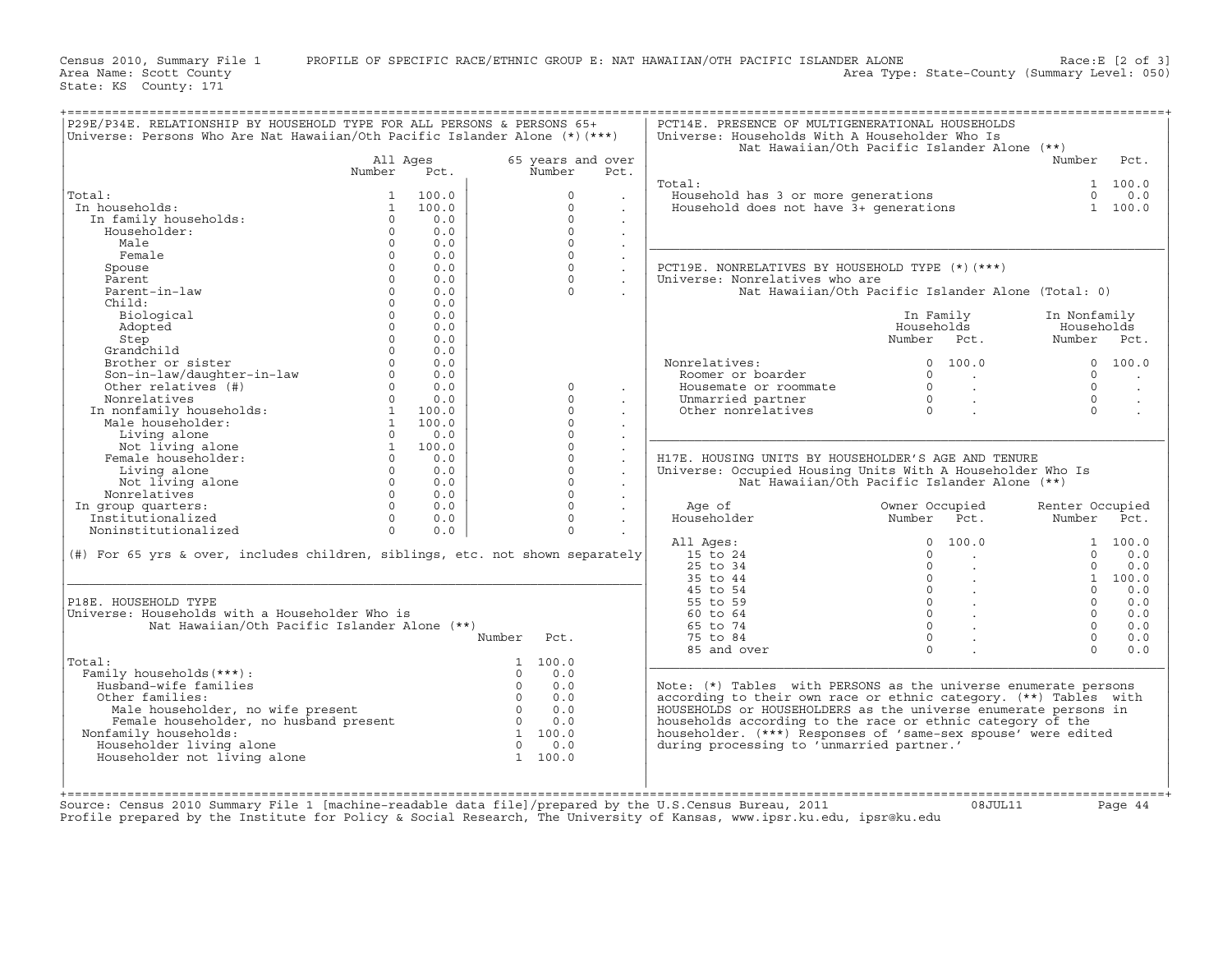| P28E/H16E. HOUSEHOLDS (OCCUPIED HOUSING UNITS) BY HOUSEHOLD SIZE BY TYPE AND BY TENURE                                                                                                                                                                              |                                                                                                                                                                        |      |                                  |                      |              |                      |                                |                                                                          |              |
|---------------------------------------------------------------------------------------------------------------------------------------------------------------------------------------------------------------------------------------------------------------------|------------------------------------------------------------------------------------------------------------------------------------------------------------------------|------|----------------------------------|----------------------|--------------|----------------------|--------------------------------|--------------------------------------------------------------------------|--------------|
| Universe: Households (Occupied Housing Units) With A Householder Who Is Nat Hawaiian/Oth Pacific Islander Alone (**)(***)                                                                                                                                           |                                                                                                                                                                        |      |                                  |                      |              |                      |                                |                                                                          |              |
|                                                                                                                                                                                                                                                                     | All                                                                                                                                                                    |      | Family                           | Nonfamily            |              | Owner                |                                | Renter                                                                   |              |
|                                                                                                                                                                                                                                                                     | Households                                                                                                                                                             | Pct. | Households Pct.                  | Households           | Pct.         | Occupied             | Pct.                           | Occupied                                                                 | Pct.         |
| All household sizes:                                                                                                                                                                                                                                                | $\begin{array}{cccc} 0 & 0 & 0 \\ 1 & 100 & 0 \\ 0 & 0 & 0 \\ 0 & 0 & 0 \\ \end{array}$                                                                                |      | $0$ .<br>(Family always >1 pers) |                      | 1 100.0      | $\Omega$             |                                |                                                                          | 1 100.0      |
| 1-person households                                                                                                                                                                                                                                                 |                                                                                                                                                                        |      |                                  |                      | $0 \t 0.0$   |                      |                                |                                                                          | 0.0          |
| 2-person households                                                                                                                                                                                                                                                 |                                                                                                                                                                        |      |                                  |                      |              |                      |                                |                                                                          | 1 100.0      |
| 3-person households                                                                                                                                                                                                                                                 |                                                                                                                                                                        |      |                                  |                      |              |                      |                                |                                                                          | 0.0          |
| 4-person households                                                                                                                                                                                                                                                 |                                                                                                                                                                        |      |                                  |                      |              |                      |                                |                                                                          | 0.0          |
| 5-person households                                                                                                                                                                                                                                                 |                                                                                                                                                                        |      |                                  |                      |              |                      |                                |                                                                          | 0.0          |
| 6-person households                                                                                                                                                                                                                                                 |                                                                                                                                                                        |      |                                  |                      |              |                      |                                | $\Omega$                                                                 | 0.0          |
| 7-or-more person households                                                                                                                                                                                                                                         | $\begin{array}{cccc} & & & & 0 & & \dots \ 0 & & 0 & 0 \ 0 & & 0 & 0 \end{array}$<br>seholds $\begin{array}{cccc} & & & 0 & 0 \ 0 & & 0 & 0 \ 0 & & 0 & 0 \end{array}$ |      |                                  |                      |              |                      |                                |                                                                          | 0.0          |
| P16E/P17E/P36E/P37E/H11E/H12E. POPULATION IN HOUSEHOLDS AND AVERAGE HOUSEHOLD SIZE BY TYPE AND BY TENURE<br>Universe: Population in Households (Occupied Housing Units) With A Householder Who Is Nat Hawaiian/Oth Pacific Islander Alone (**)                      |                                                                                                                                                                        |      |                                  |                      |              |                      |                                |                                                                          |              |
|                                                                                                                                                                                                                                                                     | Total                                                                                                                                                                  |      | In                               | In                   |              | In Owner             |                                | In Renter                                                                |              |
|                                                                                                                                                                                                                                                                     | Population Pct.                                                                                                                                                        |      | Families Pct.                    | Nonfamilies Pct.     |              | Occupied             | Pct.                           | Occupied Pct.                                                            |              |
|                                                                                                                                                                                                                                                                     |                                                                                                                                                                        |      |                                  |                      | 2 100.0      | $\Omega$             | 0.0                            |                                                                          | 2, 100.0     |
|                                                                                                                                                                                                                                                                     |                                                                                                                                                                        |      |                                  |                      | ----- -----  |                      | _______                        |                                                                          |              |
|                                                                                                                                                                                                                                                                     |                                                                                                                                                                        |      |                                  |                      |              |                      |                                |                                                                          |              |
|                                                                                                                                                                                                                                                                     |                                                                                                                                                                        |      |                                  |                      | $2.00$ ----- |                      | $0.00$ -----<br>______________ | $\frac{1}{2}$                                                            | $2.00$ ----- |
|                                                                                                                                                                                                                                                                     |                                                                                                                                                                        |      |                                  |                      |              |                      |                                |                                                                          |              |
|                                                                                                                                                                                                                                                                     |                                                                                                                                                                        |      |                                  |                      |              |                      |                                |                                                                          |              |
|                                                                                                                                                                                                                                                                     |                                                                                                                                                                        |      |                                  |                      |              |                      |                                |                                                                          |              |
| Note: Family household numbers include nonrelatives living with families.<br>PCT20/PCT22E. GROUP QUARTERS POPULATION BY SEX BY AGE BY GROUP QUARTERS TYPE<br>Universe: Population in group quarters for persons who are Nat Hawaiian/Oth Pacific Islander Alone (*) |                                                                                                                                                                        |      |                                  |                      |              |                      |                                |                                                                          |              |
|                                                                                                                                                                                                                                                                     |                                                                                                                                                                        |      | $---$ All Ages $---$             |                      |              |                      |                                | -------------------- 18 Years and Over ----------------------<br>Pct. of | Pct. of      |
|                                                                                                                                                                                                                                                                     |                                                                                                                                                                        |      |                                  |                      | Pct. of      |                      | Total                          |                                                                          | Total        |
|                                                                                                                                                                                                                                                                     |                                                                                                                                                                        |      | Number                           | Pct. Total           |              |                      |                                | 18+ Female                                                               | $18+$        |
| All types of group quarters:                                                                                                                                                                                                                                        |                                                                                                                                                                        |      | $\overline{0}$                   | 100.0<br>$\circ$     |              | $\circ$              |                                | $\Omega$                                                                 |              |
|                                                                                                                                                                                                                                                                     |                                                                                                                                                                        |      | $\Omega$                         |                      |              | $\Omega$             |                                | $\Omega$                                                                 |              |
| Correctional facilities for adults                                                                                                                                                                                                                                  |                                                                                                                                                                        |      | $0 \qquad \qquad$                |                      |              |                      |                                | $\circ$                                                                  |              |
| Juvenile facilities                                                                                                                                                                                                                                                 |                                                                                                                                                                        |      |                                  |                      |              |                      |                                | $\Omega$                                                                 |              |
| Nursing facilities/skilled-nursing facilities                                                                                                                                                                                                                       |                                                                                                                                                                        |      |                                  |                      |              |                      |                                | $\circ$                                                                  |              |
| Other institutional facilities                                                                                                                                                                                                                                      |                                                                                                                                                                        |      |                                  |                      |              |                      |                                |                                                                          |              |
|                                                                                                                                                                                                                                                                     |                                                                                                                                                                        |      |                                  |                      |              |                      |                                | $\mathbf 0$                                                              |              |
| College/university student housing                                                                                                                                                                                                                                  |                                                                                                                                                                        |      |                                  | $\Omega$             |              | $\Omega$             |                                | $\Omega$                                                                 |              |
| Institutionalized population:<br>Noninstitutionalized population:<br>Military quarters<br>Other noninstitutional facilities                                                                                                                                         |                                                                                                                                                                        |      | $\Omega$                         | $\Omega$<br>$\Omega$ |              | $\Omega$<br>$\Omega$ |                                | $\circ$<br>$\Omega$                                                      |              |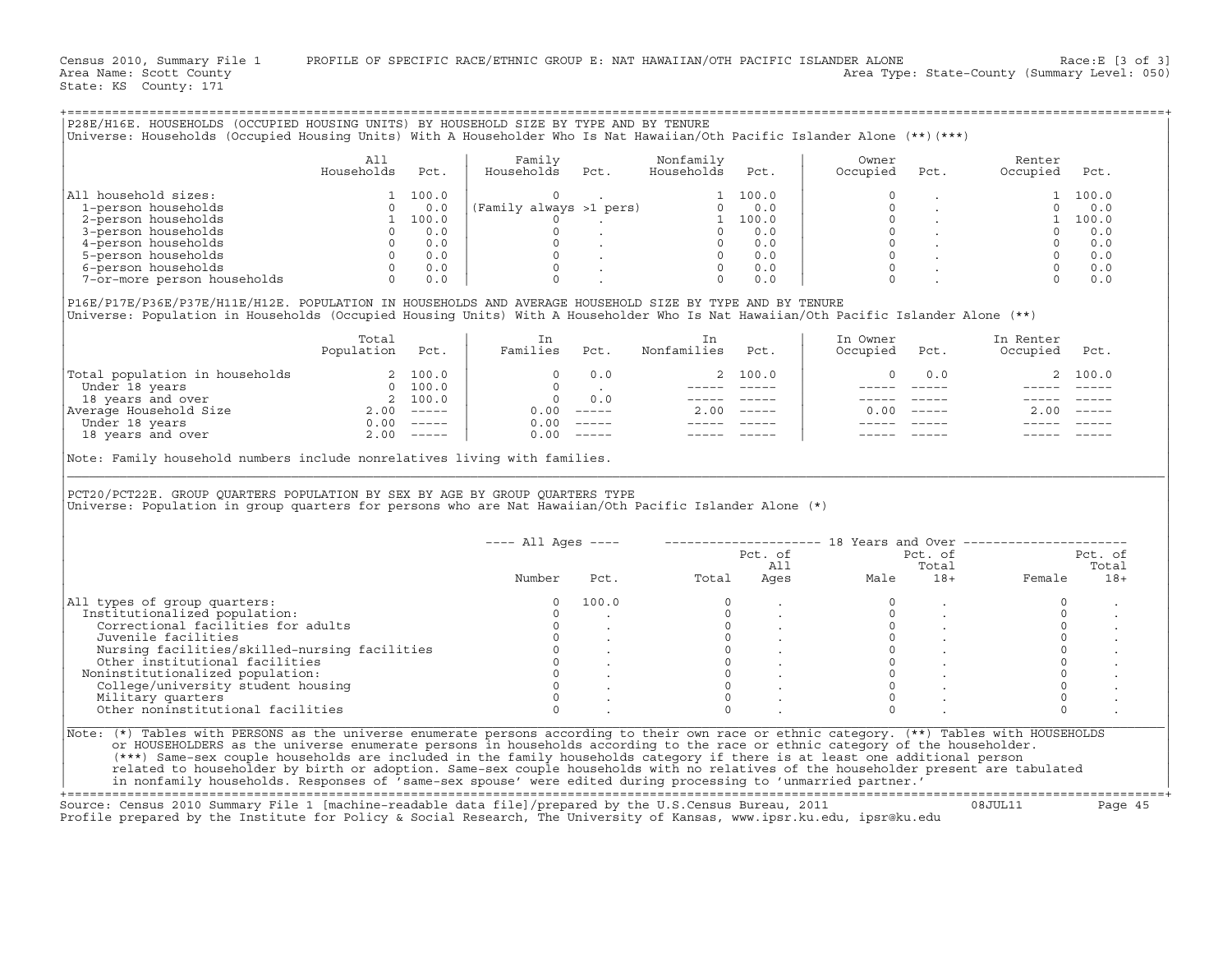| P29/P29F. POPULATION SUMMARY BY RESIDENCE TYPE FOR DESIGNATED UNIVERSE |                                   |                |                                                                                                                                                                                                            |                         |                         |            | P38F/39F. FAMILY TYPE BY PRESENCE AND AGE OF OWN OR RELATED CHILDREN                                                                                                                                                                         |               |          |                          |                  |          |
|------------------------------------------------------------------------|-----------------------------------|----------------|------------------------------------------------------------------------------------------------------------------------------------------------------------------------------------------------------------|-------------------------|-------------------------|------------|----------------------------------------------------------------------------------------------------------------------------------------------------------------------------------------------------------------------------------------------|---------------|----------|--------------------------|------------------|----------|
| Universe: PERSONS Who Are Some Other Race Alone                        |                                   |                |                                                                                                                                                                                                            |                         |                         |            | Universe: Families With A Householder Who Is                                                                                                                                                                                                 |               |          |                          |                  |          |
|                                                                        |                                   |                |                                                                                                                                                                                                            |                         |                         |            | Some Other Race Alone (**) (***)                                                                                                                                                                                                             |               |          |                          |                  |          |
|                                                                        |                                   | Population     | As % of Population of all Races                                                                                                                                                                            |                         |                         |            |                                                                                                                                                                                                                                              |               |          |                          |                  |          |
| Total Persons:                                                         |                                   | 354            | 7.2% of                                                                                                                                                                                                    |                         | 4,936                   |            | By Presence of:                                                                                                                                                                                                                              | Own Children  |          |                          | Related Children |          |
|                                                                        | otal Persons:<br>In Households(*) | 354            | 7.3% of                                                                                                                                                                                                    |                         | 4,831                   |            |                                                                                                                                                                                                                                              | Families Pct. |          |                          | Families Pct.    |          |
| In Group Quarters                                                      |                                   | $\overline{0}$ | $0.0%$ of                                                                                                                                                                                                  |                         | 105                     |            |                                                                                                                                                                                                                                              |               |          |                          |                  |          |
|                                                                        |                                   |                |                                                                                                                                                                                                            |                         |                         |            | All families:                                                                                                                                                                                                                                |               | 76 100.0 |                          |                  | 76 100.0 |
| P16-18F/P36-37F. HOUSEHOLDS/POPULATION IN HOUSEHOLDS BY HOUSEHOLD TYPE |                                   |                |                                                                                                                                                                                                            |                         |                         |            |                                                                                                                                                                                                                                              |               |          |                          | 60               | 78.9     |
| Universe: HOUSEHOLDERS Who Are Some Other Race Alone                   |                                   |                |                                                                                                                                                                                                            |                         |                         |            |                                                                                                                                                                                                                                              |               |          |                          | 50               | 65.8     |
|                                                                        |                                   |                |                                                                                                                                                                                                            |                         | Average                 |            |                                                                                                                                                                                                                                              |               |          |                          |                  | 11 14.5  |
|                                                                        |                                   |                | Households                                                                                                                                                                                                 | Population $(**)$       | Size                    |            |                                                                                                                                                                                                                                              |               |          |                          | 20               | 26.3     |
| Total Households(**)                                                   |                                   |                |                                                                                                                                                                                                            | 356                     | 3.67                    |            |                                                                                                                                                                                                                                              |               |          |                          | 19               | 25.0     |
|                                                                        |                                   |                |                                                                                                                                                                                                            | 143                     | 1.47                    |            | 11 families: 76 100.0<br>Nusband-wife families: 76 100.0<br>With children under 18: 48 63.2<br>Under 6 yrs only 11 14.5<br>Under 6 and 6 to 17 yrs 18 23.7<br>6 to 17 yrs 18 23.7<br>No children under 18 12 15.8<br>No children is (no spou |               |          |                          | 10               | 13.2     |
|                                                                        |                                   |                |                                                                                                                                                                                                            | 213                     | 2.20                    |            |                                                                                                                                                                                                                                              |               |          |                          | 16               | 21.1     |
|                                                                        |                                   |                |                                                                                                                                                                                                            | 313                     | 4.12                    |            | Male householder:                                                                                                                                                                                                                            |               |          |                          | $\overline{9}$   | 11.8     |
|                                                                        |                                   |                |                                                                                                                                                                                                            | 140                     | 1.84                    |            |                                                                                                                                                                                                                                              |               |          |                          | 5                | 6.6      |
|                                                                        |                                   |                |                                                                                                                                                                                                            |                         | 2.28                    |            |                                                                                                                                                                                                                                              |               |          |                          | $\Omega$         | 0.0      |
|                                                                        |                                   |                | otal Households (**)<br>Under 18 years<br>18 years and over<br>Tamily Households (***)<br>Under 18 years<br>18 years and over<br>18 years and over<br>Nonfamily Households<br>21                           | $\frac{1+1}{173}$<br>38 | 1.81                    |            |                                                                                                                                                                                                                                              |               |          |                          | 2                | 2.6      |
|                                                                        |                                   |                |                                                                                                                                                                                                            |                         |                         |            |                                                                                                                                                                                                                                              |               |          |                          | $\overline{3}$   | 3.9      |
| P12F/P13F. POPULATION BY AGE AND SEX                                   |                                   |                |                                                                                                                                                                                                            |                         |                         |            |                                                                                                                                                                                                                                              |               |          |                          | $\overline{4}$   | 5.3      |
| Universe: Persons Who Are Some Other Race Alone $(*)$                  |                                   |                |                                                                                                                                                                                                            |                         |                         |            | Female householder:                                                                                                                                                                                                                          |               |          |                          | $7\overline{ }$  | 9.2      |
|                                                                        |                                   |                |                                                                                                                                                                                                            |                         |                         |            |                                                                                                                                                                                                                                              |               |          |                          | $6^{\circ}$      | 7.9      |
|                                                                        | ---Both Sexes---                  |                | $---Male----$                                                                                                                                                                                              |                         | $---$ Female -----      |            |                                                                                                                                                                                                                                              |               |          |                          | $\mathbf{1}$     | 1.3      |
|                                                                        | Number                            | Pct.           | Number                                                                                                                                                                                                     | Pct.                    | Number Pct.             |            |                                                                                                                                                                                                                                              |               |          |                          | $\overline{3}$   | 3.9      |
|                                                                        |                                   |                |                                                                                                                                                                                                            |                         |                         |            |                                                                                                                                                                                                                                              |               |          |                          | 2                | 2.6      |
| All Ages:                                                              |                                   | 354 100.0      |                                                                                                                                                                                                            | 189 100.0               |                         | 165 100.0  |                                                                                                                                                                                                                                              |               |          |                          | $\mathbf{1}$     | 1.3      |
| Under 5                                                                |                                   |                | 13                                                                                                                                                                                                         | 6.9                     | 25                      | 15.2       |                                                                                                                                                                                                                                              |               |          |                          |                  |          |
| $5$ to $9$                                                             |                                   |                | $\begin{array}{cccc} 13 & & 6\, .9 \\ 27 & & 14\, .3 \\ 20 & & 10\, .6 \\ 4 & & 2\, .1 \\ 3 & & 1\, .6 \\ 3 & & 1\, .6 \\ 8 & & 4\, .2 \\ 12 & & 6\, .3 \\ 14 & & 7\, .4 \\ 19 & & 10\, .1 \\ \end{array}$ |                         | 23                      | 13.9       |                                                                                                                                                                                                                                              |               |          |                          |                  |          |
| 10 to 14                                                               |                                   |                |                                                                                                                                                                                                            |                         | 16                      | 9.7        | P31F. RELATIONSHIP BY HOUSEHOLD TYPE FOR THE POPULATION UNDER 18 YEARS                                                                                                                                                                       |               |          |                          |                  |          |
| 15 to 17                                                               |                                   |                |                                                                                                                                                                                                            |                         | 13                      | 7.9        | Universe: Persons under 18 who are                                                                                                                                                                                                           |               |          |                          |                  |          |
| 18 and 19                                                              |                                   |                |                                                                                                                                                                                                            |                         | $\overline{2}$          | 1.2        | Some Other Race Alone $(*)$ $(***)$                                                                                                                                                                                                          |               |          |                          |                  |          |
| 20                                                                     |                                   |                |                                                                                                                                                                                                            |                         | $\overline{\mathbf{3}}$ | 1.8        |                                                                                                                                                                                                                                              |               |          | Number                   | Pct.             |          |
| 21                                                                     |                                   |                |                                                                                                                                                                                                            |                         | $\overline{4}$          | 2.4        |                                                                                                                                                                                                                                              |               |          |                          |                  |          |
| 22 to 24                                                               |                                   |                |                                                                                                                                                                                                            |                         | $5^{\circ}$             | 3.0        | Total under 18:                                                                                                                                                                                                                              |               |          | 141                      | 100.0            |          |
| 25 to 29                                                               |                                   |                |                                                                                                                                                                                                            |                         | 13                      | 7.9        | In households:                                                                                                                                                                                                                               |               |          | 141                      | 100.0            |          |
| 30 to 34                                                               |                                   |                |                                                                                                                                                                                                            |                         | 16                      | 9.7        | Householder or spouse                                                                                                                                                                                                                        |               |          | $\overline{\phantom{0}}$ | 0.0              |          |
| 35 to 39                                                               |                                   |                | 15                                                                                                                                                                                                         | 7.9                     | 11                      | 6.7        | Related child:                                                                                                                                                                                                                               |               |          | 139                      | 98.6             |          |
| 40 to 44                                                               |                                   |                |                                                                                                                                                                                                            | 7.9                     | $\overline{7}$          | 4.2        | Own child:                                                                                                                                                                                                                                   |               |          | 116                      | 82.3             |          |
| 45 to 49                                                               |                                   |                |                                                                                                                                                                                                            | 5.3                     | 11                      | 6.7        | In husband-wife families                                                                                                                                                                                                                     |               |          | 96                       | 68.1             |          |
| 50 to 54                                                               |                                   |                |                                                                                                                                                                                                            | 4.2                     | $6\overline{6}$         | 3.6        | In husband-wile families<br>In other families (no spouse present): 20<br>Male householder                                                                                                                                                    |               |          |                          | 14.2             |          |
| 55 to 59                                                               |                                   |                | $\begin{array}{r} 15 \\ 15 \\ 10 \\ 8 \\ 7 \\ 1 \\ 1 \\ 0 \\ 2 \\ 0 \end{array}$                                                                                                                           | 3.7                     | $5^{\circ}$             | 3.0        | Male householder                                                                                                                                                                                                                             |               |          | 9                        | 6.4              |          |
| 60 and 61                                                              |                                   |                |                                                                                                                                                                                                            | 3.7                     | $\mathbf{1}$            | 0.6        | Female householder                                                                                                                                                                                                                           |               |          | 11                       | 7.8              |          |
| 62 to 64                                                               |                                   |                | 1                                                                                                                                                                                                          | 0.5                     | $\Omega$                | 0.0        | Other relatives:                                                                                                                                                                                                                             |               |          | 23                       | 16.3             |          |
| 65 and 66                                                              |                                   |                | $\Omega$                                                                                                                                                                                                   | 0.5                     | $\mathbf{1}$            | 0.6        | Grandchild                                                                                                                                                                                                                                   |               |          | 18                       | 12.8             |          |
| 67 to 69                                                               |                                   |                |                                                                                                                                                                                                            | 0.0                     | 2<br>$\circ$            | 1.2        | Other relatives                                                                                                                                                                                                                              |               |          | 5                        | 3.5              |          |
| 70 to 74<br>75 to 79                                                   |                                   |                | $2^{\circ}$<br>$\Omega$                                                                                                                                                                                    | 1.1<br>0.0              | $\Omega$                | 0.0<br>0.0 | Nonrelatives                                                                                                                                                                                                                                 |               |          | 2<br>$\Omega$            | 1.4<br>0.0       |          |
|                                                                        | $\overline{0}$                    |                | $\Omega$                                                                                                                                                                                                   |                         | $\Omega$                |            | In group quarters:                                                                                                                                                                                                                           |               |          | $\Omega$                 | 0.0              |          |
| 80 to 84                                                               | $\begin{matrix}0\\1\end{matrix}$  | 0.0<br>0.3     | $\Omega$                                                                                                                                                                                                   | 0.0<br>0.0              | $\mathbf{1}$            | 0.0<br>0.6 | Institutionalized population<br>Noninstitutionalized population                                                                                                                                                                              |               |          | $\Omega$                 | 0.0              |          |
| 85 plus                                                                |                                   |                |                                                                                                                                                                                                            |                         |                         |            |                                                                                                                                                                                                                                              |               |          |                          |                  |          |
| $0$ to $17$                                                            | 141                               | 39.8           | 64                                                                                                                                                                                                         | 33.9                    | 77                      | 46.7       | Note: (*) Tables with PERSONS as the universe enumerate persons according                                                                                                                                                                    |               |          |                          |                  |          |
| 18 to 64                                                               | 206                               | 58.2           | 122                                                                                                                                                                                                        | 64.6                    | 84                      | 50.9       | to their own race or ethnic category. (**) Tables with HOUSEHOLDS or                                                                                                                                                                         |               |          |                          |                  |          |
| 65 plus                                                                | $\overline{7}$                    | 2.0            |                                                                                                                                                                                                            | 1.6                     | $\overline{4}$          | 2.4        | HOUSEHOLDERS as the universe enumerate persons in households according                                                                                                                                                                       |               |          |                          |                  |          |
|                                                                        |                                   |                | $\overline{\mathbf{3}}$                                                                                                                                                                                    |                         |                         |            | to the race or ethnic category of the householder. (***) Responses of                                                                                                                                                                        |               |          |                          |                  |          |
| Median Aqe                                                             | 24.4                              |                | 27.8                                                                                                                                                                                                       |                         | 21.1                    |            | 'same-sex spouse' were edited during processing to 'unmarried partner.'                                                                                                                                                                      |               |          |                          |                  |          |
|                                                                        |                                   |                |                                                                                                                                                                                                            |                         |                         |            |                                                                                                                                                                                                                                              |               |          |                          |                  |          |

+===================================================================================================================================================+Source: Census 2010 Summary File 1 [machine−readable data file]/prepared by the U.S.Census Bureau, 2011 08JUL11 Page 46 Profile prepared by the Institute for Policy & Social Research, The University of Kansas, www.ipsr.ku.edu, ipsr@ku.edu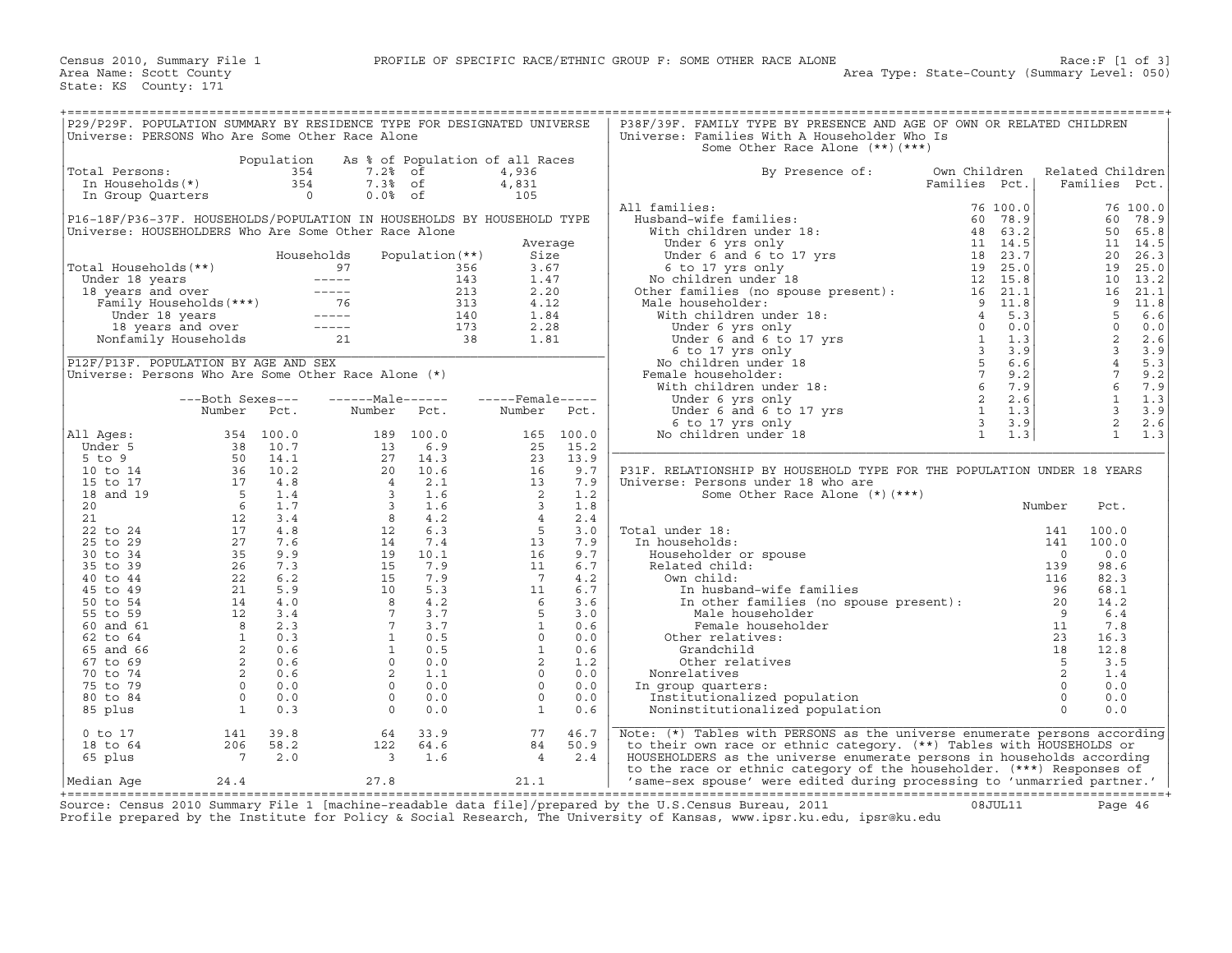| P29F/P34F. RELATIONSHIP BY HOUSEHOLD TYPE FOR ALL PERSONS & PERSONS 65+       |                                           |       |                |                 |                   | PCT14F. PRESENCE OF MULTIGENERATIONAL HOUSEHOLDS                 |                                   |                 |          |
|-------------------------------------------------------------------------------|-------------------------------------------|-------|----------------|-----------------|-------------------|------------------------------------------------------------------|-----------------------------------|-----------------|----------|
| Universe: Persons Who Are Some Other Race Alone $(*)$ (***)                   |                                           |       |                |                 |                   | Universe: Households With A Householder Who Is                   |                                   |                 |          |
|                                                                               | All Ages                                  |       |                |                 | 65 years and over | Some Other Race Alone (**)                                       |                                   | Number          | Pct.     |
|                                                                               | Number                                    | Pct.  |                | Number          | Pct.              |                                                                  |                                   |                 |          |
|                                                                               |                                           |       |                |                 |                   | Total:                                                           |                                   |                 | 97 100.0 |
| Total:                                                                        | 354                                       | 100.0 |                | $7\overline{ }$ | 100.0             | Household has 3 or more generations                              |                                   | 9               | 9.3      |
| In households:                                                                | 354                                       | 100.0 |                | $7\overline{ }$ | 100.0             | Household does not have $3+$ generations                         |                                   | 88              | 90.7     |
| In family households:                                                         | 317                                       | 89.5  |                | $7\phantom{.0}$ | 100.0             |                                                                  |                                   |                 |          |
| Householder:                                                                  | 76                                        | 21.5  |                | 2               | 28.6              |                                                                  |                                   |                 |          |
| Male                                                                          | 57                                        | 16.1  |                | 2               | 28.6              |                                                                  |                                   |                 |          |
| Female                                                                        | 19                                        | 5.4   |                | $\circ$         | 0.0               |                                                                  |                                   |                 |          |
| Spouse                                                                        | 59                                        | 16.7  |                | 2               | 28.6              | PCT19F. NONRELATIVES BY HOUSEHOLD TYPE (*) (***)                 |                                   |                 |          |
| Parent                                                                        | 6                                         | 1.7   |                | $\mathbf{1}$    | 14.3              | Universe: Nonrelatives who are                                   |                                   |                 |          |
| Parent-in-law                                                                 | $\overline{\phantom{0}}^2$                | 0.6   |                | 2               | 28.6              |                                                                  | Some Other Race Alone (Total: 21) |                 |          |
| Child:                                                                        | 137                                       | 38.7  |                |                 |                   |                                                                  |                                   |                 |          |
| Biological                                                                    | 127                                       | 35.9  |                |                 |                   |                                                                  | In Family                         | In Nonfamily    |          |
| Adopted                                                                       | $\overline{0}$                            | 0.0   |                |                 |                   |                                                                  | Households                        | Households      |          |
| Step                                                                          | 10                                        | 2.8   |                |                 |                   |                                                                  | Number Pct.                       | Number Pct.     |          |
| Grandchild                                                                    | 18                                        | 5.1   |                |                 |                   |                                                                  |                                   |                 |          |
| Brother or sister                                                             | 8                                         | 2.3   |                |                 |                   | Nonrelatives:                                                    | 5, 100.0                          |                 | 16 100.0 |
|                                                                               |                                           | 0.3   |                |                 |                   | Roomer or boarder                                                | $\Omega$<br>0.0                   | $\bigcirc$      | 0.0      |
| Son-in-law/daughter-in-law<br>Other relatives (#)                             | $\frac{1}{5}$                             | 1.4   |                | $\Omega$        | 0.0               | Housemate or roommate                                            | $0 \qquad \qquad$<br>0.0          | 10              | 62.5     |
| Nonrelatives                                                                  | 5                                         | 1.4   |                | $\Omega$        | 0.0               | Unmarried partner                                                | 5 100.0                           | $4\degree$      | 25.0     |
| In nonfamily households:                                                      | 37                                        | 10.5  |                | $\Omega$        | 0.0               | Other nonrelatives                                               | $\Omega$<br>0.0                   | $\overline{2}$  | 12.5     |
| Male householder:                                                             | 19                                        | 5.4   |                | $\circ$         | 0.0               |                                                                  |                                   |                 |          |
| Living alone                                                                  | 8                                         | 2.3   |                | $\Omega$        | 0.0               |                                                                  |                                   |                 |          |
| Not living alone                                                              | 11                                        | 3.1   |                | $\circ$         | 0.0               |                                                                  |                                   |                 |          |
| Female householder:                                                           | $\overline{2}$                            | 0.6   |                | $\Omega$        | 0.0               | H17F. HOUSING UNITS BY HOUSEHOLDER'S AGE AND TENURE              |                                   |                 |          |
| Living alone                                                                  | $\overline{\phantom{0}}$ 2                | 0.6   |                | $\circ$         | 0.0               | Universe: Occupied Housing Units With A Householder Who Is       |                                   |                 |          |
| Not living alone                                                              | $\overline{0}$                            | 0.0   |                | $\circ$         | 0.0               | Some Other Race Alone (**)                                       |                                   |                 |          |
| Nonrelatives                                                                  | 16                                        | 4.5   |                | $\Omega$        | 0.0               |                                                                  |                                   |                 |          |
| In group quarters:                                                            | $\Omega$                                  | 0.0   |                | $\Omega$        | 0.0               | Age of                                                           | Owner Occupied                    | Renter Occupied |          |
| Institutionalized                                                             | $\Omega$                                  | 0.0   |                | $\Omega$        | 0.0               | Householder                                                      | Number<br>Pct.                    | Number          | Pct.     |
| Noninstitutionalized                                                          | $\Omega$                                  | 0.0   |                | $\Omega$        | 0.0               |                                                                  |                                   |                 |          |
|                                                                               |                                           |       |                |                 |                   | All Ages:                                                        | 100.0<br>64                       |                 | 33 100.0 |
| (#) For 65 yrs & over, includes children, siblings, etc. not shown separately |                                           |       |                |                 |                   | 15 to 24                                                         | 12.5<br>8                         | 7               | 21.2     |
|                                                                               |                                           |       |                |                 |                   | 25 to 34                                                         | 25.0<br>16                        | 14              | 42.4     |
|                                                                               |                                           |       |                |                 |                   | 35 to 44                                                         | 20.3<br>13                        | 5 <sup>7</sup>  | 15.2     |
|                                                                               |                                           |       |                |                 |                   | 45 to 54                                                         | 15<br>23.4                        | $\overline{4}$  | 12.1     |
| P18F. HOUSEHOLD TYPE                                                          |                                           |       |                |                 |                   | 55 to 59                                                         | 7.8<br>5                          | 2               | 6.1      |
| Universe: Households with a Householder Who is                                |                                           |       |                |                 |                   | 60 to 64                                                         | 5 <sup>5</sup><br>7.8             | $\mathbf{1}$    | 3.0      |
| Some Other Race Alone (**)                                                    |                                           |       |                |                 |                   | 65 to 74                                                         | $\overline{2}$<br>3.1             | $\Omega$        | 0.0      |
|                                                                               |                                           |       | Number         | Pct.            |                   | 75 to 84                                                         | $\overline{0}$<br>0.0             | $\Omega$        | 0.0      |
|                                                                               |                                           |       |                |                 |                   | 85 and over                                                      | $\Omega$<br>0.0                   | $\Omega$        | 0.0      |
| Total:                                                                        |                                           |       |                | 97 100.0        |                   |                                                                  |                                   |                 |          |
| Family households (***) :                                                     |                                           |       | 76             | 78.4            |                   |                                                                  |                                   |                 |          |
| Husband-wife families                                                         |                                           |       | 60             | 61.9            |                   | Note: (*) Tables with PERSONS as the universe enumerate persons  |                                   |                 |          |
| Other families:                                                               |                                           |       | 16             | 16.5            |                   | according to their own race or ethnic category. (**) Tables with |                                   |                 |          |
| Male householder, no wife present                                             |                                           |       | $\overline{9}$ | 9.3             |                   | HOUSEHOLDS or HOUSEHOLDERS as the universe enumerate persons in  |                                   |                 |          |
| Female householder, no husband present                                        |                                           |       | $\overline{7}$ | 7.2             |                   | households according to the race or ethnic category of the       |                                   |                 |          |
| Nonfamily households:                                                         |                                           |       | 21             | 21.6            |                   | householder. (***) Responses of 'same-sex spouse' were edited    |                                   |                 |          |
| Householder living alone                                                      |                                           |       | 10             | 10.3            |                   | during processing to 'unmarried partner.'                        |                                   |                 |          |
| Householder not living alone                                                  |                                           |       | 11             | 11.3            |                   |                                                                  |                                   |                 |          |
|                                                                               |                                           |       |                |                 |                   |                                                                  |                                   |                 |          |
|                                                                               |                                           |       |                |                 |                   |                                                                  |                                   |                 |          |
|                                                                               |                                           |       |                |                 |                   |                                                                  |                                   |                 |          |
|                                                                               | [machine_readable data file] (prepared by |       |                |                 |                   | $the$ II S<br>$2011$                                             | $0.9.$ TTTT $.11$                 |                 |          |

Source: Census 2010 Summary File 1 [machine−readable data file]/prepared by the U.S.Census Bureau, 2011 08JUL11 Page 47 Profile prepared by the Institute for Policy & Social Research, The University of Kansas, www.ipsr.ku.edu, ipsr@ku.edu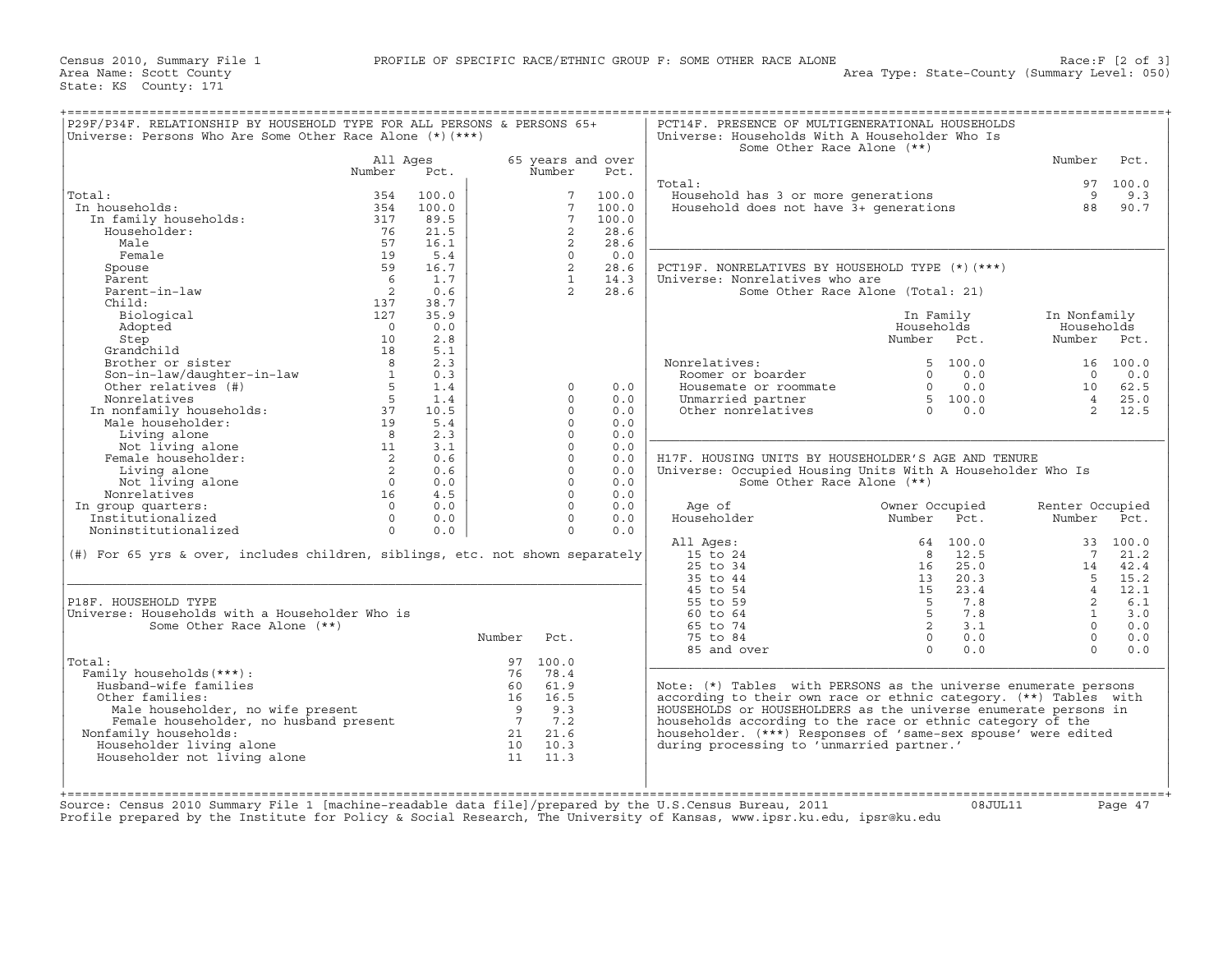| P28F/H16F. HOUSEHOLDS (OCCUPIED HOUSING UNITS) BY HOUSEHOLD SIZE BY TYPE AND BY TENURE<br>(***) Universe: Households (Occupied Housing Units) With A Householder Who Is Some Other Race Alone (**) [***) |                   |       |                         |       |                         |       |                   |       |                    |       |
|----------------------------------------------------------------------------------------------------------------------------------------------------------------------------------------------------------|-------------------|-------|-------------------------|-------|-------------------------|-------|-------------------|-------|--------------------|-------|
|                                                                                                                                                                                                          | All<br>Households | Pct.  | Family<br>Households    | Pct.  | Nonfamily<br>Households | Pct.  | Owner<br>Occupied | Pct.  | Renter<br>Occupied | Pct.  |
| All household sizes:                                                                                                                                                                                     | 97                | 100.0 | 76                      | 100.0 | 21                      | 100.0 | 64                | 100.0 | 33                 | 100.0 |
| 1-person households                                                                                                                                                                                      | 10                | 10.3  | (Family always >1 pers) |       | 10                      | 47.6  |                   | 6.3   |                    | 18.2  |
| 2-person households                                                                                                                                                                                      | 16                | 16.5  |                         | 11.8  |                         | 33.3  |                   | 9.4   | 10                 | 30.3  |
| 3-person households                                                                                                                                                                                      | 21                | 21.6  | 19                      | 25.0  |                         | 9.5   | 16                | 25.0  |                    | 15.2  |
| 4-person households                                                                                                                                                                                      | 21                | 21.6  | 19                      | 25.0  |                         | 9.5   | 16                | 25.0  |                    | 15.2  |
| 5-person households                                                                                                                                                                                      | 19                | 19.6  | 19                      | 25.0  |                         | 0.0   | 13                | 20.3  |                    | 18.2  |
| 6-person households                                                                                                                                                                                      | 6                 | 6.2   |                         | 7.9   |                         | 0.0   |                   | 9.4   |                    | 0.0   |
| 7-or-more person households                                                                                                                                                                              |                   | 4.1   |                         | 5.3   |                         | 0.0   |                   | 4.7   |                    | 3.0   |

|                                | Total<br>Population | Pct.                      | Families | Pct.                      | Nonfamilies | Pct.                      | In Owner<br>Occupied | Pct.                      | In Renter<br>Occupied | Pct.                      |
|--------------------------------|---------------------|---------------------------|----------|---------------------------|-------------|---------------------------|----------------------|---------------------------|-----------------------|---------------------------|
| Total population in households | 356                 | 100.0                     | 313      | 87.9                      | 38          | 10.7                      | 255                  | 71.6                      | 101                   | 28.4                      |
| Under 18 years                 | 143                 | 100.0                     | 140      | 97.9                      |             |                           |                      |                           |                       |                           |
| 18 years and over              | 213                 | 100.0                     | 173      | 81.2                      |             |                           |                      |                           |                       |                           |
| Average Household Size         | 3.67                | $------$                  | 4.12     | $\qquad \qquad - - - - -$ | 81          | $\qquad \qquad - - - - -$ | 3.98                 | $\qquad \qquad - - - - -$ | 3.06                  | $\qquad \qquad - - - - -$ |
| Under 18 years                 | .47                 | $\qquad \qquad - - - - -$ | . . 84   |                           |             |                           |                      |                           |                       |                           |
| 18 years and over              | 2.20                | $\frac{1}{2}$             | 2.28     | $- - - - - -$             |             |                           |                      |                           |                       |                           |

| P28F/H16F. HOUSEHOLDS (OCCUPIED HOUSING UNITS) BY HOUSEHOLD SIZE BY TYPE AND BY TENURE<br>Universe: Households (Occupied Housing Units) With A Householder Who Is Some Other Race Alone (**) (***)                                                                                                                                                                                                                                                                                                                                              |                          |      |                      |                                                                                              |                                                                                                           |                        |                                                                                 |                                                                                                                                                                                                                                                                                                                                                                                              |                                                                                                                                                                                                                             |              |
|-------------------------------------------------------------------------------------------------------------------------------------------------------------------------------------------------------------------------------------------------------------------------------------------------------------------------------------------------------------------------------------------------------------------------------------------------------------------------------------------------------------------------------------------------|--------------------------|------|----------------------|----------------------------------------------------------------------------------------------|-----------------------------------------------------------------------------------------------------------|------------------------|---------------------------------------------------------------------------------|----------------------------------------------------------------------------------------------------------------------------------------------------------------------------------------------------------------------------------------------------------------------------------------------------------------------------------------------------------------------------------------------|-----------------------------------------------------------------------------------------------------------------------------------------------------------------------------------------------------------------------------|--------------|
|                                                                                                                                                                                                                                                                                                                                                                                                                                                                                                                                                 | All<br>Households        | Pct. | Family<br>Households | Pct.                                                                                         | Nonfamily<br>Households                                                                                   | Pct.                   | Owner<br>Occupied                                                               | Pct.                                                                                                                                                                                                                                                                                                                                                                                         | Renter<br>Occupied                                                                                                                                                                                                          | Pct.         |
| All household sizes:                                                                                                                                                                                                                                                                                                                                                                                                                                                                                                                            |                          |      |                      |                                                                                              |                                                                                                           |                        | 64                                                                              | 100.0                                                                                                                                                                                                                                                                                                                                                                                        |                                                                                                                                                                                                                             | 33 100.0     |
|                                                                                                                                                                                                                                                                                                                                                                                                                                                                                                                                                 |                          |      |                      |                                                                                              |                                                                                                           |                        | $\overline{4}$                                                                  | 6.3                                                                                                                                                                                                                                                                                                                                                                                          |                                                                                                                                                                                                                             | 6 18.2       |
|                                                                                                                                                                                                                                                                                                                                                                                                                                                                                                                                                 |                          |      |                      |                                                                                              |                                                                                                           |                        |                                                                                 |                                                                                                                                                                                                                                                                                                                                                                                              |                                                                                                                                                                                                                             |              |
|                                                                                                                                                                                                                                                                                                                                                                                                                                                                                                                                                 |                          |      |                      |                                                                                              |                                                                                                           |                        | $\begin{array}{ccc} 6 & 9.4 \\ 16 & 25.0 \\ 16 & 25.0 \\ 13 & 20.3 \end{array}$ |                                                                                                                                                                                                                                                                                                                                                                                              |                                                                                                                                                                                                                             |              |
|                                                                                                                                                                                                                                                                                                                                                                                                                                                                                                                                                 |                          |      |                      |                                                                                              |                                                                                                           |                        |                                                                                 |                                                                                                                                                                                                                                                                                                                                                                                              |                                                                                                                                                                                                                             |              |
|                                                                                                                                                                                                                                                                                                                                                                                                                                                                                                                                                 |                          |      |                      |                                                                                              |                                                                                                           |                        |                                                                                 |                                                                                                                                                                                                                                                                                                                                                                                              |                                                                                                                                                                                                                             |              |
|                                                                                                                                                                                                                                                                                                                                                                                                                                                                                                                                                 |                          |      |                      |                                                                                              |                                                                                                           |                        |                                                                                 |                                                                                                                                                                                                                                                                                                                                                                                              |                                                                                                                                                                                                                             |              |
|                                                                                                                                                                                                                                                                                                                                                                                                                                                                                                                                                 |                          |      |                      |                                                                                              |                                                                                                           |                        |                                                                                 |                                                                                                                                                                                                                                                                                                                                                                                              | $\begin{array}{cccccc} 4 & 6.3 & & & 6 & 18.2 \\ 6 & 9.4 & & & 10 & 30.3 \\ 16 & 25.0 & & & 5 & 15.2 \\ 16 & 25.0 & & & 5 & 15.2 \\ 13 & 20.3 & & & 6 & 18.2 \\ 6 & 9.4 & & & 0 & 0.0 \\ 3 & 4.7 & & & 1 & 3.0 \end{array}$ |              |
| P16F/P17F/P36F/P37F/H11F/H12F. POPULATION IN HOUSEHOLDS AND AVERAGE HOUSEHOLD SIZE BY TYPE AND BY TENURE<br>Universe: Population in Households (Occupied Housing Units) With A Householder Who Is Some Other Race Alone (**)                                                                                                                                                                                                                                                                                                                    |                          |      |                      |                                                                                              |                                                                                                           |                        |                                                                                 |                                                                                                                                                                                                                                                                                                                                                                                              |                                                                                                                                                                                                                             |              |
|                                                                                                                                                                                                                                                                                                                                                                                                                                                                                                                                                 | Total<br>Population Pct. |      | In<br>Families Pct.  |                                                                                              | In<br>Nonfamilies                                                                                         | Pct.                   | In Owner<br>Occupied                                                            | Pct.                                                                                                                                                                                                                                                                                                                                                                                         | In Renter<br>Occupied                                                                                                                                                                                                       | Pct.         |
| Total population in households 356 100.0<br>Under 18 years 143 100.0<br>18 years and over 213 100.0<br>Nerage Household Size 3.67 -----<br>Under 18 years and over 2.20 -----<br>1.47 -----<br>1.47 -----                                                                                                                                                                                                                                                                                                                                       |                          |      |                      | 313 87.9                                                                                     |                                                                                                           | 38 10.7                | 255                                                                             | 71.6                                                                                                                                                                                                                                                                                                                                                                                         | 101                                                                                                                                                                                                                         | 28.4         |
|                                                                                                                                                                                                                                                                                                                                                                                                                                                                                                                                                 |                          |      |                      | 140 97.9                                                                                     |                                                                                                           | ______________         |                                                                                 | $\frac{1}{2} \frac{1}{2} \frac{1}{2} \frac{1}{2} \frac{1}{2} \frac{1}{2} \frac{1}{2} \frac{1}{2} \frac{1}{2} \frac{1}{2} \frac{1}{2} \frac{1}{2} \frac{1}{2} \frac{1}{2} \frac{1}{2} \frac{1}{2} \frac{1}{2} \frac{1}{2} \frac{1}{2} \frac{1}{2} \frac{1}{2} \frac{1}{2} \frac{1}{2} \frac{1}{2} \frac{1}{2} \frac{1}{2} \frac{1}{2} \frac{1}{2} \frac{1}{2} \frac{1}{2} \frac{1}{2} \frac{$ |                                                                                                                                                                                                                             |              |
|                                                                                                                                                                                                                                                                                                                                                                                                                                                                                                                                                 |                          |      |                      | 173 81.2                                                                                     |                                                                                                           |                        |                                                                                 | $------$                                                                                                                                                                                                                                                                                                                                                                                     |                                                                                                                                                                                                                             |              |
|                                                                                                                                                                                                                                                                                                                                                                                                                                                                                                                                                 |                          |      |                      | $4.12$ -----                                                                                 | $1.81$ -----                                                                                              |                        |                                                                                 | $3.98$ -----                                                                                                                                                                                                                                                                                                                                                                                 |                                                                                                                                                                                                                             | $3.06$ ----- |
|                                                                                                                                                                                                                                                                                                                                                                                                                                                                                                                                                 |                          |      |                      | $1.84$ -----                                                                                 | _______________                                                                                           |                        |                                                                                 |                                                                                                                                                                                                                                                                                                                                                                                              |                                                                                                                                                                                                                             |              |
|                                                                                                                                                                                                                                                                                                                                                                                                                                                                                                                                                 |                          |      |                      | $2.28$ -----                                                                                 | $\begin{array}{cccccc} - & - & - & - & - & - & - \\ & - & - & - & - & - \\ & & - & - & - & - \end{array}$ |                        |                                                                                 |                                                                                                                                                                                                                                                                                                                                                                                              |                                                                                                                                                                                                                             |              |
| PCT20/PCT22F. GROUP QUARTERS POPULATION BY SEX BY AGE BY GROUP QUARTERS TYPE<br>Universe: Population in group quarters for persons who are Some Other Race Alone $(*)$                                                                                                                                                                                                                                                                                                                                                                          |                          |      |                      |                                                                                              |                                                                                                           |                        |                                                                                 |                                                                                                                                                                                                                                                                                                                                                                                              |                                                                                                                                                                                                                             |              |
|                                                                                                                                                                                                                                                                                                                                                                                                                                                                                                                                                 |                          |      | $---$ All Ages $---$ |                                                                                              |                                                                                                           |                        | -------------------- 18 Years and Over ------------------                       |                                                                                                                                                                                                                                                                                                                                                                                              |                                                                                                                                                                                                                             |              |
|                                                                                                                                                                                                                                                                                                                                                                                                                                                                                                                                                 |                          |      |                      |                                                                                              |                                                                                                           | Pct. of<br>All<br>Ages |                                                                                 | Pct. of                                                                                                                                                                                                                                                                                                                                                                                      |                                                                                                                                                                                                                             | Pct. of      |
|                                                                                                                                                                                                                                                                                                                                                                                                                                                                                                                                                 |                          |      |                      |                                                                                              |                                                                                                           |                        |                                                                                 | Total                                                                                                                                                                                                                                                                                                                                                                                        |                                                                                                                                                                                                                             | Total        |
|                                                                                                                                                                                                                                                                                                                                                                                                                                                                                                                                                 |                          |      | Number               | Pct.                                                                                         | Total                                                                                                     |                        | Male                                                                            | $18+$                                                                                                                                                                                                                                                                                                                                                                                        | Female                                                                                                                                                                                                                      | $18+$        |
| All types of group quarters:                                                                                                                                                                                                                                                                                                                                                                                                                                                                                                                    |                          |      | 0                    | 100.0                                                                                        | $\circ$                                                                                                   |                        |                                                                                 |                                                                                                                                                                                                                                                                                                                                                                                              | $\mathbf 0$                                                                                                                                                                                                                 |              |
| Institutionalized population:                                                                                                                                                                                                                                                                                                                                                                                                                                                                                                                   |                          |      | $\Omega$             |                                                                                              |                                                                                                           |                        | $\mathbf 0$                                                                     |                                                                                                                                                                                                                                                                                                                                                                                              | $\mathbf 0$                                                                                                                                                                                                                 |              |
| Correctional facilities for adults                                                                                                                                                                                                                                                                                                                                                                                                                                                                                                              |                          |      | $\circ$              |                                                                                              |                                                                                                           |                        | $\circ$                                                                         |                                                                                                                                                                                                                                                                                                                                                                                              | $\circ$                                                                                                                                                                                                                     |              |
| Juvenile facilities                                                                                                                                                                                                                                                                                                                                                                                                                                                                                                                             |                          |      | $\Omega$             |                                                                                              |                                                                                                           |                        | $\circ$                                                                         | $\sim 10^{-11}$                                                                                                                                                                                                                                                                                                                                                                              | $\circ$                                                                                                                                                                                                                     |              |
| Nursing facilities/skilled-nursing facilities                                                                                                                                                                                                                                                                                                                                                                                                                                                                                                   |                          |      |                      |                                                                                              |                                                                                                           |                        | $\Omega$                                                                        |                                                                                                                                                                                                                                                                                                                                                                                              | $\mathbf 0$                                                                                                                                                                                                                 |              |
| Other institutional facilities                                                                                                                                                                                                                                                                                                                                                                                                                                                                                                                  |                          |      |                      | $\begin{matrix} 0 & & & & \\ 0 & & & & \\ 0 & & & & \\ 0 & & & & \\ & & & & \\ \end{matrix}$ | $\begin{bmatrix} 0 \\ 0 \\ 0 \\ 0 \\ 0 \\ 0 \end{bmatrix}$                                                |                        | $\circ$                                                                         |                                                                                                                                                                                                                                                                                                                                                                                              | $\circ$                                                                                                                                                                                                                     |              |
| Noninstitutionalized population:                                                                                                                                                                                                                                                                                                                                                                                                                                                                                                                |                          |      |                      |                                                                                              | $\circ$                                                                                                   |                        | $\circ$                                                                         |                                                                                                                                                                                                                                                                                                                                                                                              | $\circ$                                                                                                                                                                                                                     |              |
| College/university student housing                                                                                                                                                                                                                                                                                                                                                                                                                                                                                                              |                          |      |                      |                                                                                              | $\overline{0}$                                                                                            |                        | $\Omega$                                                                        |                                                                                                                                                                                                                                                                                                                                                                                              | $\Omega$                                                                                                                                                                                                                    |              |
| Military quarters                                                                                                                                                                                                                                                                                                                                                                                                                                                                                                                               |                          |      |                      |                                                                                              | $\Omega$                                                                                                  |                        | $\Omega$                                                                        |                                                                                                                                                                                                                                                                                                                                                                                              | $\circ$                                                                                                                                                                                                                     |              |
| Other noninstitutional facilities                                                                                                                                                                                                                                                                                                                                                                                                                                                                                                               |                          |      | $\Omega$             |                                                                                              | $\cap$                                                                                                    |                        | $\Omega$                                                                        |                                                                                                                                                                                                                                                                                                                                                                                              | $\Omega$                                                                                                                                                                                                                    |              |
| Note: (*) Tables with PERSONS as the universe enumerate persons according to their own race or ethnic category. (**) Tables with HOUSEHOLDS<br>or HOUSEHOLDERS as the universe enumerate persons in households according to the race or ethnic category of the householder.<br>(***) Same-sex couple households are included in the family households category if there is at least one additional person<br>related to householder by birth or adoption. Same-sex couple households with no relatives of the householder present are tabulated |                          |      |                      |                                                                                              |                                                                                                           |                        |                                                                                 |                                                                                                                                                                                                                                                                                                                                                                                              |                                                                                                                                                                                                                             |              |

+===================================================================================================================================================+ Source: Census 2010 Summary File 1 [machine−readable data file]/prepared by the U.S.Census Bureau, 2011 08JUL11 Page 48

Profile prepared by the Institute for Policy & Social Research, The University of Kansas, www.ipsr.ku.edu, ipsr@ku.edu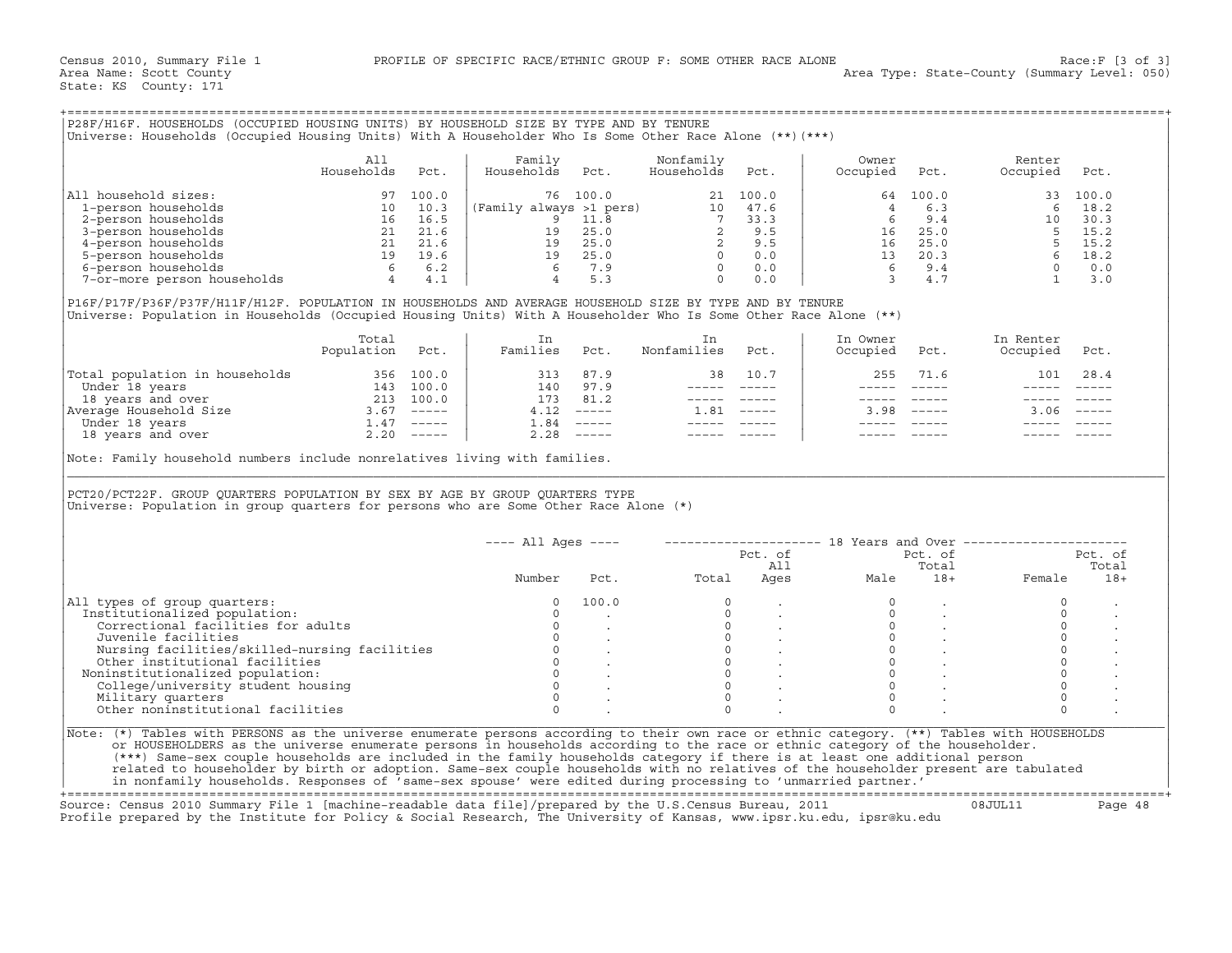| P29/P29G. POPULATION SUMMARY BY RESIDENCE TYPE FOR DESIGNATED UNIVERSE<br>Universe: PERSONS Who Are Two or More Races |                          |                |                                                                                                                                                                                                                                                                                                                                                                                              |                 |                                 |                 |       | P38G/39G. FAMILY TYPE BY PRESENCE AND AGE OF OWN OR RELATED CHILDREN<br>Universe: Families With A Householder Who Is<br>Two or More Races $(**)$ $(***)$                                                                                                                                                                                                                            |              |               |                         |                  |                |
|-----------------------------------------------------------------------------------------------------------------------|--------------------------|----------------|----------------------------------------------------------------------------------------------------------------------------------------------------------------------------------------------------------------------------------------------------------------------------------------------------------------------------------------------------------------------------------------------|-----------------|---------------------------------|-----------------|-------|-------------------------------------------------------------------------------------------------------------------------------------------------------------------------------------------------------------------------------------------------------------------------------------------------------------------------------------------------------------------------------------|--------------|---------------|-------------------------|------------------|----------------|
|                                                                                                                       |                          | Population     |                                                                                                                                                                                                                                                                                                                                                                                              |                 | As % of Population of all Races |                 |       |                                                                                                                                                                                                                                                                                                                                                                                     |              |               |                         |                  |                |
| Total Persons:                                                                                                        |                          | 61             | 1.2%                                                                                                                                                                                                                                                                                                                                                                                         | of              | 4,936                           |                 |       | By Presence of:                                                                                                                                                                                                                                                                                                                                                                     | Own Children |               |                         | Related Children |                |
| In Households(*)                                                                                                      |                          | 60             | $1.2%$ of                                                                                                                                                                                                                                                                                                                                                                                    |                 | 4,831                           |                 |       |                                                                                                                                                                                                                                                                                                                                                                                     |              | Families Pct. |                         | Families Pct.    |                |
| In Group Quarters                                                                                                     |                          | $\overline{1}$ | $1.0%$ of                                                                                                                                                                                                                                                                                                                                                                                    |                 |                                 | 105             |       |                                                                                                                                                                                                                                                                                                                                                                                     |              |               |                         |                  |                |
|                                                                                                                       |                          |                |                                                                                                                                                                                                                                                                                                                                                                                              |                 |                                 |                 |       | All families:                                                                                                                                                                                                                                                                                                                                                                       |              | 9100.0        |                         |                  | 9 100.0        |
| P16-18G/P36-37G. HOUSEHOLDS/POPULATION IN HOUSEHOLDS BY HOUSEHOLD TYPE                                                |                          |                |                                                                                                                                                                                                                                                                                                                                                                                              |                 |                                 |                 |       | Husband-wife families:                                                                                                                                                                                                                                                                                                                                                              |              | 5, 55.6       |                         | 5                | 55.6           |
| Universe: HOUSEHOLDERS Who Are Two or More Races                                                                      |                          |                |                                                                                                                                                                                                                                                                                                                                                                                              |                 |                                 |                 |       | With children under 18:                                                                                                                                                                                                                                                                                                                                                             |              | 3, 33.3       |                         | 5                | 55.6           |
|                                                                                                                       |                          |                |                                                                                                                                                                                                                                                                                                                                                                                              |                 |                                 | Average         |       |                                                                                                                                                                                                                                                                                                                                                                                     |              | 2, 22.2       |                         | 3                | 33.3           |
|                                                                                                                       |                          |                | Households                                                                                                                                                                                                                                                                                                                                                                                   | Population (**) |                                 | Size            |       | Under 6 and 6 to 17 yrs<br>6 to 17 yrs<br>6 to 17 yrs only                                                                                                                                                                                                                                                                                                                          |              | $0 \t 0.0$    |                         | $\mathbf 0$      | 0.0            |
| Total Households(**)                                                                                                  |                          |                | 10                                                                                                                                                                                                                                                                                                                                                                                           |                 | 41                              | 4.10            |       |                                                                                                                                                                                                                                                                                                                                                                                     |              | 1 11.1        |                         | 2                | 22.2           |
| Under 18 years                                                                                                        |                          |                | $\begin{array}{cccccc} - & - & - & - & - \\ \end{array}$                                                                                                                                                                                                                                                                                                                                     |                 | 17                              | 1.70            |       | 6 to 17 yrs only<br>No children under 18<br>Other families (no spouse present):                                                                                                                                                                                                                                                                                                     |              | 2, 22.2       |                         | $\mathbf 0$      | 0.0            |
| 18 years and over                                                                                                     |                          |                |                                                                                                                                                                                                                                                                                                                                                                                              |                 | 24                              | 2.40            |       |                                                                                                                                                                                                                                                                                                                                                                                     |              | 44.4          |                         | $\overline{4}$   | 44.4           |
| B years and over<br>Family Households(***)                                                                            |                          |                | $\frac{---}{9}$                                                                                                                                                                                                                                                                                                                                                                              |                 | 35                              | 3.89            |       | Male householder:                                                                                                                                                                                                                                                                                                                                                                   |              | 2, 22.2       |                         | 2                | 22.2           |
| Under 18 years                                                                                                        |                          |                | $\frac{1}{2} \frac{1}{2} \frac{1}{2} \frac{1}{2} \frac{1}{2} \frac{1}{2} \frac{1}{2} \frac{1}{2} \frac{1}{2} \frac{1}{2} \frac{1}{2} \frac{1}{2} \frac{1}{2} \frac{1}{2} \frac{1}{2} \frac{1}{2} \frac{1}{2} \frac{1}{2} \frac{1}{2} \frac{1}{2} \frac{1}{2} \frac{1}{2} \frac{1}{2} \frac{1}{2} \frac{1}{2} \frac{1}{2} \frac{1}{2} \frac{1}{2} \frac{1}{2} \frac{1}{2} \frac{1}{2} \frac{$ |                 | 17                              | 1.89            |       | With children under 18:                                                                                                                                                                                                                                                                                                                                                             |              |               |                         | $\overline{a}$   | 22.2           |
| 18 years and over                                                                                                     |                          |                | $\frac{1}{2} \frac{1}{2} \frac{1}{2} \frac{1}{2} \frac{1}{2} \frac{1}{2} \frac{1}{2} \frac{1}{2} \frac{1}{2} \frac{1}{2} \frac{1}{2} \frac{1}{2} \frac{1}{2} \frac{1}{2} \frac{1}{2} \frac{1}{2} \frac{1}{2} \frac{1}{2} \frac{1}{2} \frac{1}{2} \frac{1}{2} \frac{1}{2} \frac{1}{2} \frac{1}{2} \frac{1}{2} \frac{1}{2} \frac{1}{2} \frac{1}{2} \frac{1}{2} \frac{1}{2} \frac{1}{2} \frac{$ |                 | 18                              | 2.00            |       |                                                                                                                                                                                                                                                                                                                                                                                     |              |               |                         | 1                | 11.1           |
| Nonfamily Households                                                                                                  |                          |                | $\mathbf{1}$                                                                                                                                                                                                                                                                                                                                                                                 | $\overline{a}$  |                                 | 2.00            |       |                                                                                                                                                                                                                                                                                                                                                                                     |              |               |                         |                  | $1 \quad 11.1$ |
|                                                                                                                       |                          |                |                                                                                                                                                                                                                                                                                                                                                                                              |                 |                                 |                 |       | e householder:<br>$\begin{array}{ccccccc}\n 2 & 22.2 \\  \text{if the children under 18:} & & & 2 & 22.2 \\  \text{Under 6 and 6 to 17 yrs} & & & 1 & 11.1 \\  6 & \text{t} & 17 & \text{yrs} & & & 1 & 11.1 \\  6 & \text{t} & 17 & \text{yrs} & & & 1 & 11.1 \\  7 & \text{t} & 11.1 & & 11.1 \\  8 & \text{t} & 11.1 & & 11.1 \\  9 & \text{t} & 11.1 & & 11.1 \\  10 & \text{t$ |              |               |                         | $\Omega$         | 0.0            |
| P12G/P13G. POPULATION BY AGE AND SEX                                                                                  |                          |                |                                                                                                                                                                                                                                                                                                                                                                                              |                 |                                 |                 |       | No children under 18                                                                                                                                                                                                                                                                                                                                                                |              |               |                         | $\mathbf 0$      | 0.0            |
| Universe: Persons Who Are Two or More Races (*)                                                                       |                          |                |                                                                                                                                                                                                                                                                                                                                                                                              |                 |                                 |                 |       | Female householder:                                                                                                                                                                                                                                                                                                                                                                 |              |               |                         | 2                | 22.2           |
|                                                                                                                       |                          |                |                                                                                                                                                                                                                                                                                                                                                                                              |                 |                                 |                 |       | With children under 18:                                                                                                                                                                                                                                                                                                                                                             |              |               |                         | $\mathbf{1}$     | 11.1           |
|                                                                                                                       | ---Both Sexes---         |                | $---Male----$                                                                                                                                                                                                                                                                                                                                                                                |                 | $---$ Female -----              |                 |       | Under 6 yrs only                                                                                                                                                                                                                                                                                                                                                                    |              | $0 \t 0.0$    |                         | $\mathbf{0}$     | 0.0            |
|                                                                                                                       | Number                   | Pct.           | Number                                                                                                                                                                                                                                                                                                                                                                                       | Pct.            | Number                          |                 | Pct.  |                                                                                                                                                                                                                                                                                                                                                                                     |              |               |                         | $\mathbf{1}$     | 11.1           |
|                                                                                                                       |                          |                |                                                                                                                                                                                                                                                                                                                                                                                              |                 |                                 |                 |       | Under 6 yrs only 0 0.0<br>5 to 17 yrs 1 11.1<br>6 to 17 yrs only 1 11.1<br>0 children under 18 1 11.1                                                                                                                                                                                                                                                                               |              |               |                         | $\Omega$         | 0.0            |
| All Ages:                                                                                                             | 61                       | 100.0          | 32                                                                                                                                                                                                                                                                                                                                                                                           | 100.0           |                                 | 29              | 100.0 | No children under 18                                                                                                                                                                                                                                                                                                                                                                |              |               |                         | $\mathbf{1}$     | 11.1           |
| Under 5                                                                                                               | 13                       | 21.3           | $7\phantom{.0}$                                                                                                                                                                                                                                                                                                                                                                              | 21.9            |                                 | 6               | 20.7  |                                                                                                                                                                                                                                                                                                                                                                                     |              |               |                         |                  |                |
| 5 to 9                                                                                                                |                          | 13.1           |                                                                                                                                                                                                                                                                                                                                                                                              | 3.1             |                                 | $7\overline{ }$ | 24.1  |                                                                                                                                                                                                                                                                                                                                                                                     |              |               |                         |                  |                |
| 10 to 14                                                                                                              | $\frac{8}{12}$           | 19.7           |                                                                                                                                                                                                                                                                                                                                                                                              | 28.1            |                                 | 3               | 10.3  | P31G. RELATIONSHIP BY HOUSEHOLD TYPE FOR THE POPULATION UNDER 18 YEARS                                                                                                                                                                                                                                                                                                              |              |               |                         |                  |                |
| 15 to 17                                                                                                              |                          | 1.6            |                                                                                                                                                                                                                                                                                                                                                                                              | 3.1             |                                 | $\Omega$        | 0.0   | Universe: Persons under 18 who are                                                                                                                                                                                                                                                                                                                                                  |              |               |                         |                  |                |
| 18 and 19                                                                                                             |                          | 0.0            |                                                                                                                                                                                                                                                                                                                                                                                              | 0.0             |                                 | $\Omega$        | 0.0   | Two or More Races $(*)$ $(***)$                                                                                                                                                                                                                                                                                                                                                     |              |               |                         |                  |                |
| 20                                                                                                                    |                          | 3.3            |                                                                                                                                                                                                                                                                                                                                                                                              | 6.3             |                                 | $\Omega$        | 0.0   |                                                                                                                                                                                                                                                                                                                                                                                     |              |               | Number                  | Pct.             |                |
| 21                                                                                                                    |                          | 0.0            |                                                                                                                                                                                                                                                                                                                                                                                              | 0.0             |                                 | $\circ$         | 0.0   |                                                                                                                                                                                                                                                                                                                                                                                     |              |               |                         |                  |                |
| 22 to 24                                                                                                              |                          | 11.5           |                                                                                                                                                                                                                                                                                                                                                                                              | 12.5            |                                 | $\overline{3}$  | 10.3  | Total under 18:                                                                                                                                                                                                                                                                                                                                                                     |              |               | 34                      | 100.0            |                |
| 25 to 29                                                                                                              |                          | 3.3            |                                                                                                                                                                                                                                                                                                                                                                                              | 6.3             |                                 | $\circ$         | 0.0   | In households:                                                                                                                                                                                                                                                                                                                                                                      |              |               | 34                      | 100.0            |                |
| 30 to 34                                                                                                              |                          |                |                                                                                                                                                                                                                                                                                                                                                                                              | 6.3             |                                 | $\overline{3}$  | 10.3  | Householder or spouse                                                                                                                                                                                                                                                                                                                                                               |              |               | $\Omega$                | 0.0              |                |
| 35 to 39                                                                                                              |                          | 4.9            |                                                                                                                                                                                                                                                                                                                                                                                              | 3.1             |                                 | 2               | 6.9   | Related child:                                                                                                                                                                                                                                                                                                                                                                      |              |               | 33                      | 97.1             |                |
| 40 to 44                                                                                                              | $\overline{2}$           |                | 1                                                                                                                                                                                                                                                                                                                                                                                            | 3.1             |                                 | $\mathbf{1}$    | 3.4   | Own child:                                                                                                                                                                                                                                                                                                                                                                          |              |               | 28                      | 82.4             |                |
| 45 to 49                                                                                                              |                          |                |                                                                                                                                                                                                                                                                                                                                                                                              | 3.1             |                                 | 2               | 6.9   | In husband-wife families                                                                                                                                                                                                                                                                                                                                                            |              |               | 20                      | 58.8             |                |
| 50 to 54                                                                                                              |                          |                |                                                                                                                                                                                                                                                                                                                                                                                              | 0.0             |                                 | $\circ$         | 0.0   | In other families (no spouse present):<br>Male householder<br>Engle burstly                                                                                                                                                                                                                                                                                                         |              |               | 8                       | 23.5             |                |
| 55 to 59                                                                                                              |                          | 3.3            | $\Omega$                                                                                                                                                                                                                                                                                                                                                                                     | 0.0             |                                 | 2               | 6.9   |                                                                                                                                                                                                                                                                                                                                                                                     |              |               | $\mathbf{1}$            | 2.9              |                |
| 60 and 61                                                                                                             |                          | 0.0            | $\Omega$                                                                                                                                                                                                                                                                                                                                                                                     | 0.0             |                                 | $\Omega$        | 0.0   | Female householder                                                                                                                                                                                                                                                                                                                                                                  |              |               | $7\overline{ }$         | 20.6             |                |
| 62 to 64                                                                                                              | $\circ$                  | 0.0            | $\Omega$                                                                                                                                                                                                                                                                                                                                                                                     | 0.0             |                                 | $\Omega$        | 0.0   | Other relatives:                                                                                                                                                                                                                                                                                                                                                                    |              |               | 5                       | 14.7             |                |
| 65 and 66                                                                                                             | $\circ$                  | 0.0            | $\Omega$                                                                                                                                                                                                                                                                                                                                                                                     | 0.0             |                                 | $\Omega$        | 0.0   | Grandchild                                                                                                                                                                                                                                                                                                                                                                          |              |               | $\overline{a}$          | 5.9              |                |
| 67 to 69                                                                                                              | $\circ$                  | 0.0            | $\circ$                                                                                                                                                                                                                                                                                                                                                                                      | 0.0             |                                 | $\circ$         | 0.0   | Other relatives                                                                                                                                                                                                                                                                                                                                                                     |              |               | $\overline{\mathbf{3}}$ | 8.8              |                |
| 70 to 74                                                                                                              | $\circ$                  | 0.0            | $\Omega$                                                                                                                                                                                                                                                                                                                                                                                     | 0.0             |                                 | $\Omega$        | 0.0   | Nonrelatives                                                                                                                                                                                                                                                                                                                                                                        |              |               | $\mathbf{1}$            | 2.9              |                |
| 75 to 79                                                                                                              | $\overline{1}$           | 1.6            | $\mathbf{1}$                                                                                                                                                                                                                                                                                                                                                                                 | 3.1             |                                 | $\Omega$        | 0.0   | In group quarters:                                                                                                                                                                                                                                                                                                                                                                  |              |               | $\Omega$                | 0.0              |                |
| 80 to 84                                                                                                              | $\circ$                  | 0.0            | $\Omega$                                                                                                                                                                                                                                                                                                                                                                                     | 0.0             |                                 | $\circ$         | 0.0   | Institutionalized population                                                                                                                                                                                                                                                                                                                                                        |              |               | $\Omega$                | 0.0              |                |
| 85 plus                                                                                                               | $\Omega$                 | 0.0            | $\circ$                                                                                                                                                                                                                                                                                                                                                                                      | 0.0             |                                 | $\circ$         | 0.0   | Noninstitutionalized population                                                                                                                                                                                                                                                                                                                                                     |              |               | $\Omega$                | 0.0              |                |
|                                                                                                                       |                          |                |                                                                                                                                                                                                                                                                                                                                                                                              |                 |                                 |                 |       |                                                                                                                                                                                                                                                                                                                                                                                     |              |               |                         |                  |                |
| $0$ to $17$                                                                                                           | 34                       | 55.7           | 18                                                                                                                                                                                                                                                                                                                                                                                           | 56.3            |                                 | 16              | 55.2  | Note: (*) Tables with PERSONS as the universe enumerate persons according                                                                                                                                                                                                                                                                                                           |              |               |                         |                  |                |
| 18 to 64                                                                                                              | 26                       | 42.6           | 13                                                                                                                                                                                                                                                                                                                                                                                           | 40.6            |                                 | 13              | 44.8  | to their own race or ethnic category. (**) Tables with HOUSEHOLDS or                                                                                                                                                                                                                                                                                                                |              |               |                         |                  |                |
| 65 plus                                                                                                               | $\overline{\phantom{a}}$ | 1.6            | <sup>1</sup>                                                                                                                                                                                                                                                                                                                                                                                 | 3.1             |                                 | $\Omega$        | 0.0   | HOUSEHOLDERS as the universe enumerate persons in households according                                                                                                                                                                                                                                                                                                              |              |               |                         |                  |                |
|                                                                                                                       |                          |                |                                                                                                                                                                                                                                                                                                                                                                                              |                 |                                 |                 |       | to the race or ethnic category of the householder. (***) Responses of                                                                                                                                                                                                                                                                                                               |              |               |                         |                  |                |
| Median Aqe                                                                                                            | 13.8                     |                | 14.5                                                                                                                                                                                                                                                                                                                                                                                         |                 |                                 | 12.5            |       | 'same-sex spouse' were edited during processing to 'unmarried partner.'                                                                                                                                                                                                                                                                                                             |              |               |                         |                  |                |

+===================================================================================================================================================+Source: Census 2010 Summary File 1 [machine−readable data file]/prepared by the U.S.Census Bureau, 2011 08JUL11 Page 49 Profile prepared by the Institute for Policy & Social Research, The University of Kansas, www.ipsr.ku.edu, ipsr@ku.edu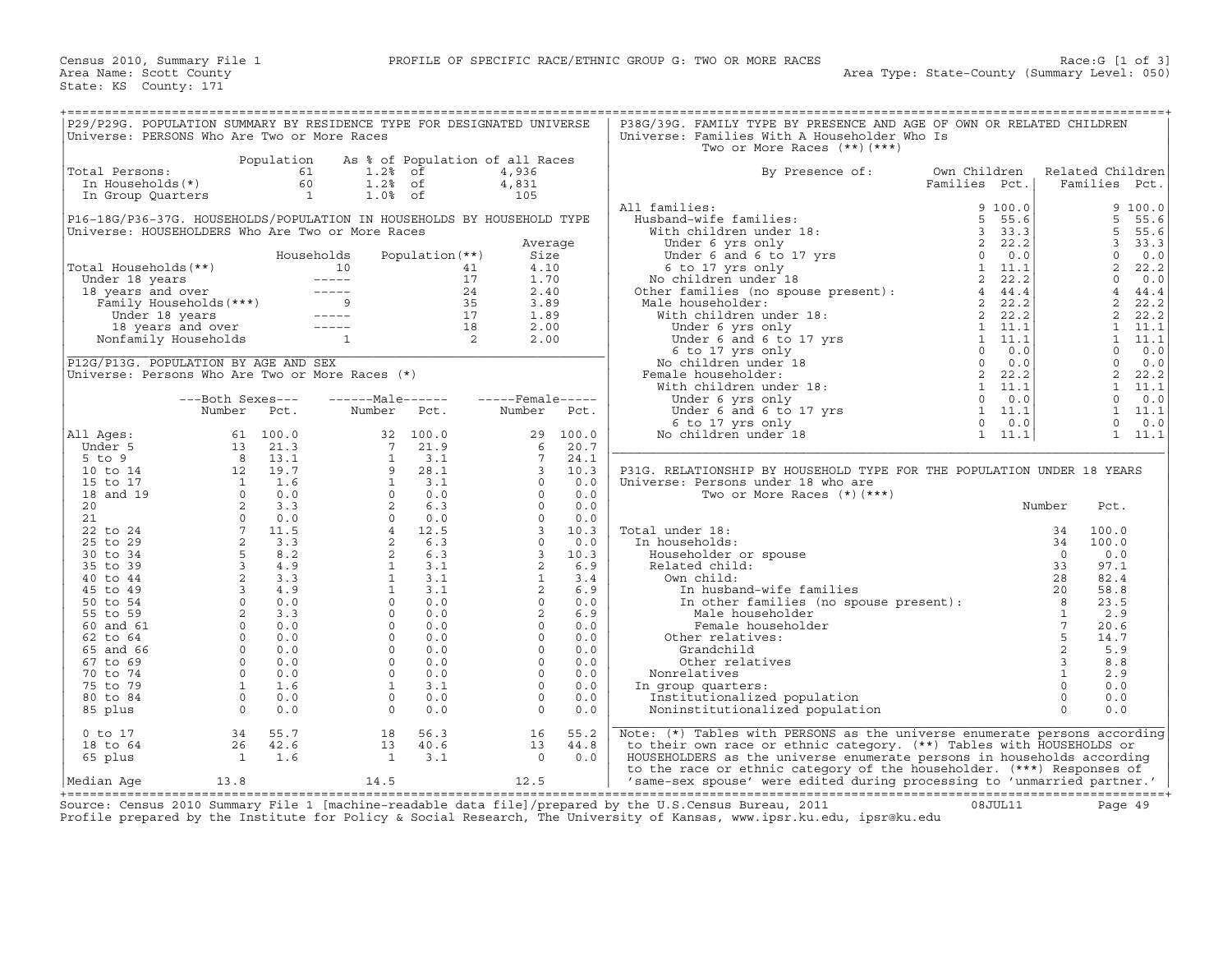| Universe: Persons Who Are Two or More Races $(*)$ $(***)$                     |                         |       |                            |                   |       | Universe: Households With A Householder Who Is<br>Two or More Races (**) |                |            |                 |             |
|-------------------------------------------------------------------------------|-------------------------|-------|----------------------------|-------------------|-------|--------------------------------------------------------------------------|----------------|------------|-----------------|-------------|
|                                                                               | All Ages                |       |                            | 65 years and over |       |                                                                          |                |            | Number          | Pct.        |
|                                                                               | Number                  | Pct.  |                            | Number            | Pct.  |                                                                          |                |            |                 |             |
|                                                                               |                         |       |                            |                   |       | Total:                                                                   |                |            |                 | 10 100.0    |
| Total:                                                                        | 61                      | 100.0 |                            | $\mathbf{1}$      | 100.0 | Household has 3 or more generations                                      |                |            |                 | $1 \t 10.0$ |
| In households:                                                                | 60                      | 98.4  |                            | $\mathbf{1}$      | 100.0 | Household does not have 3+ generations                                   |                |            | 9               | 90.0        |
| In family households:                                                         | 58                      | 95.1  |                            | <sup>1</sup>      | 100.0 |                                                                          |                |            |                 |             |
| Householder:                                                                  | 9                       | 14.8  |                            | $\mathbf{1}$      | 100.0 |                                                                          |                |            |                 |             |
| Male                                                                          | 6                       | 9.8   |                            | $\mathbf{1}$      | 100.0 |                                                                          |                |            |                 |             |
| Female                                                                        | $\overline{\mathbf{3}}$ | 4.9   |                            | $\Omega$          | 0.0   |                                                                          |                |            |                 |             |
| Spouse                                                                        | 9                       | 14.8  |                            | $\Omega$          | 0.0   | PCT19G. NONRELATIVES BY HOUSEHOLD TYPE (*) (***)                         |                |            |                 |             |
| Parent                                                                        | $\circ$                 | 0.0   |                            | $\circ$           | 0.0   | Universe: Nonrelatives who are                                           |                |            |                 |             |
| Parent-in-law                                                                 | $\Omega$                | 0.0   |                            | $\Omega$          | 0.0   | Two or More Races (Total: 5)                                             |                |            |                 |             |
| Child:                                                                        | 30                      | 49.2  |                            |                   |       |                                                                          |                |            |                 |             |
| Biological                                                                    | 27                      | 44.3  |                            |                   |       |                                                                          | In Family      |            | In Nonfamily    |             |
| Adopted                                                                       | $\Omega$                | 0.0   |                            |                   |       |                                                                          | Households     |            | Households      |             |
| Step                                                                          | $\overline{3}$          | 4.9   |                            |                   |       |                                                                          | Number Pct.    |            | Number Pct.     |             |
| Grandchild                                                                    | 2                       | 3.3   |                            |                   |       |                                                                          |                |            |                 |             |
| Brother or sister                                                             | $\mathbf{1}$            | 1.6   |                            |                   |       | Nonrelatives:                                                            |                | 4 100.0    |                 | 1 100.0     |
| Son-in-law/daughter-in-law                                                    | $\Omega$                | 0.0   |                            |                   |       | Roomer or boarder                                                        | $\Omega$       | 0.0        | $\Omega$        | 0.0         |
| Other relatives (#)                                                           | $\overline{3}$          | 4.9   |                            | $\circ$           | 0.0   | Housemate or roommate                                                    | $\circ$        | 0.0        | $\circ$         | 0.0         |
| Nonrelatives                                                                  | $\overline{4}$          | 6.6   |                            | $\Omega$          | 0.0   | Unmarried partner                                                        | $\overline{2}$ | 50.0       |                 | 1 100.0     |
| In nonfamily households:                                                      | $\overline{a}$          | 3.3   |                            | $\Omega$          | 0.0   | Other nonrelatives                                                       | $\overline{2}$ | 50.0       | $\Omega$        | 0.0         |
| Male householder:                                                             | $\mathbf{1}$            | 1.6   |                            | $\Omega$          | 0.0   |                                                                          |                |            |                 |             |
| Living alone                                                                  | $\Omega$                | 0.0   |                            | $\Omega$          | 0.0   |                                                                          |                |            |                 |             |
| Not living alone                                                              | 1                       | 1.6   |                            | $\Omega$          | 0.0   |                                                                          |                |            |                 |             |
| Female householder:                                                           | $\Omega$                | 0.0   |                            | $\Omega$          | 0.0   | H17G. HOUSING UNITS BY HOUSEHOLDER'S AGE AND TENURE                      |                |            |                 |             |
| Living alone                                                                  | $\Omega$                | 0.0   |                            | $\circ$           | 0.0   | Universe: Occupied Housing Units With A Householder Who Is               |                |            |                 |             |
| Not living alone                                                              | $\circ$                 | 0.0   |                            | $\circ$           | 0.0   | Two or More Races (**)                                                   |                |            |                 |             |
| Nonrelatives                                                                  | 1                       | 1.6   |                            | $\Omega$          | 0.0   |                                                                          |                |            |                 |             |
| In group quarters:                                                            | $\mathbf{1}$            | 1.6   |                            | $\Omega$          | 0.0   | Age of                                                                   | Owner Occupied |            | Renter Occupied |             |
| Institutionalized                                                             | $\mathbf{1}$            | 1.6   |                            | $\Omega$          | 0.0   | Householder                                                              | Number         | Pct.       | Number Pct.     |             |
| Noninstitutionalized                                                          | $\Omega$                | 0.0   |                            | $\Omega$          | 0.0   |                                                                          |                |            |                 |             |
|                                                                               |                         |       |                            |                   |       | All Ages:                                                                |                | 3, 100.0   |                 | 7, 100.0    |
| (#) For 65 yrs & over, includes children, siblings, etc. not shown separately |                         |       |                            |                   |       | 15 to 24                                                                 | $\Omega$       | 0.0        | $\overline{2}$  | 28.6        |
|                                                                               |                         |       |                            |                   |       | 25 to 34                                                                 | $\Omega$       | 0.0        | $\overline{3}$  | 42.9        |
|                                                                               |                         |       |                            |                   |       | 35 to 44                                                                 | 1              | 33.3       | $\overline{a}$  | 28.6        |
|                                                                               |                         |       |                            |                   |       | 45 to 54                                                                 | 1              | 33.3       | $\cap$          | 0.0         |
| P18G. HOUSEHOLD TYPE                                                          |                         |       |                            |                   |       | 55 to 59                                                                 | $\Omega$       | 0.0        | $\Omega$        | 0.0         |
| Universe: Households with a Householder Who is                                |                         |       |                            |                   |       | $60$ to $64$                                                             | $\Omega$       | 0.0        | $\Omega$        | 0.0         |
| Two or More Races (**)                                                        |                         |       |                            |                   |       | 65 to 74                                                                 |                | $0 \t 0.0$ | $\Omega$        | 0.0         |
|                                                                               |                         |       | Number                     | Pct.              |       | 75 to 84                                                                 | 1              | 33.3       | $\Omega$        | 0.0         |
|                                                                               |                         |       |                            |                   |       | 85 and over                                                              | $\Omega$       | 0.0        | $\Omega$        | 0.0         |
| Total:                                                                        |                         |       |                            | 10 100.0          |       |                                                                          |                |            |                 |             |
| Family households (***) :                                                     |                         |       | $\mathbf{q}$               | 90.0              |       |                                                                          |                |            |                 |             |
| Husband-wife families                                                         |                         |       | 5                          | 50.0              |       | Note: (*) Tables with PERSONS as the universe enumerate persons          |                |            |                 |             |
| Other families:                                                               |                         |       | $\overline{4}$             | 40.0              |       | according to their own race or ethnic category. (**) Tables with         |                |            |                 |             |
| Male householder, no wife present                                             |                         |       | $\overline{2}$             | 20.0              |       | HOUSEHOLDS or HOUSEHOLDERS as the universe enumerate persons in          |                |            |                 |             |
|                                                                               |                         |       | $\overline{\phantom{a}}$ 2 | 20.0              |       | households according to the race or ethnic category of the               |                |            |                 |             |
|                                                                               |                         |       | $\overline{1}$             | 10.0              |       | householder. (***) Responses of 'same-sex spouse' were edited            |                |            |                 |             |
| Female householder, no husband present                                        |                         |       | $\overline{0}$             | 0.0               |       | during processing to 'unmarried partner.'                                |                |            |                 |             |
| Nonfamily households:                                                         |                         |       |                            |                   |       |                                                                          |                |            |                 |             |
| Householder living alone                                                      |                         |       | $\overline{1}$             | 10.0              |       |                                                                          |                |            |                 |             |
| Householder not living alone                                                  |                         |       |                            |                   |       |                                                                          |                |            |                 |             |

Source: Census 2010 Summary File 1 [machine−readable data file]/prepared by the U.S.Census Bureau, 2011 08JUL11 Page 50 Profile prepared by the Institute for Policy & Social Research, The University of Kansas, www.ipsr.ku.edu, ipsr@ku.edu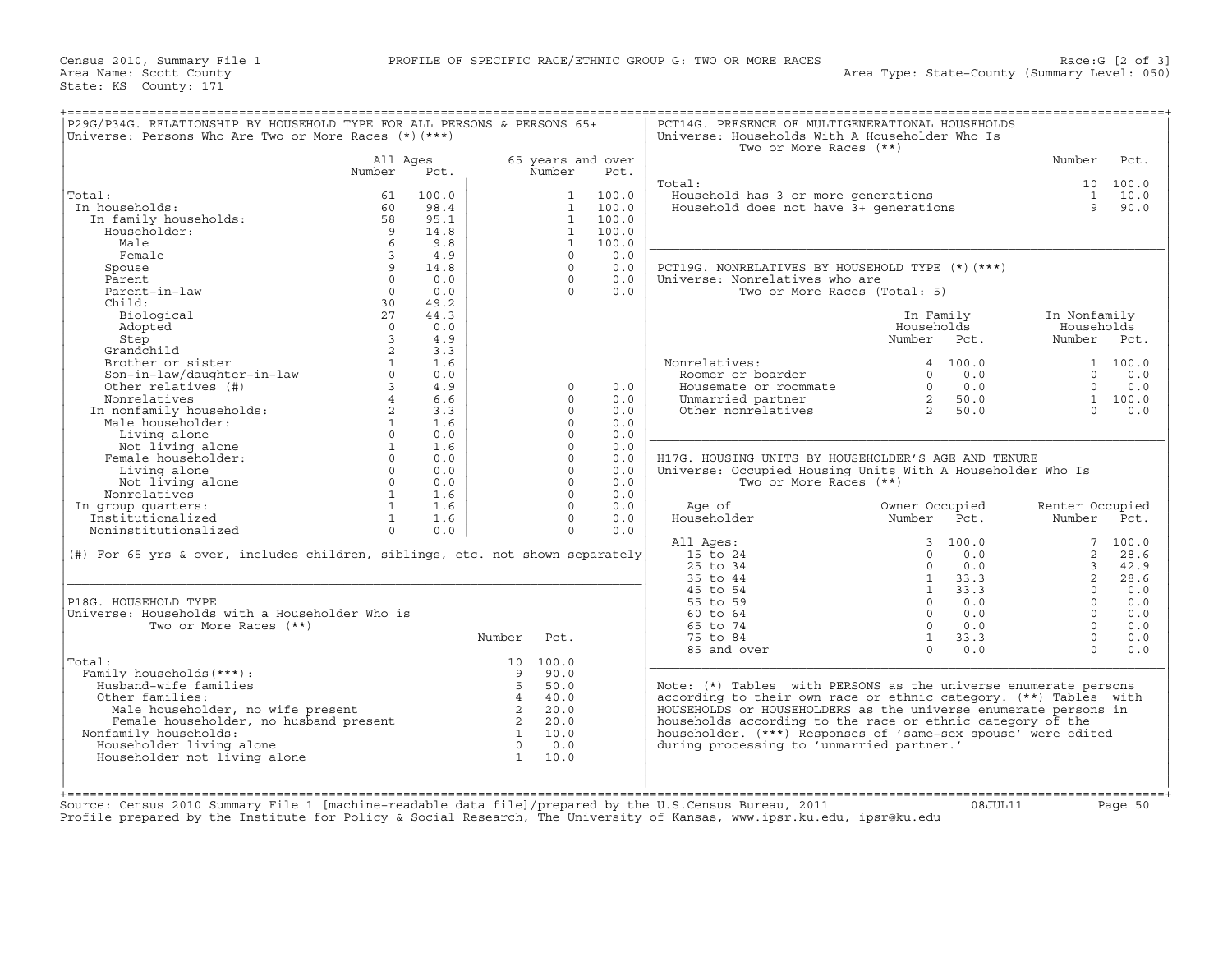| P28G/H16G. HOUSEHOLDS (OCCUPIED HOUSING UNITS) BY HOUSEHOLD SIZE BY TYPE AND BY TENURE<br>(***)   Universe: Households (Occupied Housing Units) With A Householder Who Is Two or More Races (**) |                   |                                                             |                              |                                                       |                         |                                                          |                   |                                                             |                    |                                                               |
|--------------------------------------------------------------------------------------------------------------------------------------------------------------------------------------------------|-------------------|-------------------------------------------------------------|------------------------------|-------------------------------------------------------|-------------------------|----------------------------------------------------------|-------------------|-------------------------------------------------------------|--------------------|---------------------------------------------------------------|
|                                                                                                                                                                                                  | All<br>Households | Pct.                                                        | Family<br>Households         | Pct.                                                  | Nonfamily<br>Households | Pct.                                                     | Owner<br>Occupied | Pct.                                                        | Renter<br>Occupied | Pct.                                                          |
| All household sizes:<br>1-person households<br>2-person households<br>3-person households<br>4-person households<br>5-person households<br>6-person households<br>7-or-more person households    | 1 ດ               | 100.0<br>0.0<br>10.0<br>20.0<br>40.0<br>10.0<br>20.0<br>0.0 | (Family always >1 pers)<br>4 | 9 100.0<br>0.0<br>22.2<br>44.4<br>11.1<br>22.2<br>0.0 | $\Omega$<br>$\Omega$    | 100.0<br>0.0<br>100.0<br>0.0<br>0.0<br>0.0<br>0.0<br>0.0 |                   | 3, 100.0<br>0.0<br>0.0<br>33.3<br>66.7<br>0.0<br>0.0<br>0.0 |                    | 7 100.0<br>0.0<br>14.3<br>14.3<br>28.6<br>14.3<br>28.6<br>0.0 |

|                                | Total<br>Population | Pct.          | Families | Pct.                      | Nonfamilies | Pct.                      | In Owner<br>Occupied | Pct.          | In Renter<br>Occupied | Pct.                      |
|--------------------------------|---------------------|---------------|----------|---------------------------|-------------|---------------------------|----------------------|---------------|-----------------------|---------------------------|
| Total population in households |                     | 41 100.0      | 35.      | 85.4                      |             | 4.9                       | 11                   | 26.8          | 30                    | 73.2                      |
| Under 18 years                 |                     | 100.0         | 17       | 100.0                     |             |                           |                      |               |                       |                           |
| 18 years and over              | 24                  | 100.0         | 18       | 75.0                      |             |                           |                      |               |                       |                           |
| Average Household Size         | 4.10                | $- - - - - -$ | 3.89     | $------$                  | 2.00        | $\qquad \qquad - - - - -$ | 3.67                 | $- - - - - -$ | 4.29                  | $\qquad \qquad - - - - -$ |
| Under 18 years                 | 1.70                | $------$      | 1.89     | $\qquad \qquad - - - - -$ |             |                           |                      |               |                       |                           |
| 18 years and over              | 2.40                | $------$      | 2.00     | $- - - - - -$             |             |                           |                      |               |                       |                           |

| P28G/H16G. HOUSEHOLDS (OCCUPIED HOUSING UNITS) BY HOUSEHOLD SIZE BY TYPE AND BY TENURE<br>Universe: Households (Occupied Housing Units) With A Householder Who Is Two or More Races (**) (***)                                                                                                                                                                                                                                                                                                                                                                                                                                                                   |                          |      |                      |                 |                                                                                                                                                                                                                                                                                                                                                                                                                                                                                 |             |                                                                              |                                                        |                            |                |
|------------------------------------------------------------------------------------------------------------------------------------------------------------------------------------------------------------------------------------------------------------------------------------------------------------------------------------------------------------------------------------------------------------------------------------------------------------------------------------------------------------------------------------------------------------------------------------------------------------------------------------------------------------------|--------------------------|------|----------------------|-----------------|---------------------------------------------------------------------------------------------------------------------------------------------------------------------------------------------------------------------------------------------------------------------------------------------------------------------------------------------------------------------------------------------------------------------------------------------------------------------------------|-------------|------------------------------------------------------------------------------|--------------------------------------------------------|----------------------------|----------------|
|                                                                                                                                                                                                                                                                                                                                                                                                                                                                                                                                                                                                                                                                  | All<br>Households        | Pct. | Family<br>Households | Pct.            | Nonfamily<br>Households                                                                                                                                                                                                                                                                                                                                                                                                                                                         | Pct.        | Owner<br>Occupied                                                            | Pct.                                                   | Renter<br>Occupied         | Pct.           |
| All household sizes:                                                                                                                                                                                                                                                                                                                                                                                                                                                                                                                                                                                                                                             |                          |      |                      |                 |                                                                                                                                                                                                                                                                                                                                                                                                                                                                                 |             |                                                                              | 100.0                                                  | $7^{\circ}$                | 100.0          |
|                                                                                                                                                                                                                                                                                                                                                                                                                                                                                                                                                                                                                                                                  |                          |      |                      |                 |                                                                                                                                                                                                                                                                                                                                                                                                                                                                                 |             | $\Omega$                                                                     | 0.0                                                    |                            | 0.0            |
|                                                                                                                                                                                                                                                                                                                                                                                                                                                                                                                                                                                                                                                                  |                          |      |                      |                 |                                                                                                                                                                                                                                                                                                                                                                                                                                                                                 |             | $\begin{bmatrix} 0 & 0 & 0 \\ 1 & 33.3 \\ 2 & 66.7 \\ 0 & 0.0 \end{bmatrix}$ |                                                        |                            |                |
|                                                                                                                                                                                                                                                                                                                                                                                                                                                                                                                                                                                                                                                                  |                          |      |                      |                 |                                                                                                                                                                                                                                                                                                                                                                                                                                                                                 |             |                                                                              |                                                        |                            |                |
|                                                                                                                                                                                                                                                                                                                                                                                                                                                                                                                                                                                                                                                                  |                          |      |                      |                 |                                                                                                                                                                                                                                                                                                                                                                                                                                                                                 |             |                                                                              |                                                        |                            |                |
|                                                                                                                                                                                                                                                                                                                                                                                                                                                                                                                                                                                                                                                                  |                          |      |                      |                 |                                                                                                                                                                                                                                                                                                                                                                                                                                                                                 |             |                                                                              | $0 \qquad 0.0$                                         |                            |                |
|                                                                                                                                                                                                                                                                                                                                                                                                                                                                                                                                                                                                                                                                  |                          |      |                      |                 |                                                                                                                                                                                                                                                                                                                                                                                                                                                                                 |             |                                                                              | $0$ 0.0<br>0 0.0                                       |                            |                |
|                                                                                                                                                                                                                                                                                                                                                                                                                                                                                                                                                                                                                                                                  |                          |      |                      |                 |                                                                                                                                                                                                                                                                                                                                                                                                                                                                                 |             |                                                                              |                                                        |                            |                |
| P16G/P17G/P36G/P37G/H11G/H12G. POPULATION IN HOUSEHOLDS AND AVERAGE HOUSEHOLD SIZE BY TYPE AND BY TENURE<br>Universe: Population in Households (Occupied Housing Units) With A Householder Who Is Two or More Races (**)                                                                                                                                                                                                                                                                                                                                                                                                                                         |                          |      |                      |                 |                                                                                                                                                                                                                                                                                                                                                                                                                                                                                 |             |                                                                              |                                                        |                            |                |
|                                                                                                                                                                                                                                                                                                                                                                                                                                                                                                                                                                                                                                                                  | Total<br>Population Pct. |      | In<br>Families Pct.  |                 | In<br>Nonfamilies Pct.                                                                                                                                                                                                                                                                                                                                                                                                                                                          |             | In Owner<br>Occupied                                                         | Pct.                                                   | In Renter<br>Occupied Pct. |                |
| $\begin{tabular}{ l l l l l } \hline \texttt{Total population in households} & & & & & & & & & & 35 & 85.4 \\ \hline \texttt{Under 18 years} & & & & & & 17 & 100.0 & & & 35 & 85.4 \\ \texttt{18 years and over} & & & & & 17 & 100.0 & & 17 & 100.0 \\ \texttt{Average Household Size} & & & & & 24 & 100.0 & & 18 & 75.0 \\ \texttt{Under 18 years and over} & & & & 1.70 & ---- & & 3.89 & ----- \\ \texttt{18 years and over} & & & & 2.4$                                                                                                                                                                                                                  |                          |      |                      |                 | 2                                                                                                                                                                                                                                                                                                                                                                                                                                                                               | 4.9         | 11                                                                           | 26.8                                                   |                            | 30 73.2        |
|                                                                                                                                                                                                                                                                                                                                                                                                                                                                                                                                                                                                                                                                  |                          |      |                      |                 |                                                                                                                                                                                                                                                                                                                                                                                                                                                                                 | ----- ----- |                                                                              |                                                        |                            |                |
|                                                                                                                                                                                                                                                                                                                                                                                                                                                                                                                                                                                                                                                                  |                          |      |                      |                 |                                                                                                                                                                                                                                                                                                                                                                                                                                                                                 |             | $------$                                                                     | $\qquad \qquad - - - - -$                              |                            |                |
|                                                                                                                                                                                                                                                                                                                                                                                                                                                                                                                                                                                                                                                                  |                          |      |                      |                 | $2.00$ -----                                                                                                                                                                                                                                                                                                                                                                                                                                                                    |             |                                                                              | $3.67$ -----                                           | $4.29$ -----               |                |
|                                                                                                                                                                                                                                                                                                                                                                                                                                                                                                                                                                                                                                                                  |                          |      |                      |                 |                                                                                                                                                                                                                                                                                                                                                                                                                                                                                 |             |                                                                              |                                                        |                            |                |
|                                                                                                                                                                                                                                                                                                                                                                                                                                                                                                                                                                                                                                                                  |                          |      |                      |                 | $\begin{tabular}{lllllllllll} \multicolumn{2}{l}{} & \multicolumn{2}{l}{} & \multicolumn{2}{l}{} & \multicolumn{2}{l}{} & \multicolumn{2}{l}{} & \multicolumn{2}{l}{} & \multicolumn{2}{l}{} & \multicolumn{2}{l}{} & \multicolumn{2}{l}{} & \multicolumn{2}{l}{} & \multicolumn{2}{l}{} & \multicolumn{2}{l}{} & \multicolumn{2}{l}{} & \multicolumn{2}{l}{} & \multicolumn{2}{l}{} & \multicolumn{2}{l}{} & \multicolumn{2}{l}{} & \multicolumn{2}{l}{} & \multicolumn{2}{l}$ |             |                                                                              |                                                        |                            |                |
| PCT20/PCT22G. GROUP QUARTERS POPULATION BY SEX BY AGE BY GROUP QUARTERS TYPE<br>Universe: Population in group quarters for persons who are Two or More Races (*)                                                                                                                                                                                                                                                                                                                                                                                                                                                                                                 |                          |      |                      |                 |                                                                                                                                                                                                                                                                                                                                                                                                                                                                                 |             |                                                                              |                                                        |                            |                |
|                                                                                                                                                                                                                                                                                                                                                                                                                                                                                                                                                                                                                                                                  |                          |      | $---$ All Ages $---$ |                 |                                                                                                                                                                                                                                                                                                                                                                                                                                                                                 |             | -------------------- 18 Years and Over -----------------                     |                                                        |                            |                |
|                                                                                                                                                                                                                                                                                                                                                                                                                                                                                                                                                                                                                                                                  |                          |      |                      |                 |                                                                                                                                                                                                                                                                                                                                                                                                                                                                                 | Pct. of     |                                                                              | Pct. of                                                |                            | Pct. of        |
|                                                                                                                                                                                                                                                                                                                                                                                                                                                                                                                                                                                                                                                                  |                          |      | Number               | Pct.            |                                                                                                                                                                                                                                                                                                                                                                                                                                                                                 |             |                                                                              |                                                        | Female                     | Total<br>$18+$ |
| All types of group quarters:                                                                                                                                                                                                                                                                                                                                                                                                                                                                                                                                                                                                                                     |                          |      | 1                    | 100.0           | $\begin{array}{cccc} 1 & 100.0 \\ 1 & 100.0 \\ 1 & 100.0 \\ 0 & 0.0 \\ 0 & 0.0 \\ 0 & 0.0 \\ 0 & 0.0 \\ 0 & 0.0 \\ 0 & 0.0 \\ 0 & 0.0 \\ 0 & 0.0 \\ 0 & 0.0 \\ 0 & 0.0 \\ \end{array}$                                                                                                                                                                                                                                                                                          |             | $\mathbf{1}$                                                                 | 100.0                                                  | $\Omega$                   | 0.0            |
| Institutionalized population:                                                                                                                                                                                                                                                                                                                                                                                                                                                                                                                                                                                                                                    |                          |      | 1                    | 100.0           |                                                                                                                                                                                                                                                                                                                                                                                                                                                                                 |             | 1                                                                            | 100.0                                                  | $\Omega$                   | 0.0            |
| Correctional facilities for adults                                                                                                                                                                                                                                                                                                                                                                                                                                                                                                                                                                                                                               |                          |      |                      | 1 100.0         |                                                                                                                                                                                                                                                                                                                                                                                                                                                                                 |             |                                                                              | 1 100.0                                                | $\Omega$                   | 0.0            |
| Juvenile facilities                                                                                                                                                                                                                                                                                                                                                                                                                                                                                                                                                                                                                                              |                          |      |                      | $\Omega$<br>0.0 |                                                                                                                                                                                                                                                                                                                                                                                                                                                                                 |             |                                                                              | $0 \qquad 0.0$                                         | $\Omega$                   | 0.0            |
|                                                                                                                                                                                                                                                                                                                                                                                                                                                                                                                                                                                                                                                                  |                          |      |                      |                 |                                                                                                                                                                                                                                                                                                                                                                                                                                                                                 |             |                                                                              |                                                        | $\Omega$                   | 0.0            |
|                                                                                                                                                                                                                                                                                                                                                                                                                                                                                                                                                                                                                                                                  |                          |      |                      |                 |                                                                                                                                                                                                                                                                                                                                                                                                                                                                                 |             |                                                                              | $\begin{bmatrix} 0 & 0 & 0 \\ 0 & 0 & 0 \end{bmatrix}$ | $\Omega$                   | 0.0            |
| Noninstitutionalized population:                                                                                                                                                                                                                                                                                                                                                                                                                                                                                                                                                                                                                                 |                          |      |                      |                 |                                                                                                                                                                                                                                                                                                                                                                                                                                                                                 |             |                                                                              | $0 \qquad 0.0$                                         | $\Omega$                   | 0.0            |
|                                                                                                                                                                                                                                                                                                                                                                                                                                                                                                                                                                                                                                                                  |                          |      |                      |                 |                                                                                                                                                                                                                                                                                                                                                                                                                                                                                 |             |                                                                              | $0$ 0.0<br>0 0.0                                       | $\Omega$                   | 0.0            |
| University distributions<br>Nursing facilities<br>Other institutional facilities<br>Other institutionalized population:<br>Other institutionalized population:<br>College/university student housing<br>Military quarters<br>$0$ 0.0<br>Milita                                                                                                                                                                                                                                                                                                                                                                                                                   |                          |      |                      |                 |                                                                                                                                                                                                                                                                                                                                                                                                                                                                                 |             |                                                                              |                                                        | $\Omega$                   | 0.0            |
| Other noninstitutional facilities                                                                                                                                                                                                                                                                                                                                                                                                                                                                                                                                                                                                                                |                          |      | $\Omega$             | 0.0             | $\Omega$                                                                                                                                                                                                                                                                                                                                                                                                                                                                        | 0.0         |                                                                              | $\Omega$<br>0.0                                        | $\Omega$                   | 0.0            |
| Note: (*) Tables with PERSONS as the universe enumerate persons according to their own race or ethnic category. (**) Tables with HOUSEHOLDS<br>or HOUSEHOLDERS as the universe enumerate persons in households according to the race or ethnic category of the householder.<br>(***) Same-sex couple households are included in the family households category if there is at least one additional person<br>related to householder by birth or adoption. Same-sex couple households with no relatives of the householder present are tabulated<br>in nonfamily households. Responses of 'same-sex spouse' were edited during processing to 'unmarried partner.' |                          |      |                      |                 |                                                                                                                                                                                                                                                                                                                                                                                                                                                                                 |             |                                                                              |                                                        |                            |                |

+===================================================================================================================================================+ Source: Census 2010 Summary File 1 [machine−readable data file]/prepared by the U.S.Census Bureau, 2011 08JUL11 Page 51 Profile prepared by the Institute for Policy & Social Research, The University of Kansas, www.ipsr.ku.edu, ipsr@ku.edu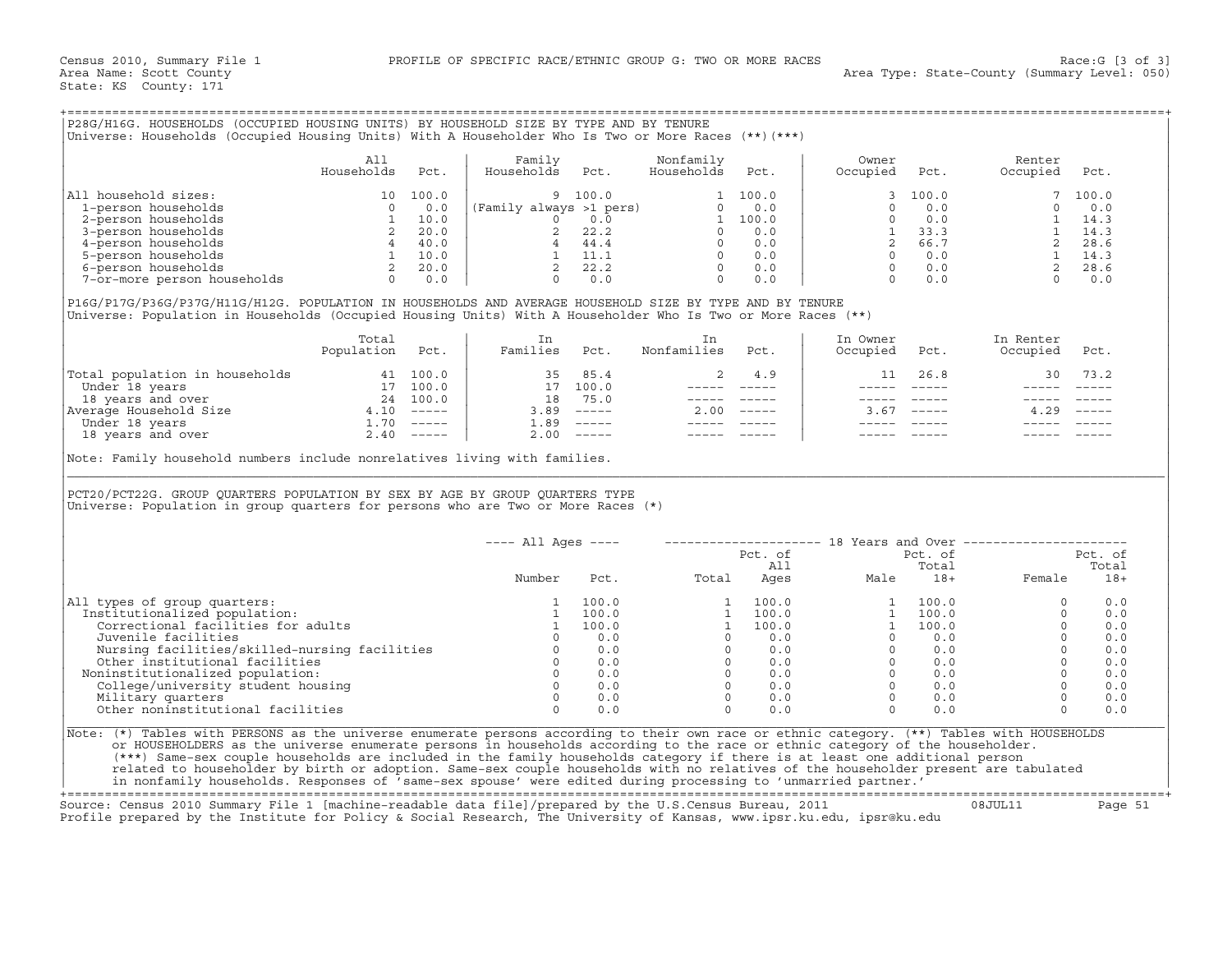| P29/P29H. POPULATION SUMMARY BY RESIDENCE TYPE FOR DESIGNATED UNIVERSE<br>Universe: PERSONS Who Are Hispanic or Latino of Any Race |                                                                                                                                                    |                          |                                                                                                                                                                                                                                                  |                 |                            |             | P38H/39H. FAMILY TYPE BY PRESENCE AND AGE OF OWN OR RELATED CHILDREN<br>Universe: Families With A Householder Who Is<br>Hispanic or Latino of Any Race (**) (***)                                                                                                                                                               |               |           |                            |                         |                 |
|------------------------------------------------------------------------------------------------------------------------------------|----------------------------------------------------------------------------------------------------------------------------------------------------|--------------------------|--------------------------------------------------------------------------------------------------------------------------------------------------------------------------------------------------------------------------------------------------|-----------------|----------------------------|-------------|---------------------------------------------------------------------------------------------------------------------------------------------------------------------------------------------------------------------------------------------------------------------------------------------------------------------------------|---------------|-----------|----------------------------|-------------------------|-----------------|
|                                                                                                                                    |                                                                                                                                                    | Population               | As % of Population of all Races                                                                                                                                                                                                                  |                 |                            |             |                                                                                                                                                                                                                                                                                                                                 |               |           |                            |                         |                 |
| Total Persons:                                                                                                                     |                                                                                                                                                    | 753                      | 15.3% of                                                                                                                                                                                                                                         |                 | 4,936                      |             | By Presence of:                                                                                                                                                                                                                                                                                                                 | Own Children  |           |                            | Related Children        |                 |
| In Households(*)                                                                                                                   |                                                                                                                                                    | 750                      | 15.5% of                                                                                                                                                                                                                                         |                 | 4,831                      |             |                                                                                                                                                                                                                                                                                                                                 | Families Pct. |           |                            | Families Pct.           |                 |
| In Group Quarters                                                                                                                  |                                                                                                                                                    | $\overline{\phantom{a}}$ | $2.9%$ of                                                                                                                                                                                                                                        |                 | 105                        |             |                                                                                                                                                                                                                                                                                                                                 |               |           |                            |                         |                 |
|                                                                                                                                    |                                                                                                                                                    |                          |                                                                                                                                                                                                                                                  |                 |                            |             | All families:<br>$\begin{tabular}{ll} \bf 1.11 families: & \tt 1.60 100.0 \\ \bf 1.11 7 73.1 \\ \bf 1.12 73.1 \\ \bf 1.13 73.1 \\ \bf 1.14 73.1 \\ \bf 1.15 73.1 \\ \bf 1.16 1.17 73.1 \\ \bf 1.17 73.1 \\ \bf 1.17 73.1 \\ \bf 1.17 73.1 \\ \bf 1.17 73.1 \\ \bf 1.17 73.1 \\ \bf 1.17 73.1 \\ \bf 1.17 73.1 \\ \bf 1.17 73.1$ |               | 160 100.0 |                            |                         | 160 100.0       |
| P16-18H/P36-37H. HOUSEHOLDS/POPULATION IN HOUSEHOLDS BY HOUSEHOLD TYPE                                                             |                                                                                                                                                    |                          |                                                                                                                                                                                                                                                  |                 |                            |             |                                                                                                                                                                                                                                                                                                                                 |               |           |                            | 117                     | 73.1            |
| Universe: HOUSEHOLDERS Who Are Hispanic or Latino of Any Race                                                                      |                                                                                                                                                    |                          |                                                                                                                                                                                                                                                  |                 |                            |             |                                                                                                                                                                                                                                                                                                                                 |               |           |                            | 99                      | 61.9            |
|                                                                                                                                    |                                                                                                                                                    |                          |                                                                                                                                                                                                                                                  |                 |                            | Average     |                                                                                                                                                                                                                                                                                                                                 |               |           |                            |                         | 26 16.3         |
|                                                                                                                                    |                                                                                                                                                    |                          | Households                                                                                                                                                                                                                                       | Population (**) | Size                       |             |                                                                                                                                                                                                                                                                                                                                 |               |           |                            |                         | 34 21.3         |
| Total Households(**)                                                                                                               |                                                                                                                                                    |                          | otal Households (**)<br>Under 18 years ----- 194<br>18 years and over ----- 294<br>Tamily Households (***)<br>16 549<br>18 years and over ----- 291<br>18 years and over ----- 295<br>18 years and over ----- 358<br>Nonfamily Households 34<br> |                 | 3.72                       |             |                                                                                                                                                                                                                                                                                                                                 |               |           |                            | 39                      | 24.4            |
|                                                                                                                                    |                                                                                                                                                    |                          |                                                                                                                                                                                                                                                  |                 | 1.52                       |             |                                                                                                                                                                                                                                                                                                                                 |               |           |                            |                         | 18 11.3         |
|                                                                                                                                    |                                                                                                                                                    |                          |                                                                                                                                                                                                                                                  |                 | 2.21<br>4.06               |             |                                                                                                                                                                                                                                                                                                                                 |               |           |                            | 43                      | 26.9<br>19 11.9 |
|                                                                                                                                    |                                                                                                                                                    |                          |                                                                                                                                                                                                                                                  |                 | 1.82                       |             |                                                                                                                                                                                                                                                                                                                                 |               |           |                            | 14                      | 8.8             |
|                                                                                                                                    |                                                                                                                                                    |                          |                                                                                                                                                                                                                                                  |                 |                            | 2.24        |                                                                                                                                                                                                                                                                                                                                 |               |           |                            | $\overline{\mathbf{3}}$ | 1.9             |
|                                                                                                                                    |                                                                                                                                                    |                          |                                                                                                                                                                                                                                                  |                 |                            | 1.68        |                                                                                                                                                                                                                                                                                                                                 |               |           |                            | $5^{\circ}$             | 3.1             |
|                                                                                                                                    |                                                                                                                                                    |                          |                                                                                                                                                                                                                                                  |                 |                            |             |                                                                                                                                                                                                                                                                                                                                 |               |           |                            | $\overline{6}$          | 3.8             |
| P12H/P13H. POPULATION BY AGE AND SEX                                                                                               |                                                                                                                                                    |                          |                                                                                                                                                                                                                                                  |                 |                            |             |                                                                                                                                                                                                                                                                                                                                 |               |           |                            | $5^{\circ}$             | 3.1             |
| Universe: Persons Who Are Hispanic or Latino of Any Race (*)                                                                       |                                                                                                                                                    |                          |                                                                                                                                                                                                                                                  |                 |                            |             |                                                                                                                                                                                                                                                                                                                                 |               |           |                            |                         | 24 15.0         |
|                                                                                                                                    |                                                                                                                                                    |                          |                                                                                                                                                                                                                                                  |                 |                            |             |                                                                                                                                                                                                                                                                                                                                 |               |           |                            | 21                      | 13.1            |
|                                                                                                                                    | ---Both Sexes---                                                                                                                                   |                          | ------Male------                                                                                                                                                                                                                                 |                 | $---$ Female-----          |             |                                                                                                                                                                                                                                                                                                                                 |               |           |                            | 5                       | 3.1             |
|                                                                                                                                    | Number Pct.                                                                                                                                        |                          | Number                                                                                                                                                                                                                                           | Pct.            | Number                     | Pct.        |                                                                                                                                                                                                                                                                                                                                 |               |           |                            | 10                      | 6.3             |
|                                                                                                                                    |                                                                                                                                                    |                          |                                                                                                                                                                                                                                                  |                 |                            |             |                                                                                                                                                                                                                                                                                                                                 |               |           |                            | - 6                     | 3.8             |
| All Ages:                                                                                                                          |                                                                                                                                                    | 753 100.0                |                                                                                                                                                                                                                                                  | 405 100.0       |                            | 348 100.0   |                                                                                                                                                                                                                                                                                                                                 |               |           |                            | $\overline{3}$          | 1.9             |
| Under 5                                                                                                                            |                                                                                                                                                    | 14.3                     | 57                                                                                                                                                                                                                                               | 14.1            | 51                         | 14.7        |                                                                                                                                                                                                                                                                                                                                 |               |           |                            |                         |                 |
| $5$ to $9$                                                                                                                         |                                                                                                                                                    | 12.9                     |                                                                                                                                                                                                                                                  | 12.6            | $\frac{46}{36}$            | 13.2        |                                                                                                                                                                                                                                                                                                                                 |               |           |                            |                         |                 |
| 10 to 14<br>15 to 17                                                                                                               |                                                                                                                                                    | 10.5<br>5.0              |                                                                                                                                                                                                                                                  | 10.6<br>3.7     | 23                         | 10.3<br>6.6 | P31H. RELATIONSHIP BY HOUSEHOLD TYPE FOR THE POPULATION UNDER 18 YEARS<br>Universe: Persons under 18 who are                                                                                                                                                                                                                    |               |           |                            |                         |                 |
| 18 and 19                                                                                                                          | $108$<br>97<br>98<br>98<br>98<br>98<br>82<br>22<br>58<br>58<br>67                                                                                  | 2.5                      | $\frac{51}{15}$<br>$\frac{43}{15}$<br>$\frac{15}{5}$                                                                                                                                                                                             | 2.7             | $\overline{\phantom{0}}$ 8 | 2.3         | Hispanic or Latino of Any Race (*) (***)                                                                                                                                                                                                                                                                                        |               |           |                            |                         |                 |
| 20                                                                                                                                 |                                                                                                                                                    | 1.1                      |                                                                                                                                                                                                                                                  | 1.2             | $\frac{3}{2}$              | 0.9         |                                                                                                                                                                                                                                                                                                                                 |               |           | Number                     | Pct.                    |                 |
| 21                                                                                                                                 |                                                                                                                                                    | 2.9                      | 15                                                                                                                                                                                                                                               | 3.7             | $7\overline{7}$            | 2.0         |                                                                                                                                                                                                                                                                                                                                 |               |           |                            |                         |                 |
| 22 to 24                                                                                                                           |                                                                                                                                                    | 5.2                      | 22                                                                                                                                                                                                                                               | 5.4             | 17                         | 4.9         | milies<br>and the contract of the contract of the contract of the contract of the contract of the contract of the contra<br>in the contract of the contract of the contract of the contract of the contract of the contract of the<br>Total under 18:                                                                           |               |           | 322                        | 100.0                   |                 |
| 25 to 29                                                                                                                           |                                                                                                                                                    | 7.7                      | 28                                                                                                                                                                                                                                               | 6.9             | 30                         | 8.6         | In households:                                                                                                                                                                                                                                                                                                                  |               |           | 322                        | 100.0                   |                 |
| 30 to 34                                                                                                                           |                                                                                                                                                    | 9.0                      | 39                                                                                                                                                                                                                                               | 9.6             | 29                         | 8.3         | Householder or spouse                                                                                                                                                                                                                                                                                                           |               |           | $\overline{0}$             | 0.0                     |                 |
| 35 to 39                                                                                                                           |                                                                                                                                                    | 6.8                      | 26                                                                                                                                                                                                                                               | 6.4             | 25                         | 7.2         | Related child:                                                                                                                                                                                                                                                                                                                  |               |           | 320                        | 99.4                    |                 |
| 40 to 44                                                                                                                           | $\begin{array}{c} 51 \\ 52 \\ 32 \end{array}$                                                                                                      | 6.9                      | 33                                                                                                                                                                                                                                               | 8.1             | 19                         | 5.5         | Own child:                                                                                                                                                                                                                                                                                                                      |               |           | 275                        | 85.4                    |                 |
| 45 to 49                                                                                                                           |                                                                                                                                                    | 4.2                      | 14                                                                                                                                                                                                                                               | 3.5             | 18                         | 5.2         | In husband-wife families                                                                                                                                                                                                                                                                                                        |               |           | 202                        | 62.7                    |                 |
| 50 to 54                                                                                                                           |                                                                                                                                                    |                          | 12                                                                                                                                                                                                                                               | 3.0             | 12                         | 3.4         | In nusband-wile families<br>In other families (no spouse present):<br>Male householder                                                                                                                                                                                                                                          |               |           | 73                         | 22.7                    |                 |
| 55 to 59                                                                                                                           |                                                                                                                                                    |                          | $\begin{array}{c} 12 \\ 12 \\ 12 \\ 2 \\ 4 \\ 1 \\ 3 \end{array}$                                                                                                                                                                                | 3.0             | 13 <sup>°</sup>            | 3.7         | Male householder                                                                                                                                                                                                                                                                                                                |               |           | 28                         | 8.7                     |                 |
| 60 and 61                                                                                                                          |                                                                                                                                                    |                          |                                                                                                                                                                                                                                                  | 3.0             | $\overline{\phantom{a}}$   | 0.6         | Female householder                                                                                                                                                                                                                                                                                                              |               |           | 45                         | 14.0                    |                 |
| 62 to 64<br>65 and 66                                                                                                              |                                                                                                                                                    |                          |                                                                                                                                                                                                                                                  | 0.5<br>1.0      | $\frac{1}{2}$              | 0.3<br>0.6  | Other relatives:<br>Grandchild                                                                                                                                                                                                                                                                                                  |               |           | 45<br>32                   | 14.0<br>9.9             |                 |
| 67 to 69                                                                                                                           |                                                                                                                                                    |                          |                                                                                                                                                                                                                                                  | 0.2             | $\overline{3}$             | 0.9         | Other relatives                                                                                                                                                                                                                                                                                                                 |               |           | 13                         | 4.0                     |                 |
| 70 to 74                                                                                                                           |                                                                                                                                                    |                          | $\overline{\mathbf{3}}$                                                                                                                                                                                                                          | 0.7             |                            | 1<br>0.3    | Nonrelatives                                                                                                                                                                                                                                                                                                                    |               |           | $\overline{\phantom{0}}$ 2 | 0.6                     |                 |
| 75 to 79                                                                                                                           |                                                                                                                                                    |                          | $\circ$                                                                                                                                                                                                                                          | 0.0             | $\circ$                    | 0.0         | In group quarters:                                                                                                                                                                                                                                                                                                              |               |           | $\overline{0}$             | 0.0                     |                 |
| 80 to 84                                                                                                                           |                                                                                                                                                    |                          | $\Omega$                                                                                                                                                                                                                                         | 0.0             | $\mathbf{1}$               | 0.3         | Institutionalized population                                                                                                                                                                                                                                                                                                    |               |           | $\circ$                    | 0.0                     |                 |
| 85 plus                                                                                                                            | $\begin{array}{rrrr} 24 & 3.2 \\ 25 & 3.3 \\ 14 & 1.9 \\ 3 & 0.4 \\ 6 & 0.8 \\ 4 & 0.5 \\ 4 & 0.5 \\ 0 & 0.0 \\ 1 & 0.1 \\ 1 & 0.1 \\ \end{array}$ |                          | $\circ$                                                                                                                                                                                                                                          | 0.0             | $\overline{1}$             | 0.3         | Noninstitutionalized population                                                                                                                                                                                                                                                                                                 |               |           | $\Omega$                   | 0.0                     |                 |
|                                                                                                                                    |                                                                                                                                                    |                          |                                                                                                                                                                                                                                                  |                 |                            |             |                                                                                                                                                                                                                                                                                                                                 |               |           |                            |                         |                 |
| $0$ to $17$                                                                                                                        | 322                                                                                                                                                | 42.8                     | 166                                                                                                                                                                                                                                              | 41.0            | 156                        | 44.8        | Note: (*) Tables with PERSONS as the universe enumerate persons according                                                                                                                                                                                                                                                       |               |           |                            |                         |                 |
| 18 to 64                                                                                                                           | 415<br>16                                                                                                                                          | 55.1                     | 231                                                                                                                                                                                                                                              | 57.0            | 184<br>8                   | 52.9        | to their own race or ethnic category. (**) Tables with HOUSEHOLDS or                                                                                                                                                                                                                                                            |               |           |                            |                         |                 |
| 65 plus                                                                                                                            |                                                                                                                                                    | 2.1                      | 8 <sup>8</sup>                                                                                                                                                                                                                                   | 2.0             |                            | 2.3         | HOUSEHOLDERS as the universe enumerate persons in households according<br>to the race or ethnic category of the householder. (***) Responses of                                                                                                                                                                                 |               |           |                            |                         |                 |
| Median Aqe                                                                                                                         | 22.4                                                                                                                                               |                          | 23.1                                                                                                                                                                                                                                             |                 | 22.0                       |             | 'same-sex spouse' were edited during processing to 'unmarried partner.'                                                                                                                                                                                                                                                         |               |           |                            |                         |                 |
|                                                                                                                                    |                                                                                                                                                    |                          |                                                                                                                                                                                                                                                  |                 |                            |             |                                                                                                                                                                                                                                                                                                                                 |               |           |                            |                         |                 |

+===================================================================================================================================================+Source: Census 2010 Summary File 1 [machine−readable data file]/prepared by the U.S.Census Bureau, 2011 08JUL11 Page 52 Profile prepared by the Institute for Policy & Social Research, The University of Kansas, www.ipsr.ku.edu, ipsr@ku.edu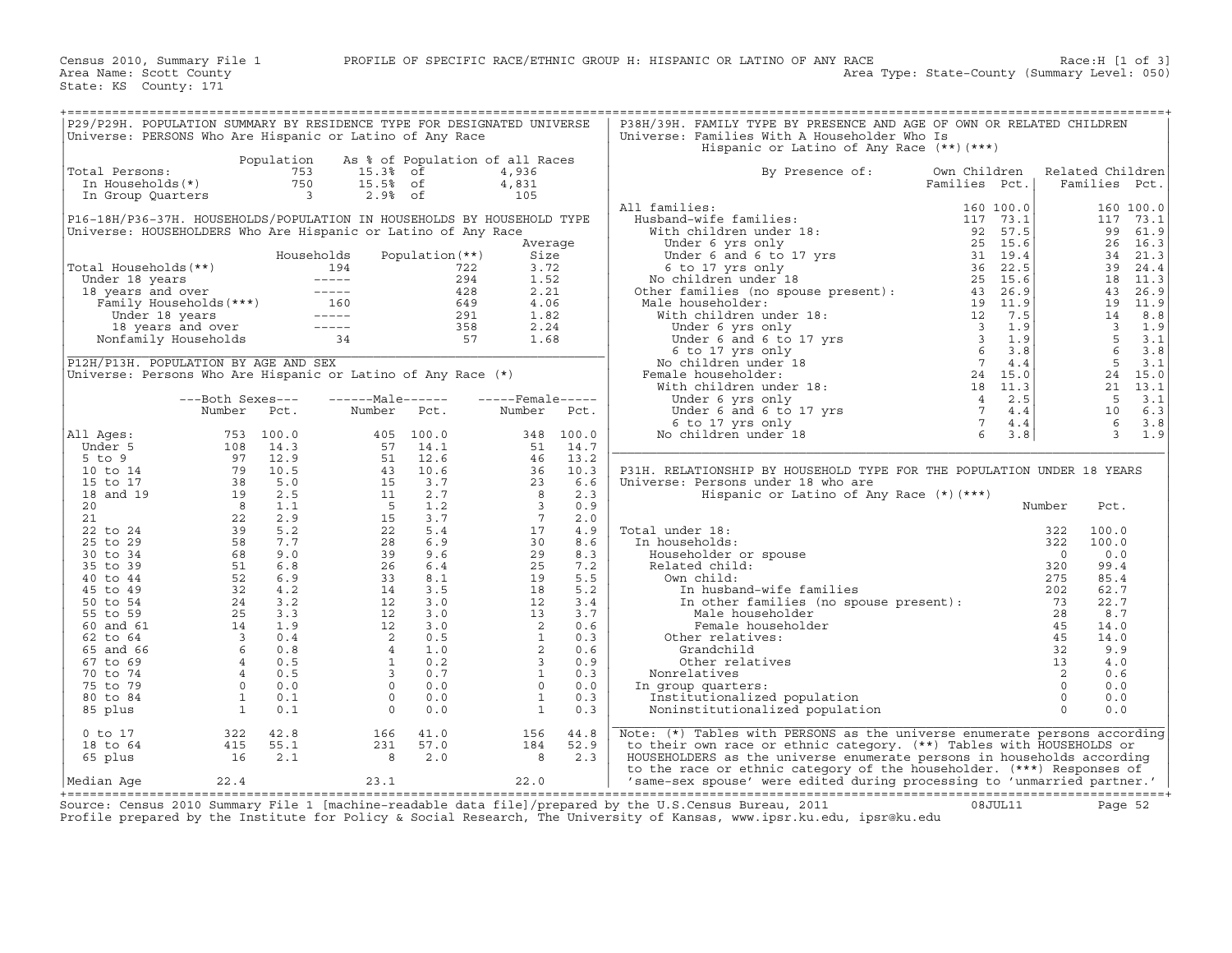| Universe: Persons Who Are Hispanic or Latino of Any Race $(*)$ (***)          |                            |       |        |                |                   | Universe: Households With A Householder Who Is<br>Hispanic or Latino of Any Race (**) |                |           |                 |           |
|-------------------------------------------------------------------------------|----------------------------|-------|--------|----------------|-------------------|---------------------------------------------------------------------------------------|----------------|-----------|-----------------|-----------|
|                                                                               | All Ages                   |       |        |                | 65 years and over |                                                                                       |                |           | Number          | Pct.      |
|                                                                               | Number                     | Pct.  |        | Number         | Pct.              |                                                                                       |                |           |                 |           |
|                                                                               |                            |       |        |                |                   | Total:                                                                                |                |           |                 | 194 100.0 |
| Total:                                                                        | 753                        | 100.0 |        | 16             | 100.0             | Household has 3 or more generations                                                   |                |           | 21              | 10.8      |
| In households:                                                                | 750                        | 99.6  |        | 16             | 100.0             | Household does not have $\tilde{3}$ + generations                                     |                |           | 173             | 89.2      |
| In family households:                                                         | 698                        | 92.7  |        | 15             | 93.8              |                                                                                       |                |           |                 |           |
| Householder:                                                                  | 160                        | 21.2  |        | $5^{\circ}$    | 31.3              |                                                                                       |                |           |                 |           |
| Male                                                                          | 116                        | 15.4  |        | $\overline{4}$ | 25.0              |                                                                                       |                |           |                 |           |
| Female                                                                        | 44                         | 5.8   |        | $\mathbf{1}$   | 6.3               |                                                                                       |                |           |                 |           |
| Spouse                                                                        | 123                        | 16.3  |        | $5^{\circ}$    | 31.3              | PCT19H. NONRELATIVES BY HOUSEHOLD TYPE (*)(***)                                       |                |           |                 |           |
| Parent                                                                        | 10                         | 1.3   |        | $\overline{3}$ | 18.8              | Universe: Nonrelatives who are                                                        |                |           |                 |           |
| Parent-in-law                                                                 | $\overline{2}$             | 0.3   |        | $\overline{2}$ | 12.5              | Hispanic or Latino of Any Race (Total: 33)                                            |                |           |                 |           |
| Child:                                                                        | 319                        | 42.4  |        |                |                   |                                                                                       |                |           |                 |           |
| Biological                                                                    | 291                        | 38.6  |        |                |                   |                                                                                       | In Family      |           | In Nonfamily    |           |
| Adopted                                                                       | $\overline{\phantom{0}}^2$ | 0.3   |        |                |                   |                                                                                       | Households     |           | Households      |           |
| Step                                                                          | 26                         | 3.5   |        |                |                   |                                                                                       | Number Pct.    |           | Number          | Pct.      |
| Grandchild                                                                    | 32                         | 4.2   |        |                |                   |                                                                                       |                |           |                 |           |
| Brother or sister                                                             | 13                         | 1.7   |        |                |                   | Nonrelatives:                                                                         |                | 15 100.0  |                 | 18 100.0  |
| Son-in-law/daughter-in-law                                                    | 10                         | 1.3   |        |                |                   | Roomer or boarder                                                                     | $\cap$         | 0.0       | $\Omega$        | 0.0       |
| Other relatives (#)                                                           | 14                         | 1.9   |        | $\Omega$       | 0.0               | Housemate or roommate                                                                 | $\Omega$       | 0.0       | 10              | 55.6      |
| Nonrelatives                                                                  | 15                         | 2.0   |        | $\Omega$       | 0.0               | Unmarried partner                                                                     | 14             | 93.3      | $5^{\circ}$     | 27.8      |
| In nonfamily households:                                                      | 52                         | 6.9   |        | $\mathbf{1}$   | 6.3               | Other nonrelatives                                                                    | $\mathbf{1}$   | 6.7       | $\mathbf{3}$    | 16.7      |
|                                                                               |                            |       |        | $\mathbf{1}$   |                   |                                                                                       |                |           |                 |           |
| Male householder:                                                             | 28                         | 3.7   |        |                | 6.3               |                                                                                       |                |           |                 |           |
| Living alone                                                                  | 14                         | 1.9   |        | $\mathbf{1}$   | 6.3               |                                                                                       |                |           |                 |           |
| Not living alone                                                              | 14                         | 1.9   |        | $\cap$         | 0.0               |                                                                                       |                |           |                 |           |
| Female householder:                                                           | 6                          | 0.8   |        | $\Omega$       | 0.0               | H17H. HOUSING UNITS BY HOUSEHOLDER'S AGE AND TENURE                                   |                |           |                 |           |
| Living alone                                                                  | 5                          | 0.7   |        | $\Omega$       | 0.0               | Universe: Occupied Housing Units With A Householder Who Is                            |                |           |                 |           |
| Not living alone                                                              | $\mathbf{1}$               | 0.1   |        | $\Omega$       | 0.0               | Hispanic or Latino of Any Race (**)                                                   |                |           |                 |           |
| Nonrelatives                                                                  | 18                         | 2.4   |        | $\cap$         | 0.0               |                                                                                       |                |           |                 |           |
| In group quarters:                                                            | $\overline{3}$             | 0.4   |        | $\Omega$       | 0.0               | Age of                                                                                | Owner Occupied |           | Renter Occupied |           |
| Institutionalized                                                             | $\mathbf{3}$               | 0.4   |        | $\Omega$       | 0.0               | Householder                                                                           | Number         | Pct.      | Number          | Pct.      |
| Noninstitutionalized                                                          | $\Omega$                   | 0.0   |        | $\Omega$       | 0.0               |                                                                                       |                |           |                 |           |
|                                                                               |                            |       |        |                |                   | All Ages:                                                                             |                | 121 100.0 |                 | 73 100.0  |
| (#) For 65 yrs & over, includes children, siblings, etc. not shown separately |                            |       |        |                |                   | 15 to 24                                                                              | 11             | 9.1       | 14              | 19.2      |
|                                                                               |                            |       |        |                |                   | 25 to 34                                                                              | 37             | 30.6      | 2.5             | 34.2      |
|                                                                               |                            |       |        |                |                   | 35 to 44                                                                              | 28             | 23.1      | 17              | 23.3      |
|                                                                               |                            |       |        |                |                   | 45 to 54                                                                              | 22             | 18.2      | $\mathsf{Q}$    | 12.3      |
| P18H. HOUSEHOLD TYPE                                                          |                            |       |        |                |                   | 55 to 59                                                                              | - 9            | 7.4       | 5               | 6.8       |
| Universe: Households with a Householder Who is                                |                            |       |        |                |                   | 60 to 64                                                                              | 9              | 7.4       | $\overline{2}$  | 2.7       |
| Hispanic or Latino of Any Race (**)                                           |                            |       |        |                |                   | 65 to 74                                                                              | $5 -$          | 4.1       | $\mathbf{1}$    | 1.4       |
|                                                                               |                            |       | Number | Pct.           |                   | 75 to 84                                                                              | $\Omega$       | 0.0       | $\Omega$        | 0.0       |
|                                                                               |                            |       |        |                |                   |                                                                                       | $\Omega$       | 0.0       | $\Omega$        |           |
|                                                                               |                            |       |        |                |                   | 85 and over                                                                           |                |           |                 | 0.0       |
| Total:                                                                        |                            |       |        | 194 100.0      |                   |                                                                                       |                |           |                 |           |
| Family households (***) :                                                     |                            |       | 160    | 82.5           |                   |                                                                                       |                |           |                 |           |
| Husband-wife families                                                         |                            |       | 117    | 60.3           |                   | Note: (*) Tables with PERSONS as the universe enumerate persons                       |                |           |                 |           |
| Other families:                                                               |                            |       | 43     | 22.2           |                   | according to their own race or ethnic category. (**) Tables with                      |                |           |                 |           |
| Male householder, no wife present                                             |                            |       | 19     | 9.8            |                   | HOUSEHOLDS or HOUSEHOLDERS as the universe enumerate persons in                       |                |           |                 |           |
| Female householder, no husband present                                        |                            |       |        | 24 12.4        |                   | households according to the race or ethnic category of the                            |                |           |                 |           |
| Nonfamily households:                                                         |                            |       | 34     | 17.5           |                   | householder. (***) Responses of 'same-sex spouse' were edited                         |                |           |                 |           |
| Householder living alone                                                      |                            |       | 19     | 9.8            |                   | during processing to 'unmarried partner.'                                             |                |           |                 |           |
|                                                                               |                            |       | 15     | 7.7            |                   |                                                                                       |                |           |                 |           |
| Householder not living alone                                                  |                            |       |        |                |                   |                                                                                       |                |           |                 |           |
|                                                                               |                            |       |        |                |                   |                                                                                       |                |           |                 |           |
|                                                                               |                            |       |        |                |                   |                                                                                       |                |           |                 |           |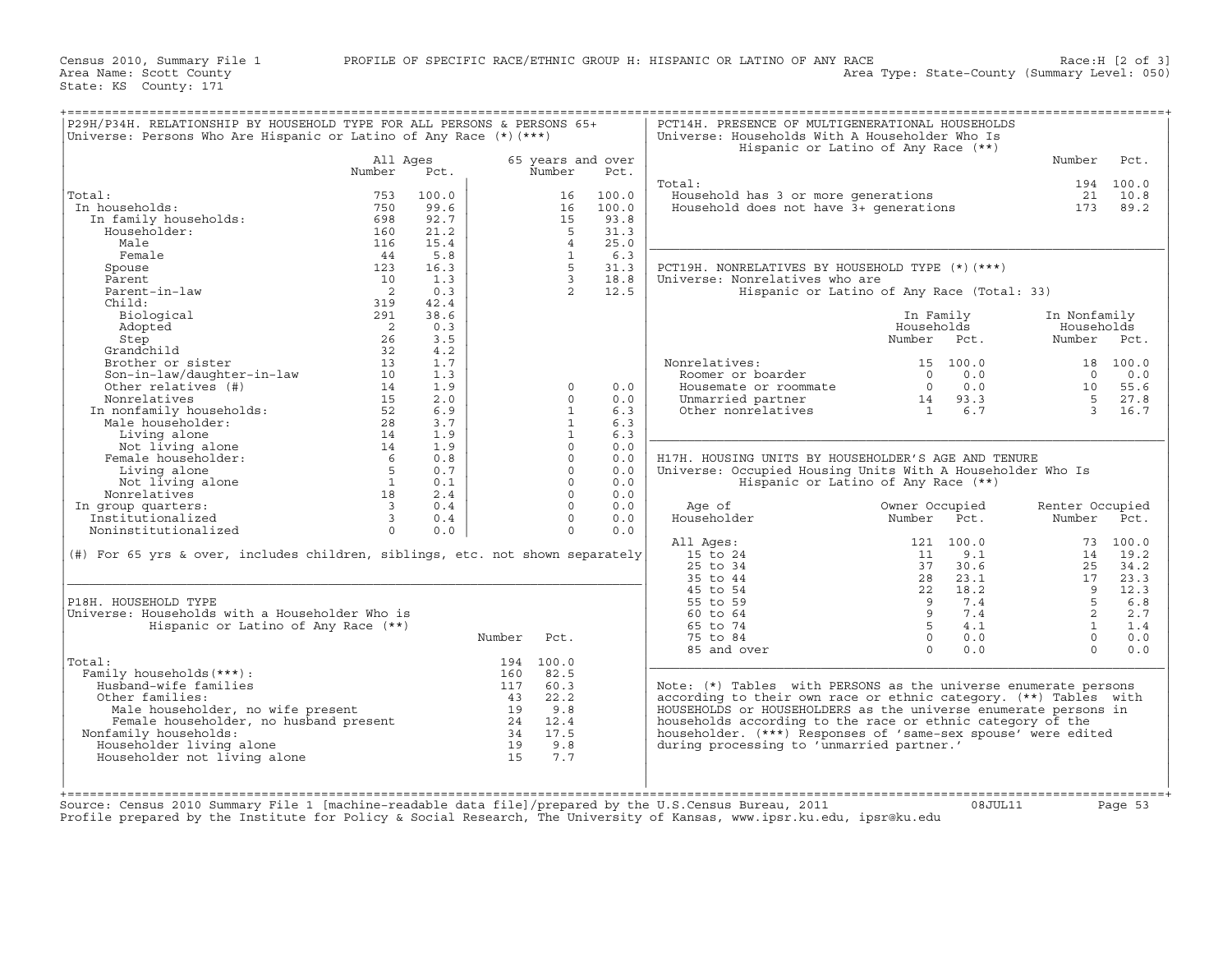| Universe: Households (Occupied Housing Units) With A Householder Who Is Hispanic or Latino of Any Race (**)(***)                                                                                                                                                 |                          |           | P28H/H16H. HOUSEHOLDS (OCCUPIED HOUSING UNITS) BY HOUSEHOLD SIZE BY TYPE AND BY TENURE                                   |              |                                                                                                                                                                                                                                                                                                                                                     |                |                           |                           |                            |              |
|------------------------------------------------------------------------------------------------------------------------------------------------------------------------------------------------------------------------------------------------------------------|--------------------------|-----------|--------------------------------------------------------------------------------------------------------------------------|--------------|-----------------------------------------------------------------------------------------------------------------------------------------------------------------------------------------------------------------------------------------------------------------------------------------------------------------------------------------------------|----------------|---------------------------|---------------------------|----------------------------|--------------|
|                                                                                                                                                                                                                                                                  | All                      |           | Family                                                                                                                   |              | Nonfamily                                                                                                                                                                                                                                                                                                                                           |                | Owner                     |                           | Renter                     |              |
|                                                                                                                                                                                                                                                                  | Households               | Pct.      | Households                                                                                                               | Pct.         | Households                                                                                                                                                                                                                                                                                                                                          | Pct.           | Occupied                  | Pct.                      | Occupied                   | Pct.         |
| All household sizes:                                                                                                                                                                                                                                             |                          | 194 100.0 |                                                                                                                          | 160 100.0    |                                                                                                                                                                                                                                                                                                                                                     | 34 100.0       |                           | 121 100.0                 |                            | 73 100.0     |
|                                                                                                                                                                                                                                                                  |                          |           |                                                                                                                          |              |                                                                                                                                                                                                                                                                                                                                                     |                | $\overline{7}$            | 5.8                       |                            | 12 16.4      |
|                                                                                                                                                                                                                                                                  |                          |           |                                                                                                                          |              |                                                                                                                                                                                                                                                                                                                                                     |                |                           |                           |                            | 24.7         |
|                                                                                                                                                                                                                                                                  |                          |           |                                                                                                                          |              |                                                                                                                                                                                                                                                                                                                                                     |                |                           |                           |                            | 13.7         |
|                                                                                                                                                                                                                                                                  |                          |           |                                                                                                                          |              |                                                                                                                                                                                                                                                                                                                                                     |                |                           |                           |                            | 21.9<br>12.3 |
|                                                                                                                                                                                                                                                                  |                          |           |                                                                                                                          |              |                                                                                                                                                                                                                                                                                                                                                     |                |                           |                           |                            | 8.2          |
| 1 Ioasiou a 122 :<br>1 Ioasion households<br>2-person households<br>3 - person households<br>4 - person households<br>4 - person households<br>6 - person households<br>5 - person households<br>5 - person households<br>5 - person households<br>              |                          |           | (Family always >1 pers)<br>21 13.1 10 29.4<br>37 23.1 2 55.9<br>43 26.9<br>31 19.4 0 0.0<br>22 13.8 0 0.0<br>6 3.8 0 0.0 |              |                                                                                                                                                                                                                                                                                                                                                     |                |                           |                           |                            | 2.7          |
| P16H/P17H/P36H/P37H/H11H/H12H. POPULATION IN HOUSEHOLDS AND AVERAGE HOUSEHOLD SIZE BY TYPE AND BY TENURE<br>Universe: Population in Households (Occupied Housing Units) With A Householder Who Is Hispanic or Latino of Any Race (**)                            |                          |           |                                                                                                                          |              |                                                                                                                                                                                                                                                                                                                                                     |                |                           |                           |                            |              |
|                                                                                                                                                                                                                                                                  | Total<br>Population Pct. |           | In<br>Families                                                                                                           | Pct.         | In<br>Nonfamilies                                                                                                                                                                                                                                                                                                                                   | Pct.           | In Owner<br>Occupied Pct. |                           | In Renter<br>Occupied Pct. |              |
| Total population in households<br>Under 18 years<br>18 years<br>18 years and over<br>18 years and over<br>294 100.0<br>Average Household Size<br>1.52 -----<br>1.52 -----<br>18 years and over<br>2.21 -----<br>2.21 -----                                       |                          |           | 649<br>291 99.0                                                                                                          | 89.9         | 57<br>$------$                                                                                                                                                                                                                                                                                                                                      | 7.9            | 482                       | 66.8                      | 240                        | 33.2         |
|                                                                                                                                                                                                                                                                  |                          |           | 358                                                                                                                      | 83.6         |                                                                                                                                                                                                                                                                                                                                                     |                | $\frac{1}{2}$             | $\qquad \qquad - - - - -$ | $\frac{1}{2}$              |              |
|                                                                                                                                                                                                                                                                  |                          |           |                                                                                                                          | $4.06$ ----- | $1.68$ -----                                                                                                                                                                                                                                                                                                                                        |                | 3.98                      | $- - - - - -$             | $3.29$ -----               |              |
|                                                                                                                                                                                                                                                                  |                          |           | 1.82                                                                                                                     | $2.24$ ----- | $\qquad \qquad - - - - -$<br>$------$                                                                                                                                                                                                                                                                                                               |                |                           |                           |                            |              |
| Note: Family household numbers include nonrelatives living with families.                                                                                                                                                                                        |                          |           |                                                                                                                          |              |                                                                                                                                                                                                                                                                                                                                                     |                |                           |                           |                            |              |
| PCT20/PCT22H. GROUP OUARTERS POPULATION BY SEX BY AGE BY GROUP OUARTERS TYPE<br>Universe: Population in group quarters for persons who are Hispanic or Latino of Any Race $(*)$                                                                                  |                          |           |                                                                                                                          |              |                                                                                                                                                                                                                                                                                                                                                     |                |                           |                           |                            |              |
|                                                                                                                                                                                                                                                                  |                          |           |                                                                                                                          |              |                                                                                                                                                                                                                                                                                                                                                     |                |                           |                           |                            |              |
|                                                                                                                                                                                                                                                                  |                          |           |                                                                                                                          |              | ---- All Ages ----    --------------------    18 Years and Over -----------------                                                                                                                                                                                                                                                                   |                |                           | Pct. of                   |                            | Pct. of      |
|                                                                                                                                                                                                                                                                  |                          |           |                                                                                                                          |              |                                                                                                                                                                                                                                                                                                                                                     | Pct. of<br>All |                           |                           |                            | Total        |
|                                                                                                                                                                                                                                                                  |                          |           | Number                                                                                                                   |              | All Total Durante Male Total Pot. Potal Ages Male 18+ Female                                                                                                                                                                                                                                                                                        |                |                           |                           |                            | $18+$        |
|                                                                                                                                                                                                                                                                  |                          |           |                                                                                                                          | 100.0        |                                                                                                                                                                                                                                                                                                                                                     |                |                           |                           | $\circ$                    | 0.0          |
|                                                                                                                                                                                                                                                                  |                          |           | $\overline{\mathbf{3}}$                                                                                                  | 100.0        |                                                                                                                                                                                                                                                                                                                                                     |                |                           |                           | $\Omega$                   | 0.0          |
| Correctional facilities for adults                                                                                                                                                                                                                               |                          |           | $\overline{\mathbf{3}}$                                                                                                  | 100.0        |                                                                                                                                                                                                                                                                                                                                                     |                |                           |                           | $\Omega$                   | 0.0          |
| Juvenile facilities                                                                                                                                                                                                                                              |                          |           | $\Omega$                                                                                                                 | 0.0          |                                                                                                                                                                                                                                                                                                                                                     |                |                           |                           | $\Omega$                   | 0.0          |
| Institutionalized population:                                                                                                                                                                                                                                    |                          |           |                                                                                                                          |              |                                                                                                                                                                                                                                                                                                                                                     |                |                           |                           | $\Omega$                   | 0.0          |
|                                                                                                                                                                                                                                                                  |                          |           |                                                                                                                          |              |                                                                                                                                                                                                                                                                                                                                                     |                |                           |                           | $\Omega$                   | 0.0          |
| Noninstitutionalized population:                                                                                                                                                                                                                                 |                          |           | $\Omega$                                                                                                                 | 0.0          |                                                                                                                                                                                                                                                                                                                                                     |                |                           |                           | $\Omega$<br>$\Omega$       | 0.0<br>0.0   |
| College/university student housing                                                                                                                                                                                                                               |                          |           | $\Omega$                                                                                                                 | 0.0          | $\begin{array}{cccccc} 3 & 100.0 & & & & & 3 & 100.0 \\ 3 & 100.0 & & & & 3 & 100.0 \\ 3 & 100.0 & & & & 3 & 100.0 \\ 0 & & 0.0 & & & & 0 & 0.0 \\ 0 & 0.0 & & & & 0 & 0.0 \\ 0 & 0.0 & & & & 0 & 0.0 \\ 0 & 0.0 & & & & 0 & 0.0 \\ 0 & 0.0 & & & & 0 & 0.0 \\ 0 & 0.0 & & & & 0 & 0.0 \\ 0 & 0.0 & & & & 0 & 0.0 \\ \end{array}$<br>$\overline{0}$ | 0.0            | $\overline{0}$            | 0.0                       | $\Omega$                   | 0.0          |
| All types of group quarters:<br>Military quarters<br>Other noninstitutional facilities                                                                                                                                                                           |                          |           | $\Omega$                                                                                                                 | 0.0          | $\Omega$                                                                                                                                                                                                                                                                                                                                            | 0.0            | $\Omega$                  | 0.0                       | $\Omega$                   | 0.0          |
| Note: (*) Tables with PERSONS as the universe enumerate persons according to their own race or ethnic category. (**) Tables with HOUSEHOLDS                                                                                                                      |                          |           |                                                                                                                          |              |                                                                                                                                                                                                                                                                                                                                                     |                |                           |                           |                            |              |
| or HOUSEHOLDERS as the universe enumerate persons in households according to the race or ethnic category of the householder.                                                                                                                                     |                          |           |                                                                                                                          |              |                                                                                                                                                                                                                                                                                                                                                     |                |                           |                           |                            |              |
| (***) Same-sex couple households are included in the family households category if there is at least one additional person<br>related to householder by birth or adoption. Same-sex couple households with no relatives of the householder present are tabulated |                          |           |                                                                                                                          |              |                                                                                                                                                                                                                                                                                                                                                     |                |                           |                           |                            |              |

|                                               | $--- All Aqes ---$ |       | --------------------- |         | 18 Years and Over | ---------------- |        |         |
|-----------------------------------------------|--------------------|-------|-----------------------|---------|-------------------|------------------|--------|---------|
|                                               |                    |       |                       | Pct. of |                   | Pct. of          |        | Pct. of |
|                                               |                    |       |                       | All     |                   | Total            |        | Total   |
|                                               | Number             | Pct.  | Total                 | Ages    | Male              | $18+$            | Female | $18+$   |
| All types of group quarters:                  |                    | 100.0 |                       | 100.0   |                   | 100.0            |        | 0.0     |
| Institutionalized population:                 |                    | 100.0 |                       | 100.0   |                   | 100.0            |        | 0.0     |
| Correctional facilities for adults            |                    | 100.0 |                       | 100.0   |                   | 100.0            |        | 0.0     |
| Juvenile facilities                           |                    | 0.0   |                       | 0.0     |                   | 0.0              |        | 0.0     |
| Nursing facilities/skilled-nursing facilities |                    | 0.0   |                       | 0.0     |                   | 0.0              |        | 0.0     |
| Other institutional facilities                |                    | 0.0   |                       | 0.0     |                   | 0.0              |        | 0.0     |
| Noninstitutionalized population:              |                    | 0.0   |                       | 0.0     |                   | 0.0              |        | 0.0     |
| College/university student housing            |                    | 0.0   |                       | 0.0     |                   | 0.0              |        | 0.0     |
| Military quarters                             |                    | 0.0   |                       | 0.0     |                   | 0.0              |        | 0.0     |
| Other noninstitutional facilities             |                    | 0.0   |                       | 0.0     |                   | 0.0              |        | 0.0     |

+===================================================================================================================================================+

Source: Census 2010 Summary File 1 [machine−readable data file]/prepared by the U.S.Census Bureau, 2011 08JUL11 Page 54 Profile prepared by the Institute for Policy & Social Research, The University of Kansas, www.ipsr.ku.edu, ipsr@ku.edu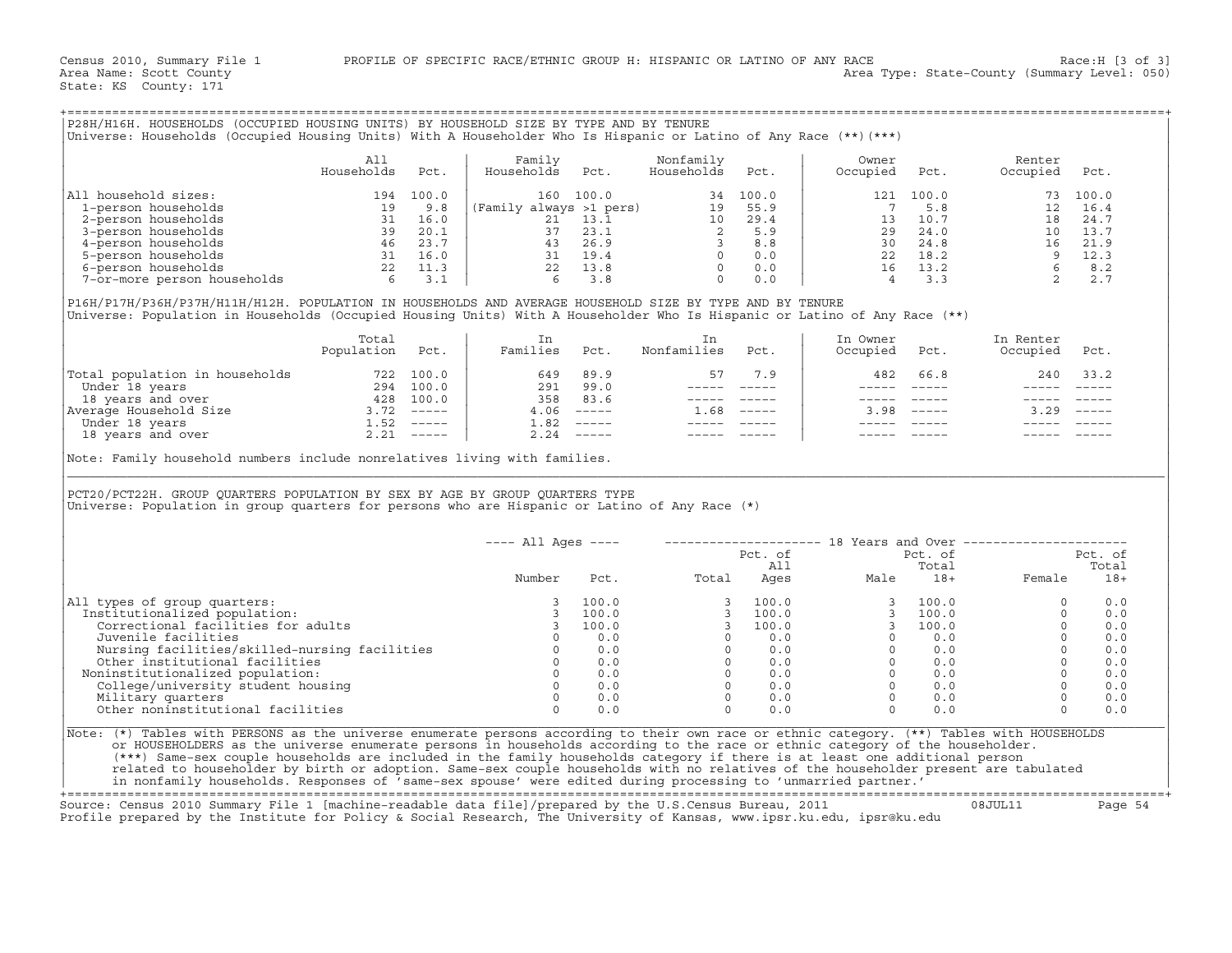| P29/P29I. POPULATION SUMMARY BY RESIDENCE TYPE FOR DESIGNATED UNIVERSE |                                             |            |                                                                                                                                                                                                                                                            |                                 |                   |       | P38I/39I. FAMILY TYPE BY PRESENCE AND AGE OF OWN OR RELATED CHILDREN                                                                                                                                                                                               |               |                  |                |             |
|------------------------------------------------------------------------|---------------------------------------------|------------|------------------------------------------------------------------------------------------------------------------------------------------------------------------------------------------------------------------------------------------------------------|---------------------------------|-------------------|-------|--------------------------------------------------------------------------------------------------------------------------------------------------------------------------------------------------------------------------------------------------------------------|---------------|------------------|----------------|-------------|
| Universe: PERSONS Who Are White Alone, Not Hispanic or Latino          |                                             |            |                                                                                                                                                                                                                                                            |                                 |                   |       | Universe: Families With A Householder Who Is                                                                                                                                                                                                                       |               |                  |                |             |
|                                                                        |                                             |            |                                                                                                                                                                                                                                                            |                                 |                   |       | White Alone, Not Hispanic or Latino $(**)$ $(***)$                                                                                                                                                                                                                 |               |                  |                |             |
|                                                                        |                                             | Population |                                                                                                                                                                                                                                                            | As % of Population of all Races |                   |       |                                                                                                                                                                                                                                                                    |               |                  |                |             |
| Total Persons:                                                         |                                             | 4,097      | 83.0% of                                                                                                                                                                                                                                                   |                                 | 4,936             |       | By Presence of:                                                                                                                                                                                                                                                    | Own Children  | Related Children |                |             |
| In Households(*)                                                       |                                             | 3,996      | 82.7% of                                                                                                                                                                                                                                                   |                                 |                   |       |                                                                                                                                                                                                                                                                    | Families Pct. |                  | Families Pct.  |             |
|                                                                        |                                             |            |                                                                                                                                                                                                                                                            |                                 | 4,831             |       |                                                                                                                                                                                                                                                                    |               |                  |                |             |
| In Group Quarters                                                      |                                             | 101        | 96.2% of                                                                                                                                                                                                                                                   |                                 | 105               |       |                                                                                                                                                                                                                                                                    |               |                  |                |             |
|                                                                        |                                             |            |                                                                                                                                                                                                                                                            |                                 |                   |       | All families:<br>11 families:<br>Husband-wife families:<br>With children under 18:<br>Under 6 and 6 to 17 yrs<br>5 6 6 17 yrs only 189 16.0<br>No children under 18<br>20 6.8<br>6 6 17 yrs 119 16.0<br>No children under 18<br>20 189 16.0<br>20 57.9<br>Male hou |               |                  |                | 1,178 100.0 |
| P16-18I/P36-37I. HOUSEHOLDS/POPULATION IN HOUSEHOLDS BY HOUSEHOLD TYPE |                                             |            |                                                                                                                                                                                                                                                            |                                 |                   |       |                                                                                                                                                                                                                                                                    |               |                  | 1,020          | 86.6        |
| Universe: HOUSEHOLDERS Who Are White Alone, Not Hispanic or Latino     |                                             |            |                                                                                                                                                                                                                                                            |                                 |                   |       |                                                                                                                                                                                                                                                                    |               |                  |                | 355 30.1    |
|                                                                        |                                             |            |                                                                                                                                                                                                                                                            |                                 | Average           |       |                                                                                                                                                                                                                                                                    |               |                  | 80             | 6.8         |
|                                                                        |                                             |            | Households                                                                                                                                                                                                                                                 | Population $(**)$               | Size              |       |                                                                                                                                                                                                                                                                    |               |                  | 86             | 7.3         |
| Total Households(**)                                                   |                                             |            | otal Households (**)<br>Under 18 years<br>18 years and over<br>Tamily Households (***)<br>Under 18 years and over<br>Family Households (***)<br>1, 1, 1767<br>1, 1, 1767<br>1, 1, 1767<br>1, 1, 1767<br>1, 1, 1767<br>1, 1767<br>2, 042<br>3, 128<br>3, 12 |                                 | 2.29              |       |                                                                                                                                                                                                                                                                    |               |                  | 189            | 16.0        |
|                                                                        |                                             |            |                                                                                                                                                                                                                                                            |                                 | 0.52              |       |                                                                                                                                                                                                                                                                    |               |                  | 665            | 56.5        |
|                                                                        |                                             |            |                                                                                                                                                                                                                                                            |                                 | 1.77              |       |                                                                                                                                                                                                                                                                    |               |                  | 158            | 13.4        |
|                                                                        |                                             |            |                                                                                                                                                                                                                                                            |                                 | 2.82              |       | Male householder:                                                                                                                                                                                                                                                  |               |                  | 72             | 6.1         |
|                                                                        |                                             |            |                                                                                                                                                                                                                                                            |                                 | 0.76              |       |                                                                                                                                                                                                                                                                    |               |                  | 43             | 3.7         |
|                                                                        |                                             |            |                                                                                                                                                                                                                                                            |                                 | 2.06              |       |                                                                                                                                                                                                                                                                    |               |                  | - 9            | 0.8         |
|                                                                        |                                             |            |                                                                                                                                                                                                                                                            |                                 | 1.14              |       |                                                                                                                                                                                                                                                                    |               |                  | $\overline{7}$ | 0.6         |
|                                                                        |                                             |            |                                                                                                                                                                                                                                                            |                                 |                   |       |                                                                                                                                                                                                                                                                    |               |                  | 27             |             |
|                                                                        |                                             |            |                                                                                                                                                                                                                                                            |                                 |                   |       |                                                                                                                                                                                                                                                                    |               |                  |                | 2.3         |
| P12I/P13I. POPULATION BY AGE AND SEX                                   |                                             |            |                                                                                                                                                                                                                                                            |                                 |                   |       |                                                                                                                                                                                                                                                                    |               |                  | 29             | 2.5         |
| Universe: Persons Who Are White Alone, Not Hispanic or Latino (*)      |                                             |            |                                                                                                                                                                                                                                                            |                                 |                   |       |                                                                                                                                                                                                                                                                    |               |                  | 86             | 7.3         |
|                                                                        |                                             |            |                                                                                                                                                                                                                                                            |                                 |                   |       |                                                                                                                                                                                                                                                                    |               |                  | 56             | 4.8         |
|                                                                        | ---Both Sexes---                            |            | $---Male----$                                                                                                                                                                                                                                              |                                 | $---$ Female----- |       |                                                                                                                                                                                                                                                                    |               |                  | 15             | 1.3         |
|                                                                        | Number                                      | Pct.       | Number                                                                                                                                                                                                                                                     | Pct.                            | Number            | Pct.  |                                                                                                                                                                                                                                                                    |               |                  | 10             | 0.8         |
|                                                                        |                                             |            |                                                                                                                                                                                                                                                            |                                 |                   |       |                                                                                                                                                                                                                                                                    |               |                  | 31             | 2.6         |
| All Ages:                                                              | 4,097                                       | 100.0      | 2,040                                                                                                                                                                                                                                                      | 100.0                           | 2,057             | 100.0 |                                                                                                                                                                                                                                                                    |               |                  | 30             | 2.5         |
| Under 5                                                                | 253                                         | 6.2        | 139                                                                                                                                                                                                                                                        | 6.8                             | 114               | 5.5   |                                                                                                                                                                                                                                                                    |               |                  |                |             |
| $5$ to $9$                                                             | $222$<br>220<br>250<br>52<br>83<br>39<br>20 | 5.4        | 117                                                                                                                                                                                                                                                        | 5.7                             | 105               | 5.1   |                                                                                                                                                                                                                                                                    |               |                  |                |             |
| 10 to 14                                                               |                                             | 6.1        | 121                                                                                                                                                                                                                                                        | 5.9                             | 129               | 6.3   | P31I. RELATIONSHIP BY HOUSEHOLD TYPE FOR THE POPULATION UNDER 18 YEARS                                                                                                                                                                                             |               |                  |                |             |
| 15 to 17                                                               |                                             | 3.7        | 77                                                                                                                                                                                                                                                         | 3.8                             | 75                | 3.6   | Universe: Persons under 18 who are                                                                                                                                                                                                                                 |               |                  |                |             |
| 18 and 19                                                              |                                             | 2.0        | 49                                                                                                                                                                                                                                                         | 2.4                             | 34                | 1.7   | White Alone, Not Hispanic or Latino $(*)$ (***)                                                                                                                                                                                                                    |               |                  |                |             |
| 20                                                                     |                                             | 1.0        | 18                                                                                                                                                                                                                                                         | 0.9                             | 21                | 1.0   |                                                                                                                                                                                                                                                                    |               | Number           | Pct.           |             |
| 21                                                                     |                                             | 0.5        | - 9                                                                                                                                                                                                                                                        | 0.4                             | 11                | 0.5   |                                                                                                                                                                                                                                                                    |               |                  |                |             |
| 22 to 24                                                               | 94                                          | 2.3        | 53                                                                                                                                                                                                                                                         | 2.6                             | 41                | 2.0   | Total under 18:                                                                                                                                                                                                                                                    |               | 877              | 100.0          |             |
|                                                                        | 199                                         |            |                                                                                                                                                                                                                                                            |                                 | 97                |       |                                                                                                                                                                                                                                                                    |               |                  |                |             |
| 25 to 29                                                               |                                             | 4.9        | 102                                                                                                                                                                                                                                                        | 5.0                             |                   | 4.7   | In households:                                                                                                                                                                                                                                                     |               | 877              | 100.0          |             |
| 30 to 34                                                               | 183                                         | 4.5        | 101                                                                                                                                                                                                                                                        | 5.0                             | 82                | 4.0   | Householder or spouse                                                                                                                                                                                                                                              |               | $\overline{0}$   | 0.0            |             |
| 35 to 39                                                               | 227                                         | 5.5        | 114                                                                                                                                                                                                                                                        | 5.6                             | 113               | 5.5   | Related child:                                                                                                                                                                                                                                                     |               | 859              | 97.9           |             |
| 40 to 44                                                               | 250                                         | 6.1        | 143                                                                                                                                                                                                                                                        | 7.0                             | 107               | 5.2   | Own child:                                                                                                                                                                                                                                                         |               | 822              | 93.7           |             |
| 45 to 49                                                               | 302                                         | 7.4        | 144                                                                                                                                                                                                                                                        | 7.1                             | 158               | 7.7   | In husband-wife families                                                                                                                                                                                                                                           |               | 679              | 77.4           |             |
| 50 to 54                                                               | 333                                         | 8.1        | 154                                                                                                                                                                                                                                                        | 7.5                             | 179               | 8.7   | In other families (no spouse present):                                                                                                                                                                                                                             |               | 143              | 16.3           |             |
| 55 to 59                                                               | 349                                         | 8.5        | 192                                                                                                                                                                                                                                                        | 9.4                             | 157               | 7.6   | Male householder                                                                                                                                                                                                                                                   |               | 58               | 6.6            |             |
| 60 and 61                                                              | 135                                         | 3.3        | 74                                                                                                                                                                                                                                                         | 3.6                             | 61                | 3.0   | Female householder                                                                                                                                                                                                                                                 |               | 85               | 9.7            |             |
| 62 to 64                                                               | 127                                         | 3.1        | 60                                                                                                                                                                                                                                                         | 2.9                             | 67                | 3.3   | Other relatives:                                                                                                                                                                                                                                                   |               | 37               | 4.2            |             |
| 65 and 66                                                              | 96                                          | 2.3        | 44                                                                                                                                                                                                                                                         | 2.2                             | 52                | 2.5   | Grandchild                                                                                                                                                                                                                                                         |               | 31               | 3.5            |             |
| 67 to 69                                                               | 146                                         | 3.6        | 66                                                                                                                                                                                                                                                         | 3.2                             | 80                | 3.9   | Other relatives                                                                                                                                                                                                                                                    |               | 6                | 0.7            |             |
| 70 to 74                                                               | 193                                         | 4.7        | 101                                                                                                                                                                                                                                                        | 5.0                             | 92                | 4.5   | Nonrelatives                                                                                                                                                                                                                                                       |               | 18               | 2.1            |             |
| 75 to 79                                                               | 160                                         | 3.9        | 65                                                                                                                                                                                                                                                         | 3.2                             | 95                | 4.6   | In group quarters:                                                                                                                                                                                                                                                 |               | $\Omega$         | 0.0            |             |
| 80 to 84                                                               | 117                                         | 2.9        | 47                                                                                                                                                                                                                                                         | 2.3                             | 70                | 3.4   | Institutionalized population                                                                                                                                                                                                                                       |               | $\overline{0}$   | 0.0            |             |
| 85 plus                                                                | 167                                         | 4.1        | 50                                                                                                                                                                                                                                                         | 2.5                             | 117               | 5.7   | Noninstitutionalized population                                                                                                                                                                                                                                    |               | $\Omega$         | 0.0            |             |
|                                                                        |                                             |            |                                                                                                                                                                                                                                                            |                                 |                   |       |                                                                                                                                                                                                                                                                    |               |                  |                |             |
|                                                                        | 877                                         | 21.4       |                                                                                                                                                                                                                                                            | 22.3                            | 423               | 20.6  |                                                                                                                                                                                                                                                                    |               |                  |                |             |
| 0 to 17                                                                |                                             |            | 454                                                                                                                                                                                                                                                        |                                 |                   |       | Note: $(*)$ Tables with PERSONS as the universe enumerate persons according                                                                                                                                                                                        |               |                  |                |             |
| 18 to 64                                                               | 2,341                                       | 57.1       | 1,213                                                                                                                                                                                                                                                      | 59.5                            | 1,128             | 54.8  | to their own race or ethnic category. (**) Tables with HOUSEHOLDS or                                                                                                                                                                                               |               |                  |                |             |
| 65 plus                                                                | 879                                         | 21.5       | 373                                                                                                                                                                                                                                                        | 18.3                            | 506               | 24.6  | HOUSEHOLDERS as the universe enumerate persons in households according                                                                                                                                                                                             |               |                  |                |             |
|                                                                        |                                             |            |                                                                                                                                                                                                                                                            |                                 |                   |       | to the race or ethnic category of the householder. (***) Responses of                                                                                                                                                                                              |               |                  |                |             |
| Median Aqe                                                             | 46.6                                        |            | 44.4                                                                                                                                                                                                                                                       |                                 | 48.2              |       | 'same-sex spouse' were edited during processing to 'unmarried partner.'                                                                                                                                                                                            |               |                  |                |             |
|                                                                        |                                             |            |                                                                                                                                                                                                                                                            |                                 |                   |       |                                                                                                                                                                                                                                                                    |               |                  |                |             |

+===================================================================================================================================================+Source: Census 2010 Summary File 1 [machine−readable data file]/prepared by the U.S.Census Bureau, 2011 08JUL11 Page 55 Profile prepared by the Institute for Policy & Social Research, The University of Kansas, www.ipsr.ku.edu, ipsr@ku.edu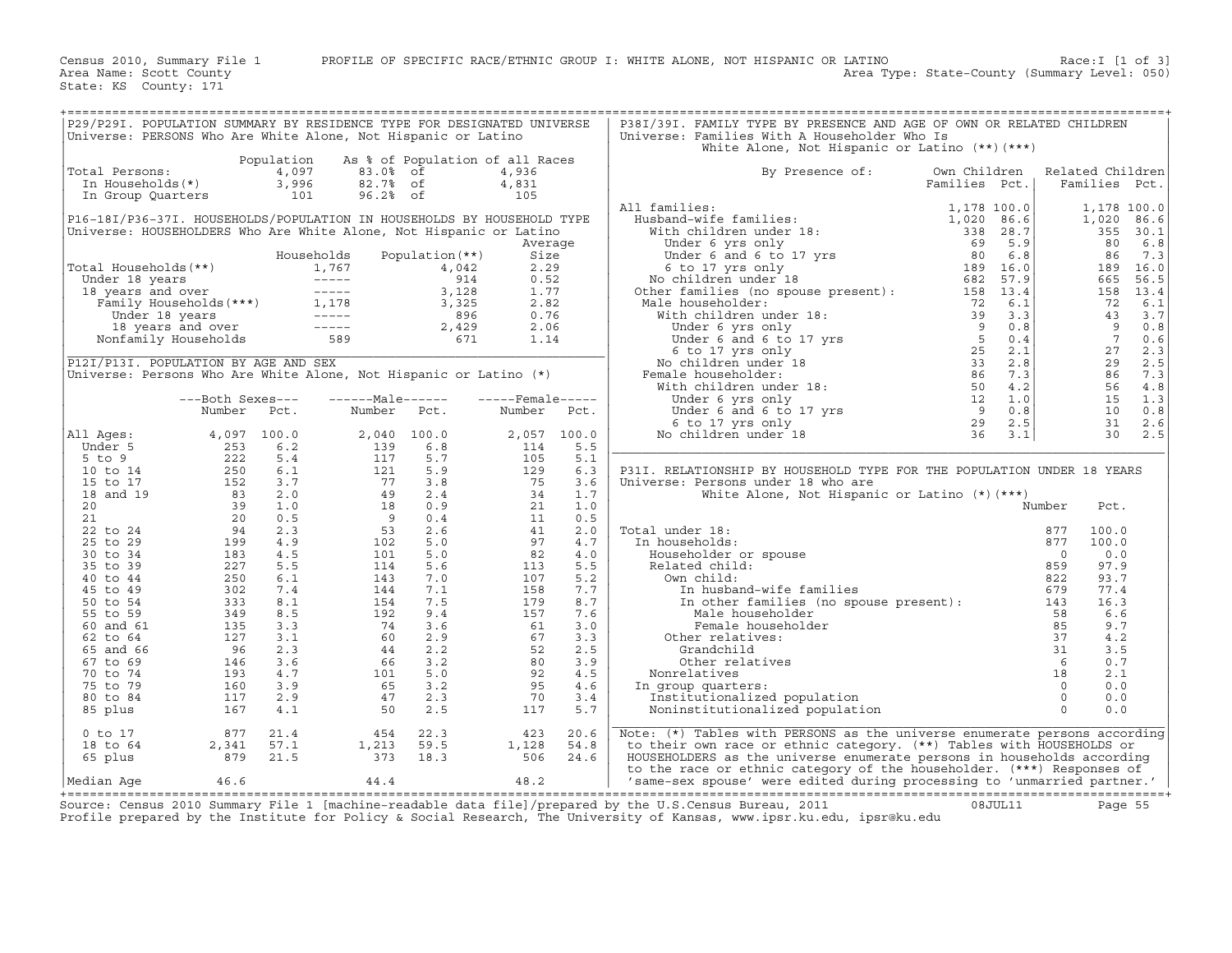Census 2010, Summary File 1 PROFILE OF SPECIFIC RACE/ETHNIC GROUP I: WHITE ALONE, NOT HISPANIC OR LATINO Race:I [2 of 3]<br>Area Name: Scott County (summary Level: 050) Area Type: State-County (Summary Level: 050)

State: KS County: 171

| P29I/P34I. RELATIONSHIP BY HOUSEHOLD TYPE FOR ALL PERSONS & PERSONS 65+<br>Universe: Persons Who Are White Alone, Not Hispanic or Latino $(*)$ (***)                                                                                                                      |                                    |       |        |                         |       | PCT14I. PRESENCE OF MULTIGENERATIONAL HOUSEHOLDS<br>Universe: Households With A Householder Who Is |                                                    |                 |             |
|---------------------------------------------------------------------------------------------------------------------------------------------------------------------------------------------------------------------------------------------------------------------------|------------------------------------|-------|--------|-------------------------|-------|----------------------------------------------------------------------------------------------------|----------------------------------------------------|-----------------|-------------|
|                                                                                                                                                                                                                                                                           |                                    |       |        |                         |       |                                                                                                    | White Alone, Not Hispanic or Latino (**)           |                 |             |
|                                                                                                                                                                                                                                                                           | All Ages                           |       |        | 65 years and over       |       |                                                                                                    |                                                    | Number          | Pct.        |
|                                                                                                                                                                                                                                                                           | Number                             | Pct.  |        | Number                  | Pct.  |                                                                                                    |                                                    |                 |             |
|                                                                                                                                                                                                                                                                           |                                    |       |        |                         |       | Total:                                                                                             |                                                    |                 | 1,767 100.0 |
| Total:<br>al:<br>1 households:<br>In family households:<br>"Householder:                                                                                                                                                                                                  | 4,097                              | 100.0 |        | 879                     | 100.0 | Value hold has 3 or more generations<br>Household does not have 3+ generations 1,742               |                                                    |                 | 1.4         |
| In households:                                                                                                                                                                                                                                                            | 3,996                              | 97.5  |        | 800                     | 91.0  |                                                                                                    |                                                    |                 | 98.6        |
|                                                                                                                                                                                                                                                                           | 3,321                              | 81.1  |        | 521                     | 59.3  |                                                                                                    |                                                    |                 |             |
|                                                                                                                                                                                                                                                                           | 1,178                              | 28.8  |        | 290                     | 33.0  |                                                                                                    |                                                    |                 |             |
| Male                                                                                                                                                                                                                                                                      | 985                                | 24.0  |        | 247                     | 28.1  |                                                                                                    |                                                    |                 |             |
| Female                                                                                                                                                                                                                                                                    | 193                                | 4.7   |        | 43                      | 4.9   |                                                                                                    |                                                    |                 |             |
| Spouse                                                                                                                                                                                                                                                                    | 1,009                              | 24.6  |        | 220                     | 25.0  | PCT19I. NONRELATIVES BY HOUSEHOLD TYPE (*) (***)                                                   |                                                    |                 |             |
| Parent                                                                                                                                                                                                                                                                    | 14                                 | 0.3   |        | $7\phantom{0}$          | 0.8   | Universe: Nonrelatives who are                                                                     |                                                    |                 |             |
| Parent-in-law                                                                                                                                                                                                                                                             | $\bigcap$                          | 0.0   |        | $\Omega$                | 0.0   |                                                                                                    | White Alone, Not Hispanic or Latino (Total: 132)   |                 |             |
| Child:                                                                                                                                                                                                                                                                    | 1,003                              | 24.5  |        |                         |       |                                                                                                    |                                                    |                 |             |
| Biological                                                                                                                                                                                                                                                                | 925                                | 22.6  |        |                         |       |                                                                                                    | In Family                                          | In Nonfamily    |             |
| Adopted                                                                                                                                                                                                                                                                   | 23                                 | 0.6   |        |                         |       |                                                                                                    | Households                                         | Households      |             |
|                                                                                                                                                                                                                                                                           |                                    | 1.3   |        |                         |       |                                                                                                    | Number Pct.                                        | Number Pct.     |             |
|                                                                                                                                                                                                                                                                           |                                    | 1.0   |        |                         |       |                                                                                                    |                                                    |                 |             |
|                                                                                                                                                                                                                                                                           |                                    | 0.3   |        |                         |       | Nonrelatives:<br>Roomer or boarder                                                                 | 46 100.0                                           |                 | 86 100.0    |
|                                                                                                                                                                                                                                                                           |                                    | 0.1   |        |                         |       |                                                                                                    | $\begin{array}{cc} 3 & 6.5 \\ 2 & 4.3 \end{array}$ | $\overline{8}$  | 9.3         |
|                                                                                                                                                                                                                                                                           |                                    | 0.2   |        | $\overline{4}$          | 0.5   | Housemate or roommate                                                                              |                                                    |                 | 19 22.1     |
|                                                                                                                                                                                                                                                                           |                                    | 1.1   |        | $\circ$                 | 0.0   | Housemate or roommate $2$ 4.3<br>Unmarried partner 30 65.2<br>Other nonrelatives 11 23.9           |                                                    |                 | 44 51.2     |
|                                                                                                                                                                                                                                                                           |                                    | 16.5  |        | 279                     | 31.7  |                                                                                                    |                                                    |                 | 15 17.4     |
|                                                                                                                                                                                                                                                                           |                                    | 6.4   |        | 72                      | 8.2   |                                                                                                    |                                                    |                 |             |
|                                                                                                                                                                                                                                                                           |                                    | 5.4   |        | 69                      | 7.8   |                                                                                                    |                                                    |                 |             |
|                                                                                                                                                                                                                                                                           |                                    | 1.0   |        | $\overline{\mathbf{3}}$ | 0.3   |                                                                                                    |                                                    |                 |             |
|                                                                                                                                                                                                                                                                           |                                    | 7.9   |        | 202                     | 23.0  | H17I. HOUSING UNITS BY HOUSEHOLDER'S AGE AND TENURE                                                |                                                    |                 |             |
| Living alone                                                                                                                                                                                                                                                              | $\frac{2}{296}$<br>$\frac{29}{86}$ | 7.2   |        | 199                     | 22.6  | Universe: Occupied Housing Units With A Householder Who Is                                         |                                                    |                 |             |
| Not living alone                                                                                                                                                                                                                                                          |                                    | 0.7   |        | $\overline{\mathbf{3}}$ | 0.3   |                                                                                                    | White Alone, Not Hispanic or Latino (**)           |                 |             |
| Nonrelatives                                                                                                                                                                                                                                                              |                                    | 2.1   |        | $5^{\circ}$             | 0.6   |                                                                                                    |                                                    |                 |             |
| In group quarters:                                                                                                                                                                                                                                                        |                                    | 2.5   |        | 79                      | 9.0   | Age of                                                                                             |                                                    | Renter Occupied |             |
| Institutionalized                                                                                                                                                                                                                                                         | 101                                | 2.5   |        | 79                      | 9.0   | Householder                                                                                        | Owner Uture<br>Number Pct.                         | Number Pct.     |             |
| Noninstitutionalized                                                                                                                                                                                                                                                      | $\overline{0}$                     | 0.0   |        | $\Omega$                | 0.0   |                                                                                                    |                                                    |                 |             |
|                                                                                                                                                                                                                                                                           |                                    |       |        |                         |       | All Ages:                                                                                          | 1,300 100.0                                        |                 | 467 100.0   |
| (#) For 65 yrs & over, includes children, siblings, etc. not shown separately                                                                                                                                                                                             |                                    |       |        |                         |       | 15 to 24                                                                                           | 1.5<br>20                                          | 34              | 7.3         |
|                                                                                                                                                                                                                                                                           |                                    |       |        |                         |       | 25 to 34                                                                                           | 8.3<br>108                                         | 80              | 17.1        |
|                                                                                                                                                                                                                                                                           |                                    |       |        |                         |       | 35 to 44                                                                                           | 188<br>14.5                                        |                 | 70 15.0     |
|                                                                                                                                                                                                                                                                           |                                    |       |        |                         |       | $45$ to $54$                                                                                       | 19.5<br>253                                        | 91              | 19.5        |
| P18I. HOUSEHOLD TYPE                                                                                                                                                                                                                                                      |                                    |       |        |                         |       | 55 to 59                                                                                           | 13.1                                               | 40              | 8.6         |
| Universe: Households with a Householder Who is                                                                                                                                                                                                                            |                                    |       |        |                         |       | 60 to 64                                                                                           | 10.0                                               | 19              | 4.1         |
| White Alone, Not Hispanic or Latino (**)                                                                                                                                                                                                                                  |                                    |       |        |                         |       | 65 to 74                                                                                           | $\frac{170}{224}$<br>17.2                          | 47              | 10.1        |
|                                                                                                                                                                                                                                                                           |                                    |       | Number | Pct.                    |       | 75 to 84                                                                                           | 146<br>11.2                                        | 51              | 10.9        |
|                                                                                                                                                                                                                                                                           |                                    |       |        |                         |       | 85 and over                                                                                        | 61<br>4.7                                          | 35              | 7.5         |
| Total:                                                                                                                                                                                                                                                                    |                                    |       |        | 1,767 100.0             |       |                                                                                                    |                                                    |                 |             |
| Family households (***) :                                                                                                                                                                                                                                                 |                                    |       | 1,178  | 66.7                    |       |                                                                                                    |                                                    |                 |             |
| Husband-wife families                                                                                                                                                                                                                                                     |                                    |       | 1,020  | 57.7                    |       | Note: (*) Tables with PERSONS as the universe enumerate persons                                    |                                                    |                 |             |
| Other families:                                                                                                                                                                                                                                                           |                                    |       |        | 8.9                     |       | according to their own race or ethnic category. (**) Tables with                                   |                                                    |                 |             |
|                                                                                                                                                                                                                                                                           |                                    |       |        | 4.1                     |       | HOUSEHOLDS or HOUSEHOLDERS as the universe enumerate persons in                                    |                                                    |                 |             |
|                                                                                                                                                                                                                                                                           |                                    |       |        | 4.9                     |       | households according to the race or ethnic category of the                                         |                                                    |                 |             |
| Nonfamily households:                                                                                                                                                                                                                                                     |                                    |       |        | 33.3                    |       | householder. (***) Responses of 'same-sex spouse' were edited                                      |                                                    |                 |             |
| Householder living alone                                                                                                                                                                                                                                                  |                                    |       |        | 29.3                    |       | during processing to 'unmarried partner.'                                                          |                                                    |                 |             |
| Usband-wife families:<br>ther families:<br>Male householder, no wife present<br>Female householder, no husband present<br>family households:<br>Say iouseholder living alone<br>The same start of the same start of the same start of the<br>Householder not living alone |                                    |       |        | 4.1                     |       |                                                                                                    |                                                    |                 |             |
|                                                                                                                                                                                                                                                                           |                                    |       |        |                         |       |                                                                                                    |                                                    |                 |             |
|                                                                                                                                                                                                                                                                           |                                    |       |        |                         |       |                                                                                                    |                                                    |                 |             |
|                                                                                                                                                                                                                                                                           |                                    |       |        |                         |       |                                                                                                    |                                                    |                 |             |

Profile prepared by the Institute for Policy & Social Research, The University of Kansas, www.ipsr.ku.edu, ipsr@ku.edu